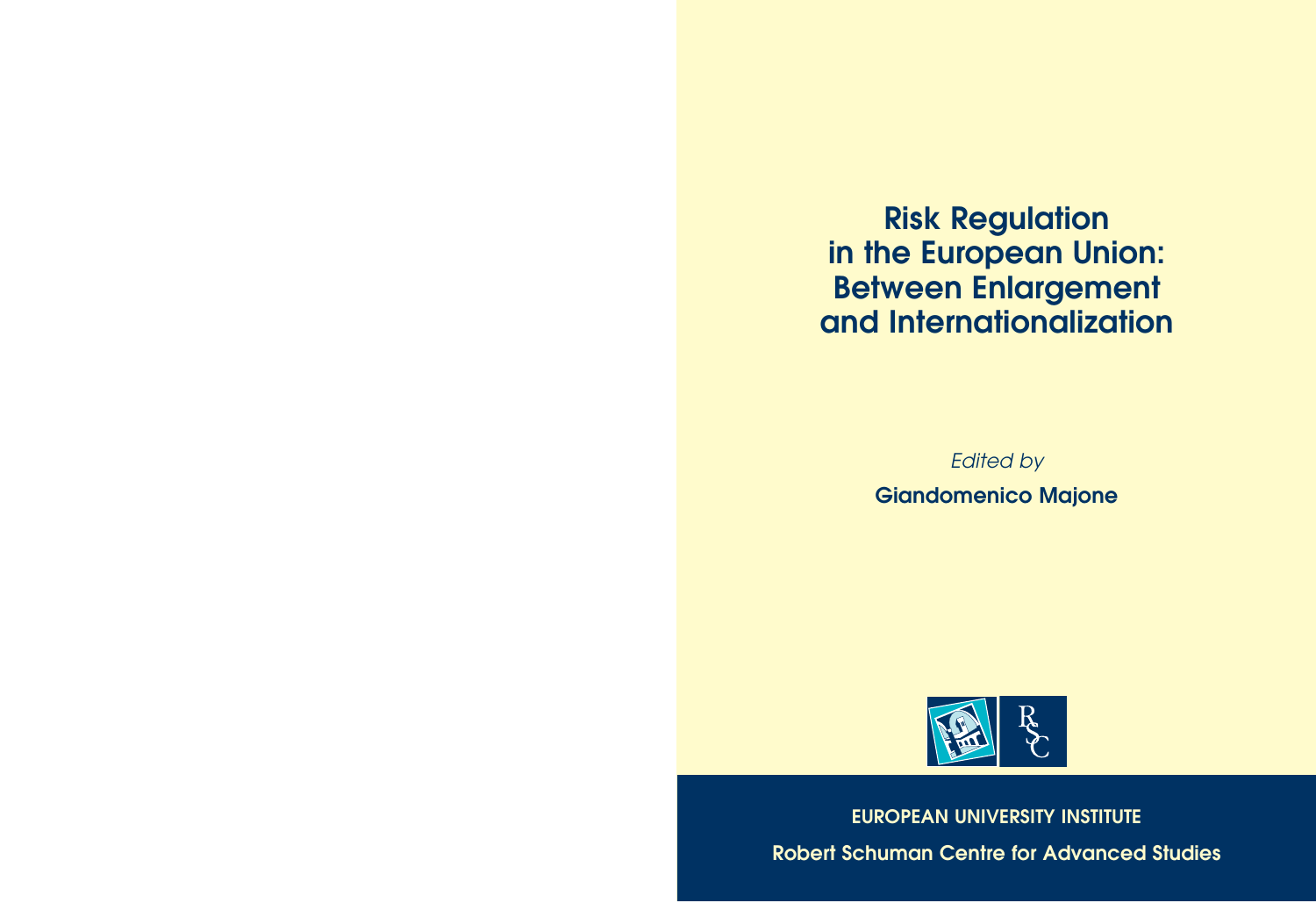### **Risk regulation in the European Union: Between Enlargement and Internationalization**

Giandomenico Majone (ed.)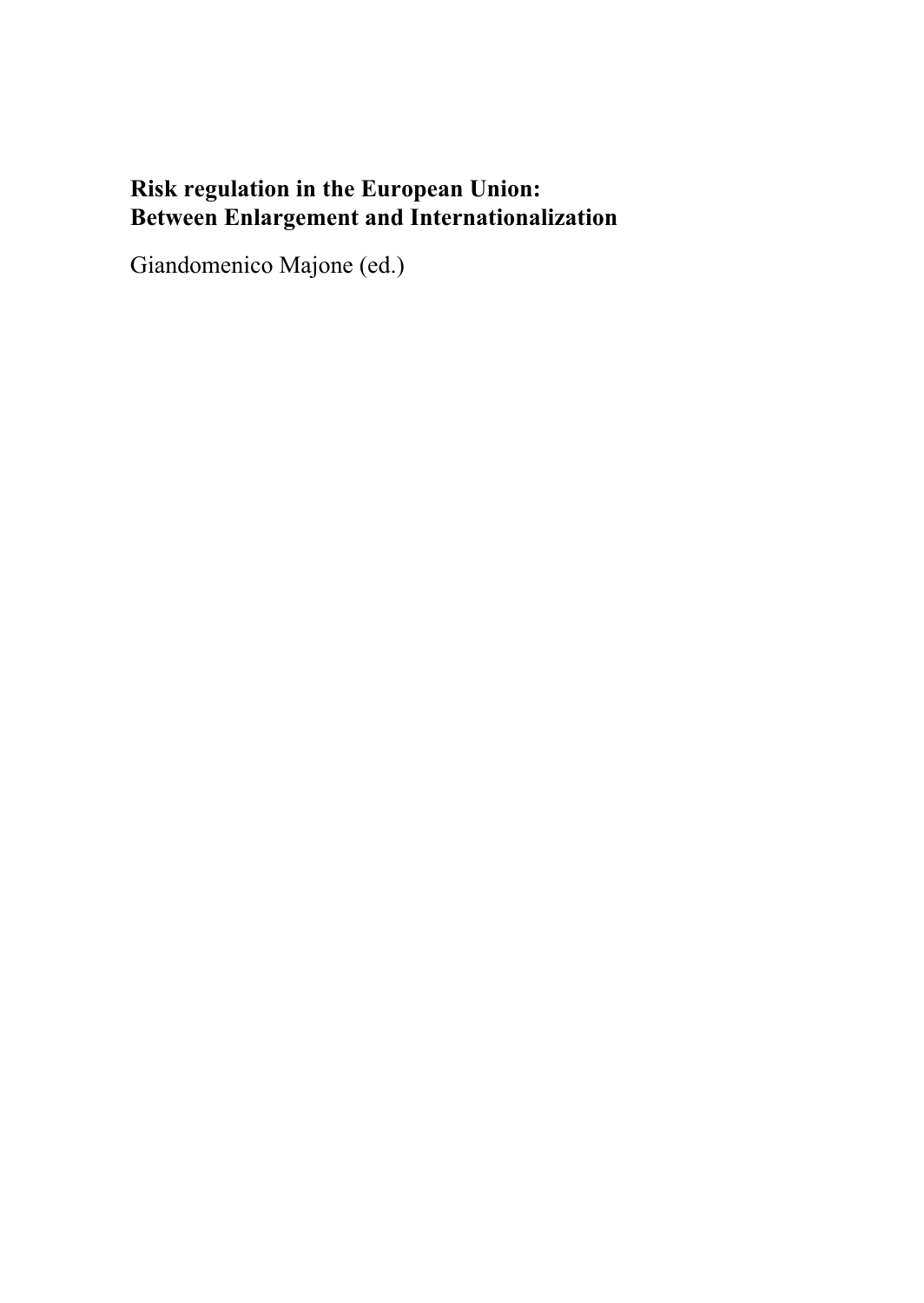### *The European Forum*

The European Forum brings together at the European University Institute for a given academic year a group of experts, under the supervision of annual scientific director(s), to research on a specific topic primarily of a comparative and interdisciplinary nature.

This book originated in the context of the 2002-3 European Forum programme on 'Europe after Globalisation: International regulatory competition and cooperation in an enlarging European Union' directed by Professor Claus-Dieter Ehlermann and codirected by Professor Giandomenico Majone and Professor Claudio Radaelli.

The Forum examined three major themes: 'Explaining International Regulatory Competition', 'Risk Regulation in Comparative Perspective', and 'Multi-level Governance and Regulation: The choice of governance level'. The European Forum Fellows' projects covered several policy areas, such as financial regulation, regulation of the public utilities, health and safety regulation, foodstuff regulation, international taxation, international trade, interplay between labour market regulation and product regulation, company law, and competition policy.

### *Giandomenico Majone*

Emeritus Professor of Public Policy at the European University Institute. Co-director of the 2002-3 European Forum. In this framework, he organised six seminars on risk regulation in which texts collected in this publication were presented and discussed.

#### *Sara Poli*

Has a research and teaching contract in European Law with the University of Trieste. Her contributions in this book are the fruit of her research on 'The Regulatory Framework for Genetically Modified Organisms in the European Community and International Law: A threat to consumers' health and the environment or to free international trade?', carried out during her stay at the Robert Schuman Centre for Advanced Studies as a Jean Monnet Fellow in the a 2002-3 European Forum.

### *Aleksander Surdej*

Professor of European Public Policies at the Cracow University of Economics. His contribution in this book is the outcome of his research on 'Regulatory Process and Public Concern: Institutional adjustments in food safety regulatory regime in Poland and selected central Europe countries in the perspective of EU membership', carried out during his stay at the Robert Schuman Centre for Advanced Studies as a Jean Monnet Fellow in the a 2002-3 European Forum.

### *The Robert Schuman Centre for Advanced Studies*

The RSCAS carries out disciplinary and interdisciplinary research in the areas of European integration and public policy in Europe. It hosts the annual European Forum. Details of this and the other research of the Centre can be found on [http://www.iue.it/RSCAS/Research/.](http://www.iue.it/RSCAS/Research/) Research publications take the form of Working Papers, Policy Papers, Distinguished Lectures and books. Most of these are also available on the RSCAS website: <http://www.iue.it/RSCAS/Publications/.>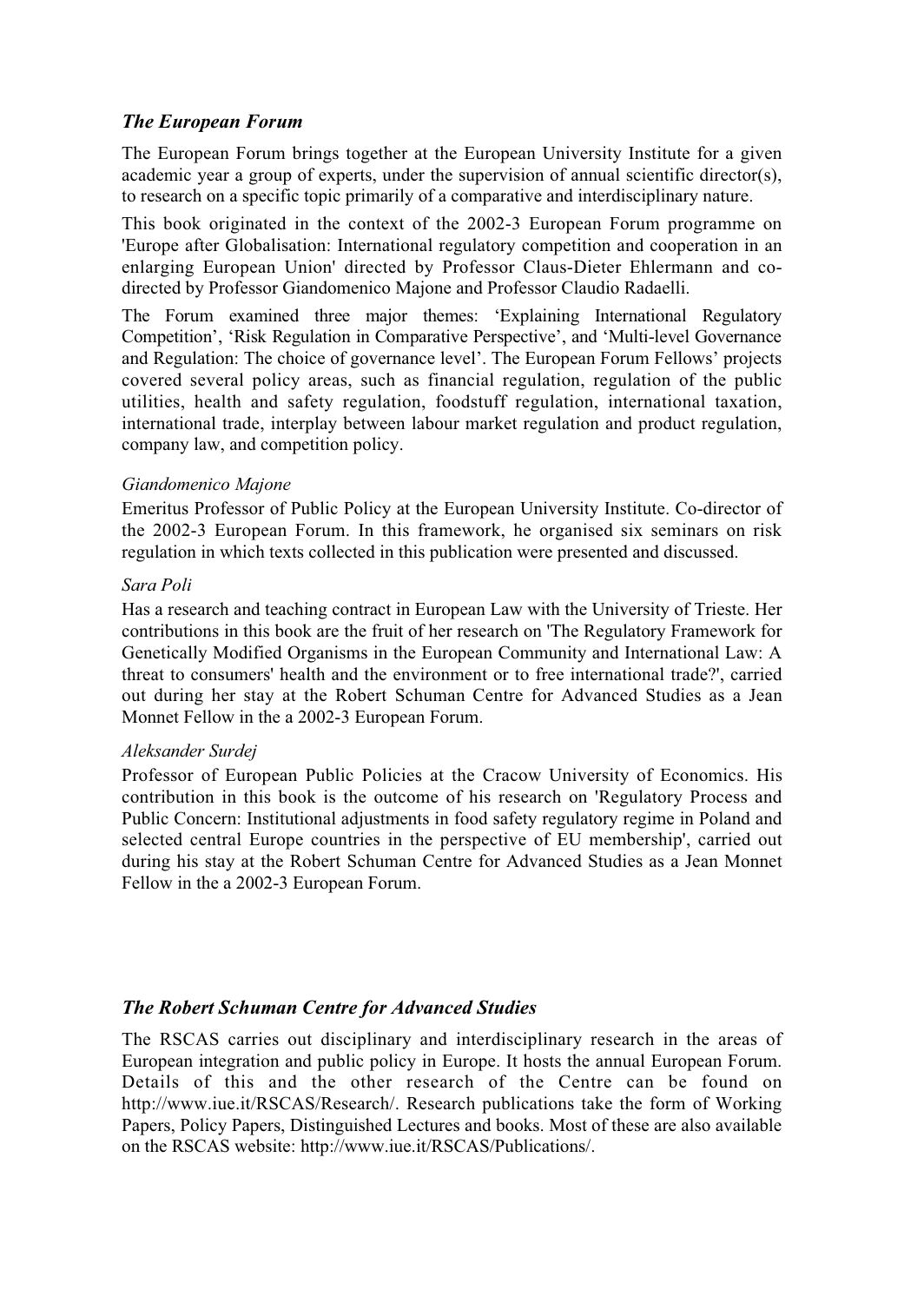*Edited by* **Giandomenico Majone**

## **Risk Regulation in the European Union: Between Enlargement and Internationalization**



**European University Institute Robert Schuman Centre for Advanced Studies**

Florence, Italy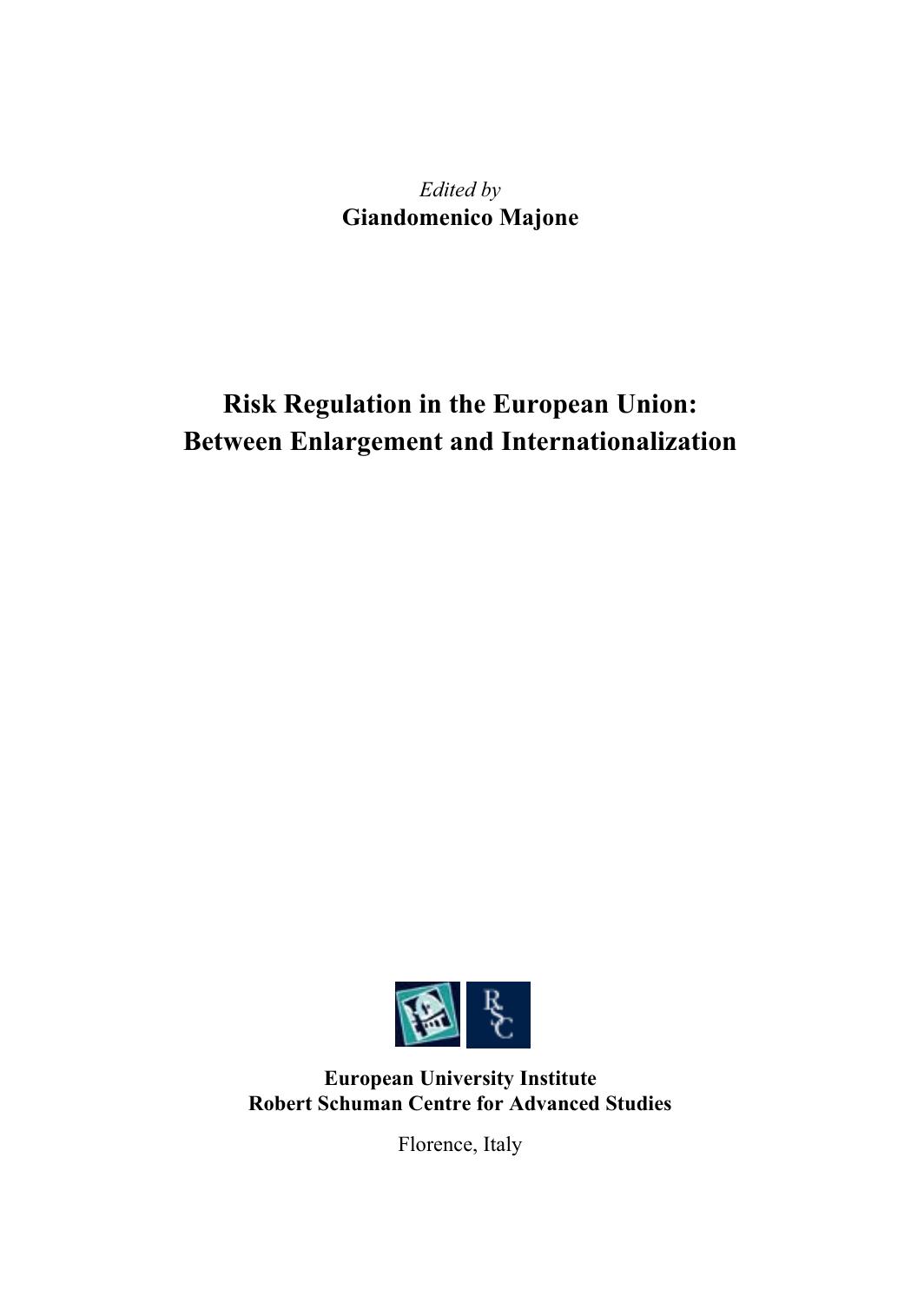2003 Robert Schuman Centre for Advanced Studies; and selection and editorial matter © Giandomenico Majone; individual chapters © contributors.

All rights reserved.

No part of this publication may be reproduced or utilised in any form or by any means, electronic, mechanical, or otherwise, without the prior permission in writing from the publisher.

Permission for quotation should be addressed directly to the author(s). Source should be acknowledged.

ISBN 92-9084-000-5

Published by the Robert Schuman Centre for Advanced Studies European University Institute Via delle Fontanelle, 19 I – 50016 San Domenico di Fiesole (FI), Italy <http://www.iue.it/RSCAS/>

Printed in Italy in December 2003.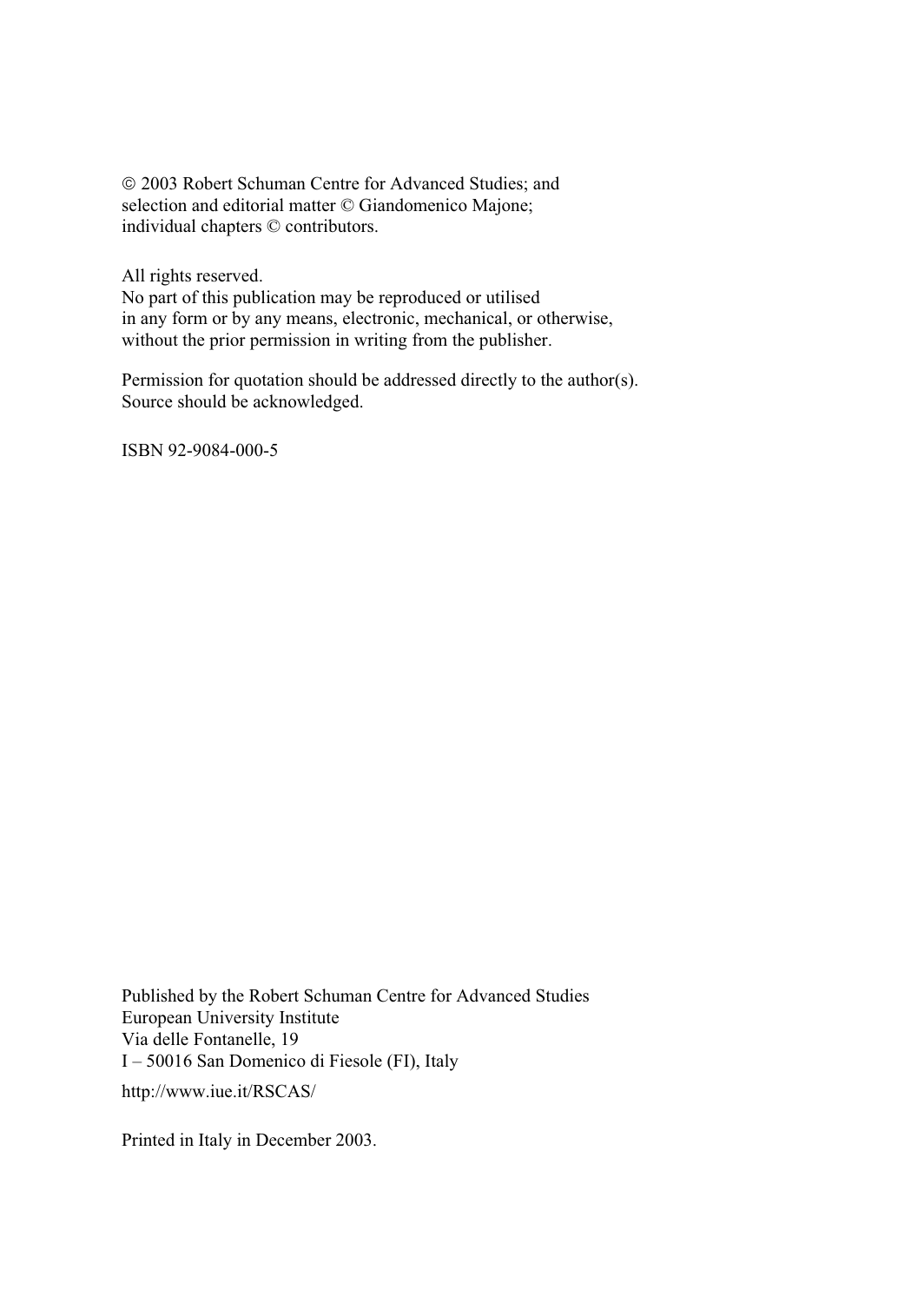### **Contents**

| Introduction     |                                                                                                                                        |  |
|------------------|----------------------------------------------------------------------------------------------------------------------------------------|--|
| Chapter 1        | Foundations of Risk Regulation: Science, Decision-Making,<br>Policy Learning and Institutional Reform                                  |  |
|                  |                                                                                                                                        |  |
| <b>Chapter 2</b> | What Price Safety? The Precautionary Principle and<br>its Policy Implications                                                          |  |
|                  |                                                                                                                                        |  |
| <b>Chapter 3</b> | European Regulatory Agencies: The Dilemma of<br>Delegation of Powers in the European Union                                             |  |
|                  |                                                                                                                                        |  |
| <b>Chapter 4</b> | The Emerging EU Regulatory Framework on Genetically<br>Modified Organisms: Dilemmas and Challenges                                     |  |
|                  |                                                                                                                                        |  |
| <b>Chapter 5</b> | Setting Out International Food Standards: Euro-American<br>Conflicts Within the Codex Alimentarius Commission                          |  |
| <b>Chapter 6</b> | Enlarging the EU Food Safety Regime: Selected Problems<br>in Adjusting the Polish Food Safety Regime to EU Food Safety<br>Requirements |  |
|                  |                                                                                                                                        |  |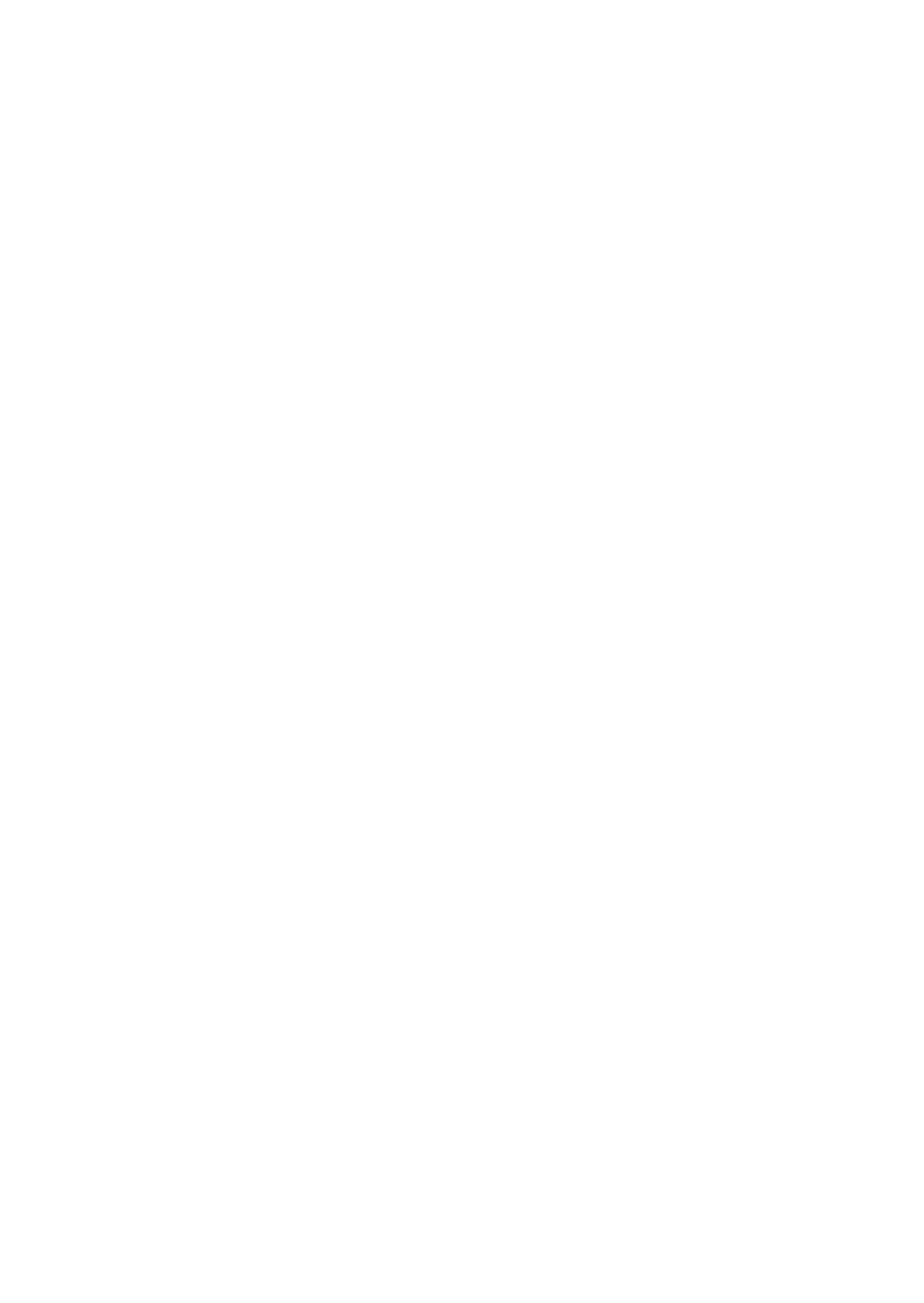### **Introduction**

### *Giandomenico Majone*

The 2002-3 European Forum organized by the Robert Schuman Centre for Advanced Studies of the EUI dealt with regulatory cooperation and regulatory competition in an integrating world economy. Within this broad theme, a series of six seminars on risk regulation were held in the period January-March 2003. Although six seminars are hardly sufficient to cover a fast expanding field like risk regulation, I hope the reader will find the texts collected in this publication useful as an introduction to some of the key issues and concepts in this increasingly important area of EU regulation and international harmonization. Like few other policy areas, risk regulation requires a clear understanding of basic principles of decision-making under uncertainty—principles which cannot be ignored even by those who are interested in the legal, political or psychological aspects of risk rather than in technical risk analysis. Indeed, it could be argued that many current debates would be easily settled—or at least reduced to their ultimate political dimension—if only the participants understood the most elementary principles of coherent decision-making under uncertainty. These principles, and some of their policy and institutional implications, are the topic of the three first chapters of the present publication.

Risk is commonly defined as the product of the probability of an adverse event times the severity of the loss if the event occurs; it is, in other words, a numerical value of the expected loss. Thus, probability and utility (or loss  $=$  negative utility) are the key concepts of risk regulation. These two concepts are so intimately related that the modern view of probability developed in an attempt to understand decision making in the face of incomplete knowledge. It is assumed that an individual, when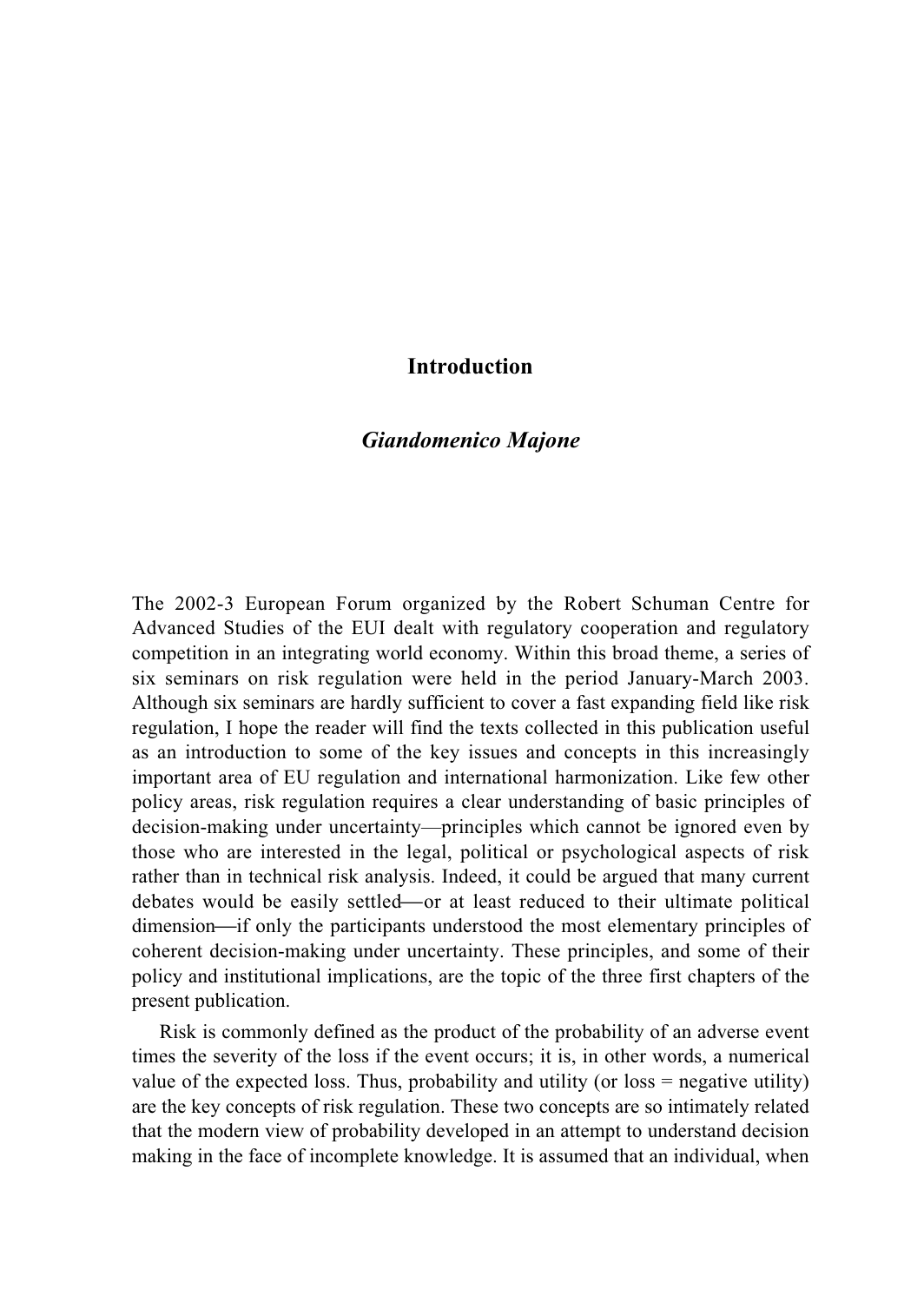faced with the necessity to make a decision that may have different consequences depending on events about which she has incomplete knowledge, can express her preferences and uncertainties in a way consistent with some basic principles of rational behavior. It can then be deduced that the individual has a 'utility function'—which measures the value to her of each course of action when each of the uncertain possibilities is assumed to be the true one—and a 'subjective probability distribution', which expresses quantitatively her beliefs about the uncertain events. The individual's optimal decision is the one that maximizes her expected utility with respect to her subjective probability.

Before briefly indicating the relevance of these theoretical principles to the practice of risk regulation, a few additional observations may be helpful. First, note that the modern view of probability as expressing the strength of our knowledge or beliefs, is much broader than the old ('objective') view of probability, which only applies to phenomena or experiments that can be indefinitely repeated under essentially the same conditions. But each political, managerial, or regulatory decision is essentially unique—it can never be repeated under the same conditions—and hence may be analyzed only by means of the modern, subjective, notion of probability. From this modern viewpoint, 'objective' probabilities represent only special cases, but as in all good generalizations in science, the same principles ('axioms') apply to both kinds of probability. Second, what is really important about subjective probabilities is the procedure (known as Bayes theorem) by which they can be revised in the light of new information. Hence, and this is my third observation, 'subjective' in this context, is not at all equivalent to 'arbitrary'. Both subjective probabilities and utilities are derived according to precisely defined rules that guarantee their internal consistency, and also learning—in the sense of transforming prior into posterior probabilities in the light of new evidence—follows a well-defined procedure, as just noted.

Again, the theoretical framework sketched here has being criticized for being normative rather than positive or descriptive. It is said that laboratory experiments, as well as casual observation, prove that people do not choose under uncertainty, nor update their beliefs, in the manner prescribed by the theory. It can be shown, however, that this criticism is naïve, primarily because it overlooks the complex interdependence between the normative and the positive in social life. Grammar, logic, arithmetic, and legal codes are all examples of normative systems that are often violated in practice, but are not discarded as a consequence—society could not function without them. What is true is that social practice is guided by norms, which in turn develop under the influence of social practice. Thus, the normative theory of decision-making under uncertainty needs some modifications when applied to group, rather than individual, decisions; but this does not mean that the basic principles are no longer relevant. A final point. Most contemporary philosophers of science agree that scientific knowledge grows through a series of conjectures and refutations; there is no definitive scientific truth, but a scientific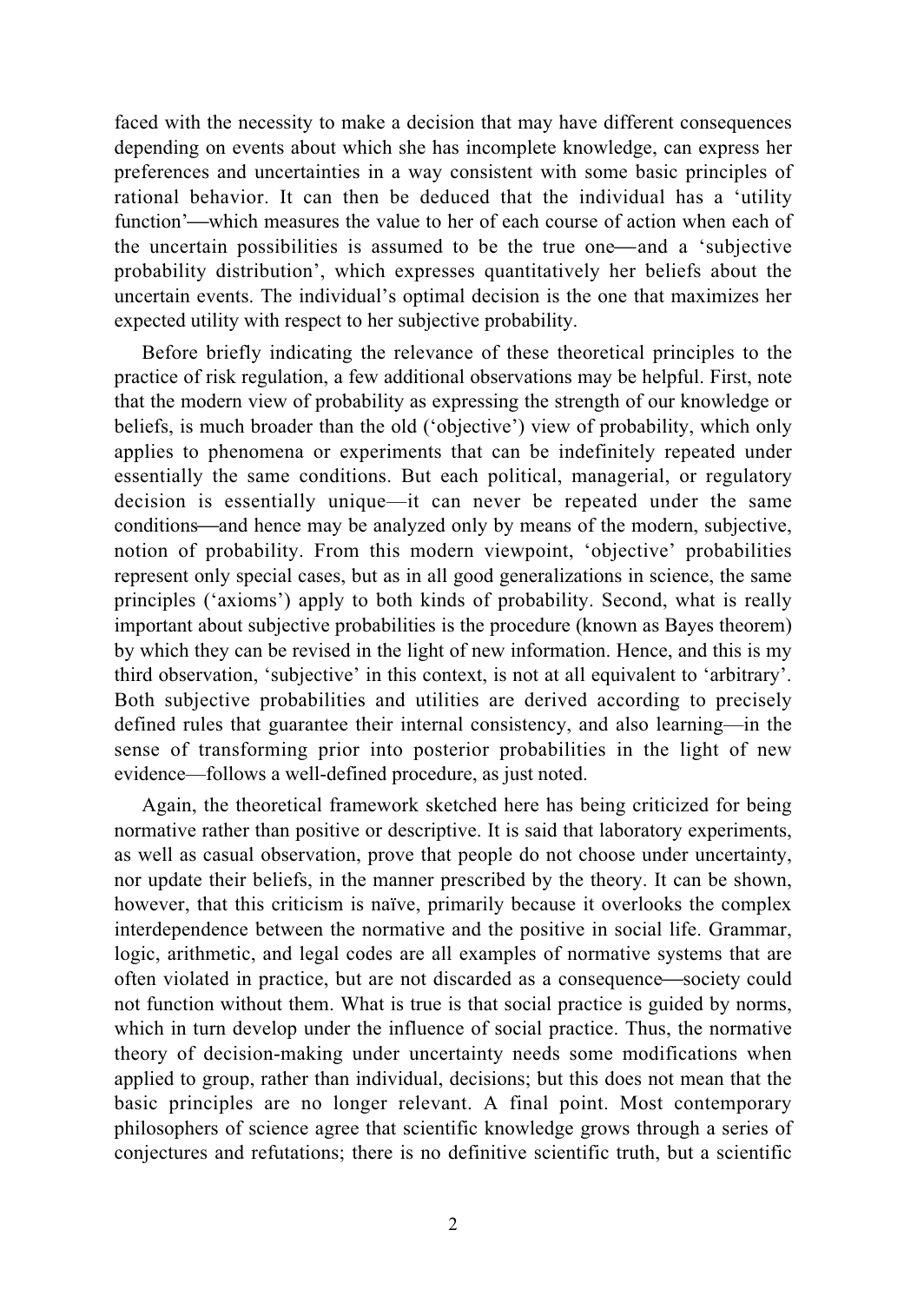method by which scientists are able to eliminate conjectures that are unsupported by sufficient empirical evidence. This means that also in the field of natural science, and *a fortiori* in regulatory science, probabilistic statements about the occurrence or non-occurrence of certain events are essentially subjective (which, to repeat, does not mean 'arbitrary').

Chapters 1-3 spell out in somewhat greater detail the ideas briefly sketched here, and discuss their implications for risk regulation in the European Union. In particular, it is argued that the recent attempts by the European Commission to promote the precautionary principle as a 'key tenet' of Community policy, and as a general principle of international law, deserve critical attention not only from a political-economy, but also from a methodological perspective. Even an elementary understanding of basic principles suggests that this effort is likely to founder on the logical inadequacies—not to mention the political problems mentioned in chapter 2—of the principle being promoted. For example, in the absence of any generally accepted definition, the principle is often taken to mean that incomplete scientific knowledge is not a valid excuse for regulatory inertia or, more explicitly, that 'taking regulatory measures to prevent possible risks may be legitimate, even when strong scientific evidence on causal relationships or the extent of damage is lacking'. Thus interpreted, the precautionary principle is said to provide 'the philosophical authority to take decisions in the face of uncertainty,' when in fact it simply restates the obvious, namely that *all* regulatory decisions are taken under conditions of (greater or lesser) uncertainty. Equally empty is the distinction, allegedly drawn by the European Court of Justice in its jurisprudence on food safety, between certain and uncertain levels of evidence ('*sichere und unsichere Erkenntnislagen')—*where 'uncertain level of evidence' is supposed to mean that no level of safety can be definitely established on the basis of the current state of research. Again, this is the normal state of affairs in regulatory science, as shown in chapter 1, so that the distinction is hardly helpful for identifying situations where the precautionary principle could be used as an alternative decision rule.

The difficulty of using the precautionary principle as a consistent rule for decision making under uncertainty is also revealed by Sara Poli's analysis of the emerging EU regulatory framework on genetically modified organisms in chapter 4. According to a widespread interpretation, one of the important implications of the precautionary principle is a reversal of the burden of proof: before an authorization is granted, it is up to the developer of a new product to prove that the product poses no health or environmental risk. Since no such proof is, strictly speaking, possible, the reversal of the burden of proof implies a zero-risk approach to regulation. In conformity with this strict interpretation of the principle, Article 3.1 of the Novel Food Regulation (Regulation 258/97) states that genetically modified food can be authorized only if 'it does not present a danger to the consumer'. However, a zero-risk approach, besides being logically untenable, effectively impedes scientific and technical innovation. The Commission has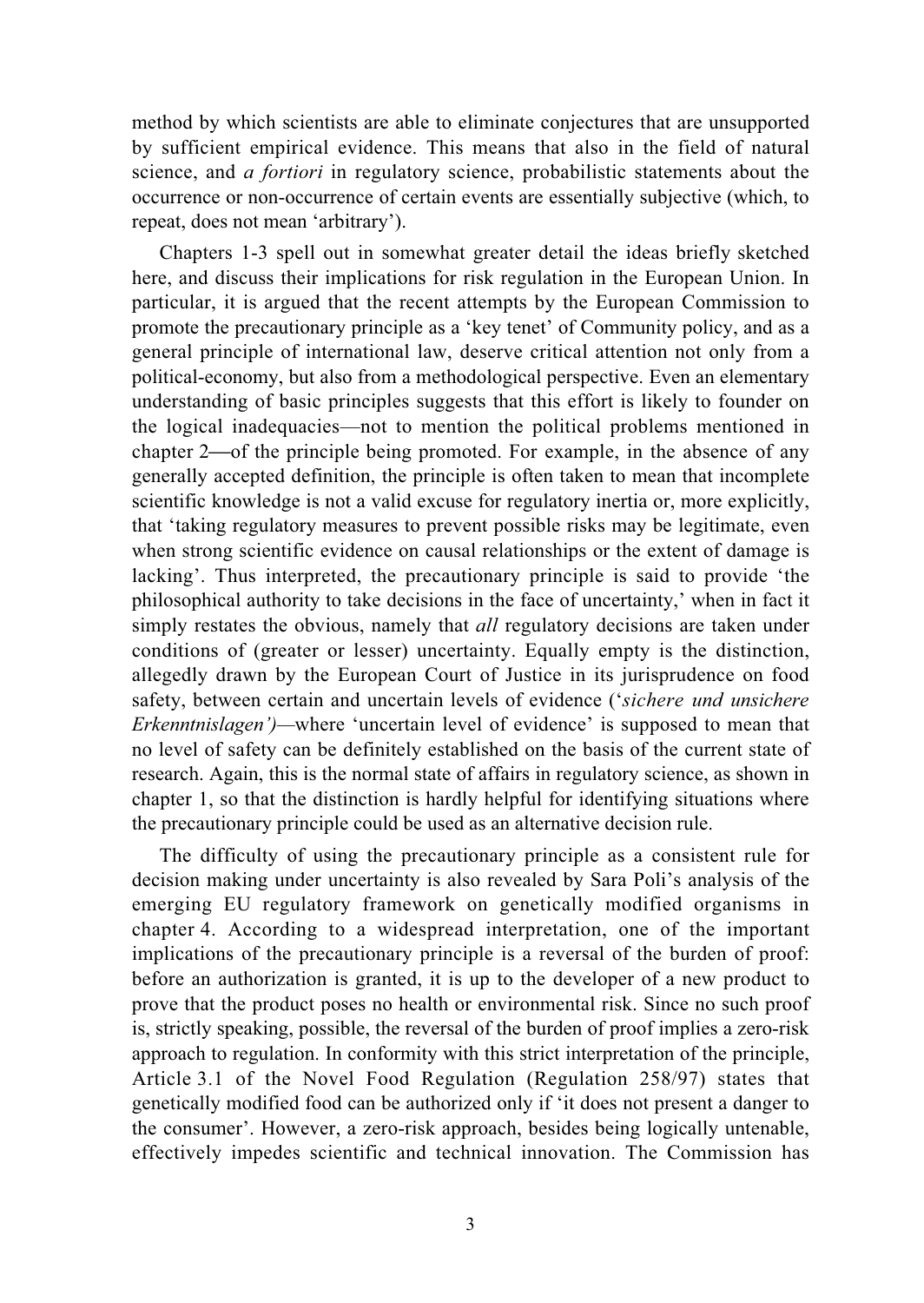officially espoused the precautionary principle, but it also wants to favor the development of biotechnology research in Europe. Caught in this dilemma, it has sought a way out by softening the rigorous standard of the Novel Food Regulation. The new regulation for genetically modified food now being proposed, lowers the threshold: genetically modified food may be authorized if it does not present an *unacceptable* risk for human health or the environment. Moreover, traces of unauthorized GMOs are now acceptable, under certain conditions, whereas previously they were not allowed to circulate in the market under any condition. In sum, the shift from 'no danger' to 'acceptable risk' represents a significant weakening of the precautionary philosophy in the direction of a more reasonable 'balancing approach' (see chapter 1). At the very least, as Sara Poli points, the new emphasis on acceptable risk should prevent recourse to outright bans, since under the new regulation, the Commission would be bound to take measures that are proportional to the chosen level of protection.

Among the many other important issues discussed in chapter 4, two will be mentioned here since they relate directly to questions raised in other parts of the present volume. Chapter 3 criticizes the institutional design chosen for the new European Food Safety Authority (EFSA). The tension between the desire to improve the credibility of EU risk regulation by appealing to independent expertise, and the Commission's refusal to delegate regulatory powers to the agency, has been temporarily resolved by the doubtful expedient of separating institutionally risk assessment (the task assigned to the authority) and risk management, which remains the responsibility of the Commission. This institutional separation is likely to be unsatisfactory because while risk analysis and risk management are conceptually distinct functions, they are closely intertwined in practice. The consequences of this institutional separation are even more serious if, in fact, the role of the expert agency in the regulatory process is kept to a minimum. Poli points out that the Authority is not consulted systematically on all issues pertaining to the safety of genetically modified food/feed and products. In some cases, decisions are taken by the Commission, in the framework of the comitology committees, without consulting EFSA at all. It is even possible for the member states and the Commission to decide on an application to market GM food and feed disregarding the scientific opinion of the Authority—provided only that they state the reasons for doing so. The author concludes that the broad discretion of the European institutions in taking risk management measures—a discretion which has been upheld by the European courts in recent decisions—appears to distinguish the European approach from the American one.

The problems raised by too broad executive discretion are compounded when the accountability structure is poorly defined. One of the advantages of the American model of independent regulatory agencies is that the agency head, having been given the authority to take final decisions, is also held responsible for the outcomes of those decisions. By contrast, in the EU it is unclear who is politically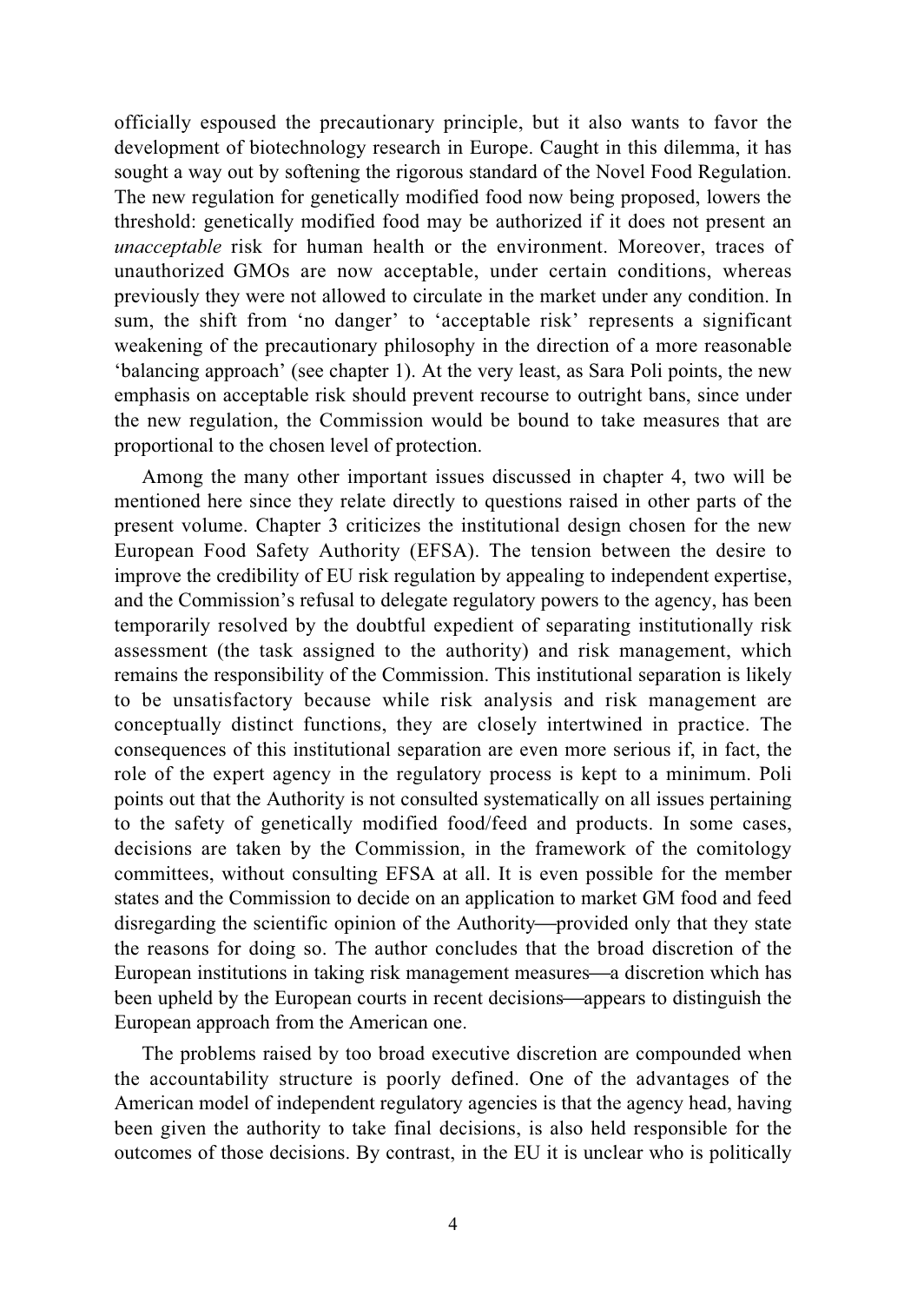accountable in case of regulatory failure. Should there be a food scandal involving the use of GMOs, Poli asks, who will be held responsible? The executive director of the EFSA? The Commissioner responsible for health and consumer protection or the college of Commissioners? Unfortunately, such questions are not answered, or even mentioned, in the draft regulations or elsewhere. From a strictly legal viewpoint responsibility should lie with the Commission, which takes the final risk management decisions. However, the Commission has no scientific expertise and hence is dependent on the opinion of the expert agency—unless it chooses to disregard it for political reasons. In the American model, the head of the agency—often a former expert—is responsible for the entire regulatory process and thus cannot use the separation of risk assessment and risk management to evade the accountability problem. Precisely because all risk determinations are ultimately 'subjective', it is essential that all stages of the rule-making process be explicit and open to public scrutiny, and that somebody be given final responsibility for putting together in a coherent way the separate components of the process. The practice of American agencies, as shaped by the Administrative Procedure Act and later statutes, and by court-imposed procedural requirements, is a good illustration of the notion of 'procedural rationality' discussed in chapter 1. By contrast, risk regulation in the EU is still far from satisfying the test of procedural rationality.

Chapter 5, also by Sara Poli, adds a very important international dimension to the debate on food safety regulation in the EU. The chapter draws attention to the growing importance, within the WTO and in the EU legal system, of the food safety standards set by the Codex Alimentarius Commission—an intergovernmental body set up in 1962 under the auspices of the Food and Agriculture Organization and the World Health Organization. The growing role of the Codex Commission in international economic law explains the interest of the EC to become full member of the organization, along with its member states. The political and legal complications raised by the accession of the Community are clearly explained in the text. It seems likely that in the future the EU will eventually become a full member of the Codex Commission, but only under fairly restrictive conditions. At present, the Community appears to be rather isolated on many important issues, as shown by the contrasting views on the role of the precautionary principle within the Codex Commission. The position of the EC in favor of including the precautionary principle among the general principles of risk management, is opposed not only by the United States, Canada, and other major trading partners of the EU, but also by many Latin American and other developing countries. Chapter 5 provides a very useful summary of the different positions. The opponents of the European position stress the lack of a precise definition, which facilitates the use of the precautionary principle for protectionist purposes. It is also pointed out, particularly by the United States, that a precautionary approach is already built into risk assessment, since any competent analysis must consider all the uncertainties present in a situation, together with the consequences for each possible course of action. In this sense,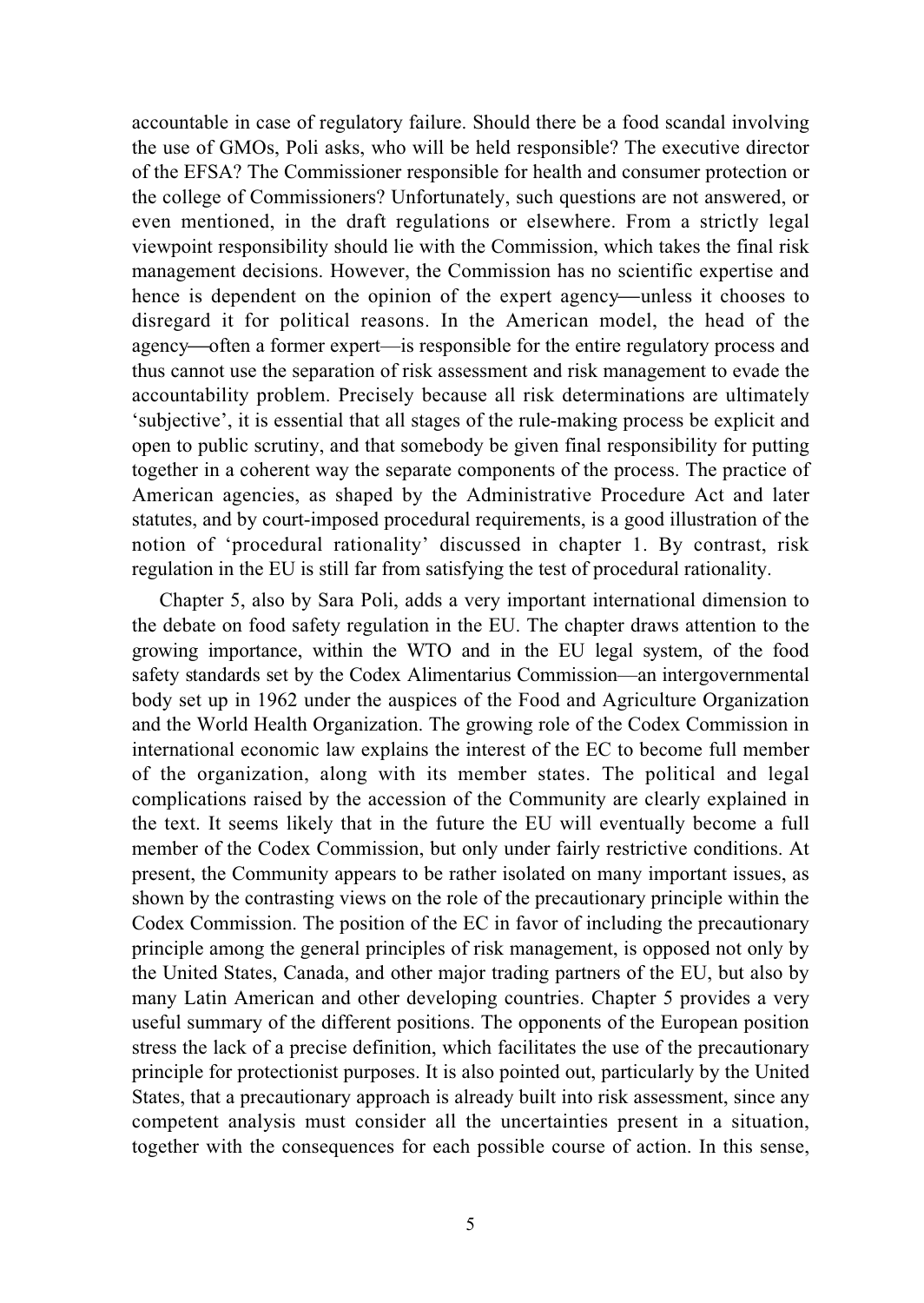rational decision-making under uncertainty is always 'precautionary', but the idea of precaution should not be used by risk managers to overrule risk assessments. Also, Article 5.7 of the SPS Agreement already addresses the issue of insufficient scientific evidence (see chapter 2 in this volume).

The attentive reader will note the different implications of scientific uncertainty at the national and international level. At the national, and to some extent also at the European level, risk regulators—who always operate under conditions of uncertainty—cannot refuse to decide simply because the evidence at their disposal is incomplete. The situation is different for international organizations like the Codex Commission or the International Standards Organization. The standards set by such bodies are not legally binding—although they provide increasingly important guidelines for national regulators—and generally are reached by consensus. Hence, when the scientific evidence is not sufficient to produce a convergence of opinions, it makes perfect sense for an international organization not to proceed to elaborate a standard, but to limit itself to adopt a code of practice or other recommendations directed to the national regulators, leaving to the latter the responsibility for standard setting.

Among the other topics discussed in chapter 5 are the debates in various Codex committees concerning conditions for the marketing of food derived from biotechnology, especially the issue of 'traceability'. Unsurprisingly, given the preceding discussion, also on this and related issues the positions of the EU and of its major trading partners are still quite distant. Another issue of great contemporary interest is the role of factors other than science (*other legitimate factors* or OLFs) in Codex decision making. This debate is closely related to, indeed is an offshoot of, the controversy on the precautionary principle, and is equally divisive. The fear is, again, that too flexible a definition of such OLFs as economic factors or consumers' concerns, could open the door to all kind of protectionist measures. The author succeeds in summarizing in a few pages all the key points of a complex debate which is bound to continue into future.

While chapter 5 considers the international context of EU food regulation, chapter 6, written by A leksander Surdej, analyzes the impact of EU food safety requirements on a candidate country like Poland. He does this first by sketching the main trends in the development of EU food safety regulation, and then, discussing the factors which have influenced the transposition of EU food law into domestic laws and regulations, and which might influence the implementation of such regulations in the near future. The main thesis is that the lack of controversy over the transposition of EU food safety regulations seems to be a result of the low salience of food safety issues in the perception of Polish consumers—who tend to believe that domestic food is safe, or even safer than imported food stuffs—and also a result of the fact that the democratic alternation of governments tends to de-couple the act of committing a country to international agreements from the responsibility for implementing the rules and delivering expected regulatory outcomes.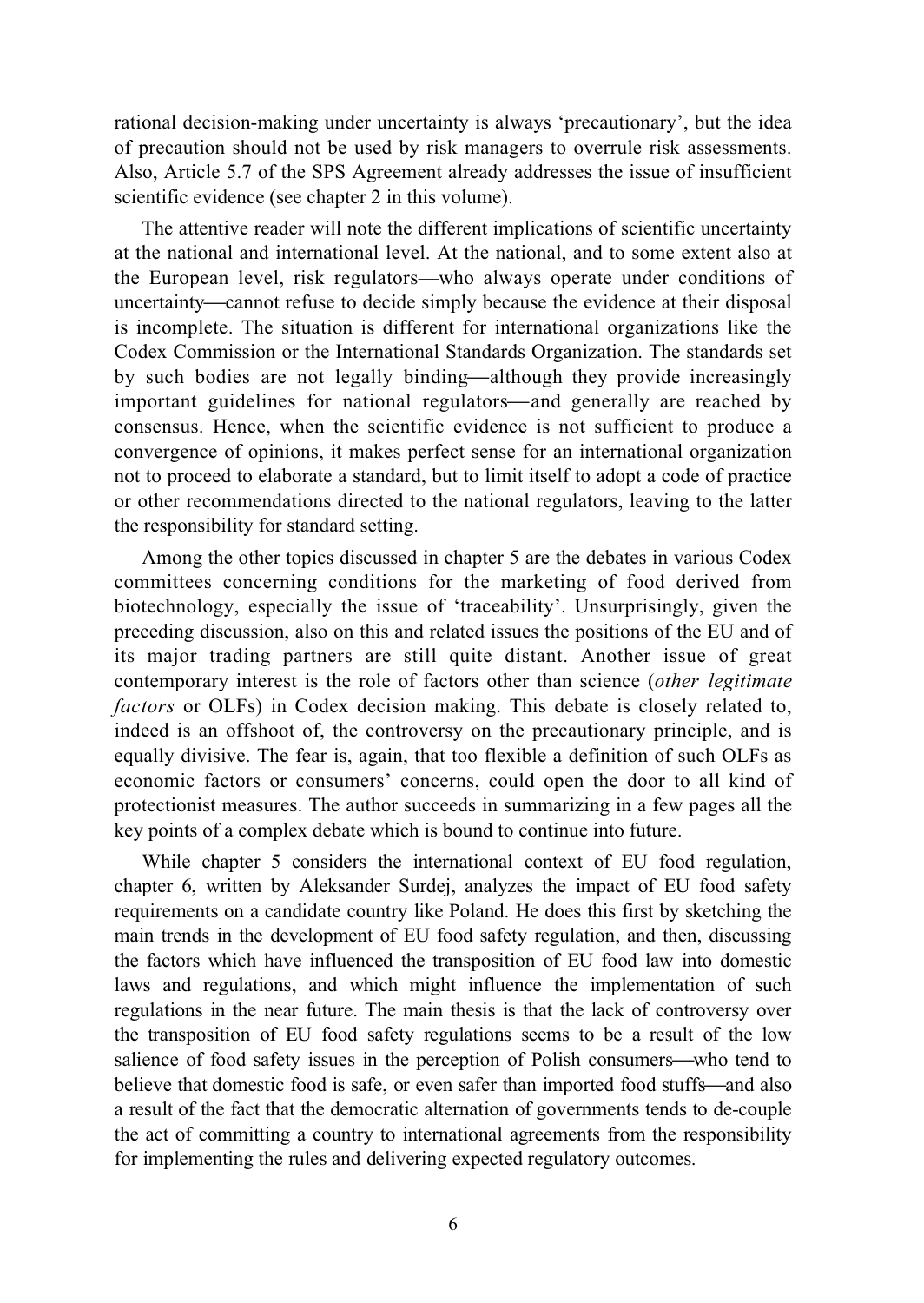Surdej points out that the EU is changing its strategy to assure a reasonable food safety level across member states by putting an increasingly stronger emphasis on monitoring the national, as well as the company, control systems. This change, although in tune with theoretical developments in the area of risk regulation, creates special difficulties in a candidate country such as Poland whose agriculture and foodstuffs sector is highly fragmented, and whose institutional setup for food safety control is still evolving. The author predicts problems with implementing EU food safety rules in candidate countries, although the consequences of possible violations of such rules are attenuated by the fact that food trade between Poland and the present EU member states is at a relatively low level. He also reminds us that food safety is not only an internal issue of the EU, but a broader problem of how to create a regime for international trade in foodstuffs, which would respect the rules of free trade, while paying attention to the concerns for food safety. This brief summary of chapter 6 does not do justice to the wealth of empirical material presented there, much of it not easily available elsewhere, nor to the many interesting theoretical insights scattered throughout the text.

As was said at the beginning of this introduction, the six seminars whose texts are collected here, cover only a relatively small range of issues arising in risk regulation in the EU, in the candidate countries, and internationally. The focus is on logical foundations, legal principles, and substantive policy problems. For example, nothing is said about the political economy of food safety in general, or of the regulation of GMOs, in particular. At a deeper level, one could investigate the correlation between electoral systems and the emergence of particular topics in the public debate on risk regulation. It is rather striking, for example, that in majoritarian, winner-takes-all electoral systems, like the United States or the United Kingdom, the precautionary principle never became a serious topic of political discussion, whereas in continental Europe, where more or less pure forms of proportional representation prevail, it has moved toward the top of the political agenda during the 1990s, and in some cases even before. Intuitively, this seems to be due to the prevalence of coalition governments under PR, and the possibility of small, single-issue parties playing a pivotal role in such coalitions. At any rate, the influence of the electoral system on the shape and agenda of risk regulation seems to deserve much more attention than it has received by political scientists so far. Again, the importance of policy learning in situations of great cognitive complexity like risk regulation, is emphasized in chapter 1. The examples given there suggest that a separation-of-powers system has certain advantages in this respect. The question is, how to improve the policy-learning capacity of parliamentary governments, or of a polity like the EU, which is neither a separation-of-powers nor a parliamentary system.

The regulation of risk raises a wealth of interesting problems for the political economist, the psychologist, the political analyst, and the lawyer. It is, however, impossible to reach significant conclusions using any of these valuable approaches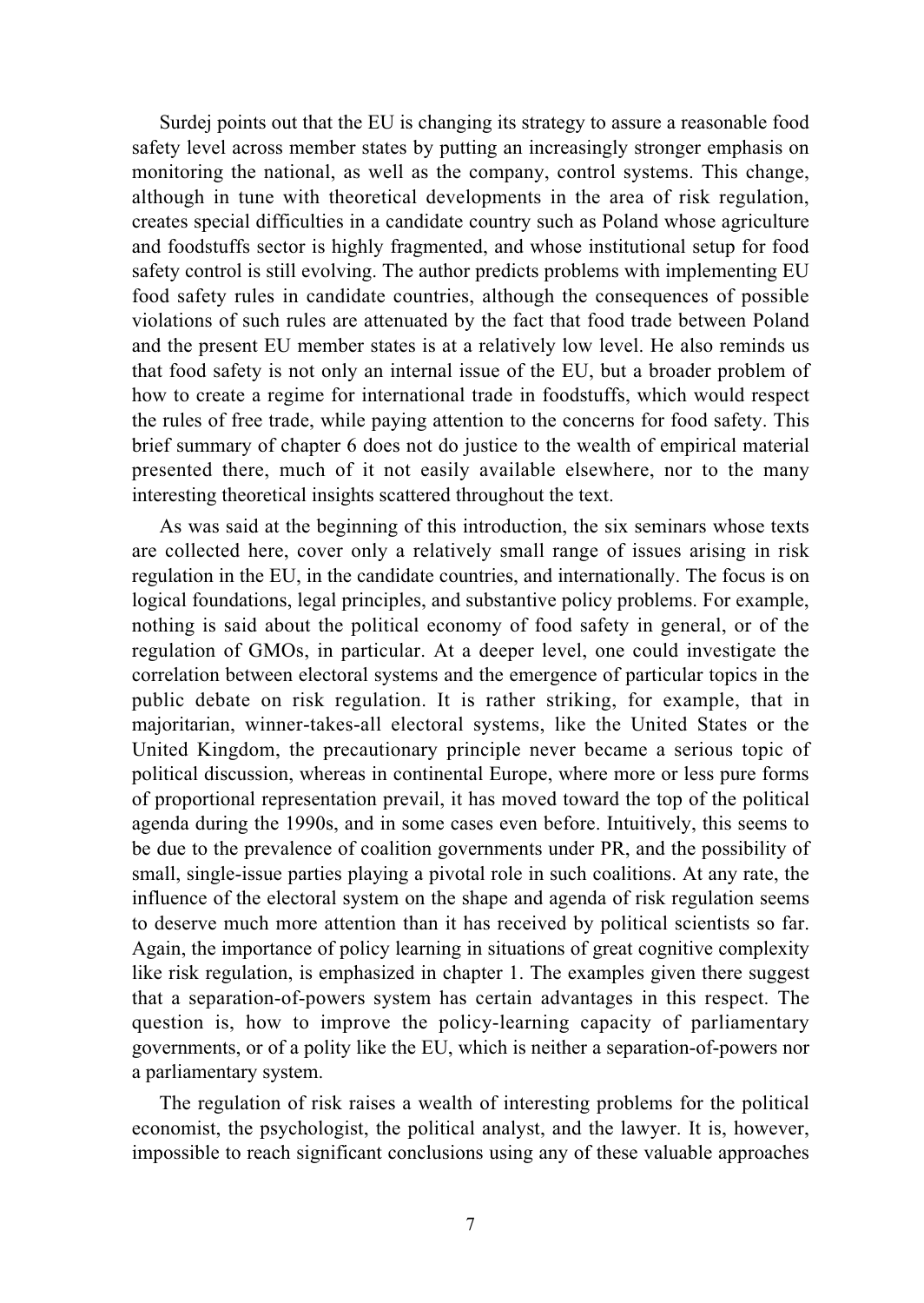without a clear understanding of the basic principles of the logic of decisionmaking under uncertainty. If this small volume succeeds in conveying this message, it will have achieved its main objective.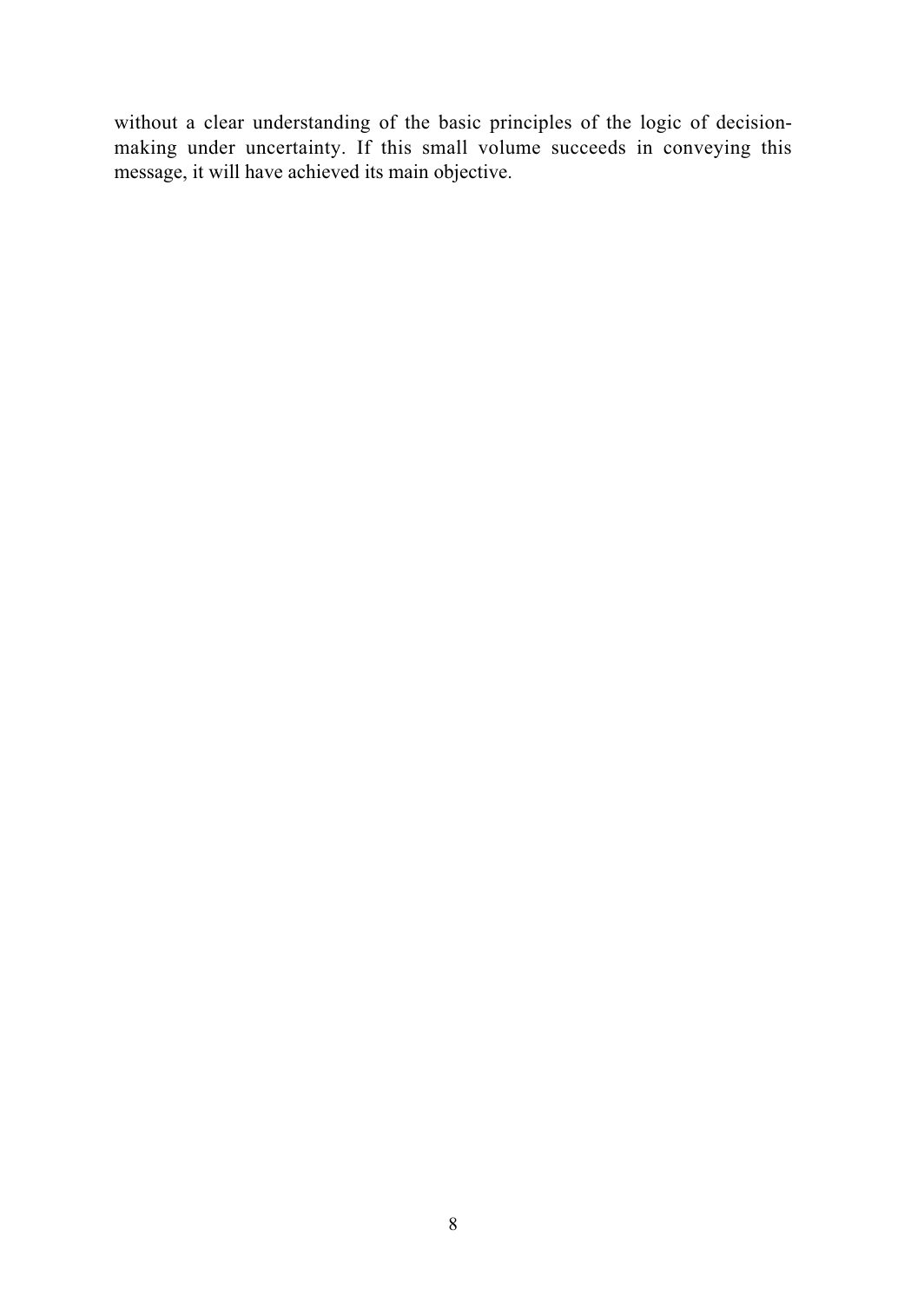### **Chapter 1**

### **Foundations of Risk Regulation: Science, Decision-Making, Policy Learning and Institutional Reform**

### *Giandomenico Majone*

### **1. From Substantive to Procedural Rationality**

The long subtitle of this introductory chapter identifies what I take to be the key terms of the current debate on risk regulation. It is impossible to understand the evolution of risk regulation during the last three decades, in Europe and the United States, without a good grasp of how these concepts, and the corresponding practices, interact. How, for example, does a particular institutional design affect the way scientific uncertainties are resolved? Which are the appropriate decision rules in situations of high scientific uncertainty? Which institutions can facilitate policy learning and the achievement of credibility in the area of risk?

By definition, uncertainty is pervasive in risk regulation, but what is less well understood, is that in many cases scientific uncertainty cannot be significantly reduced. Closer analysis of recent controversies about the analysis and management of risk shows that the issues over which expert disagreement is most serious are, in Alvin Weinberg's terminology, trans-scientific rather than strictly scientific or technical. Trans-scientific issues are questions of fact that can be stated in the language of science but are, in principle or in practice, unanswerable by science (Weinberg 1972). One of Weinberg's examples is the determination of the health effects of low-level radiation. It has been calculated that in order to determine by direct experimentation, at the 95 per cent confidence level, whether a level of Xrays radiation of 150 millirems would increase the spontaneous mutation in mice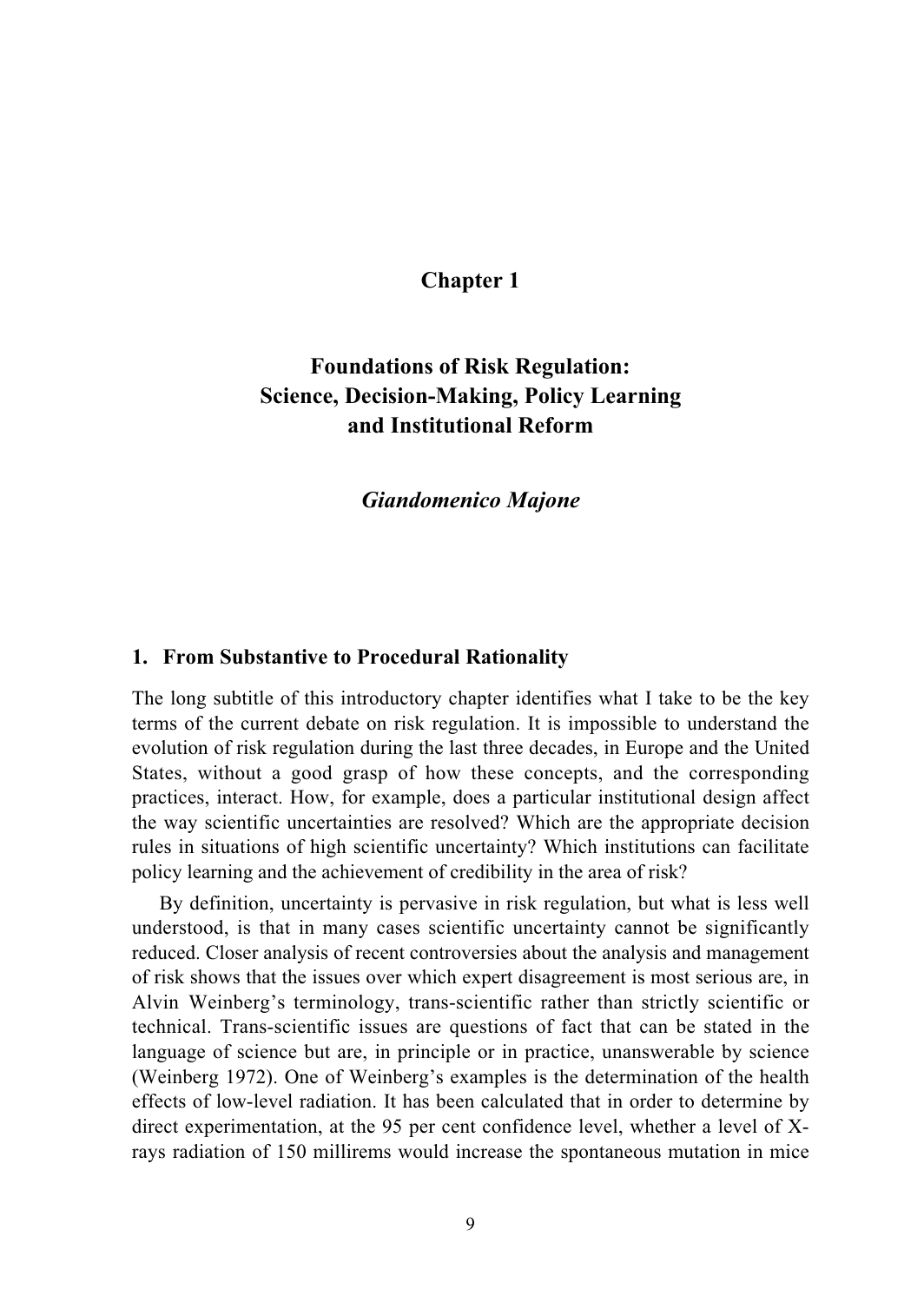by 50 per cent, would require about 8 billion mice. Time and resource constraints make such an experiment all but impossible. Similarly, the choice of a particular dose-response function must be treated at present as a trans-scientific question. A dose-response model establishes a relationship between different dose levels of a substance and the probability of a lifetime response. But the relationship can be represented by many different functions and a firm scientific basis for choosing a particular functional representation is usually lacking. However, such a choice can have a major effect on the determination of the virtually safe dose—more than a 100,000-fold effect, according to a study conducted some years ago by the Committee on Safety Evaluation of the U.S. Food and Drug Administration. Analogous conceptual and technical difficulties attend calculations attempting to determine the probability of extremely unlikely events like catastrophic reactors accident—as far as any direct verification of the calculations is concerned—or the issue of when animal data alone form a sufficient basis for standard-setting.

Since the level of scientific (or trans-scientific) uncertainty is so high, concepts like 'acceptable risk doses', 'virtual safety', and 'no observed effect level' (NOEL) commonly used by risk regulators, especially with reference to potentially toxic substances—leave ample room for discretionary choices and rules of thumb. What a distinguished statistician wrote in the 1970s remains largely true today:

All present safety evaluation procedures, whether involving the use of NOEL's, or of some favored non-threshold dose-response function with a 'virtually safe' level, must be regarded as mathematical formalisms whose correspondence with the realities of low-dose effect is, and may long remain, largely conjectural (Cornfield, 1977, p. 698).

Thus, the first, and arguably most important, question facing political leaders, citizens, and experts is how to limit regulatory discretion and enforce accountability in policy areas characterized by high uncertainty and cognitive complexity, and which are also politically very sensitive. I shall argue that the solution to this apparently intractable problem depends in large part on the distinction between substantive and procedural rationality.

The preoccupation with methods of analysis and evaluation that emphasize outcome rather than process, and the interest in what decisions are made, rather than in how they are made—are typical of situations where certainty is assumed. Indifference toward procedures and the formal layout of arguments is understandable if one assumes that there exists a one best decision in a given situation. If the correctness of the outcome can be determined unambiguously, the manner in which the decision is made is largely immaterial; only results count. This is the reason why the key concept in the theory of decision making under certainty, whether in economics or in management science, is *optimization*. But 'optimization' has no well defined meaning when the consequences of each feasible course of action are uncertain (one should not, for example, maximize the *expected* return without considering also its variance). Hence, the key concept in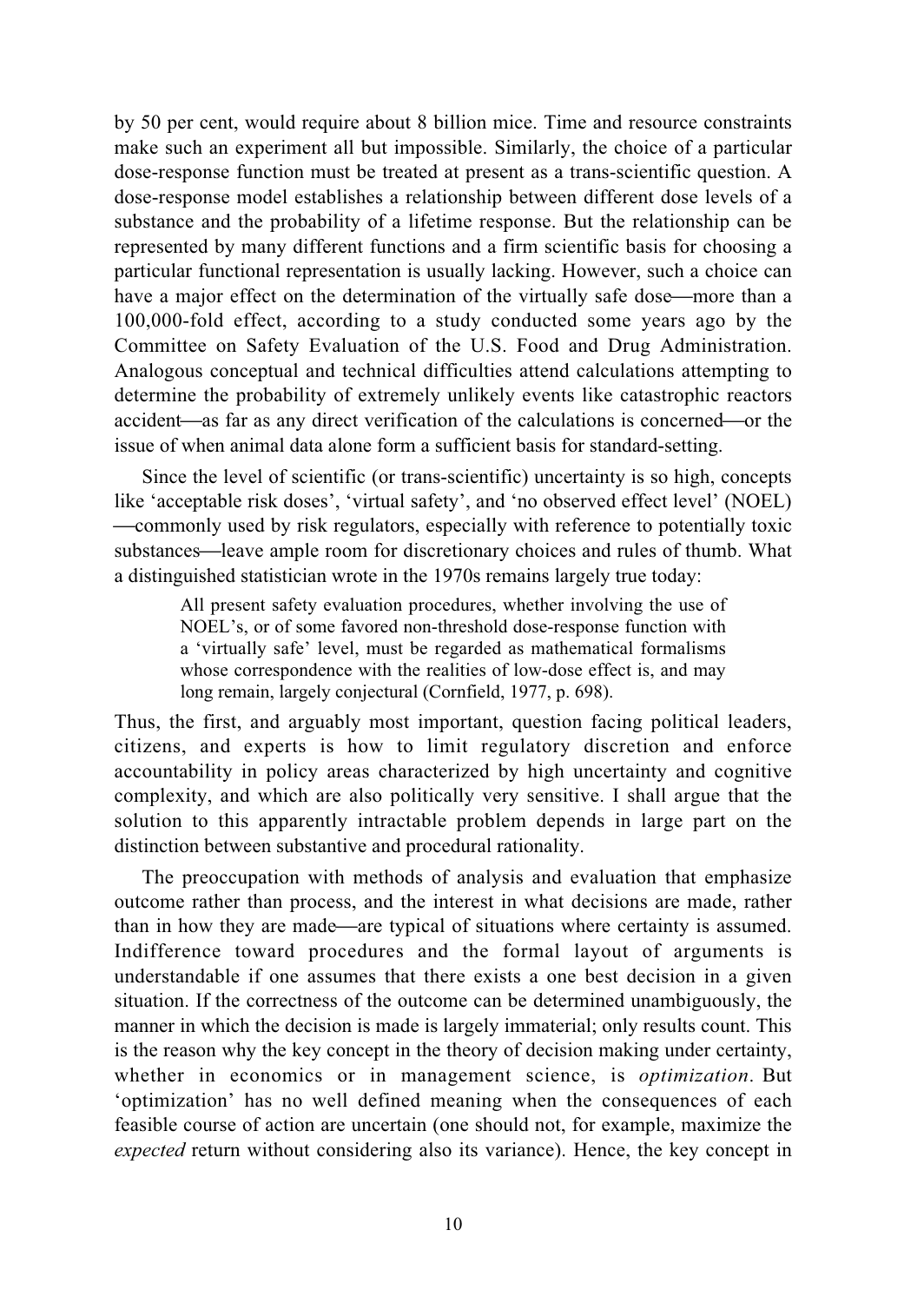the theory of decision making under uncertainty is not optimization but, as we shall see, *consistency*, a characteristically procedural notion. Indeed, when the factual or value premises of a decision are moot, when no generally accepted criterion for the correctness of a solution exists, then the process or procedure of decision making acquires special significance. This is the basic insight on which the classical theories of judicial and legislative procedures are based; the reason why procedures play such an important legitimating function in the decisions of courts and legislatures (Luhmann, 1975). In general terms, the more complex a system, the greater the reliance on procedural rationality, for, as Talcott Parsons writes: 'Only on the basis of procedural primacy can the system cope with a wide variety of changing circumstances and types of cases without prior commitment to specific solutions' (Parsons, 1966, p. 27). In the following pages, as well as in the next two chapters, I shall work out in some detail what procedural rationality means and what it entails in the case of risk regulation. I begin by considering the important topic of procedural harmonization.

### **2. Procedural Harmonization**

The purpose of harmonization, as the term is used in the present context, is to make the regulatory requirements or public policies of different jurisdictions more similar, if not identical. Regulatory regimes, and the political and institutional systems in which they are embedded, can differ in numerous aspects. Hence, several broad types of harmonization may be usefully distinguished (Leebron, 1996). First, specific rules or standards that prescribe the desired characteristics of the outputs of production processes, institutions, or transactions could be harmonized. For example, emission limits for polluting factories located in different countries may be made more similar. We may call this 'output harmonization' since the goal is to reduce pre-existing differences in certain characteristics of the relevant outputs or outcomes. Second, international regulatory harmonization may relate to certain governmental policy objectives-for example, the central banks of the G-7 countries attempt to keep inflation within agreed limits—or to general policy principles such as the 'polluter pays' and the precautionary principles.

Finally, harmonization of institutional structures, procedures or methodologies is often sought. Thus, some of the provisions of the North American Free Trade Agreement (NAFTA; the reference here is to the NAFTA 'side agreement' on the environment) require that certain procedures for enforcement of domestic laws, including appellate review, be harmonized. Procedural harmonization usually serves to reinforce other types of harmonization. If the aim is to harmonize decisional outcomes, both substantive criteria and decisional processes are implicated. Rules, policies, and principles will generally not be truly harmonized unless the procedures and institutions for implementing them are made more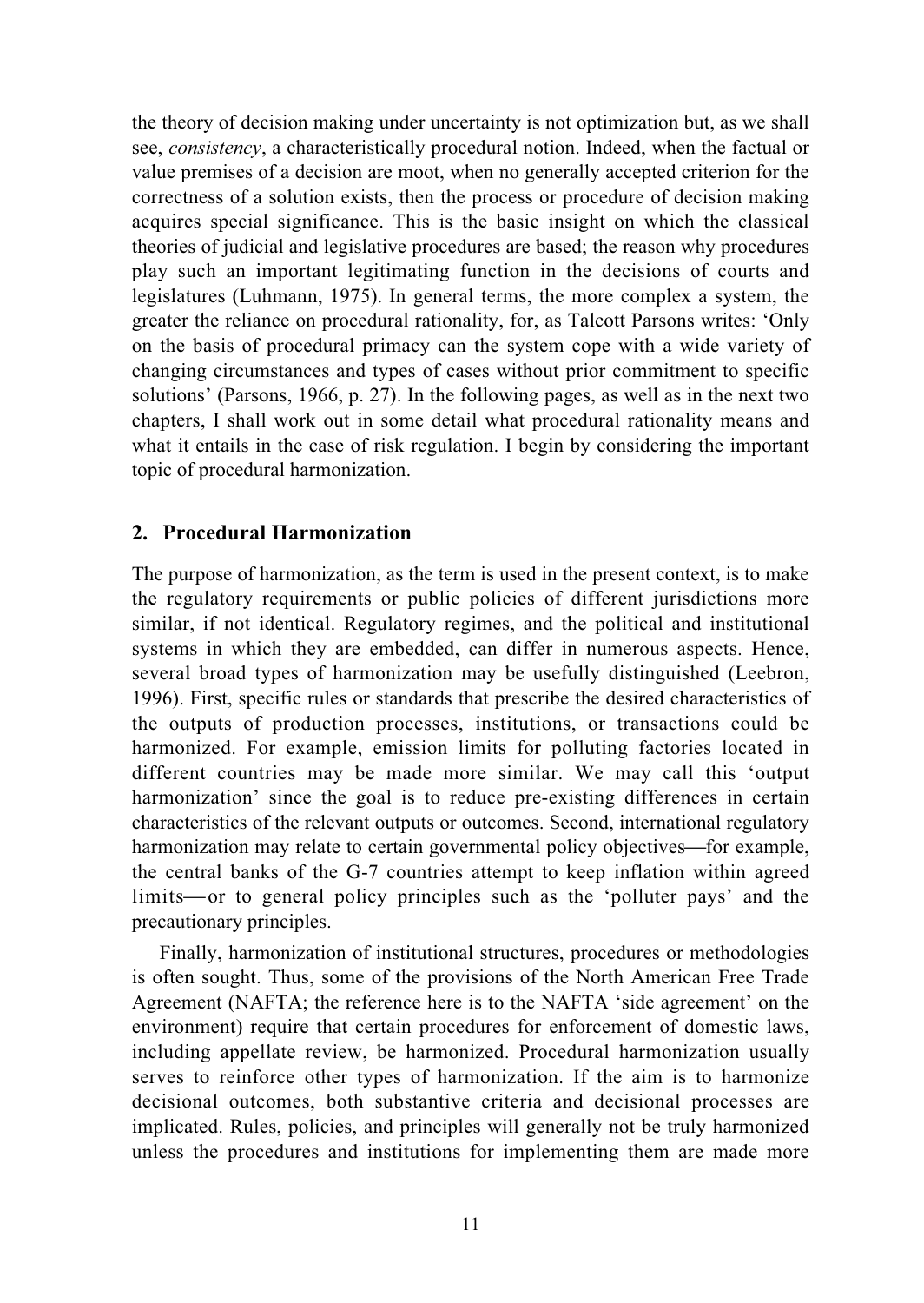similarly effective, and doing so may mean making them more similar (Leebron, 1996, p. 46). This, incidentally, is the reason why EU-level harmonization, for example in the environmental field, fails to produce identical, or at least very similar, results across the Union. EU measures are typically implemented by national administrations, but the Community is not competent to harmonize national administrative procedures and processes. The problem has been recognized for some time, and certain directives attempt to harmonize not only national laws and policy objectives, but also the institutional design of the 'competent authorities' at national level (E.g. with respect to their independence in the case of telecommunications). The results so far have been rather disappointing (Majone, 2000).

There are, however, situations where procedural harmonization is not meant to reinforce other types of harmonization, but is the only type which is politically, economically, or technically feasible. Thus, in the case of the NAFTA environmental side-agreement it would have been impossible to impose on Mexico the same environmental standards used in Canada or the United States. Hence, Article 3 of the agreement recognizes 'the right of each Party to establish its own levels of domestic environmental protection…', while Article 5 requires that 'each Party shall effectively enforce its environmental laws and regulations through appropriate government action...'; and Article 6 requires that 'interested persons' be able to request a Party's regulatory authorities to investigate possible violations of *domestic* environmental laws and regulations.

An important example of purely procedural harmonization is provided by the WTO Agreement on Sanitary and Phytosanitary Measures (SPMs), to be further discussed in the next chapter in connection with a critical evaluation of the precautionary principle. Harmonization is discussed in Article 3, which states, in part, that: a) In order to harmonize SPMs on as wide a basis as possible, member states shall base their measures on international standards, guidelines or recommendations, where they exist; b) SPMs that conform to international standards shall be deemed to be necessary to protect human, animal or plant life or health; c) Member states may, however, introduce or maintain SPMs which result in a higher level of protection than would be achieved by measures based on the relevant international standards, provided there is 'scientific justification' for the stricter measures; d) Member states are required to 'play a full part, within the limits of their resources, in the relevant international organizations and their subsidiary bodies', such as the Codex Alimentarius Commission (see chapter 5).

This article is noteworthy in several respects. First, nothing substantive is said about the level of the international standards, not even of a qualitative nature. By way of comparison, the NAFTA Agreement on Environmental Cooperation stipulates that 'each Party shall ensure that its laws and regulations provide for high levels of environmental protection and shall strive to continue to improve those laws and regulations'. At the same time, the Agreement recognizes 'the right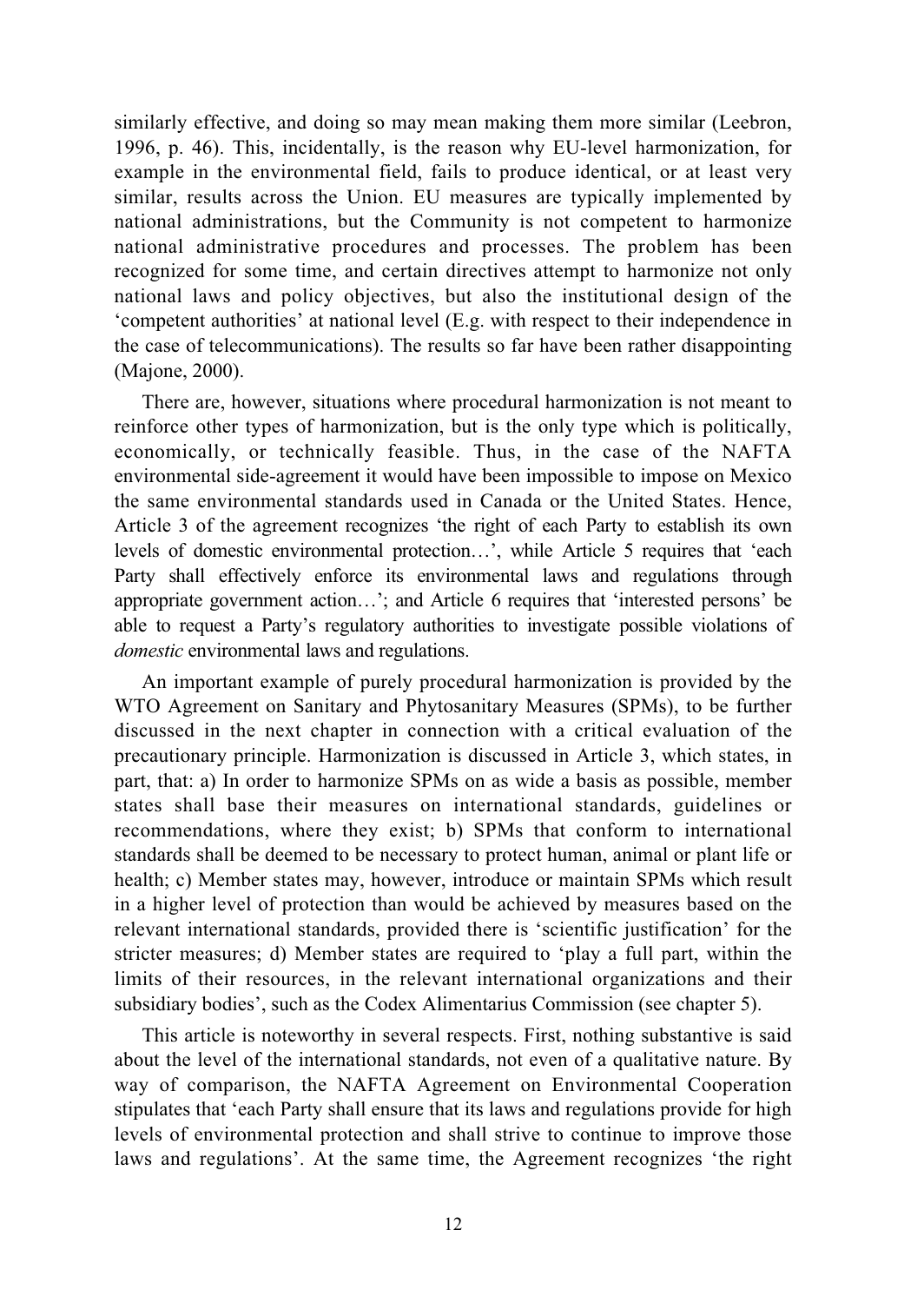of each Party to establish its own levels of domestic environmental protection'. Thus, at least according to a widely accepted interpretation, a member of NAFTA is permitted to set its own levels of protection, as long as those levels are 'high' by some more or less objective standard (cp. Also Article 95[3] TEC, according to which 'The Commission, in its proposals […] concerning health, safety, environmental protection and consumer protection, will take as a base a high level of protection…').

By contrast, the approach of the WTO SPS Agreement is purely procedural, as shown also by the requirement that the member states play an active role in the activities of the international standardization bodies. Also the requirement that a country provide 'scientific justification' if it wishes to adopt a higher level of protection than what is provided by international standards, goes in the same procedural direction: given the uncertainty surrounding the scientific basis of risk regulation, 'scientific justification' can only mean that the relevant arguments should satisfy generally accepted rules of scientific methodology. This interpretation seems to be supported by Article 5 (on *Assessment of Risk and Determination of the Appropriate Level of Sanitary and Phytosanitary Protection*), which imposes purely methodological constraints on the freedom of each member state to choose its own levels of safety: risk assessments based on the available scientific evidence and on relevant inspection, sampling, and testing methods; consideration of relevant economic factors and of the relative cost-effectiveness of alternative approaches to limiting risks; consistency in the application of the concept of the appropriate level of protection, and so on.

It seems clear that in an area as politically sensitive as the protection of health and life, and where at the same time regulators face great scientific uncertainty and trans-scientific problems, the only way to promote international regulatory cooperation is through the harmonization of procedures. This, at any rate, is how progress has been achieved in the international harmonization of testing procedures for new medical drugs: the so-called ICH process, in which the European Agency for the Evaluation of Medicinal Products (EMEA) has played a leading role (Majone, 2002). Precisely for this reason, as we argue in chapter 2, it is essential that the procedural requirements of the SPS Agreement, and all other requirements of the same nature, be respected and, if possible, improved, rather than weakened or circumvented, allegedly in the name of risk prevention but in fact, for short-term political or economic advantages.

### **3. Consistency in Decision-Making**

It has already been suggested that our intuitive notions of means-end rationality and optimality must be revised when decisions are made under uncertainty (strictly speaking, all human decisions are uncertain in their outcomes, but here we consider situations where it is impossible to rely on some simple 'certainty equivalent' such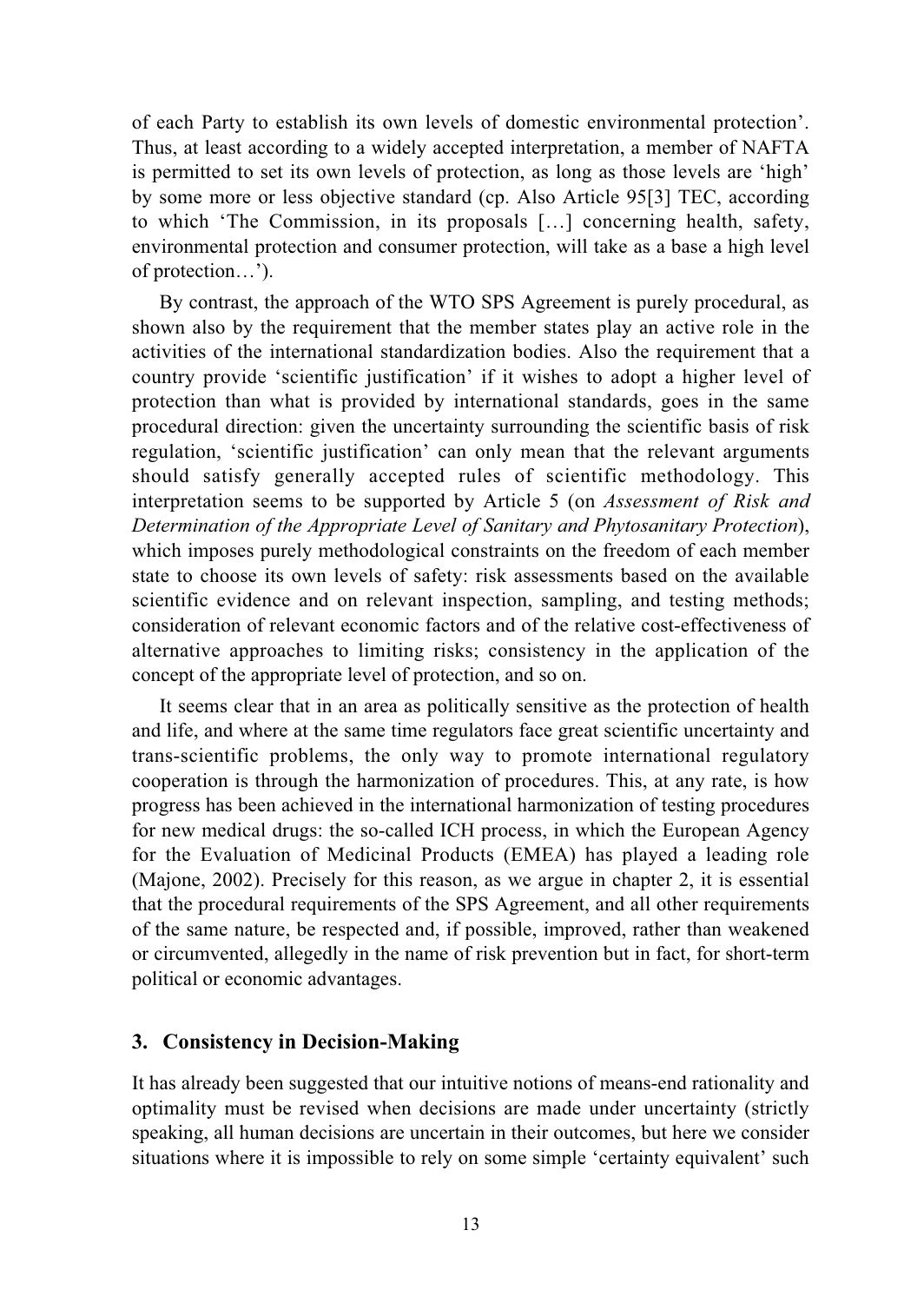as an average value). Probabilistic thinking does not come naturally, even to scientists or to intellectually sophisticated persons, but it is essential to a logically defensible regulation of risk. It seems more natural to think of decisions and institutions in teleological terms. According to this conception, as formulated by John Rawls in his critique of utilitarianism, 'those institutions and actions are right which of the available alternatives produce the most good, or at least as much good as any of the other institutions and acts open as real possibilities'. Rawls adds:

Teleological theories have a deep intuitive appeal since they seem to embody the idea of rationality. It is natural to think that rationality is maximizing something… Indeed, it is tempting to suppose that it is selfevident that things should be arranged as to lead to the most good (Rawls, 1973, p. 24-25).

Also modern decision theory prescribes to maximize something, namely, expected utility, but this decision rule has procedural, not substantive, significance: it 'only' guarantees consistent decision-making. Here I can do no more than sketch the argument, starting with the key assumption of the theory: that there is only one form of uncertainty and that all uncertainties can be compared. Thus decision theory does away with all old-fashioned and theoretically untenable distinctions such as that between statistical and non-statistical events, or Frank Knight's (1971) distinction between risk and uncertainty. By saying that there is only one kind of uncertainty, and that therefore all uncertainties can be compared, it is meant that if E and F are any two uncertain events then either E is more likely than F, F is more likely than E, or E and F are equally likely. Moreover, if G is a third uncertain event, and if E is more likely than F, and F is more likely than G, then E is more likely than G. The first requirement expresses the *comparability* of any two events; the second expresses a *consistency* in this comparison.

The comparability and consistency requirements are then used to define the probability of any uncertain event E. This can be done in several, equivalent, ways. For example, the probability of E can be obtained by comparing it with the probability of a point falling at random within a set S contained in the unit square. Because S is a subset of the unit square, its area is a probability, i.e., it is a number between 0 and 1, which satisfies all the rules of the probability calculus. Now, consistent comparability implies a unique value for the uncertainty of E, i.e., the probability of S (its area), is judged to be as likely as the uncertain event E, in the sense that a prize awarded on the basis of E occurring could be replaced by an equal prize dependent on a random point falling within S. The interested reader can find the details in any good textbook on decision theory, such as the one by Dennis Lindley (1971, p. 18-26). In addition to a numerical measure of probabilities, we need a numerical measure for the consequences of our decisions. We proceed as follows.

Let  $c_{ii}$  be the consequence if we choose alternative  $A_i$  and event  $E_i$  occurs,  $i = 1$ , 2, ...,  $n; j = 1, 2, ..., m$ . Note that the consequences may be qualitative as well as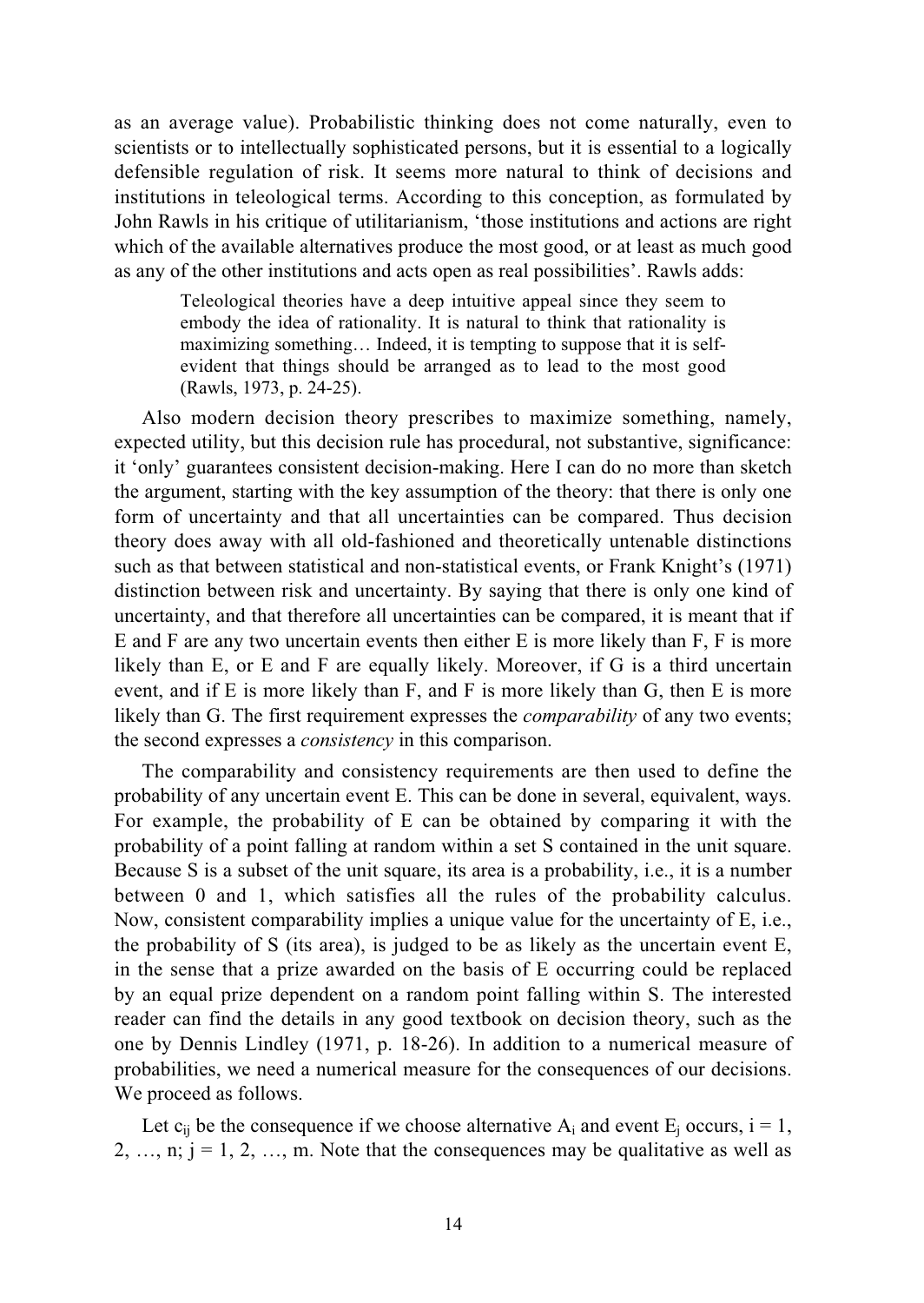quantitative. Denote by c and C two consequences such that all possible consequences in the decision problem are better than c and less desirable than C (it can be shown that the precise choice of c and C does not matter, as long as the condition of inclusion is satisfied; thus, we could choose as c the worst possible outcome in the payoff table, and C as the best outcome). Now take any consequence  $c_{ii}$  and fix on that. Consider a set S of area u in the unit square (the reason for using 'u' will be clear in a moment; also, keep in mind that the area of S is a probability). Suppose that if a random point falls in S, consequence C will occur, while c will occur if the random point falls elsewhere in the unit square. In other words, C occurs with probability u and c with probability 1-u. We proceed to compare  $c_{ii}$  with a 'lottery' in which you receive C with probability u and c with probability 1 - u. Thus, if  $u = 1$ , 'C with probability u' is better than (or at least as good as)  $c_{ii}$ , while if  $u = 0$ then 'C with probability u' is worse than  $c_{ii}$ . Furthermore, the greater the value of u the more desirable the chance consequence 'C with probability u' becomes.

Using again the principle of consistent comparisons it can be shown that there exists a unique value of u such that the two consequences,  $c_{ii}$  and  $\degree C$  with probability u', are equally desirable in that you would not mind which of the two occurred. The argument consists in changing the value of u, any increase making the 'lottery' more desirable, any decrease, less desirable, until 'C with probability u' is as desirable as  $c_{ii}$ . We indicate this value with u and call it the *utility* of  $c_{ii}$ .  $u_{ii} = u(c_{ii})$ . We repeat the process for each of the possible consequences in the payoff table, replacing each consequence by its utility. The crucial point to remember is that all these utilities are probabilities and hence obey the rules of the probability calculus.

The final step consists in calculating the (expected) utility of each of the alternatives:  $u(A_1)$ ,  $u(A_2)$ , ...,  $u(A_n)$ . Using the basic rules of probability, it is easy to show that  $u(A_i)$  is simply the average (more precisely, the 'expected') value of the utilities of all the consequences corresponding to  $A_i$ :  $u(A_i) = u(c_{i1})p_1 +$  $u(c_{i2})p_2 + ... u(c_{im})p_m$ . A moment's reflection will show that the expected utility of  $A_i$  is simply the probability of obtaining C, when this particular alternative is chosen. It follows that the best alternative is the one with the highest utility, being the one which maximizes the probability of getting C. This is the principle of maximization of expected utility, the major result of decision theory. Note that this principle, or decision rule, has nothing to do with the notion of an indefinite repetition of the same decision, as in some interpretations of expected gain in repeated games of chance. The principle follows directly from the rules of probability and hence can be applied to any decision situation, whether repetitive or unique.

The discussion so far may be summarized as follows. A decision problem can be expressed as a list of alternatives and a list of possible events. On the assumption of consistent comparison of events and of consequences, probabilities can be assigned to events, and utilities to consequences. Each alternative can also be assigned a utility, calculated as the expected value of the corresponding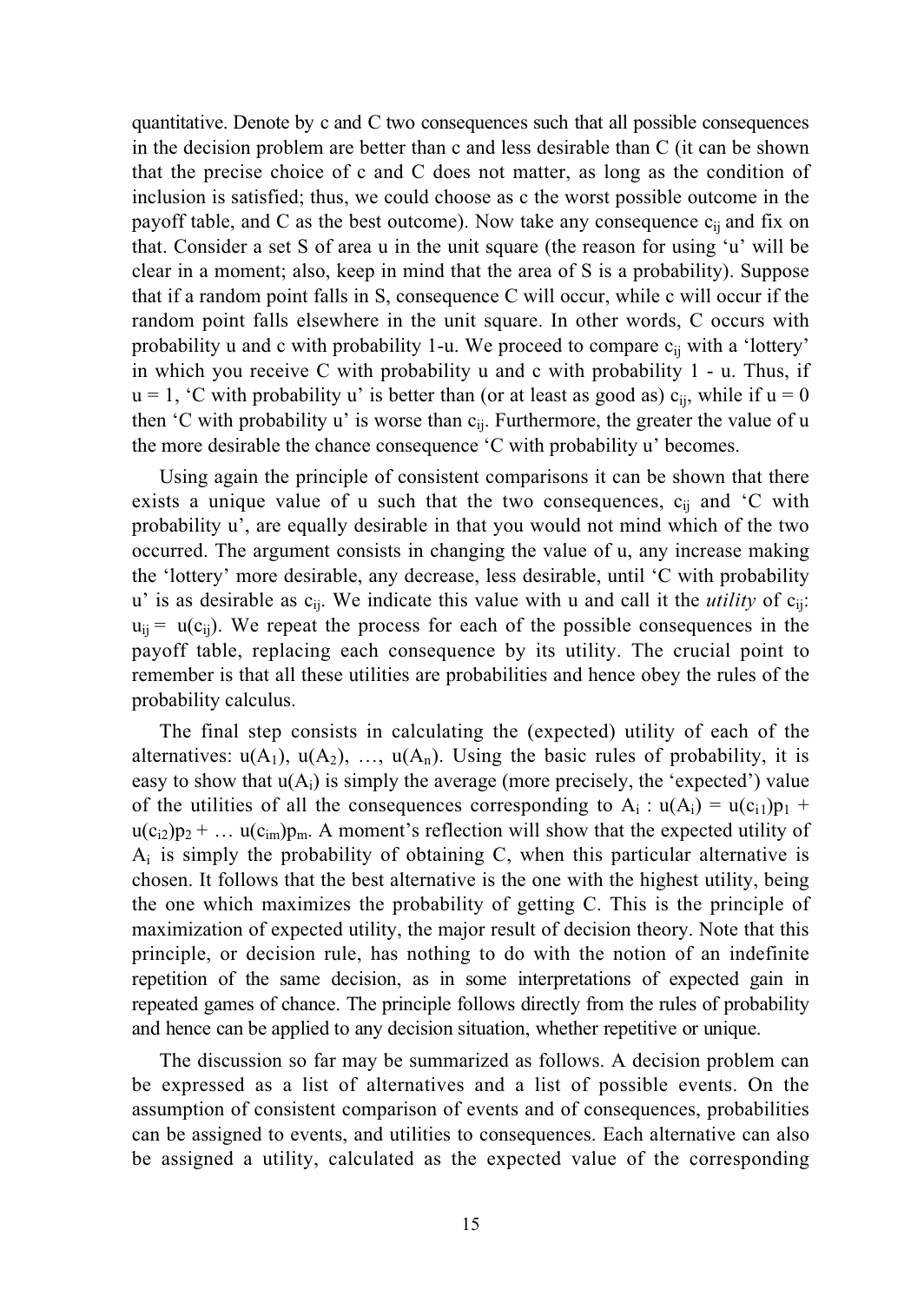consequences. The best alternative is the one with the highest utility. A few more comments on the general approach follow.

First, the consistency argument is essentially one that hinges on how separate assessments—probabilities of events, utilities of individual consequences and of alternatives—are going to fit together and make a consistent whole. Second, the rule of maximization of expected utility does not guarantee better actual results than other decision rules—including decisions made in purely intuitive fashion. It *does,* however, guarantee consistency in decision-making, and no other known decision rule can claim the same. Third, consistency is important not only logically but also practically: it facilitates communication among experts, between experts and policy makers, and with the general public; by showing how to break down the whole decision problem into separate but coherent components, it also facilitates accountability; moreover, as mentioned in the following section on learning, the method provides a way of consistently updating one's beliefs in light of new information. The type of decision analysis sketched here may even facilitate risk taking. Thus, if managers are evaluated exclusively on outcomes, they will naturally be reluctant to engage themselves in very risky undertakings. A more sophisticated method of evaluation, which in addition to results also includes the quality of the decision process, can reduce the cost of failure by distinguishing between foresight and outcomes due to chance.

One final point. Any decision under uncertainty, even one which does make explicit use of probabilities, in fact implies at least a partial probability assessment. There is nothing mysterious in this statement, which is only a straightforward application of a line of reasoning frequently used also in elementary game theory; see, for example, James D. Morrow's *Game Theory for Political Scientists* (1994, p. 170-180). Suppose a decision maker has to choose between two alternatives with the consequences indicated below:

|                | $\mathbf E$ | R, |
|----------------|-------------|----|
| A <sub>1</sub> | ۱0          |    |
| $A_2$          |             |    |

Without attempting to estimate the probabilities of the uncertain events  $E_1$  and  $E_2$ , but only taking the consequences in the payoff table into account, she chooses alternative A2. This choice suggests that our decision maker is very risk-averse. In fact, she has used the maximin decision rule, according to which one should take the worst consequence for each alternative, and then select the alternative which offers the maximum of these minima; hence the name of the decision rule. Although the maximin does not use probabilities, the choice of  $A_2$  indicates that the decision was taken *as if* the probability of  $E_1$  was less than 1/8. In fact, letting p be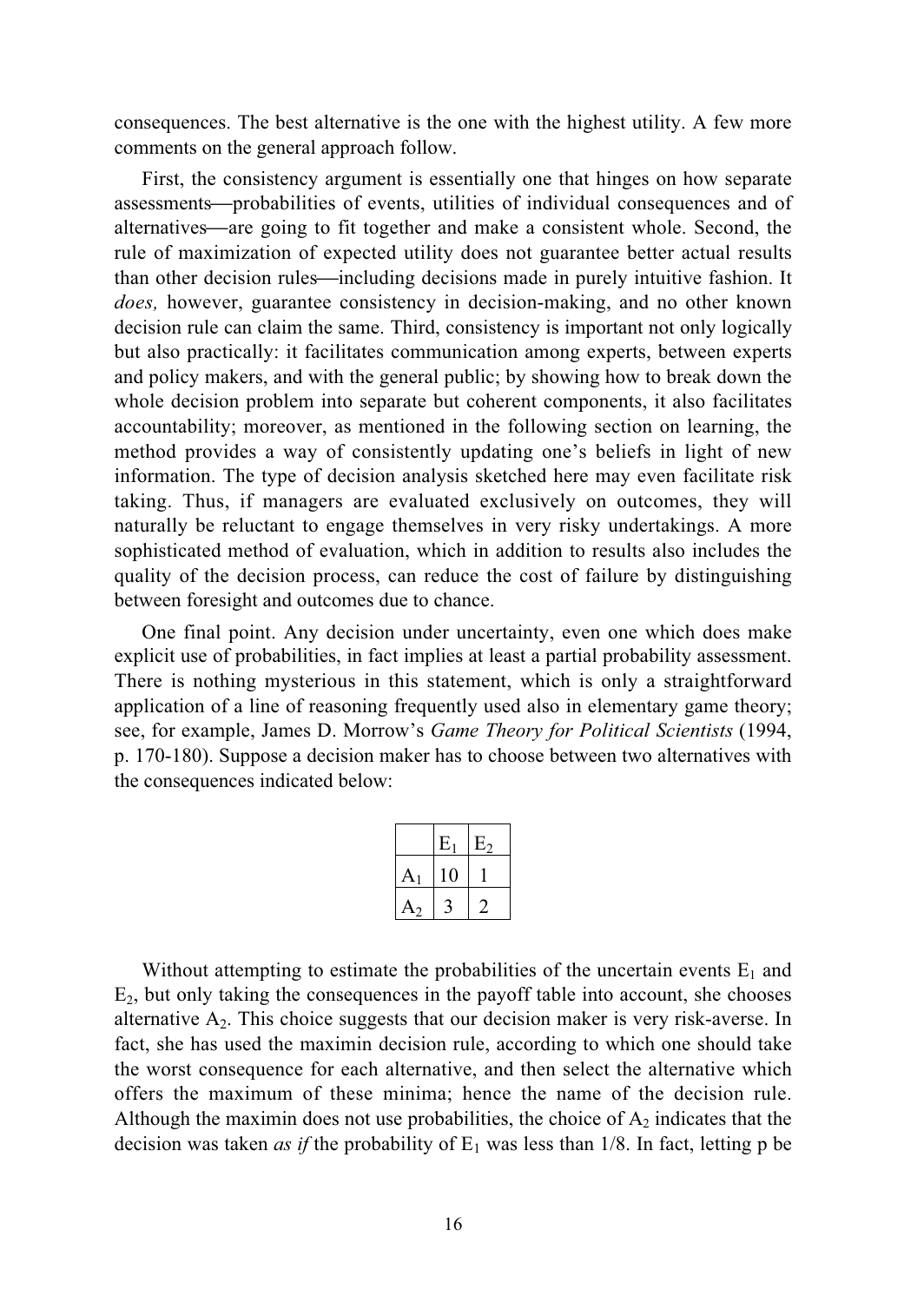the unknown probability of  $E_1$ , hence 1-p the probability of  $E_2$ , the expected values of the two alternatives are:

$$
M(A1) = 10p + (1-p) = 9p + 1
$$
  

$$
M(A2) = 3p + 2(1-p) = p + 2
$$

Thus, our decision maker is indifferent between the two alternatives if  $9p + 1 =$  $p + 2$ , i. e., if  $p = 1/8$ . Any value less than 1/8 makes A<sub>2</sub> preferable to A<sub>1</sub>. Since A<sub>2</sub> was chosen, we infer that the decision maker implicitly assumed that the probability of  $E_1$  is less than 1/8, q. e. d.

### **4. Policy Learning**

One serious limitation of the decision-theory approach sketched above is that, in principle, it applies only to the decisions of an individual. Decision theory does not provide unambiguous advice for group decisions, if the different members of the group have different attitudes toward risk. Even in this situation, however, the methodology can help, without providing a complete solution. As already noted, the process of breaking down the decision problem into its main components—alternatives, uncertain events, consequences, numerical measures of probabilities and consequences by identifying the particular sources of disagreement, can facilitate interpersonal communication, and the emergence of a common position. Moreover, an important, if elementary, result known as Bayes' theorem, enables probabilities to be modified, in a consistent manner, by incorporating the information provided by new data. This means that the pooling of information among the members of a group, e.g., a committee, may serve as a device for bringing the probability assessments of the members into reasonable agreement. Even more is true: it has been shown (Blackwell-Dubins theorem) that with increasing information the probability assessments of different individuals tend to converge, provided the initial assessments are not mutually exclusive.

In the remainder of this section we are going to discuss policy learning, in the area of risk regulation, in a broader, but less rigorous, sense than that of decision theory and Bayesian statistics. However, in this and in the following chapters, we should always keep in mind the fundamental lesson of the preceding discussion, namely, that ideas should not be considered in isolation, but should be related to other relevant ideas to see how they fit together in a coherent manner. To a large extent, policy learning means learning this lesson, as we try to show by considering the slow but steady, improvement in the conceptual foundations of risk regulation in the United States. It is convenient to trace this development through a sequence of four regulatory principles: prohibitions; lowest feasible risk; elimination of significant risk; balancing the costs and benefits of risk reduction. While this is not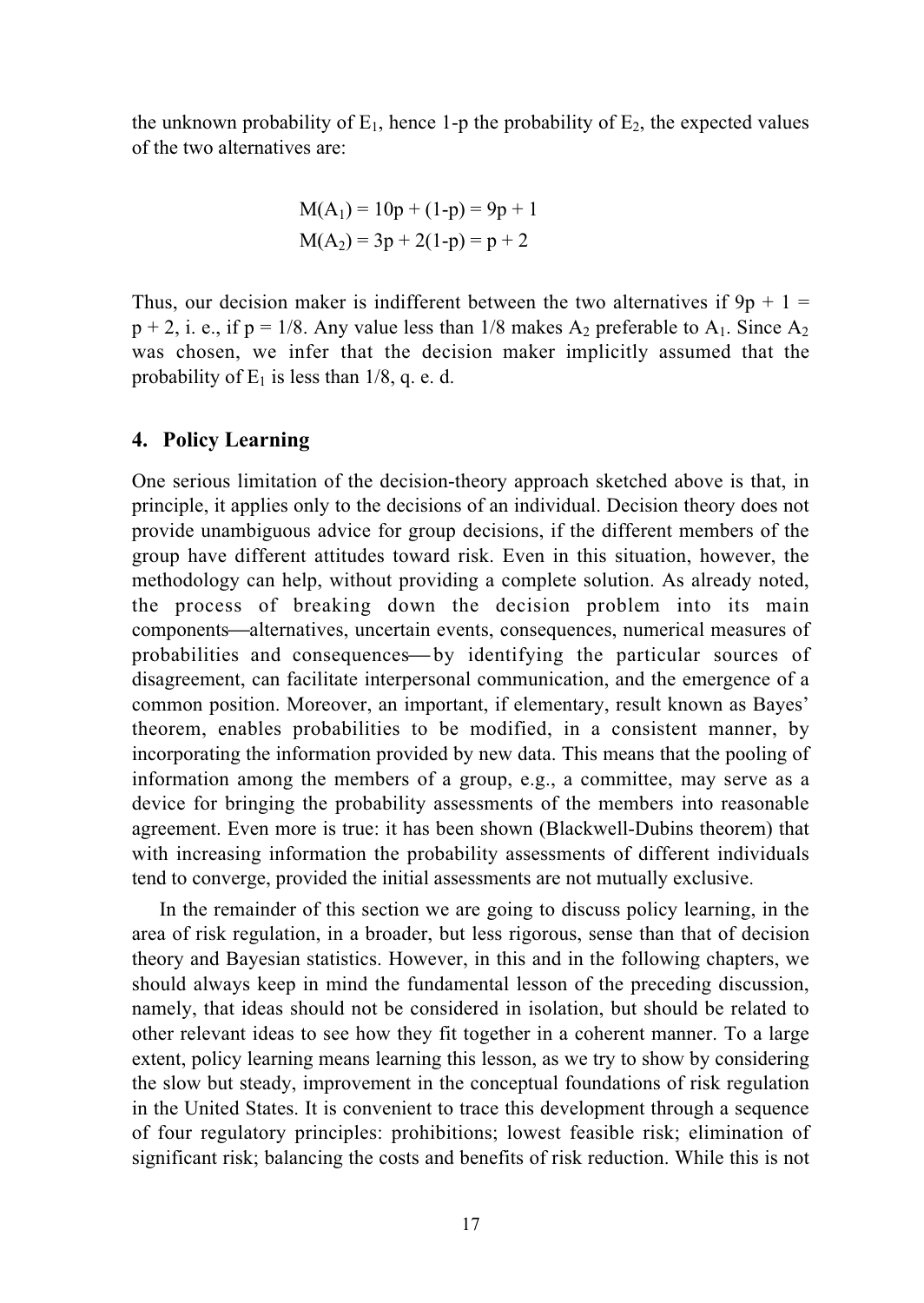a linearly progressing, or monotone increasing, sequence—since different principles coexist even in the same area, such as food safety—we shall argue that a trend can be detected in the direction of a broader inclusion of relevant factors, and of greater consistency in putting together the various elements of the regulatory problem.

*Prohibitions* represent one of the earliest and least sophisticated approaches to risk regulation. To say this is not to deny that in some cases an outright ban may be the most appropriate regulatory response, but only to say that the appropriateness of such a radical measure has to be proved, rather than simply assumed. One of the best-known illustrations of the problems raised by an apparently clear-cut prohibition is provided by the so-called Delaney Clause in the Federal Food, Drug and Cosmetic Act. The Clause appears in the provision of the Act that empowers the Food and Drug Administration (FDA) to license food additives. The Food Additives Amendment was added to the law in 1958, and it directs the FDA to refuse approval of any food additive not shown to be safe. To this general instruction the Delaney Clause adds the proviso that:

No additive shall be deemed to be safe if it is found to induce cancer when ingested by man or animal, or if it is found, after tests which are appropriate for the evaluation of the safety of food additives, to induce cancer in man or animals.

According to FDA officials, this proviso authorizes the agency to exercise scientific judgment in determining whether a test is an appropriate one, and whether the results demonstrate induction of cancer. Once the agency has made its determinations concerning these two matters, however, no further inquiry is allowed. For example, the agency may not establish a maximum level of safe use, or authorize further use of an additive based on a judgment that the benefits of continued use outweigh the risks involved (Mashaw *et al.* 1999). For nearly twenty years the Delaney Clause had little influence on FDA's actions, since only very few additives had been shown to cause cancer in animal experiments. On March 9, 1977, however, the FDA announced its intention to ban the use of the artificial sweetener saccharin because of a recent Canadian study showing that saccharin (in doses equivalent to 800 cans of diet soft drinks a day!) induced cancer in test animals. At the time no other non-nutritive sweetener was approved for use in the United States. Hence the FDA announcement threatened the marketing of all artificially sweetened foods and beverages and, consequently, precipitated intensive public controversy. Representatives of health organizations testified at congressional hearings, that saccharin provides enormous health benefits to persons, such as diabetics, who must restrict the intake of sugar.

Responding to these concerns, Congress, through the Department of Health and Human Services, commissioned two studies by the National Academy of Sciences, one to assess the scientific evidence concerning saccharin's safety; the other to evaluate the law's current food safety standards and suggest alternative approaches. The Academy's assessment of the scientific evidence confirmed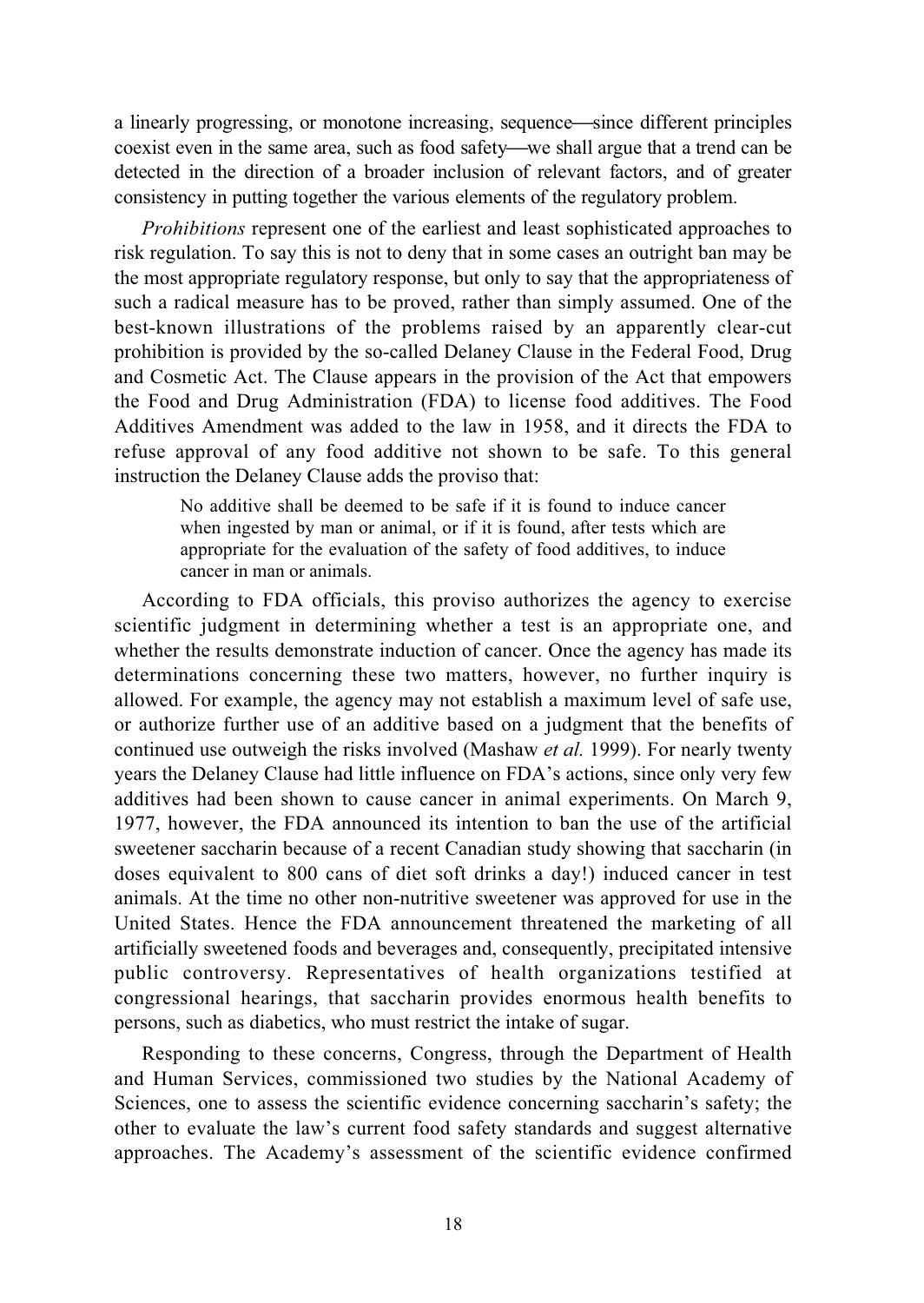that saccharin was a carcinogen in laboratory animals, although a weak one. It found no reliable evidence that saccharin caused cancer in humans, but it stressed that epidemiological methods were not capable of detecting increases in the incidence of bladder cancer of the magnitude the animal data suggested saccharin could cause.

The second Academy study found that the standards for regulating food additives were inadequate. One proposal was to amend the law to allow FDA to rank additives in three risk categories: those so serious as to merit prohibition; those so trivial as to warrant no regulatory action; and those whose acceptability should depend on an assessment of benefits and on the availability of alternatives. The proposals did not lead to any radical amendment of the legislation, but the FDA found other means to avoid a ban if a food additive presented only slight risks, or offered substantial benefits. Thus, the agency has sometimes concluded that a substance is not a 'food additive', and hence subject to the Delaney Clause, even though it occurs in food, arguably through human agency (Mashaw *et al.*, 1998, p. 129-134). For example, FDA has refused to regulate compounds such as PCBs and aflatoxin. Proceeding in this fashion, by the mid-1980s the agency had effectively narrowed the application of the Delaney Clause to direct food additives.

In retrospect, we can see that the drafters of the Clause believed that only a few additives caused cancer, but that they were extremely dangerous. By the 1980's it was clear that many substances are carcinogenic, but many of them create exceptionally minor risks. The new information severely undermined the assumptions of the Clause, suggesting that it may well cause more deaths than it prevents. This is because vastly improved detection techniques prevent basically safe, but weakly carcinogenic, substances from coming on the market, whereas cruder and older technology used to test previously authorized substances allowed them to be approved. The result is less rather than more safety (Sunstein, 1990).

### *4.1 Least Feasible Risk*

According to this principle, human exposure to health risks should be reduced to the lowest possible level. This is a sort of second-best rule. The first-best regulatory policy would be one that ensures a risk-free working and living environment, but because of technical and economic constraints a risk-free environment is unattainable; hence the need of a second-best rule. Thus, Section  $6(b)(5)$  of the 1970 Occupational Safety and Health Act directs the Occupational Safety and Health Administration (OSHA), in regulating worker exposure to toxic substances, to set standards that:

[M]ost adequately assure, *to the extent feasible*, […] that no employee will suffer material impairment of health or functional capacity even if such employee has regular exposure to the hazard […] for the period of his working life (emphasis added).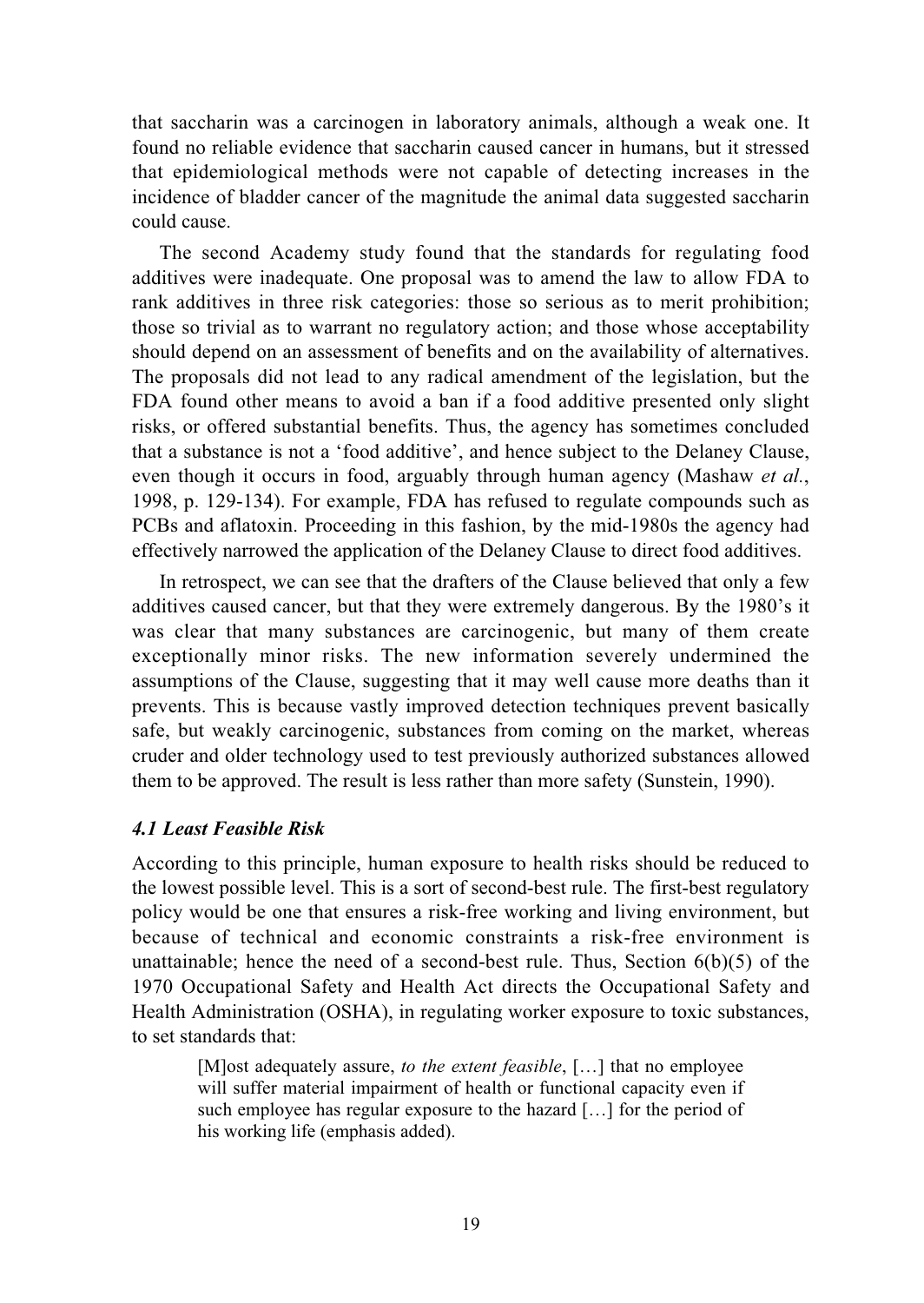Trade union representatives claimed that this instruction obliged OSHA to mandate the use of whatever available technology an industry could afford without bankrupting itself. Justice Brennan of the U.S. Supreme Court expressed a similar view: 'Congress itself defined the basic relationship between costs and benefits, by placing the "benefits" of worker health above all other considerations save those making attainment of the "benefit" unachievable' (cited in Graham *et al.*, 1988, p. 97). The meaning of 'feasibility' is crucial in the present context. A body of analysis and case law has thus emerged to clarify this term.

According to some court decisions, a standard may be considered technologically feasible even if no existing devices would allow industry to comply with the standard, as long as there is evidence that companies 'acting vigorously and in good faith', can develop the technology. This 'technology forcing' approach implies that regulatory agencies are not limited to set standards based on existing devices, but may require improvements in existing technology, or even the development of new technology. This may be quite expensive, so the issue of technical feasibility is inseparable from the issue of economic feasibility. It is clear that regulators estimate the costs of proposed standards, but it is less clear which criteria they use to judge whether a given standard is 'affordable'.

At least as far as the Occupational Safety and Health Act is concerned, American courts have ruled that an expensive standard is not necessarily economically infeasible. Although some firms may find safety standards particularly expensive or even financially prohibitive, courts have not excused individual firms from such standards. As one court put it in a 1978 case:

It would appear to be consistent with the purposes of the [OSH] Act to envisage the economic demise of an employer who has lagged behind the industry in protecting the health and safety of employees and is consequentially financially unable to comply with new standards as quickly as other employers (cited in Graham *et al*., 1988, p. 99).

Thus, economic feasibility has been interpreted quite strictly: a standard is to be considered 'infeasible' only if it would cripple or bankrupt an entire industry, rather than some technologically backward firms.

It is clear that the least-feasible-risk approach is very far from any sort of balancing of marginal costs and benefits. In fact, marginal considerations are rejected on the ground that the two sides of the basic relationship are incommensurable. As the opinion of Justice Brennan, cited above, makes clear, health benefits have to be considered 'above all other considerations'. Even if one accepts this value judgment, however, serious conceptual problems remain. First, the approach fails to consider possible alternatives to standards, such as information disclosure or greater reliance on liability rules. It also omits any consideration of probabilities of possible events, so that standards are set without any knowledge of the expected number of deaths or accidents prevented.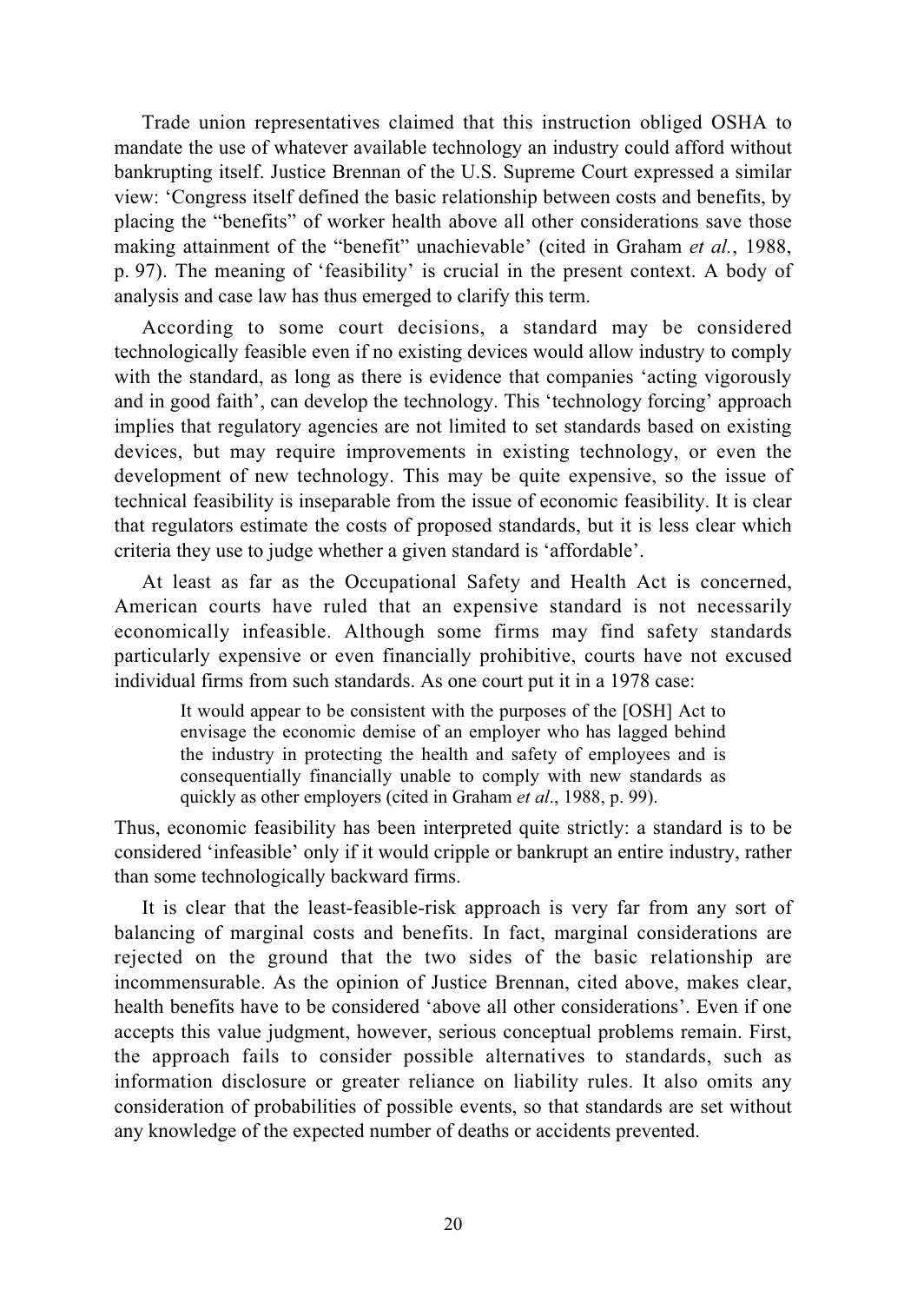Second, setting standards strictly is a significant cause of the slow pace of the standard-setting process. This means that relatively few standards can be set, so that many hazards remain unregulated; hence, over-regulation leads to underregulation (Mendeloff, 1988). Third, the emphasis on industry viability means that very dangerous occupations in marginally profitable industries may be unregulated, while other jobs may be made so safe at such high cost that employment levels and wages shrink—another instance of over-regulation leading to under-regulation. Finally by ignoring one of the key lessons of economics and policy analysis—that decisions should be based on marginal costs and benefits—the approach wastes resources that could have been used to control more risks.

### *4.2 The Significant-Risk Doctrine*

As was indicated above, federal courts generally upheld OSHA's standards. The striking exception was the benzene standard, which reduced the occupational exposure to this carcinogen from 10 parts per million (ppm) to 1 ppm. In the case *American Petroleum Institute v. OSHA* (1978), the Fifth Circuit Court of Appeals held the regulation invalid on the ground that the agency had not shown that the new exposure limit was 'reasonably necessary and appropriate to provide safe or healthful employment' as required by the statute. Specifically, the court argued that OSHA had failed to provide substantial evidence that the benefits to be achieved by the stricter standard bore a reasonable relationship to the costs it imposed. The court added:

This does not mean that OSHA must wait until deaths occur as a result of exposure levels below 10 ppm before it may validly promulgate a standard reducing the permissible exposure limit. Nevertheless, OSHA must have some factual basis for an estimate of expected benefits before it can determine that a one-half billion dollar standard is reasonably necessary (cited in Mendeloff, 1988, p. 116-117).

What the court required was some sort of quantification of benefits as a necessary step to carry out a benefit-cost test of the new standard. Without a quantification of risk, and hence of the expected number of lives saved by the regulation, it is clearly impossible to weigh the benefits against the costs. Unlike other agencies such as the Environmental Protection Agency (EPA) and the Food and Drug Administration (FDA), OSHA had always maintained that quantitative risk analysis is meaningless. Thus, in the preamble to the benzene standard it stated that it was 'impossible to derive any conclusions regarding dose-response relationships'. As Mendeloff notes, OSHA's reluctance to follow the example of the EPA and the FDA reflected trade union pressures, combined with staff preferences for protection to override any interest in the use of more analytic approaches. It was feared that if the agency performed quantitative risk assessments (QRAs), these might be used as a weapon by those who opposed strict standards.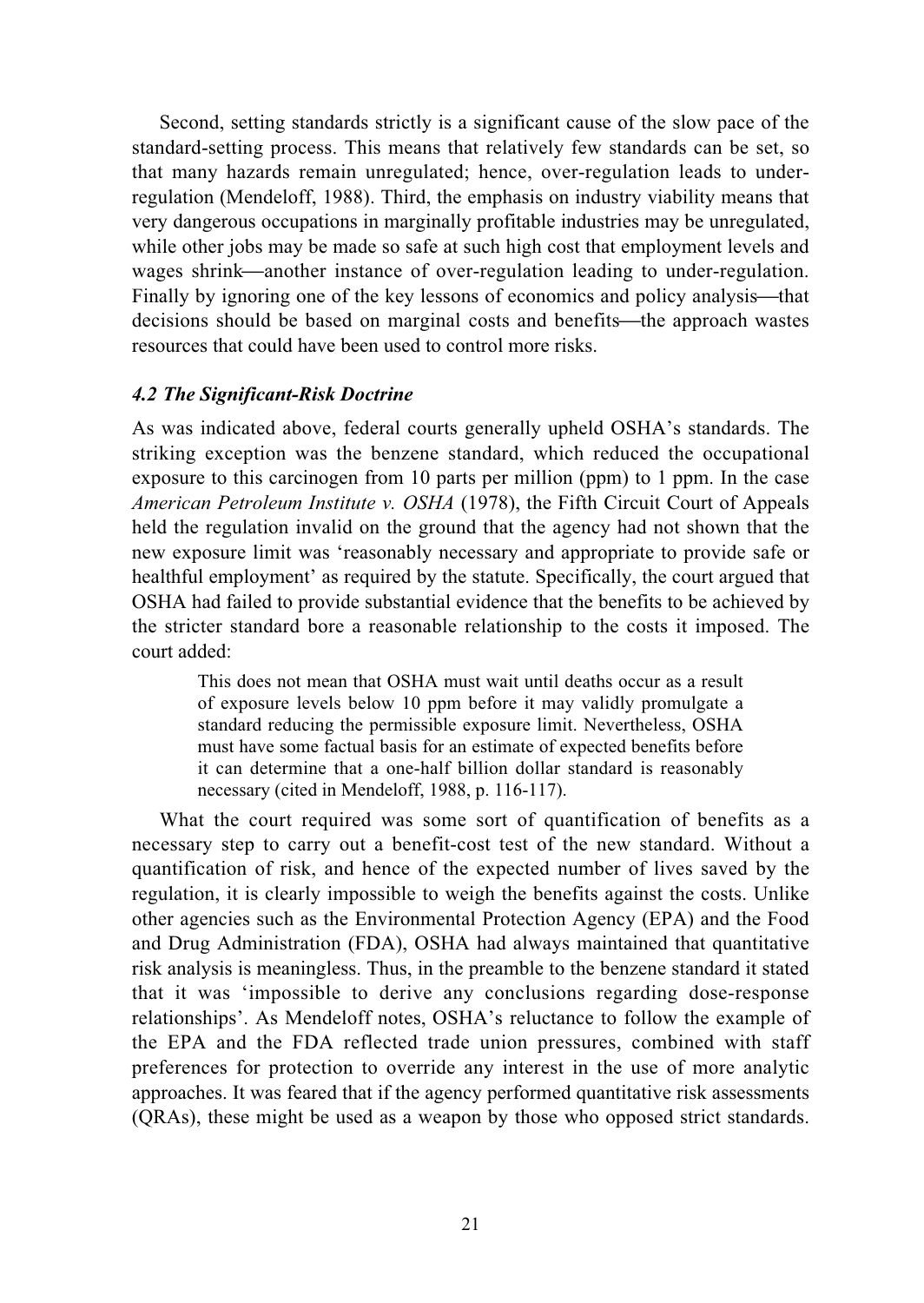On the other hand, an agency like EPA with a much broader mandate, was aware that not every risk could be reduced to the lowest feasible level.

The Fifth Circuit Court's decision stunned OSHA's leaders, who viewed it as a total challenge to their regulatory philosophy and to their idea of the agency's mission (Mendeloff, 1988, p. 117). They decided to appeal the decision. In *Industrial Union Department (AFL-CIO) v. American Petroleum Institute* (1980), a badly split Supreme Court (the nine justices issued five separate opinions!) upheld the Fifth Circuit's decision, but not all parts of its argument; in particular, it expressed no opinion about the requirement of a cost-benefit assessment. Justice Powell, concurring in part and concurring in the judgment, did however note that

A standard-setting process that ignored economic considerations would result in a serious misallocation of resources and a lower effective level of safety than could be achieved under standards set with reference to the comparative benefits available at a lower cost (cited in Mashaw *et al.*, 1998, p. 815).

Expressing the view of a four judge plurality (in a separate opinion, Justice Rehnquist provided the fifth vote for overturning the standard) Justice Stevens explicitly rejected the lowest-feasible-risk approach:

We think it is clear that the statute was not designed to require employers to provide absolute risk-free workplaces whenever it is technologically feasible to do so, so long as the cost is not great enough to destroy an entire industry. Rather, both the language and structure of the Act, as well as its legislative history, indicate that it was intended to require the elimination, as far as feasible, of *significant* risks of harm (cited in Graham *et al.*, 1988, p. 100. emphasis added).

In other words, zero risk cannot be the goal of risk regulation. Justice Stevens insisted that 'safe' is not the same as risk-free, pointing to a variety of risks in daily life ranging from driving a car to 'breathing city air'—that people find acceptable. Hence, before taking any decision, the risk from a toxic substance must be quantified sufficiently to enable the agency to characterize it as significant 'in an understandable way'. Conceding the difficulty of quantifying risks, the plurality opinion emphasized the scientific elements of the significant-risk determination. In fact, OSHA was not required to support its finding that a significant risk exists with anything approaching scientific certainty. So long as the determination is supported by a body of reputable scientific thought, the agency is free to use conservative assumptions in interpreting the data, risking error on the side of overprotection.

The problem with the proposed regulation was procedural rather than substantive: the question was not whether the standard of 1 ppm was 'correct', but whether sufficient justification for this determination had been provided. According to the plurality opinion, this had not been done, hence the standard-setting process was flawed. Thus, OSHA did not ask for comments as to whether or not benzene presented a significant health risk at exposures of 10 ppm or less. Rather, it asked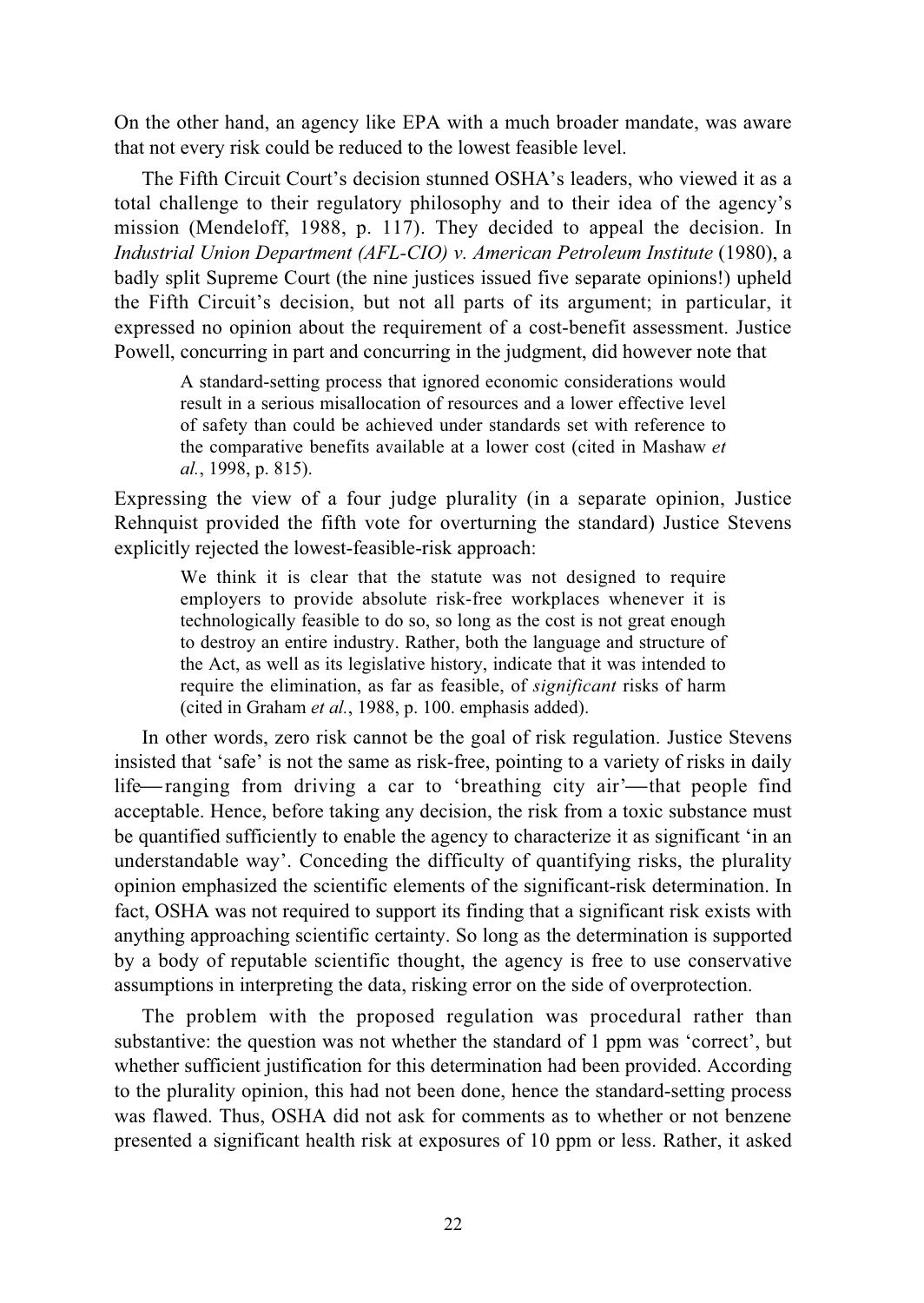for comments as to whether 1 ppm was the minimum feasible exposure limit. Also the evidence of adverse health effects of benzene exposure at 10 ppm was sketchy at best. OSHA had not attempted to make any estimate, based on the available scientific studies, of how significant the risk would be at exposure of 10 ppm or less. Rather, it stated that because of a lack of data it was impossible to construct a dose-response curve at this time, even rejecting an industry witness' testimony that a dose-response curve could be constructed on the basis of the reported epidemiological studies. In short, the agency had simply concluded—from the government's generic carcinogen policy—that, in the absence of definitive proof of a safe level, it must be assumed that *any* level above zero presents *some* increased risk of cancer. But, as the justices pointed out:

In view of the fact that there are literally thousands of substances used in the workplace that have been identified as carcinogens or suspect carcinogens, the Government's theory would give OSHA power to impose enormous costs that might produce little, if any, discernible benefit (cited in Mashaw *et al.*, 1998, p. 813).

Since the government's generic carcinogen policy provides no guidance as to which substances should be regulated first, an important merit of the significantrisk doctrine is to raise the crucial issue of regulatory priorities. Most risks are regulated in response to petitions or pressures from labor unions, public-health groups, environmentalists, and other political activists, with little analysis by the agency of other possible regulatory targets. Given that resources are always limited, the real (opportunity) cost of a regulation is the number of lives that could be saved by using the same resources to control other, perhaps more significant, risks. By requiring OSHA to show significant risk as a prelude to standard setting, the justices were insisting on some analysis in priority setting: regulatory priorities should be directed toward the most important risks—which are not necessarily those that are politically most salient.

In conclusion, the significant-risk doctrine places a higher analytical burden on regulators than the lowest-feasible-risk approach. Not all potential risks are treated equally; only those substances shown to pose a significant risk of cancer will be regulated, focusing limited agency resources on the most important health risks. In addition, the doctrine, without requiring a formal marginal analysis of benefits and costs, does place a constraint on the stringency of standards. If exposure to a carcinogen is reduced to the point that the residual risk is insignificant, then no further tightening of the standard is appropriate (Graham *et al.*, 1988, p. 103-105). *Industrial Union Department (AFL-CIO) v. American Petroleum Institute* is a landmark case also from the point of view of the methodology of risk analysis. The U.S. Supreme Court not only confirmed the legitimacy of quantitative risk assessment; it effectively made reliance on the methodology obligatory for all American agencies engaged in risk regulation. In most subsequent disputes over regulatory decisions to protect human health, the question has not been whether a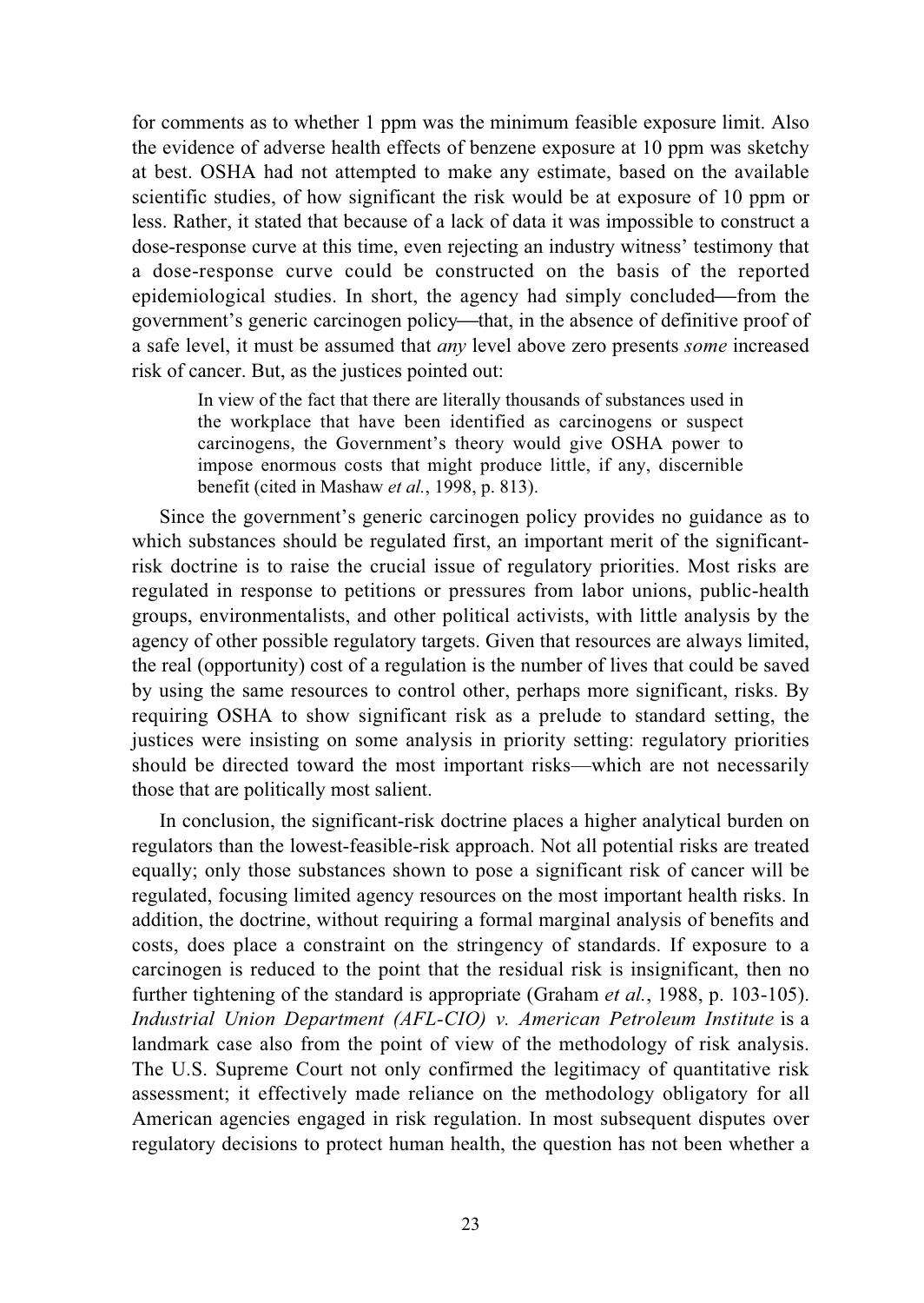risk assessment was required but whether the assessment offered by the agency was plausible (Mashaw *et al.*, 1998, p. 823-825). This historical background may explain American advocacy of science-based risk assessment at the international level, as well as that country's opposition to the precautionary principle as interpreted by the European Commission. As we shall see in the next chapter, risk assessment is the standard by which trade-restricting health regulations are evaluated as necessary and compatible with the rules of the World Trade Organization.

### *4.3 Balancing Costs and Benefits*

Until the 1970s judicial review was the only effective control on the quality of the decision-making process of American regulatory agencies. Congress can, of course, pass legislation requiring that an agency take a particular type of action. However, congressional oversight is output—rather than process-oriented. At any rate, routine regulatory measures seldom receive congressional scrutiny. Most important, there is no need for congressional approval for a regulatory agency to take action, provided that it can survive judicial review. By contrast, the courts have been important agents of policy learning, as we just saw in the benzene case. Nevertheless, judicial oversight, too, suffers from serious shortcomings. First, it is only exercised  $ex$  *post*—though it true that a judicial doctrine like the significantrisk doctrine, will influence a stream of future agency decisions. Also, the principle of separation of powers prevents any sustained interaction between courts and agencies before proceedings are formally initiated. Again, there is a serious mismatch between the leisurely time of judicial decision-making and the hectic pace of agency rule-making, while heavy reliance on judicial review creates, according to many observers, an adversarial atmosphere which does not always facilitate the achievement of regulatory objectives.

From the point of view of policy learning, the most serious limitation of judicial review, however, is the unpredictability of court decisions. In the benzene case, for example, the Supreme Court criticized the logic of the least-feasible-risk decision rule, and effectively mandated the use of quantitative risk assessment, while taking no position on the issue whether an agency should undertake a formal cost-benefit analysis (CBA) to justify its decisions. More precisely, the question that was not answered in the benzene case was: is the use of CBA by OSHA required, permitted, or outlawed? At any rate, Justice Stevens' opinion, strongly suggests that the plurality shared the belief that the benzene standard imposed high costs with limited benefits. But only a year later the Court—in the cotton-dust case (*American Textile Mfrs. v. Donovan,* 1981) held explicitly that OSHA standards need not show a positive cost-benefit ratio; they must only be shown to be technologically achievable and 'affordable'. Clearly, unpredictable court decisions do not help systematic policy learning. The decision on the cotton-dust standard seemed to interrupt an ongoing learning process, and for this reason it has been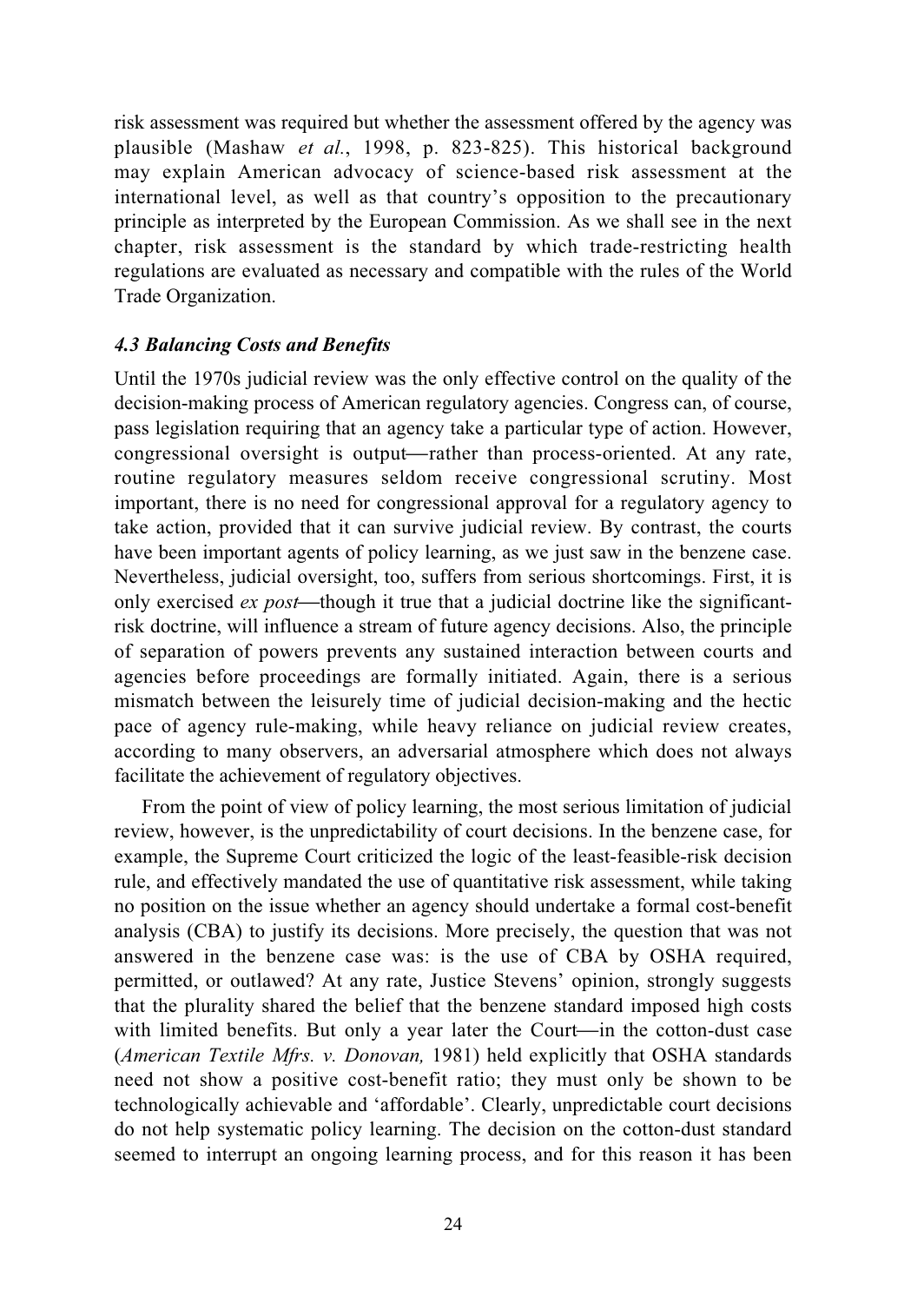severely criticized by students of the regulatory process. No judicial decision, however, could conceal the growing economic impact of risk regulation.

With the great expansion of environmental, health, and risk regulation in the 1970s, the need to calculate more precisely the costs of the proliferating regulations, as well as the corresponding benefits, became increasingly evident. According to many advocates of regulatory reform, only the executive could provide a continuous and systematic oversight of the regulatory process. Important steps to improve the quality of federal regulation were taken under President Carter, when the notion of a 'regulatory budget' was first introduced. The oversight mechanism was perfected in the late 1980s, during the second term of the Reagan administration. The Office of Management and Budget (OMB), in the president's executive office, was given responsibility for setting the budgets of all regulatory agencies, and for monitoring the rule-making process. Instead of simply imposing a cost-effectiveness requirement, as previous presidents had done, Reagan moved to a fully fledged cost-benefit test with his Executive Order No. 12291 of 1981: regulatory action was not to be undertaken unless the potential benefits to society outweigh the potential costs; among alternative approaches to any given regulatory objective, the alternative involving the least net costs to society has to be chosen; finally, agencies are required to set regulatory priorities with the aim of maximizing the aggregate net benefits, taking into account the condition of the particular industries affected by regulations, the condition of the national economy, and other regulatory measures contemplated for the future. If the cost-benefit test conflicts with the agency's legislative mandate—as it did at the time for most risk and environmental regulations—the test is not binding, in the sense that the standard need not be based on the result of the cost-benefit calculations; but a complete analysis must be submitted to the OMB nevertheless.

Executive Order No. 12498 of 1985 added to the oversight process—the review by OMB of the regulation proposed by an agency, and of the analysis supporting it—the development of a formal planning process whereby the agencies would have to clear a regulatory agenda (a 'regulatory calendar') with OMB. The exercise was meant to alert administration officials and the public at large as to the future of regulatory policy. In practical terms, however, the regulatory calendar has not had as much impact on policy outcomes as the formal review process, coupled with a cost-benefit test. Although OMB has frequently been unable to enforce completely the test because of conflicts with the agency's legislative mandate, the quality of rule-making has improved significantly over the last two decades. The usefulness of the regulatory oversight process designed by the Reagan administration explains why subsequent administrations, democrat as well as republican, have continued to use it in a form that has not substantially changed from the original model. In the meantime, also Congress was undergoing a learning process, resulting in a more balanced appreciation of the many dimensions of risk regulation. In 1995, regulatory legislation was passed. Its net effect is to strengthen the test that must be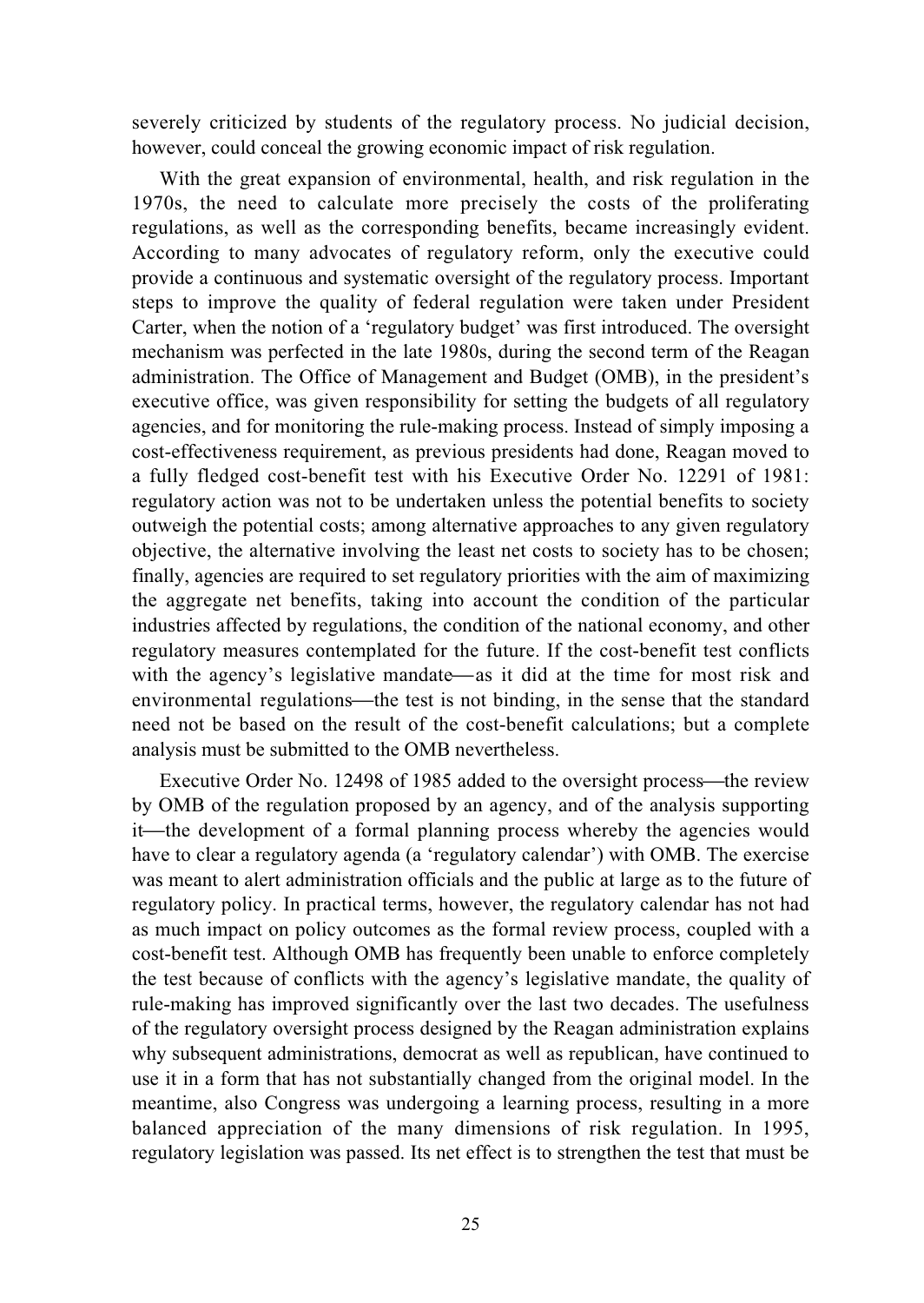passed by new regulations. The key congressional concerns were that regulations be based on an accurate assessment of the risks involved, rather than on worst case scenarios, and that regulatory agencies proceed with regulations only if the benefits exceed the costs (Viscusi *et al.*, 1996, p. 27-28).

This brief survey of policy and institutional developments in the United States reveals a steady improvement in the understanding of the various dimensions of risk regulation—scientific, economic, legal, and political—and of the methodologies for fitting together these partial analyses in a coherent manner. The progress from the early reliance on outright bans or simple 'feasibility' tests to the applications of key principles of decision theory not only to agency rule-making but also to the enabling legislation, is an outstanding, and in many respects unique, example of policy learning. Compared to these developments, risk regulation in Europe, especially perhaps at Union level, is still at a rather primitive stage. Indeed, in comparative terms, some recent episodes—such as the strenuous advocacy of the precautionary principle, to be discussed next week—appear to be manifestations of an infantile disorder of risk regulation rather than progressive moves. As we have seen, policy learning in America has been made possible by the interaction among different, partly cooperating, partly competing institutions. A more detailed study would have revealed also the importance of a style of policy discourse that puts a high premium on reliable quantitative information and on analytic sophistication. While American institutions and political culture cannot be replicated on this side of the Atlantic, a discussion of the foundations of risk regulation would be seriously incomplete without at least mentioning some of the institutional issues still waiting a satisfactory solution at European level.

### **5. Institutional Reform**

A serious problem of Community regulation in general, and of risk regulation in particular, is the mismatch between the growing complexity of the tasks and the inadequacy of the existing regulatory institutions. The root cause of this problem is to be found in the non-delegation doctrine promoted since the 1950s by the European Court of Justice, and enthusiastically supported by the European Commission Incidentally, it is interesting to note that in the United States a corresponding non-delegation doctrine—prohibiting the delegation of rule-making powers by Congress to regulatory agencies—has not been applied by the federal courts since the 1930s, despite the centrality of separation-of-powers in the federal constitution. The ECJ's 'Meroni doctrine', dating from 1958 (case 9/56, *Meroni v. High Authority*) and relating specifically to the European Coal and Steel Community Treaty, remains 'good law', and is supposed to apply to all European treaties. It still acts as a barrier to the delegation of tasks to institutions not mentioned as such within the European treaties—even when the scientific or technical complexity of the tasks exceed the expertise of a generalist administration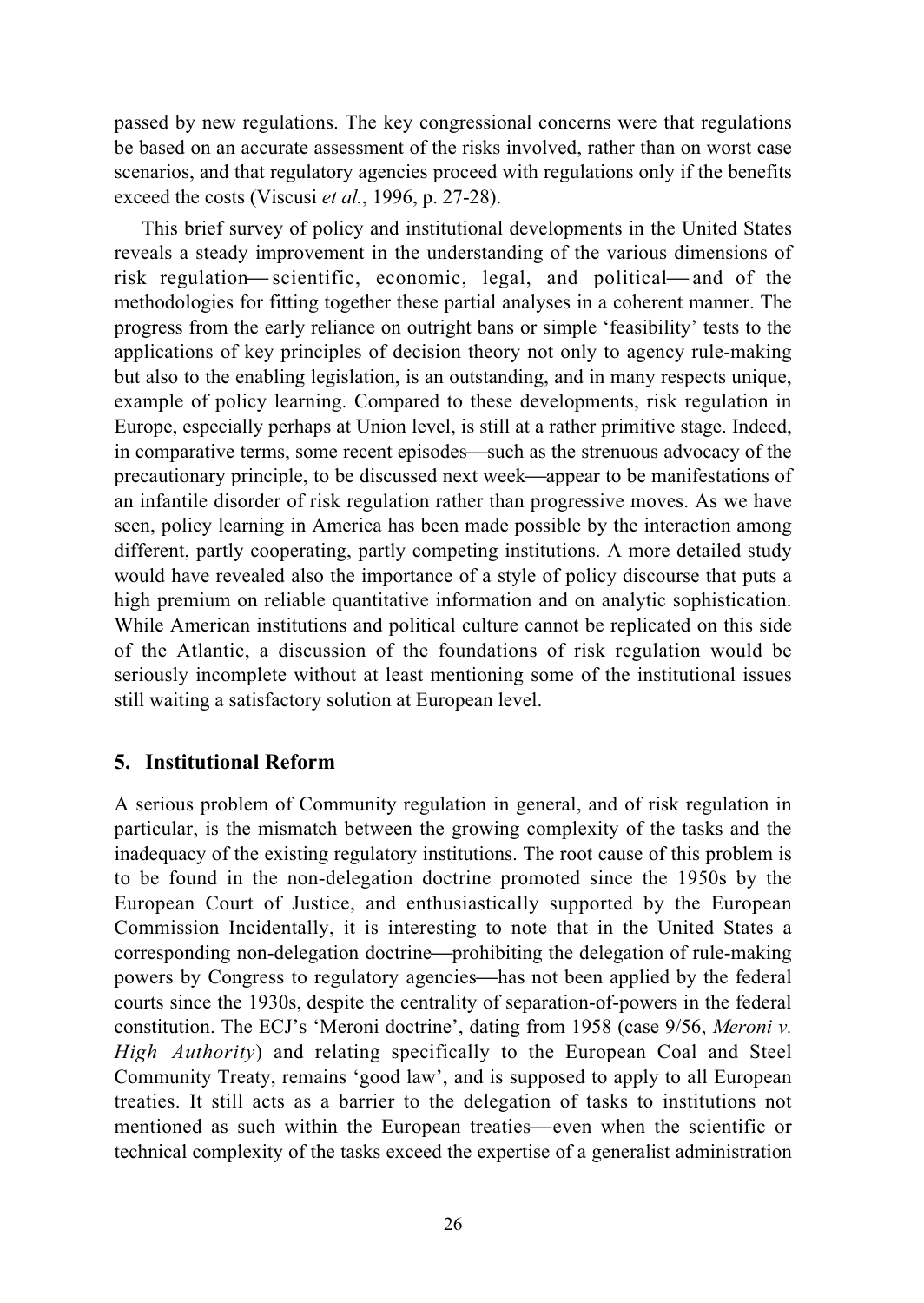like the European Commission. In the Court's reasoning, the Commission could, in fact, delegate tasks to bodies not named in the treaty, but such delegation was subject to strict constraints:

- Delegation must relate to the preparation and performance of executive acts only;
- As a consequence of this, independent bodies may not be granted any discretionary powers;
- Thus, the Commission must retain oversight over the delegated competence and will be held responsible for the manner in which it is performed;
- $-$  Finally—and this is the crucial point—such a delegation must not disturb the 'institutional balance' embedded within the Community method.

Such a narrow reading of Article 4 of the Treaty of Rome (now Article 7 EC Treaty), is reflected in the structure and *modus operandi* of the European agencies, which are subject to direct Commission oversight and largely engage only in preparatory executive acts (or in what the Commission chooses to define as 'preparatory' acts).

Of the ten European agencies created in the 1990s ('second generation' agencies) only two have been delegated authority to make final determinations in narrow technical fields: the Office for Harmonisation in the Internal Market, and the Community Plant Variety Office. The rationale for this delegation, according to the Commission's Legal Service, is that in both cases the task is simply to verify that individual applications satisfy certain conditions precisely defined by the relevant EC regulations. Hence, agency decisions do not entail any use of regulatory discretion beyond a purely technical evaluation of the applications against fixed criteria. On the other hand, the most important of the second generation agencies—the European Agency for the Evaluation of Medicinal Products (EMEA)—has not been granted the power to authorise the marketing of new products: under present rules such authorisations can be given only by the Commission, on the recommendation by the agency, and subject to the usual comitology controls.

This pragmatic solution can perhaps be defended as a reasonable compromise between the rigidity of the official non-delegation doctrine and the need of regulatory discretion in highly technical matters. However, such a compromise entails costs which a clearer delegation of authority would avoid. First, as the agency itself complains, the need to wait for the Commission's formal decision means that precious time is lost before a new, and possibly life-saving, product reaches the market. Moreover, the present situation blurs the line of accountability, and because of its ambiguity presents risks for the Commission, which some day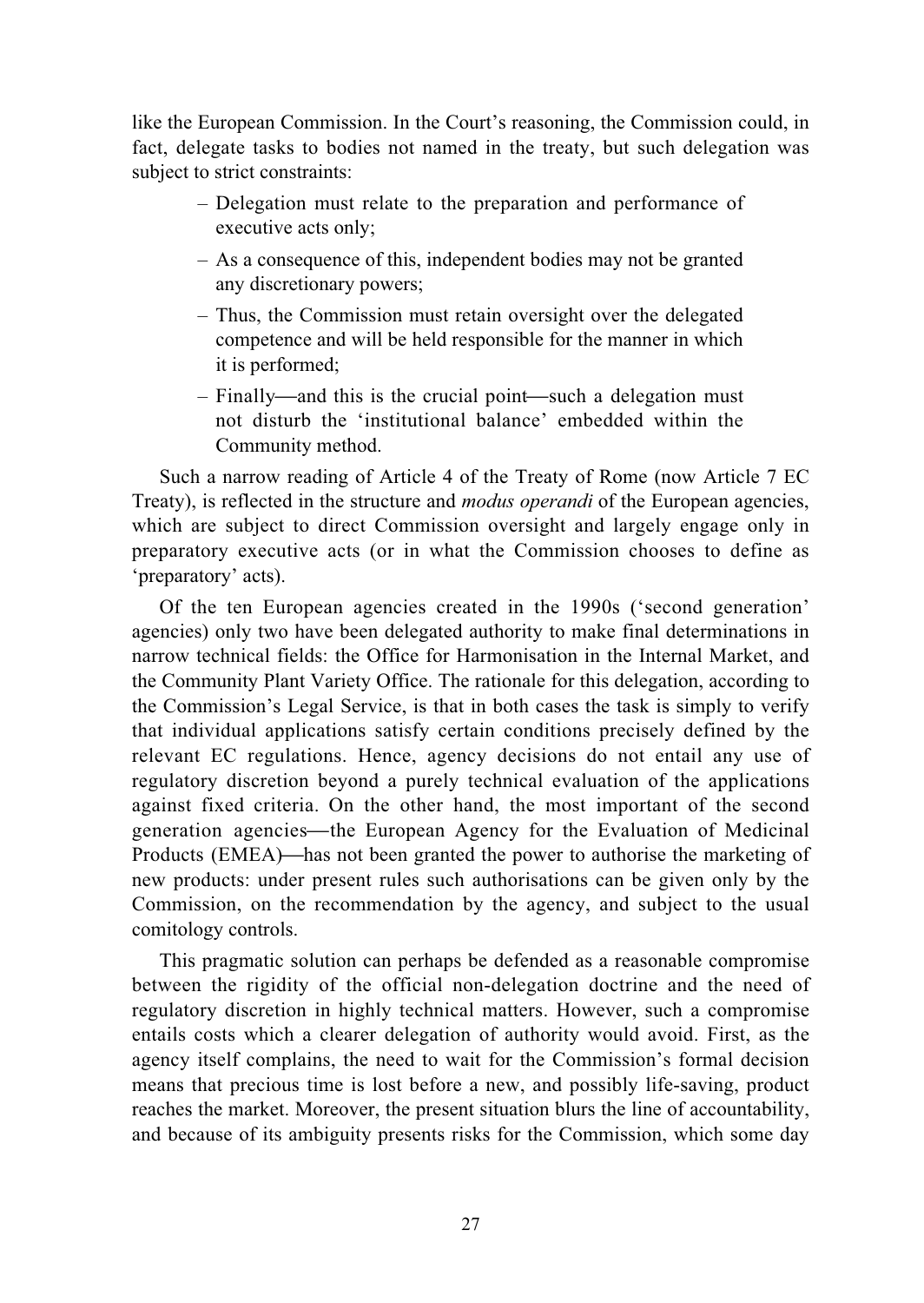might be called upon to bear the responsibility of decisions in whose formation it did not play any substantive role.

In the case of the European Food Safety Authority, the tension between the desire to improve the credibility of EU regulation by appealing to independent scientific expertise, and the refusal to delegate regulatory powers to the agency, has been temporarily resolved by the doubtful expedient of separating institutionally risk assessment (the task assigned to the Authority) and risk management (which remains the responsibility of the Commission). Such institutional separation has been tried in several countries, usually with disappointing results. For example, the already mentioned U.S. Occupational Safety and Health Act of 1970 created the National Institute for Occupational Safety and Health (NIOSH), directing it to perform research and risk assessments for the newly established regulatory agency, the Occupational Safety and Health Administration (OSHA). While NIOSH is an independent agency within the Department of Health and Human Services, OSHA has been placed within the Department of Labor—an institutional design largely dictated by political reasons. This organisational separation, however, yielded functional separation to only a limited extent. On the one hand, NIOSH's 'criteria documents' not only provided risk assessments, but also recommended occupational standards. On the other, OSHA tended to take on more of the risk assessment function itself. NIOSH continued to assist OSHA in the preparation of risk assessments, but gradually OSHA asserted control over the entire standardsetting process. As the author of a detailed case study writes:

Despite its separation from OSHA, or indeed perhaps because of it, NIOSH's criteria documents were often found to be deficient as bases for issuing standards. OSHA regulators found them to be little beyond compendium summaries of the literature, with little effort to evaluate the quality of relevant studies or to resolve scientific disputes. The lesson appears to be that such complete organisational separation of functions is counterproductive (Greenwood, 1984, p. 118).

The institutional separation of risk assessment and risk management is counterproductive because while the two functions are conceptually distinct, they are closely intertwined in practice. Thus, the setting of rational regulatory priorities entails scientific, economic, and political judgements that are not easily separable. Again, under conditions of scientific uncertainty the determinations of the risk analysts can effectively pre-empt the decisions of the risk managers. For example, it is often impossible to know whether a dose-response function follows a linear or a non-linear (threshold) model, yet the scientists' choice of one or the other model is crucially important for the determination of the acceptable level of safety. If risk assessment and risk management are not separable in practice, then it follows that accountability and efficiency are best achieved when an expert agency, rather than a collegial body of political executives like the Commission, is solely responsible for the entire regulatory process. As in the case of pharmaceuticals so in the case of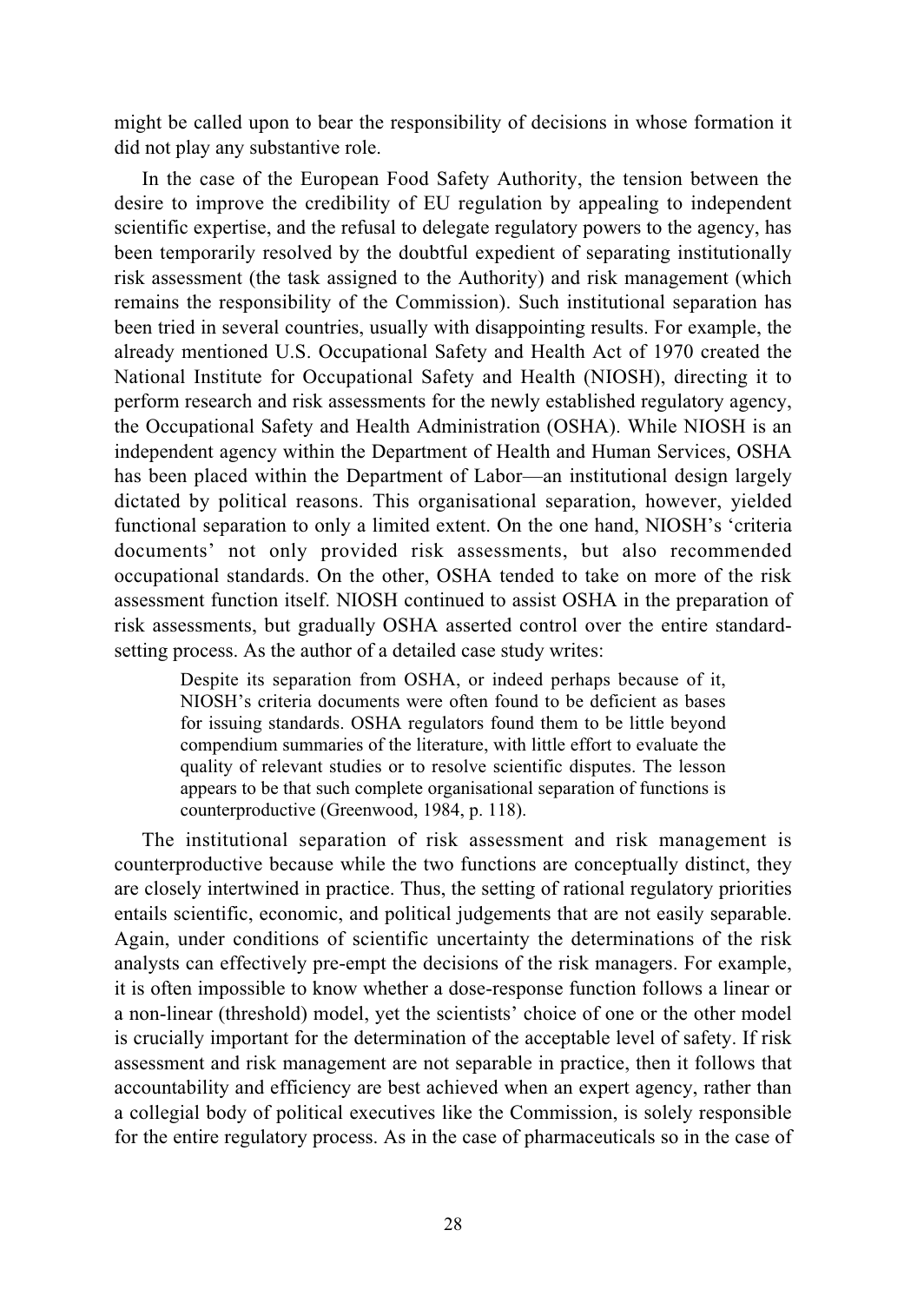food safety, the refusal to delegate powers to independent bodies creates a serious accountability deficit, as well as a growing credibility problem.

The credibility of Community regulation suffers also from the growing politicisation of the Commission. The idea of reducing the democratic deficit of the EC policy-making process by assigning a larger role to the European Parliament, and in particular by involving the EP in the appointment of the Commission, is not new. However, the procedure introduced by Article 214 EC contains a number of radical changes with respect to previous practices, amounting to a deep transformation of the relationship between the EP and the Commission. In the future, the Commission will be fully responsible to the Parliament, whose influence will be felt in all its activities, whether legislative, administrative, or regulatory. Of course, an increasing level of politicisation of EC policy-making becomes unavoidable as more and more tasks involving the use of political discretion are shifted to the European level. At the same time, the progressive parliamentarisation of the Commission raises important questions about the coherence and credibility of EC regulation.

Both theory and experience suggest that regulatory powers should be delegated to independent European agencies. However, because of the above-mentioned Meroni doctrine, such a solution appears to be infeasible without changing the Treaty. In the opinion of many legal scholars, and even of some Commission officials, the required changes could be effected at the next IGC, by analogy with the inclusion in the Treaty of Nice (Article 229a) of a clause allowing the creation of judicial bodies in specialised areas. However, for the powerful anti-delegation faction within the Commission (led by the Legal Service) an *ad hoc* change of the Treaty would not be sufficient to overcome the doubts about the legality of delegating rule-making powers to independent agencies. An isolated modification of the Treaty in order to make possible the delegation of such powers to bodies other than the Council, the European Parliament, and the Commission, it is argued, would necessarily upset the institutional balance within the EC/EU. Moreover, the argument continues, even a partial limitation of the regulatory competencies of the Commission could compromise the technical capacities of its departments, thus affecting the exercise of other essential competencies, in particular the monopoly of legislative initiative. Such an amendment would undermine the very foundations of the Community method, and thus could not be contemplated without a prior constitutional debate on the future of the Community institutions.

The obvious counter-argument is that the balance of powers between the policymaking institutions has changed continuously since the creation of the European Communities; in fact, the rate of change has increased since the Maastricht Treaty introduced the pillar structure of the Union. In addition the delegation of rule-making powers to agencies could actually strengthen the Commission, by allowing it to concentrate its limited resources on policy initiation and on the other Treaty-based powers, as well as on the new managerial and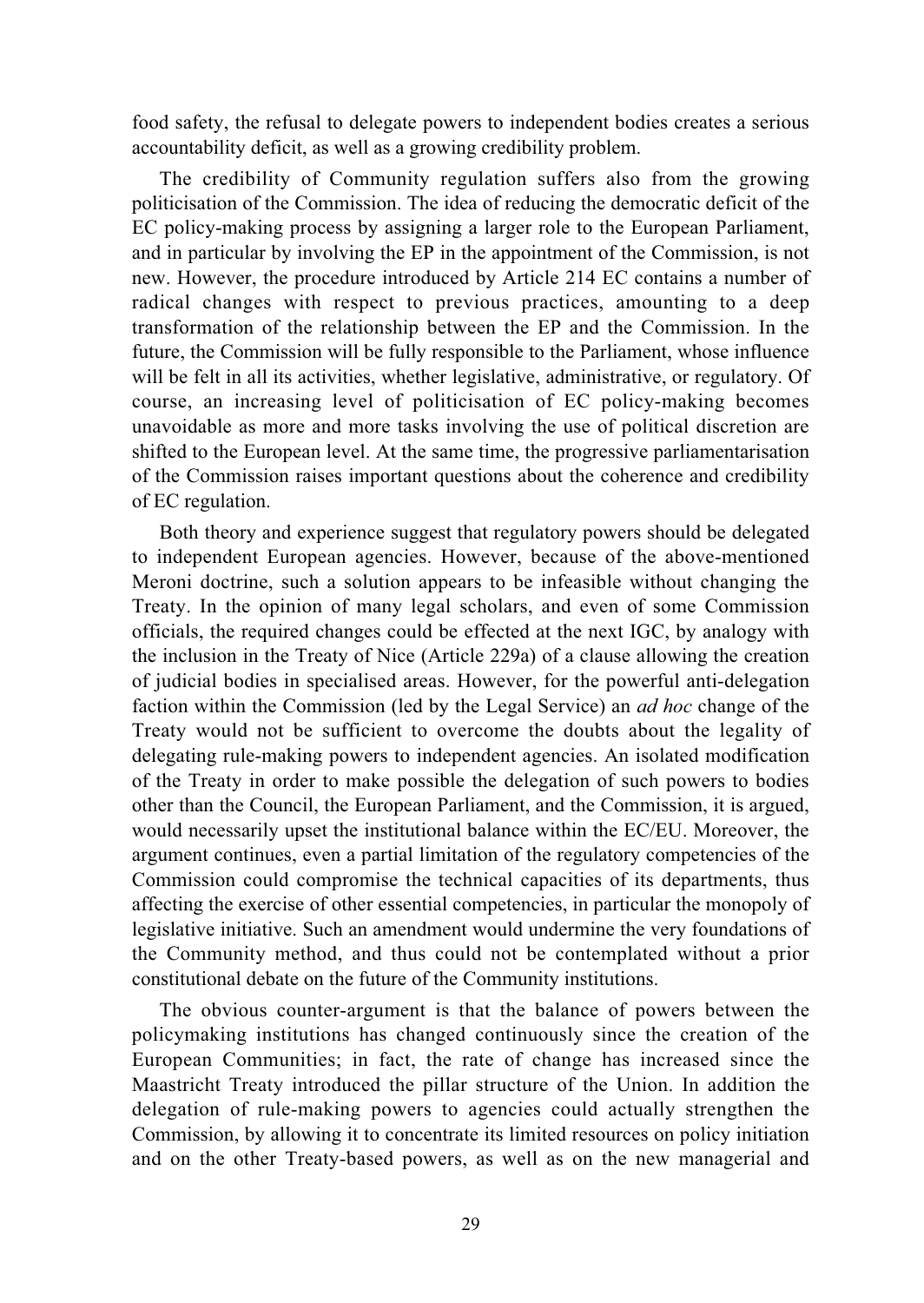political tasks entailed by enlargement. The crucial point, however, is that the growing complexity of the Community policy-making system should be matched by greater functional differentiation, in particular, by the explicit assignment of an autonomous role to a 'European regulatory estate'—the extended network of national, sub-national, and supranational, organisations operating in the various areas of regulatory policy making The lack of a European administrative infrastructure means that between the supranational level of rule-making and the national, or sub-national, levels of enforcement there is an institutional vacuum which is supposed to be filled by the loyal cooperation of all the competent authorities. Unfortunately, in many cases such cooperation is not forthcoming, while significant differences in the resources, expertise, and political independence of the various regulators—differences which can only increase with the enlargement of the Union—impede a uniform application of the common rules. One important function of a European regulatory estate would be to fill this institutional vacuum by straddling the line that still separates the supranational from the national (or sub-national) levels of regulatory governance. This would send a clear signal to the various economic and social interests whose plans depend on a reasonably consistent enforcement of EC regulations, that henceforth they will be able to operate in a predictable environment.

In an globalizing world, managing international regulatory interdependence is almost as important as filling the institutional vacuum separating the European and the national levels of regulation. One of the negative consequences of the politicisation of the Commission is the risk of international isolation on regulatory issues. Thus, as we shall see in greater detail in the next chapter, the Commission, spurred on by the Council and the European Parliament, is currently engaged in a major effort to have the precautionary principle adopted as a 'key tenet' of Community policy and as a 'full-fledged and general principle of international law' (Commission, 2000). While some progress has been made in the field of international environmental law, the EU's commitment to, and application of, the principle has been repeatedly challenged by the WTO, the United States, and by many other developed and developing countries. Thus, the proposals presented to the Codex Alimentarius Committee on General Principles in April 2000 were opposed by the U.S. and other third countries, which fear that the principle may be too easily misused for protectionist purposes. Such fears are fed by episodes like the proposed aflatoxin standards—which would seriously affect the agricultural exports of the poorest African countries for negligible health benefits to Europeans—and the beef hormones dispute which for years has opposed the EU to its major trading partners. In this dispute the Commission found itself in the position vis-à-vis the WTO bodies which various Member States have found themselves vis-à-vis the Community, being sanctioned for introducing a public health and consumer protection measure which was not sufficiently supported by scientific evidence (de Búrca and Scott, 2000).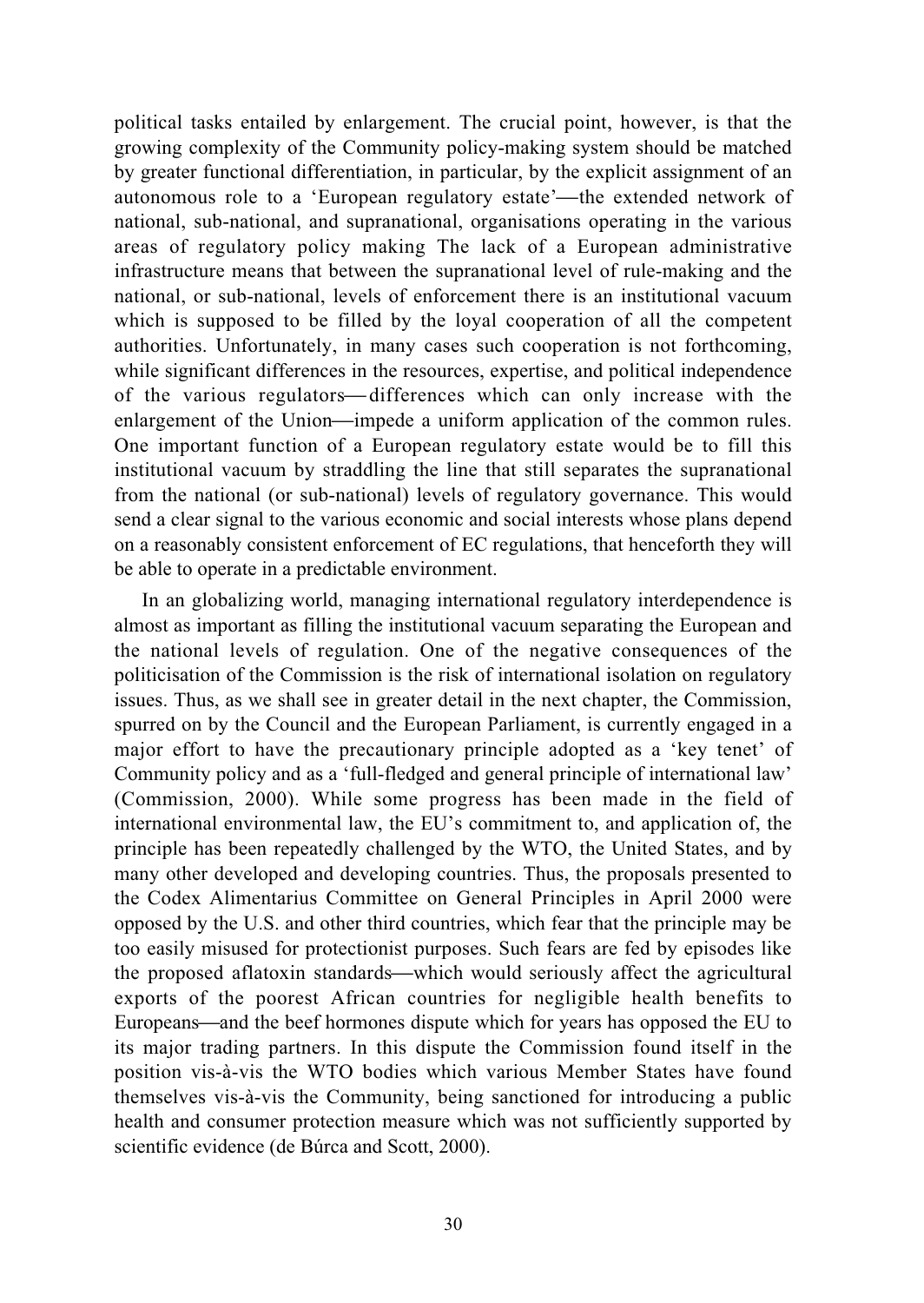Problems of accountability and credibility arise in all areas of European regulation, but are particularly severe in risk regulation. The stubborn refusal to delegate rule-making powers to independent agencies, coupled with the growing politicization of the Commission, can only aggravate these problems in the future. In fact, the controversy about the use and abuse of the precautionary principle may be interpreted as the sign of a widening gap between the political objectives of European integration and the correct setting of regulatory objectives and priorities. In the past it was generally assumed that the two sets of objectives were largely coincident or, at least, compatible. The assumption was justified as long as the overriding priority was the establishment of the single European market. Today, when this objective has been achieved in most sectors of the economy, Europeans are entitled to demand that regulatory decisions in sensitive areas like food safety should be taken, not for political reasons, however noble, but to pursue health and safety objectives in the most efficient and effective way possible. As long as there is no functional and institutional separation of regulatory and executive powers at European level, so that the Commission retains the monopoly of policy initiation, it will be difficult to dispel the suspicion that regulatory objectives and priorities may be distorted for the sake of integration or, more cynically, in order to augment the power and competencies of the Brussels bureaucracy. For this reason, the next IGC should create the conditions that make possible the creation of full-fledged regulatory agencies, independent from both the national governments and the European executive, but subject to a stringent system of accountability and control.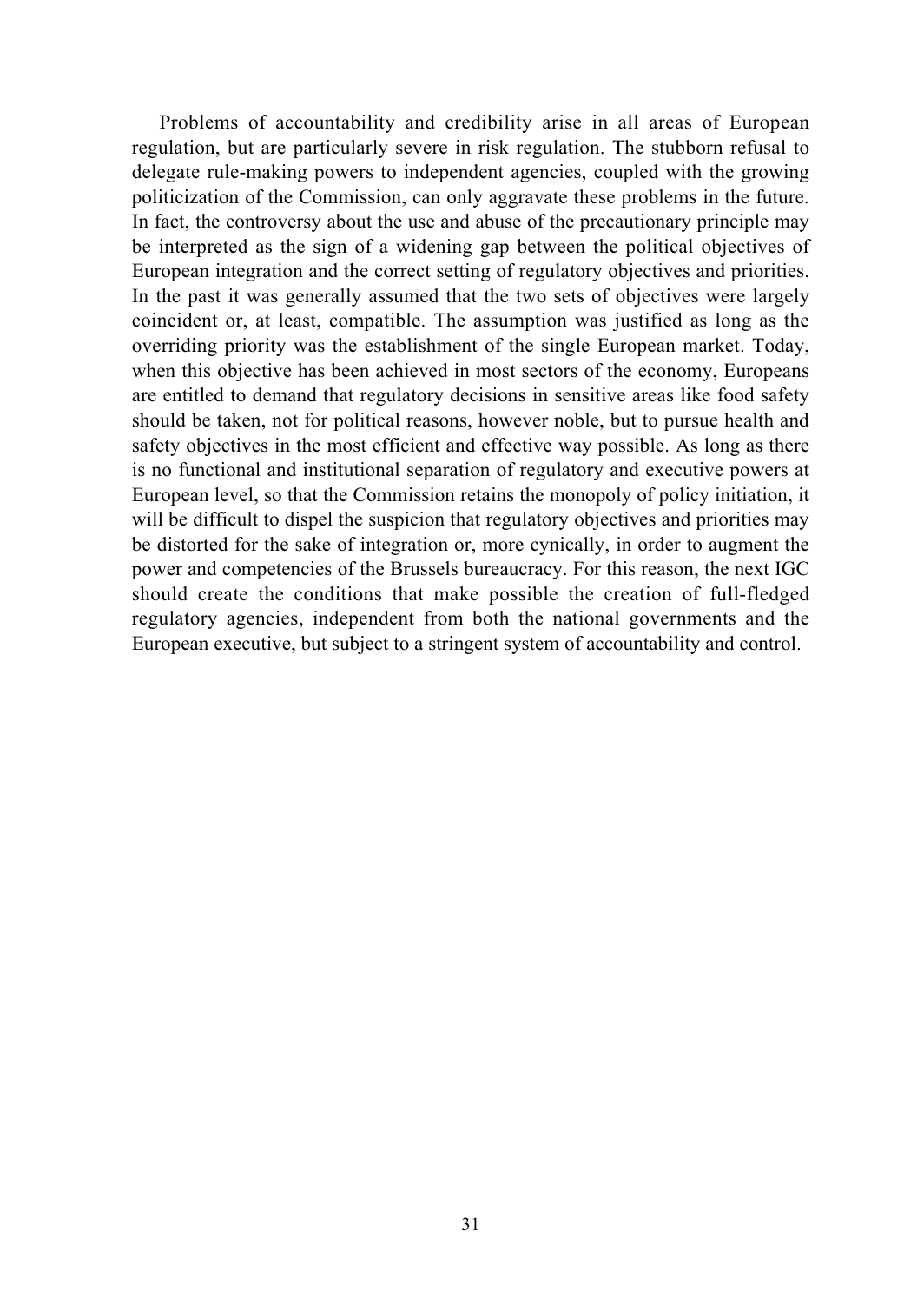#### **References**

- Commission of the European Communities (2000) *Communication on the Precautionary Principle,* Brussels: COM (2000) 1.
- Cornfield, J. (1977) 'Carcinogenic risk assessment', in *Science*, 194 (October), p. 693-699.
- de Búrca, G. and Scott, J. (2000) *The Impact of the WTO on EU Decision-Making,* Harvard Jean Monnet Working Paper 6/00.
- Graham, J.D., Green, L.C., Roberts, M.J. (1988) *In Search of Safety,* Cambridge, MA: Harvard University Press.
- Greenwood, T. (1984) *Knowledge and Discretion in Government Regulation,* New York: Praeger.
- Knight, F.H. (1971 [1921]) *Risk, Uncertainty and Profit,* Chicago ILL: University of Chicago Press.
- Leebron, D.W. (1996) 'Lying Down with Procustes: An Analysis of Harmonization Claims', in J.N. Bhagwati and R.E. Hudec (eds.) *Fair Trade and Harmonization*, Vol. 1, Cambridge, MA: MIT Press, p. 41-118.
- Lindley, D. (1971) *Making Decisions,* New York and London: Wiley-Interscience.
- Luhmann, N. (1975) *Legitimation durch Verfahren,* Neuwied: Luchterhand.
- Majone, G. (2000) 'The Credibility Crisis of Community Regulation', in *Journal of Common Market Studies*, Vol. 38, p. 273-302.
- Majone, G. (2002) 'Functional Interests: European Agencies', in J. Peterson and M. Shackleton (eds.) *The Institutions of the European Union,* Oxford: Oxford University Press. p. 299-325.
- Mashaw, J.L., Merrill, R.A., Shane, P.M. (1998) *Administrative Law*, Fourth Edition, St. Paul, MINN: West Group.
- Mendeloff, J.M. (1988) *The Dilemma of Toxic Substance Regulation,* Cambridge, MA: MIT Press.
- Morrow, J.D. (1994) *Game Theory for Political Scientists,* Princeton, N.J: Princeton University Press.
- Parsons, T. (1966) *Societies: Evolutionary and Comparative Perspectives,* Englewood Cliffs, N.J: Prentice Hall.
- Rawls, J. (1973) *A Theory of Justice,* New York: Oxford University Press.
- Sunstein, C.R. (1990) *After the Rights Revolution,* Cambridge, MA: Harvard University Press.
- Viscusi, W.K., Vernon J.M. and Harrington, Jr J.E. (1996) *Economics of Regulation and Antitrust,* Cambridge, MA: MIT Press.
- Weinberg, A.M. (1972) 'Science and Trans-Science', in *Minerva*, Vol. 10 (April), p. 209-222.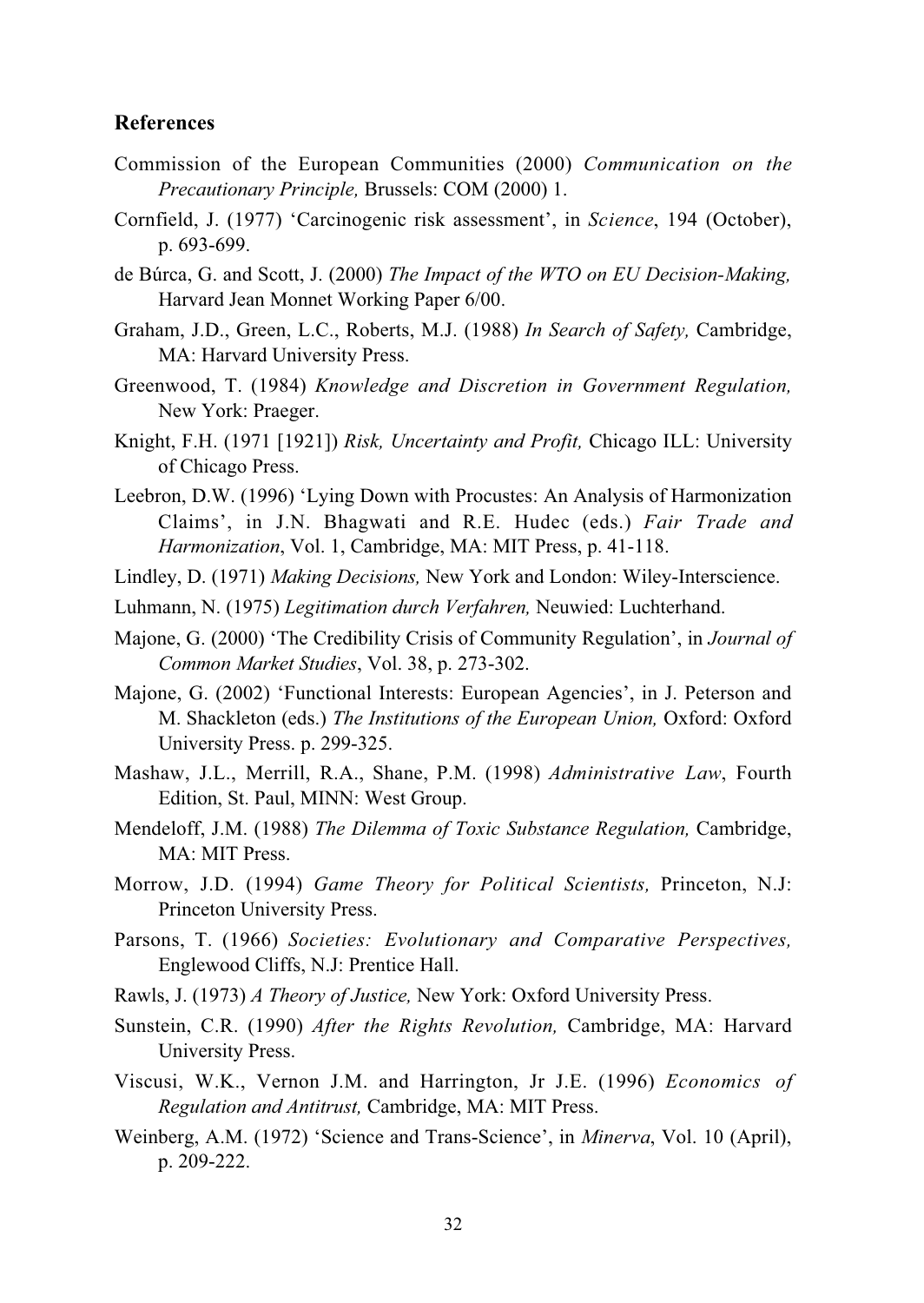# **Chapter 2**

# **What Price Safety? The Precautionary Principle and its Policy Implications**<sup>∗</sup>

# *Giandomenico Majone*

#### **1. Introduction**

 $\overline{a}$ 

Like the English constitution according to Walter Bagehot, the precautionary approach includes two distinct sets of elements: the 'dignified' parts ('those which bring it force'), and the 'efficient' parts ('those by which it, in fact, works'). In its 'dignified' aspect the approach purports to provide a legitimate basis for taking protective regulatory measures even when reliable scientific evidence of the causes and/or the scale of potential damage is lacking. Thus it appeals to many Europeans who are increasingly concerned about the 'globalisation of risk': the transmission of environmental and health risks through the channels of free trade.

In its 'efficient' aspect, however, the approach tends to expand regulatory discretion at national and international level—a discretion which can be used for a variety of purposes: to meet legitimate public concerns, but also to practice protectionism, or to reclaim national autonomy in politically sensitive areas of public policy. Even the Commission, which considers the precautionary principle a 'key tenet' of its policy, admits that the principle may be used as a disguised form of protectionism (Commission, 2000, p. 3 and *passim*).

<sup>∗</sup> This paper has been published in the *Journal of Common Market Studies*, Vol. 40, No. 1, March 2002, p. 89-109. It is reproduced here by kind permission of the editors and publisher of the Journal.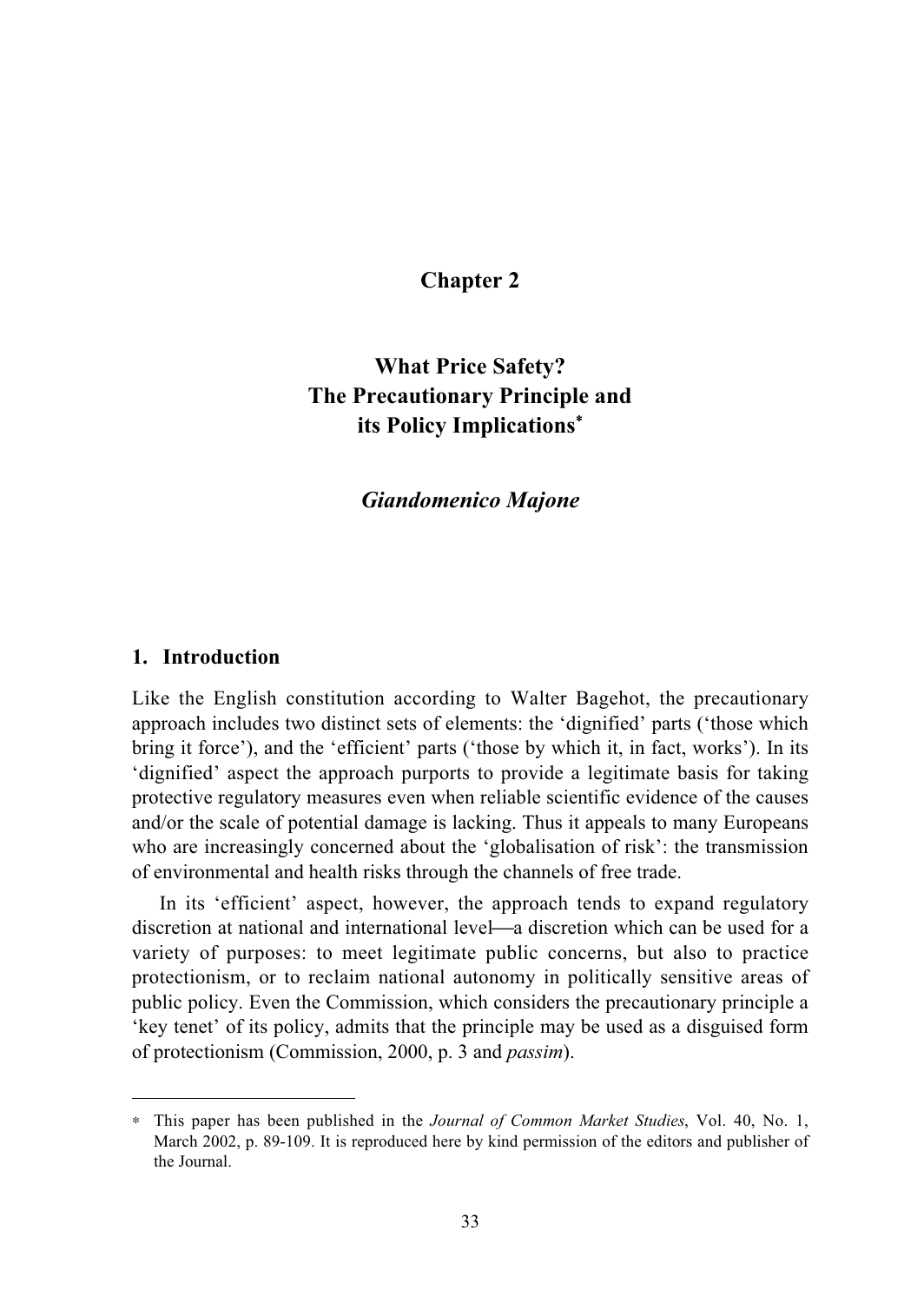In sum, the precautionary approach is deeply ambiguous, and as we shall see in the following pages, this ambiguity is abetted by a lack of clear definitions and sound logical foundations. In the EC Treaty the precautionary principle appears only in the Title on the environment. It is not defined there or anywhere else in the Treaty. Nonetheless, the Commission, pushed by the Council and the European Parliament (see section V), is presently engaged in a sustained effort to promote the principle to the status of a 'central plank' of Community policy and, more ambitiously, to the status of a general principle of international economic and environmental law.

However, given the conceptual deficiencies and disturbing policy implications discussed at some length in this paper, it seems unlikely that the other members of the World Trade Organization (WTO) will accept the precautionary principle, at least in the permissive interpretation advocated by the Commission. In the end the major beneficiaries of this promotional campaign may well be the member states of the EC/EU, which can use the approach to reclaim significant portions of their regulatory autonomy in the management of environmental and health risks.

There are, in fact, indications that the member states are quickly learning to rely on the principle of precaution as an argument to justify stricter national regulations. In theory, the Commission allows member states to rely on the precautionary principle only when the Community's scientific committees consider that the scientific evidence presented by the member states is justified in light of new evidence, or by a particular national situation. The problem is that member states seem to be increasingly suspicious of the findings of the Community's scientific committees, and increasingly inclined to rely on the determinations of their own regulatory bodies (Scott and Vos, 2001). For example, the precautionary principle has recently been invoked by Denmark as an argument for the annulment of the Commission's refusal to grant that country's derogation request for its stricter national regulations on the use of certain food additives (*ibid.,* p. 22).

The politically significant question is why the Commission is willing to risk international isolation and the segmentation of the European market for the sake of a controversial and ill-understood principle. This paper offers some suggestions which may help to explain this puzzle, but its focus is on the conceptual problems and policy implications of the principle itself. A full discussion of the politics and the political economy of the precautionary approach would require a separate treatment. At any rate, a useful discussion along such lines presupposes some knowledge of the substantive issues analysed in the following pages.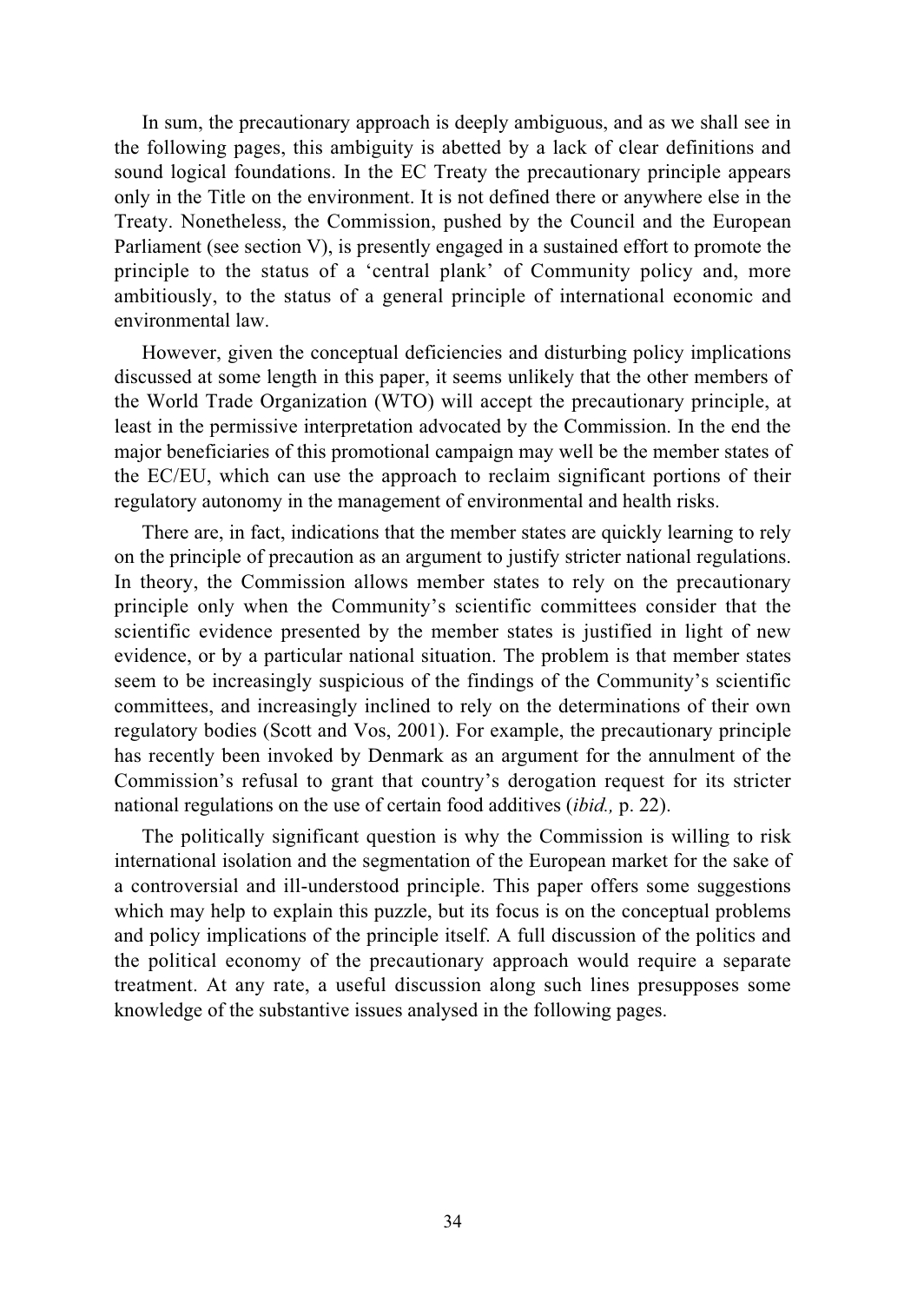#### **2. Regulatory Science and Free Trade**

Increasingly, science is playing a significant role in the regulation of international trade. In particular, the WTO *Agreement on the Application of Sanitary and Phytosanitary Measures* introduces a new science-based regime for disciplining health regulations which may affect international trade in agricultural products and foodstuffs. Annex A to the Agreement defines a sanitary or phytosanitary (SPS) measure as any measure applied to protect animal or plant life or health from a variety of risks, including 'risks arising from additives, contaminants, toxins or disease-causing organisms in foods, beverages or feedstuffs'.

Article 2(2) of the Agreement states, *inter alia*, that members of WTO shall ensure that any SPS measure 'is based on scientific principles and is not maintained without sufficient scientific evidence, except as provided for in paragraph 7 of Article 5'. Article 5 deals with risk assessment as a method for determining the appropriate level of health protection. Risk assessment is the standard by which SPS measures are to be judged as necessary and justified. In other words, for such measures to be necessary, based on scientific principles and not maintained without sufficient scientific evidence, they must be supported by a risk assessment conducted according to the criteria, and taking into account the factors, mentioned in Article 5. As interpreted by the WTO Appellate Body in the beef hormones case (see Section IV), this article says that there must be a rational relationship between the SPS measure and the risk assessment.

The exception provided by Article 5(7) applies to cases where relevant scientific evidence is insufficient, in which case a member state may *provisionally* adopt a measure

On the basis of available pertinent information… Members shall seek to obtain the additional information necessary for a more objective assessment of risk and review the sanitary or phytosanitary measure accordingly *within a reasonable period of time* (emphasis added).

Article 5(7) is the only reference to a precautionary approach in the entire Agreement, and we shall come back to it in a later section. The aim of the immediately following pages is simply to introduce the reader to some of the conceptual and technical complexities surrounding the notions of 'scientific justification' and 'risk assessment' as they apply to regulatory measures.

The process of standard setting is at the core of risk regulation. If we understand the extent of scientific uncertainty in standard setting, we are in a good position to appreciate the problems of regulatory science. Extrapolation is a key element in the establishment of environmental and health standards, hence a good part of the uncertainty inherent in standard setting originates in various types of extrapolation processes.

There is, first, the problem of extrapolating from animal experiments. A major issue in regulatory science is the determination of the animal species that best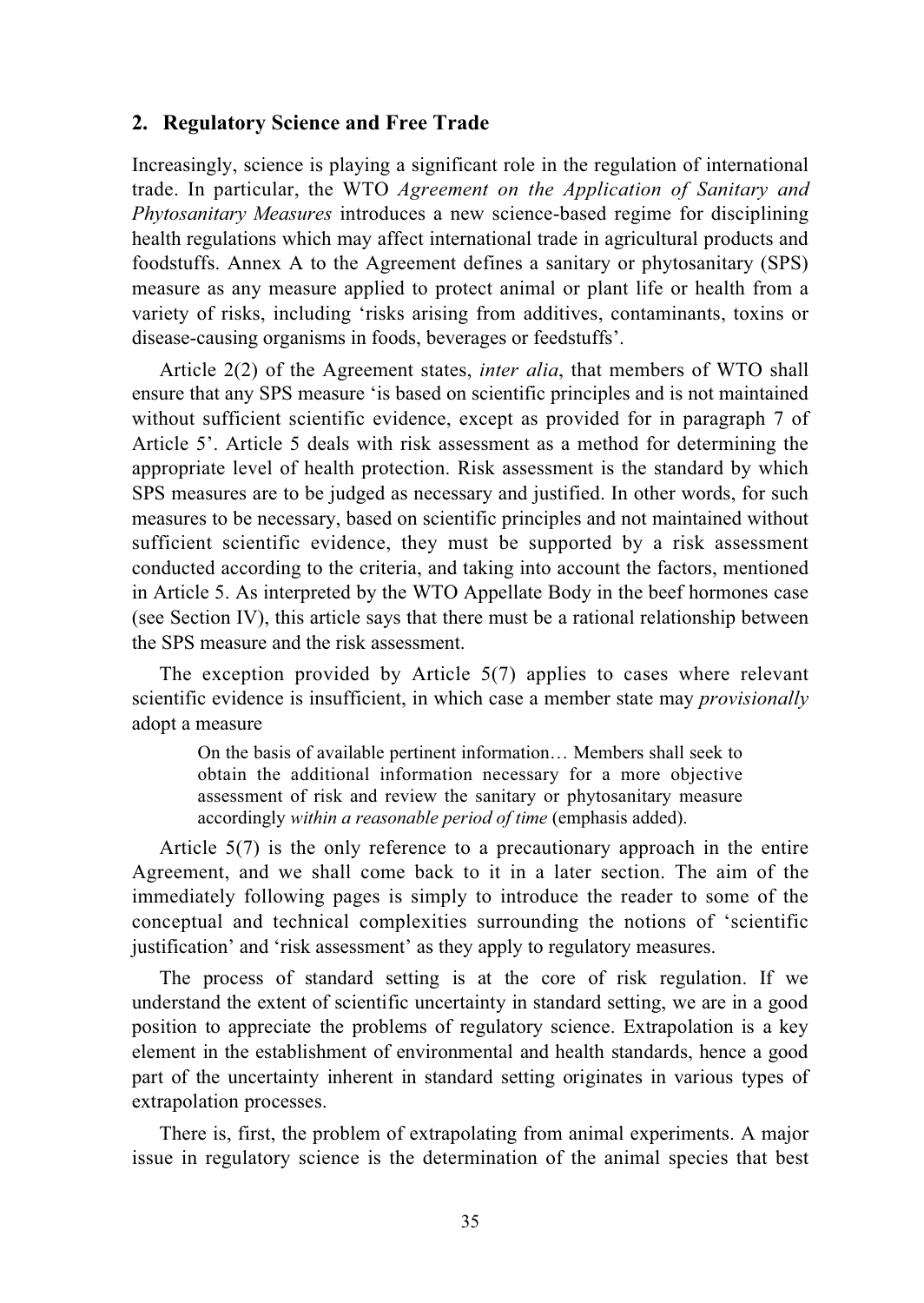predicts the response in humans. There is little hope that one species could provide the broad range of predictive potential needed to assess the responses of a highly heterogeneous human population to different types of toxic substances. The heterogeneity of human populations leaves the public authorities with an almost impossible regulatory task. In an effort to find a way out of this dilemma, scientists have developed several mathematical models expressing the probability of a lifetime response, P, as a function of dosage D:  $P = f(D)$ . This is the dose-response function. Different choices of f lead to different models.

Regardless of the choice of model, however, one has always to extrapolate from data points at high doses (the type of data provided by animal experiments) to the low levels relevant to the regulation of risk to humans. However, the same data points are compatible with a variety of extrapolating functions (Calabrese, 1978). Thus, under a threshold (non-linear) dose-response model it would be possible to establish a 'virtually safe' level of exposure, at the numerical value of the threshold, even though high doses produce adverse health effects. Instead, if one uses a linear dose-response relationship, adverse health effects are predicted at every level of exposure, so that there is no obvious point at which a reasonable standard could be set.

It may be argued—as do many advocates of the precautionary principle—that if there is no firm scientific basis for choosing among different dose-response models, then one should prefer the safest or most conservative procedure. One problem with the conservatism argument is that it is not clear where one should stop. A nothreshold model is more conservative than one that admits the existence of thresholds for carcinogenic effects. But within the large class of no-threshold models many degrees of conservatism are possible. Again, in designing a toxicological experiment one could use the most sensitive species, the most sensitive strain within the species, and so on down to the level of the most sensitive animal. In short, it is difficult to be conservative in a consistent manner unless one is prepared to propose a zero level of exposure in each case. This, in a nutshell, is the main conceptual problem with the precautionary principle.

Now, extrapolating from the high doses shown to cause harm in animal experiments or in epidemiological studies, to the much lower exposures normally faced by humans is the essence of quantitative risk assessments. From what has been said above it follows that uncertainty is a pervasive characteristic of regulatory risk assessments. But the technique has been accepted and continues to be used because there are no better alternatives. Thus the United States Supreme Court in *AFL-CIO v. American Petroleum Institute* (448 U.S. 607 [1980])—the landmark benzene case—not only confirmed the legitimacy of quantitative risk assessment; it effectively made reliance on the methodology obligatory for all American agencies engaged in health regulation. In most subsequent disputes over regulatory decisions to protect human health, the question has not been whether a risk assessment was required but whether the assessment offered by the agency was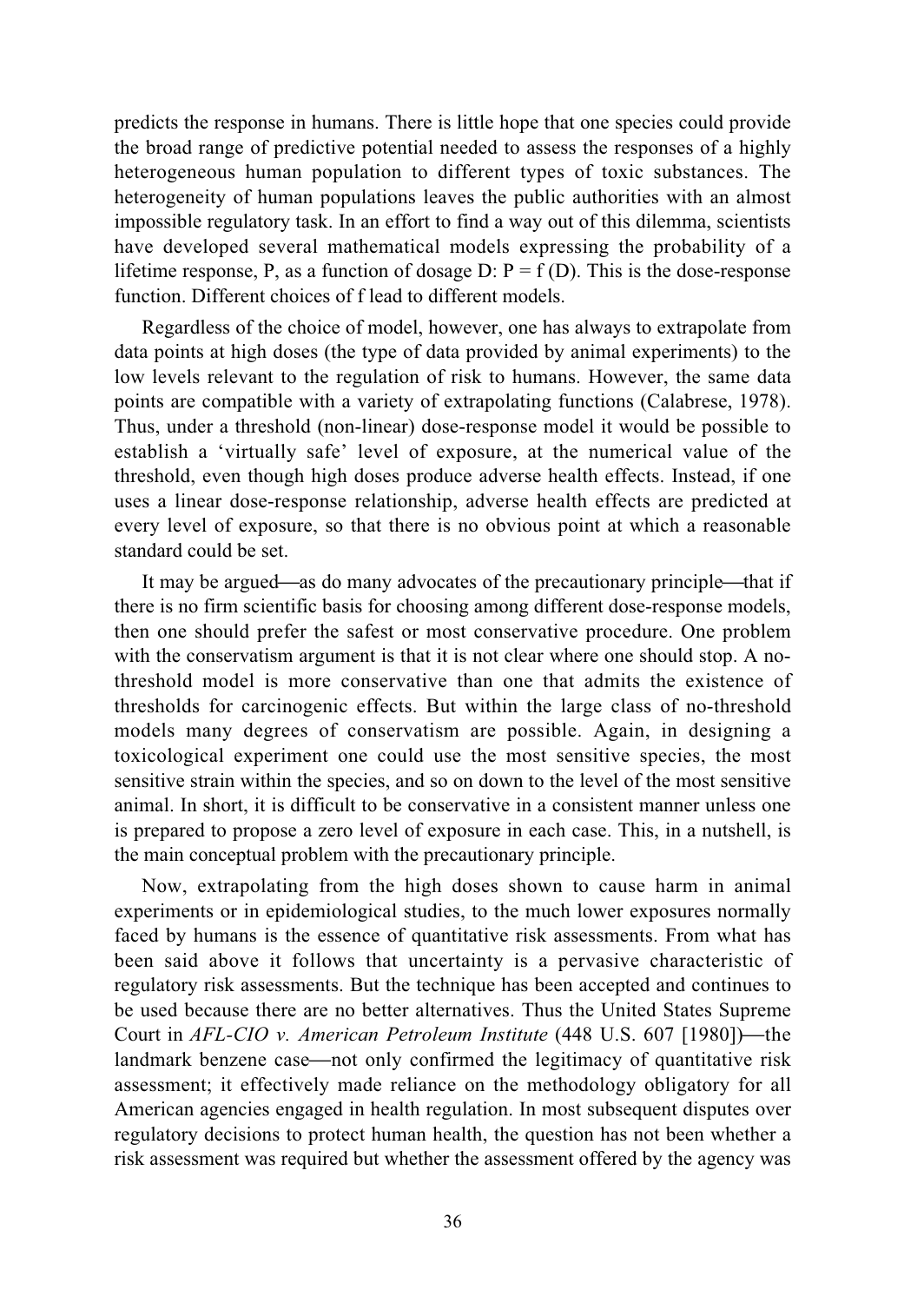plausible (Mashaw *et al.*, 1998, p. 823-825). This historical background may explain U.S. advocacy of science-based risk assessment at the international level, as well as that country's opposition to the precautionary principle as interpreted by the EU. Today the methodology of risk assessment is used by regulators in all developed countries. Moreover, as mentioned above, risk assessment is the standard by which trade-restricting health regulations are evaluated as necessary and justified. As such, it plays a crucial role in the debate about the application of the precautionary principle at the international level.

#### **3. An Idea in Search of a Definition**

The precautionary principle is an idea (perhaps a state of mind) rather than a clearly defined concept, much less a guide to consistent policymaking. In fact it will be shown below (see Section V) that there are logical reasons for its intrinsic vagueness. Not surprisingly, an authoritative and generally accepted definition is nowhere to be found. The principle is of German origin (*Vorsorge Prinzip*), and has been used in that country since the 1980s in order to justify a number of important developments in environmental law. However, an eminent legal expert has distinguished no less than eleven different meanings assigned to the precautionary principle within German policy discourse (Rehbinder, 1991).

The German approach was taken up by other policy elites in Europe, including those which drafted the EC's *Fourth Environmental Action Programme*, who sought to develop an approach to environmental policy that was preventive rather than reactive (Weale, 1992, p. 80). In the EC Treaty the principle appears only in the Title on environment. Article 174 EC (ex Article 130[r]) provides that Community environmental policy 'shall be based on the precautionary principle and on the principles that preventive action should be taken, that environmental damage should as a priority be rectified at the source and that the polluter should pay'. No definition of the precautionary principle is provided in this article or anywhere else in the Treaty. In spite of this, it is argued by the Commission and by some legal scholars that the principle applies beyond EC environmental policy. This is because Article 6 EC provides that the environmental protection requirements be integrated into the definition and implementation of Community policies and activities referred to in Article 3 EC. In so far as the precautionary principle is one of the core principles of EC environmental policy, it is concluded that it should be integrated, as appropriate, into other Community policies (Scott and Vos, 2001, p. 4).

As mentioned in Section II, there is an indirect reference to a precautionary approach (again undefined) in Article 5(7) of the WTO SPS Agreement. WTO member states are allowed to take measures unsupported by a risk assessment when the relevant scientific evidence is insufficient, but only provisionally. Perhaps the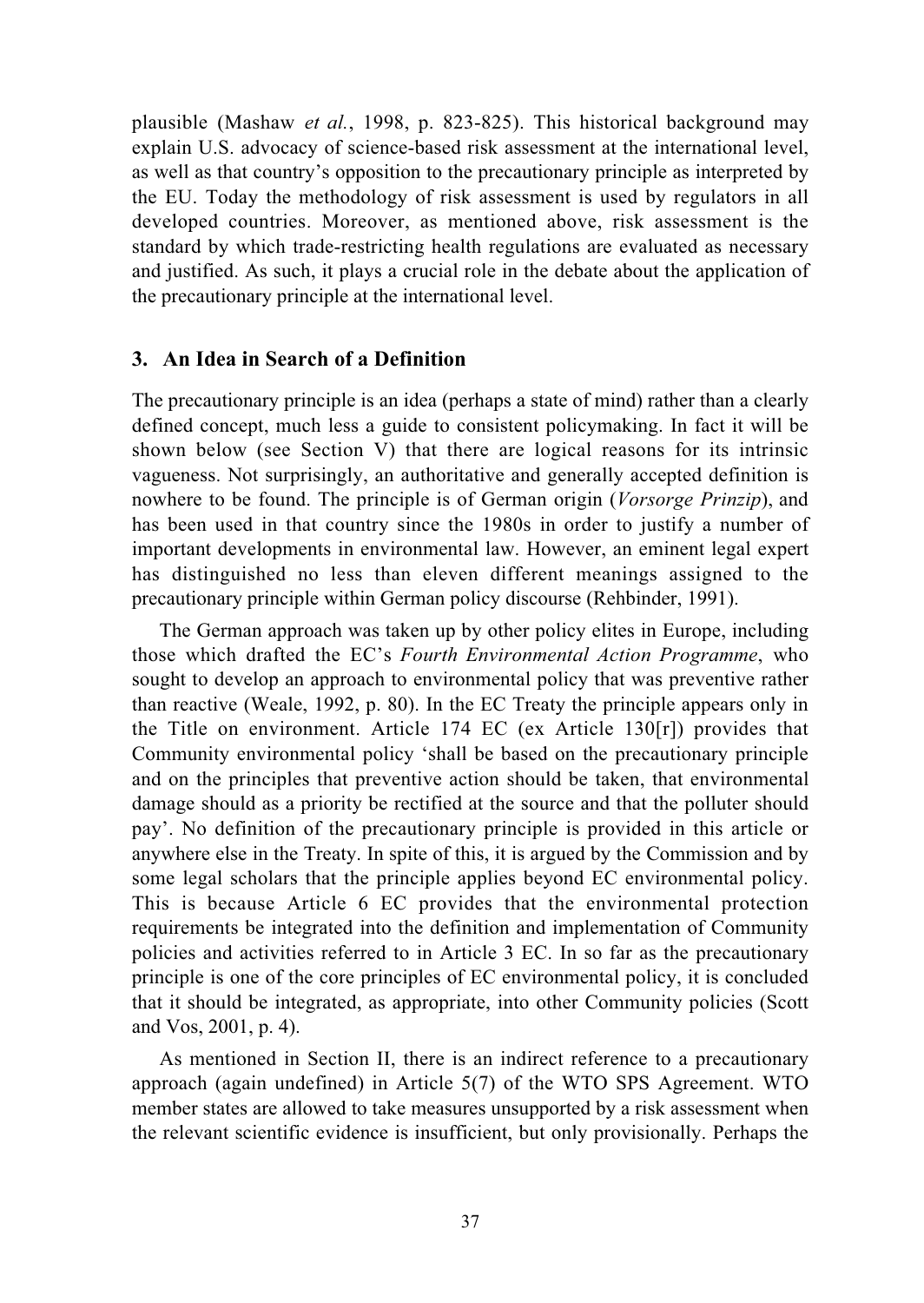best known statement of the precautionary principle is provided by Principle 15 of the Declaration of the 1992 UN Conference on Environment and Development (Rio Declaration):

In order to protect the environment, the precautionary approach shall be widely used by States according to their capabilities. Where there are threats of serious and irreversible damage, lack of full scientific certainty shall not be used as a reason for postponing cost-effective measures to prevent environmental degradation.

It is important to notice that the similarity of some statements of the principle is often more apparent than real. Even when such statements refer more or less explicitly to a situation where the probability and extent of damage are poorly understood, they often differ in the conditions which precautionary measures must satisfy. Thus, according to the SPS Agreement such measures must be provisional, but the European Commission chooses to interpret this condition not in terms of clock time, but of the time necessary to achieve a sufficient level of scientific certainty—a very flexible standard, given the limitations of regulatory science!

Again, the Commission quotes with approval Principle 15 of the Rio Declaration, even though the standards set by the drafters of the Declaration (a threat of serious and irreversible damage, measures must be cost-effective) are a good deal stricter than the ones the Commission advocates. For example, according to the Commission a precautionary measure may be justified if there are 'reasonable grounds for concern that the potentially dangerous effects on the environment, human, animal or plant health may be *inconsistent with the chosen level of protection*' (Commission, 2000, p. 10; emphasis added)—a significantly more permissive standard than the threat of serious and irreversible damage.

Since the precautionary principle lends itself to a wide range of interpretations, it would be instructive to see how the European Court of Justice (ECJ) and the Court of First Instance have dealt with it. A detailed discussion of relevant cases is of course beyond the scope of the present paper—a good survey may be found in Scott and Vos (2001). A general inference from major decisions appears to be that in cases of scientific uncertainty, member states have considerable discretion in deciding to err on the side of caution. They must however provide some evidence of scientific uncertainty. They must adduce evidence of a specific, concrete risk and not merely of potential risks based on a general precautionary approach (Scott and Vos, p. 15). Thus in the famous *German Beer* case (Case 178/84 [1987]), the ECJ refused to allow a ban on additives in beer, based on a generic principle of prevention. The national authorities must come up with more specific scientific evidence than a mere reference to the potential risks posed by the ingestion of additives in general.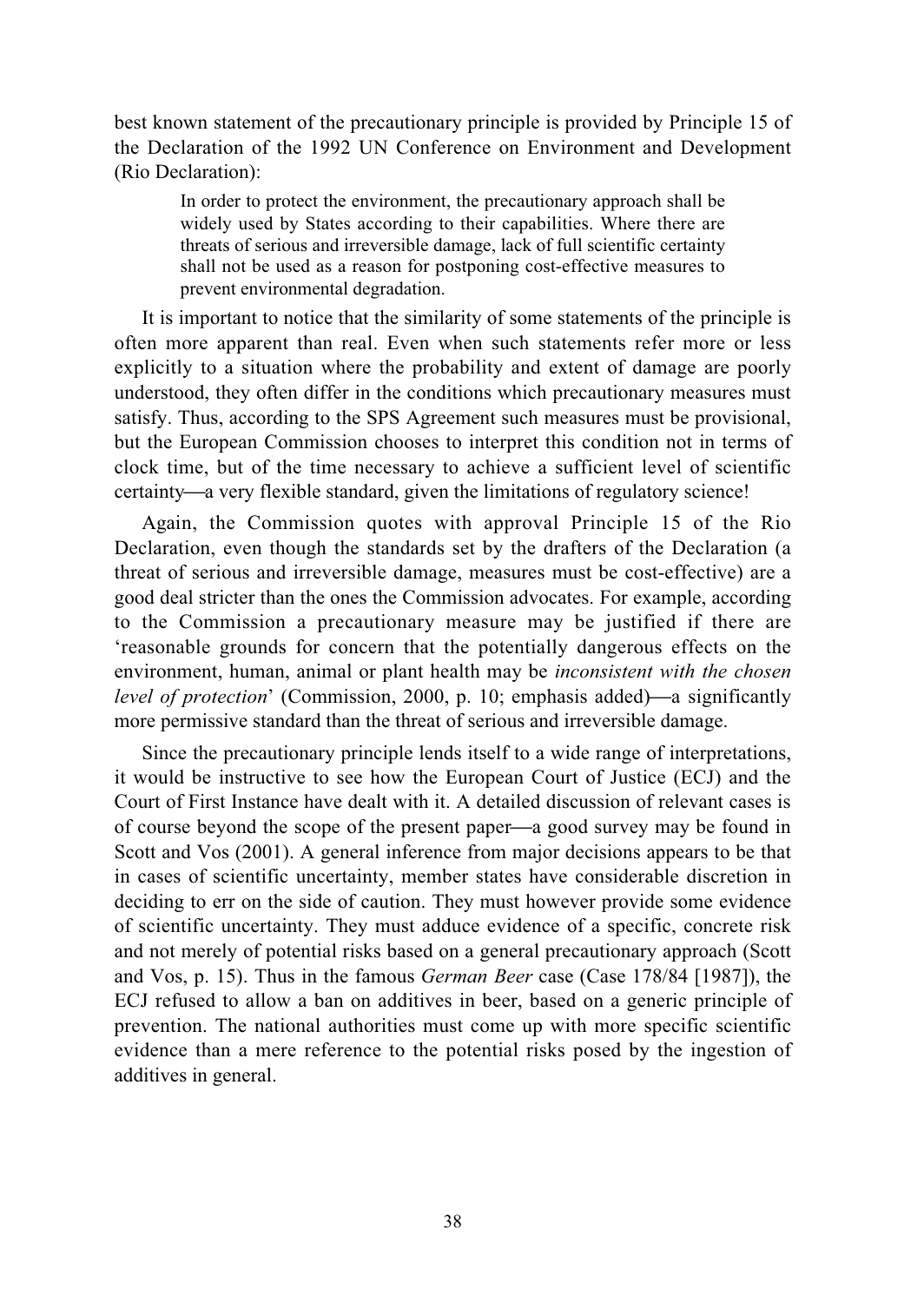#### **4. The Precautionary Principle and the WTO: The Beef Hormones Case**

As already mentioned, the EU is currently engaged in a major effort to have the precautionary principle adopted as a 'key tenet' of Community policy and as a 'full-fledged and general principle' of international law (Commission, 2000). While some progress has been made in the field of international environmental law, the EU's commitment to, and application of, the principle has been repeatedly questioned or opposed by the WTO, the United States, and by other developed and developing countries. Thus, the proposals on the precautionary principle presented by the EU to the Codex Alimentarius Committee on General Principles in April 2000 were opposed by the U.S. and many other third countries, which fear that the principle may be too easily misused for protectionist purposes. Such fears are fed by episodes like the proposed aflatoxin standards, to be briefly discussed in Section VI, and the beef hormones dispute which for years has opposed the EU to some of its major trading partners. In this dispute the European Commission found itself in the position vis-à-vis the WTO bodies which various EC member states have found themselves vis-à-vis the Community, being sanctioned for introducing a public health and consumer protection measure which was not sufficiently supported by scientific evidence (de Búrca and Scott, 2000, p. 6).

The Commission argued that the precautionary principle applies across the whole of the SPS Agreement as a general principle of international law. The WTO's Appellate Body specifically rejected this argument and stated that the principle must receive authoritative formulation before it can be raised to the status sought for it by the EU. The same body also observed that the precautionary principle has not been written into Article 5(7) of the SPS Agreement as a ground for justifying measures that are otherwise inconsistent with the obligations of the WTO set out in particular provisions of the Agreement.

The controversy over the use of growth hormones in cattle raising, which has opposed the EU to the U.S. and Canada in the framework of the WTO's dispute resolution mechanism, has been discussed many times and from a variety of disciplinary and policy perspectives. The historical background of the controversy is not widely known, however. Because of its relevance to the present discussion it will be briefly reviewed here. The immediately following pages rely heavily on recent work by Christian Joerges (1997, 2001).

The hormones regime in the EC stems from Directive 81/602 on the prohibition of 'certain substances having a hormonal action and of any substances having a thyrostatic action'. This directive was amended in 1985 by Directive 85/358, extended in 1988 and consolidated by Directive 96/22. The 1985 directive—which was adopted by qualified majority on the basis of Article 43 EEC (now Article 37 EC) dealing with the common agricultural policy—prohibited the use of hormones in livestock farming. Even then the prohibition was controversial. The United Kingdom brought suit against the directive, arguing *inter alia* that in view of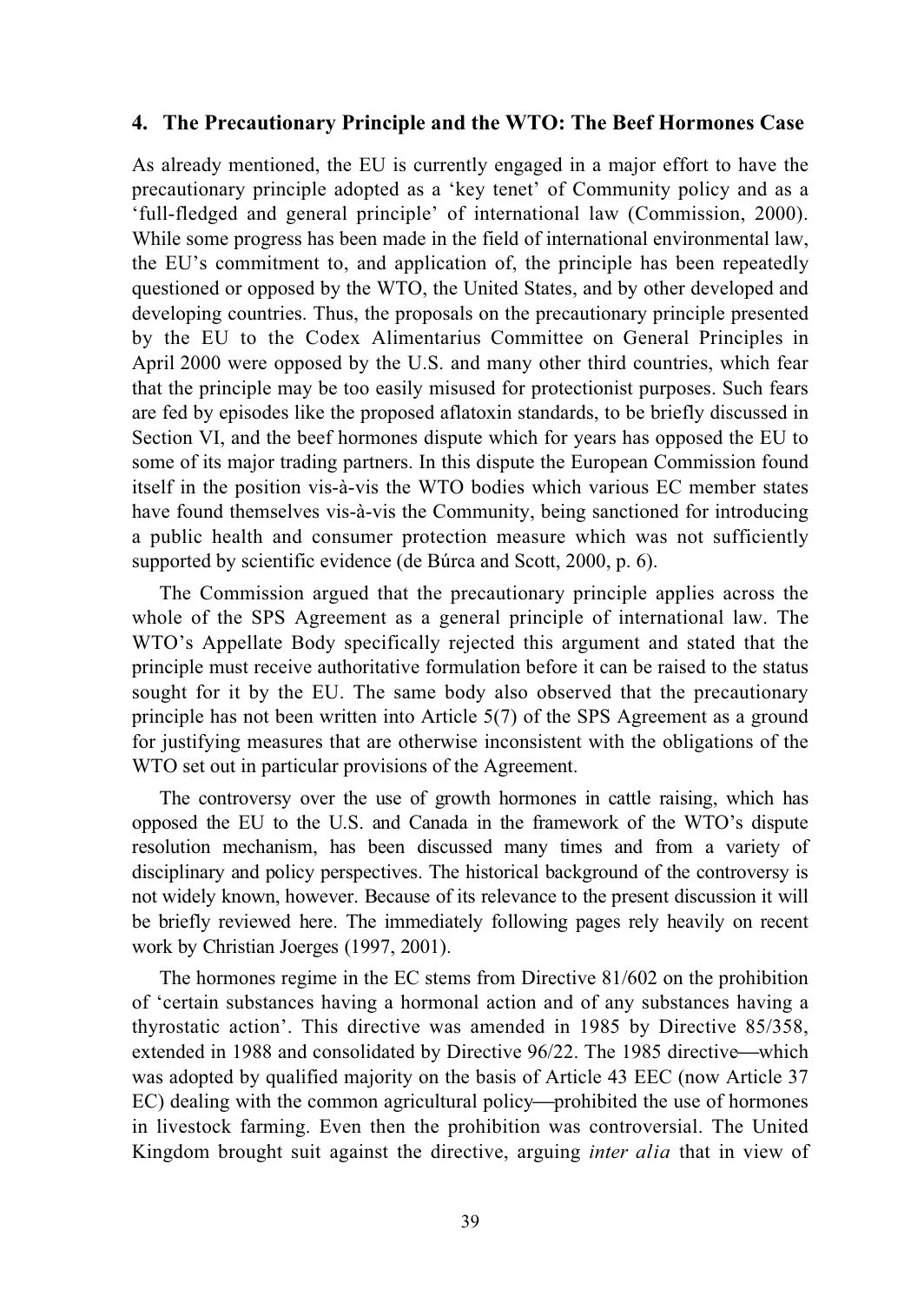its health objectives the directive should have been based on Article 100 (now Article 94) on the approximation of laws. This article requires unanimity and hence would have allowed the UK government to veto the prohibition of growth hormones in cattle raising and meat products.

The effect of the 1985 directive was also to prohibit the importation of American and Canadian beef into the Community, although this point was not addressed in the legal controversy between the UK and the Community. Instead, the UK asserted that in enacting the directive the Council should have taken into consideration the scientific report which had been prepared in accordance with Article 8 of Directive 81/602. According to this report, risk assessment had shown that growth hormones used according to good veterinary practice would result in no significant harm. This conclusion of its own scientific experts led the Commission to reconsider the strict prohibition imposed by Community law.

However, both the European Parliament and the Economic and Social Council strongly opposed any such policy change. Because of this opposition the Commission cancelled further meetings of the group of scientific experts (Joerges, 2001, p. 10). At the same time the European Court of Justice rejected the complaint of the UK government with the flimsy argument that Article 8 of Directive 81/602 imposed an obligation on the Commission only, so that the Council was under no obligation to take the scientific report into consideration.

Opposition to the Commission's willingness to accept the result of the risk assessment and to reconsider the Community's hormones policy accordingly, led to change the rationale of that policy from health safety to 'the interests of the consumers in general'. As Advocate General Lenz put it, this type of consumer protection need not be supported by scientific evidence. Once its legitimacy as an objective of agricultural policy in general, and of the hormones directive in particular, is accepted, there is:

Really no reason to examine the health problem […] and so the fact that in the preamble to the contested directive the Council did not go into the partial findings of the scientific group […] cannot be regarded as a failure to give reasons (cited in Joerges, 1997, p. 309-310).

Without citing any empirical evidence, the Advocate General added that 'it could be seen that meat from animals treated with hormones is widely rejected'.

Some years later the Commission was to take a similar position, and even use some of the same language, at the WTO level. In 1997 the U.S. and Canada filed complaints with the WTO against the EC ban of meat products containing growth hormones, submitting that this measure violates the SPS Agreement. This agreement, it will be remembered, allows WTO members to adopt health standards that are stricter than international standards, provided the stricter standards are supported by risk assessment. Unfortunately, the risk assessment conducted by the EC scientific experts had shown that the use of growth hormones according to good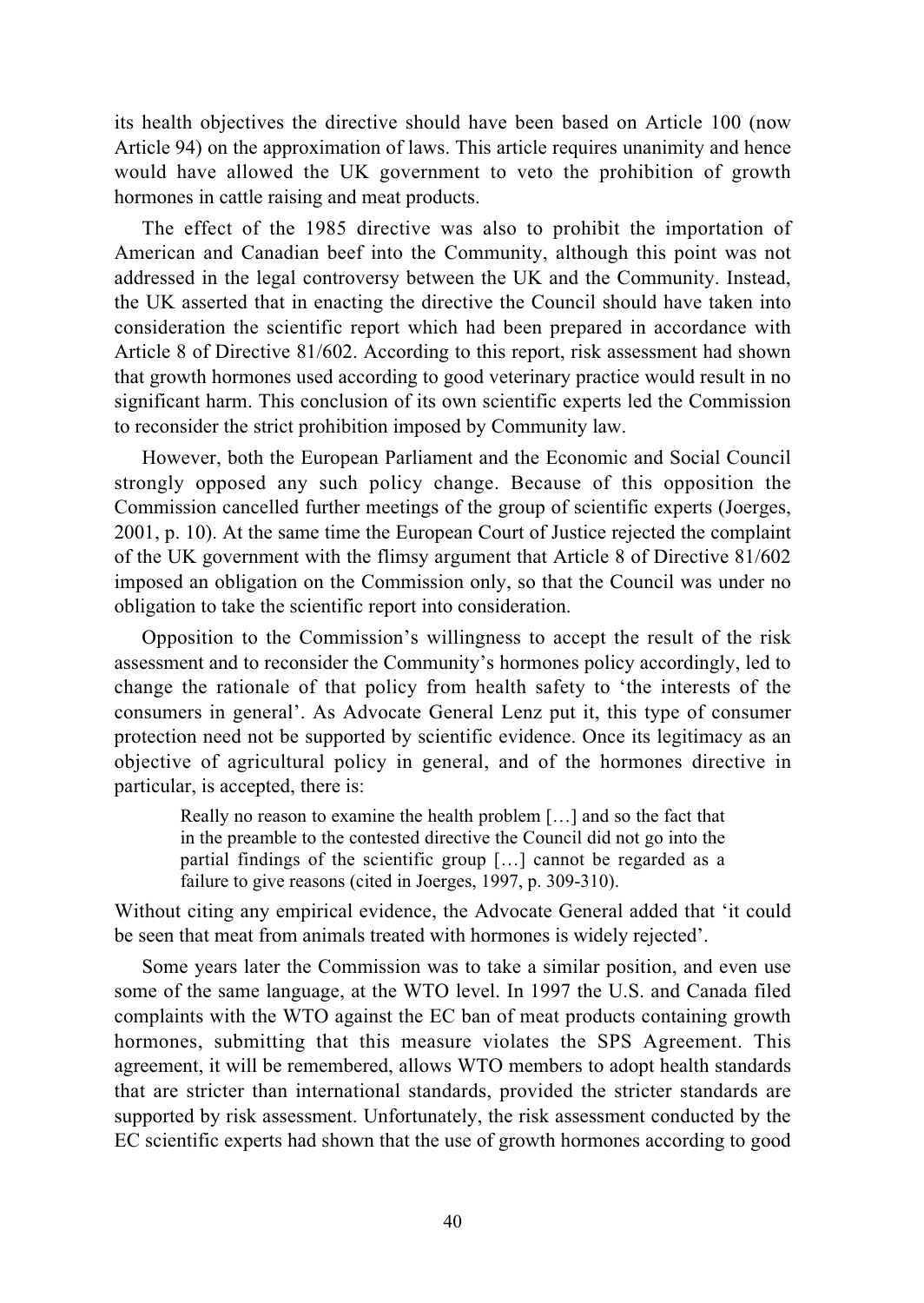veterinary practice posed no significant health risk. Hence the Commission was forced to meet the WTO challenge with arguments similar to those used by the Advocate General in rejecting the UK's complaint against Directive 85/358. In particular, it pointed to various incidents since the early 1980s, when hormones that entered the European food market had allegedly made European consumers wary of beef. The Commission concluded that a ban of beef containing growth hormones was necessary to restore consumer confidence.

The WTO's Dispute Resolution Panel decided against the EC. The Panel raised three objections: first, more permissive international standards existed for five of the hormones; second, the EC measure was not based on a risk assessment, as required by Article 5(1) of the SPS Agreement; finally, the EC policy was not consistent, hence in violation of the no-discrimination requirement of Article 5(5). The WTO's Appellate Body agreed with the panel that the EC had failed to base its measure on a risk assessment and decided against the EC essentially for two reasons. First because the scientific evidence of harm produced by the Commission was not 'sufficiently specific to the case at hand'—it took the form of general studies, but did not 'address the particular kind of risk here at stake'. Second, the Appellate Body endorsed the finding of the Dispute Resolution Panel that 'theoretical uncertainty' arising because 'science can never provide absolute certainty that a given substance will never have adverse health effects' is not the kind of risk to be assessed under Article 5(1) of the SPS Agreement. The similarity with some of the older jurisprudence of the ECJ, particularly the *German Beer* case, is remarkable.

#### **5. The Commission's Communication**

As the preceding pages have shown, '[t]he issue of when and how to use the precautionary principle, both within the European Union and internationally, is giving rise to much debate, and to mixed, and sometimes contradictory views' (Commission, 2000, p. 3). With its Communication on the precautionary principle of 2 February 2000, the Commission intends to contribute to the ongoing debate by: outlining its own understanding of the principle; establishing guidelines for applying it; building a common understanding of how to assess and manage risks under conditions of scientific uncertainty; avoiding recourse to the precautionary principle as a disguised form of protectionism.

The document also serves political aims, being a response to pressures originating from the European Parliament and the Council. In its Resolution of 10 March 1998 on the Green Paper on the General Principles of Food Law, the EP had invited the Commission 'to anticipate possible challenges to Community food law by WTO bodies by requesting the scientific committees to present a full set of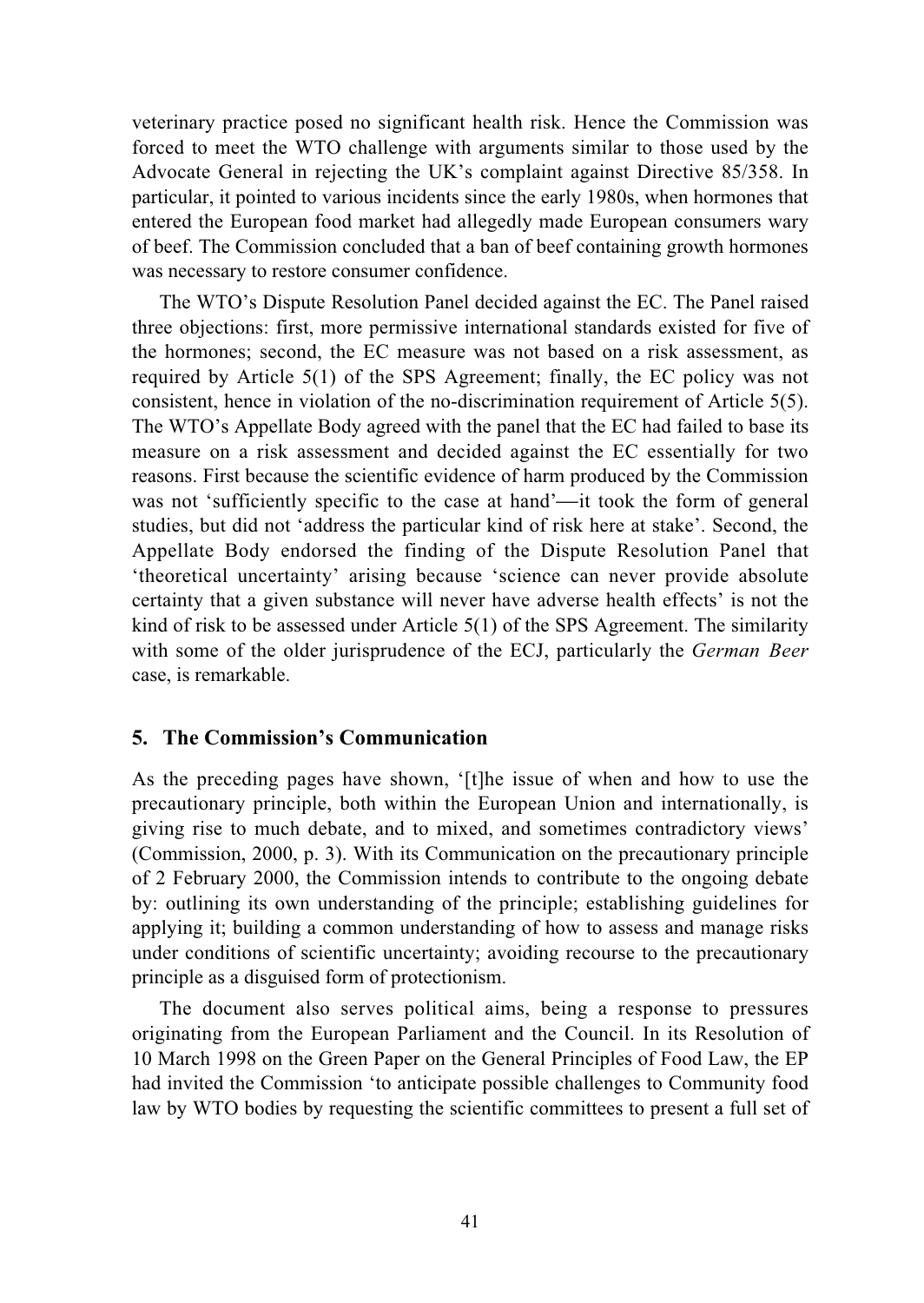arguments based on the precautionary principle'. On 13 April 1999, the Council adopted a Resolution urging the Commission, *inter alia:*

To be in the future ever more determined to be guided by the precautionary principle in preparing proposals for legislation and in its other consumer-related activities and develop as a priority clear and effective guidelines for the application of this principle (both citations in Commission, 2000, p. 25).

These political pressures are at least partly responsible for the ambiguity which pervades the document, undermining its intellectual coherence. On the one hand, the Commission is well aware of the danger that the member states of the EU may use the precautionary principle in order to extend their own regulatory autonomy vis-à-vis the Community. Hence the exhortation to 'avoid unwarranted recourse to the precautionary principle as a disguised form of protection' (p. 3); the insistence that 'the precautionary principle can under no circumstances be used to justify the adoption of arbitrary decisions' (p. 13); the warning that 'reliance on the precautionary principle is no excuse for derogating from the general principles of risk management' (p. 18).

On the other hand, there is a strong temptation to use the principle to maximize the EU's regulatory discretion at the international level. Thus on page 3 we read:

The Commission considers that the Community, like other WTO members, has the right to establish the level of protection […] that it deems appropriate. Applying the precautionary principle is a key tenet of its policy, and the choices it makes to this end will continue to affect the views it defends internationally, on how this principle should be applied.

The same demand for maximum regulatory discretion is repeated, in various forms, throughout the Communication:

A member (of the WTO) may apply measures, including measures based on the precautionary principle, which lead to a higher level of protection than that provided for in the relevant international standards or recommendations (p. 11).

[…]

The Community is entitled to prescribe the level of protection, notably as regards the environment and human, animal and plant health, which it considers appropriate (p. 12).

[…]

Application of the precautionary principle is part of risk management, when scientific uncertainty precludes a full assessment of the risk and *when decision-makers consider that the chosen level of environmental protection or of human, animal and plant health may be in jeopardy* (p. 13; emphasis added).

While it strives to achieve broad regulatory discretion at the international level, the Commission insists that the envisioned use of the precautionary principle, 'far from being a way of evading obligations arising from the WTO Agreements', in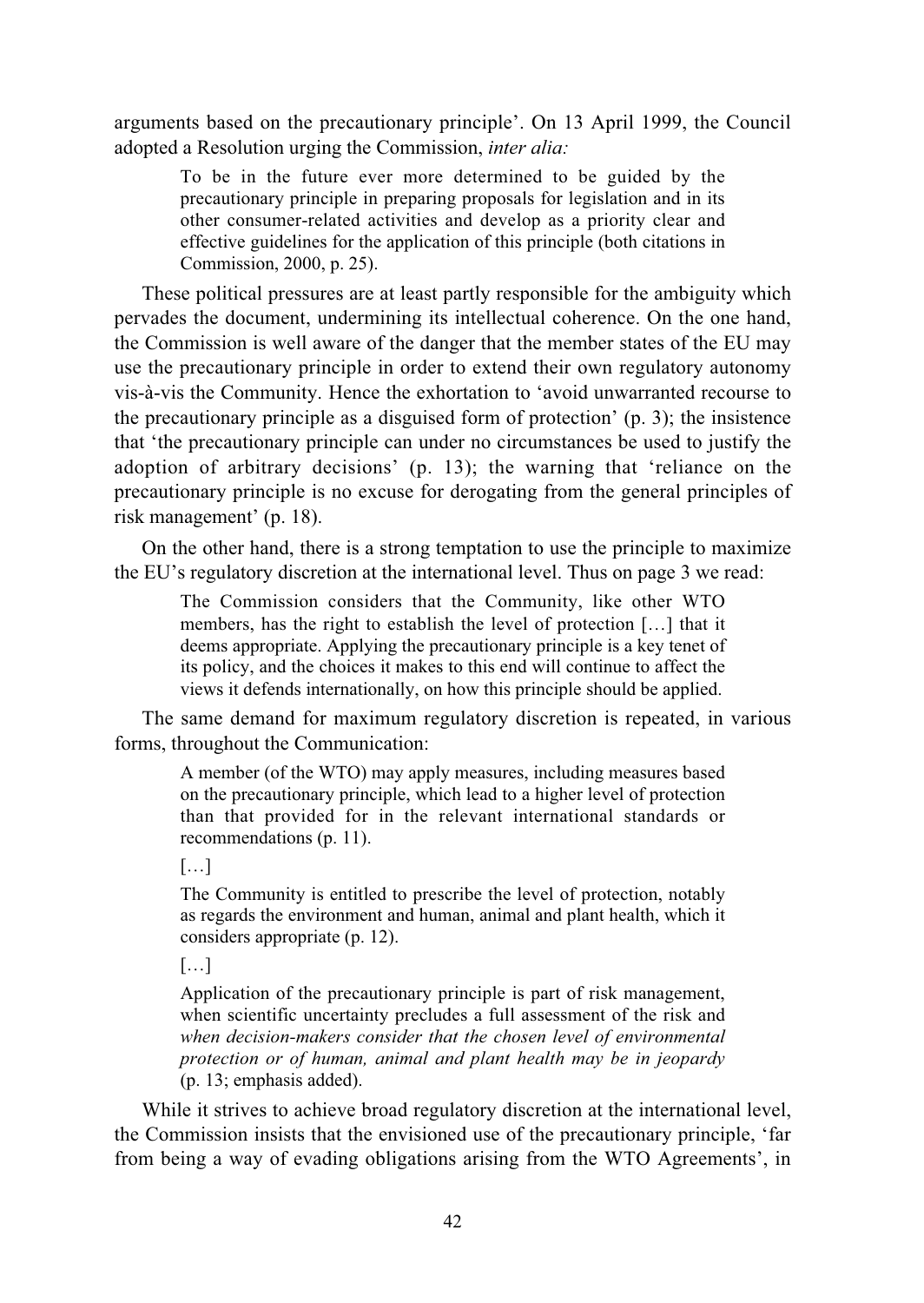fact complies with these obligations. Now, it is true that under the WTO SPS Agreement, if a health measure has a scientific basis, there is little other countries can do to challenge it. However, if a measure lacks an adequate scientific justification, it will be subject to attack. The requirement of a scientific justification, and of risk assessment as a prelude to standard setting, may be seen as a limit on regulatory arbitrariness. But for the requirement to have meaning, there must be the possibility of a dispute panel finding the absence of a scientific justification and the inadequacy of a risk assessment (Atik, 1996-97).

As discussed in the preceding section, both the WTO's Dispute Resolution Panel and the Appellate Body determined that the EC's ban on the importation of American beef was unsupported by scientific evidence and by an adequate risk assessment. One of the undeclared aims of the Communication is to prevent similar embarrassments in the future by proposing very elastic interpretations of the requirements of the SPS Agreement.

Thus, Article  $5(7)$  of the Agreement concedes that when scientific evidence is insufficient, a country may adopt measures on the basis of the available pertinent information, but only provisionally. Moreover, the country must obtain the additional information necessary for a more objective risk assessment, and review the measure accordingly *within a reasonable period of time*. The Communication interprets these requirements as follows: 'The measures, although provisional, shall be maintained as long as the scientific data remain incomplete, imprecise or inconclusive *and as long as the risk is considered too high to be imposed on society*' (Commission, 2000, p. 21; emphasis added). It is difficult to see how a dispute resolution panel could apply such subjective standards.

Again, according to the Communication, the concept of risk assessment in the SPS Agreement 'leaves leeway for interpretation of what could be used as a basis for a precautionary approach'. It need not be confined to purely quantitative scientific data, but could include 'non-quantifiable data of a factual or qualitative nature' (p. 12). This interpretation, the Commission claims, has been confirmed by the WTO's Appellate Body which, in the hormones case, rejected the panel's initial interpretation that the risk assessment had to be quantitative and had to establish a minimum degree of risk. However, the opinion of the Appellate Body does not necessarily coincide with the Commission's permissive interpretation. Between this interpretation and a quantitative risk analysis of the traditional type, there is a wide range of possible analytic approaches. One such approach is *comparative* risk assessment. Even though scientists may be unable to make exact quantitative statements about the low-dose risks of particular substances, they can often rank the risks of various substances at currently experienced doses. For example, scientists might say that a lifetime exposure to x parts per million (ppm) of substance A presents in their judgment a larger risk of cancer to a worker than a lifetime exposure to y ppm of substance B (Graham *et al.*, 1988, p. 200). It is not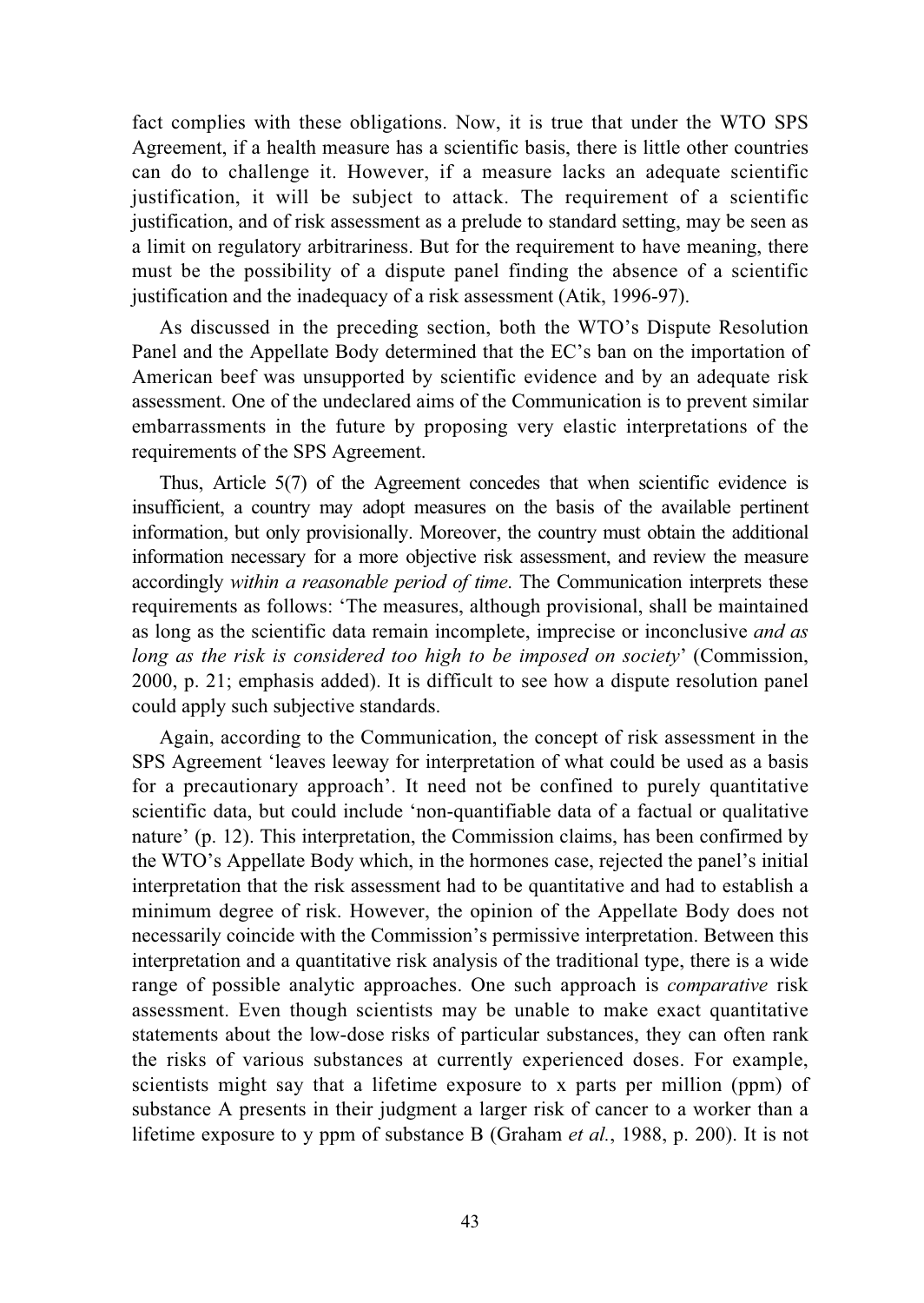necessary to evaluate precisely the risks posed by both substances in order to have a reasonable basis for such a comparison.

The Communication insists that the precautionary principle offers no excuse for derogating from the general principles of risk management, including an examination of the benefits and costs of action and inaction. However, cost-benefit analysis should include not only evaluation of the costs 'to the Community', but also non-economic considerations such as acceptability to the public. Who should determine public acceptability remains unclear, unless this determination is seen as part of the right of the Community to establish the level of protection that it deems appropriate at any particular time. An adjustable peg can justify any measure, making cost-benefit or risk analysis superfluous.

We have here another manifestation of the deep ambiguity of the Communication. This document is also a public relations exercise 'designed to calm the fears of those who perceive that the precautionary principle serves, in the case of the EU, to legitimate decisions which are irrational other than in terms of their capacity to serve protectionist goals' (Scott and Vos, 2001, p. 31). Hence the emphasis on the centrality of scientific evaluation and on the generally accepted principles of risk management. However, the exercise is ultimately unpersuasive because all the substantive and procedural constraints on regulatory arbitrariness are relaxed to the point of becoming non-binding.

So far the Commission's Communication has been criticized for what it says. In the following pages it will be criticized for what it fails to consider.

#### **6. The Precautionary Principle and the Logic of Decision-Making**

A glaring shortcoming of the Communication is the failure to consider the overall implications of adopting the precautionary principle, not as an exceptional temporary measure but as a 'key tenet' of Community policy, a 'guide in preparing proposals for legislation', a 'full-fledged and general principle of international law'. In the present section we examine the principle's implications for the logic of decision-making. In the following section political and social consequences will be discussed.

One important factor the Communication does not consider is the opportunity cost of precautionary measures. The attempt to control poorly understood, lowlevel risks necessarily uses up resources that in many cases could be directed more effectively towards the reduction of well-known, large-scale risks. Thus, one of the unanticipated consequences of the precautionary principle is to raise the issue of a rational setting of regulatory priorities at national and European levels. Since resources are always limited it is impossible to control all actual and potential risks. Even if a society is willing 'to pay a higher cost to protect an interest, such as the environment or health, to which it attaches priority' (Commission, 2000, p. 20), it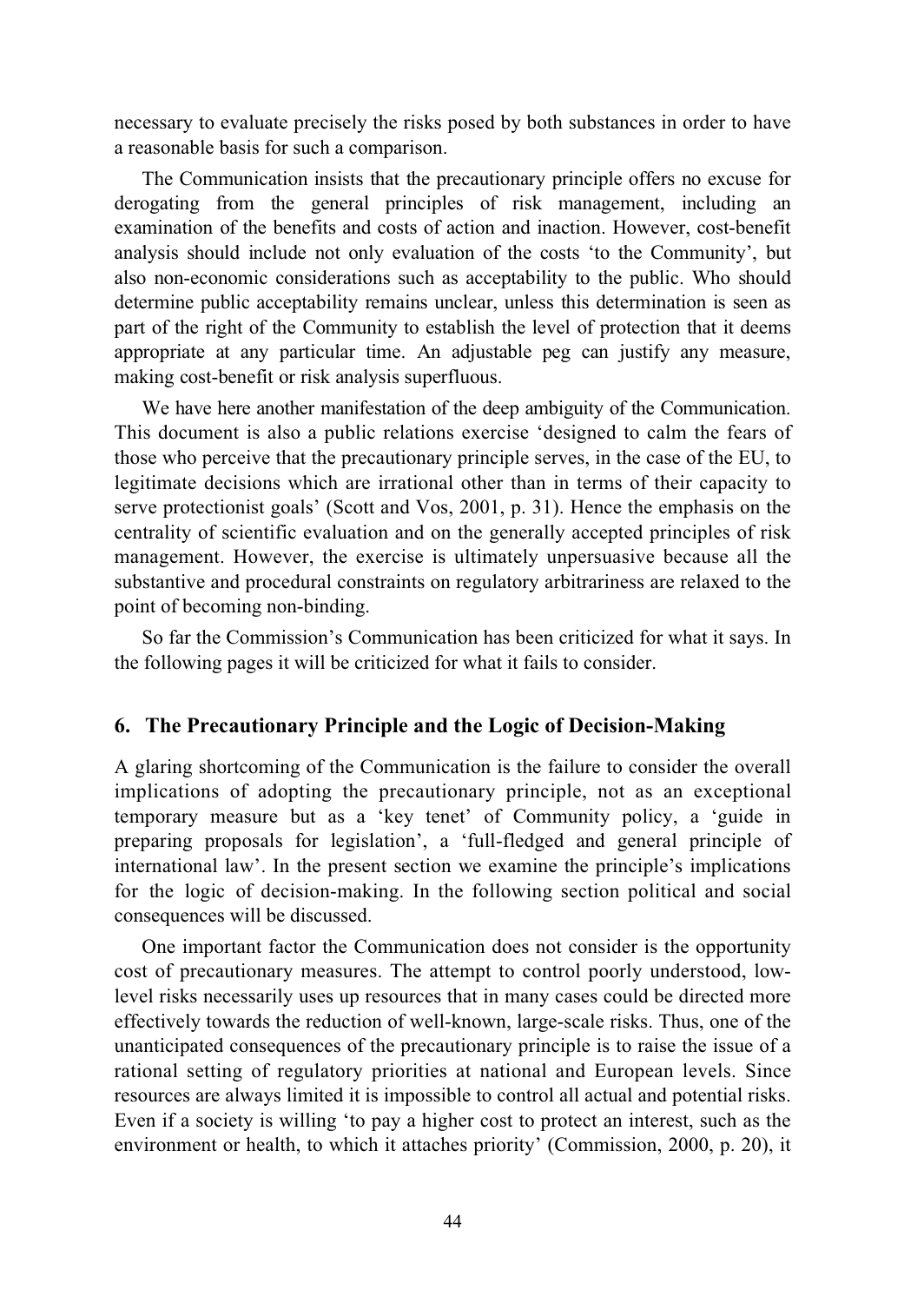is still the case that some environmental or risks regulations might be too expensive. Hence the choice of which risks to regulate and when to regulate them are crucially important for a rational allocation of resources and for consistency in policymaking. Precautionary measures—taken on an ad hoc basis, often in response to political pressures—may distort priorities and compromise the consistency of regulatory policies.

More generally, the precautionary principle appears to be seriously flawed as an aid to rational decision-making under uncertainty. Although lack of precise definitions makes it difficult to develop a formal critique, the following considerations may help to grasp the principle's main theoretical shortcomings.

To begin with, recall that risk is a compound measure (more precisely, a product) of the probability of harm and its severity. Now, according to the fundamental theorem of decision theory, the only consistent rule for decisionmaking under uncertainty is to choose the alternative which minimizes the expected loss (or maximizes the expected utility). Consider a situation where there are various possible events (or 'states of nature')  $E_1, E_2, ..., E_n$ , with probabilities  $p_1, p_2, ..., p_n$ , alternative actions  $A_1, A_2, ..., A_m$ , and losses  $l_{ij}$  for each combination of alternative  $A_i$  and event  $E_j$ ,  $i = 1, 2, ..., m$ ;  $j = 1, 2, ..., n$ . The optimal decision consists in choosing the alternative which minimizes the expected loss, i.e., the sum of the products of the losses by the corresponding probabilities (formally: the alternative which minimizes  $\Sigma_j$   $p_j l_{ij}$ ).

Any good textbook on decision theory (e.g., Lindley, 1971) provides the proof that any other decision rule—and in particular any rule which does not use both the losses and the corresponding probabilities—can lead to inconsistent decisions. One such decision rule is the minimax principle, which in some respects is quite similar to the precautionary principle. The minimax approach to decision-making under uncertainty uses losses but not probabilities, either denying the existence of the latter, or claiming that the method is to be used when they are unknown (here is an important similarity with the precautionary principle). This approach makes sense in special situations—zero-sum games where the uncertainty is 'strategic', i.e. part of the strategy of a rational opponent—but not in the general case, as may be seen from the following examples. Consider first the decision problem described in Table 1, where the entries indicate losses, e.g. extra deaths due to exposure to a toxic substance:

| $E_1(p_1)$ | $E_2(p_2)$ |
|------------|------------|
| $A_1$ 10   | 0          |
| $A_2$ 1    |            |

**Table 1**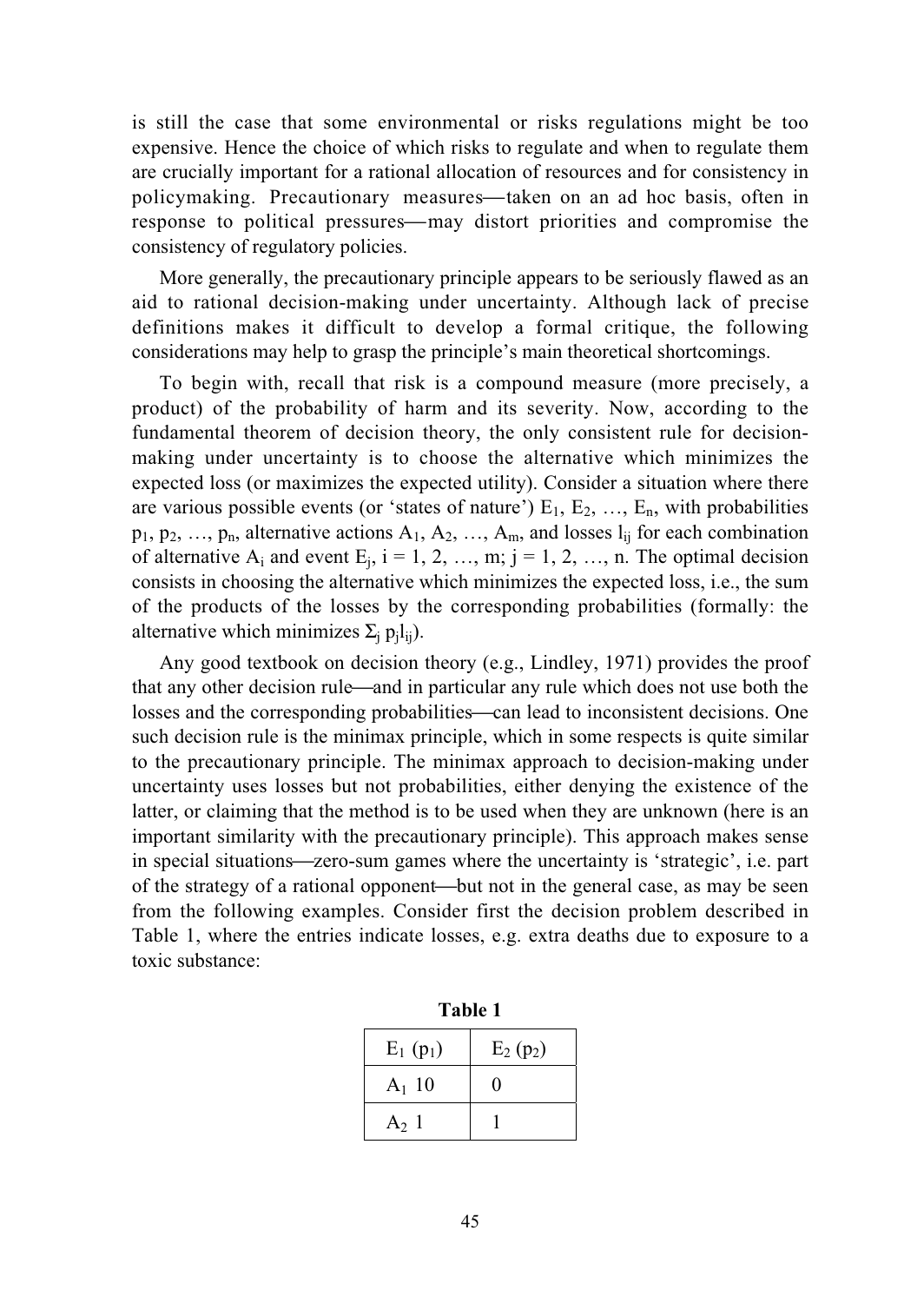Following the minimax rule, for each row (i.e., alternative) we select the maximum loss (10 for  $A_1$  and 1 for  $A_2$ ), and choose that alternative having the minimum of these values. This is  $A_2$  with value 1. Hence the minimax rule says: always choose  $A_2$ . The principle of expected loss would assign probabilities  $p_1$  and  $p_2$  to the uncertain events and choose  $A_2$  if  $1 < 10$   $p_1$ , i.e.  $p_1 > 1/10$ , otherwise  $A_1$ should be selected. To see which of the two rules is more reasonable, suppose that  $p_1$  is quite small (say,  $p_1 = 0.01$  or 0.001) so that 10  $p_1$  is much less than 1. The minimax rule would still choose  $A_2$ , even though it is almost sure that no extra deaths would occur under  $A_1$ .

The result is even more striking in Table 2, where only the loss corresponding to the pair  $(A_1, E_1)$  has been changed:

| Table 2    |                   |
|------------|-------------------|
| $E_1(p_1)$ | $E_2(p_2)$        |
| $A_1$ 1.1  | $\mathbf{\Omega}$ |
| $A_2$ 1    |                   |

The minimax rule would still choose  $A_2$ , even though the expected loss for  $A_1$  is much smaller for all values of  $p_1$  less than, say, 0.8. In short, the problem with the minimax rule is that it does not take account of all the information available to the decision-maker. The advantage of the expected-loss rule is that it takes account of both losses and probabilities.

As noted above, one defense of the minimax is that it is to be used when probabilities are unknown (and perhaps unknowable). This argument is strongly reminiscent of the distinction made by the American economist Frank Knight in the 1920s between 'risk' (when the events are uncertain, but their probabilities are known) and 'uncertainty' (where the probabilities are unknown). Knight attached great theoretical importance to this distinction, but modern analysis no longer views the two classes of events as different in kind. Probabilities may be known more or less precisely, they may be more or less subjective, but there are some logical difficulties involved in giving meaning to the statement that the probabilities are unknown. If we insist that we are 'completely ignorant' as to which of the events  $E_1, ..., E_n$  will occur, it is hard to escape the conclusion that all the events are equally likely to occur. But this implies that the probabilities are in fact known, and that  $P(E_i) = 1/n$  for all i: the well-known uniform distribution!

The point of this digression on decision theory is to identify with more precision than would otherwise be possible the logical problems raised by the application of the precautionary principle. Like the minimax principle, the principle of precaution tends to focus the attention of regulators on some particular events and corresponding losses, rather than on the entire range of possibilities. As a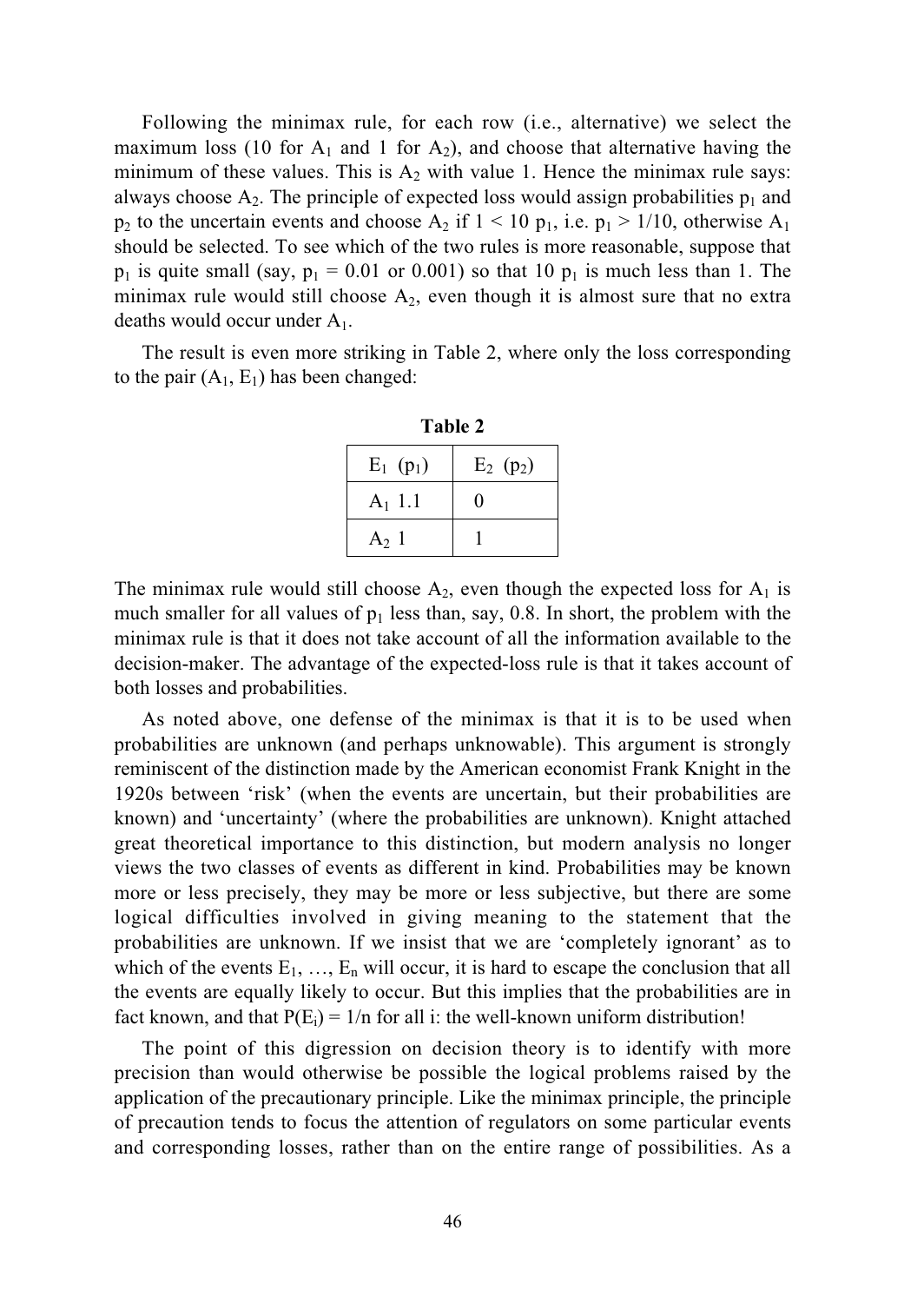consequence, regulators will base their determinations on worst cases, rather than on the weighted average of all potential losses, i.e. on the expected overall loss. The Commission's Communication provides a good example. On page 19 we read that in examining the benefits and costs of different alternatives, '[a] comparison must be made between the *most likely* positive and negative consequences of the envisaged actions and those of inaction…' (emphasis added). Consistent decisionmaking under uncertainty requires consideration of all consequences, not just the most (or, for that matter, least) likely ones. Note, too, that if we are truly ignorant of the probability distribution of consequences—a condition which is sometimes invoked in order to justify recourse to the precautionary principle—then it is logically impossible to speak of 'most likely' consequences. The phrase implies a ranking of probabilities, and hence at least an approximate knowledge of the relevant distribution.

The most serious conceptual flaw, however, is the artificial distinction between situations where scientific information is sufficient to permit a formal risk assessment, and those where 'scientific information is insufficient, inconclusive or uncertain'. In reality, these are two points on a knowledge-ignorance continuum rather than two qualitatively distinct situations. The same logic which leads to the rejection of Knight's distinction between risk and uncertainty, applies also here. As we saw, by its very nature regulatory science deals with uncertainties. For example, for most toxic substances it is still unknown whether the relevant model for standard setting is a threshold or a linear one. Most scientists favour the latter model, but this only complicates the regulator's problem, since it is unclear where a standard should be set above the zero level. Moreover, the continuous progress of science and technology produces increasingly precise measurements of toxicity (e.g. parts per billion) so that the search of safety becomes ever more elusive.

In short, regulatory problems are not solved but only complicated by appealing to different logics of decision-making, according to the available level of information. Especially in risk regulation, the normal state of affairs is neither scientific certainty nor complete ignorance. For this reason a sensible principle of decision-making is one that uses all the available information, weighted according to its reliability, instead of privileging some particular hypothetical risk.

The prescriptions of decision theory break down only in one case, namely when losses (or utilities) are unbounded. In such a case it is clearly impossible to calculate expected values. An example of potential unbounded loss is the threat of serious and irreversible damage—the situation envisaged by Principle 15 of the Rio Declaration (see Section III). In this and similar situations, the precautionary principle may be a useful tool of risk management. But to acknowledge such possibilities is to recognize that the principle has a legitimate but quite limited role in risk management.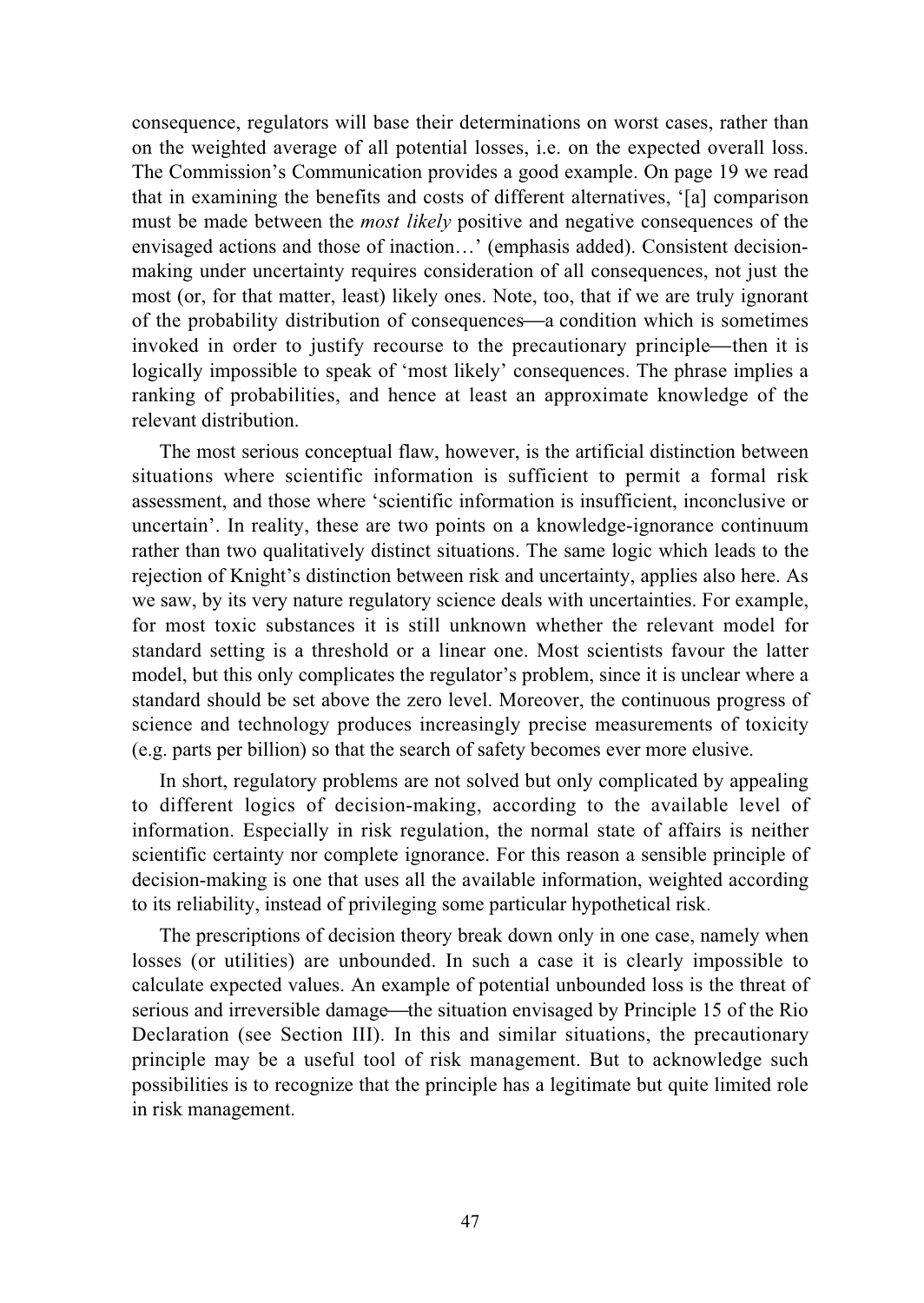#### **7. Political and Social Consequences**

Under the political conditions prevailing today, the sustainability of a regime of free trade and market integration depends crucially on international regulatory cooperation and, at least in some areas, on the gradual approximation of national rules and regulations. This dual process of trade liberalization and harmonization has gone furthest in Europe, and for this reason the Community has been able to play a key role in fostering international regulatory cooperation. This is especially evident in the area of technical standardization. While the United States has very few standards based on world standards, the EC has pursued a policy of close cooperation with international standardization bodies. For example, today more than 70% of European electrotechnical standards are based on world standards. Given this tight cooperation between the European and the international levels, it is quite likely that a world standard will automatically provide access to the large EC market. This provides a very strong incentive for producers from third countries to adopt world standards. The success of the European strategy has convinced the United States that reliance on world standards may be critical to the international competitiveness of American industry (Pelkmans, 1995).

Unfortunately, the situation is quite different in the area of health and safety standards. As we saw above, the Commission would like to interpret the entire SPS Agreement in the light of the precautionary principle, in order to be able to conclude that the EC is free to adopt the level of safety that it deems appropriate, regardless of the objections other countries may raise. Thus, just as the U.S. is beginning to appreciate the importance of international regulatory cooperation, the Community seems to be switching to an isolationist stance. By rejecting international risk standards in the name of the precautionary principle, it jeopardizes its role of pioneer in regulatory cooperation.

Finally, we should mention the distributive consequences of measures inspired by this principle. The search of higher and higher levels of safety leads to promulgate standards so stringent that the regulatory action ultimately imposes high costs without achieving significant additional safety benefits. Perhaps we should not be too concerned if such costs were felt only by exporters in rich countries like the United States and Canada, and by affluent European consumers. But what if the cost is borne by some of the poorest countries in the world?

The EU and all its member states are deeply committed to assist, financially and otherwise, developing countries, especially African ones. However, World Bank economists have recently estimated the impact on some of the poorest African countries of new and very strict standards for aflatoxins (carcinogens present in peanuts and other farm products) proposed by the Commission in the late 1990s in the name of the precautionary principle. The proposed standards are significantly more stringent than those adopted by the U.S., Canada and Australia, and also stricter than the international standards established by the Codex Alimentarius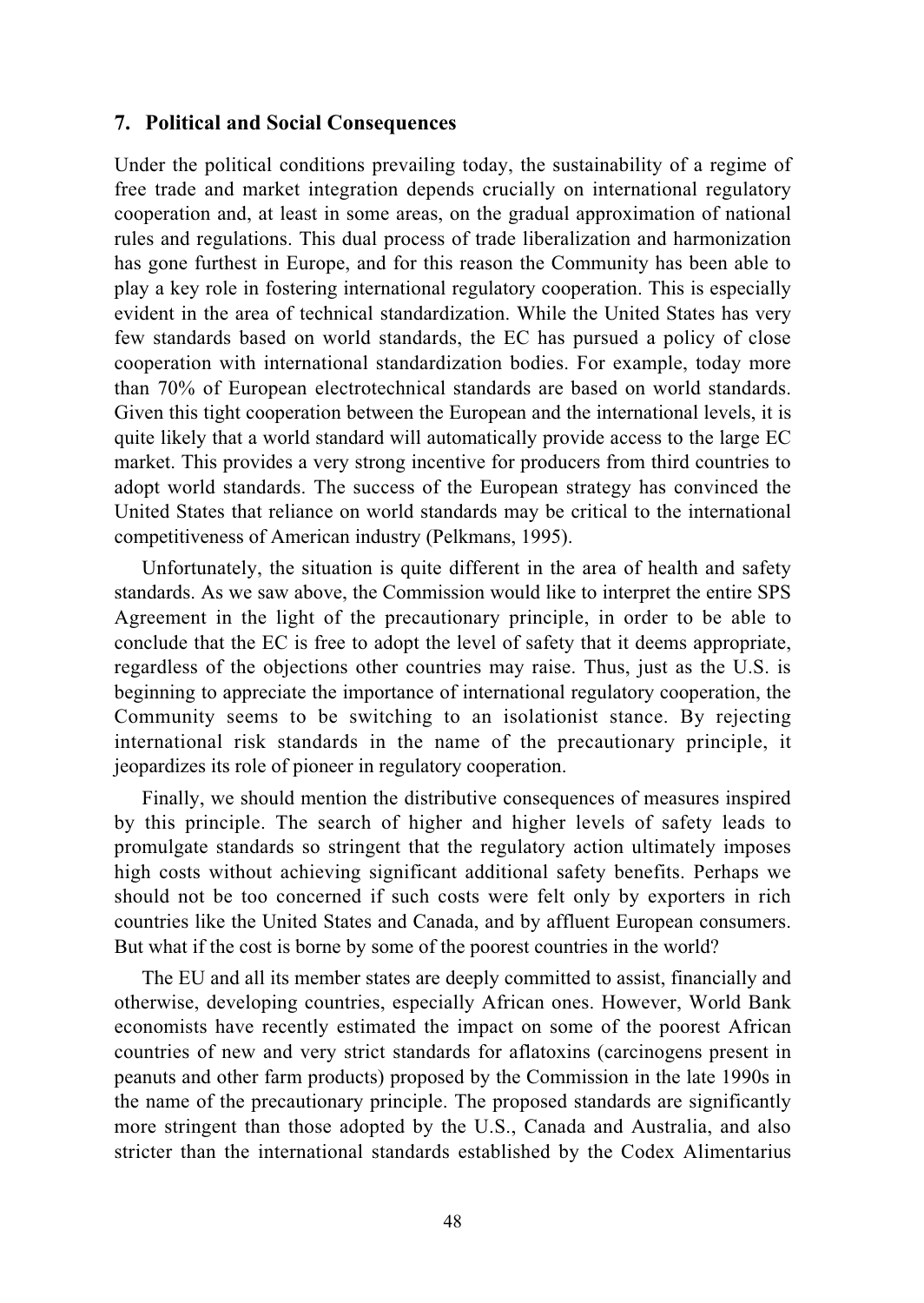Commission, a body advising the Food and Agriculture Organization and the World Health Organization. Using trade and regulatory survey data for the member states of the EU and nine African countries between 1989 and 1998, the World Bank economists estimate that the new standards would decrease African exports of cereals, dried fruits and nuts to the EU by 64 percent, relative to regulation set at the international standards (Otsuki *et al.*, 2000). This reduction in agricultural exports is equivalent to a loss of about USD 700 million a year. Notice that African countries cannot shift their export to other parts of the world because as former colonies they are heavily dependent on European markets. Again, while middleincome developing countries, such as Brazil, can evade the impact of the precautionary measures by shifting to the export of processed food, poor countries do not have this option.

At about the same time the World Bank report was published, the Commission, through its president, was advertising its intention of eliminating all tariffs and quantitative restrictions on imports from the poorest countries. Of course, the practical significance of this apparently generous offer is greatly reduced by the fact that some of the major obstacles to international trade today are not tariffs or quantitative restrictions, but non-tariff barriers such as the aflatoxin standards and similar measures inspired by the precautionary principle.

Are the additional costs imposed on African countries justified by the health benefits for EU citizens? According to studies conducted by the Joint FAO/WHO Expert Committee on Food Additives, the Community standard of 2 parts per billion (ppb) for  $B_1$  aflatoxin would reduce deaths from liver cancer by 1.4 deaths per billion, i.e. by less than one death per year in the EU. For the purpose of this calculation the Community standard is compared to a standard that follows the international (Codex) guideline of 9 ppb. Since about 33,000 people die from liver cancer every year in the EU, one can see that the health gain produced by the precautionary standard is indeed minuscule. Is saving less than two lives in a billion in Europe worth the misery imposed on African farmers? It is true that, according to the Commission, in examining the potential costs and benefits of action or inaction only the 'overall cost to the Community' need be examined (Commission, 2000, p. 5). But given the international commitments of the  $EU$ —not least in the areas of development aid and environmental protection—this sort of Euro-centrism is, at best, undiplomatic.

### **8. Conclusions**

To repeat: the precautionary principle has a legitimate but limited role to play in risk regulation—whenever there is an imminent danger of irreversible damage, and/or knowledge of causal processes is too limited to bring about a consensus of scientific opinion. As I have tried to show in the preceding pages, however, the principle lacks a firm logical foundation; it may be misused for protectionist ends; it tends to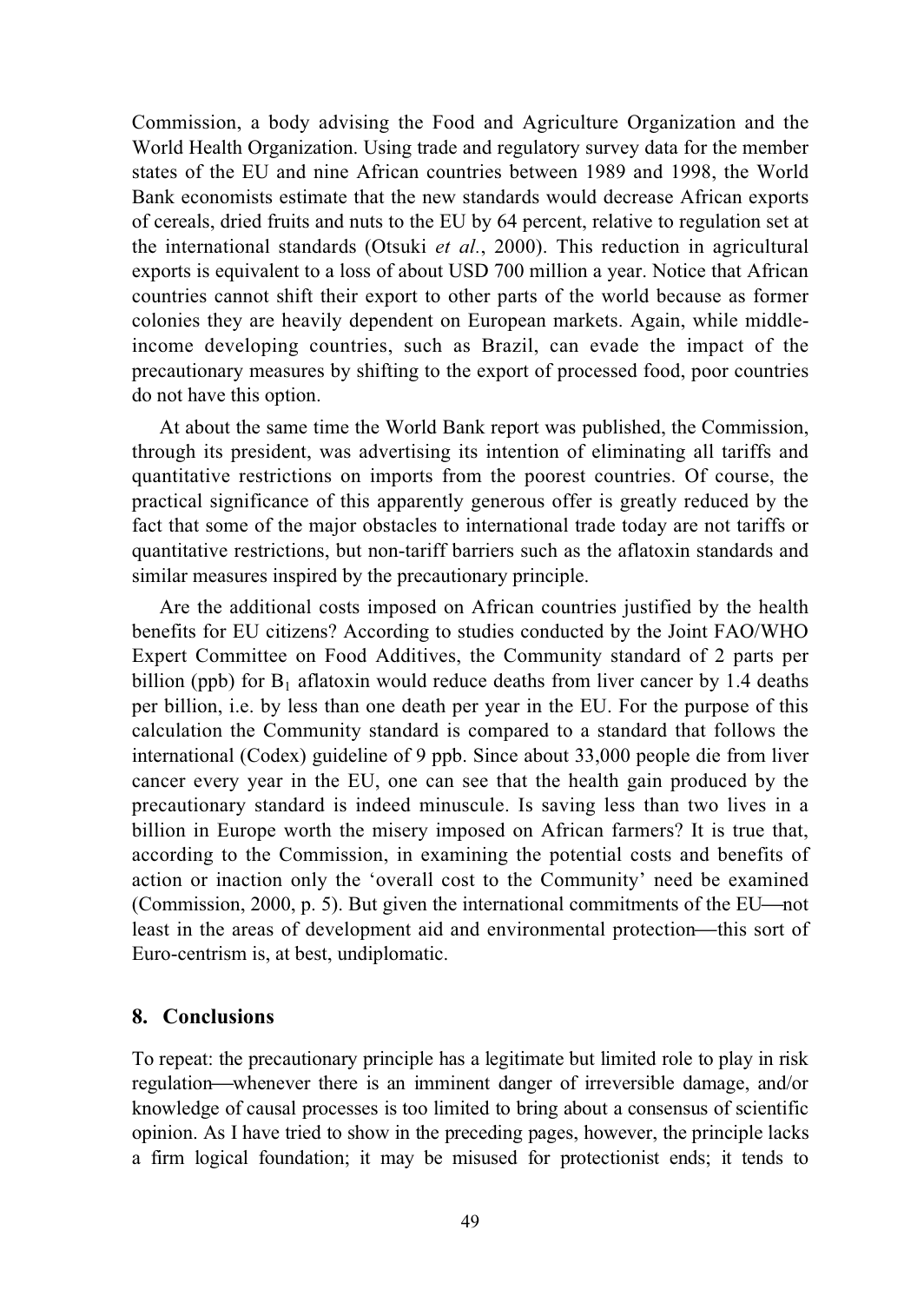undermine international regulatory cooperation; and it may have highly undesirable distributive consequences. What is perhaps even more serious, the principle, as interpreted by the Commission, raises the possibility of a double standard for what is per missible internationally and in intra-Community relations. Indeed, in the area of risk regulation member states are beginning to claim, in their relations with each other and with the EC, the same autonomy which the Commission claims in relation to the international community.

Given so many disturbing implications of a broad use of the precautionary principle, how can we explain the Commission's determination in attributing to it the status of 'a central plank of Community policy'? Part of the explanation has to do with inter-institutional politics. As we saw, the Council and the EP urged the Commission 'to be […] ever more determined to be guided by the precautionary principle in preparing proposals for legislation', and 'to anticipate possible challenges to Community food law by the World Trade Organization and by third countries'. These two European institutions were responding to domestic political pressures, as well as to diffuse concerns about the 'globalisation' of risk. In turn, a weakened and demoralised Commission is tempted to see in the promulgation of the internationally strictest safety standards a promising way of improving its legitimacy.

Related to this search for legitimacy is the search for credibility. In other words, the 'dignified parts' of the precautionary principle may also serve to conceal a general reluctance to establish credible regulatory institutions at European level. Many observers have commented on the striking difference in the attitudes of Americans and Europeans concerning technological, environmental and health risks. Cultural factors are often mentioned as explanatory variables, but I believe that the explanation is simpler, having to do with the different credibility of regulatory institutions on the two sides of the Atlantic. From the thalidomide disaster of the 1960s to the recent food scares, Europeans have experienced a series of regulatory failures, largely unknown to Americans. Hence it is not surprising that Americans trust their risk regulators while Europeans do not. To re-establish consumers' and producers' confidence it would be necessary to create independent bodies—European agencies or more likely networks of national and European regulators-not just to conduct scientific studies, but with powers of rule-making and enforcement (Majone, 2000). For different reasons, however, neither the Council nor the Commission or the Parliament presently favour such a solution. Hence the recent emphasis on the precautionary principle could be interpreted as a strategy to avoid or at least delay difficult institutional choices.

Each of these hypotheses probably contains more than a grain of truth. To test them, however, would require a separate treatment. What the present paper does attempt to do, is to raise reasoned doubts about the general applicability of the precautionary principle. The Commission's Communication does not pretend to be the last word on the subject. Rather, it is meant to be 'a point of departure for a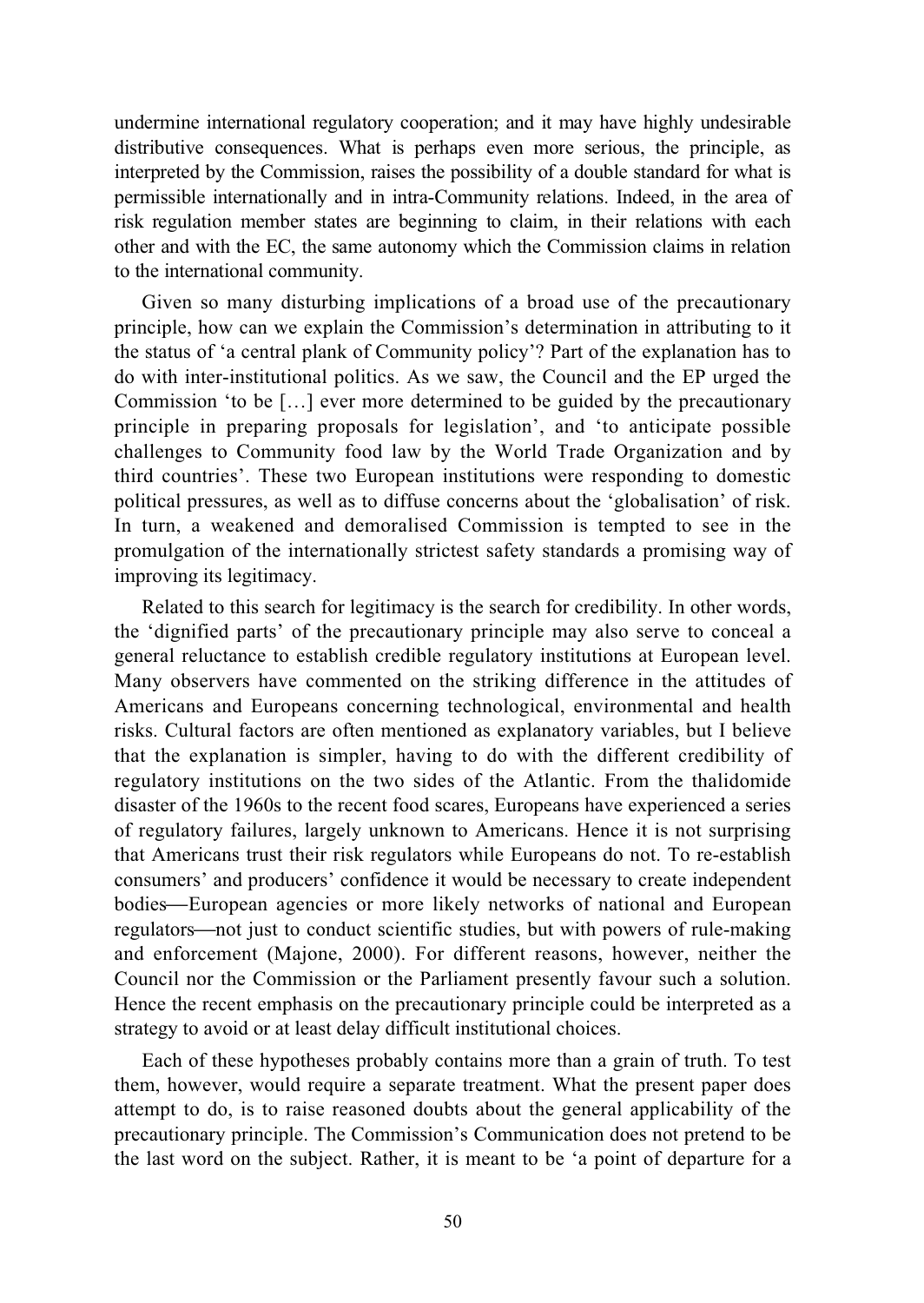broader study of the conditions in which risks should be assessed, appraised, managed and communicated' (Commission, 2000, p. 22). This paper is offered as a contribution to such a study.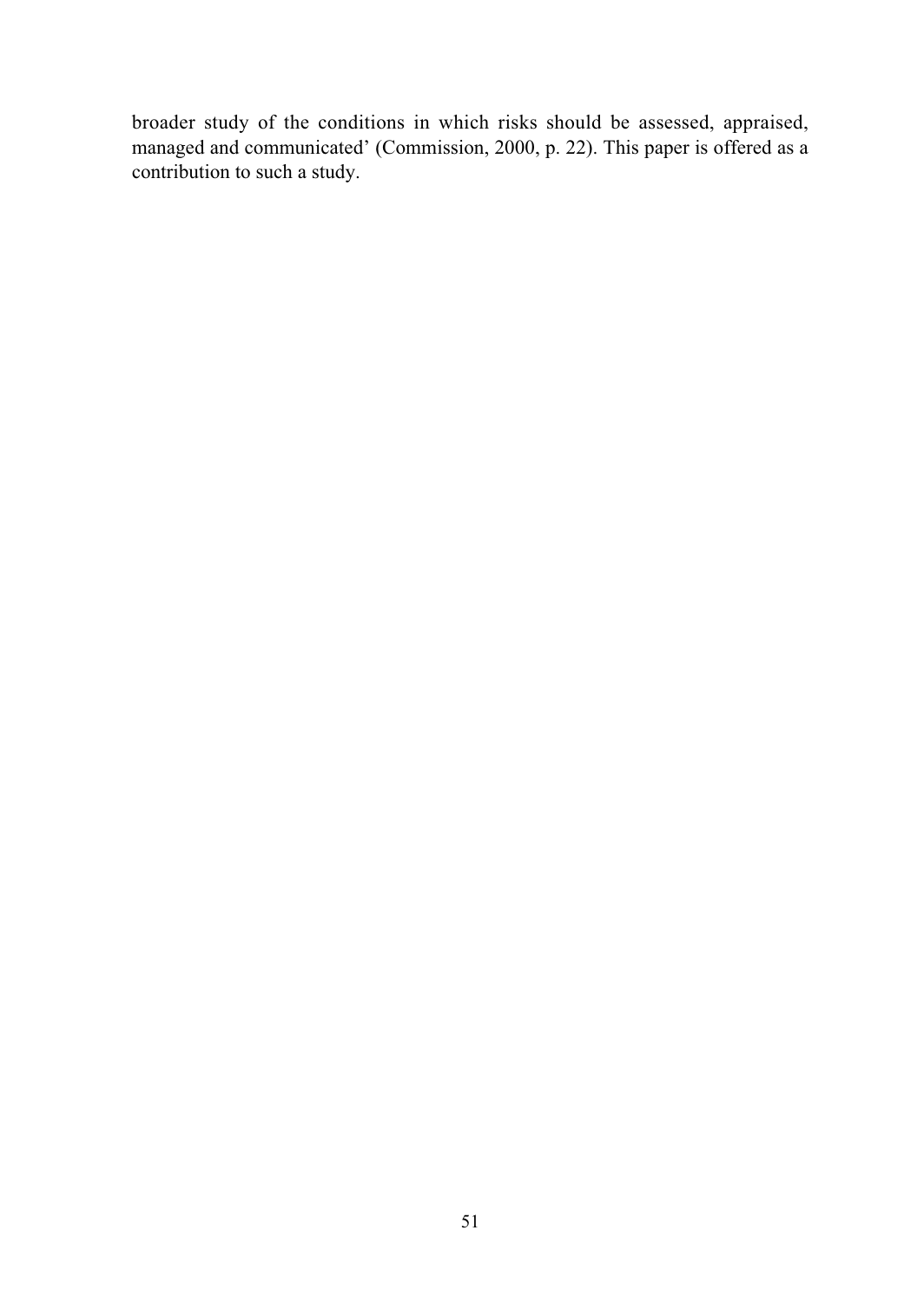#### **References**

- Atik, J. (1996-97) 'Science and International Regulatory Convergence', in *Northwestern Journal of International Law and Business,* Vol. 17, p. 736-758.
- Calabrese, E.J. (1978) *Methodological Approaches to Deriving Environmental and Occupational Health Standards,* New York and London: Wiley-Interscience.
- Commission of the European Communities (2000) *Communication on the Precautionary Principle,* Brussels: COM (2000).
- de Búrca, G. and Scott, J. (2000) *The Impact of the WTO on EU Decision-Making,* Harvard Jean Monnet Working Paper 6/00.
- Graham, J.D., Green, L.C., Roberts, M.J. (1988) *In Search of Safety,* Cambridge, MA: Harvard University Press.
- Joerges, Ch. (1997) 'Scientific Expertise in Social Regulation and the European Court of Justice: Legal Frameworks for Denationalized Governance Structures', in Joerges, Ch., Ladeur, K.H., Vos, E. (eds.) *Integrating Scientific Expertise into Regulatory Decision-Making,* Baden-Baden: Nomos.
- Joerges, Ch. (2001) 'Law, Science and the Management of Risks to Health at the National, European and International Level: Stories on Baby Dummies, Mad Cows and Hormones in Beef', in *Columbia Journal of European Law,* Vol. 7, p. 1-19.
- Knight, F.H. (1971 [1921]), *Risk, Uncertainty and Profit,* Chicago, ILL: University of Chicago Press.
- Lindley, D. (1971) *Making Decisions,* New York and London: Wiley-Interscience.
- Majone, G. (2000) 'The Credibility Crisis of Community Regulation', in *Journal of Common Market Studies,* Vol. 38, p. 273-302.
- Mashaw, J.L., Merrill, R.A., Shane, P.M. (1998) *Administrative Law,* Fourth Edition, St. Paul, MINN: West Group.
- Otsuki, T., Wilson, J.S., Sewadeh, M. (2000) *Saving Two in a Billion: A case study to quantify the trade effect of European food safety standards on African exports,* Washington, D.C: The World Bank, mimeo.
- Pelkmans, J. (1995) 'Comments', in Sykes, A.O. *Product Standards for Internationally Integrated Goods Markets,* Washington, D.C: The Brookings **Institution**
- Rehbinder, E. (1991) *Das Vorsorge Prinzip im internationalen Vergleich,* Baden-Baden: Nomos.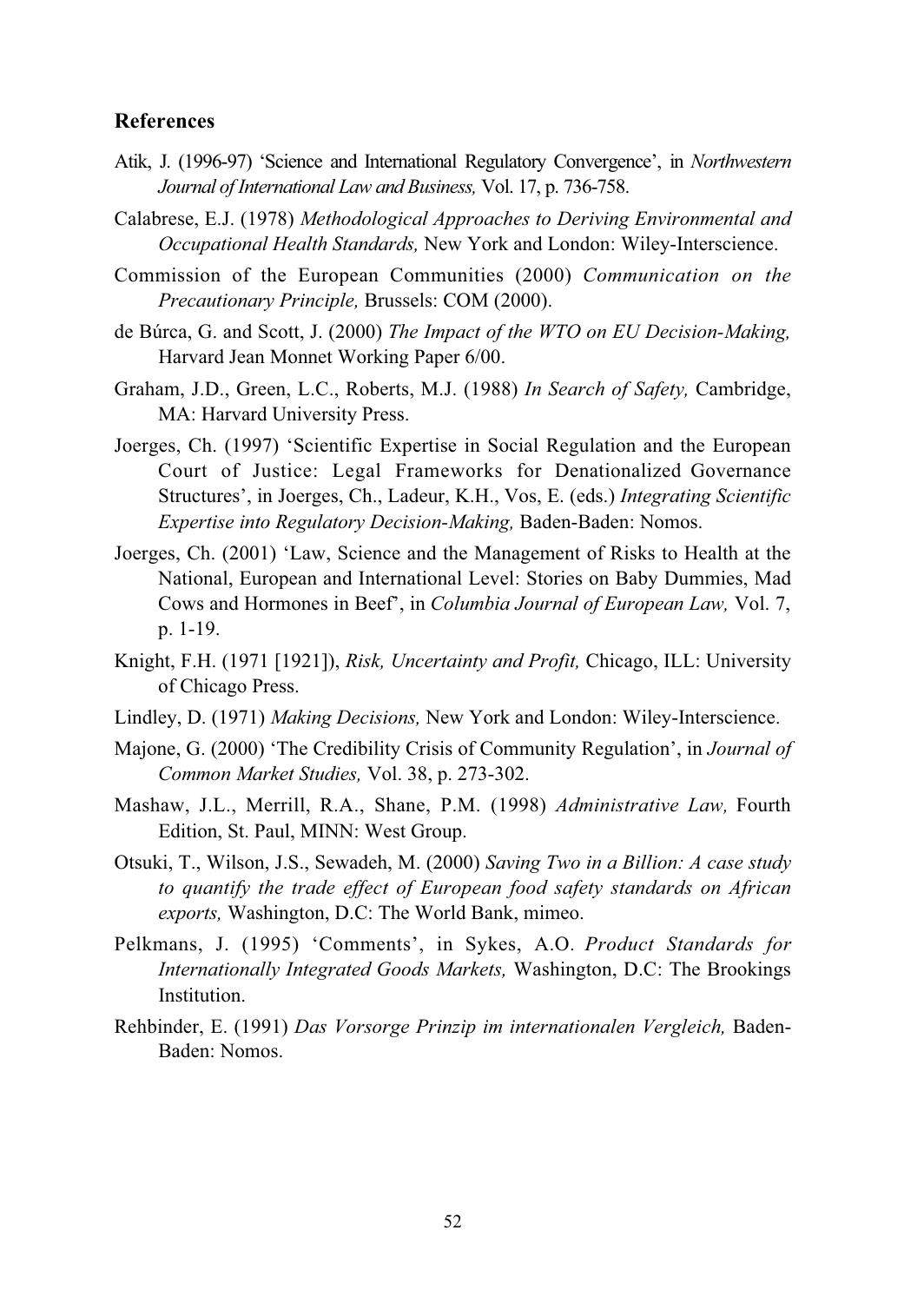- Scott, J. and Vos, E. (2001) 'The Juridification of Uncertainty: Observations on the Ambivalence of the Precautionary Principle within the EU and the WTO', in Dehousse, R. and Joerges, Ch. (eds.) *Good Governance in an Integrated Market,* Oxford: Oxford University Press.
- Weale, A. (1992) *The New Politics of Pollution,* Manchester and New York: Manchester University Press.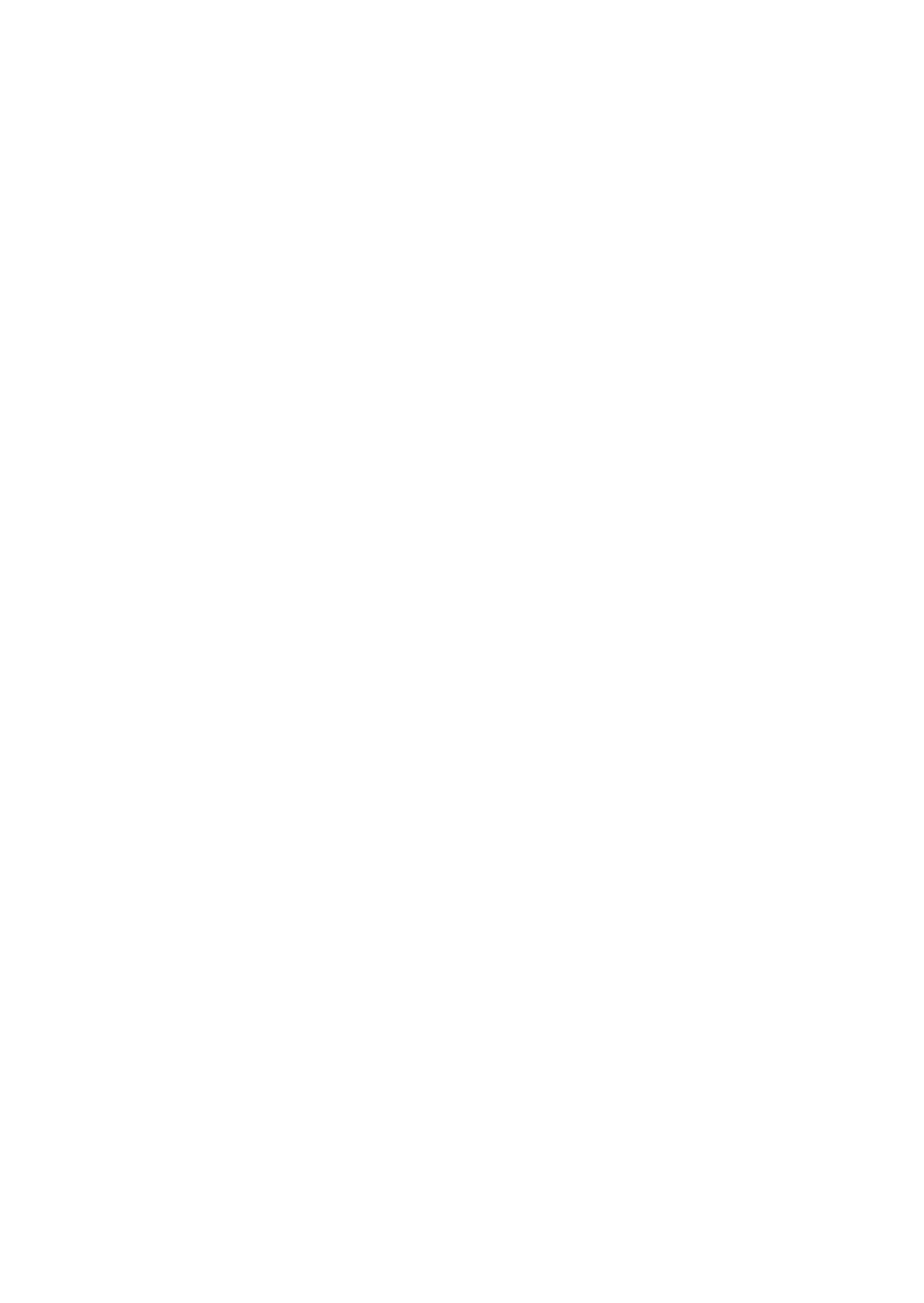# **Chapter 3**

# **European Regulatory Agencies: The Dilemma of Delegation of Powers in the European Union**

#### *Giandomenico Majone*

#### **1. Introduction**

The Commission's White Paper on *European Governance* contains a short section on 'Better application of EU rules through regulatory agencies'. The section lists the main conditions for the creation of such agencies at European level. These conditions are mostly negative in nature: agencies can be granted the power to take individual decisions in specific areas but cannot adopt general regulatory measures; they cannot be granted decision-making powers 'in areas in which they would have to arbitrate between conflicting public interests, exercise political discretion or carry out complex economic assessments'; they cannot be given responsibilities for which the Treaty has conferred a direct power of decision on the Commission (CEC, 2001, p. 43).

Now, there is nothing peculiar about the unwillingness of the Commission to give up its regulatory powers. In any political system the delegation of such powers always raises political as well as constitutional problems, but this has not prevented the recent proliferation of more or less independent regulatory bodies in developed and developing countries. Also in the United States, for example, the creation of a new agency 'is viewed always with regret and frequently with hostility. Efforts are constantly made to entrust the discharge of these new functions to the officials of an existing branch of government' (Landis, 1966 [1938], p. 25). This has not prevented Congress from establishing scores of independent regulatory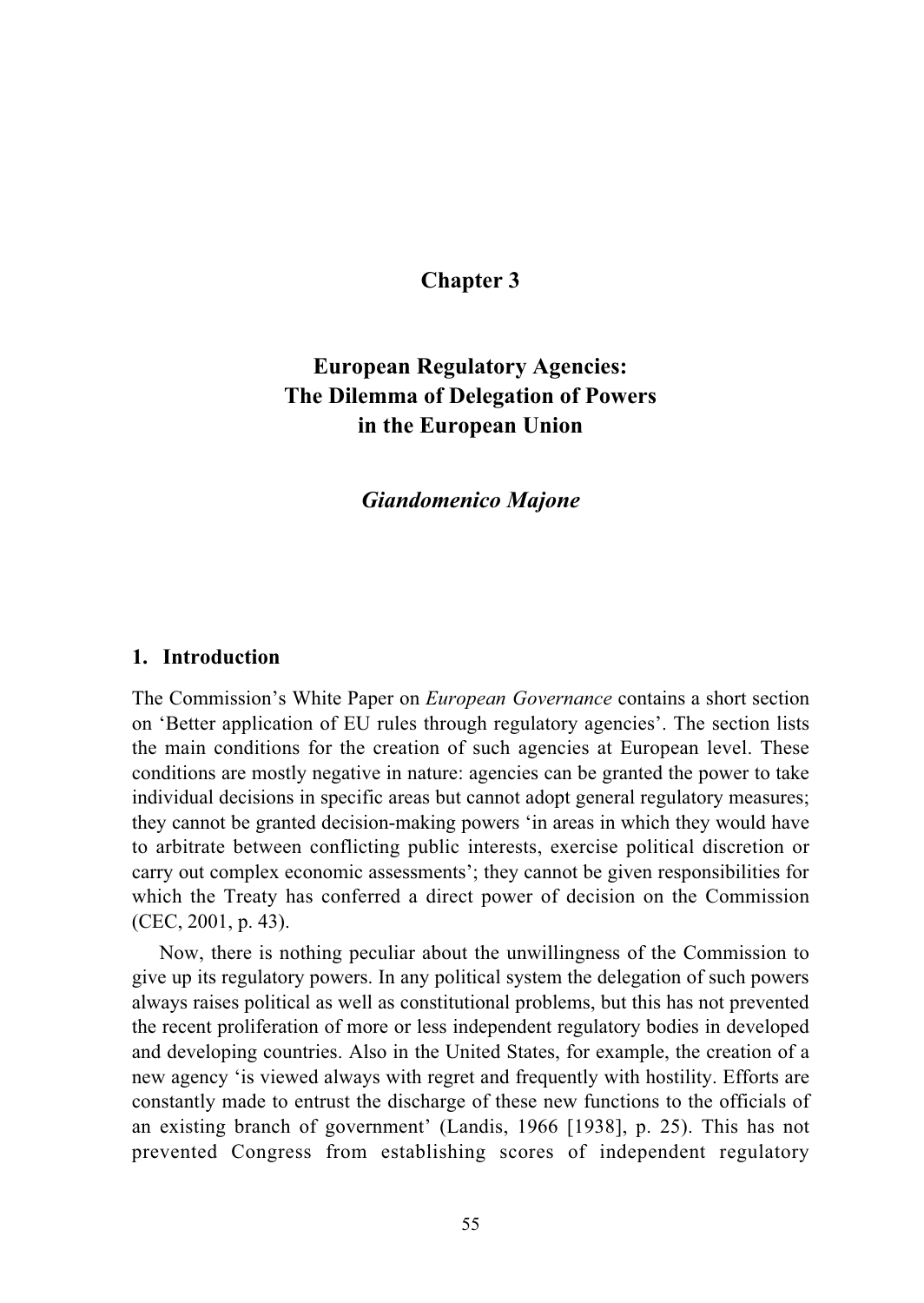commissions, boards and agencies, and from delegating to them all the necessary powers of rule-making, adjudication and enforcement.

The delegation of regulatory powers to independent agencies raises normative as well as political problems. Both in Europe and in America the key normative problem is, in Richard Stewart's words, how 'to control and validate the exercise of essentially legislative powers by administrative agencies that do not enjoy the formal legitimation of one-person, one-vote election' (Stewart, 1975, p. 1688). The American polity has grappled with this issue for more than a century. The 'nondelegation doctrine' was the first attempt to resolve the normative problems raised by the emergence of a modern system of administrative regulation. For several decades the doctrine enjoyed such widespread acceptance that it came to be regarded as the traditional model of administrative law. The model conceives of the regulatory agency as a mere transmission belt for implementing legislative directives in particular cases. Vague, general, or ambiguous statutes create discretion and thus threaten the legitimacy of agency action. Hence, when passing laws Congress should decide all questions of policy, and frame its statutes in such specific terms that administrative regulation will not entail the exercise of broad discretion by the regulators (Stewart, 1975).

The non-delegation doctrine had already found widespread acceptance when the first institutionalisation of the American regulatory state, the Interstate Commerce Commission, was established by the Interstate Commerce Act of 1887. The Act, with its detailed grant of authority, seemed to exemplify the transmission-belt model of administrative regulation. However, the subsequent experience of railroad regulation revealed the difficulty of deriving operational guidelines from general standards. By the time the Federal Trade Commission was established in 1914, the agency received essentially a blank check authorising it to eliminate unfair competition. The New Deal agencies received even broader grants of power to regulate particular sectors of the economy 'in the public interest'. The last time the US Supreme Court used the non-delegation doctrine was in 1935, when in *Panama Refining Co. v. Ryan* (293 US 388) and in *Schecter Poultry Corp. v. United States* (295 US 495) it held the delegation in the National Industrial Recovery Act unconstitutional.

The doctrine against delegation unravelled because the practical case for allowing regulatory discretion is overwhelming. At the same time, however, the question of whether and under what conditions a legislature should be permitted to delegate rule-making powers to other institutions or branches of government is central to the theory and practice of a constitutional democracy based on the principle of separation of powers. The tension between efficiency in decisionmaking and constitutional principles creates the dilemma of delegation of regulatory powers. At any rate, the US Supreme Court's reiteration of the nondelegation principle, coupled with its very sparing use to strike down legislation, illustrates a continuing judicial effort to harmonise the modern regulatory state with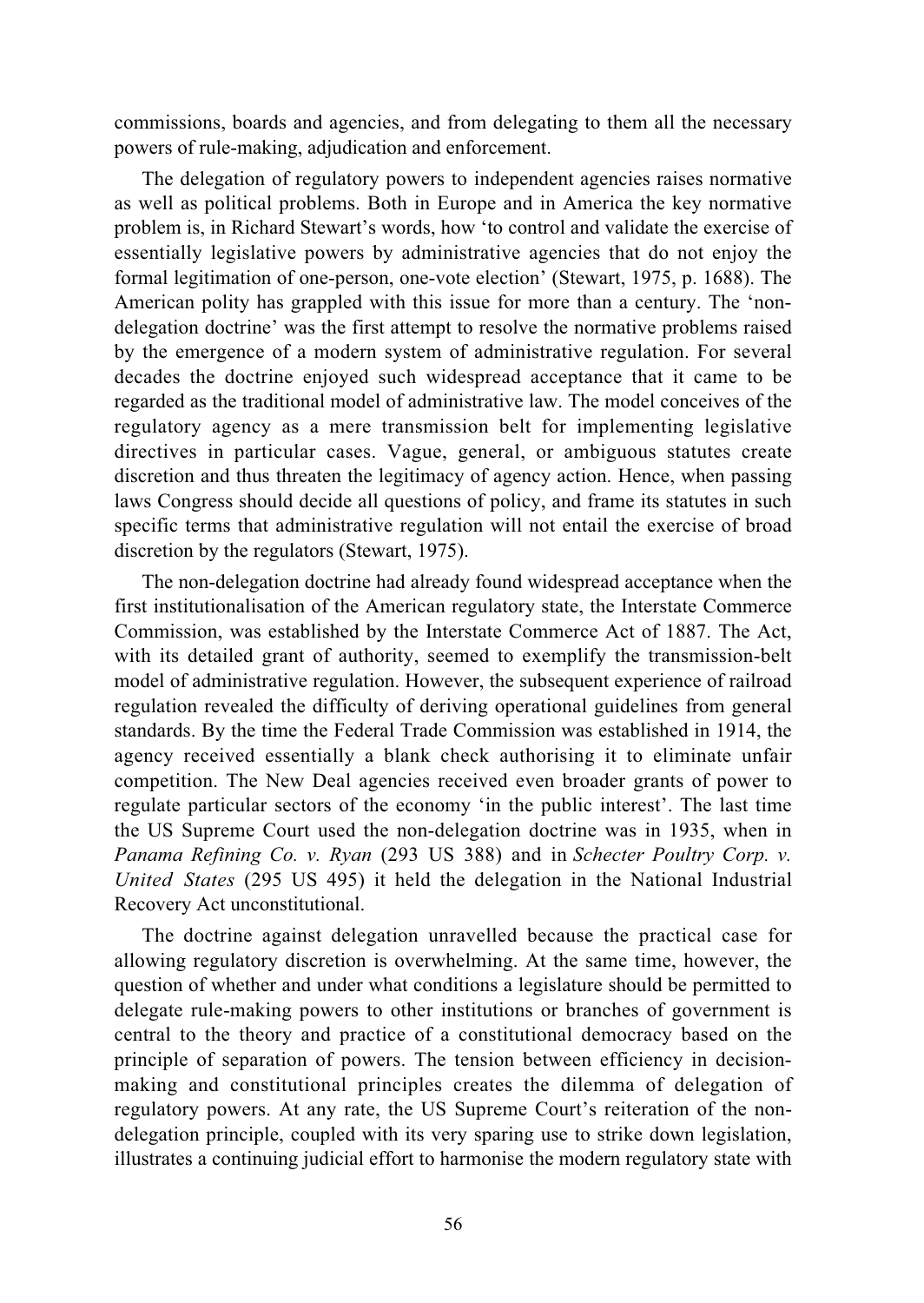traditional notions of separation of powers, representative government, and the rule of law (Mashaw, Merrill and Shane, 1998).

In the EC/EU the adaptation of the institutional framework to the growing volume and complexity of regulatory tasks has proved much more difficult, and the dilemma of delegation is correspondingly more complex. It is the aim of this paper to explain the reasons of these peculiar difficulties. A first observation is that, while in the USA the non-delegation doctrine is based on the principle of separation of powers—Congress rather than administrators should make the law—in the EC/EU the corresponding doctrine is based on the very different principle of institutional balance. Hence, any attempt to explain the dilemma of delegation of power at the European level, must start from an explanation of the latter principle. The recent Commission's Communication on the role of European agencies in the Community system of governance (CEC, 2002) provides a convenient starting point for our analysis.

#### **2. Taxonomic Problems**

We start by examining some classificatory problems of the document, for such problems reveal underlying conceptual and political problems. The Commission's opposition to the creation of full fledged European regulatory agencies is well expressed by the restrictive conditions mentioned at the beginning of the preceding section. The White Book on governance did not spell out the reasons for this opposition, but it did anticipate a document defining in greater detail the criteria for the creation of new regulatory agencies, and the framework within which they should operate, as well as setting out the Community's supervisory responsibilities over such agencies. That document has now appeared: it is the Communication on *The Framework for European Regulatory Agencies* of 11 December 2002 (CEC, 2002). This document is useful, not only for understanding the current position of the Commission concerning this specific problem, but more generally, for assessing the capacity of the Community method to evolve and adapt to new tasks and new situations. I shall conclude that the reluctance to delegate regulatory powers is a revealing indication of the rigidity of the method—a rigidity which creates serious obstacles to policy and institutional innovation. The implications of this conclusion become clear when one realises that much of the work of the constitutional convention boils down to various attempts to answer the single question: what is the role of the Community method in the next stages of the integration process? Before tackling these more general issues, however, it may be instructive to examine the political roots of some of the terminological and conceptual ambiguities of the Communication.

The scope of this document at first sight appears to be rather limited. The proposed 'operating framework' only applies to a fairly small, if strategically important, subset of European agencies: those which come within the heading of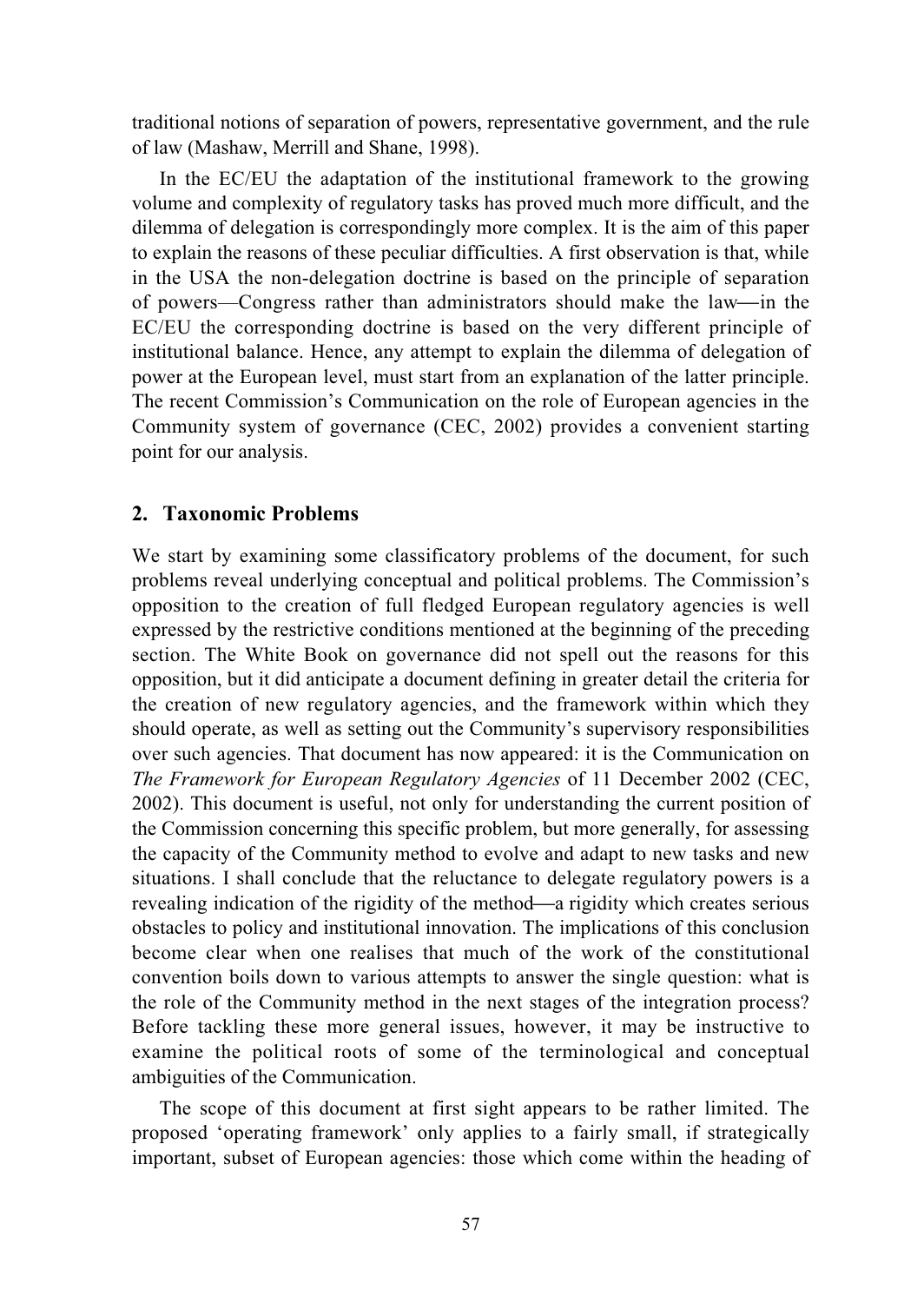regulatory agencies (see below), and that have been set up within the institutional framework of the EC Treaty. At present there are 15 agencies created under the EC Treaty—ranging from the European Centre for the Development of Vocational Training, and the European Foundation for the Improvement of Living and Working Conditions, both established in 1975, to the three bodies established in 2002: the European Food Safety Authority (EFSA), the European Maritime Safety Agency, and the European Aviation Safety Agency. Currently pending is also a proposal for a Regulation establishing a European Railway Agency. One agency has been created under the Euratom Treaty (the Euratom Supply Agency, created in 1958), while four more bodies have been established under the second and the third pillar of the European Union: the European Police Office ('Europol', established by the Convention of 26.07.1995); the European Union Institute for Security Studies (Joint Action of 20.07.2001); the European Union Satellite Centre (Joint Action of 20.07.2001); and Eurojust (the prosecution agency established by Council Decision of 28.02.2002).

Of the 15 EC agencies, the Commission's Communication identifies the profiles of two main types: executive and regulatory. Executive agencies are 'responsible for purely managerial tasks, i.e. assisting the Commission in implementing the Community's financial support programmes and are subject to strict supervision by it' (CEC, 2002, p. 3). Note, however, that in other parts of the same document the term 'executive agency' is used in a somewhat different sense, to characterise a subset of *regulatory* agencies, namely 'those which have no independent power of decision vis-à-vis third parties but perform all other regulatory tasks […] in order to enable the Commission to discharge its duties' (CEC, 2002, p. 8). In this sense, both the European Agency for Reconstruction and the European Agency for the Evaluation of Medicinal Products (EMEA) are 'executive agencies'—a terminological confusion produced by a conceptual oxymoron: a regulatory agency without regulatory powers! The confusion is not dispelled by the formal definition: 'The concept of European Regulatory Agency designates agencies required to be actively involved in exercising the executive function by enacting instruments which contribute to regulating a specific sector' (*ibid.,* p. 4).

The Commission recognises that the executive/regulatory dichotomy does not cover some of the existing European agencies, but seems unwilling to acknowledge that its taxonomic difficulties are the consequence of deeper conceptual and political problems. In fact, also the proposed trichotomy of regulatory agencies is far from being exhaustive. The document identifies three groups of regulatory agencies: those, such as EMEA and EFSA, whose function is primarily to provide assistance in the form of opinions and recommendations, which form the technical and scientific basis for the Commission's decisions; those, like the European Maritime Safety Agency, providing assistance in the form of inspection reports, in order to enable the Commission to meet its responsibilities as guardian of EC law; finally, those empowered to adopt individual decisions which are legally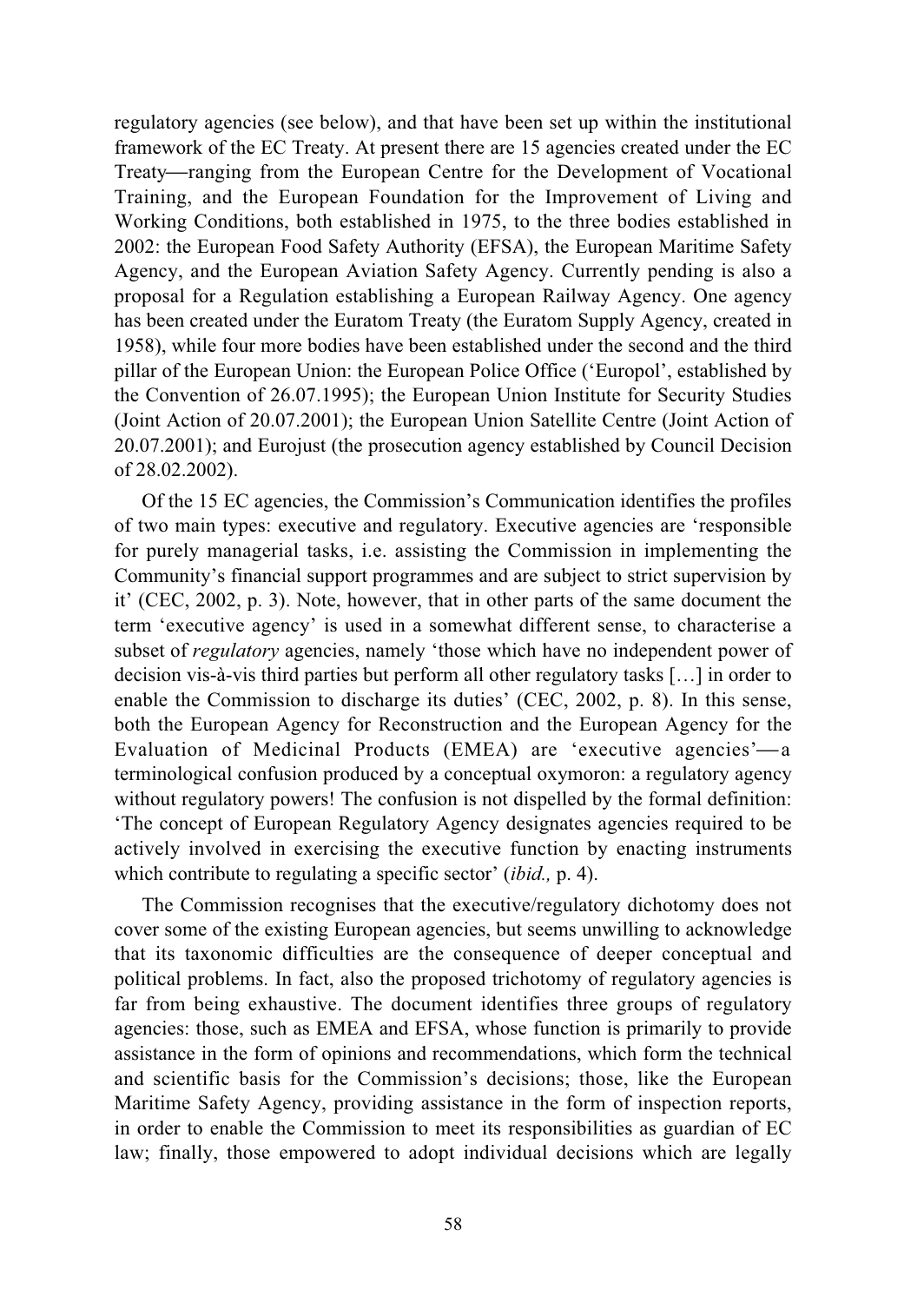binding on third parties: the Office for Harmonisation in the Internal Market (Trademark Office), the Community Plant Variety Office, and the European Aviation Safety Agency.

It will be noted that the European Environment Agency (EEA) does not fit into any of these three groups, in fact it does not even qualify as a regulatory agency since it is not 'actively involved in exercising the executive function'. Yet, all member states, political parties, and European institutions voiced support for the proposal of an environmental agency at European level, made by Commission President Delors in January 1989. However this general agreement concealed deep divisions concerning specific institutional choices, especially those concerning the regulatory powers and effective independence of the new agency (Majone, 2002a, p. 308-9). The European Parliament, green parties, and some top Commission officials, like the then Environment Commissioner, Ripa di Meana, wanted a body with regulatory 'teeth'. In varying degrees all member states opposed the idea that the agency could monitor the implementation of EC environmental legislation, preferring to restrict its task to collection of environmental information. The idea that the EEA could become a sort of inspectorate of national environment inspectorates, along the lines of the existing Fisheries Inspectorate, had a number of influential supporters in the Commission. Being aware of the opposition of the member states, however, in the end the Commission did not propose any inspection tasks for the agency. At any rate, the majority of the college of Commissioners were reluctant to surrender any significant regulatory powers to an agency operating at arm's length.

Thus, the political struggle over institutional choice led to the establishment of an agency that does not fit into any of the categories now proposed by the Commission. The main task assigned to the EEA is to provide the Community and the member states with information on the state of the environment in Europe, and in particular 'to provide the Commission with the information that it needs to be able to carry out successfully its task of identifying, preparing, and evaluating measures and legislation in the field of the environment' (Article 2 of Regulation 210/90 of 07.05.1990). The wording is sufficiently vague, however, that it is not clear whether the agency would be allowed to influence directly policy formulation, for example by evaluating alternative proposals for environmental regulatory measures. In fact, until now the EEA has not been allowed to carry out r esearch that is directly policy relevant. This example reveals with particular clarity the political roots of the taxonomic and conceptual difficulties which beset the Communication. Other examples could be cited. Thus, the reason that the European Maritime Safety Agency and the European Aviation Safety Agency have been given different tasks and hence assigned to different categories (see above), is very likely political: the member states prefer to have maritime safety regulated by an international organisation, the International Maritime Organisation, than by a Community body with the power to take legally binding decisions (I owe this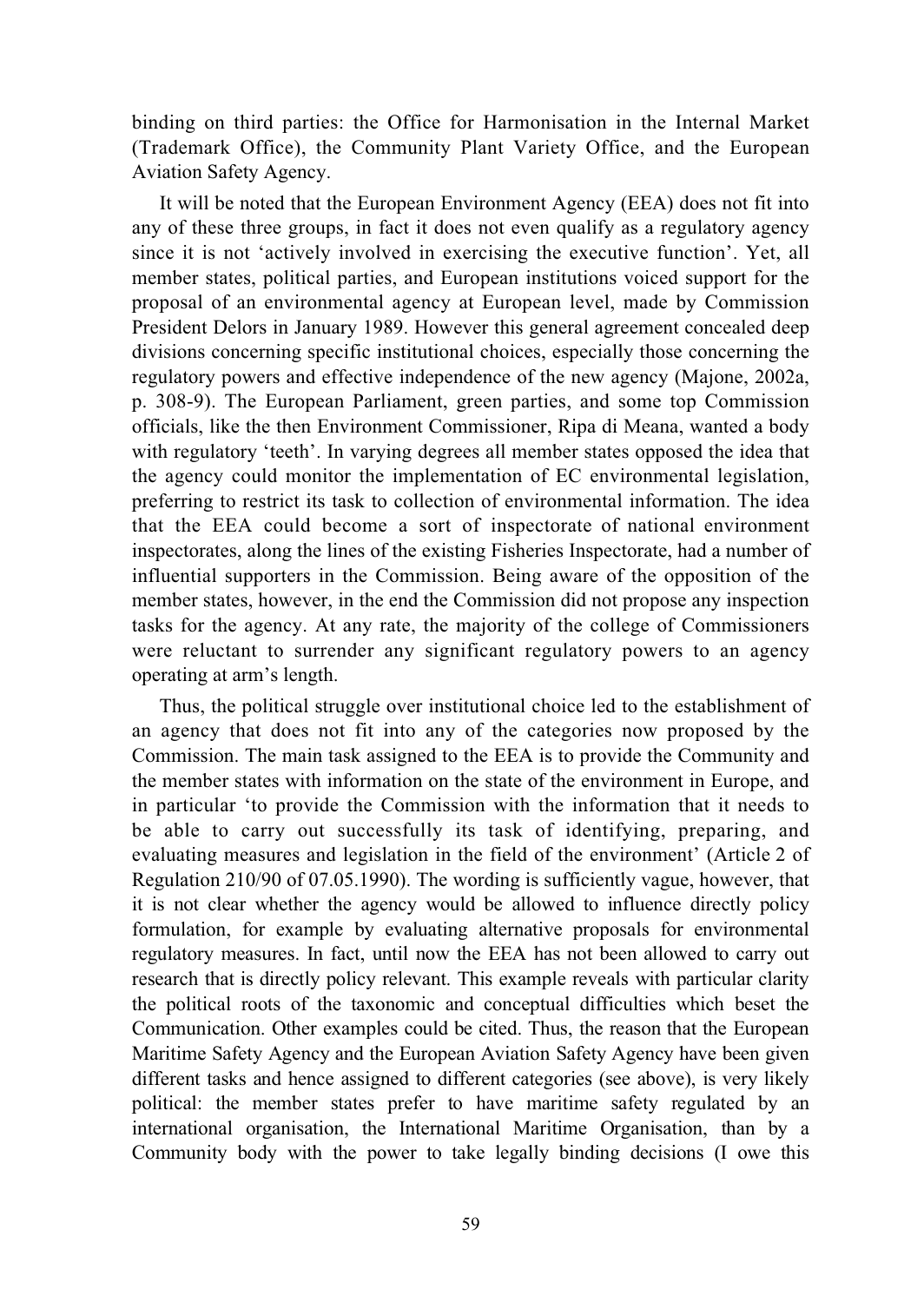observation to Sara Poli). One is reminded of Terry Moe's observation concerning the politics of institutional choice:

However grand and lofty the policies that emerge from the political process, it is virtually guaranteed that the bureaucratic arrangements that go with them are the product of compromise and, thus, in part, are designed by opponents to ensure that policies are not achieved (Moe, 1990, p. 27).

## **3. The Proposed Framework**

Before discussing the extent to which the Commission is prepared to delegate powers to regulatory agencies, it is useful to examine the legal, organisational and financial arrangements proposed by the Communication. Concerning the creation of agencies, the document introduces some significant innovations with respect to the practice generally followed so far. Arguably, the most important innovation—or, rather, codification of the most recent practice—concerns the legal basis. In the past, agencies were created using Article 308 of the EC Treaty, according to which:

If action by the Community should prove necessary to attain […] one of the objectives of the Community and this Treaty has not provided the necessary powers, the Council shall, acting unanimously on a proposal from the Commission and after consulting the European Parliament, take the appropriate measures.

Now it is proposed that the legal base for establishing an agency be the same as that which authorises the corresponding Community policy. The argument is simple and convincing: since the regulatory agency is an instrument of implementation of a specific policy, the legal act creating it should be based on the same provision of the treaty which constitutes the specific legal basis for that policy. This logic has already been followed in the creation of the Food Safety Authority and of the two agencies dealing with transport safety.

This innovation in no way affects the Commission's monopoly of policy initiation—so that it is always up to the Commission to decide whether an agency is needed in a given policy area—but it changes significantly the role of the European Parliament. Under Article 308 the EP had only to be consulted. Hence its capacity to affect the institutional design and the powers of the agency was minimal. But if the basis of the legal instrument creating the agency is the same provision of the EC Treaty which authorises the policy the agency is supposed to (help to) implement, then in all areas of co-decision (which is to say, in most internal market legislation) the EP should be able to influence the design of the agency, rather than seeing its proposals ignored by the other European institutions—as in the case of the European Environment Agency, see above and Majone (2002a, p. 308-10).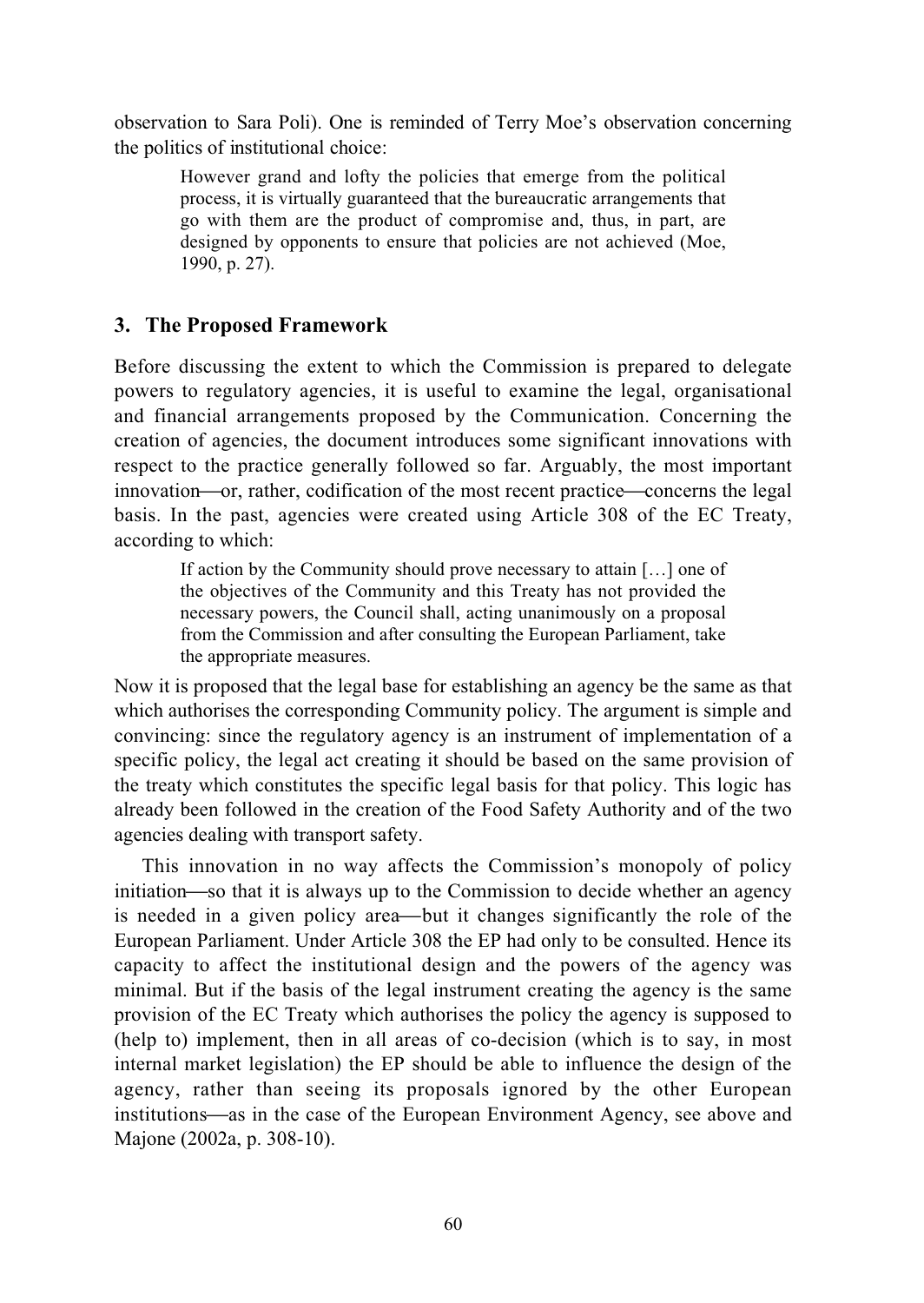Another apparently quite sensible proposal concerns the location of the agencies. Disagreements among the member states over the siting of various European bodies and institutions have been a constant feature of institutional development in the EC/EU. The legislation creating most of the existing agencies did not specify the location of their headquarters. Hence, the siting decision was taken at the level of the European Council, applying by analogy Article 289 EC which says that the seat of the institutions of the EC is to be determined by common accord of the national governments But it often took years before such an agreement could be reached. Now the Commission proposes that the seat of each agency should be specified in the instrument of establishment. The proposal is sensible, in principle, but it may be politically infeasible because of the foreseeable opposition of the member states. Even if accepted, it could simply move the conflict over siting from the diplomatic to the legislative stage, further delaying approval of the Commission's proposal. Under the present system, as long as there is no agreement in the Council about siting, the agency can at least operate in provisional headquarters, in Brussels or elsewhere.

Concerning organisational arrangements, the Communication challenges the composition of the management boards of existing agencies. These management (or administrative) boards are the steering bodies of the agencies, having responsibility for defining their general operating guidelines and work programmes, approving their budgets, and appointing their executive directors. At present, the boards are composed of one or two representatives of each member state, a Commission representative; in some cases, they also include members appointed by the European Parliament or the social partners. The Commission argues that such arrangements are administratively too cumbersome, especially in view of the upcoming enlargement of the Union, and too dominated by the member states. Because of the numerical dominance of the national representatives, it is claimed, the boards fail to take sufficient account of the Community interest. The Communication argues in favour of smaller boards where national and supranational interests are more evenly represented. Concretely, it suggests a 15 member administrative board, including six representatives appointed by the Commission, six by the Council, and three, with no voting rights, representing the interested parties.

In an earlier proposal for the organisation of the Food Safety Authority, the Commission had suggested that the management board of that body should include four representative appointed by the Council, four appointed by the Commission, four appointed by the EP, and four representatives of consumers and industry, to be designated by the Commission. This proposal, and a similar arrangement for the Maritime Safety Agency, were rejected by the member states. In the case of the EFSA, however, the member states did draw some lessons from the BSE crisis. They recognised the need to give up, at least in part, the principle of national representation in the board of the authority in order to stress its independence and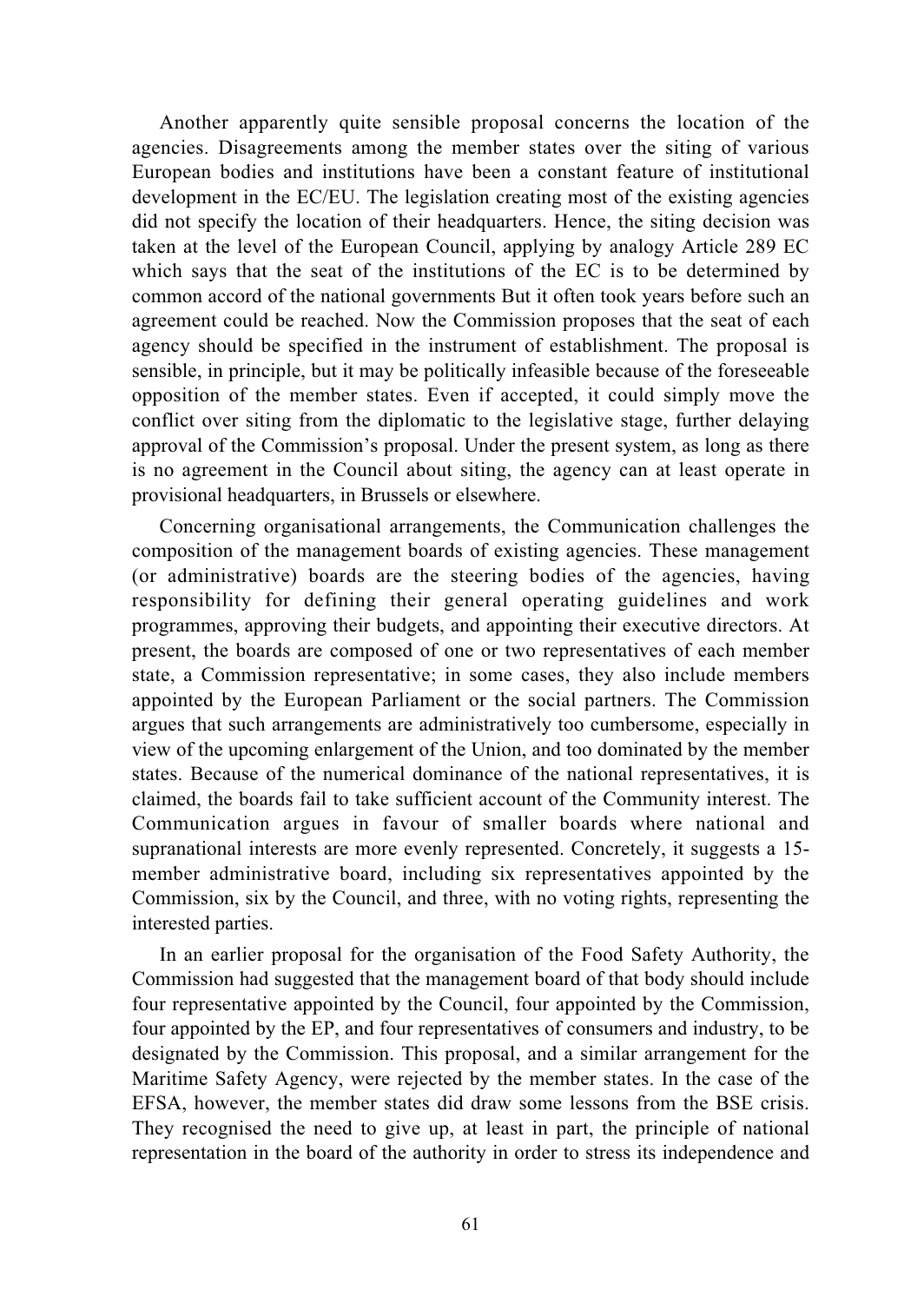the scientific quality of its advice on food safety. In the end, the member states accepted the idea of a rotation of the different countries of origin of the members of the management board 'without any post being reserved for nationals of any specific Member State' (Recital 41 of the Preamble of Regulation 178/2002 of the European Parliament and the Council, *OJ* 2002, L 031/1). As a result, the board of EFSA is composed of one Commission representative and 14 members appointed by the Council, in consultation with the EP, on the basis of a list drawn up by the Commission. Of these 14 members, four must have experience of working with consumer organisations and other relevant interest groups. To compensate for the partial loss of national representation, an Advisory Forum was established. It is composed of representatives of national regulatory bodies, one for each member state; its task is to advise the executive director of the agency on the EFSA's working programme and on other matters, such as the resolution of conflicts of scientific opinion. At any rate, the case of EFSA is exceptional. The principle of national representation was again adhered to in case of the maritime and aviation safety agencies.

Thus, it seems doubtful that the national governments will accept the Communication's proposal of smaller boards, with rotating national representatives and an equal number of Commission representatives. Another proposal may have better chances of being accepted. While in the past the Commission always pleaded in favour of including EP representatives in the boards, now the Communication argues that appointments by the EP are:

Inappropriate in view of the regulatory agencies' work and the fact that the Parliament must be free to exercise external political supervision over their activities, without feeling tied by its membership of the administrative board (CEC, 2002, p. 9).

The point seems to be well taken, since most agencies depend at least for part of their revenue, on Community subsidies. As non-compulsory expenditures, these subsidies are ultimately determined by the EP. Discharge for the implementation of agency budgets being given by the Parliament (on the recommendation of the Council), the presence of MEPs in the agency boards could create situations of conflict of interest. In order to increase the financial control which EP and Commission can exert on the agencies, the Communication suggests that all European agencies should receive subsidies from the EC budget. At present, some of the key regulatory agencies charge service fees which cover in whole (the case of the Office for Harmonisation in the Internal Market) or in part (e.g., EMEA) their operating expenses.

Finally, the Communication proposes a procedure for the appointment or dismissal of agency directors that would greatly strengthen the influence of the Commission on the functioning of the agencies. At present, the director is appointed by the Commission only at the two 'first generation' agencies: the European Centre for the Development of Vocational Training and the European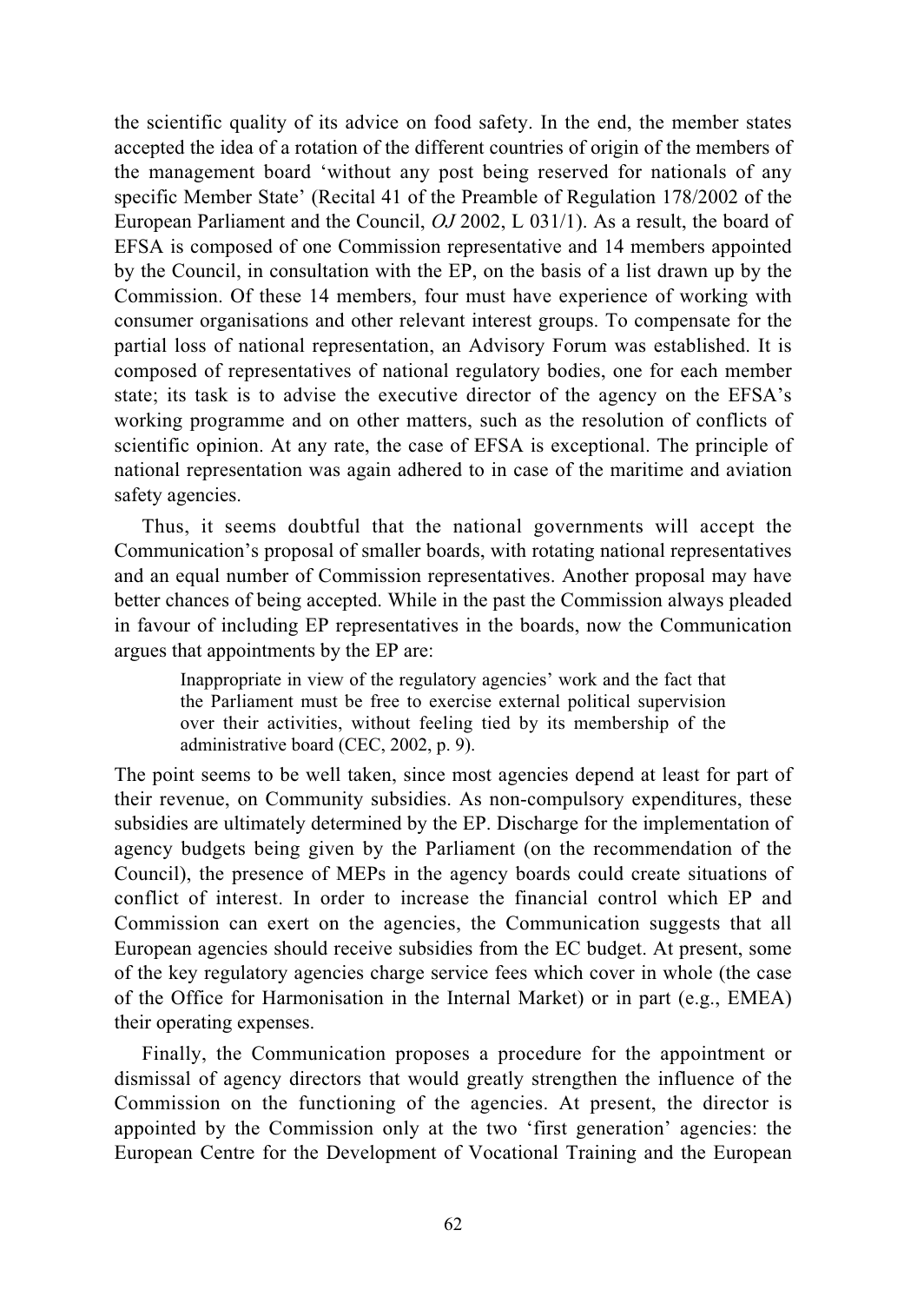Foundation for the Improvement of Living and Working Conditions. Both agencies were created in 1975, and cannot be considered as regulatory agencies in the sense defined in this document. In all other cases, the appointment of the director is one of the most important functions of the administrative boards which, as we saw, are largely dominated by the member states. The new proposal differentiates between decision-making agencies and those agencies which only assist the Commission in the implementation of regulatory policies. In the former case, appointment (and dismissal) should be by the Commission on the basis of a list of candidates put forward by the administrative board, while in the case of 'executive' agencies the procedure is reversed: appointment by the administrative board from a list of candidates put forward by the Commission. Making the Commission the appointing authority in the case of the decision-making agencies is necessary, it is argued, if this institution 'is to assume its responsibility for the executive function at European level effectively while respecting the autonomy of the decision-making agency'. The director must be able of gaining and maintaining the confidence of the administrative board and, 'especially, of the Commission as the authority ultimately in charge of implementation' (CEC, 2002, p. 10).

#### **4. Delegation of Powers and Institutional Balance**

As we saw, the Commission has changed its traditional position on a number of points concerning the organisation and the functioning of European regulatory agencies. On the central issue of the delegation of rule-making powers, on the other hand, its official position has hardly changed over the years: agencies may not be empowered to adopt legislative measures of general applicability. The only exception to a strict non-delegation doctrine is the admission that agencies may be allowed to adopt individual decisions in clearly specified areas of Community legislation, 'where a single public interest predominates and where they do not have to arbitrate on conflicting public interests, exercise powers of political judgement or make complex economic assessments' (CEC, 2002, p. 11). The Office of Harmonisation in the Internal Market, which deals with trademarks and industrial property, the Community Plant Variety Office, and the European Aviation Safety Agency, have been deemed to satisfy these conditions and hence have been allowed to adopt legally binding decisions in the adjudication of particular cases.

The Agency for the Evaluation of Medicinal Products and the Food Safety Authority seem to satisfy the same conditions: EMEA is exclusively concerned with the safety and efficacy of new medical drugs; EFSA, with the safety of the food we eat. Yet, these agencies have been denied any decision-making power: in both cases, the Commission makes, at least formally, the final determinations. Once more, the lack of logical consistency reveals the unwillingness to surrender politically and economically important powers. What interests us here are the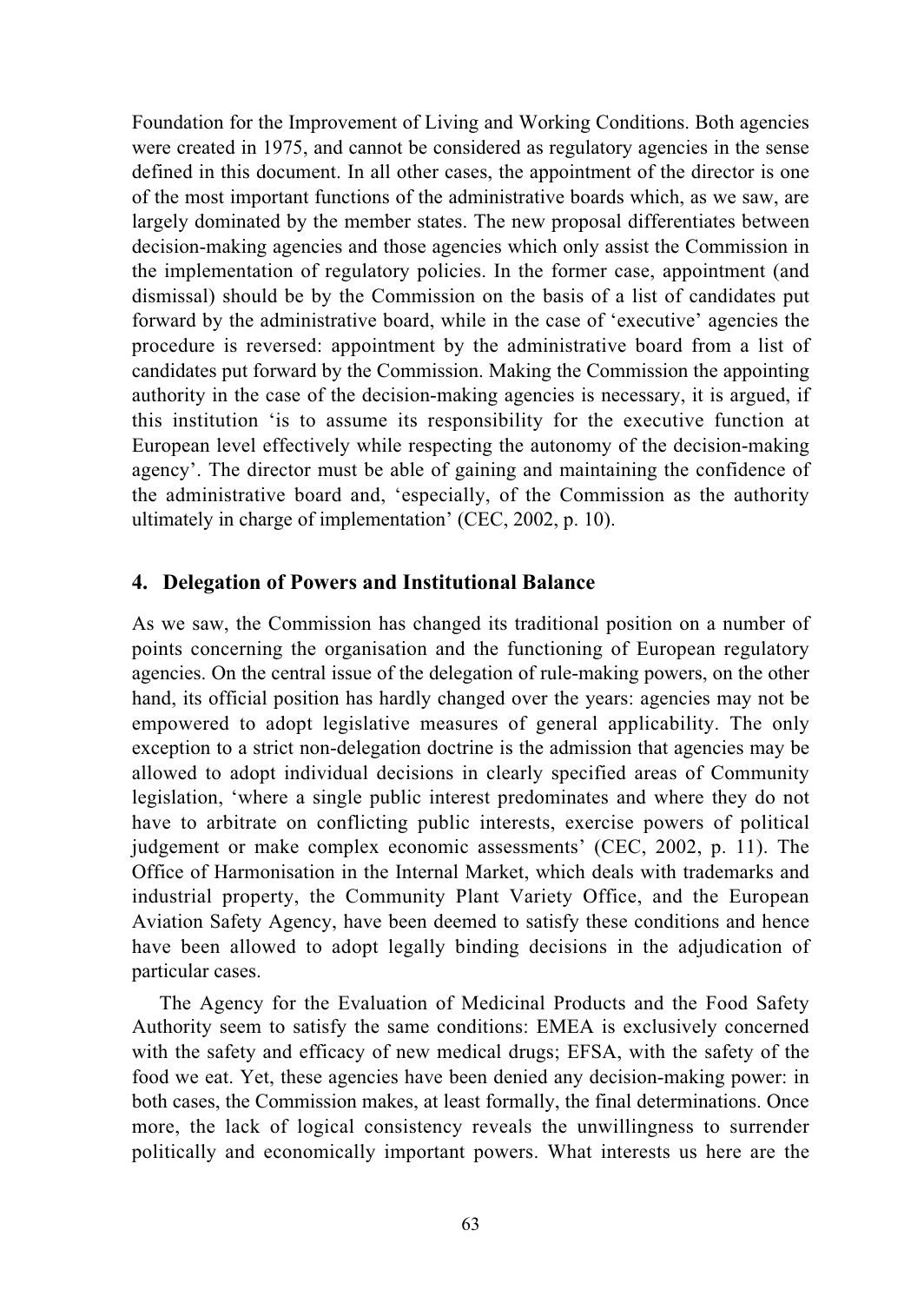arguments used in order to justify this unwillingness in the debate now taking place not only in public, but also within the Commission itself. In fact, the official position expressed by the White Paper on European governance and by the Communication on the operating framework for the European regulatory agencies is not shared by everybody. A number of Commission officials now openly advocate the creation of European agencies with powers of rule-making as well as adjudication. This internal opposition is particularly vocal in the Commission services dealing with policy areas, such as transport, energy, telecommunications, and risk regulation, where the shortcomings of the traditional legal approach to market integration are most evident. The reformers are not yet strong enough to overcome the resistance of the traditionalists—in 2001 the Directorate General for Transport had to withdraw its original proposal of a fully fledged agency for aviation safety—but feel that time is working in their favour (Yataganas, 2001; Majone, 2002b).

A striking feature of the debate taking place within the Commission between opponents and advocates of independent European agencies, is the importance both groups attach to the principle of institutional balance. In a sense, this agreement is not surprising since the Court of Justice itself attaches constitutional value to the notion of institutional balance or, equivalently, 'balance of powers'. In *Meroni* (case 9/56 *Meroni v. High Authority* [1957-8], ECR 133) the Court justified the limitations on the lawful delegation of powers by referring to 'the balance of powers which is characteristic of the institutional structure of the Community', and which must be seen as 'a fundamental guarantee granted by the Treaty in particular to the undertakings [...] to which it applies'. The Court concluded that 'to delegate a discretionary power, by entrusting it to bodies other than those which the Treaty has established to effect and supervise the exercise of such power within the limits of its own authority, would render that guarantee ineffective'. Thus for the ECJ 'balance of powers' plays in the Community system a role analogous to that of 'separation of powers' in modern constitutional democracies.

Separation of powers is the centrepiece of modern constitutionalism. When countervailing branches of government are correctly arranged, then, in Montesquieu's words, 'power arrests power'. Elaborating on suggestive remarks by the French philosopher, James Madison clarified how separation of powers could be maintained by giving each branch of government a 'constitutional control' over the others. This control consisted in 'a partial agency in the acts of the others', for instance the presidential veto over measures passed by Congress, or the Senate's power of refusing consent to certain of the President's appointments (citation in Beer, 1993, p. 284). What separation of powers is to modern constitutionalism, institutional balance is to the much older type of polity known as 'mixed government'. As I have argued elsewhere (Majone, 2002b), the European Community is best understood, in constitutional terms, as a latter-day version of mixed government. Here it is sufficient to point out that both the theory of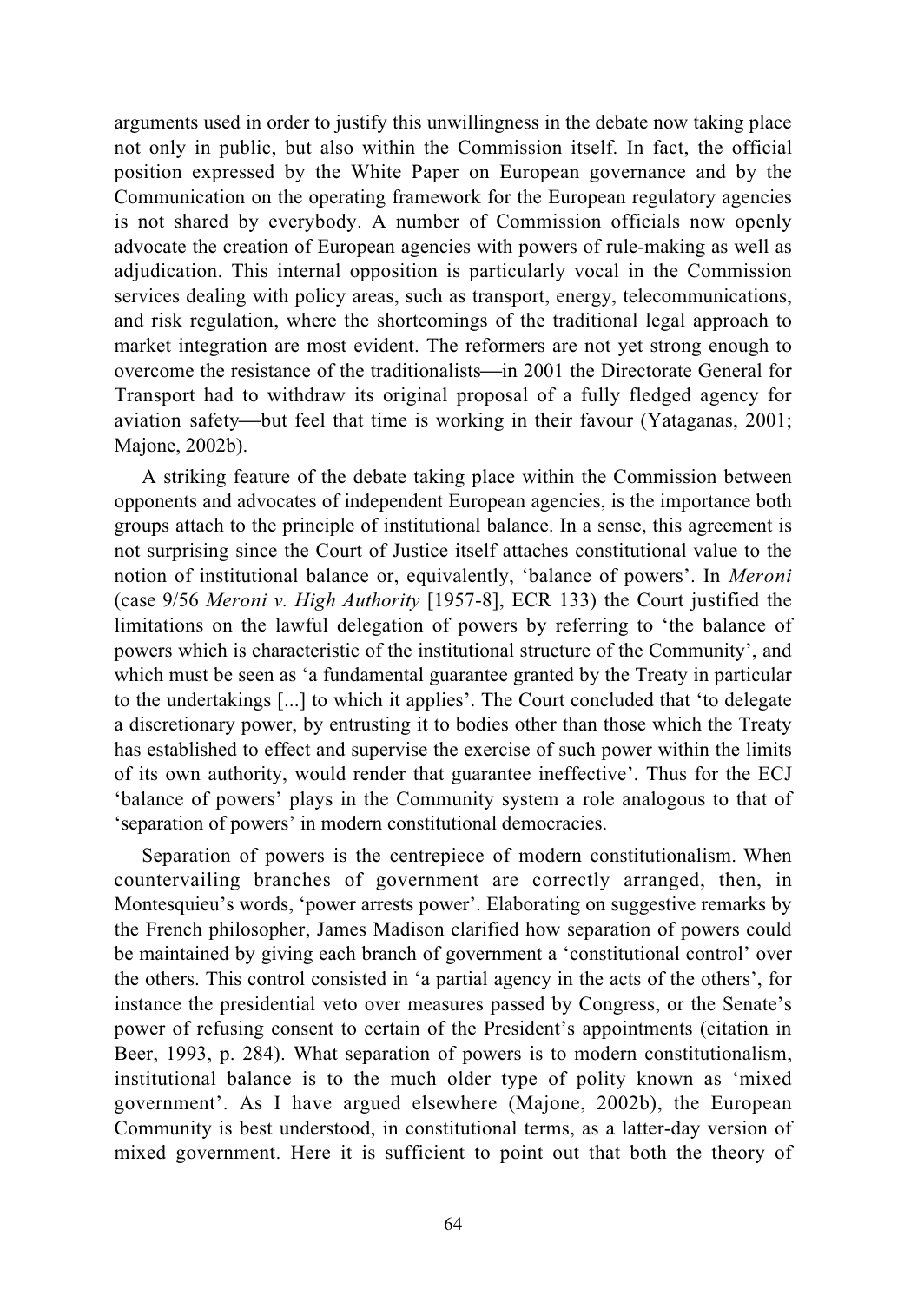separation of powers and the theory of mixed government share the idea of using different 'powers' (in the EC context, different institutions) to check and balance one another. But as Samuel Beer (1993, p. 285) has pointed out, the end served by these controls is quite differently conceived by the two models. While the modern theory refers to the separation of *branches of government*, in the model of mixed government, the division of power among 'estates', such as King, Lords, and Commons in England, was designed to balance *different social and political interests*. All the estates shared in the legislative power. 'Balance' resulted since the consent of each was necessary to the exercise of that power. Each, therefore, was a check on the others since it could withhold its consent. Unlike the control by partial agency of Madison's scheme, however, this check was not intended to confine each to a certain function but to prevent any of the social interests represented by the estates from becoming dominant.

It is hardly necessary to remind the reader that the constitutional architecture of the Community is not based on the principle of separation of powers. One of its characteristic features is the impossibility of mapping functions onto specific institutions. Thus the EC has no legislature but a legislative process in which the Council, the Parliament, and the Commission have different parts to play. Similarly, there is no identifiable executive since executive powers are exercised for some purposes by the Council acting on a Commission proposal, for other purposes by the Commission, and overwhelmingly by the Member States in implementing European policies on the ground (Dashwood, 1996).

Perhaps the most striking violation of separation-of-powers is the Commission's monopoly of legislative initiative: not a right—as in parliamentary systems where the executive has a right of legislative initiative—but an actual monopoly, so that the other institutions cannot legislate in the absence of a prior proposal by the Commission, while the Commission cannot be compelled to take a legislative initiative when it thinks that such initiative is not in the interest of the Community (Lenaerts, 1993). This extraordinary grant of monopoly power—which has been only slightly diminished by the right of the European Parliament to submit directly to the Council its amendments at second reading in the co-decision procedure—should be understood as a form of pre-commitment to the process of European integration by the framers of the Treaty. If the Council had a right of legislative initiative, it could undo previous pro-integration legislation any time this appeared to be politically advantageous. By the same logic, but also to preserve the balance between Community institutions, the right of legislative initiative is denied also to the popularly elected Parliament—one of several instances where the value of integration trumps democratic values.

The persuasiveness of the theory of the mixed polity depended on its ability to involve in the government all of the social orders of the body politic—to combine in the polity the 'powers of society', and not simply governmental functions. On the other hand, the constituent elements of the mixed polity were pre-eminently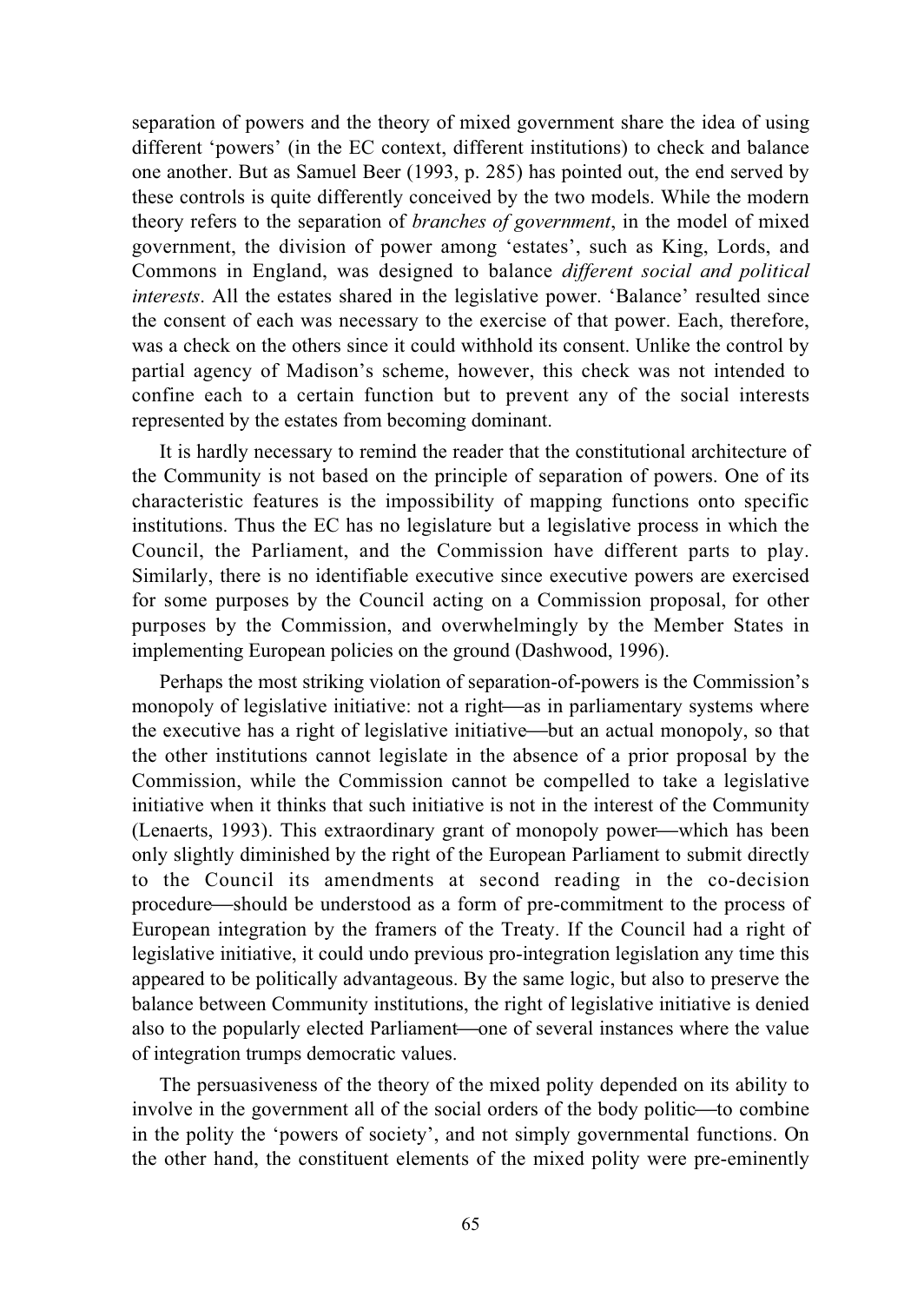interested in questions of privileges and rights ('liberties'): rights of the territorial ruler as against the estates, and vice-versa; or the respective rights of each estate vis-à-vis the others. Hence the prime theme of the internal political process was, as in today's EC, the tug-of-war among autonomous power centres over the extent and security of their respective jurisdictional prerogatives and immunities. However, the contest was tempered, again as in the EC, by a high degree of institutionalisation. In principle, law in the mixed polity could not be modified at the will of any one party, since it was not seen as the product of unilateral will in the first place (Poggi, 1978, p. 46-59 ).

It seems unlikely that the framers of the Treaties establishing the European Communities were directly inspired by ancient theories of government, but they did make a conscious choice between two distinct conceptions: that of separating the functional branches of government, and that of mixing the 'estates' of the polity in the legislaturewhere the three 'political' estates are not, of course, the Crown, Lords and Commons, as in the classical English model of mixed government, but the national governments, the supranational institutions, and the 'peoples of the States brought together in the Community' (Article 20 of the ECSC Treaty; Art. 107 of the EAEC Treaty; Art. 137 of the EEC Treaty), represented—at least virtually—first in the Common Assembly and then in the European Parliament.

Jean Paul Jacqué has emphasised the fact that the organising principle of the Community is not the separation of powers but the representation of interests. Each Community institution is the bearer of a particular interest which it strives to protect and promote. The nature of the prevailing interest determines the structure of decision-making. Thus, when the framers of the Treaty deemed that national interests should hold sway in a policy area of particular relevance to national sovereignty, such as fiscal harmonisation, they required a unanimous vote in the Council. On the other hand, where it appeared that national interests had to be reconciled with the common interest, it was decided that the Council should legislate by qualified majority, thus enhancing the significance of the Commission proposal. Again, where it was thought that the common, rather than the national, interest should prevail, the Commission was given an autonomous power of decision. In short, each subject matter has its own decision-making procedure according to the nature of the interest receiving special protection (Jacqué, 1991, p. 289-91).

In a mixed polity the balance between interests, and between the institutions that represent those interests, has constitutional value. The principle of institutional balance does not of course imply an equal allocation of power among the various institutions. Rather, it refers to the preservation of the relative position of each interest in the governance of the polity. In fact, the overall order of the mixed polity results from the harmonious *disparitas* among its constituent elements (Mannori and Sordi, 2001, p. 23). In the Community context it is the task of the Court of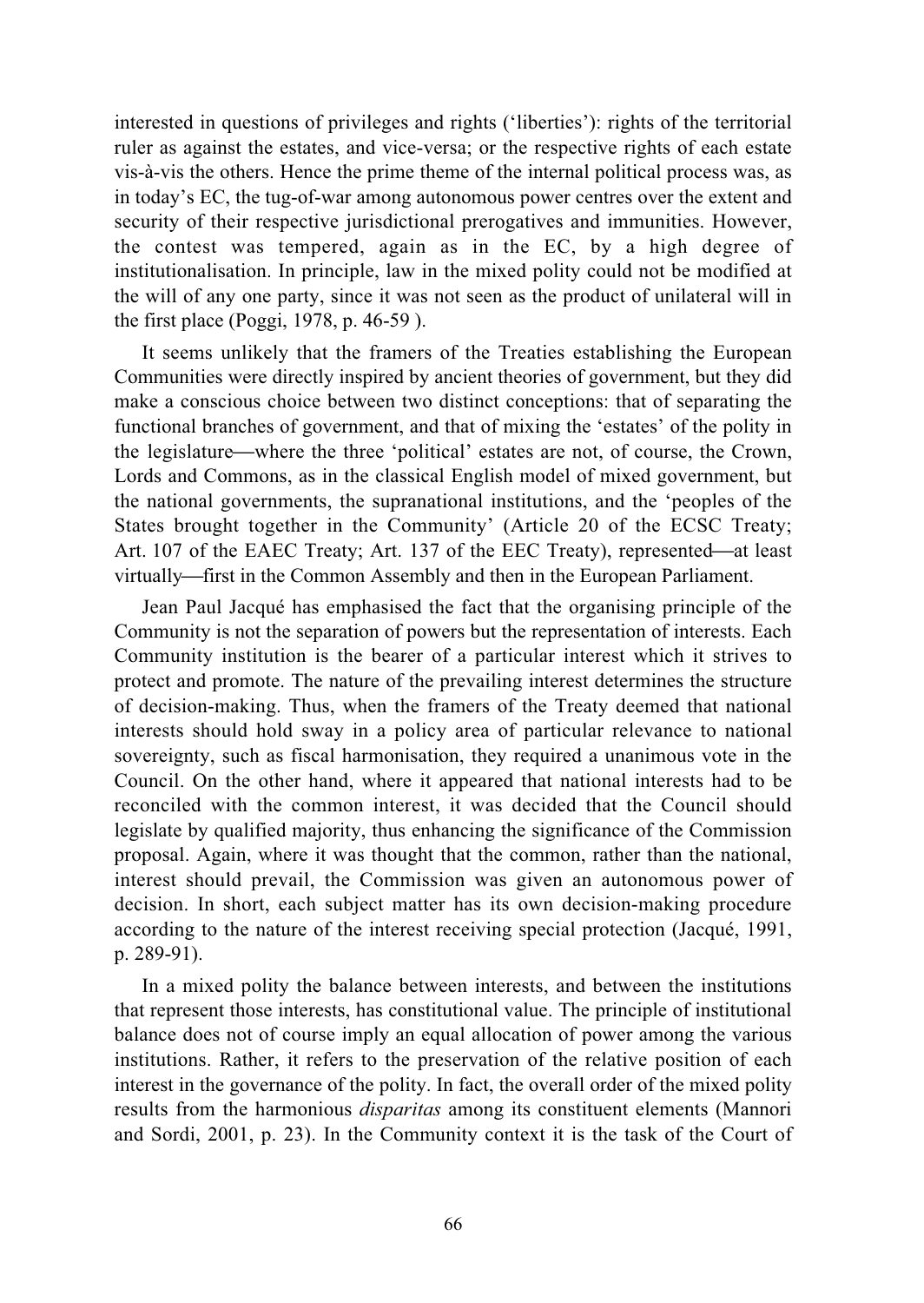Justice to ensure the respect of a balance of powers which reflects the basic agreements reached at the constitutional level.

The rule that 'each institution shall act within the limits of the powers conferred upon it by this Treaty' (Article 7  $(1)$ , ex Art. 4  $(1)$ , EC Treaty) must be read in the light of the principle of institutional balance. This means that each institution (1) has the necessary independence in exercising its powers; (2) must respect the powers of the other institutions; and (3) may not unconditionally assign its powers to other institutions or bodies (Lenaerts and Van Nuffel, 1999, p. 414). The centrality of the norm of institutional balance is what makes the delegation problem particularly troublesome in the EC.

## **5. The Community Method and Institutional Rigidity**

The official non-delegation doctrine is only one manifestation of the institutional rigidity induced by the Community method. Let us briefly recall the essential elements of the method:

- The Commission *alone* makes legislative and policy proposals, and is independent of the other European institutions. Its independence is meant to strengthen its ability to execute policy, act as the guardian of the Treaty, and represent the Community in international negotiations.
- Legislative and budgetary acts are adopted by the Council of Ministers and the European Parliament, always on a proposal made by the Commission.
- The European Court of Justice guarantees the maintenance of the balance among European institutions, and respect for the rule of law.

Several idiosyncratic features of the Community method should be noted. First, the Commission and the ECJ are major players under the method, while they have no significant role in the second and in the non-communitarized parts of the third pillar. Second, these major players are non-elected bodies, operating within poorly defined accountability structures. For example, even though the Commission may be submitted to parliamentary censure, in practice censure is often a strategic instrument in the struggle between the EP and the Council, rather than an instrument of control of the Commission by the Parliament (Magnette, 2001). Relative to the political systems of the member states, non-majoritarian institutions thus play an exceptionally large role in Community governance, a fact which is at the root of the perception of a 'democratic deficit'. Again, one should note the Commission's aspiration—expressed in the concluding pages of the White Book on governance, but also pervading the Communication on the European regulatory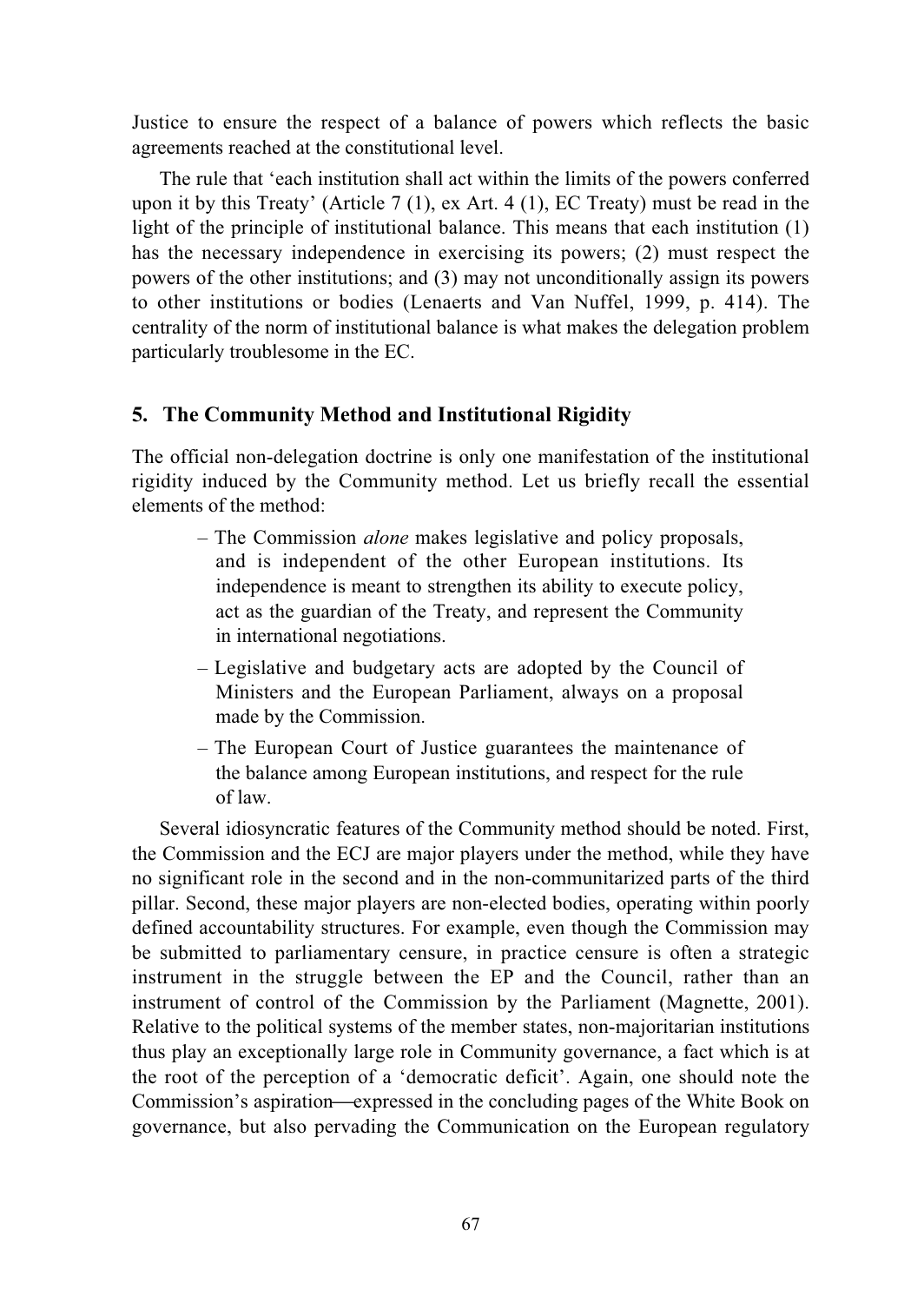agencies—to add to its monopoly of legislative initiative also the role of sole executive power at European level.

The most striking feature of the Community method is its violation both of the basic principle of parliamentary democracy—the parliament as the source of legislation—and of the principle of separation of powers, as discussed above. The Commission's monopoly of legislative and policy initiative—its agenda-setting power—has no analogue in parliamentary democracies. For, if it is true that in such systems most bills are initiated by the executive, neither civil servants nor their political masters can preempt the right of initiative of parliamentary parties and individual members of parliament. Besides, national executives are the expression of the party or coalition which won the last election, and this is certainly not the case of the Commission.

It is important to appreciate what is implied by the Commission's monopoly of agenda setting. First, other European institutions cannot legislate in the absence of a prior proposal from the Commission. Second, the Commission can amend its proposal at any time while it is under discussion in Coreper or in the Council, while the Council can amend the proposal only by unanimity (except in the conciliation phase of the co-decision procedure, see below). Thus if the Council unanimously wishes to adopt a measure which differs from the Commission's proposal, the latter can deprive the main Community legislator of its power of decision by withdrawing its proposal. Finally, neither the Council nor the EP or a member state can compel the Commission to submit a proposal, except in those few cases where the Treaty imposes an obligation to legislate.

For these reasons, the Community method, which for several decades has been a powerful engine of market integration, is increasingly perceived as too rigid to accommodate the needs of an increasingly complex and diversified polity. As Jean Paul Jacqué argues, it is not possible for Community institutions to achieve more than incremental adjustments within the given framework, since the Court of Justice polices very carefully the principle of institutional balance:

For a significant evolution to take place it would be necessary that an institution renounces to exercise its prerogatives to align its position on that of another institution. This is hardly conceivable since each institution is the representative of interests which it is its duty to protect (Jacqué, 1991, p. 252; my translation).

This rigidity of the traditional method is the reason why since the early 1990s most significant institutional innovations and new policy developments have been taking place outside the Community framework.

In the institutional architecture designed by the 1992 Treaty on European Union the Community method is confined to the first 'pillar'. The other two pillars (Common Foreign and Security Policy and Justice and Home Affairs) are only partly adjusted to the Community method. The European Council—the only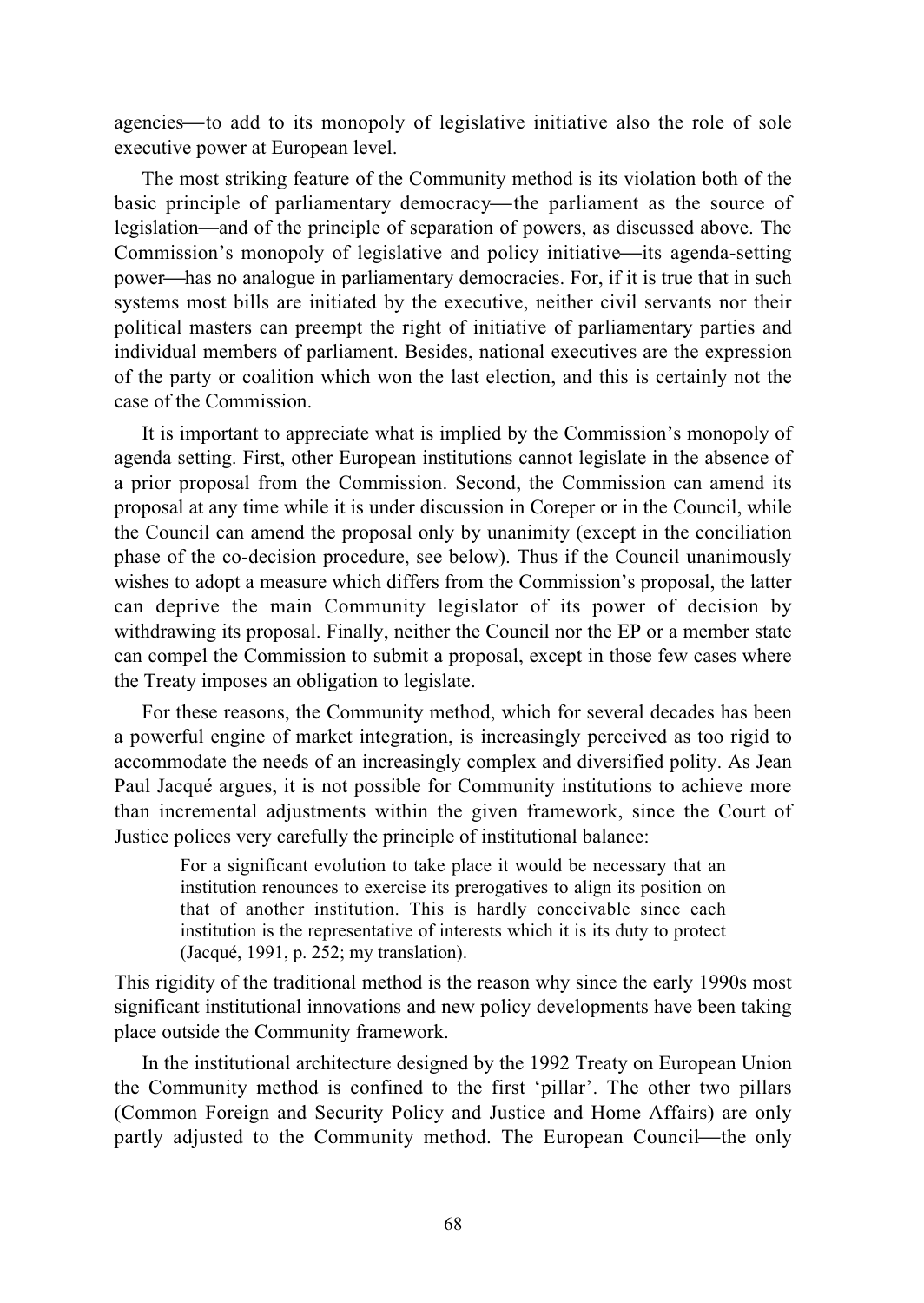distinct organ of the EU—does not act subject exclusively to a proposal from Commission, and is not subject to any control by the EP, or to the scrutiny of the Court of Justice, except indirectly. The Commission is supposed to be 'fully associated' with the tasks in CFSP and JHA, but its power to monitor the fulfillment of treaty obligations by the member states has been explicitly omitted and its power of agenda setting, severely restricted. The EP is simply informed about decisions taken in CFSP and in JHA, and may express its opinion, while the jurisdiction of the ECJ is excluded not only in these areas, but also with regard to the 'Common Provisions' (Title 1, TEU). Even in the first pillar, the TEU defined new competencies in a way that limits the exercise of Community power, for example by excluding any harmonisation of national laws and regulation in the new policy areas.

### **6. Two Strategies of Regulatory Reform**

Given the rigidity of the legal framework, how is reform of European regulatory policies and institutions possible? The Commission's Communication, in spite of its conceptual ambiguities, indicates rather clearly the limits of what can be achieved by the Community method, as defined and interpreted by the Commission and the ECJ. Under this method only the Commission can initiate policy, so that no significant reforms can be expected from this direction. But without such reforms the credibility crisis of European regulation (Majone, 2000) will persist and probably even deepen. I argue that this dilemma can be resolved only by going outside the Community framework. This could be done following two different strategies which, if properly implemented, could be mutually reinforcing rather than mutually exclusive.

The key idea of the first strategy is that the growing complexity of policymaking at European level should be matched by greater functional differentiation, in particular, by explicitly assigning an autonomous role to the 'regulatory estate'—the extended network of national, sub-national and European organisations operating in the various areas of regulatory policy-making. This autonomous role would be acknowledged in all the areas of regulation not assigned by the Treaty to the exclusive responsibility of the Commission. The model here is the European System of Central Banks (see below) but the notion of a regulatory estate—a term meant to recall the nature of the EC as a mixed polity—is analogous to the concept of the 'fourth branch of government' used by American scholars to denote the distinctiveness and underlying unity of the regulatory process, as well as its importance to modern governance. This process is not simply an extension of the executive process. Rather, to quote one of the most distinguished students and practitioners of regulation in America:

In the grant (to the regulatory process) of that full ambit of authority necessary for it in order to plan, to promote, and to police, it presents an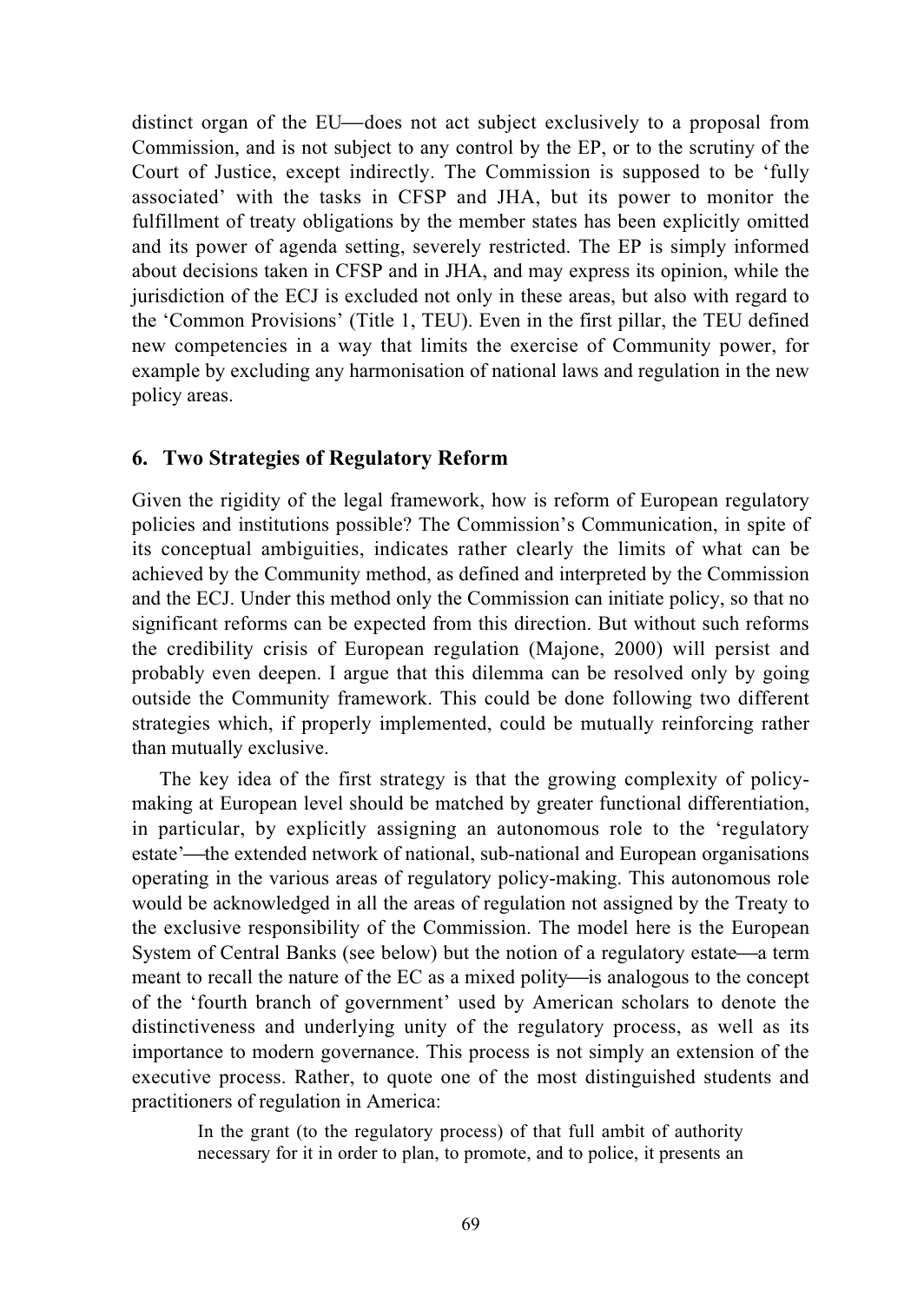assemblage of rights normally exercisable by government as a whole. Moreover, its characteristic is the concept of governance, limited, of course, within those boundaries derived from its constituent statutory authority (Landis, 1966 [1938], p. 15).

At present, the lack of a European administrative infrastructure means that between the supranational level of rule-making and the national level of enforcement there is an institutional vacuum which is supposed to be filled by the loyal cooperation of the national authorities. Unfortunately, in many cases such cooperation is not forthcoming, while significant differences in the resources, expertise and political independence of national regulators—differences which can only increase with the enlargement of the Union—impede a uniform application of the common rules. One important function of the European regulatory estate would be to fill this institutional vacuum by straddling the line that still separates the supranational and national (or sub-national) levels of regulatory governance. This would send a clear message to the various economic and social interests whose plans depend on a reasonably consistent enforcement of European rules, that henceforth they will be able to operate in a predictable environment.

As suggested above, the European System of Central Banks (ESCB), composed of the European Central Bank and the national central banks, provides a heuristically useful model. As is well known, the ECB is completely independent from the European institutions (the Bank itself being not an institution within the meaning of Article 7 TEC, and thus able to escape the constraint of 'institutional balance') as well as from the national governments, while the national banks must be independent from their respective governments as a condition of membership in the monetary union. Although regulatory agencies cannot be expected to be as independent as central banks, the broad relevance of the ESCB model is increasingly recognised. For example, two well known financial experts, Jacques de Larosière and Daniel Lebégue, have suggested that the growing integration of markets in Europe 'could lead to the creation of a European system of national regulation in the same vein as the European Central Bank, with decisions taken centrally but applied nationally' (*Financial Times*, 14.9.2000, p. 17).

At this stage of the debate on regulatory reform, it is more important to stress the importance of a functional separation of the regulatory and executive powers at European level than to attempt to draw a specific blueprint of an autonomous regulatory estate and its relations to the European institutions. The design of a suitable system of accountability and control will be a particularly challenging task, but the inclusion in the treaty of Nice (Article 229a) of a clause allowing the creation of judicial bodies in specialised areas points the way towards a novel system of judicial review.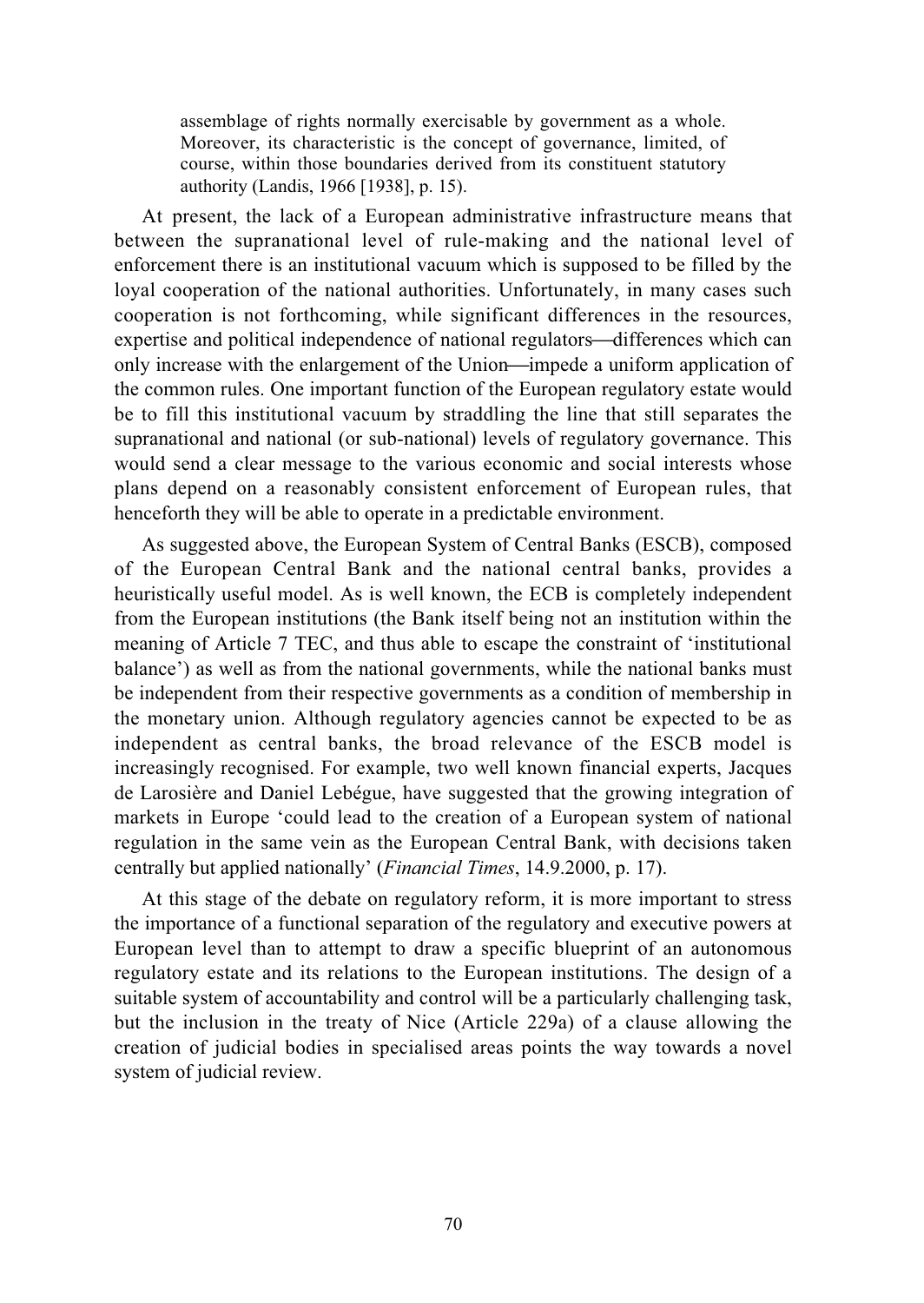#### **7. Back to Negative Integration?**

The second strategy that can be followed in order to resolve the dilemma of delegation of powers in the EC, consists in rethinking the rationale for the assignment of regulatory powers to the European level. After more than forty years of market integration, approaches which appeared necessary in the early stages of the process, are seen now to be either unnecessary or, at any rate, infeasible. We have already referred to the progressive weakening of the harmonisation requirements. From the early 1960s to about 1973—the date of the first enlargement of the EC-the Commission's approach to harmonisation was characterised by a distinct preference for detailed measures designed to regulate exhaustively the problem in question to the exclusion of previously existing national laws and regulations—the approach known as total harmonisation. Under total harmonisation, once European rules have been put in place, a member state's capacity to apply stricter rules by appealing to the values protected by Article 30 TEC, in particular the protection of the health and life of humans, animals, and plants, is excluded. Also the ECJ supported total harmonisation as a foundation stone in the building of the common market.

By the mid-1970s, however, it had become clear that total harmonisation confers on the Community an exclusive competence which it is ill-equipped to discharge (Weatherill, 1995). This realisation, together with mounting opposition from the member states to what they considered excessive centralisation, convinced the Commission that this approach had to be used so as to interfere as little as possible with the regulatory autonomy of the national governments. The emphasis shifted from total to optional and minimum harmonisation. Optional harmonisation aims to guarantee the free movements of goods while permitting the member states to retain their traditional forms of regulation. Under minimum harmonisation, the national governments must secure the level of regulation set at European level but are permitted to set higher standards, provided the stricter national rules do not violate Community law. This is the approach currently followed in social regulation: environmental and consumer protection, occupational health and safety, food safety.

While total harmonisation was justified by the alleged need of a single set of rules in a single market, the justification usually given for minimum harmonisation is the desire to avoid a 'race to the bottom' in social regulation within the EC/EU: minimum standards, it is claimed, are needed because competition for industry would otherwise lead member states to enact sub-optimally lax social standards in an effort to attract more investments and to give existing firms a competitive advantage with respect to firms in countries with stricter standards. However, it has been shown that race-to-the bottom arguments are theoretically unsound, and lack empirical support (see, for example, chapters 10-12 in Bhagwati and Hudec, 1996, and literature cited therein). If countries have different preferences for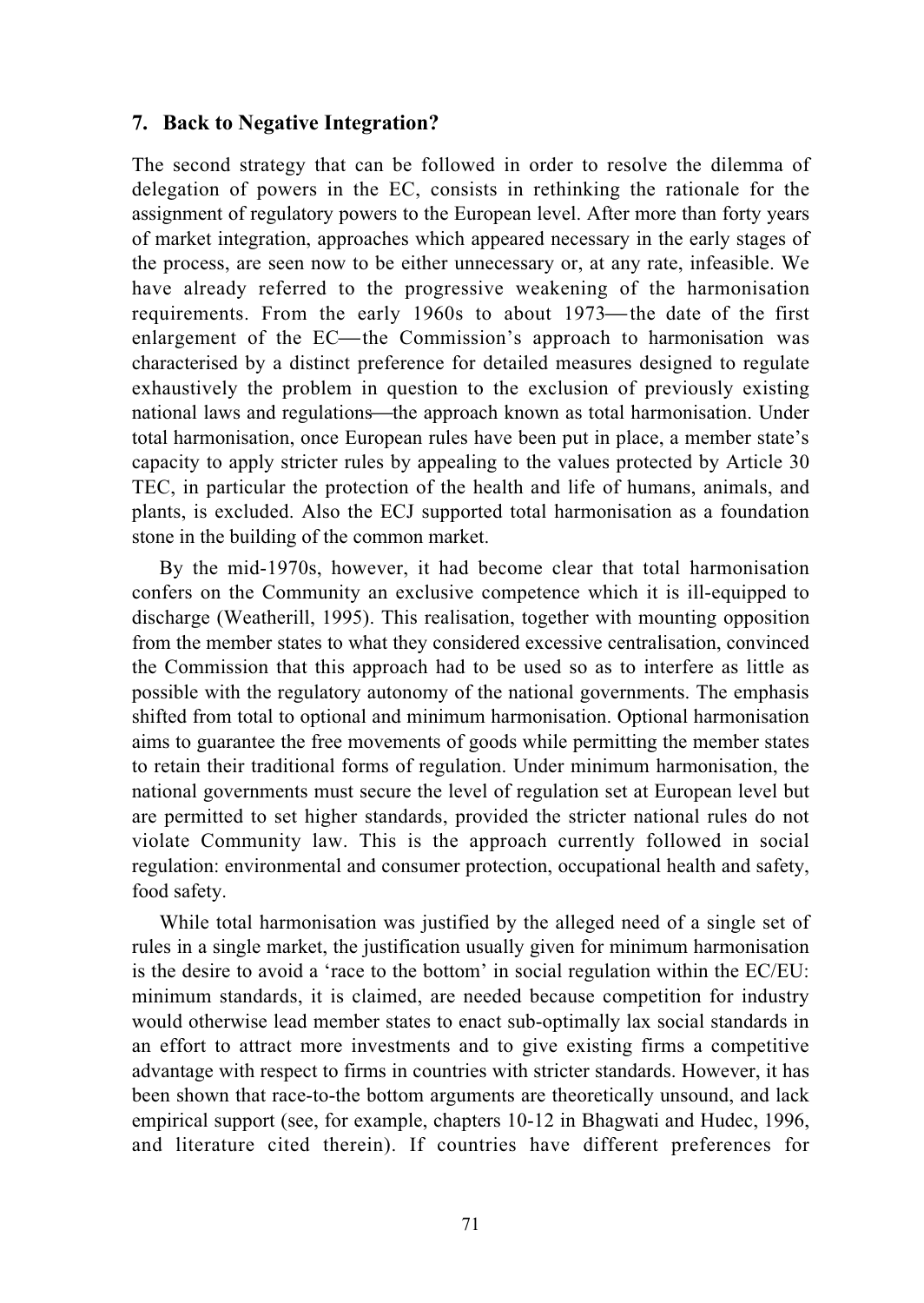environmental protection or risk regulation, the standards that maximise social welfare will be different rather than harmonised.

Moreover, even if there was a race to bottom in, say, environmental quality, European regulation would not necessarily be an appropriate response. As Richard Revesz has noted, race-to-the-bottom arguments appear to assume that countries compete over only one variable. But if minimum harmonisation prevents such a race in environmental quality, countries, under our assumption, would try to compete along other regulatory dimensions. If other regulatory areas are harmonised, it would be possible to compete for industry by using fiscal incentives—or by lax implementation of European rules. Thus, the race-to-thebottom rationale for (minimum) harmonisation seeks to solve a problem that can be addressed only by wholly eliminating the autonomy of the member states. What Revesz says with reference to American federalism, applies *a fortiori* to the EU:

The prisoner's dilemma will not be solved through federal environmental regulation alone, as the race-to-the-bottom argument posits. States will simply respond by competing over another variable. Thus, the only logical answer is to eliminate the possibility of any competition altogether. In essence, then, the race-to-the-bottom argument is an argument against federalism (Revesz, 1992, p. 1247, footnotes omitted).

A return to negative integration means that positive integration (harmonisation) would take place at the European level only if it could be shown that the EU represents, relative to a given problem, the optimal regulatory area. In general, regulatory responsibilities would be left with the people most directly affected by the problem, with the European institutions monitoring closely the behaviour of lower jurisdictions to make sure that they do not abuse their autonomy for protectionist purposes. Both fiscal federalism and functional federalism offer a number of criteria for identifying optimal regulatory jurisdictions (for a useful survey see Holzinger, 2000). According to such criteria-homogeneous preferences, scope of negative externalities, similar costs in the provision of public goods, etc.—the EU would be the appropriate level of regulation in a fairly limited range of situations. On the other hand, fiscal and, especially, functional theories of federalism tend to produce a great variety of different but overlapping jurisdictions. The proliferation of *ad hoc* regions can be reduced if to the above mentioned economic and functional criteria we add the criterion of *political accountability* in case of regulatory failure. This means that an optimal regulatory area should also include well defined political and legal mechanisms which citizens can activate in case of regulatory failures. This additional criterion would again tend to exclude the EU as the appropriate level, but would favour a coincidence of functional jurisdictions with existing political (national and sub-national) units.

But what about the single European market? Is there a danger that the kind of regulatory decentralisation envisaged here may lead to its segmentation and,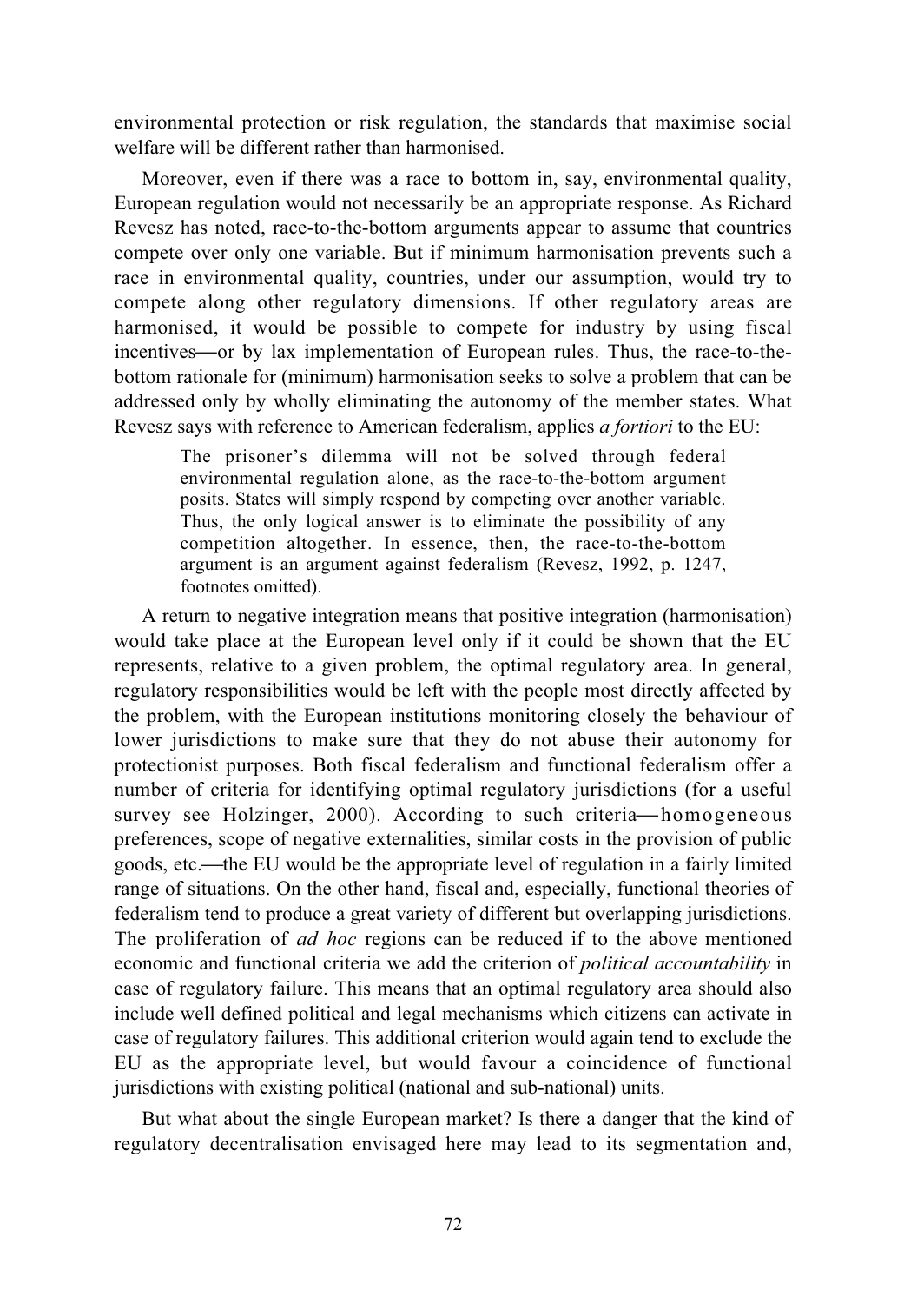ultimately, to a return to separate national economies? An adequate answer to such questions would require a separate treatment. Here I can only sketch the key points of my argument. First, to repeat a point already made, if preferences, levels of economic development, costs of provision of public goods, environmental conditions etc. vary across jurisdictions, then harmonised rules cannot be welfare enhancing. Thus, the demand for harmonisation must be driven by a different—a political—agenda. Political integration is a perfectly legitimate objective, but it should be pursued openly as such, rather than under the guise of market integration. Second, a growing body of theoretical and empirical literature proves that harmonisation, particularly of social standards, is not necessary for free trade to be 'fair' or undistorted. Thus, the Treaty of Rome never mandates that social policies be harmonised prior to or concurrently with trade liberalisation within the common market. The single exception to this stance concerns the condition of equal-pay for male and female workers. The founding fathers expected that a rapid amelioration of living standards throughout the Community would bring about an *ex post* harmonisation of social conditions.

In fact, and this is my third point, it has been recently proved formally (Casella, 1996), not only that an initial difference in standards need not distort trade, but that it is trade itself that leads to their (*ex post*) convergence. This is because standards concerning environmental quality, risk control or consumer protection are positively correlated with the standard of living. Thus, as wealth grows as a result of free trade, the endogenous demand for higher standards grows as well. It follows, paradoxically, that the *ex ante* harmonisation of standards as a precondition for free trade could be counterproductive, since it may prevent or limit free exchange, and the wealth effects it produces.

Finally, market integration is not an absolute value. At least since *Keck* the ECJ has recognised that the regulatory autonomy of the national governments is a value which deserves protection, so that the two values—market integration and national autonomy—may have to be traded off at the margin. In some policy areas, market integration has been sacrificed for political reasons. For example, laws on minimum wages, collective contracting, hiring and firing, duration of the working week, flexible labour contracts, qualifications, and a host of other factors continue to differ among the member states. In the words of Jacques Pelkmans: 'Member States, alone and together, will do everything to protect national labour market regulation, even at the cost of hardening the fragmentation of the EU's labour market' (Pelkmans, 1997, p. 137). Why do we not take the same relaxed attitude towards regulatory autonomy in the case of food safety, and other areas of risk regulation, where national preferences are known to differ widely?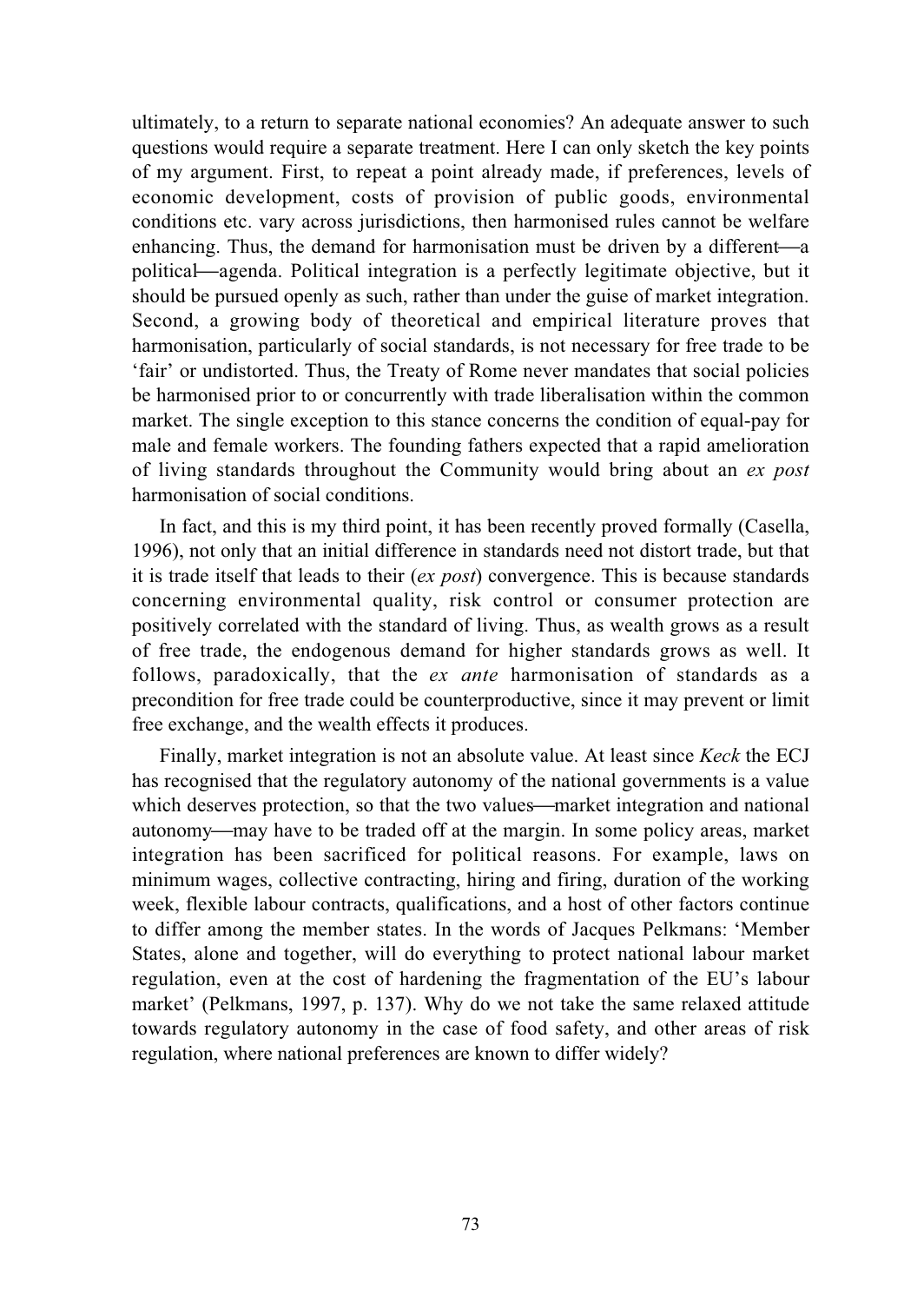## **8. Conclusions**

In every political system the delegation of regulatory powers to more or less independent agencies raises normative and institutional problems, but these problems are nowhere as severe as in the EC/EU. One could think that resistance to delegation of rule-making functions to executive bodies would be strongest in a strict separation-of-powers system, such as the United States. In fact, a strict nondelegation doctrine was first formulated there. But as we saw, the doctrine eventually unravelled because the practical case for delegation is overwhelming. At the same time, the fact that American courts have never formally renounced the doctrine, while in practice applying it only rarely, indicates that doubts about the legitimacy of transferring essentially legislative functions to another branch of government, continue to persist. In order to minimise such doubts an impressive array of control and monitoring mechanisms have been developed. Congressional hearings, monitoring by specialised legislative committees, budgetary reviews, sanctions, procedural constraints—such as those imposed by the Administrative Procedure Act and the Freedom of Information Act—and judicial review, are some of the instruments used in an effort to limit regulatory discretion and ensure democratic accountability.

Also parliamentary systems—where the principle of ministerial accountability to the legislature represents the key legitimating mechanism for the activities of the executive—do not seem to provide a favourable environment for the delegation of discretion to regulators. Indeed, in most European countries, independent regulatory agencies are still regarded as constitutional anomalies, but this has not prevented their proliferation in recent years. Actually, in a country such as the United Kingdom, where regulatory institutions are both numerous and powerful, the fear now is that the regulators may have been given too much discretion, creating the possibility that UK regulation could evolve, in the words of Cento Veljanovski, into the rule of men (the regulators) rather than the rule of law. Weak accountability—the Parliament exercises little systematic supervision over the agencies—weak judicial review—British courts, unlike their American counterparts, generally do not interfere on the merits of agency decisions—and absence of procedural safeguards comparable to those developed in the United States, are perceived as serious problems, but these concerns have not prevented an extended delegation of regulatory powers to independent bodies.

Why, then, is the delegation problem so intractable in the EC/EU? The present paper has attempted to provide an answer. In a sense, the Commission is right when it argues that it is not sufficient to add an article to the Treaty in order to make delegation of rule-making power constitutionally possible at the European level. Such delegation would violate the principle of institutional balance, and thus undermine the very foundation of the Community method. It follows that no possibility of real institutional innovation can exist as long as the principle is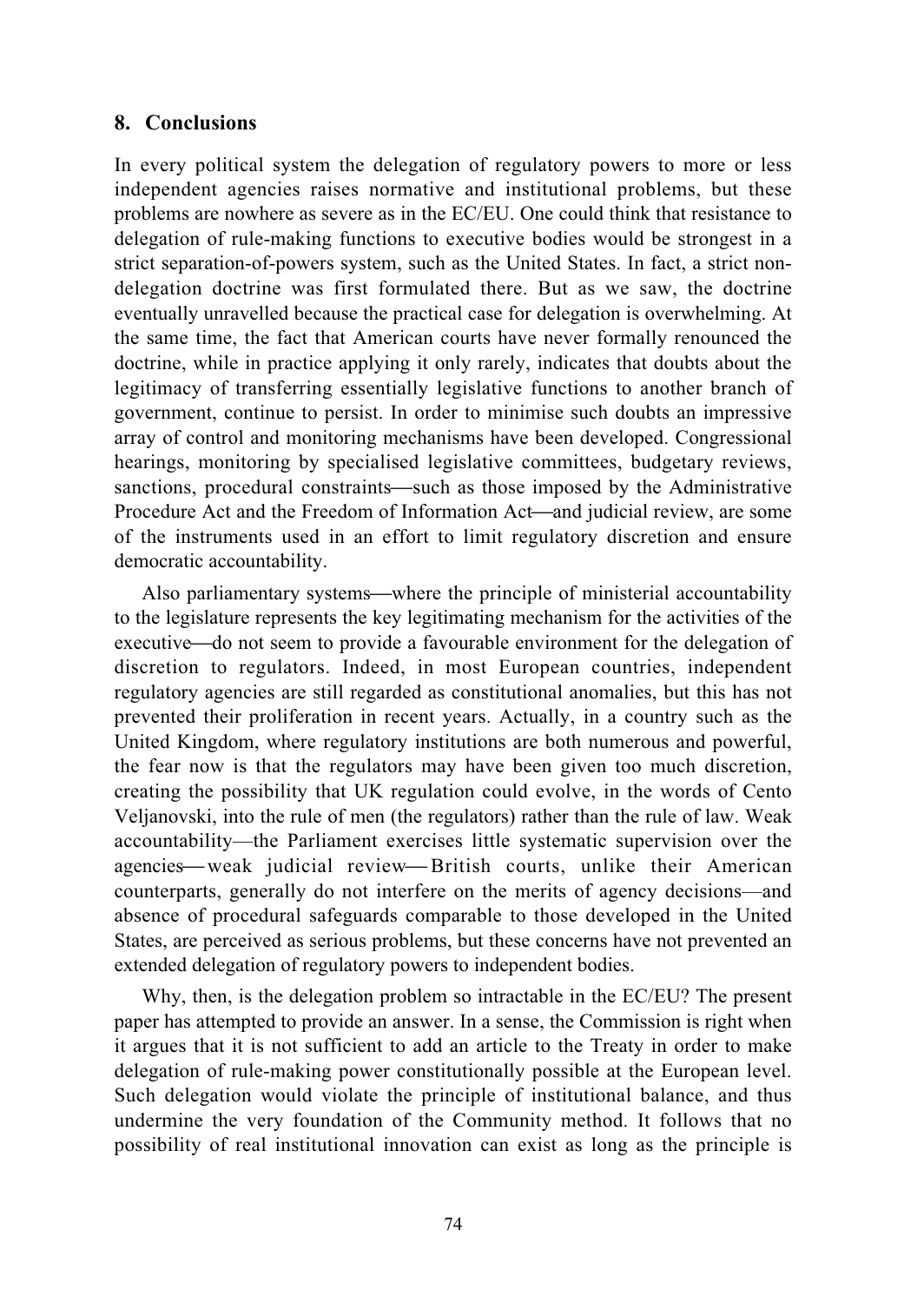interpreted so rigidly, not only by the Commission, but also by the Court of Justice. The real dilemma the Community is facing today, therefore, is preserving the Community method, at the price of a mounting loss of efficiency and credibility of European regulations, or to limit the scope of the method, according to one or the other of the two strategies outlined above.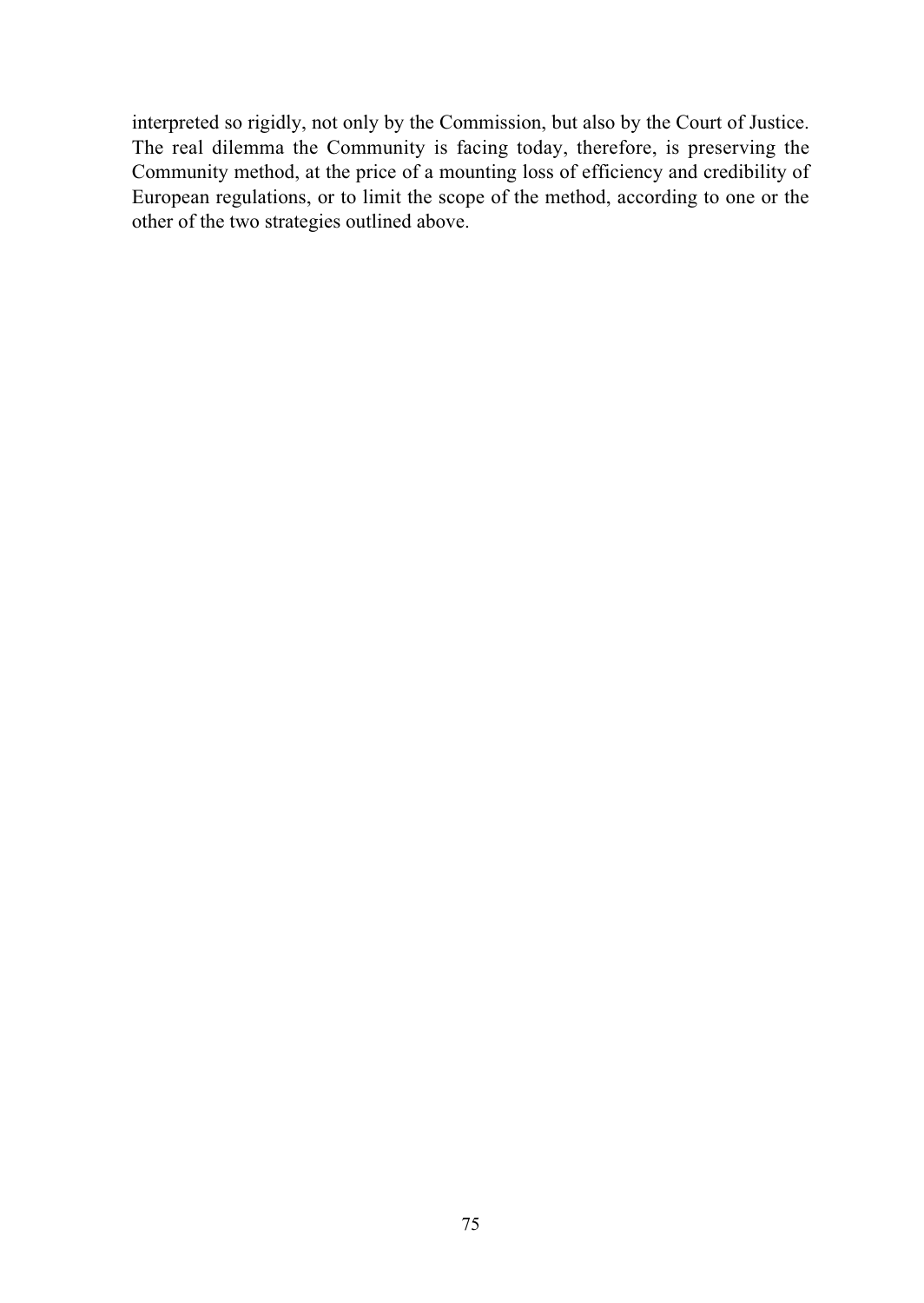## **References**

Beer, S.H. (1993) *To Make a Nation,* Cambridge MA: The Belknap Press.

- Bhagwati, J.N. and Hudec, R.E. (eds.) (1996) *Fair Trade and Harmonisation,* Cambridge, MA: The MIT Press, 2 volumes.
- Casella, A. (1996) 'Free Trade and Evolving Standards', in Bhagwati and Hudec (eds.) *Free Trade and Harmonisation,* Vol. 1, Cambridge, MA: The MIT Press, p. 119-156.
- Commission of the European Communities (2001) *European Governance,* Luxembourg: Office for Official Publications of the European Communities.
- Commission of the European Communities (2002) *Communication from the Commission: The Operating Framework for the European Regulatory Agencies,* Brussels, 11.12.2002: COM (2002) 718 final.
- Jacqué, J.P. (1990) 'Cours général de droit communautaire', in Clapham, A. (ed.) *Collected Courses of the Academy of European Law*, Vol. 1 Book 1, Dordrecht: Martinus Nijhoff Publishers, p. 247-360.
- Holzinger, K. (2000) 'Optimal Regulatory Units: A Concept of Regional Differentiation of Environmental Standards in the European Union', in K. Holzinger and P. Knoepfel (eds.) *Environmental Policy in a European Union of Variable Geometry*?, Basel: Helbing & Lichtenhahn.
- Landis, J.M. (1966) *The Administrative Process,* New Haven, CT: Yale University Press (originally published in 1938).
- Lenaerts, K. (1993) 'Regulating the Regulatory Process: "Delegation of Powers" in the European Community', in *European Law Review*, Vol. 18, p. 23-49.
- Lenaerts, K. and P. Van Nuffel (1999) *Constitutional Law of the European Union,* London: Sweet and Maxwell.
- Magnette, P. (2001) 'Appointing and Censuring the Commission: The Adaptation of Parliamentary Institutions to the Community Context', in *European Law Journal,* 7, 3, p. 292-310.
- Majone, G. (2000) 'The Credibility Crisis of Community Regulation', in *Journal of Common Market Studies*, 38, 2, p. 273-302.
- Majone, G. (2002a) 'Functional Interests: European Agencies', in J. Peterson and M. Shackleton (eds.) *The Institutions of the European Union,* Oxford: Oxford University Press, p. 299-325.
- Majone, G. (2002b) 'Delegation of Regulatory Powers in a Mixed Polity', in *European Law Journal*, 8, 3, p. 319-339.
- Mannori, L. and B. Sordi (2001) *Storia del Diritto Amministrativo,* Bari and Rome: Laterza.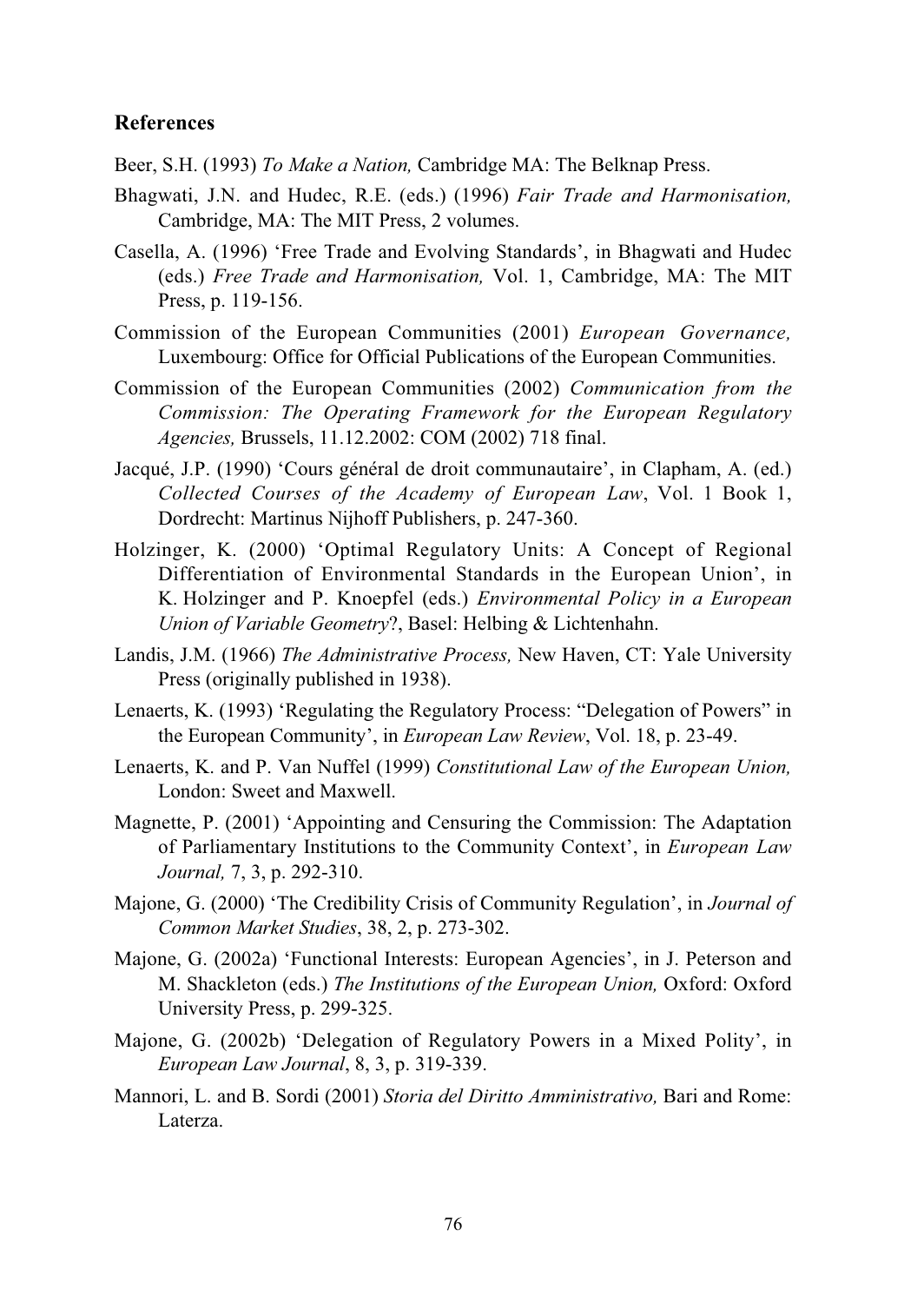- Mashaw, J.L., R.A. Merrill, P.M. Shane (1998) *Administrative Law,* Fourth Edition, St. Paul, MINN: West Group.
- Moe, T.M. (1990) 'Political Institutions: the Neglected Side of the Story', in *Journal of Law, Economics and Organization*, 6, 2, p. 213-253.
- Pelkmans, J. (1997) *European Integration,* New York: Longman.
- Poggi, G. (1978) *The Development of the Modern State,* Stanford, CA: Stanford University Press.
- Revesz, R.L. (1992) 'Rehabilitating Interstate Competition: Rethinking the "Raceto-the-Bottom" Rationale for Federal Environmental Regulation', in *New York University Law Review*, Vol. 67, p. 1210-1254.
- Stewart, R.B. (1975) 'The Reformation of American Administrative Law', in *Harvard Law Review*, Vol. 88, p. 1667-1813.
- Weatherill, S. (1995) *Law and Integration in the European Union,* Oxford: Clarendon Press.
- Yataganas, X.A. (2001) *Delegation of Regulatory Authority in the European Union,* Cambridge, MA: Harvard University, mimeo.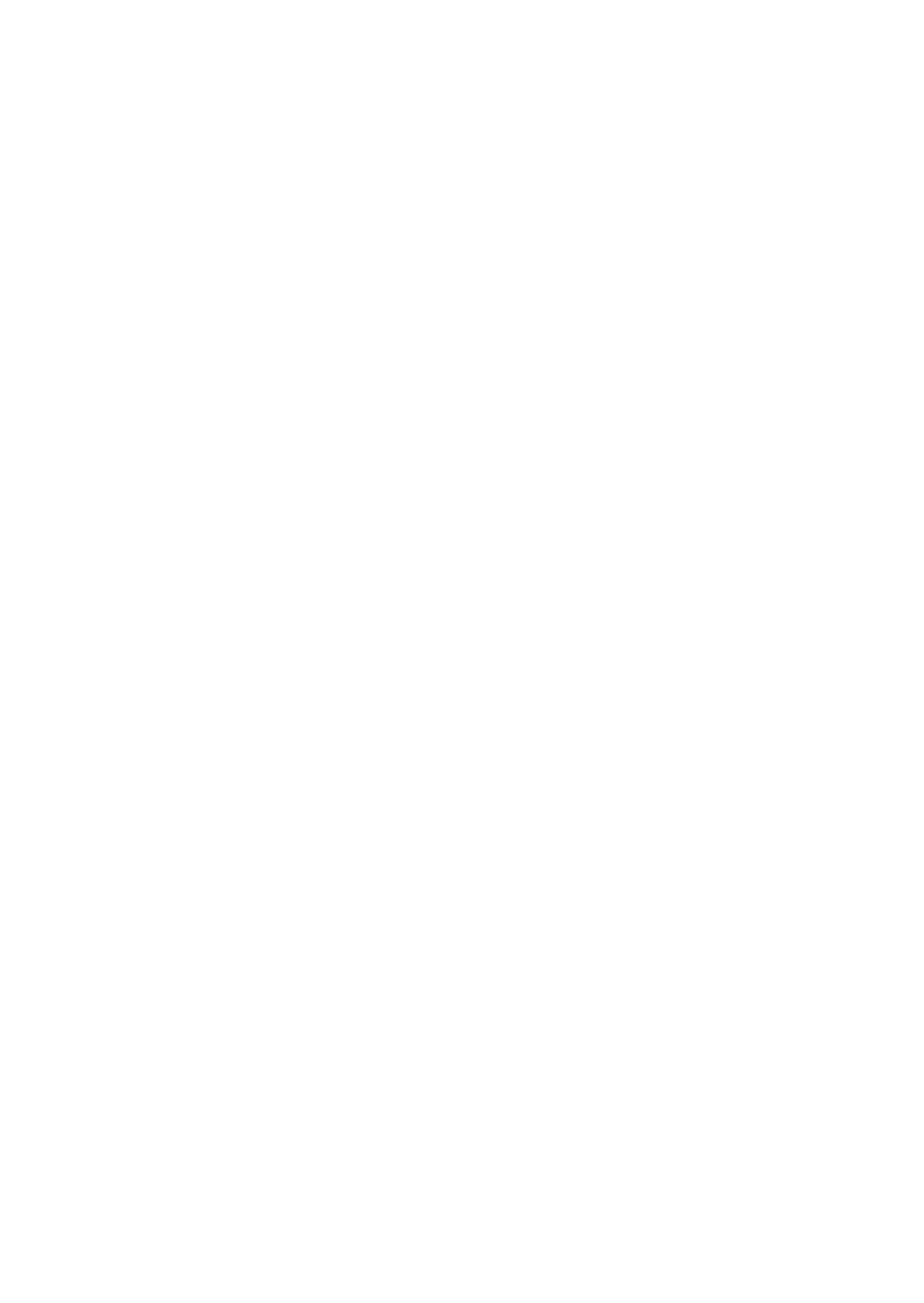## **Chapter 4**

# **The Emerging EU Regulatory Framework on Genetically Modified Organisms: Dilemmas and Challenges**\*

## *Sara Poli*

## **1. Introduction**

 $\overline{a}$ 

In the last ten years, relations between the European Union and the US have grown increasingly tense in the field of food safety. Whereas the use of growth hormones in beef has been the object of a trade dispute, which was eventually adjudicated by the organisms of the WTO, the marketing of genetically modified organisms (hereafter 'GMOs') did not develop into a legal dispute but certainly generated tension between the two blocs.<sup>1</sup> At the origin of the dichotomy<sup>2</sup> on the use of

This paper is the outcome of the research activity carried out for the European Forum in the framework of the 2002-2003 Jean Monnet Fellowship Programme of the EUI. Comments are very welcome at Sara.Poli@iue.it or spoli@units.it. The author would like to thank Giandomenico Majone and Grainne de Búrca for their very helpful comments. Special thanks go to Aleksander Surdej, Nicola Owtram, Ian Rowlands and Richard Gold. Responsibility for the content of this article remains solely the author's.

<sup>1</sup> On the possible reasons why the trade tension has not so far become a trade dispute, see Pollack M. A. and Shaffer G. C. (2000) 'Transatlantic conflict over genetically modified organisms: why the US is avoiding a trade war', in *The Washington Quarterly,* No. 23.

<sup>2</sup> On the differences between the EU and the US regulatory approaches to GMOs, see Echols M. E. (1998) 'Food safety regulation in the European Union and United States: different cultures, different laws', *Columbia Journal of European Law*, No. 4, p. 525; Vogel D. (2001) *Ships passing in the night: the changing politics of risk regulation in Europe and in the US,*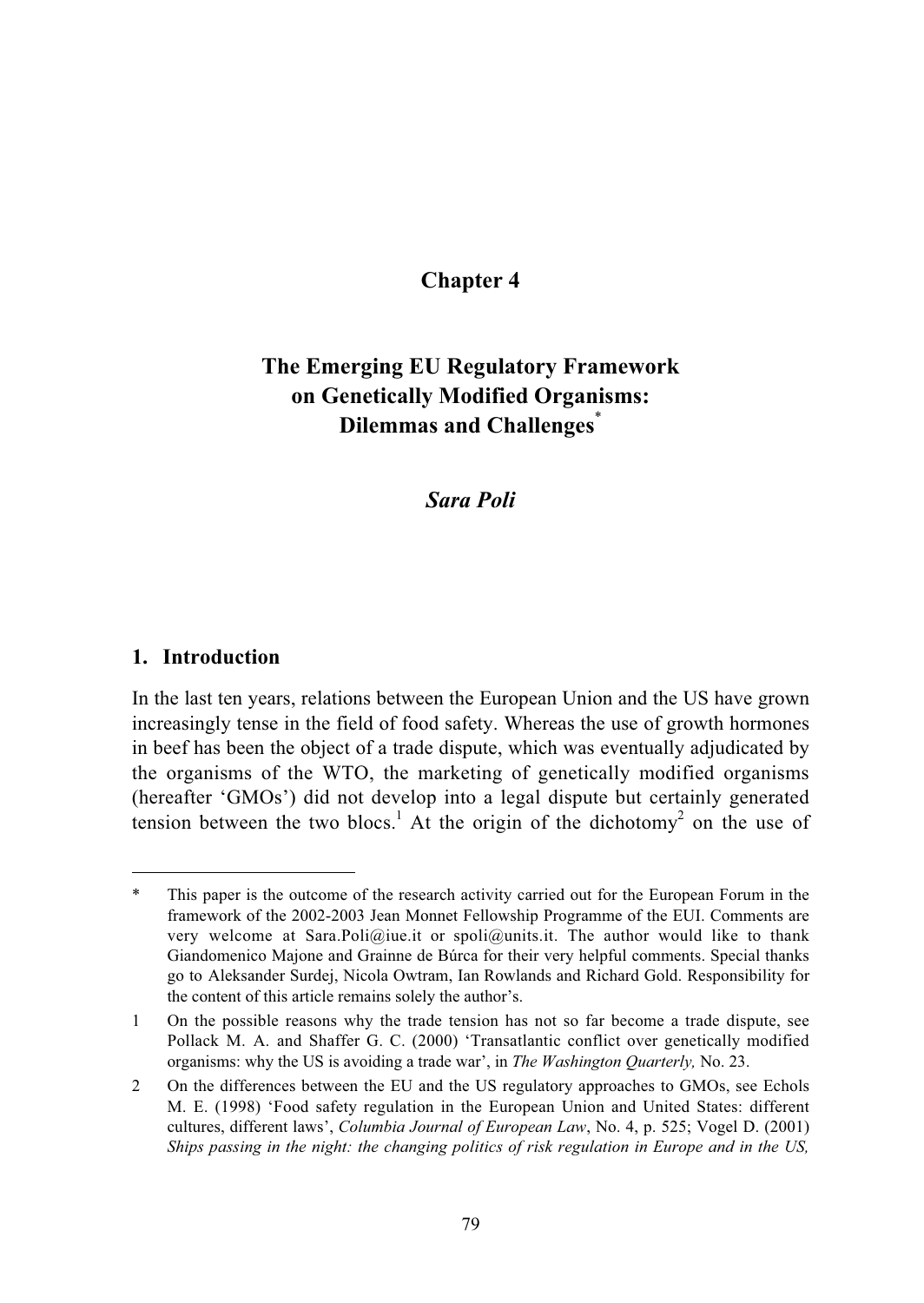GMOs was the decision, taken by the European Council in 1999, to suspend the authorisation procedure leading to the marketing of GMOs.<sup>3</sup> The decision was made as a result of the rising of a consensus amongst the Member States against the use of these organisms.<sup>4</sup> Since the US is the world's principle producer of GMOs, the EU stance on GMOs clearly affected American commercial interests. For the first time, the EU Member States showed their opposition to the use of GMOs for

*(contd.)*

- 3 See the Environment Council of 25 June 1999. In the minutes of this meeting the Member States made two declarations. The Danish, Greek, French, Italian and Luxembourg delegations announced to suspend the release of new GMOs authorisations. The other delegations invited the Commission to make a proposal for the effective implementation of the provisions regarding labelling and traceability of GMOs through the Comitology procedures foreseen in Directive 90/220 (the framework Directive). These delegations also noted the possibility for Member States to introduce national measures in conformity with the relevant paragraphs of Art. 95.
- 4 The Member States' consensus against the marketing of GMOs was born during the authorisation procedure for the marketing of a certain variety of GM maize, under Directive 90/220. In the framework of the approval procedure, the Commission asked for the opinion of three advisory scientific committees on the safety of GM maize. These committees were consulted after the comitology committee, set up by Directive 90/220, had failed to deliver an opinion on the request of authorisation to market the variety of GM maize concerned. The three committees took the position that GM maize did not pose risks for health. Therefore the Commission authorised the marketing of the GM maize in December 1996. (Commission Decision 97/98, *OJ* [1998] L 31/69). Even though the Member States were bound to accept the Commission's decision, a majority of them opposed it. In March 1997 Austria, Italy and Luxembourg enacted bans of the GM maize, relying on the safeguard clause of Art. 16 of the 90/220 Directive. The other Member States supported this initiative. In this situation, the Commission consulted its advisory scientific committees in order to understand whether the bans enacted by the Member States were justified. These committees found that the article 16-ban was not justified since it was not based on new scientific information capable of affecting the original risk assessment provided by the notifier. (See the Opinion adopted by the Scientific Committed on Plants on the invocation by Austria of Art. 16 [30 November 2000], published on http://europa.eu.int/comm/food/fs/sc/scp/out85\_gmo\_en.html; see also the opinion of the same committee on the invocation by France of Art. 16 against GM oil seed rape available at the following address: http://europa.eu.int/comm/food/fs/sc/ scp/out37 en.html.) In the light of these opinions, the Commission asked the concerned Member States to repeal the bans. However, they disregarded the Commission's request. There are currently nine on going article 16 cases involving Austria, Luxembourg, France, Germany United Kingdom. (See MEMO/02/160**,** Brussels, 15 October 2002, 'Questions and Answers on the Regulation of GMOs in the EU', of 15 October 2002, http://europa.eu.int/ comm/food/fs/gmo/gmo\_index\_en.html.) In consideration of the wide consensus against the marketing of GMOs, the Commission has not taken legal action against the Member States, although they were not complying with the EC GMOs legislation.

EUI Working Papers, RSC No. 2001/16; Princen S. 'EU regulation and transatlantic trade', *Kluwer Law International*, p. 195-266. For a criticism of some aspects of the United States regulatory system see Bratspies R. (2002) 'The illusion of care regulation, uncertainty and genetically modified crops', in *New York University Environmental Law Journal*, Vol. 10, p. 297.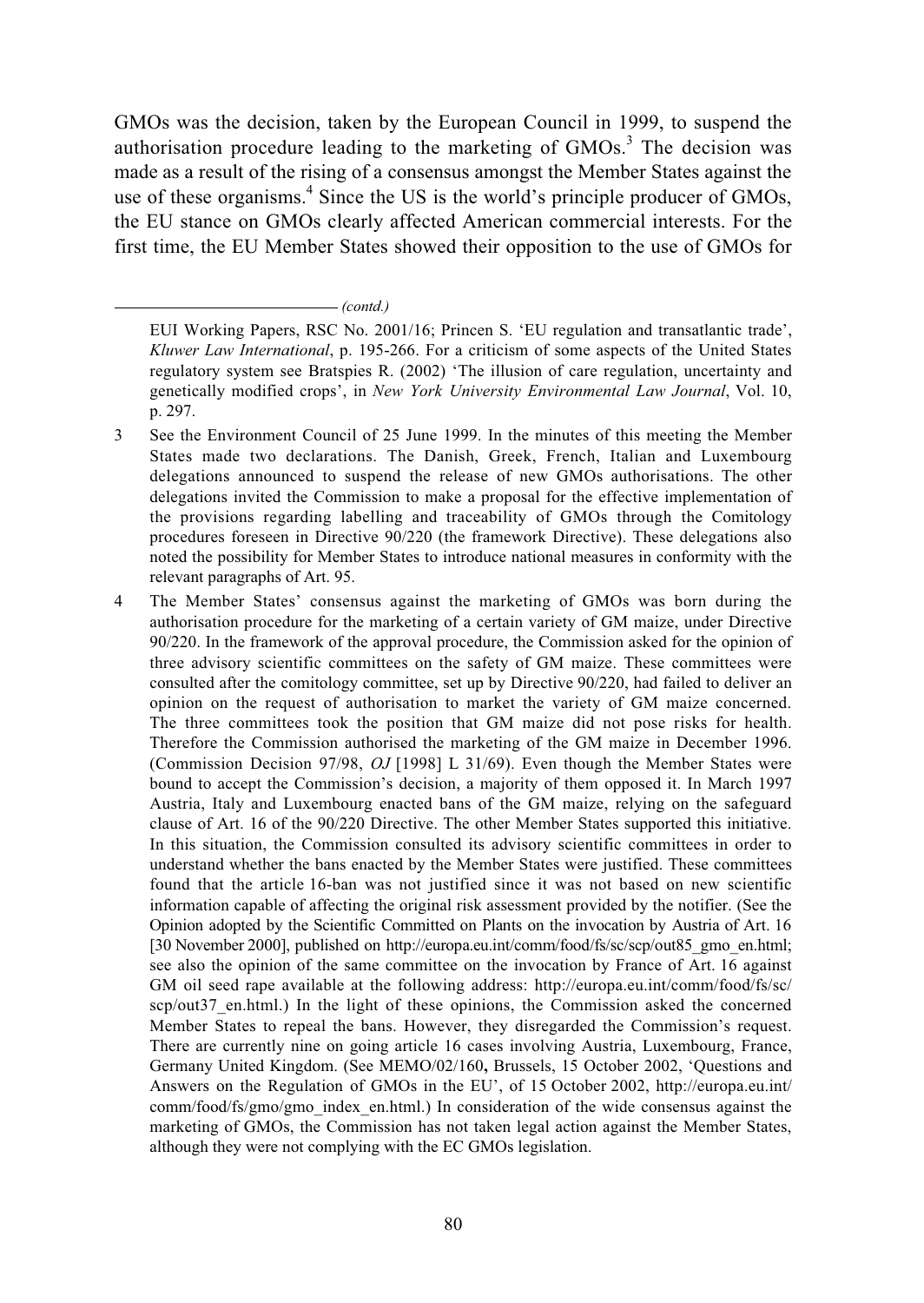commercial purposes during the approval procedure of a specific variety of genetically modified maize.<sup>5</sup> The European national governments decided to suspend the approval procedure for the marketing of GMOs pending the approval of new legislation giving adequate guarantees against the risks presented by GMOs. This European position was criticised by the US and other countries, which pointed out the potential conflict between the *moratorium* (suspension of the authorisation), essentially inhibiting trade in GMOs, and the WTO agreements.<sup>6</sup> In 1999, the Commission set out to tackle the crisis by undertaking a number of reforms, sketched out in the White Paper on Food Safety,<sup>7</sup> with the aim of re-defining and clarifying the European strategy in food safety matters. The overhaul of the food safety policy has been a challenging task for the Commission since, as one author points out:

The EC procedures must deal with the paradox of the denationalisation of risk issues, set against the growing importance of national interests and national perceptions on risk, while at the same time having to take the decisions which are defensible in international *fora*, such as the WTO.<sup>8</sup>

The reform envisaged by the Commission, and as yet unfinished, is based on different pillars. Firstly, the Commission has defined some interpretative guidelines of the precautionary principlewhich plays a fundamental role in the European decision-making dealing with health-related and environmental issues—in a 'soft law' act.<sup>9</sup> Secondly, a new horizontal framework Directive on GMOs<sup>10</sup> (which replaced the original framework Directive of  $1990$ <sup>11</sup> has been adopted; the institutional setting of bodies dealing with food safety has been radically changed through the setting up of a European Food Safety Authority (hereafter 'EFSA' or

<sup>5</sup> See the GM maize crisis described above No. 4. For a full account of this crisis see, Hervey T.K. (2001) 'Regulation of Genetically Modified Products in a Multi-Level System of Governance: Science or Citizens?', in *Review of European Community and International Environmental Law*, 10 (3), p. 321.

<sup>6</sup> For a detailed analysis of the conflict between the EU ban on GMOs and the SPS agreement see Charles W. Smitherman III (2002) 'World Trade Organization Adjudication of the European Union—United States Dispute Over the Moratorium on the Introduction of New Genetically Modified Foods to the European Common Market: A Hypothetical Opinion of the Dispute Panel', in *Georgia Journal of International & Comparative La*w, 30, p. 475, in particular p. 497.

<sup>7</sup> COM (1999) 7S19 final.

<sup>8</sup> Tromans S. (2001) 'Symposium: sustainable development, agriculture and the challenge of genetically modified organisms: promise, peril, precaution: the environmental Regulation of genetically modified organisms', in *Indiana Journal of Global Legal Studies*, 9. p. 202.

<sup>9</sup> COM (2000) 1.

<sup>10</sup> Directive 2001/18, *OJ* (2001) L 106/1.

<sup>11</sup> Directive 90/220, repealed by Directive 2001/18.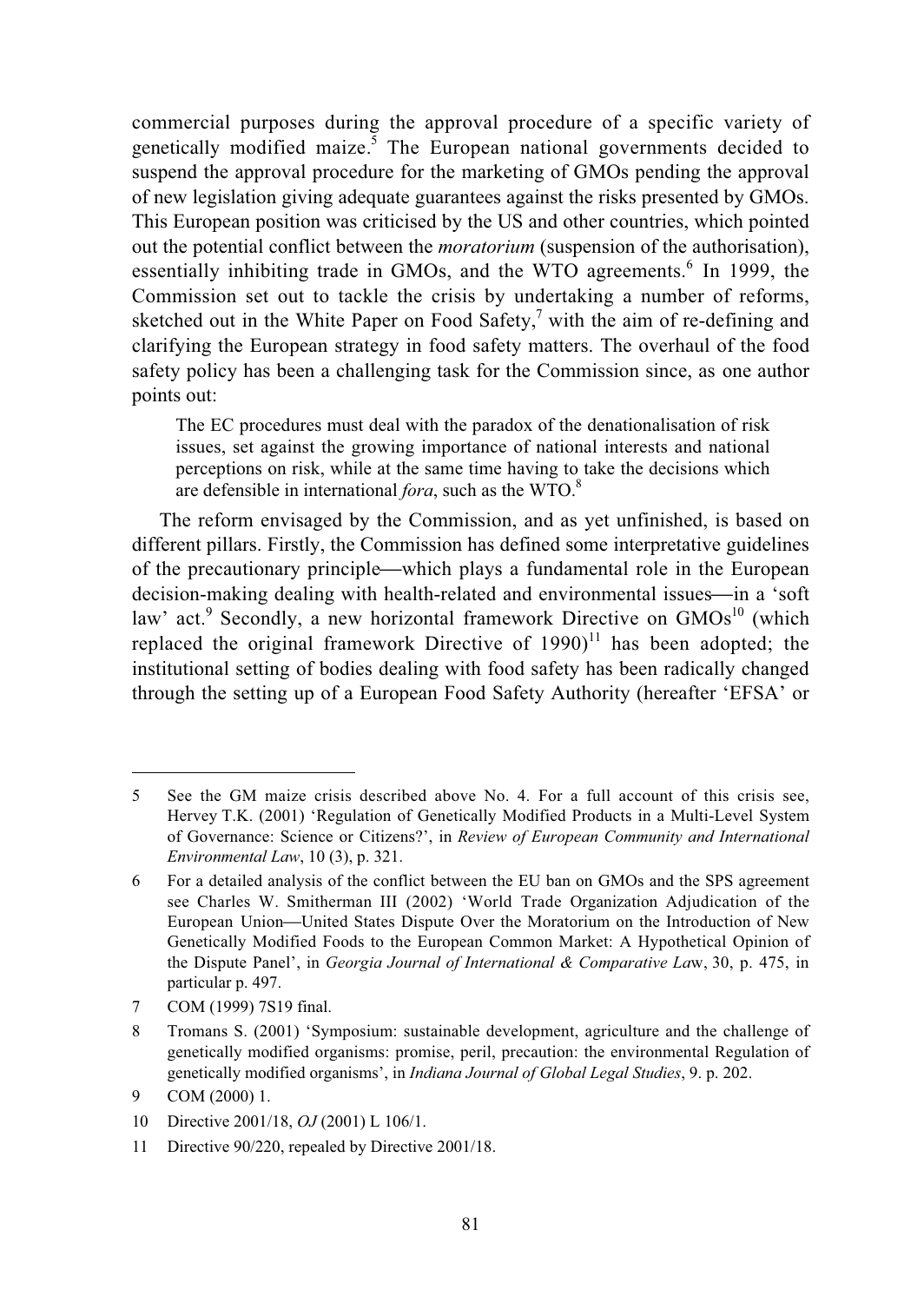'Food Authority').<sup>12</sup> Finally, the Commission has put forward a package of measures of sector-related legislation on GMOs designed to solve this *impasse*, which has blocked the approval procedure to trade genetically modified organisms. This paper focuses on this strand of the reform. More precisely, two Commission proposals for a Regulation, as amended by the Council and the Parliament in its first reading, will be the primary object of this paper. The first concerns GM food and feed<sup>13</sup> and the second on the traceability and labelling of GMOs and the traceability of food and feed products produced from GMOs.<sup>14</sup> These proposals, together with the new framework Directive, represent the most significant legislative changes to the EU regulatory framework on GMOs since the outbreak of the genetically modified maize crisis.<sup>15</sup> The text of the two proposals is far from final. Given the highly contentious nature of the subject matter, the Parliament might propose substantial amendments<sup>16</sup> to the proposals in its second reading. It is, however, already possible to identify the spirit, challenges and dilemmas of the emerging EC measures.

The analysis of the proposed legislation, of which only the most salient provisions will be presented, has three aims. Firstly, the paper will pinpoint the impact of the two proposals on the EU regulatory process leading to the marketing of GMOs by assessing whether the legislative changes proposed by the Commission are mere cosmetic makeup or whether they meaningfully strengthen the EU regulatory framework on GMOs. In order to assess how the new legislation will affect the old GMOs regime, a description of the proposed legislation will be provided. Special emphasis will be placed on the scope of the Member States' powers to adopt unilateral measures, suspending or limiting the circulation of a given genetically modified food/feed on the grounds of public health or environmental protection. In analysing this issue, I will also consider whether and how Art. 95 can be used by Member States to introduce or maintain national measures, derogating from a Community measure. Secondly, an evaluation will be made of the likelihood that the draft Regulations, which are felt to 'hold the key' to

<sup>12</sup> See Regulation 178/2002, *OJ* (2002) L31/1.

<sup>13</sup> See the Commission's proposal in COM (2001) 425. This paper will consider the latest version of the draft Regulation, that is to say, the common position achieved by the Council on the 17th March 2003. See Council document No. 5204/3/03.

<sup>14</sup> See the Commission's proposal in COM (2001) 182, as modified by the political agreement reached at the Environment Council meeting of 9 December 2002. The document may be found at http://register.consilium.eu.int/pdf/en/02/st15/15460en2.pdf.

<sup>15</sup> See above No. 4.

<sup>16</sup> On the first reading, the European Parliament made 111 amendments to the Commission's proposal on GM food and feed. The Commission accepted only 16 amendments in their entirety and 38 in a part or in principle. See the Parliament's legislative observatory.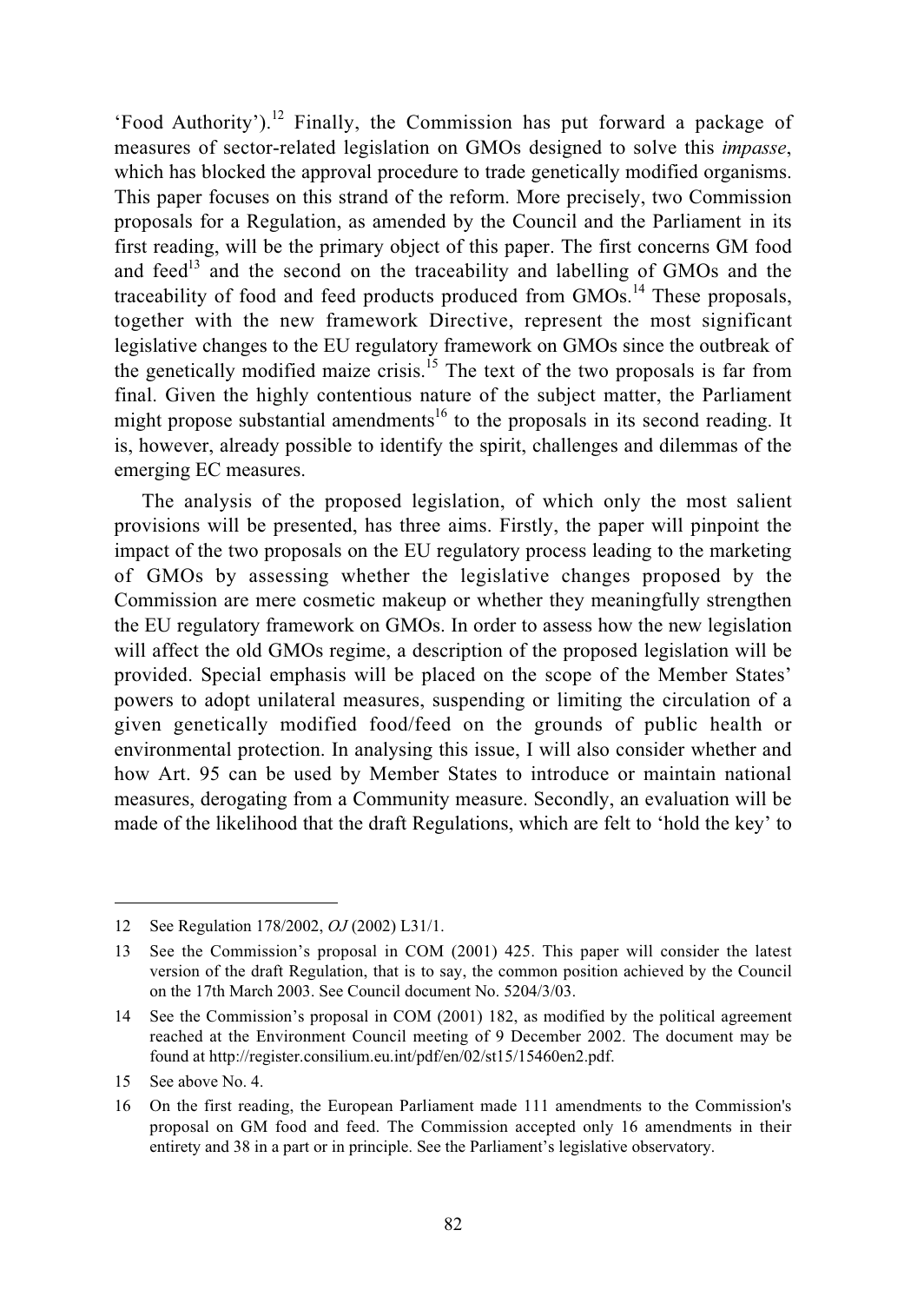the lifting of the *moratorium*, <sup>17</sup> will secure Member States' consent to the marketing of GMOs in the Community market. This is the most important challenge of the emerging legislative framework. Should Member States decide to abandon the *moratorium*, the future commercial presence of GMOs in Europe would depend entirely on consumers, who might welcome these products or decide not to buy them. Possible problems, resulting from the shape that the EC institutions decide to give to the GMOs reform, will also be examined. In particular, since scholars have extensively commented on the (in)compatibility of the GMOs marketing regime of the 1990s and the WTO rules, $^{18}$  it will be explored whether the proposed measures potentially conflict with the trade rules of the Geneva organisation. Dilemmas which the WTO bodies might face in applying the WTO agreements to the proposed GMOs legislation will also be underscored.

## **2. The Scepticism of the Member States Towards the 1990s EU Legislation on GMOs**

It was the crisis leading to the blocking of authorisation in the genetically modified maize saga $^{19}$  that first revealed the Member States' great fear that the use of GMOs, in food or for other purposes, could cause unforeseen health and/or environmental

<sup>17</sup> Francescon S. (2001) 'The New Directive 2001/18/EC on the Deliberate Release of Genetically Modified Organisms into the Environment: Changes and Perspectives', in *Review of European Community and International and Environmental Law,* 10 (3), p. 320.

<sup>18</sup> Bentley Q.C.P. (2000) 'The re-assessment of article XX, paragraphs (b) and (g) of GATT 1994 in the light of growing consumer and environmental concern about biotechnology', in *Fordham International Law Journal* Vol. 24, No. 1/2, 107*;* Buckingham D.E. (2001) 'Hot Potato, Hot Potato: Regulating Products of Biotechnology by the International Community', in *Journal of World Trade* Vol. 35, No. 1, p. 1; Fredland J.S. (2000) 'Unlabel their Frankenstein foods!: evaluating a U.S. challenge to the European Commission's labelling requirements for food products containing genetically-modified organisms', in *Vanderbilt Journal of Transnational Law* Vol. 33, No.1, 183; House R., Mavroidis P.C. (2000) 'Europe's evolving regulatory strategy for GMOs—the issue of consistency with WTO law: of kine and brine', in *Fordham International. Law Journal*, Vol. 24, No. 1/2, p. 317; Krenzler H.G., MacGregor A. (2000) 'GM food: the next major transatlantic trade war?', in *European Foreign Affairs Review* 5 297; MacMillan F., Blakeney M. (2000) 'Regulating GMOs: is the WTO agreement on sanitary and phytosanitary measures hormonally challenged? Part 1', in *Internal Trade Law Review*, p. 131; McMillan F., Blakeney M. (2000) 'Regulating GMOs: is the WTO agreement on sanitary and phytosanitary measures hormonally challenged? Part 2', in *Internal Trade Law Review*, p. 161; Pardo Quintillán S. (2000) 'Free trade, public health protection and consumer information in the European and WTO context: Hormone-treated beef and genetically modified organisms', in *World Trade Journal* Vol. 33, No. 6, p. 147; Perdikis N.O., William A. Kerr, Jill E. Hobbs (2001) 'Reforming the WTO to defuse potential trade conflicts in genetically modified goods', in *World Economy*, Vol. 24, No. 3, March, p. 378; Smithermann III C. W. above No. 6.

<sup>19</sup> See above No. 4.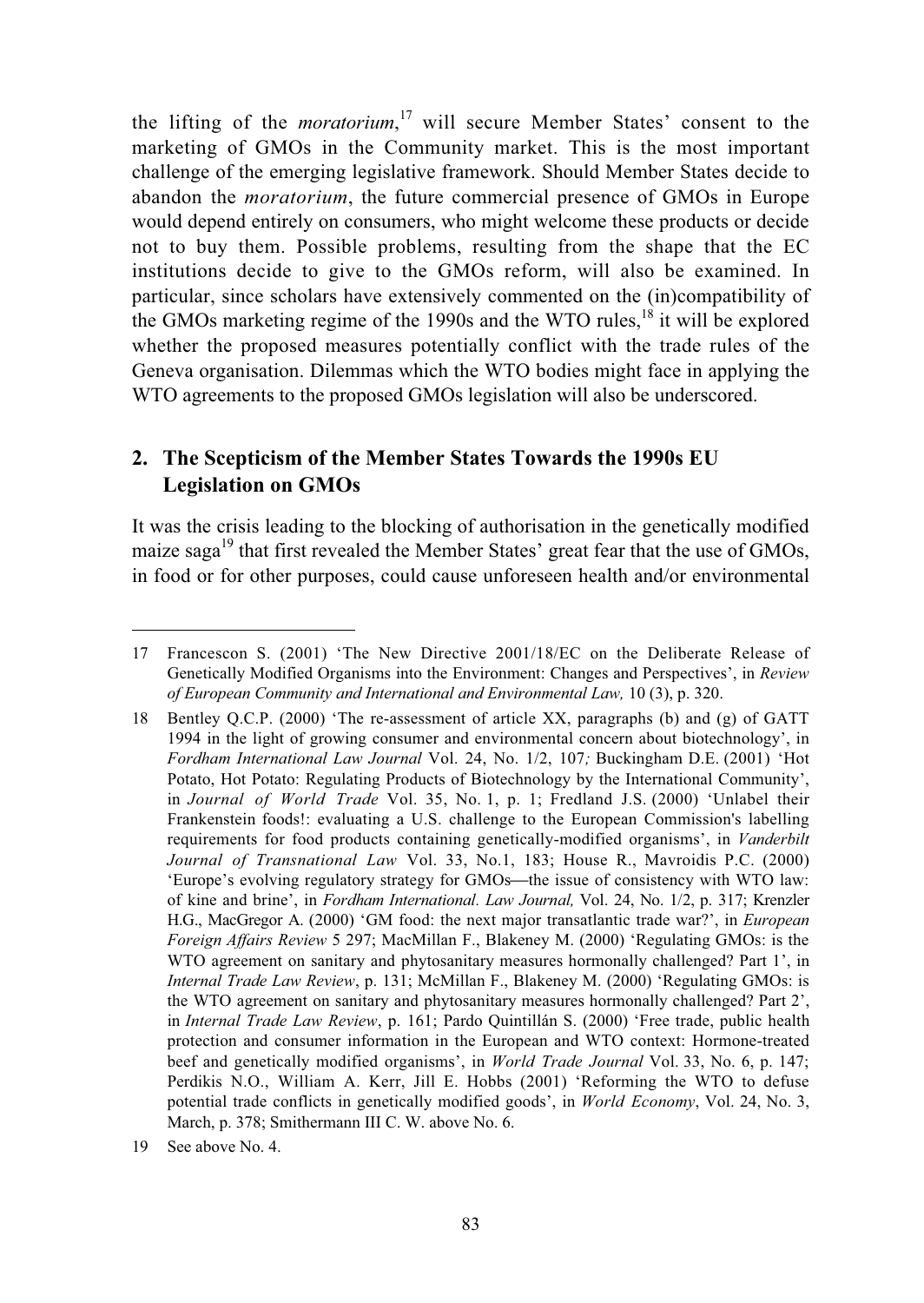problems. This crisis also highlighted two more elements. The first was that Member States distrusted the opinion of the scientific advisory committees of the Commission.<sup>20</sup> It should be noted that these committees not only approved of the marketing of GM products that the Member States were not willing to accept, $^{21}$  but also found that the suspension of the authorisation for the marketing of GMOs was unjustified.<sup>22</sup> The second concerned the conditions under which the use of GMOs could be acceptable to national authorities. It was made clear that Member States would consent to GMOs only if there were adequate guarantees that these organisms did not pose substantial risks when placed in the environment or the food chain. More precisely, the EU legislative framework, which was enacted in the  $1990s$ ,<sup>23</sup> was considered insufficient to cope with the risks associated with GM material. No traceability rules were contemplated by horizontal or sector-related legislation. As for labelling, although under Regulation 258/97 (hereafter 'the Novel Food' Regulation), $^{24}$  it was stated that GM Novel Food should be labelled, in reality 'the Commission had not produced guidelines on detailed labelling rules to accompany the regulation.<sup>25</sup> As a result, only two GM crops,<sup>26</sup> which were placed in the market before the adoption of the Novel Food Regulation, had to be labelled. In addition, GM feed was not subject to labelling requirements, although more than eighty percent<sup>27</sup> of genetically modified soya apparently went into animal feed. Finally, no labelling thresholds were established for the adventitious or technically unavoidable presence of  $GMOs.<sup>28</sup>$ 

<sup>20</sup> The authority of the scientific committees has been contested since the BSE crisis. In the context of this crisis, 'The Inquiry Committee of the European Parliament found that the scientific committees had not been free from external, non-scientific influence.' See Vos E. (2001) 'Differentiation, harmonisation and governance', in (De Witte B., Hanf D., Vos E., eds.) *The Many Faces of Differentiation in EU Law*, p. 175.

<sup>21</sup> See above No. 4.

<sup>22</sup> See above No. 4.

<sup>23</sup> Directive 90/220 and the Novel Food Regulation No. 258/97.

<sup>24</sup> *OJ* (1997) L 43/1.

<sup>25</sup> Franks J.R. (1999) 'The status and prospects for genetically modified crops in Europe', in *Food Policy*, 24, p. 573.

<sup>26</sup> These were the Monsanto soya and the Novartis maize which were subject to labelling requirements under Regulation 1139/98.

<sup>27</sup> This is a percentage which is reported in Francescon S. and Mackenzie R. (1999-2000) 'The regulation of genetically modified food in the European Union: an overview', in *New York University Environmental Law Journal*, 8, p. 553.

<sup>28</sup> The only exception is Regulation 49/2000 which exempts from labelling requirements foodstuff from non-GM sources where material derived from GMOs is present in food ingredients, or in the food as a single ingredient, in a proportion which is no higher than 1% if the presence of the material is adventitious.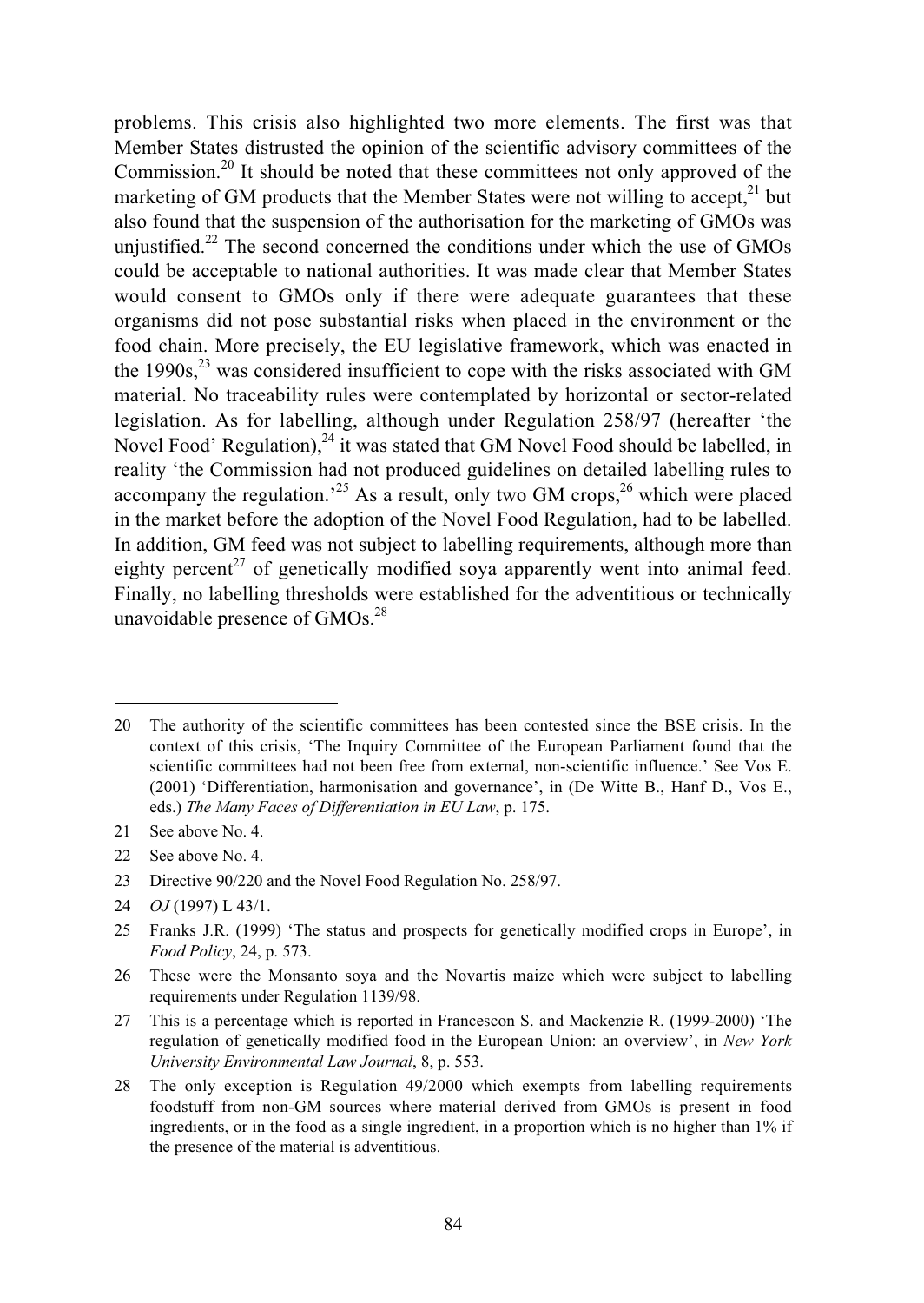In order to reassure the Member States, the Commission filled these lacunas by enacting a new GMOs framework Directive, which introduced labelling<sup>29</sup> and traceability requirements<sup>30</sup> and a new authorisation procedure for the release of GMOs.<sup>31</sup> Moreover, some specific pieces of legislation on GMOs were enacted.<sup>32</sup> However, some Member States, supported by the European Parliament, took the position that they would not lift the ban on the authorisation of GMOs until a separate regime of environmental liability for GMOs was set up and more comprehensive rules on traceability of GMOs enacted.<sup>33</sup> While the proposed environmental liability Directive does not envisage (as it stands)<sup>34</sup> separate rules on damages resulting from genetically modified organisms, extensive rules on labelling and traceability were laid down in two proposals for a Regulation.<sup>35</sup> Furthermore, the authorisation procedure for the marketing of GM food and feed was revisited with respect to the Novel Food Regulation.

The reforms undertaken by the Commission to secure an improved legislative framework against the risks of GMOs encouraged this institution to restart the procedure for authorising genetically modified crops and foods.<sup>36</sup> In March 2003, the Commission informed the EU Environment Council that nineteen applications were in the pipeline, including ten for genetically modified crops. The news caused a divided reaction amongst the Member States.<sup>37</sup>

 $\overline{a}$ 

32 See Regulation 50/2000 concerning labelling of foodstuffs and food ingredients containing additives and flavourings that have been genetically modified or have been produced from genetically modified organisms.

- 33 'Moratorium on New GMOs Set to Stay', in *ENDS* report February 2001, Issue No. 313.
- 34 The current text (as of June 2002) of the proposal on environmental liability with regard to the prevention and remedying of environmental damage covers, *inter alia*, environmental damages followed by the deliberate release of GMOs, including the placing on the market (see point 14 of annex I of the Council document 10458/02 of 28 June 2002).
- 35 See above No. 13 and 14. The two proposals are strongly intertwined. In fact, they will enter into force at the same time.
- 36 See 'EU Ministers divided over liability, cool on bathing water reforms', in *ENDS Report* No. 338 of March 2003.
- 37 The UK led a minority of Member States which was in favour of taking a decision on the pending applications. Germany and other Member States objected the initiative of the Commission. See *END report* No. 338 of March 2003.

<sup>29</sup> Art. 21 and Annex IV.

<sup>30</sup> Art. 4(6).

<sup>31</sup> Directive 2001/18. On the deficiencies of Directive 90/220 and the news of the proposed framework Directive (as of 1999), see Douma W. and Matthee M. (1999) 'Towards new EC rules on the Release of Genetically Modified Organisms', in *Review of European Community and International and Environmental Law,* 8, p. 152. For a description of the content of the framework Directive see Lawrence D., Kennedy J., Hattan E. (2002) 'New controls on the deliberate release of GMOs', in *European Environmental Law Review*, p. 51.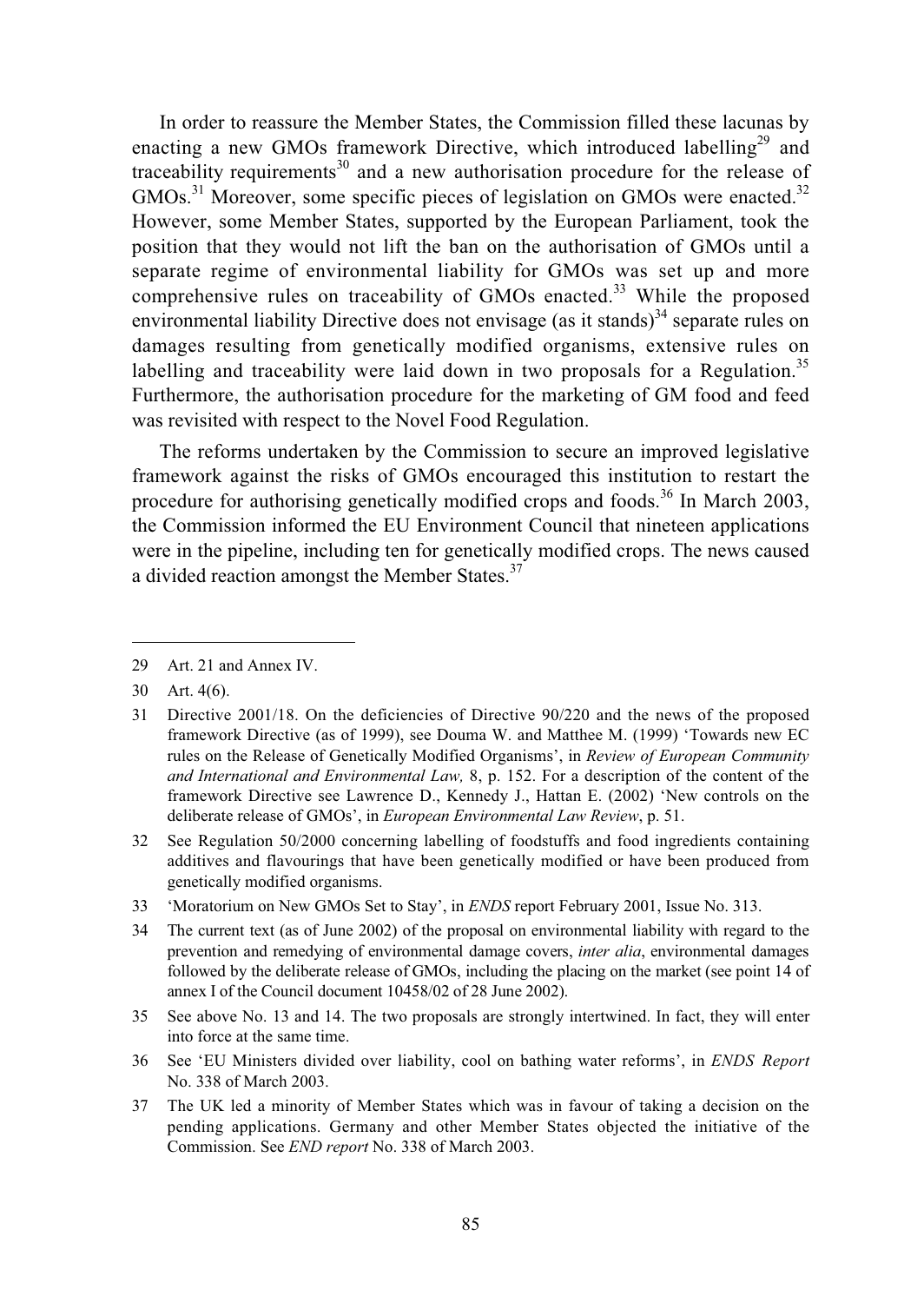### **3. Overview of the New Legislative Framework**

In accordance with the strategy laid down by the White paper on food safety, $38$  as from 2001, the Commission, proposed several pieces of sector-related legislation in the field of GMOs. Although the Commission was keen on re-starting the authorisation procedure for the marketing of GMOs, it certainly did not choose the shortest way. For example, greater use of comitology procedure could have been made instead of following the legislative procedure.<sup>39</sup> However, the Commission preferred the second approach, hoping that the enactment of the new legislative instruments would gain the Member States and the Parliament's support toward the envisaged reform more easily. The legislative changes that it proposed encompass three Regulations and three Council/Commission decisions.

The first Regulation concerns genetically modified food and feed; the second is related to the traceability and labelling of GMOs products and the traceability of GM food and feed. The Council has agreed on a common position on both proposals,<sup>40</sup> which will be sent to the EP for a second reading. Political agreement on the trace ability Regulation was voted in December 2002, although the UK, the Netherlands, Luxembourg and Denmark voted against it.<sup>41</sup> The UK and Luxembourg also disagreed on the compromise reached at the Council meeting of 28 November 2002 on GM food and feed.<sup>42</sup> A third proposal for a Regulation, aimed at implementing the Cartagena Protocol within the EC Community framework.<sup>43</sup>

<sup>38</sup> See above No. 7.

<sup>39</sup> In order to introduce traceability and labelling requirements on GMOs, the Commission evaluated the merits of three solutions: a) the adoption of technical measures, implementing Directive 90/220, through comitology procedures, b) the introduction of traceability and labelling requirements in the sector-related legislation; c) a new horizontal instrument on traceability and labelling. The Commission chose the latter legislative approach, thus discarding the first option which would have been the less time consuming. See the working document of the Commission on traceability and labelling of GMOs and products derived from GMOs, doc. ENV/620/2000, p. 8-13.

<sup>40</sup> See above No. 13 and 14.

<sup>41</sup> See Council document 15101/02, p. 8, published on: http://register.consilium.eu.int/pdf/ en/02/st15/15101en2.pdf.

<sup>42</sup> See http://www.foodstandards.gov.uk/science/sciencetopics/gmfoods/gmfoodfeedproposals/gm2811. Austria was the third Member State who voted against the political agreement on GM food and feed.

<sup>43</sup> On February 2002, the Commission proposed to implement the Cartagena Protocol, concerning both the export and imports procedure of living genetically modified organisms. The draft Regulation is intended to set up a procedure to export GMOs. As far as imports of GMOs are concerned, the EU legislation will continue to operate. The implication is that the EC legislation on the imports of these organisms complies with the provisions of the Cartagena Protocol and, as such, no additional implementing measures are needed. See the proposal for a Regulation on the transboundary movement of genetically modified organisms in COM (2002) 85 final of 18 February 2002. The Commission proposal was amended by the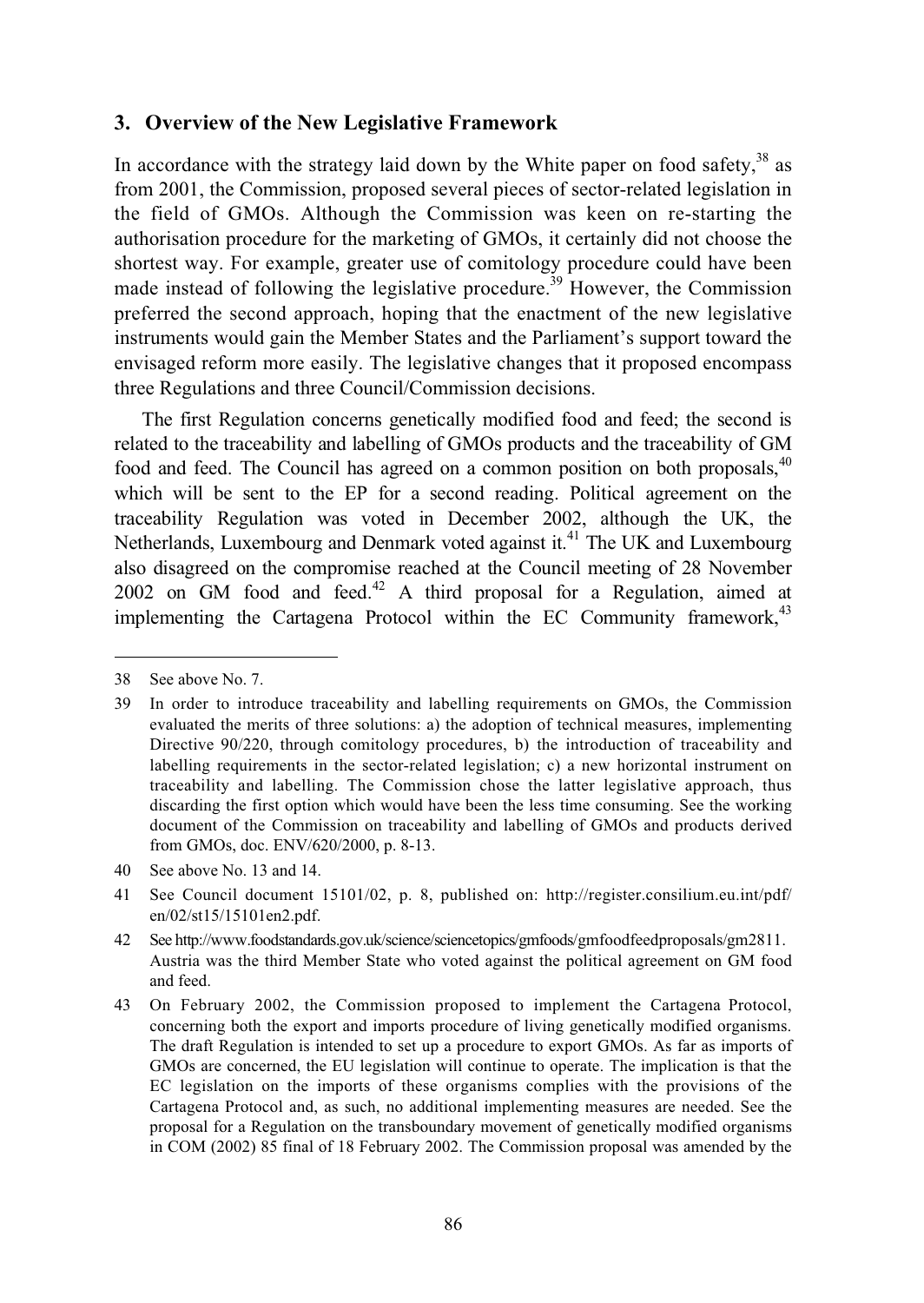was put forward by the Commission. However, it will not be examined since it lies beyond the scope of this paper.<sup>44</sup>

In addition to this legislation, three decisions were issued, laying down detailed guidelines on some technical aspects of the approval procedure leading to the placing of GMOs on the market. These pieces of technical legislation, adopted through comitology procedures, complete the legislative framework established by Directive  $2001/18<sup>45</sup>$  The guidelines in these three instruments were needed to make the framework Directive fully operational.<sup>46</sup>

*(contd.)*

- 44 See COM (2002) 85, p. 21.
- 45 Above No. 10.
- 46 The first Decision lays down detailed guidelines on the objectives, elements, general principles and the methodology of the 'environmental risk assessment' (See Commission Decision of 24 July 2002 establishing guidance notes supplementing Annex II to Directive 2001/18/EC and repealing Council Directive 90/220/EEC, in *OJ* [2002] L 200/22). This notion is defined by Art. 2.8 of Directive 2001/18 as 'The evaluation of risks to human health and the environment, whether direct or indirect, immediate or delayed, which the deliberate release or the placing on the market of GMOs may pose.' A description of the way in which this assessment should be carried out is crucial for a correct and complete notification process and, eventually, for the positive outcome of the authorisation procedure.

The second Decision concerns detailed guidelines on how the notifiers should implement monitoring plans in order to trace and identify any direct or indirect, immediate, delayed or unforeseen effects on human health or the environment of GMOs as or in products after they have been placed on the market. (Council Decision of 3 October 2002 establishing guidance notes supplementing Annex VII to Directive 2001/18/EC and repealing Council Directive 90/220/EEC, in *OJ* [2002] L 280/27.) The 'surveillance mechanism', set up by this Decision, goes in the direction of preventing possible damages (to human health or to the environment). Therefore it should be seen as a means to strengthen the safety net surrounding the use of genetically modified products. This is all the more so if one considers that the 2002 guidelines on the monitoring plans are stricter for the notifier than those of the framework Directive. Indeed, with respect to the guidelines of the framework Directive (See Annex VII of Directive 2001/18) the 2002 guidelines expand on the objectives for monitoring, expand on the general principles for monitoring and provide an outline for a general framework for the development of appropriate post-market monitoring plans.

The third Decision is aimed at standardising the format of the summary notification that national authorities are bound to send to the Commission. (Council Decision of 3 October 2002 establishing, pursuant to Directive 2001/18/EC, the summary notification information format for notifications concerning the deliberate release into the environment of genetically modified organisms for purposes other than for placing on the market, in *OJ* [2002] L 280/62.) A comprehensive, unified and clear summary notification is particularly important since on the basis of this notification—which is first sent to the Commission and then forwarded to the other Member States—national competent authorities decide whether or not to raise objections against the marketing of the GMO. The fact that the summary notification is standardised in a detailed manner makes sure that the information related to the

Parliament in its first reading. For the proposed amendments see COM (2002) 578 of 16 October 2002. The Protocol was approved on 25 June 2002. See Council decision 2002/628, *OJ* (2002) L 201/48.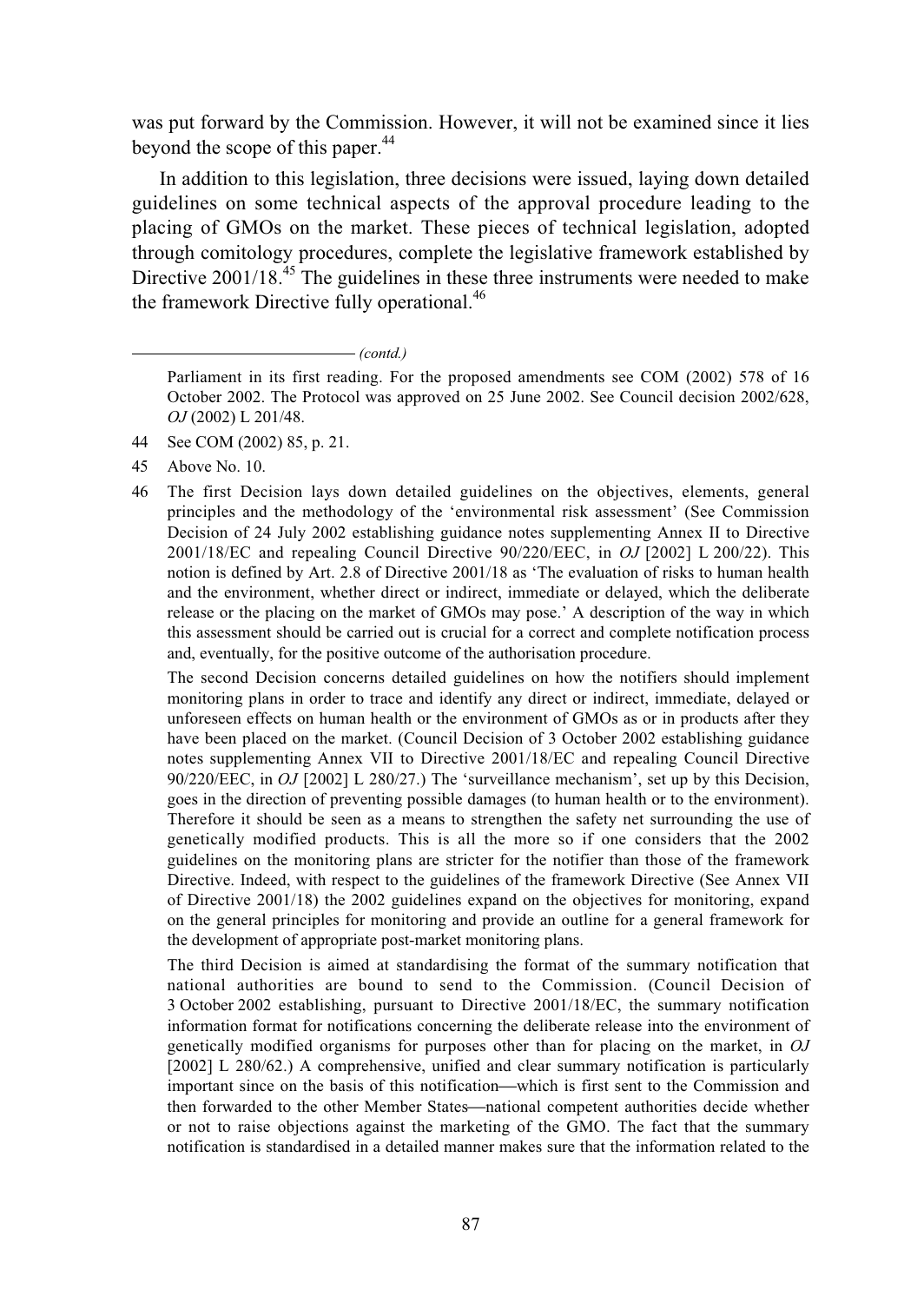## *3.1 The Proposed Genetically Modified Food and Feed Regulation*

This Regulation lays down the specific pre-marketing approval and labelling requirements with which genetically modified food and feed will have to comply in order to be placed on the Community market.

The objectives of the draft Regulation are very broad, as is also shown by the triple legal basis (Arts. 37, 95 and 152[4]). The Regulation aims to achieve 'a high level of protection of human life and health, environment and consumer's interest in relation to genetically modified food and feed.<sup> $47$ </sup> It is noteworthy that the objectives of the Novel Food Regulation—which the proposed Regulation intends to revise—are focused on the protection of the common market $48$  and of public health.<sup>49</sup> The latter is an ancillary objective with respect to the former, as it reveals the choice of Art. 95 (100.a) as the legal basis.

The proposed Regulation covers food which falls within one of these three categories:<sup>50</sup> a) genetically modified organisms for food use, (i.e. GM maize); (b) food containing or consisting of genetically modified organisms, (i.e. GM tomatoes); (c) food produced from or containing ingredients produced from genetically modified organisms (i.e. flour produced from genetically modified maize).<sup>51</sup> It may be noted that the scope of the proposed Regulation partially overlaps with that of the Novel Food Regulation and of the GMOs framework Directive. Indeed, category a) encompasses living GMOs which are also covered by Directive 2001/18, while categories b) and c) are included within the scope of the Novel Food Regulation.<sup>52</sup> After the entry into force of the proposed Regulation, the three groups of GM food will be authorised exclusively on the basis of the authorisation procedure established by the GM food and feed Regulation.<sup>53</sup> Thus, certain provisions of the Novel Food Regulation<sup>54</sup> and of the framework Directive<sup>55</sup>

*(contd.)*

request for authorisation to market the GMO is as complete as possible. This will enable, in turn, the Member States to take a well informed decision on the basis of uniform data.

<sup>47</sup> Art. 1.a.

<sup>48</sup> The legal basis is Art. 100.a (Art. 95).

<sup>49</sup> See recital No. 2 of the Novel Food Regulation.

<sup>50</sup> Art. 3.

<sup>51</sup> For the sake of convenience, food consisting of, or containing GMOs, and food produced from GMOs will be referred to as 'GM food.'

<sup>52</sup> See Art. 1.2.a and b of the Novel Food Regulation.

<sup>53</sup> Art. 4(2).

<sup>54</sup> According to Art. 38, the following provisions of the Novel Food Regulation are repealed: Art. 1.2.a and b; Art. 3(2) second paragraph and (3); Art. 8(1) d; Art. 9. The GM food and feed also repeals Regulations 1039/97, 49/2000, 50/2000.

<sup>55</sup> See Art. 5(5) b last indent and 17(5) b.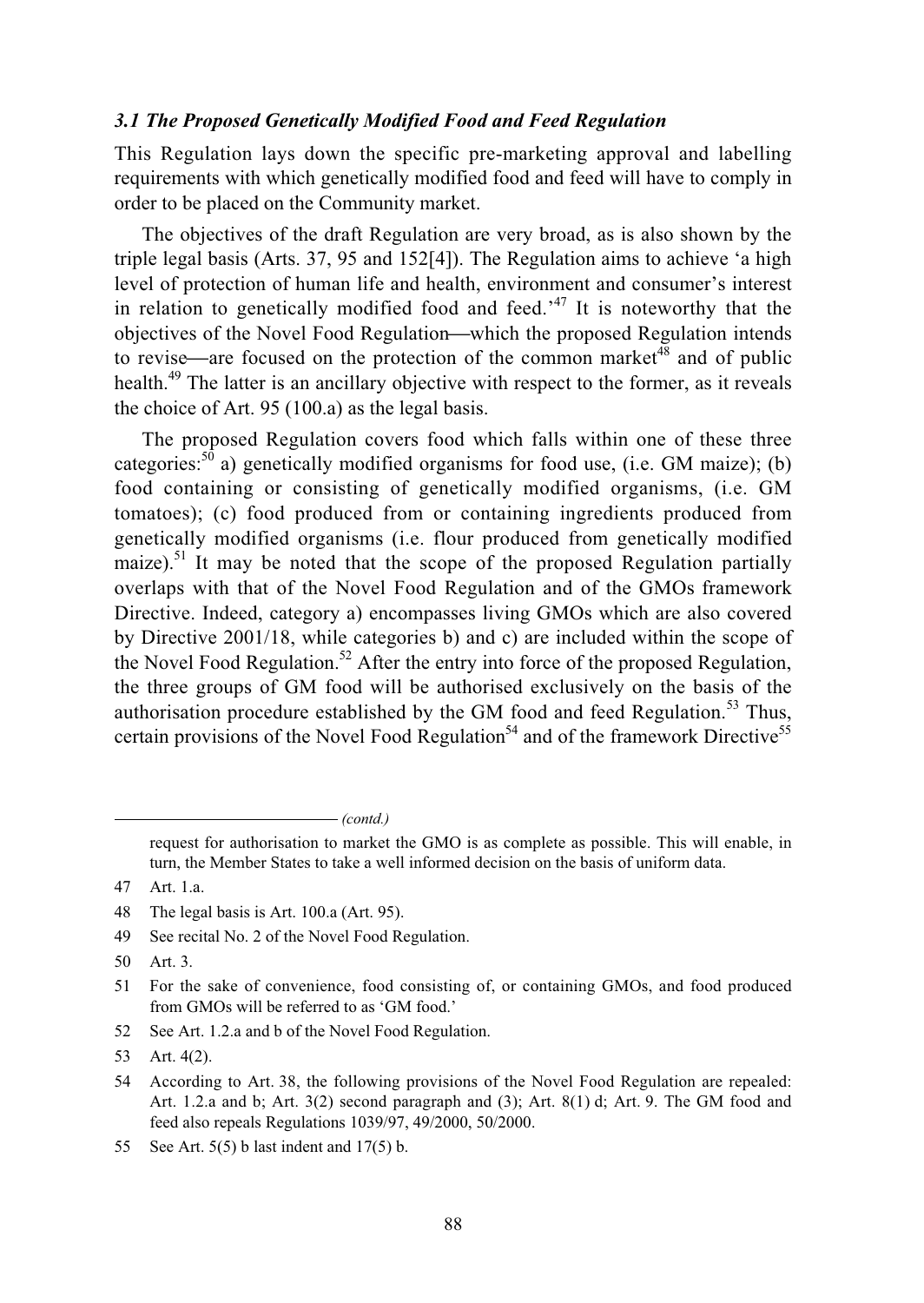will be respectively repealed or considered inapplicable. However, Reg. 258/97 remains good law for non-GM Novel Food.<sup>56</sup>

One important feature of the proposed Regulation is that it covers GM feed, as it was not previously included within the scope of any piece of legislation. The new Regulation will apply to a) genetically modified organisms for feed use (for example, certain varieties of GM soya); b) feed containing or consisting of genetically modified organisms; c) feed produced from genetically modified organisms (feeding stuff produced from GM fodder beet).<sup>57</sup>

Another group of food which the Parliament wanted to regulate in the proposed Regulation was food produced with a GMO.<sup>58</sup> However, the Parliament did not win the Commission's support on this point. In practical terms, this means that food produced from an animal fed with genetically modified feed<sup>59</sup> and food which was produced with a GM enzyme, leaving no traces of genetically modified material in the final product, will not be subject to the restrictions of the Regulation. Should there be any doubts on whether a certain category of GM food/feed falls within the scope of the Regulation, the Commission is empowered, together with the comitology committee, to clarify this issue.<sup>60</sup> It is striking that the opinion of the EFSA is not required in a decision of this kind.

Let us now turn to the approval procedure to place GM food/feed on the market. First of all, an authorisation to this effect will be released only if the applicant gives 'adequate and sufficient evidence'<sup>61</sup> that the GM food and feed<sup>62</sup> meet the following conditions:<sup>63</sup>

- They do not present an unacceptable risk for human health and the environment;
- They do not mislead the consumer; $64$

 $\overline{a}$ 

63 Art. 3(1) and Art. 16(1).

<sup>56</sup> Non-GM Novel Food is listed in Art. 1.2.c, d, e, f.

<sup>57</sup> Art. 15.

<sup>58</sup> See amendment 15 of recital 6, in the Parliament report of 7 June 2002 on the proposal for a Regulation on genetically modified food and feed (A5-0225/2002).

<sup>59</sup> Likewise, food produced from animals, which are treated with genetically modified medicinal products falls outside the scope of the Regulation.

<sup>60</sup> See. Art. 3(2) and 15(2). This flexibility was also provided by the Novel Food Regulation. See Art. 3(4), last indent.

<sup>61</sup> Art. 4(3) and 16(3).

<sup>62</sup> See Art. 16(1) d.

<sup>64</sup> The proposed Regulation provides a slightly different wording of the second and third conditions that an application for genetically modified feed must satisfy. Art.  $16(1)$  c provides that GM feed should not, *inter alia*, mislead the user and harm or mislead the consumer by impairing the distinctive features of the animal products; Art. 16(1) d states that GM feed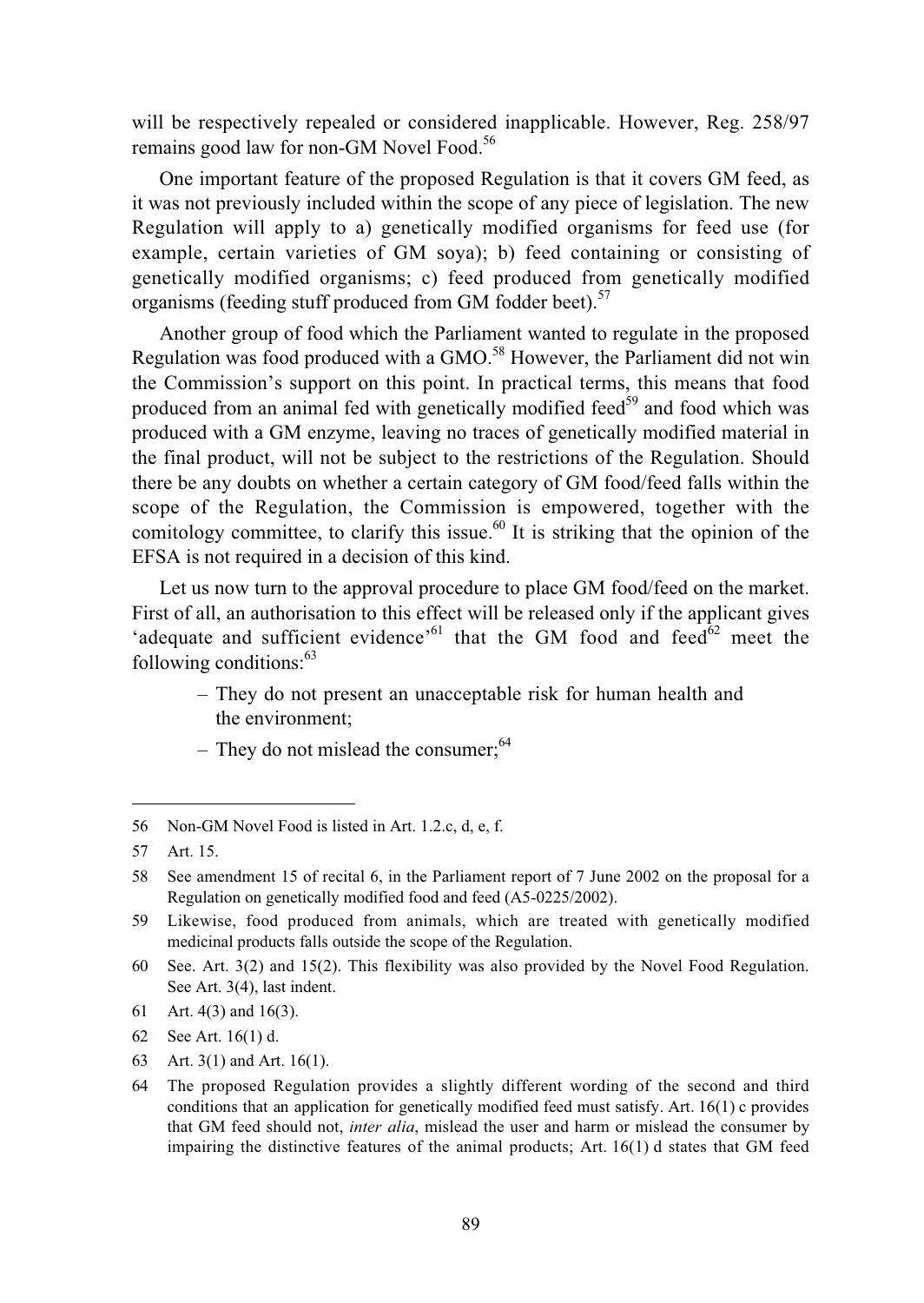– They do not differ from the food which it is intended to replace to such an extent that its normal consumption would be nutritionally disadvantageous for the consumer.

The wording of the proposed Regulation presents similarities with Art. 3.1 of the Novel Food Regulation,<sup>65</sup> except for the first indent. While the Novel Food Regulation states that genetically modified food can be authorised if 'it does not present a danger for the consumer', the threshold for releasing authorisation is lower in the proposed measure—GM food is authorised if it does not present an *unacceptable* risk for human health and the environment. This change is not merely editorial, since it affects the chosen level of protection. The implication is that EU institutions are ready to give the green light to a request of authorisation for the marketing of a certain GM food/feed, if the risk it creates is acceptable. The shift from 'no danger' to 'acceptable risk' should not be underestimated: the new emphasis on acceptable risk is capable of limiting resort to outright bans, since the Commission is bound to take measures which are proportional to the chosen level of protection.<sup>66</sup>

It is now appropriate to consider the requirements of the authorisation procedure<sup>67</sup> and how the final decision on the application is made. When submitting an application to national competent authorities, the operator (called the 'notifier' in the jargon of the GMOs legislation) is required to gather accompanying documents and information<sup>68</sup> so as to enable the EU authorities to evaluate whether the request complies with the requirements of the Regulation.<sup>69</sup> It is noteworthy that the number of documents and information that the applicant must present appears more comprehensive (or burdensome according to the point of view) than that of the Novel Food Regulation. For example, a source of information which the notifier should include in the application is a copy of the studies, including, where available, independent, peer-reviewed studies, which have been carried out and any

*(contd.)*

should not differ from feed which it is intended to replace to such an extent that its normal consumption would be nutritionally disadvantageous for animals or humans.

<sup>65</sup> This article states that: 'Foods and food ingredients falling within the scope of this Regulation must not: a) present a danger for the consumer; b) mislead the consumer; c) differ from foods or food ingredients which they are intended to replace to such an extent that their normal consumption would be nutritionally disadvantageous for the consumer.'

<sup>66</sup> COM (2000) 1.

<sup>67</sup> See Art. 7 and 17. The authorisation procedure contains time limits which are here omitted due to space constraints.

<sup>68</sup> Art. 5(3) and 17(3).

<sup>69</sup> The information requested from the notifier also serves the purpose of preparing the ground for the placing of the GM food/feed on the market. Amongst other, the notifier should specify labelling and handling conditions beyond, where required, post marketing monitoring for the use of GM food/feed. (Art. 5.3.h; k and Art. 17.h; k)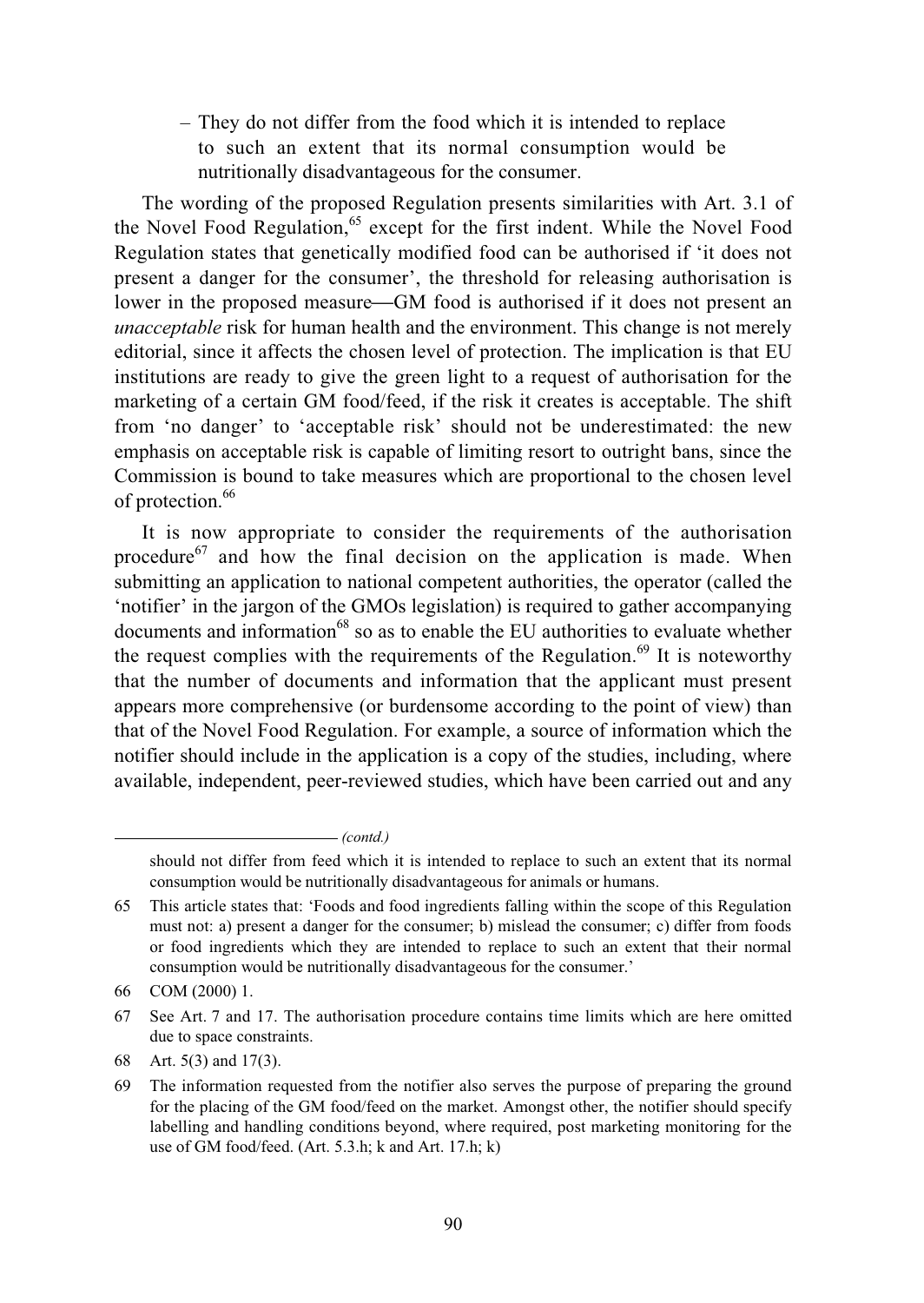other material which is available to demonstrate that the food complies with the criteria laid down in article 3(1) and  $16(1)$ .<sup>70</sup> In addition, the operator should give information as to whether the food gives rise to ethical or religious<sup>71</sup> concerns.<sup>72</sup> Finally, it should be noted that further information is required for food/feed consisting of, or containing,  $GMOs.<sup>73</sup>$ 

One of the factors which is assessed by the national competent authority during the authorisation procedure is whether the GM product, which is the object of the notification, is 'substantially equivalent' to its non-genetically modified counterpart.<sup>74</sup> It should be noted that the principle of 'substantial equivalence', which has operated since the Novel Food Regulation<sup>75</sup> and was maintained in the new piece of legislation,<sup>76</sup> applies differently in the GM food and feed Regulation with respect to the 1997 Regulation. In the latter, it applies to limited cases,  $77$ 

- 75 See Recital No. 2 and Art. 5.
- 76 It should be noted that in the GM food/feed Regulation reference is not explicitly made to the principle of substantial equivalence. However, this concept is incorporated in the draft Regulation. See the combination of Art. 19.3.h and 27.3.c in case of GM feed and the combination of Art. 6.3.h and 14.2.a in the case of GM food. The characteristics which are considered to make a GM product different from a non-GM counterpart are the following: composition, nutritional purposes, intended use, implications for human health or for the health of certain species or categories of animals.
- 77 Article 3(4) of the Novel Food Regulation establishes to which categories of Novel Food the principle of substantial equivalence applies. They are foods and food ingredients produced *from*, but not containing, genetically modified organisms (Art. 1.2.b); foods and food ingredients consisting of or isolated from micro-organisms, fungi or algae (Art. 1.2.d); foods and food ingredients consisting of or isolated from plants and food ingredients isolated from animals, except for foods and food ingredients obtained by usual propagating or breeding practices and having a history of safe food use (Art. 1.2.e).

<sup>70</sup> See Art. 5.3.e and 17.3.e.

<sup>71</sup> The Novel Food Regulation only referred to ethical concerns, which had to be mentioned on the label of the GM product. See Art. 8.c.

<sup>72</sup> Art. 13.2.b and 25.3.d. In case the GM food/feed gives rise to these concerns, this should be stated on the label.

<sup>73</sup> The notifier must provide a risk assessment and a monitoring plan for the environmental effects. See Art. 6.5.a; b and Art. 17.5.a; b.

<sup>74</sup> The criteria to define a GM food or food ingredient as 'substantially equivalent' to its conventional counterpart concern their composition, nutritional value, metabolism, intended use and the level of undesirable substances contained therein (Art. 3.4). The Commission has also adopted Recommendation No. 97/618 (*OJ* [1997] L 253/1) to illustrate scientific aspects of this concept. The latter has formed the object of detailed analysis in the opinion of the Advocate General Jacobs (of 13 March 2003) in the *Monsanto* case, C-236/91, pending. In this case Italy contested the 'substantial equivalence' of some GM products. See for more details on this case section No. 3.2. It should also be noted that the substantial equivalence principle of the Novel Food Regulation was seen with scepticism by other Member States. See Young A. R. 'Trading up or trading blows? Us politics and transatlantic trade in genetically modified organisms', RSC EUI working paper No. 2001/30, p. 13.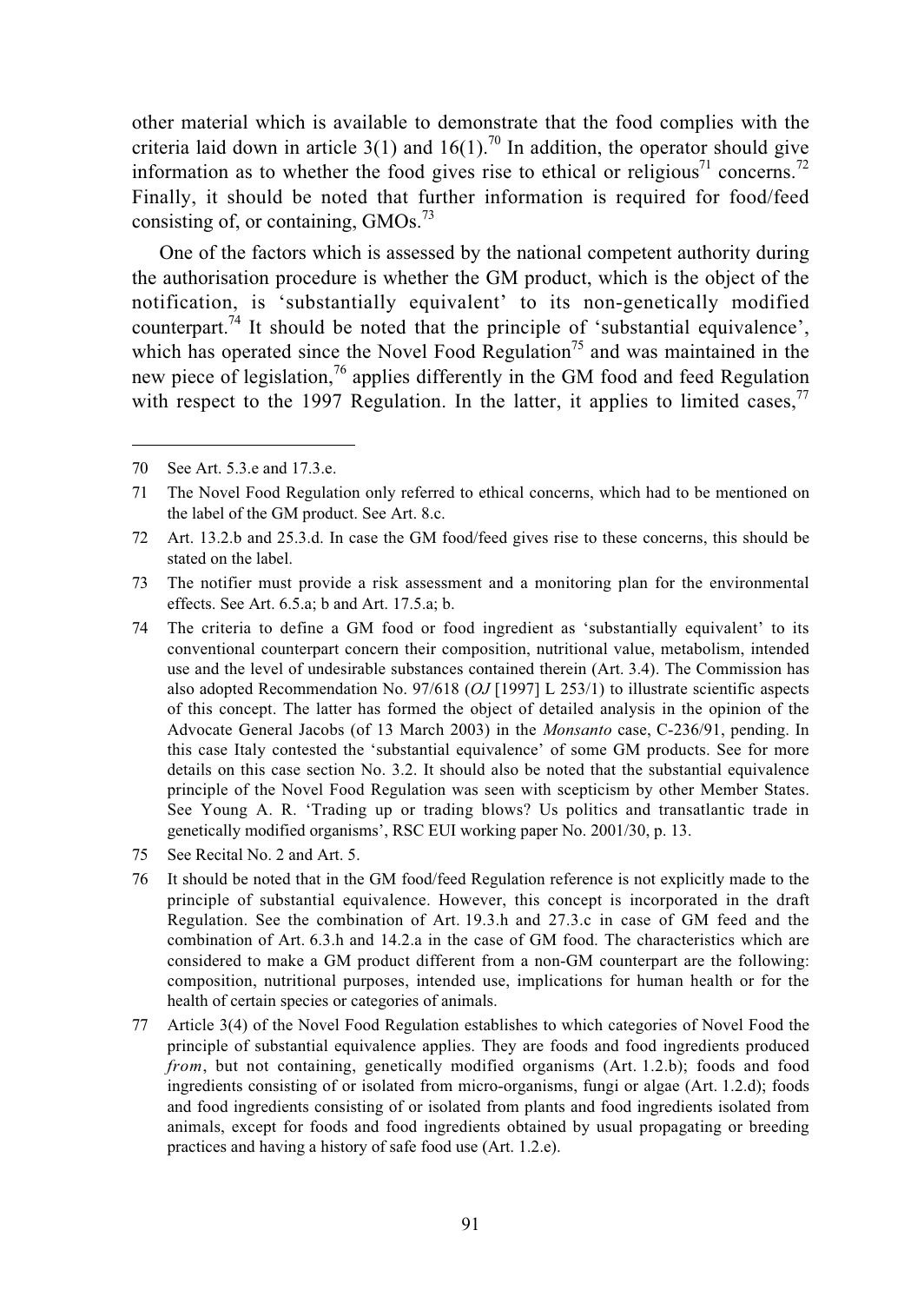whereas in the former, it does not apply only to products produced from GMOs but also to *all* GM food/feed and does not give rise to a different procedure.<sup>78</sup> Moreover, in the Novel Food Regulation, when a novel food was produced from GMOs and was substantially equivalent to its traditional counterpart, it was approved of according to a simplified procedure.<sup>79</sup> By contrast, in the new draft Regulation, a single authorisation procedure applies both to substantially equivalent and non-substantially equivalent products. The abolishment of the simplified procedure is a welcome step $80$  since, as the Commission has always recognised, substantially equivalent GMOs products are not safe in themselves; what, therefore, is the point of submitting them to an approval procedure which is different from that of non-substantially equivalent GMOs food?

Let us now turn to the decision making, leading to the authorisation or rejection of the application, which involves the Member States, the Commission and a newly established actor: the EFSA. The main stages of the authorisation procedure are sketched below. The procedure is set in motion when the person, seeking the authorisation to market GMO food/feed, applies to the competent national authority, providing the information previously described. For the sake of procedural economy, where a product is likely to be used both as food and feed the operator will submit a single application and a single decision will be made by the relevant competent authorities. ${}^{81}$  The application and related information is sent to the EFSA, $82$  which will make it public,  $83$  and will forward it, in turn, to the Commission and other Member States. <sup>84</sup> The final decision on the application is

<sup>78</sup> The only difference in the treatment between substantially equivalent GM food/feed and GM food/feed which is different from the traditional counterpart consists in the labelling obligations, that is to say, a non-'substantially equivalent' GM food can be placed on the market only if the differences with respect to the conventional counterpart—and appropriate information about the nature and the character of the food concerned (Art. 13.3) are mentioned on the product's label. See Art. 13.2 a and 25.3.c. It should be noted that, in this respect, the GM food and feed regulation is no different from the Novel Food Regulation which required that non-substantially equivalent food was labelled (Art. 8.1.a).

<sup>79</sup> See Recital 2 and the simplified procedure of Art. 5. It should be noted that this procedure allows operators to place on the market a certain GM food, after they have notified the Commission of the GM product that they intend to place on the market and have provided evidence of its substantial equivalence to conventional counterparts.

<sup>80</sup> It appears that this procedure does not enjoy Member States' support. The opinion of the Advocate general in the *Monsanto* case reports that several Member States in the comitology committee which examined the Italian decision to suspend the marketing of the *Monsanto* maize asked for clarification on the use of this concept. See par. 30 of the opinion. For more details on the case see section No. 3.2.

<sup>81</sup> Art. 27.

<sup>82</sup> Art. 5.2.a.iii and Art. 17.2.a.iii.

<sup>83</sup> A summary of the application will be made available to the public. See Art. 5.2 b.ii and 17.2 b.ii.

<sup>84</sup> Art. 17.2.b.1 and ii and Art. 5.2.b.1 and ii.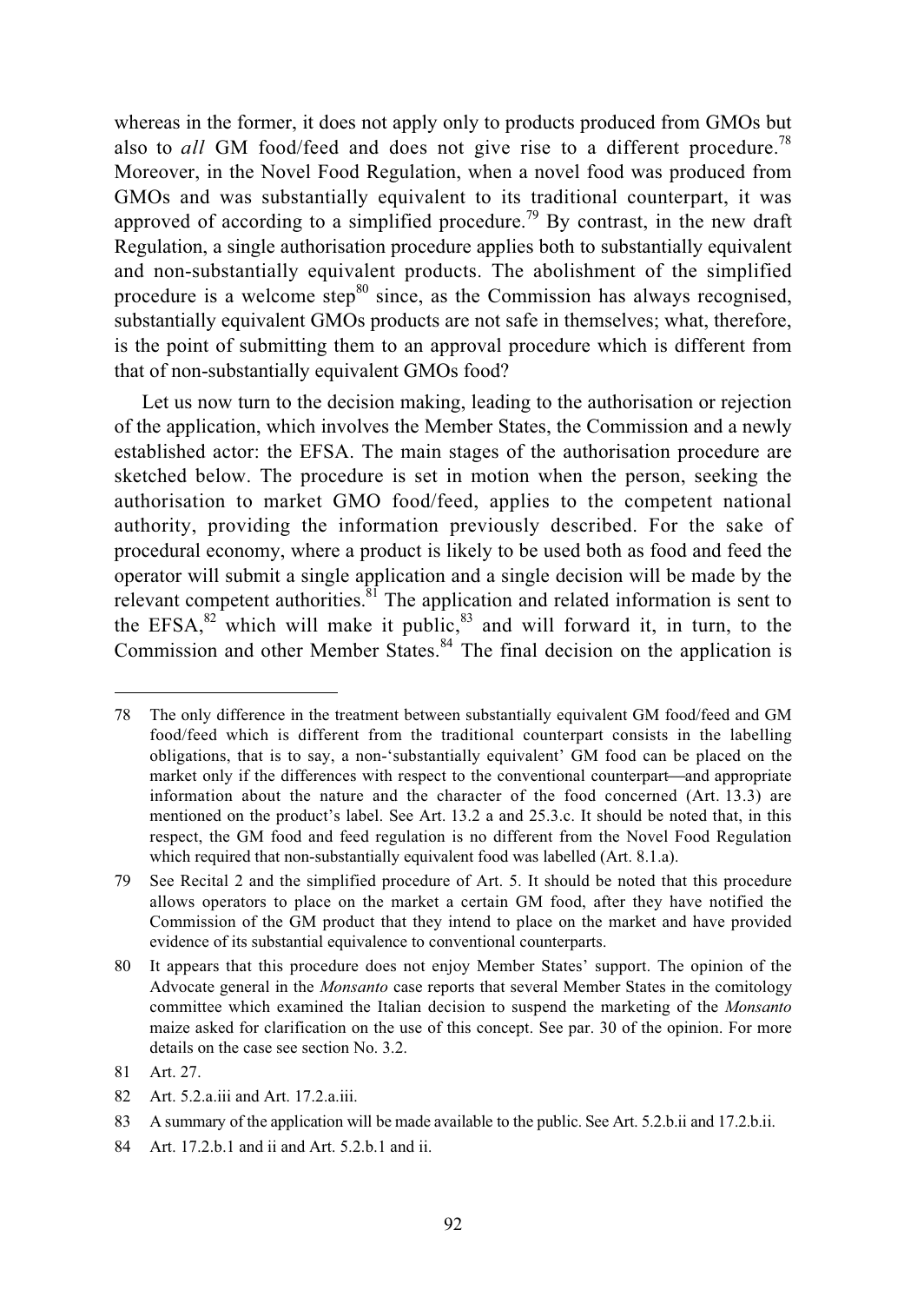made by the Commission and Member States, whereas the role of the EFSA is advisory. $85$  The EFSA's most important task is thus the release of an opinion $86$  on the request for authorisation by the notifier, which is then communicated to the Commission and the Member States. The EFSA's opinion may be favourable or unfavourable but, in any event, it must be appropriately justified. A positive opinion of the Food Authority has to contain certain bits of information,  $87$  including the restrictions or conditions to place the genetically modified food/feed concerned on the market.<sup>88</sup> This opinion will be made accessible to the public, which can send comments to the Commission.<sup>89</sup> An oddity in this respect can be observed: public reactions and comments will have to be addressed to the Commission and not to the EFSA itself.

Coming back to the authorisation procedure, the Commission will decide on the application for authorisation in co-operation with the Standing Committee on the Food Chain and Animal Health (a comitology committee). Factors which can be taken into account in the authorization process are the opinion of the EFSA, any relevant provisions of Community law, and other legitimate factors relevant to the matter under consideration.<sup>90</sup> It goes without saying that the opinion of the EFSA is not binding for the Commission; the latter has only a duty to explain why it took a different position from that recommended by the EFSA. It is interesting that the final decision on the authorization can be affected by 'other legitimate factors.' This is an expression which was used for the first time by the most important food standard setting organization, the *Codex Alimentarius Commission*, in 1995.<sup>91</sup> General Principles for Risk Analysis recognised at the international level, in the framework of the activity of the *Codex Alimentarius* Commission, 'allow[s] risk managers to take into account not only the results of a science-based risk

<sup>85</sup> The Food Authority also have other minor duties. It replaces the Commission in performing certain tasks for which the Commission was responsible in the old GMOs regime. For example the EFSA receives and forward the notification to the Member States, it asks the applicant for additional information, it may ask the competent national authority to carry out safety assessment o environmental risk assessment. A further power consists in the possibility to propose, modify, suspend or revoke the authorisation. This power is shared with the Commission and the Member States. See Art. 10. The EFSA finally advises the Commission in laying down implementing rules for the renewal of the authorisation. See for example Art. 11.5.

<sup>86</sup> Art. 6. The Authority has six months to release its opinion.

<sup>87</sup> Art. 6(5) and 18(5).

<sup>88</sup> For example, the EFSA may decide that post marketing monitoring requirements are needed. See Art. 6.5.e and Art. 18.5.e.

<sup>89</sup> Art. 6.7 and 18.7.

<sup>90</sup> Art. 7.1 and 19.1.

<sup>91</sup> Juke D. (2000) 'The role of science in international food standards', in *Food Control*, 11, p. 181.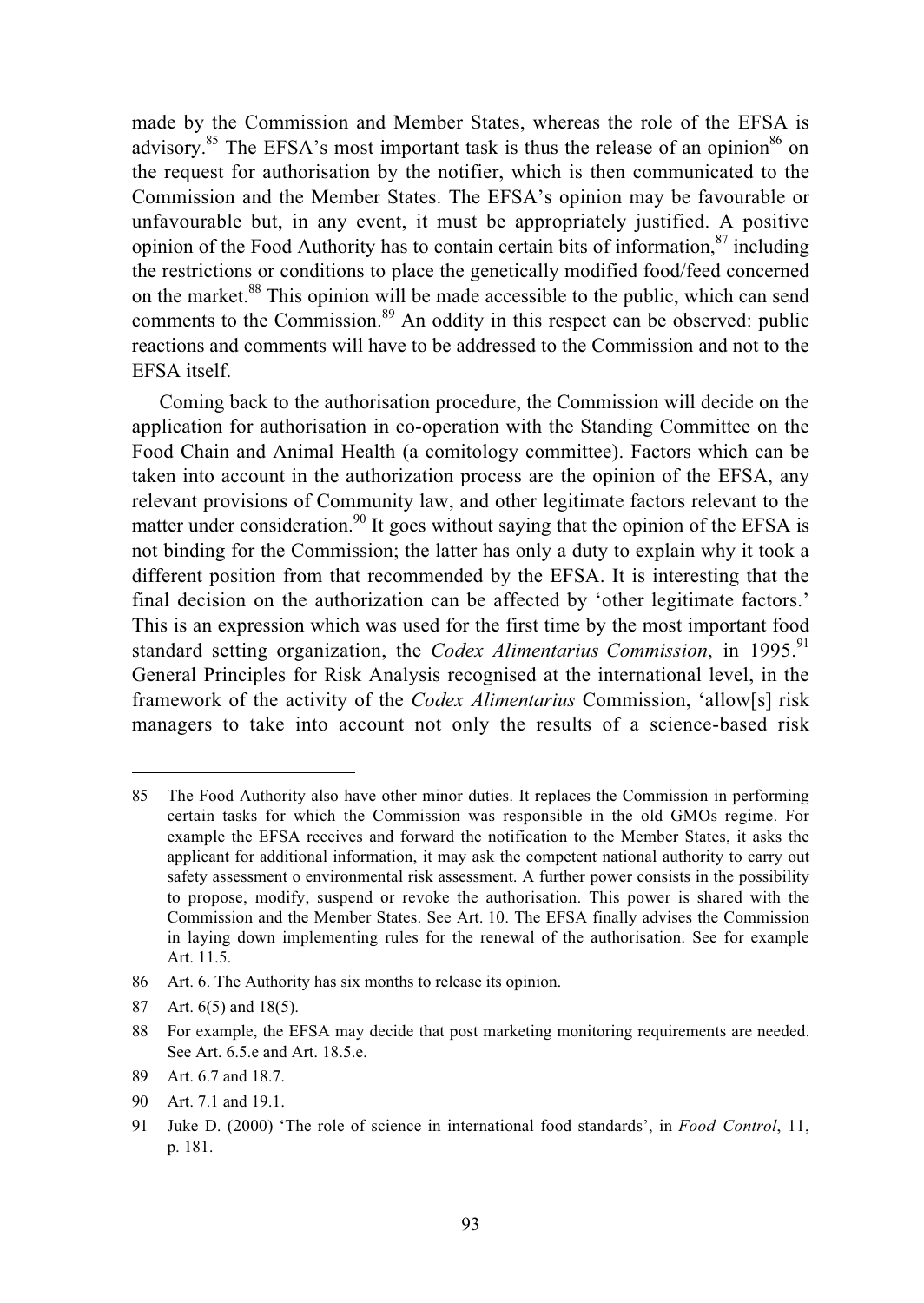assessment but also other legitimate factors relevant for the matter under consideration.<sup>92</sup> Thus, the phrase refers to the fact that science provides the key factor in establishing *Codex* standards but, that other legitimate factors (OLFs) can be used.<sup>93</sup> The following interests were discussed within the Codex—without consensus being reached—as possible 'other legitimate factors': consumer preferences, environmental concerns, animal welfare.<sup>94</sup>

Although it is legitimate to consider factors other than sound science in taking risk management decisions, these factors should be named and made clear in the de finitions of the Regulation. This notion, if left unspecified, gives the impression of being a catch-all clause to justify political decisions rather than risk management measures.<sup>95</sup>

Before making a decision, the Commission may also consult the European Group on Ethics in Science and New Technologies, which delivers an opinion on ethical issues.<sup>96</sup> Eventually, the decision taken by the Commission will be published in the Official Journal. The approved GM food or feed will be entered in a register $97$  which is accessible to the public. It is noteworthy that where an authorisation is given, this is time-limited: valid for ten years,  $98$  it is renewable according to special procedure.<sup>99</sup>

Products which fall within the scope of the GM food and feed Regulation and which have been lawfully placed on the market *before* the entry into force of the proposed Regulation can circulate in the market,  $100$  but they will be subject to a ' double check' procedure by the Community reference laboratory,<sup>101</sup> which will

- 98 Art. 7(5) and 19(5).
- 99 Art. 11 and 23.
- 100 Art. 8 and 20.

<sup>92</sup> McFarlane R. (2001) 'Integrating the consumer interest in food safety: the role science and other factors', in *Food Policy*, p. 11.

<sup>93</sup> See Juke above No. 91, p. 186.

<sup>94</sup> *Ibid.*, p. 190-191.

<sup>95</sup> See section 5 for more comments on 'other legitimate factors.'

<sup>96</sup> Art. 33.

<sup>97</sup> Art. 28.

<sup>101</sup> Art. 32. The Commission has also launched a European Network of Genetically Modified Organisms Laboratories (ENGL). The network is composed of 45 national laboratories whose personnel is appointed by national authorities. The main duties of ENGL are to look at the different GMOs put on the market, and to ensure that the control laboratories can trace GMOs throughout the food chain. The ENGL will primarily have to develop and validate methods for detecting and quantifying GMOs in food and feed. Once a method has been optimised, ENGL will set up internal inter-laboratory tests to check if the methods are suitable for control purposes and if so, labs will use them in their control work. See for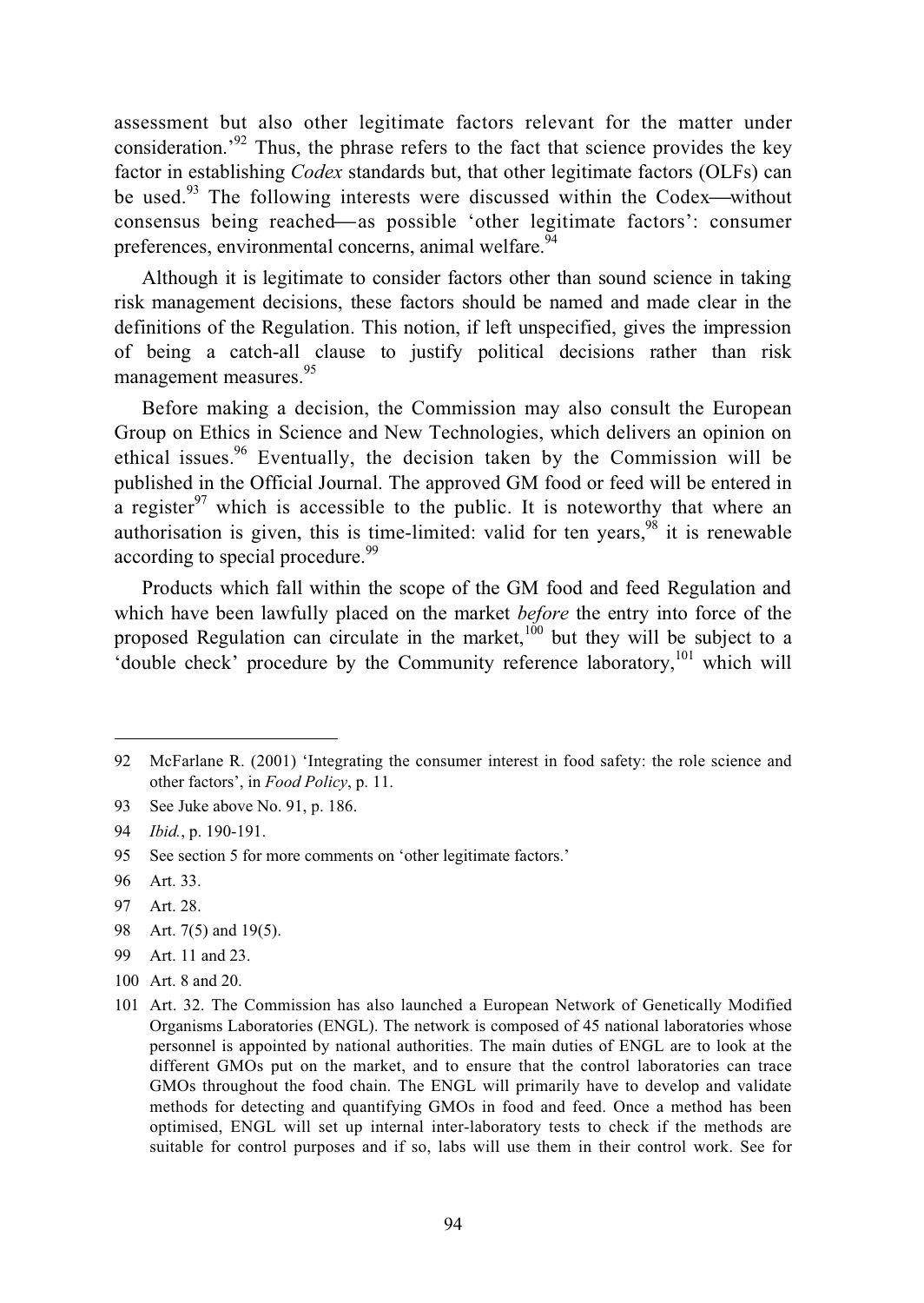test and validate the method of detection and validation proposed by the applicant. Should the operators responsible for the placing on the market of such products fail to give the necessary information to the Commission, or where this information is incorrect, they will be sanctioned with the withdrawal of the products from the market. $102$ 

The proposed Regulation also contains extensive labelling provisions, which are coordinated with those of the traceability and labelling Regulation. While the labelling provisions of the former apply to foods/feeds containing, consisting of, or produced from GMOs, the labelling provisions of the latter concern GMOs which are not used in food or feed. By prescribing the use of positive labels—i.e. 'this product may contain GMOs'—that is to say, labels that indicate the presence of genetically modified material, the EU ruled out two labelling options:<sup>103</sup> the use of voluntary and negative labels—i.e. 'this product is GM-free'.<sup>104</sup> It is not clear whether the latter kind of labels will be prohibited,  $105$  so as not to mislead the consumer.

Not all GM food/feed needs to be labelled. The proposed GM food and feed Regulation imposes detailed labelling requirements on those genetically modified foods and feeds which contain GMOs in a proportion higher than a certain threshold.<sup>106</sup> The introduction of minimum thresholds for labelling raised considerable controversy which was settled in 'last minute agreements'. On the basis of this compromise, if the level of minute traces of adventitious GM material<sup>107</sup>

*(contd.)*

further information the Commission press release IP/02/1795 and MEMO/02/279 of 4 December 2002.

<sup>102</sup> This decision will be made by the Commission in the framework of the comitology procedure. See Art. 8(6).

<sup>103</sup> The Commission explains the reasons why it discarded those options in COM (2001) 182, p. 13-17.

<sup>104</sup> In the preparatory work of the GM food and feed Regulation, the Commission considered whether it would have been preferable to adopt negative labels. However, that option was turned down as the Commission argued that consumers preferred to know what was in products, and that, in any case, GM-free products were already supplied by the organic production scheme.

<sup>105</sup> By contrast, in the Novel Food Regulation, it was not clear whether a negative labelling was prohibited. Recital 10 seemed to leave that labelling option open. Recital 10 reads as follow: 'Whereas nothing shall prevent a supplier from informing the consumer on the labelling of a food or food ingredient that the product in question is not a Novel Food within the meaning of this Regulation or that the techniques used to obtain Novel Foods indicated in Article 1(2) were not used in the production of that food or food ingredient.'

<sup>106</sup> Art. 12(2) and 24(2).

<sup>107</sup> The operator wishing to market the GM food/feed will have to supply evidence that he had taken appropriate measures to avoid the presence of GMOs.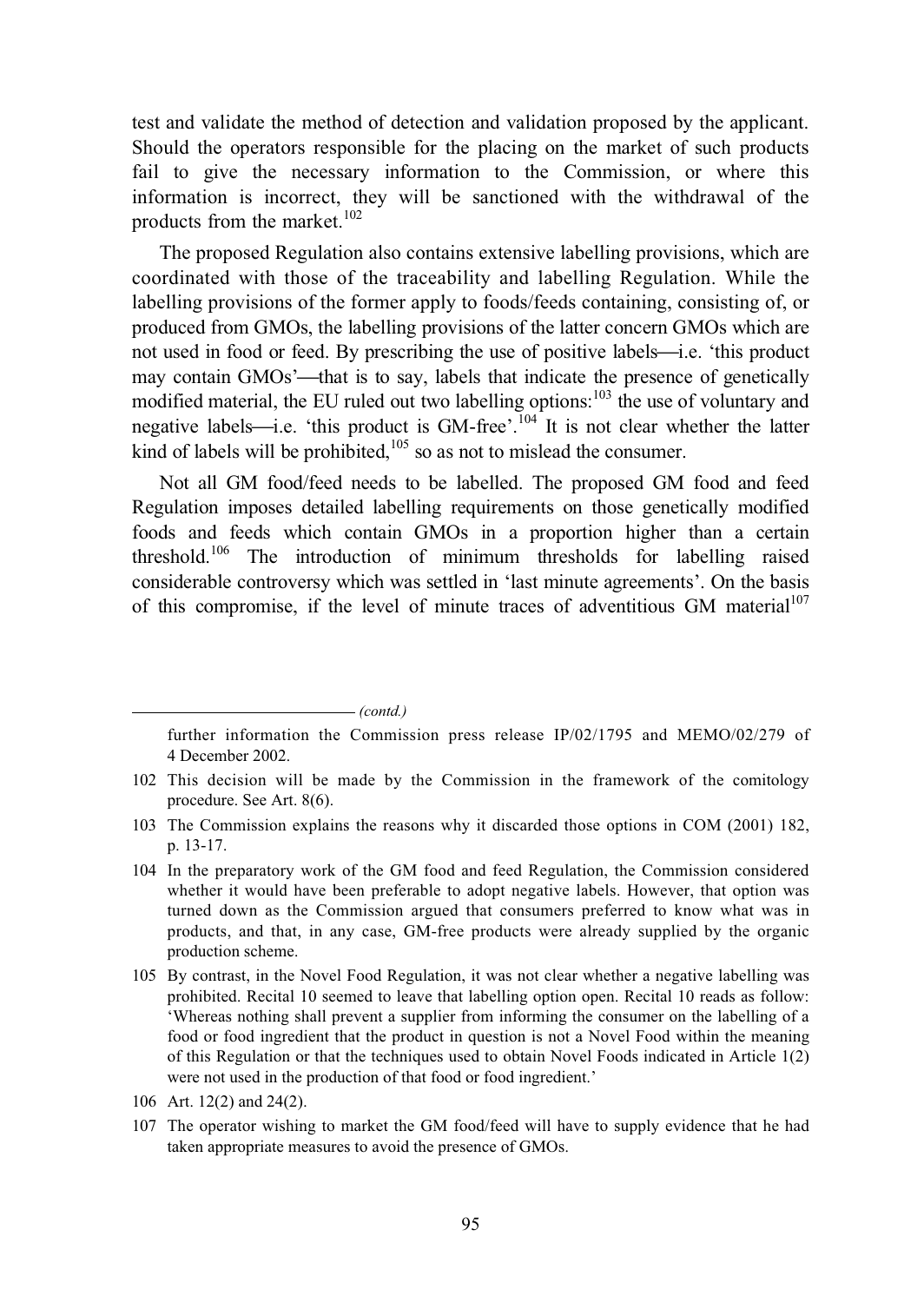does not exceed  $0.9\%$ , <sup>108</sup> labelling is not applicable. Lower thresholds may be set through the comitology procedure, in particular with respect to foods containing or consisting of genetically modified organisms or 'in order to take account advances in science and technology.'<sup>109</sup>

Adventitious traces of GMOs are also tolerated in food/feed containing, consisting of, or produced from *unauthorised* GMOs, provided that they have (nevertheless) been assessed as being risk-free. For this category of GMOs, the threshold below which labelling is not required is  $0.5\%$ .<sup>110</sup>

A basic principle of the proposed Regulation is to give as wide as possible access to information. The public will be able to read the application for authorisation, supplementary information from applicants, opinions from the competent authorities designated in accordance with Article 4 of Directive 2001/18/EC, monitoring reports and information from the authorisation holder, excluding confidential information on the website of the EFSA.<sup>111</sup> The content of this information is identified by the notifier who cannot, however, avail himself of confidentiality as a justification to conceal information identifying the GM product or its effects.

## *3.2 The Scope of Member States' Powers to Introduce Emergency Measures*

A particularly important aspect of the draft Regulation concerns the Member States' powers of enacting unilateral measures, suspending or limiting the circulation of a given genetically modified food/feedwhich was lawfully placed into the Community market—on the grounds of public health or environmental protection.<sup>112</sup> This powers is regulated by the so-called 'safeguard clauses'. The scope of this power may be regarded as a decisive factor in convincing Member States to give up the *moratorium*.

Before looking at the provision of the draft Regulation dealing with this issue, three remarks need to be made. The first is that devising the possibility for Member States to act unilaterally to suspend the trade of genetically modified food/feed is a politically delicate task for Community institutions. Indeed, the marketing of genetically modified products is closely connected, on the one hand, to the

<sup>108</sup> The text of the Commission proposal (2002)559 provides for a threshold of 1%. A political compromise was reached at the Council meeting of 28 November 2002 for a threshold of 0,9%.

<sup>109</sup> Article 12(4) and 24(4).

<sup>110</sup> See the minutes of the Environment Council meeting of 9 December 2002. See document 15101/02 published on http://ue.eu.int/pressData/en/envir/73567.pdf.

<sup>111</sup> Art. 29(1).

<sup>112</sup> See on this issue Scott J. (2003) 'European Regulation of GMOs and the WTO', in *Columbia Journal of European Law*, 9, p. 213.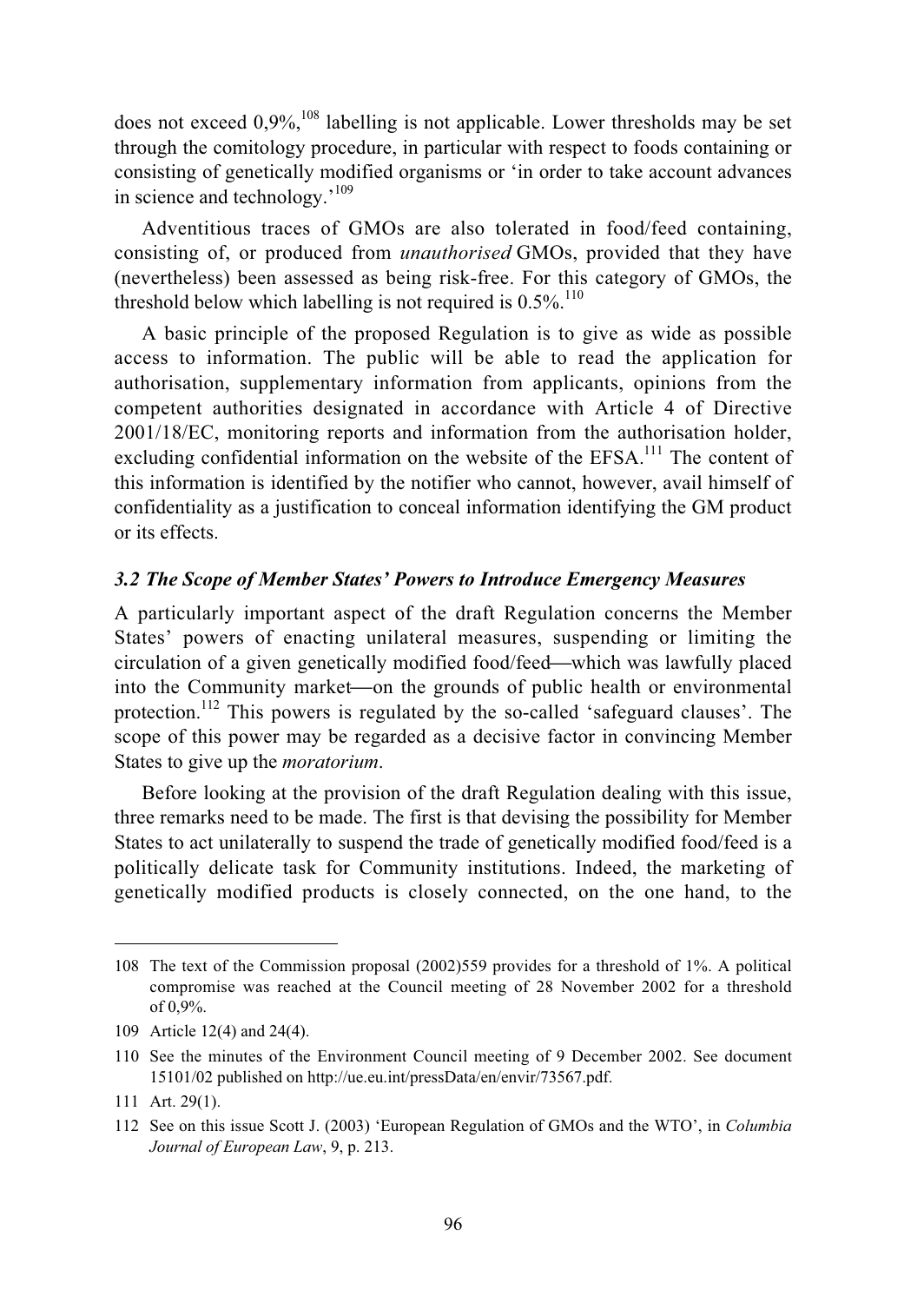functioning of the internal market, an exclusive competence of the EC, and, on the other, to the protection of public health, which falls within the realm of shared competences. Thus, Community institutions must ensure the functioning of the internal market, a task the Commission is entrusted with, and, at the same time, accommodate the right of the Member States to evaluate risks in a manner which is different from that of the Community institutions. A further noteworthy issue is that the Commission has a difficult task in assessing Member States' unilateral measures because of the high degree of scientific uncertainty that surrounds the use of GMOs. Indeed, it is tricky for the Commission to distinguish between scientifically sound national measures, restricting the marketing of GMOs—because of the serious risks that they pose to consumer's health—and measures which are instead founded on (political) grounds which have nothing to do with consumer welfare. The third point concerns the reason why Member States are keen on maintaining the power to enact unilateral measures. This is because this power allows them to opt for a different position from that achieved at Community level. Since there are remarkable differences in the attitudes of the Member States toward the use of GMOs, national competent authorities wish to maintain the possibility to opt out of a Community measure which may have been adopted against their will. To put it bluntly, safeguard measures are included in the GMOs legislation because a feeling of mutual distrust pervades the relationship amongst Member States. This statement is confirmed in a recent preliminary ruling currently before the ECJ (the *Monsanto* case)<sup>113</sup> in which the Italian Ministry of Health raised objections against the evaluation of the English Advisory Committee on Novel Foods and Processes that a certain type of GM maize $114$  was substantially equivalent to its traditional counterpart. The risk assessment made by the English authority had important consequences; it legitimised recourse to a simplified procedure to market novel food in the EU. The use of this procedure is politically sensitive since it allows a novel food to be placed onto the market bypassing the control of fourteen national competent authorities. It is a significant fact that this procedure has never been used. The only time it was resorted to by a Member State (the UK), another Member State (Italy) invoked the safeguard clause of Art. 12 to object against the scientific opinion which activated the simplified procedure.

It is now appropriate to take a closer look at the safeguard clauses. These allow Member States to derogate from a Community measure, authorising the marketing of a given GMO, by enacting unilateral measures to limit the circulation of GMOs.

<sup>113</sup> C-236/01, Monsanto Agricoltura Italia SpA and Others c. Presidenza del Consiglio dei ministri *a nd Others*, no year. See the opinion of the Advocate General Jacobs of 13 March 2003, no year.

<sup>114</sup> This is genetically modified maize, Bt 11, MON 810 e MON 809.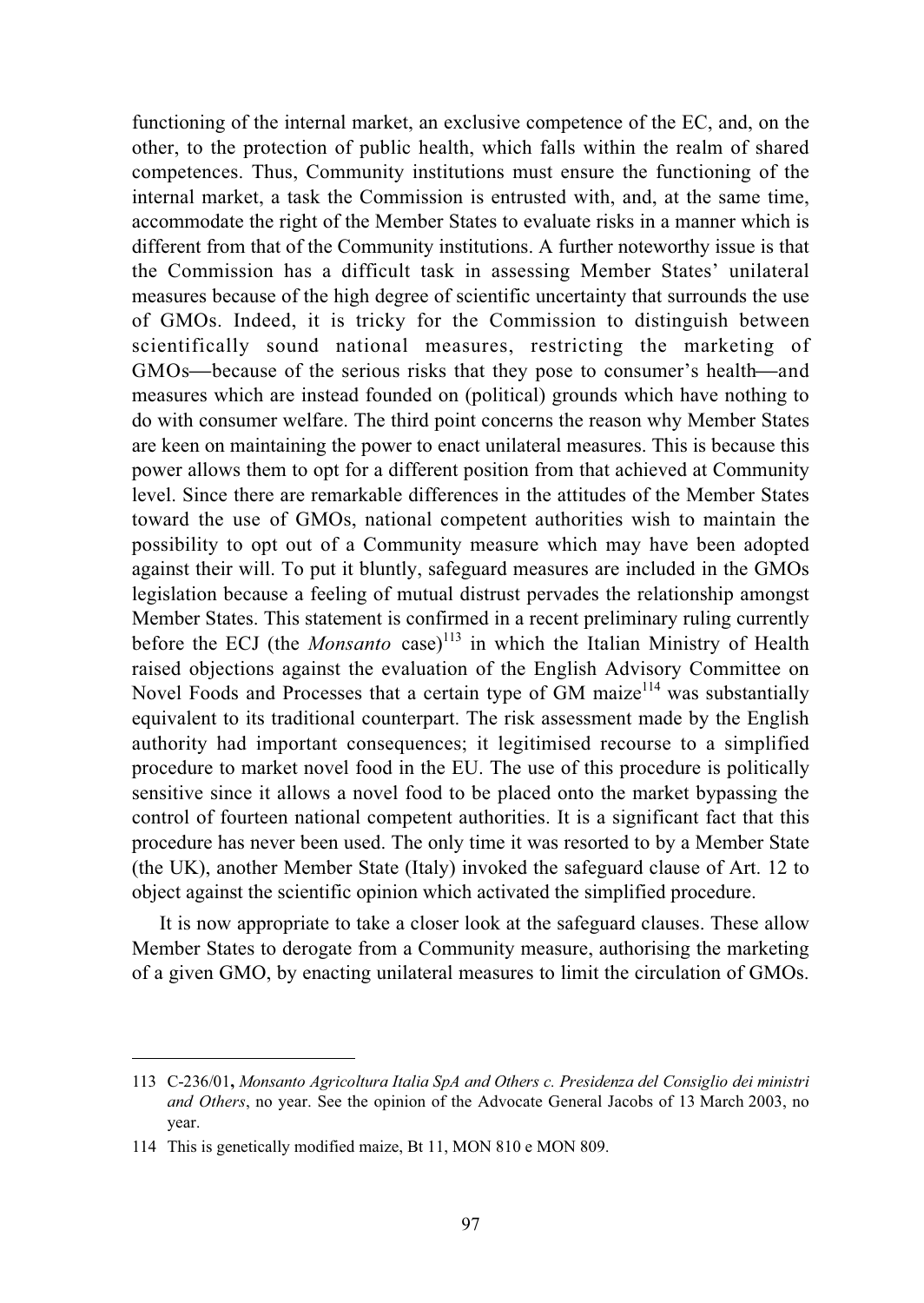They are included in all major pieces of GMOs legislation.<sup>115</sup> Safeguard clauses were used (and even abused) by the Member States on several occasions.<sup>116</sup> They are an important part of the GMOs legislation since they have been the triggering factor of the political<sup>117</sup> or legal disputes<sup>118</sup> which arose in connection to the trade of GMOs in the European Community.<sup>119</sup>

The 1997 Regulation contained a safeguard clause in Art. 12. The common position on genetically modified food and feed does not include a safeguard clause worded along the lines of Art. 12 of the Novel Food Regulation. Art. 53 of the draft Regulation on GM food/feed regulates the adoption of the so-called 'emergency measures', that is to say, measures which are to be enacted when a given genetically modified food or feed is likely to represent a serious risk to human health, animal health or the environment. Art. 35 reads as follows:

Where it is evident that products authorised by or in accordance with this Regulation are likely to constitute a serious risk to human health, animal health or the environment, or where, in the light of an opinion of the Authority issued under Article 10 or Article 22, the need to suspend or modify urgently an authorisation arises, measures shall be taken under the procedures provided for in Articles 53 and 54 of Regulation (EC) No. 178/2002.

<sup>115</sup> Safeguard clauses are provided in the first (90/220), the second framework directives (2001/18) and in the Novel Food Regulation. Art. 12 of the latter states: '1. Where a Member State, as a result of new information or a reassessment of existing information, has detailed grounds for considering that the use of a food or a food ingredient complying with this Regulation endangers human health or the environment, that Member State may either temporarily restrict or suspend the trade in and use of the food or food ingredient in question in its territory. It shall immediately inform the other Member States and the Commission thereof, giving the grounds for its decision. 2. The Commission shall examine the grounds r eferred to in paragraph 1 as soon as possible within the Standing Committee for Foodstuffs; it shall take the appropriate measures in accordance with the procedure laid down in Article 13. The Member State which took the decision referred to in paragraph 1 may maintain it until the measures have entered into force.'

<sup>116</sup> It may be recalled that the *moratorium* on the marketing of GMOs was legally possible because Directive 90/220 provided a safeguard clause, Art. 16, which enabled the Member States to temporarily prohibit the marketing of a certain type of genetically modified maize. Some Member States abused of these clauses, since they did not use them as a basis for temporary measures, but as a tool to maintain a five year-moratorium. It should also be noted that Art. 12 of the Novel Food Regulation is the legal basis which founded the Italian decision to restrict the circulation of a certain type of genetically modified maize and which has formed the object of the above-mentioned *Monsanto* case, see above No. 113.

<sup>117</sup> See for example the invoking of Art. 16 of Directive 90/220 in the Ciba-Geigy request of authorisation to market a certain kind of genetically modified maize.

<sup>118</sup> See for example the Italian recourse to Art. 12 of the Novel Food Regulation in the *Monsanto* case, see above No. 113.

<sup>119</sup> The only exception is the *Greenpeace* case, Case C-6/99 *Greenpeace France and others* ECR (2000), p. I-1651.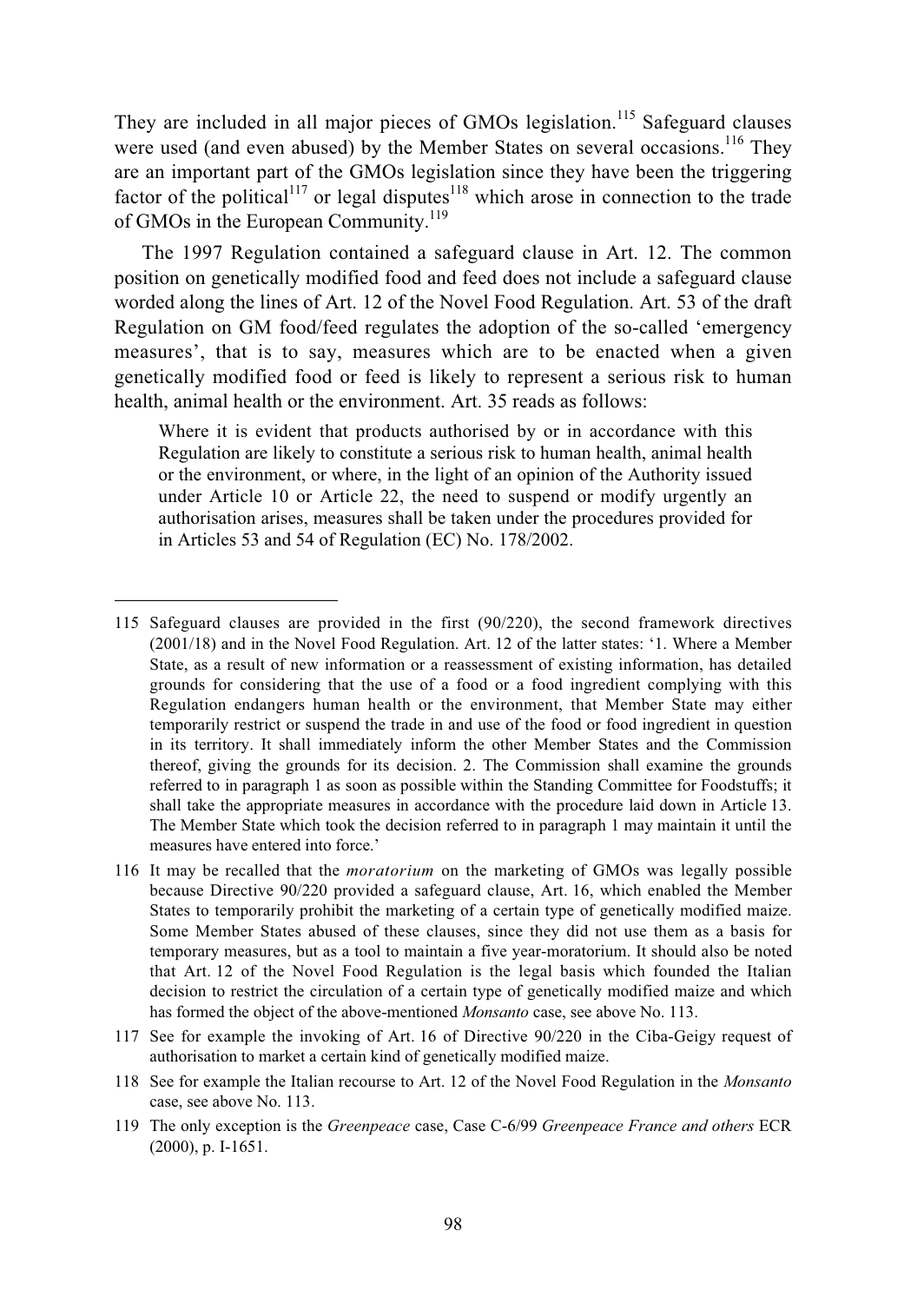In order to know how emergency measures may be enacted, it is necessary to read first Art. 53 and then 54 of the EFSA Regulation. Art. 53 regulated the situation in which an emergency breaks out in a Member State. In these circumstances, the Commission, in co-operation with a Comitology committee,<sup>120</sup> is empowered to approve of protective measures with respect both to food/feed imported from third countries and food/feed of Community origin. These measures may be enacted by the Commission on its own initiative or at the request of the Member State affected by the emergency. In both cases, the Commission follows the Comitology procedure. It must be added that possible protective measures which were adopted by the Member State concerned *before* informing the Commission of the emergency taking place within its territory, can be maintained until Community measures have been adopted. This means that should the Commission formally decide that the national protective measures are no longer necessary, the Member State concerned by the emergency is required to withdraw them.

Art. 54 rules on 'other protective measures'. The first paragraph of Art. 54 states: 'Where a Member State officially informs the Commission of the need to take emergency measures, and where the Commission has not acted in accordance with Article 53, Member States may adopt interim protective measures.' Art. 54.3 states that these measures will be confirmed, amended or abolished by the Commission in the framework of a Comitology procedure.

Art. 54 is akin to the safeguard clause established by Art. 12 of the Novel Food Regulation and by the text of other pieces of GMOs legislation. Indeed, under Art. 54, the initiative to take protective measures is in the hands of the Member State and not of the Commission (as established by Art. 53). However, Art. 54 differs from the safeguard clause (in Art. 12) of the Novel Food Regulation since the latter allowed Member States *of their motion* to either temporarily restrict or suspend the trade in and use of a given GMOs or genetically modified food on their territories. The Commission (in the framework of the Comitology procedure) intervened to review these national measures only after the Member State in question had enacted them. By contrast, in my opinion the main feature of Art. 54 is that Member States' unilateral action is possible only *after* the Commission's failure $121$  to take protective measures, under Art. 53. It is not clear what happens in

<sup>120</sup> This is a regulatory committee: the food chain and animal health EFSA standing committee. See Art. 58.1 of Regulation 178/2002.

<sup>121</sup> Joanne Scott rightly argues that it is ambiguous what is the triggering factor allowing Member States to act under Art. 54. It could be the Commission's failure to take measures under Art. 53 or the Commission's refusal to authorise protective measures. She concludes that it is more appropriate 'for Member States to be able to introduce interim unilateral emergency measures merely when the Commission has not acted, subject to the substantive and procedural requirements laid down.' See Scott J., above No. 112, p. 16, ft. 39. A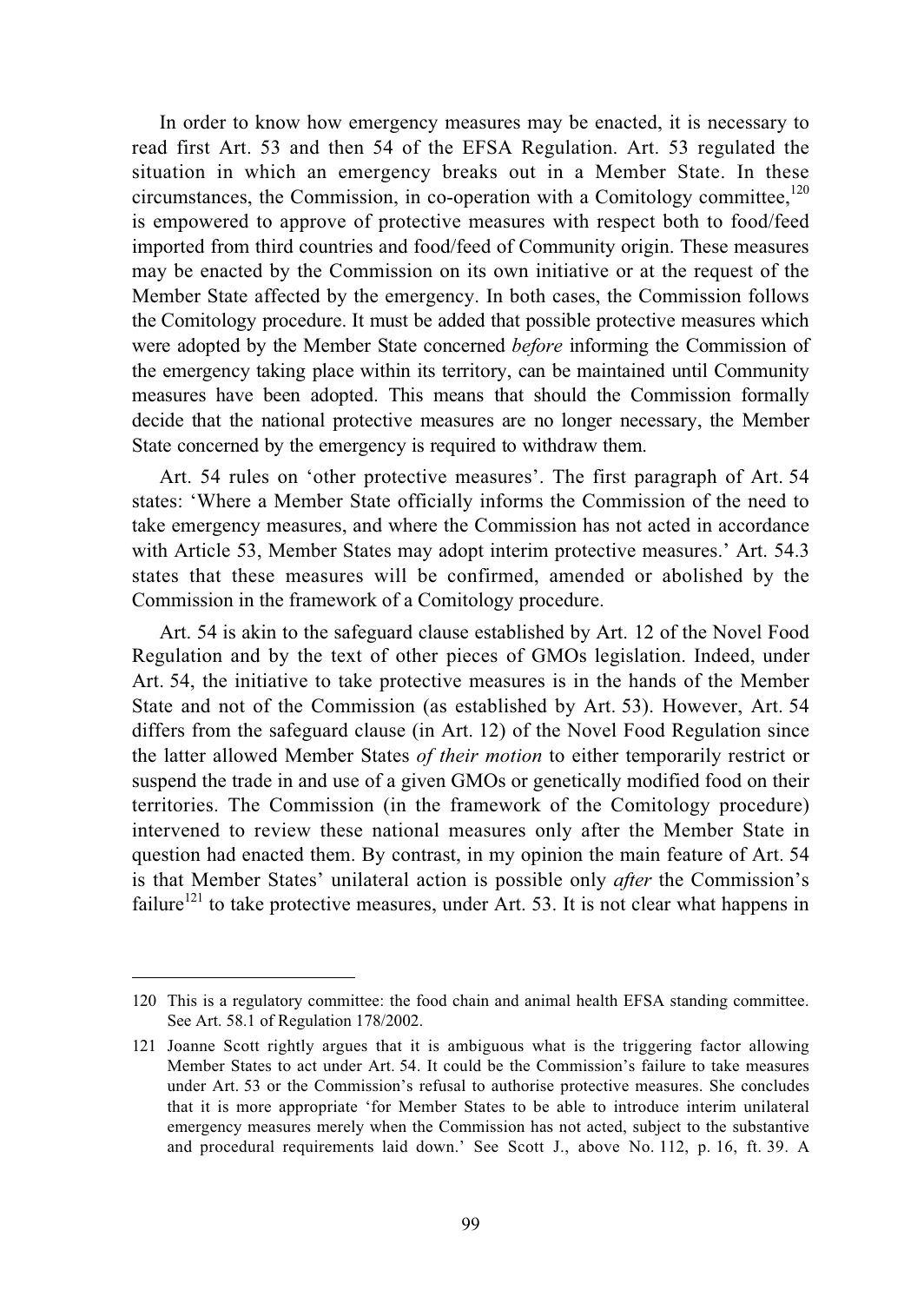case that the Commission explicitly refuses<sup>122</sup> to take protective measures. This is not clarified by the text of the Regulation.

The procedure of Art. 53 and 54 deserves a few comments. Firstly, the relationship between the protective measures of Art. 53 and the 'other protective measures' of Art. 54 is quite ambiguous. In what way do these measures differ? It may be thought that whereas Art. 53 gives the Commission the possibility to take emergency measures, Art. 54 grants Member States the power to adopt independent measures to overcome the lack of action by the Commission. This reading is supported by the fact that the triggering factor for the Member States' unilateral measures is the Commission's failure to adopt protective measures under Art. 53.<sup>123</sup> However, unilateral measures adopted under Art. 54 are not lawful in themselves; in order for the Member State to lawfully maintain these measures, it is necessary to submit them to the scrutiny of the Commission and the Comitology committee, set up by the EFSA Regulation. This procedural requirement makes them identical to measures under Art. 53, which are enacted by the Commission with the involvement of a Comitology committee (Art. 53.1). Therefore, it looks as if Art. 53 and 54 provided for largely overlapping measures from the procedural point of view; indeed, in both cases the enactment of protective measures require the support of the Commission—in co-operation with the Comitology committee—and of the Member State (where the emergency took place).<sup>124</sup>

*(contd.)*

comparison between the English and the French/Italian/Spanish version of Art. 54 also strengthens this interpretation.

- 122 A possible scenario in which the Commission refuses to adopt protective measure is when a Member State requests the Commission to take protective measures under Art. 53. The Commission submits a request for the adoption of these measures to the comitology committee, set up by Art. 58.2 of the EFSA Regulation, but neither the Comitology committee nor the Council of the European Union-which may be involved in the decision making process, according the regulatory committee procedure—do not achieve the necessary quorum to approve of protective measures. In these circumstances, the final decision is left to the Commission which may decide against the adoption of protective measures.
- 123 A possible scenario in which the Commission fails to adopt protective measure is when a Member State requests the Commission to take protective measures under Art. 53, but this institution denies the authorisation since the Comitology committee (and eventually the Council of the European Union) do not achieve the necessary quorum to approve of protective measures.
- 124 In the first case, measures are enacted by the Commission (and a Comitology committee), even if Member States may request the Commission to do so; in the second case measures are enacted by the Member States, should the Commission decide that there is no need for protective measures. In this second case, Member States' measures will be scrutinised by the Commission and a Comitology committee with the view of confirming/amending or abolishing them.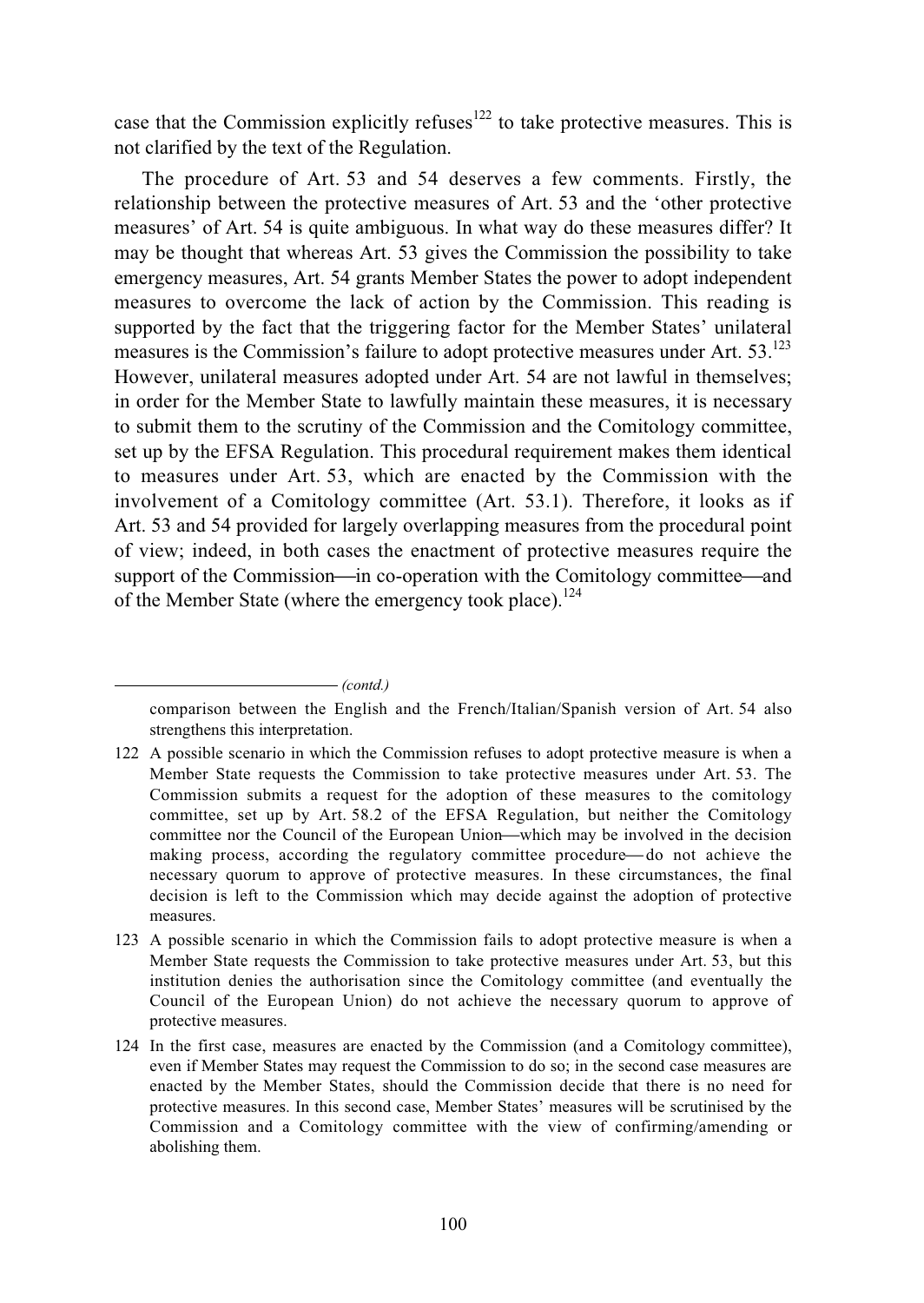What are the effects of the emergency measures on the substance, that is to say, on Member States' powers to derogate from Community decisions, authorising the marketing of genetically modified products? Are these powers enhanced or diminished with respect to the previous novel food regime? It should be noted that, similarly to Art. 54, the safeguard clause of Art. 12 entrusted the Commission, within the Comitology procedure, with the power to scrutinise unilateral measures. Therefore, it may be concluded that, despite minor procedural differences, the emergency measures of the draft Regulation and the safeguard clauses of Art. 12 are similar in terms of Member States' power to introduce unilateral measures. More precisely, the old safeguard clause and the new emergency measures clause set up the same type of Community control procedure over national unilateral measures. This implies that the draft Regulation leaves Member States the same degree of autonomy offered by the Novel Food Regulation.

A further issue concerns how Member States will use the power to enact emergency measures. Any statement on this issue rests on shaky grounds, since it is always difficult to make predictions. However, it is always possible to speculate. In my opinion, Art. 54 will be used by Member States not only when the Commission fails to take protective measures, but also to enact *and maintain* measures suspending the marketing of genetically modified food/feed, should they not like a decision taken at Community level refusing to adopt protective measures. In theory, the Commission can always review the national unilateral measures of Art. 54 and, where necessary, oblige Member States to abolish them. However, it is uncertain whether the Commission would take this step, especially if there is a serious disagreement between the Member State (where the emergency took place) and the Community institutions over the risk posed by a given genetically modified food/feed. After all, a conflictual relationship between the Commission and several Member States was at the origin of the moratorium! In view of this precedent, it would not be politically wise for the Commission to 'forcefully' deny protective measures when Member States want to enact them. A similar decision touches upon the sphere of public health, an area in which Member States are very jealous of their powers. It is likely that the Commission, reminiscent of all troubles it had with the Ciba-Geigy application in 1996*—*this application led to the enactment of the *moratorium—*would attempt to avoid a direct clash with Member States in this area of regulation. The danger (or the benefit?) created by this situation is that the Commission may end up being constrained by the level of risk to human health that Member States deem acceptable for their citizens. This last remark leads me to a very final conclusion on this issue: Art. 35 of the draft Regulation lends itself to the same abusive use of the emergency measures which was made of the safeguard clauses in the framework of Directive 90/220.

It should not be forgotten that the precautionary principle, by which the Commission is bound, can be invoked by Member States to defend their right to differentiate their risk evaluations from that made at Community level. Although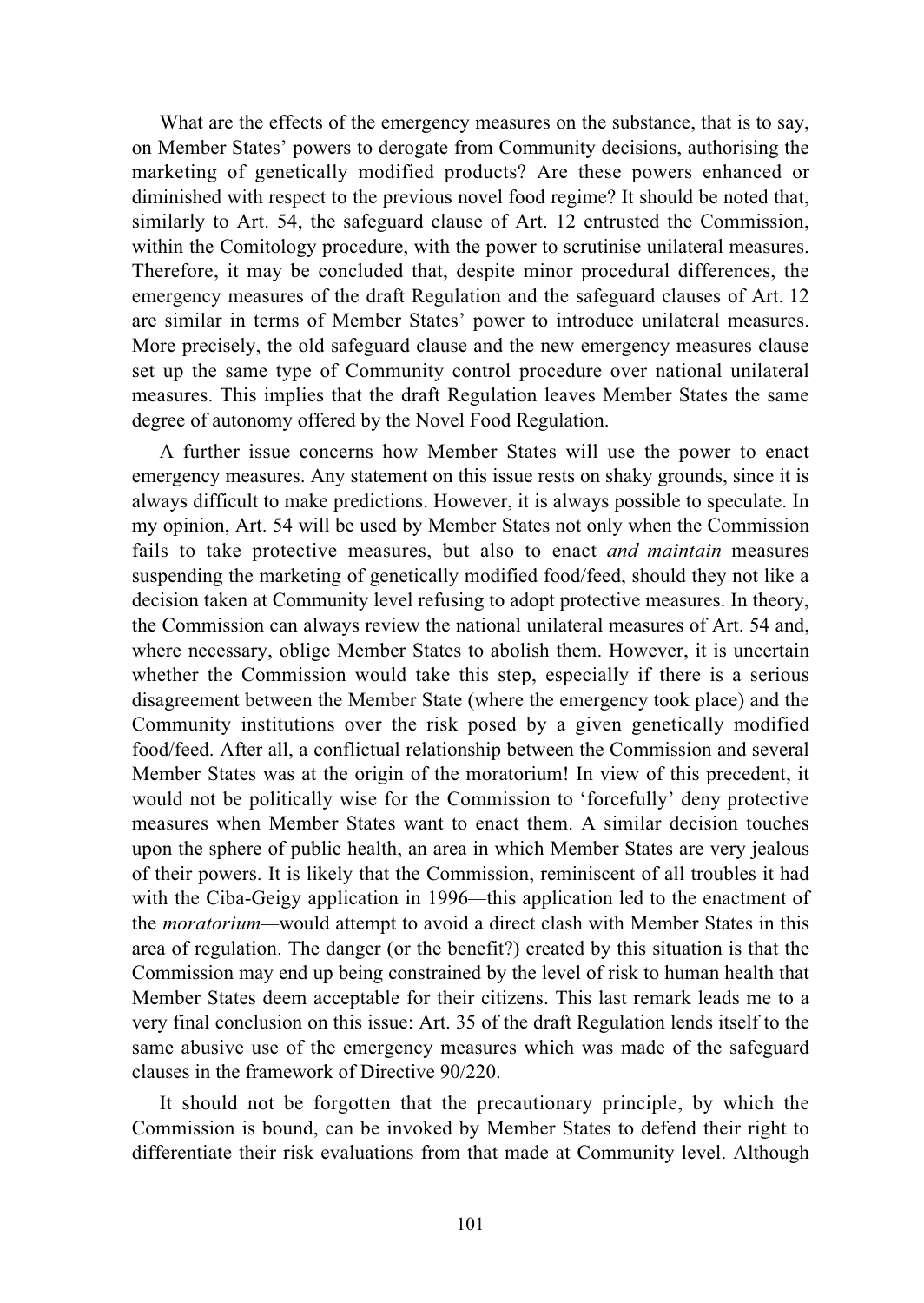the ECJ has recently warned against a purely hypothetical approach to risks in the Alpharma case<sup>125</sup> (par. 156), it has also legitimised competent public authorities to take preventive measures 'when such measures appear essential given the level of risk to human health which the authority has deemed unacceptable for society' (par. 173).

Having said this, it should not be forgotten that Art. 95 offers a second legal instrument to Member States to depart from the draft Regulation,<sup>126</sup> which is aimed, *amongst others*, as the legal basis tells us, at ensuring the functioning of the internal market.

The significance of this article to justify national measures aimed at ensuring a higher level of protection of public health than that afforded by a Community harmonising measure is illustrated by a recent case: C-3/00 *Denmark v. Commission.*<sup>127</sup> However, Art. 95 may raise false hopes for Member States. Paragraphs 4 and 5 of Art. 95 allow Member States to respectively maintain and introduce national measures after the adoption of a harmonising measure. Maintaining national measures is easier than introducing new derogating measures since the grounds and conditions for introducing new national measures are respectively more limited (only for environmental reasons; public health is excluded) and more stringent (scientific evidence need be given). Furthermore, national derogating measures should comply with the proportionality principle. These limits should be taken carefully into consideration by Member States in applying for a derogation from a Community measure authorising the marketing of a certain genetically modified food/feed. The Commission has been quite strict in

<sup>125</sup> T-70/99 *Alpharma v. Council,* no year.

<sup>126</sup> On the possibility for the Member States to resort to Art. 95 of the EC Treaty or to the safeguard clause to derogate from Directive 2001/18, see Dabrowska P. (2002) 'The division of powers between the EU and the Member States with regard to deliberate release of GMOs (the new Directive 2001/18)', in *German Law Journal*, Vol. 3, No. 5, 1 May.

<sup>127</sup> Reference to this case is crucial for Member States wishing to *maintain* national measures on grounds of public health. The important paragraphs of this ruling are No. 63 and 64. The ECJ affirms that a Member State may justify maintaining derogating national provisions, invoking the argument that 'its assessment of the risk to public health is different from that made by the Community legislature in the harmonisation measure.' Furthermore, the Court makes clear that: 'In the light of the uncertainty inherent in assessing the public health risks posed by, amongst others, the use of food additives, divergent assessments of those risks can legitimately be made, without necessarily being based on new or different scientific evidence' (par. 63).

The ECJ also emphasises the conditions to trigger Art. 95.4. In par. 64, it is stated that Member States need to prove that the national derogating provisions ensure a level of health protection which is higher than the Community harmonisation measure and that they do not go beyond what is necessary to attain that objective.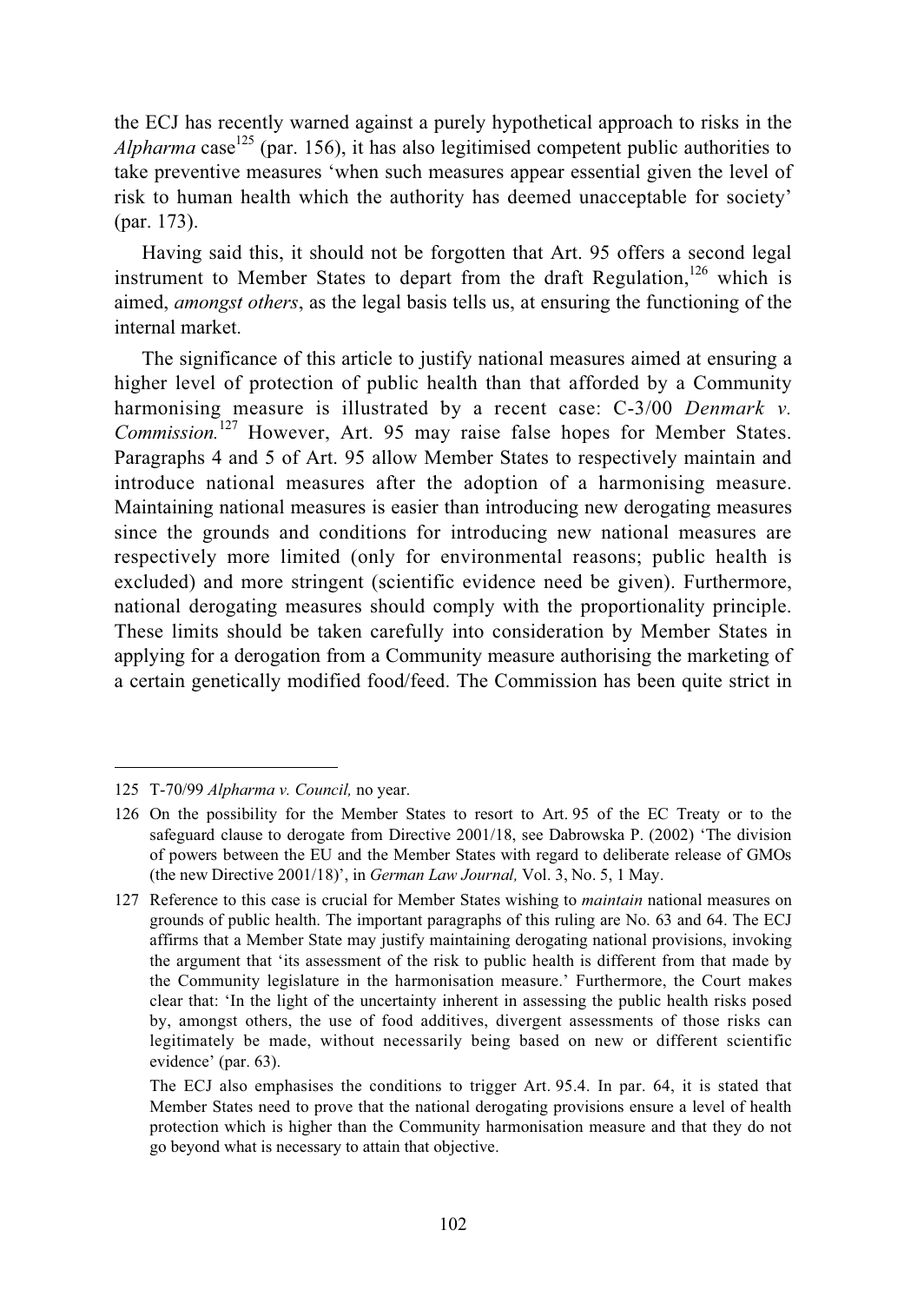admitting national derogating measures and the ECJ has in most cases $128$  upheld the Commission's refusal to authorise the Member States' application for derogation.

Even more fundamentally, it should be borne in mind that Member States are precluded from using Art. 95 where the draft Regulation fully harmonises the marketing of genetically modified food/feed. Reliance on Art. 95 is only possible should the draft Regulation in question partially harmonise this area of regulation. It is therefore necessary to carry out a preliminary analysis on the nature of the draft Regulation.

Can the draft Regulation be considered an example of total or *minimum* harmonisation?<sup>129</sup> The answer is not straightforward and a full examination of this point is not possible due to space constraints. However, in my opinion, there is more evidence in favour of total harmonisation. First of all, the act in question is a Regulation designed to leave Member States as a narrow as possible a margin of manoeuvre both in the achievement of the aims of the act in question and in the instruments needed to attain this goal. Secondly, the draft Regulation is set out so as to reduce the opportunity for the Member States to deviate from the Community legislation insofar as Art. 4.5 states that: 'An authorisation [to market genetically modified food] […] shall not be granted, refused, renewed, modified, suspended or revoked except on the grounds and under the procedures set out in this Regulation.' This provision, which was not included in the Novel Food Regulation, is set out to accentuate the centralised character<sup>130</sup> of the procedures involving the trade of genetically modified food and feed. Thirdly, contrary to the 1997 Regulation, which rested upon Art. 100.a (Art. 95), the draft Regulation is based on Art. 95, Art. 152.4.b) (public health) and Art. 37 (agriculture). The Commission, whose interest was to centralise the authorisation procedure to place genetically modified food/feed into the Community market as much as possible, was the first to propose that draft Regulation be based on all three legal bases. The fact that Art. 152.4.b and 37 were used together with Art. 95 as the legal basis for the draft Regulation is one of the factors indicating that the draft Regulation harmonises the marketing of genetically modified food/feed exhaustively. It may be strange to argue in favour of total harmonisation when one of the legal bases concerned relates to public health.

<sup>128</sup> See for exceptions the mentioned case C-3/00 *Denmark v. Commission* of 20 March 2003, no year and C–473/98, *Kemikalieinspektionen v. Toolex Alpha AB (*2000) ECR I–5681.

<sup>129</sup> On the meaning and occurrence of minimum harmonisation within the Community legal order, see the insightful analysis of Dougan M. (2000) 'Minimum harmonisation and the internal market', in *Common Market Law Review,* 37*,* p. 853.

<sup>130</sup> It should be noted that Member States have not so far contested the accentuated centralisation of the procedure, during the discussion leading to the drafting of the Council's position on the two proposed Regulations. The Parliament highlights that 'a large majority of delegations expressed their wish to keep a centralised [authorisation] procedure as proposed by the Commission.' See the Parliament's legislative observatory.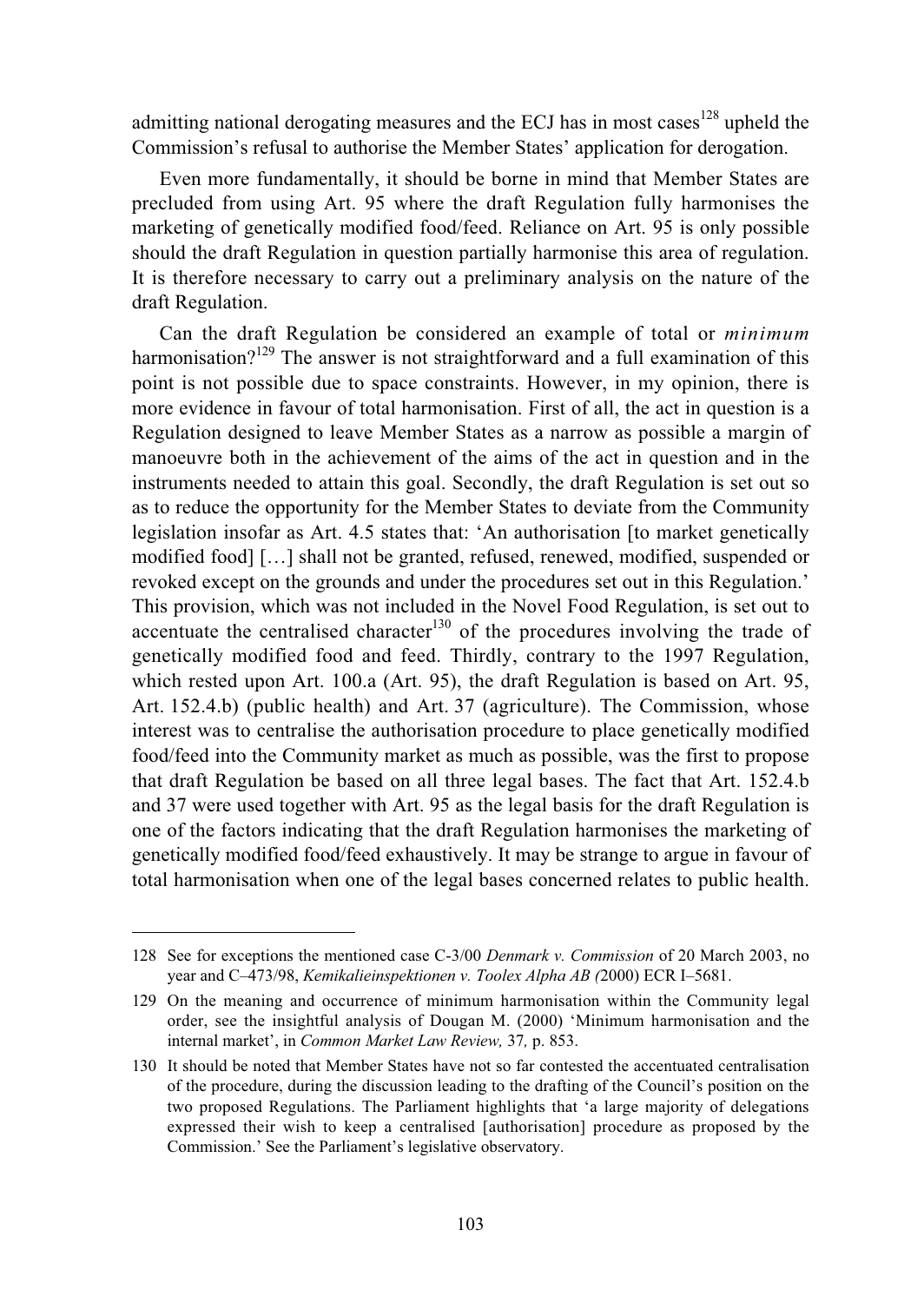However, had the Treaty authors wanted Art. 152.4.b) to allow for the adoption of more stringent protective measures, they would have explicitly provided for it, as is the case for Art. 152.4.a) or as is laid down by other Treaty provisions concerning the environmental $1^{131}$  and consumer protection.<sup>132</sup> However, this is not a compelling argument. Should the ECJ be asked in the framework of a preliminary ruling whether the draft Regulation pre-empts Member States' independent action, the answer may be difficult to predict. Certainly the Court would not consider the lack of an explicit *minimum* harmonisation clause in Art. 152.4.b) sufficient to prove total harmonisation. Indeed, as Dougan points out, '*minimum* harmonisation need not be provided for explicitly. The Court of Justice has on several occasions held Community measures to constitute non-exhaustive standards by process of implication.<sup>'133</sup> Therefore, even if Art. 152.4.b) does not contain a 'minimum harmonisation' proviso such as that of Art. 152.4.a), this does not mean that it should be regarded as a provision founding a 'total harmonisation' measure. However, another piece of the puzzle of the ECJ caselaw on minimum harmonisation should be added to the picture. This is the *Compassion World Farming* ruling in which the Court maintained that a minimum harmonisation clause of a Directive (Art. 11.2 of Directive 91/629) did not preclude the Directive from exhaustively harmonising the powers of the Member States in the area of regulation (the protection of calves) concerned.<sup>134</sup>

It may be concluded that the ECJ caselaw is unsettled on minimum harmonisation. In this confused state of affairs, perhaps a further point may be raised to tilt the balance in favour of total harmonisation. Comparing the legal basis of the Novel Food Regulation and the new draft Regulation, one can argue that the Commission based the draft Regulation on a greater number of legal bases than the original Novel Food Regulation to remove any lingering doubts over the degree of harmonisation pursued by the new genetically modified food/feed Regulation, a degree of harmonisation which could have been considered '*minimum*' when the Novel Food Regulation had a single legal basis (Art.  $100.a$ ),  $135$  but which was intended to be 'exhaustive' if the legal basis were extended to three.

The last point, concluding my speculations on the legal basis of the draft Regulation, is the following. It is odd that the draft Regulation is founded on

<sup>131</sup> See Art. 176 of the EC Treaty.

<sup>132</sup> See Art. 153.5 of the EC Treaty.

<sup>133</sup> See Dougan M. above No. 129, p. 856.

<sup>134</sup> See the case *Compassion in World Farming*, C-1/96 (1998) ECR-I-1251.

<sup>135</sup> As it was emphasised in ft No. 3, during the Environment Council meeting of June 1999 some Member States alluded to the possibility of invoking Art. 95 to adopt national unilateral measures derogating from the framework Directive. Maybe the Commission decided to expand the legal basis the of the draft Regulation so as to avoid the danger that Member States appealed to Art. 95 to derogate from the Novel Food Regulation.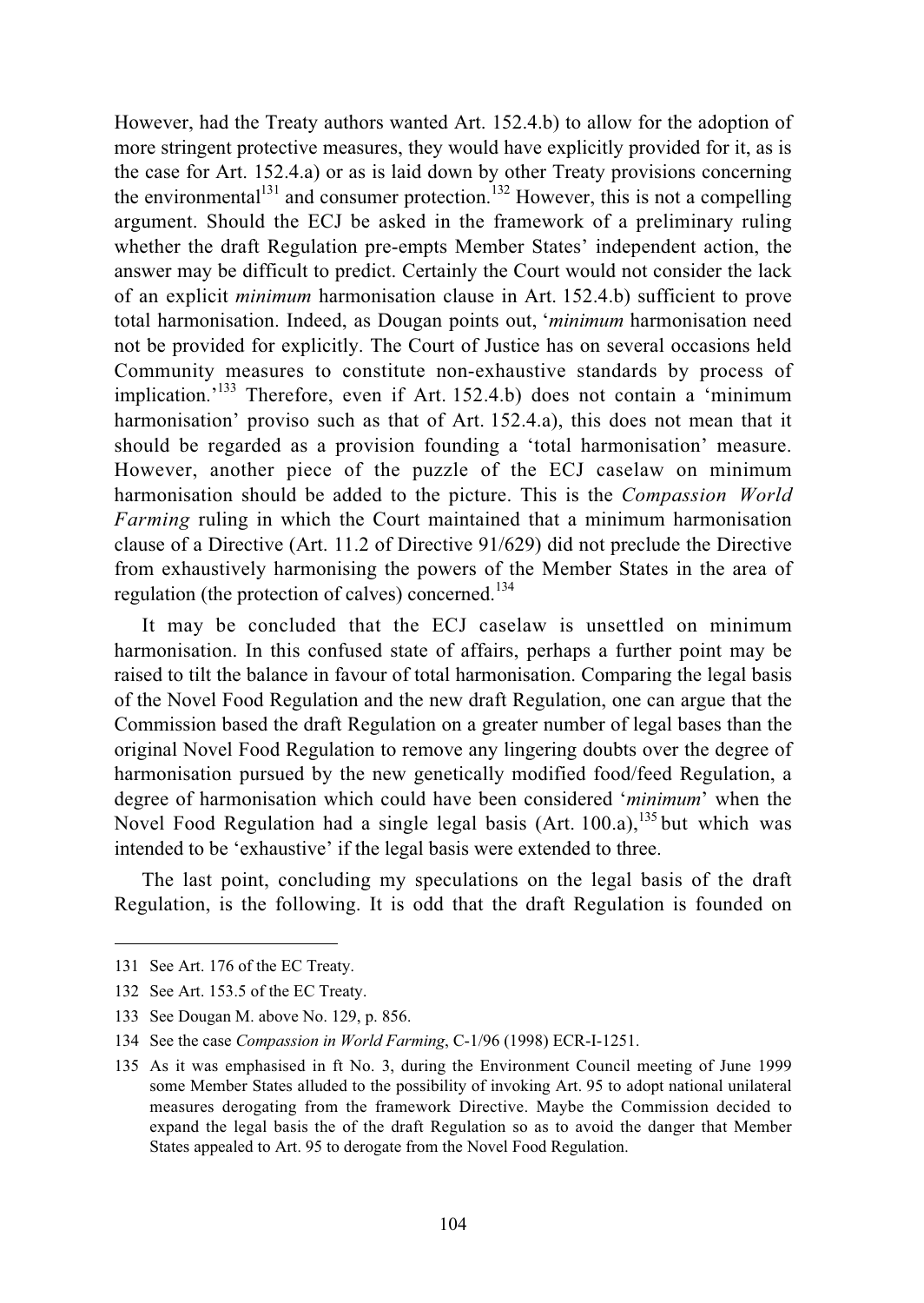Art. 152.4.b) *and* Art. 37 since it appears from the letter of Art. 152.4.b) that when measures in the veterinary and phytosanitary fields have as their direct objective the protection of public health they are based upon 152.4.b). This makes Art. 37 redundant. Therefore, the Regulation concerned should have been based only upon Art. 95 and 152.4.b). The possibility of a legal action introduced by a Member State against the future Regulation for inappropriateness of its legal basis should not be excluded, since annulment actions of this kind are quite often used by Member States to invalidate a Community measure that they do not like.

### *3.3 The Traceability and Labelling of GMOs and the Traceability of Food and Feed Produced from GMOs*

The objective of the draft Regulation is to facilitate 'accurate labelling, monitoring of the effects on the environment and, where appropriate, on health, and the implementation of the appropriate risk management measures including, if necessary, withdrawal of products.'<sup>136</sup>

As the title implies, this measure<sup>137</sup> rules on two aspects: 1) how to identify traces of GMOs (traceability)<sup>138</sup> in genetically modified food/feed<sup>139</sup> or products containing them,<sup>140</sup> and 2) when and how products containing or consisting of GMOs (i.e GM cotton) should be labelled (labelling).<sup>141</sup> Neither traceability nor labelling are related to the safety of GMOs, which is an issue considered by the framework Directive and by the GM proposed food and feed Regulation. According to the Commission, this is the reason why no mention is made of the precautionary principle $142$  which concerns the safety assessments of GMOs. The traceability and labelling Regulation may be defined as a 'flank measure' with respect to the two above-mentioned acts since it eases the implementation of risk management measures.

 $\overline{a}$ 

140 Art. 4(1).

<sup>136</sup> Art. 1.

<sup>137</sup> COM (2001) 182 as modified by the political agreement reached on the 9 December 2002. See document above No. 14.

<sup>138</sup> The proposed rules supplement the traceability provisions of existing legislation (Art. 4(6) of Directive 2001/18, which already contained traceability rules for GMOs) and lay down new obligations for food/feed containing or consisting of GMOs and for products produced from GMOs.

<sup>139</sup> Art. 5.

<sup>141</sup> Art. 4(6). Labelling provisions of food/feed containing or consisting of GMOs are provided in the GM food and feed Regulation.

<sup>142</sup> It is noticeable that the Commission rejected the Parliament's suggestion to make explicit reference to the precautionary principle in the draft Regulation. See point 3.3. of the amended proposal for Regulation concerning traceability and labelling of genetically modified organisms and traceability of food and feed products produced from genetically modified organisms and amending Directive 2001/18/EC, in COM (2002) 559, of 23 September 2002.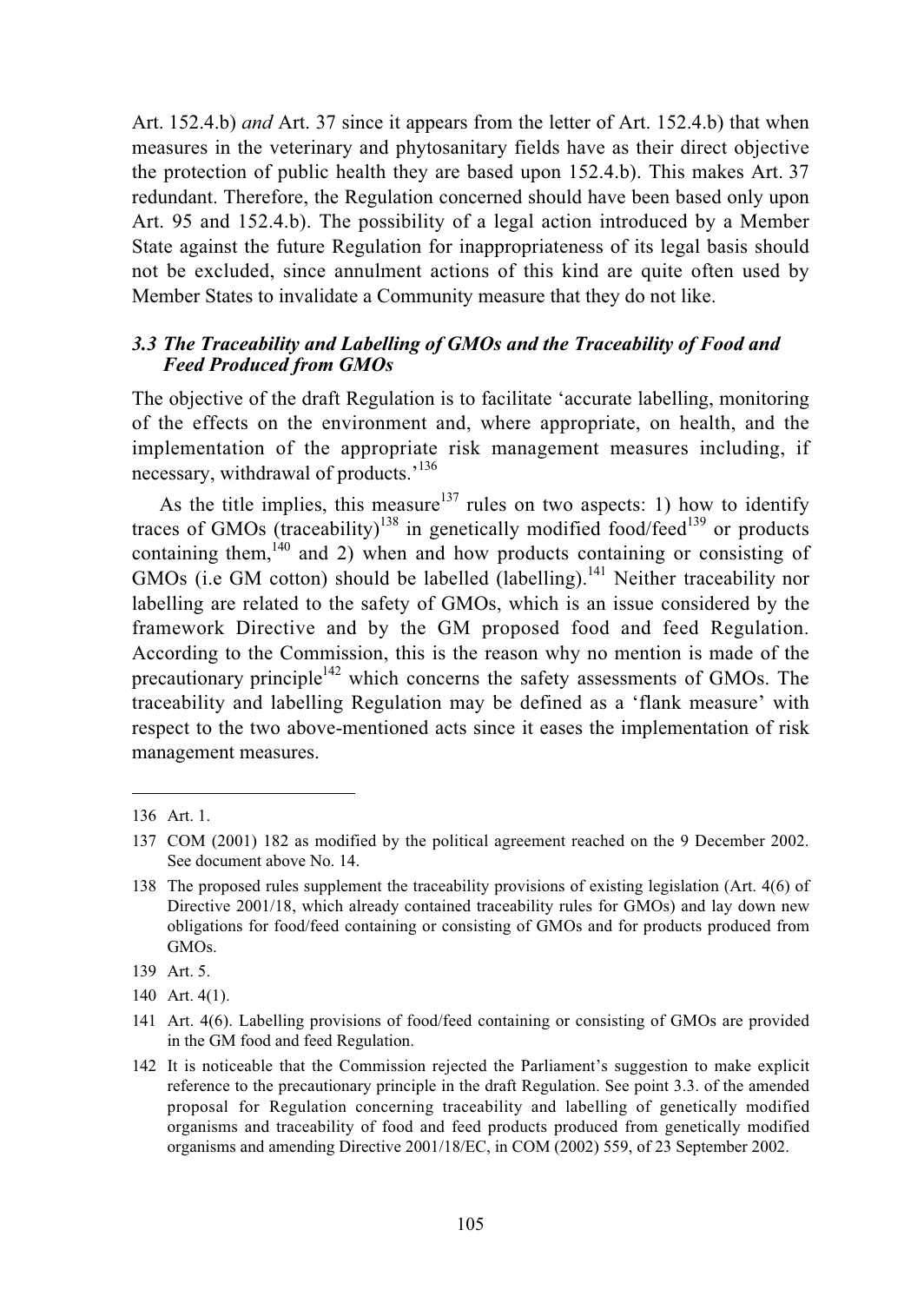Let us now look at the content of the proposed Regulation. The traceability provisions address problems which may arise *after* the placing on the market of products containing or consisting of GMOs and food/feed produced from GMOs. Indeed, it might happen that authorised GMOs turn out to have adverse effects on human health, animal health or the environment, as was shown by the problems of the StarLink in the US.<sup>143</sup> Hence, they need to be withdrawn from the market. Another possibility is that operators label authorised GMOs incorrectly, thus misleading users on the actual content of the labelled product. In order to facilitate the implementation of controls on the labels and withdrawal of products, where this is necessary, GMOs need to be identifiable. The proposed Regulation makes GMOs traceable in products by obliging the latter to be assigned a code (called 'unique identifier').<sup>144</sup> Operators are required to inform the person who receives the product containing GMOs of what its unique identifier is. This information should also be passed on in writing to other operators involved in the subsequent stages of its placing on the market.<sup>145</sup> Special and more burdensome traceability provisions are also laid down for food and feed produced from GMOs, although the UK opposed their inclusion within the scope of the proposed Regulation.<sup>146</sup>

The second element of the proposed measure is labelling. Products consisting of, or containing, GMOs should be labelled as indicated by the Regulation.<sup>147</sup> An exception applies if traces of GMOs in products used as GM food or feed do not exceed a proportion of 0.9%, provided that the presence is adventitious or technically unavoidable.<sup>148</sup> Different labelling thresholds apply to products consisting of, or containing GMOs which are not intended for food use.<sup>149</sup>

Inspections and control measures on the implementation of the Regulation are delegated to Member States. The latter must test products using the harmonised and

<sup>143</sup> On the problems of the Starlink, see Nelson A.P. (2002) 'Starlink see Legal Liability in the Wake of Starlink TM: Who Pays in the End?', in *Drake Journal of Agricltural Law* 7, p. 241.

<sup>144</sup> A system of unique identifer will be defined by the Commission in the framework of Comitology procedure. Development in international *fora* will be taken into account in defining the identifiers. See Art. 8.

<sup>145</sup> Operators will have to keep track of the information concerning the transaction (the operator from which the GMOs material was received, data related to the GMO material and the addressee of the transaction) for a period of five years.

<sup>146</sup> The UK was the only Member State to support the exclusion of food and feed produced from GMOs. See Council document 14076/02, p. 2.

<sup>147</sup> Art. 4(6).

<sup>148</sup> Art. 4(7).

<sup>149</sup> These products are labelled according to Art. 21(2) and 21(3) of Dir. 2001/18, as modified by Art. 7 of the proposed Regulation on traceability and labelling. See Art. 4(8).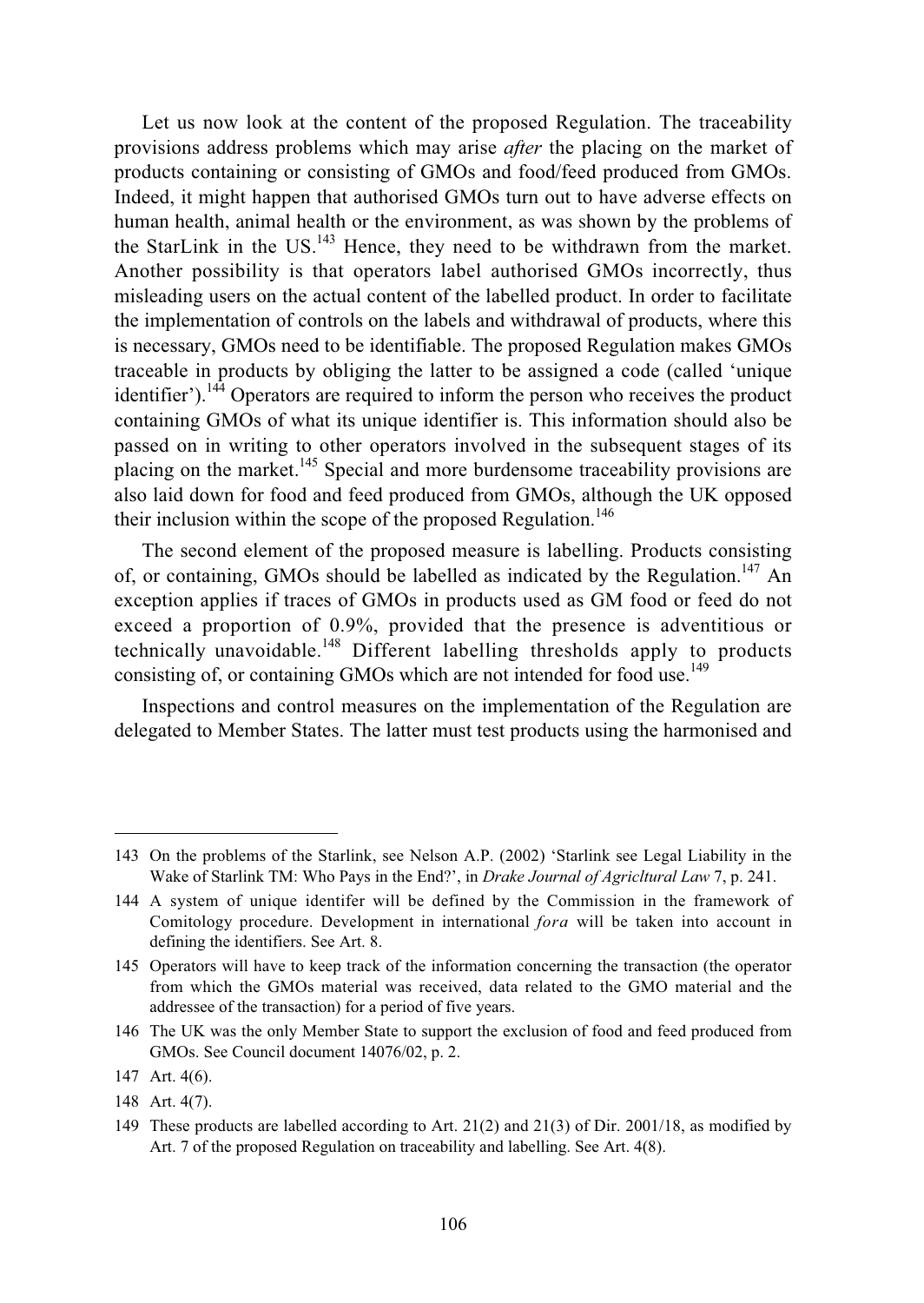validated methods decided at Community level by the Commission and comitology committees and by the Community Reference Laboratory.<sup>150</sup>

A final issue which deserves attention is the financial impact of this Regulation on economic operators. The Commission admits that it is difficult to estimate the costs of introducing traceability specifically for GMOs and products produced from GMOs.<sup>151</sup> However, it draws the conclusion that since the transmission and retention of information can be largely incorporated into existing (documentary) systems of transaction, they should not imply significant extra costs for operators and consumers.<sup>152</sup> As we will see in section 7, however, the financial implications of the proposal are a matter of controversy.

### **4. Beyond the Technicalities of the Proposed Legislation: Elements of Reassurance for the Member States**

It is now useful to give an evaluation of the proposed regime of authorisation, labelling and traceability of GM food and feed.

It may be said that the draft of the GM food and feed Regulation softens some of the excessively strict aspects of the old GM food regime which made it unworkable.<sup>153</sup> For example, although the GM food/feed Regulation is inspired by the precautionary principle, $154$  there has been a shift in the level of protection chosen against the risks of GM food and feed. As mentioned earlier, in the Novel Food Regulation it is stated that the GM food must not present a danger […]. This threshold evinces 'a zero risk' approach<sup>155</sup> in the use of GMOs which cannot be

<sup>150</sup> Art. 9(2).

<sup>151</sup> COM (2001) 182, p. 8.

<sup>152</sup> COM (2001) 182, p. 9.

<sup>153</sup> It must be pointed out that no food or food ingredient was authorised under the standard authorisation procedure of the Novel Food Regulation. For eleven kinds of GM food the authorisation procedure is pending. Several products produced from GMOs were notified to the Commission under the simplified procedure. See the Commission press release, 'Questions and answers on the Regulation of GMOs in the EU', above No. 4.

<sup>154</sup> The European Parliament suggested to include reference to this principle both to make clear that the Regulation was drafted in the light of the precautionary principle and to require that this principle is taken into account when implementing the Regulation. Reference to the precautionary principle is incorporated in the draft Regulation of COM (2002) 559 which includes the amendments of the Parliament which were accepted by the Commission.

<sup>155</sup> United States and Canada criticised the draft Regulation on GM food and feed for its initial emphasis on standards of zero risk approach. The text of the proposed Regulation was changed taking into account the comments of the transatlantic States. See the document G/SPS/GEN/337 and G/TBT/W/179 of 26 July 2002 entitled 'Responses from the European Commission to comments submitted by WTO members under either or both G/TBT/N/EEC/6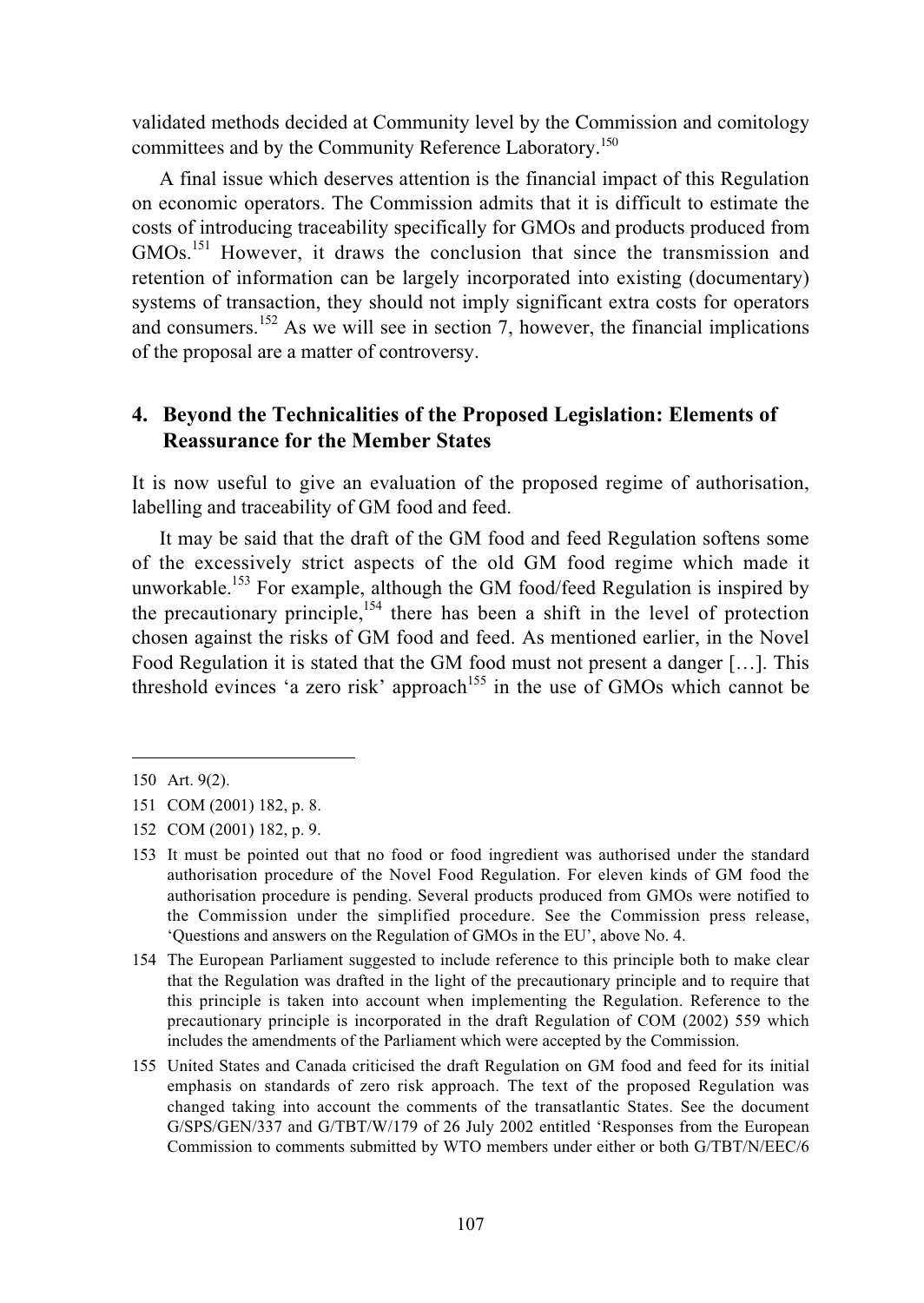achieved. Under the new Regulation, GM food and feed can be authorised if they do not present an *unacceptable* risk for human health, animal health and the environment. Secondly, the principle of 'substantial equivalence' is applicable not only to food produced from GMOs but to all GM food/feed. Moreover, where GM food/feed is not 'substantially equivalent' to its conventional counterpart, it can still be traded provided that it is appropriately labelled to inform consumers. Thirdly, traces of *unauthorised* GMOs are acceptable if certain conditions are met, whereas in the Novel Food Regulation they were not allowed to circulate in the market under any condition.

While it is true that the draft Regulation relaxes, in certain limited respects, the previous regime, the impression should not be given that the new legislation will open the European borders to transatlantic GM food and feed—this is only made possible, but it is far from simple. The prevailing feeling amongst the European institutions<sup>156</sup> towards GMOs is still that of scepticism, although not intolerance. Therefore those Member States which were particularly concerned about the effects of the principle 'one key-one door'<sup>157</sup> for the purposes of marketing GMOs should not be alarmed. The complex and sophisticated reform, carried out by the Commission through the proposals for Regulations examined above, seem in fact to strengthen the regulatory framework provided for by the 1990's GMOs regime, from both a procedural and substantive point of view. The labelling and traceability obligations for food/feed and products produced from GMOs actually ensure that Member States are now well equipped to authorise, in collaboration with the Commission, the safe use of GMOs in food/feed and products. Although other third countries regulated the use of GMOs,<sup>158</sup> the EU Regulation is probably the tightest of all possible regimes,<sup>159</sup> leaving aside an outright ban on the use of GMOs. As a result, Member States should feel encouraged to unblock the authorisation of GMOs or food/feed products containing them or produced from GM material. A

*(contd.)*

AND G/SPS/N/EEC/149'. This document is published on http://europa.eu.int/comm/food/ fs/gmo/gmo\_ongoinit\_en.html.

<sup>156</sup> The Commission is in favour of resuming the authorisation procedure of GMOs whereas the Parliament and the Council seem convinced that applications of biotechnology, although offering potential opportunities, should be treated 'with caution.'

<sup>157</sup> This principle allows a GMOs (or its derivatives) to circulate in the territory of all Member States if the commercial release of this GMOs has been authorised by a national competent authority and neither the Commission, nor the other Member State have raised objections against the placing of the GMO concerned on the market.

<sup>158</sup> For example Switzerland, Australia, New Zealand, Japan laid down mandatory labelling requirements.

<sup>159</sup> For an overview of GMOs legislation in third countries see Zarrilli S. '*International trade in genetically modified organisms and multilateral negotiations—a new dilemma for developing countries*', United Nation Conference on trade and development, 5 July 2000, published on http://www.unctad.org/en/docs/poditctncdd1.en.pdf.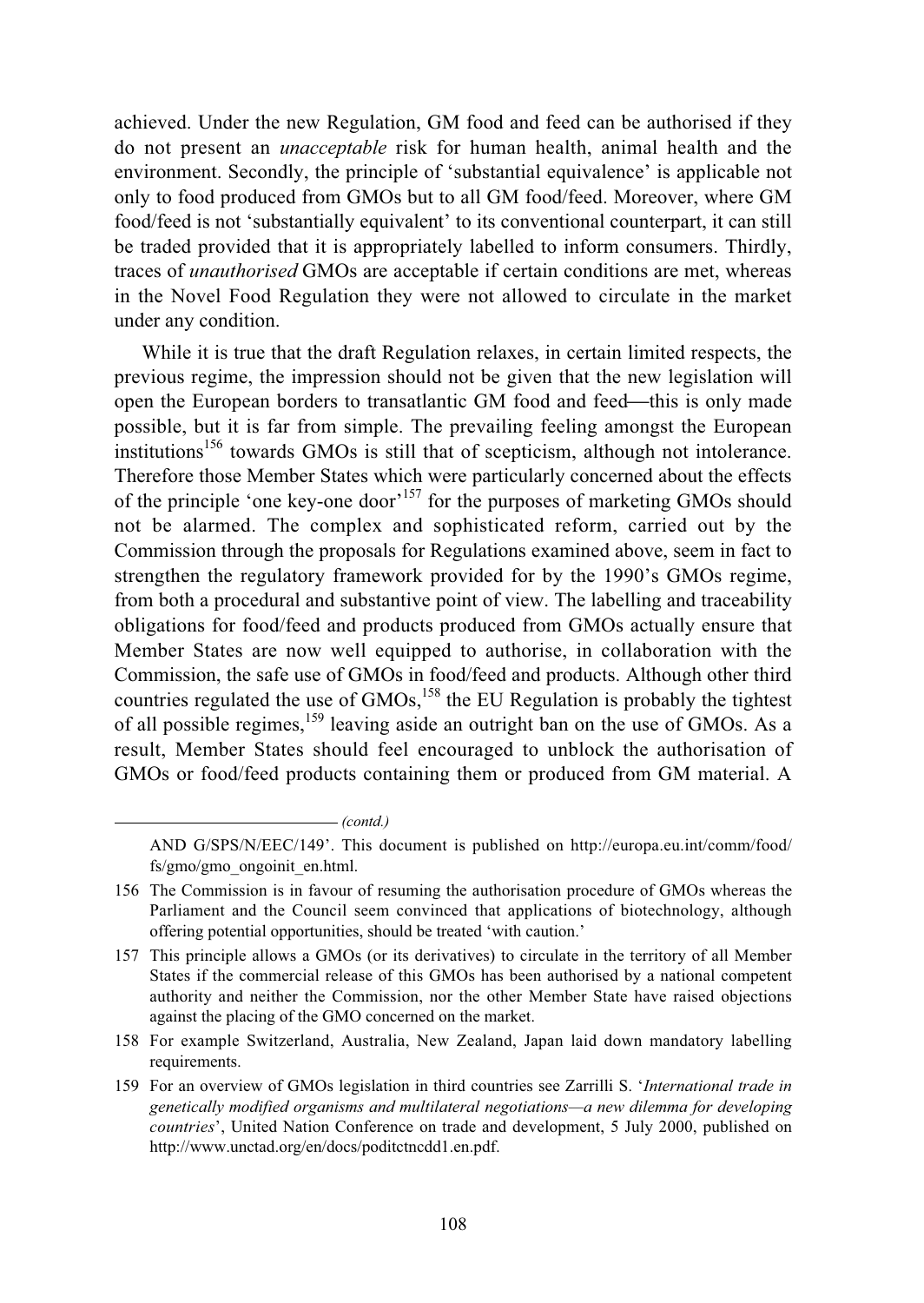further postponement of the lift on the *moratorium* would not be justifiable by arguing that the legislative framework does not offer adequate guarantees to protect human/consumer health and/or the environment. Therefore, once the current proposed rules become final, it will be legally difficult to keep the *moratorium*. From a political point of view, however, the situation may be different. Member States have no interest in opening their markets to food to which their consumers are hostile. Therefore, it is not clear whether the internal pressure of the Commission, which sees biotechnology as an opportunity which Member States hesitate to seize, $160$  and the external pressure of transatlantic trade partners will be enough to persuade Member States to resume the GMOs authorisation procedure.

However, it should be reiterated that Member States' concerns are no longer justified in the light of the GMOs reform. Evidence that the GMOs regulatory framework was re-invigorated by the proposed Regulations is provided by the following elements. The scope of the GM food/feed Regulation is more extended than that of the Novel Food Regulation. Even if such scope is not as comprehensive as the Parliament would have liked, $161$  this does not raise any worries since food produced with a GMOs does not contain any genetically modified material. Moreover, it should be noted that further sector-related legislation,  $162$  expanding the scope of the EC legislation is in the pipeline.

It is noteworthy that GM food/feed is subject to a single authorisation procedure. The simplified notification procedure, set out by the Novel Food Regulation for 'substantially equivalent' food produced from GMOs has been abandoned. This secures gains in terms of procedural economy.<sup>163</sup> Certainly, this procedure had the advantage of warranting speediness in the approval of substantially equivalent genetically modified novel food. However, Member States, rightly or wrongly, have hardly used it; the only occasion on which one Member State, the UK, made recourse to it, another Member State, Italy, claimed that it should not have been used.  $164$  Therefore, the dumping of this procedure presents the further benefit of accruing Member States' support for the food and feed draft Regulation.

A further substantive element which should contribute towards reassuring Member States is the mandatory labelling of safe GMOs and derivatives. In the

<sup>160</sup> See COM (2002) 27 'Life sciences and biotechnology—a strategy for Europe', p. 8-9.

<sup>161</sup> The Parliament supported the view that the Regulation should extend to food and feed produced with GMOs.

<sup>162</sup> The Commission has announced the Parliament that it will put forward new legislation on GM enzymes.

<sup>163</sup> Two different authorisation procedures are replaced by one.

<sup>164</sup> See the *Monsanto* case see above No. 113.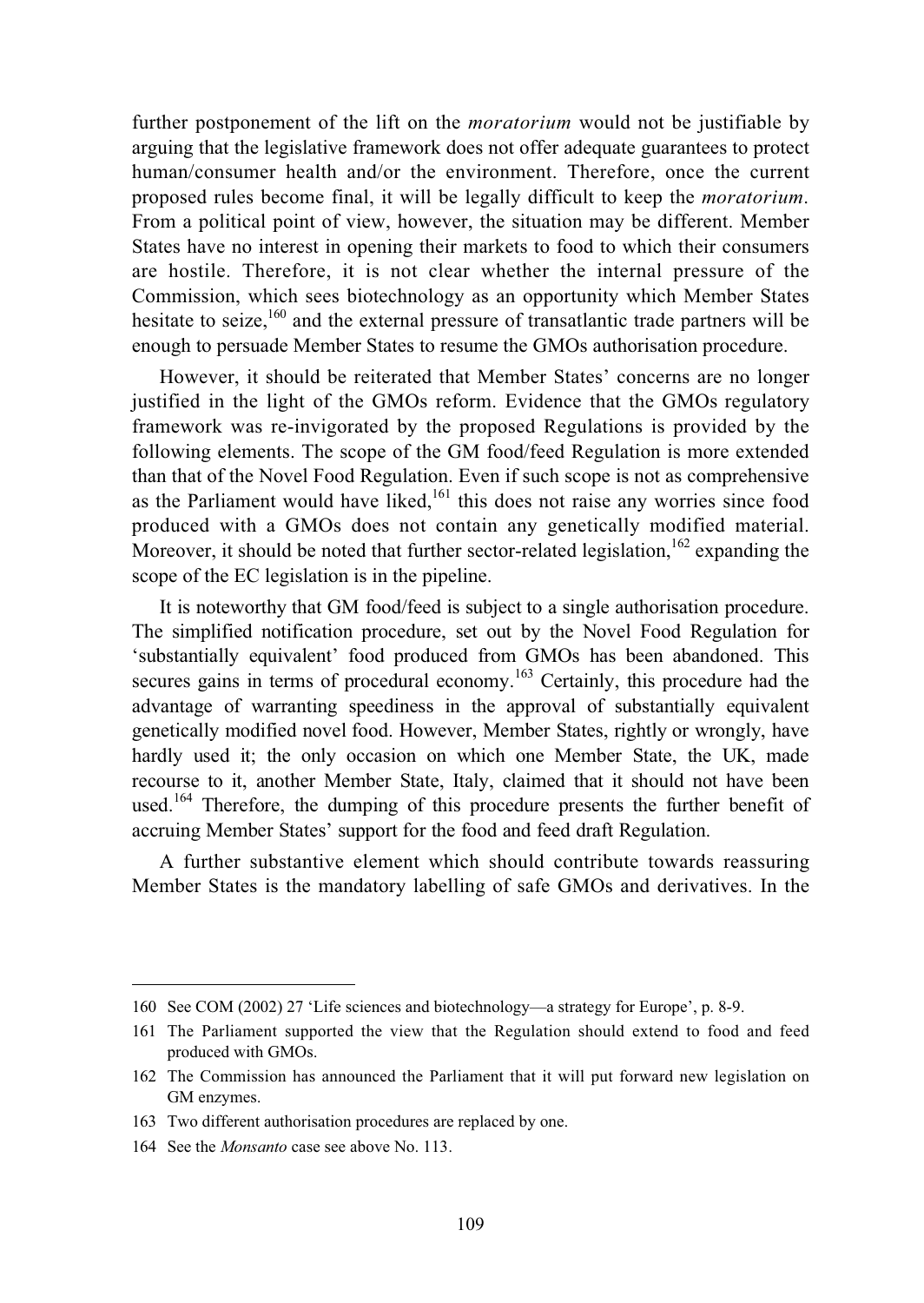Novel Food Regulation, labelling requirements were more limited<sup>165</sup> and no labelling threshold was provided for adventitious or a technically unavoidable presence of GMOs. With the new Regulation, the clear identification of GMOs in products or GM food and feed will enhance the consumer's freedom to decide which products to buy. In addition, although minimum traces of adventitious or technically unavoidable GMOs are tolerated, the thresholds below which they will not be labelled is very low. In all likelihood, the EU is the area with the lowest tolerated presence of GMOs.<sup>166</sup> Hopefully, it will be possible to enforce these labelling provisions.

Finally, the importance of the inclusion of traceability obligations for operators dealing with GM food/feed and products at all stages of the marketing chain should not be underestimated. These measures will enable the Member States to take *expost* marketing action, in the case of any unforeseen adverse effects of GMOs on public health and/or the environment.

The new proposed rules have also made the regulatory framework on GMOs *procedurally* tighter. For example, the applicant is asked to supply a number of documents and information supporting his applications (in particular, the lodging of reference material and methods for detection and identification). This ensures that the final decision on the dossier is made on the basis of comprehensive information. More importantly, the procedure to carry out the scientific risk assessment on GM food/feed is more streamlined, $167$  reliable and transparent with respect to the previous regime. The procedure is also rationalised from an institutional point of view, since the EFSA will replace a *panoplia* of committees,<sup>168</sup> which were previously involved in the approval procedure. Moreover, the involvement of the EFSA in the authorisation procedure makes it more trustworthy, since the Food Authority guarantees independent scientific expertise.<sup>169</sup> This is particularly important for the Member States, given that the lack of trust in the evaluation of the Commission's advisory scientific committees was one of the reasons underlying the Member State's scepticism towards the Community authorisation procedure.<sup>170</sup> The new procedure also gains in

<sup>165</sup> Labelling requirements did not extend to feed containing, consisting of, GMOs, or produced from GMOs.

<sup>166</sup> For example Australia, Japan, New Zealand have higher thresholds.

<sup>167</sup> Beyond the Comitology committees, several scientific committees were involved: the Scientific Committee on plants, the Scientific Steering committee and the Scientific Committee of food. See http://europa.eu.int/comm/food/fs/gmo/gmo\_scientadvice\_en.html.

<sup>168</sup> Above No. 167.

<sup>169</sup> See Art. 37 of Regulation 178/2002.

<sup>170</sup> During the crisis which was triggered by the request of authorisation for the marketing of GM maize, the Commission advisory committees took the position that the GM maize did not pose risks for human health. However, the Member States decided to halt the authorisation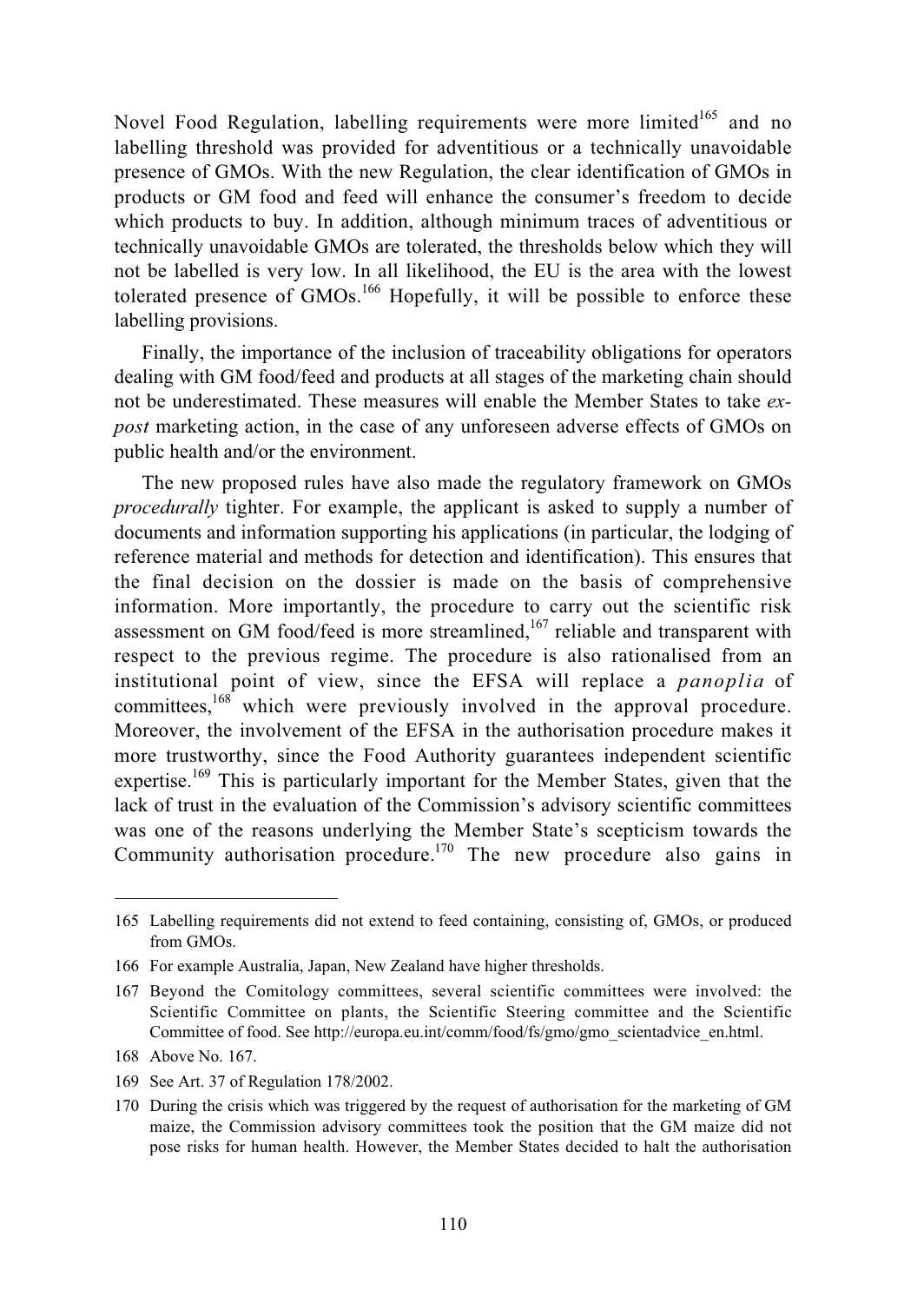transparency, since the Authority will have to make several documents—including the opinion of the EFSA on the authorisation of a certain GM food/ feed—accessible to the public.

Amongst the most qualifying points of the proposed Regulations is one which is particularly important for the Member States: the role of national authorities in the release, suspension and withdrawal of the authorisation to market GM food/feed. It may be noted that the competent national authorities have kept the power to block the authorisation procedure.<sup>171</sup> However, the exercise of this power is subject to the constraints of Art.  $4.5$ <sup>172</sup> Member States also maintain the power to adopt unilateral measures on the grounds of public health or environmental protection and having the effect of halting the trade of an authorised genetically modified food/feed, in the case of an emergency within their territory. This power is regulated according to the same 'check and balances' of the Novel Food Regulation. Member States cannot, legally speaking, maintain unilateral measures unless they are backed by the Commission and the Comitology committee set up by the EFSA Regulation. However, it was also argued that Member States are likely, politically speaking, to take independent action, even if the Commission and the Comitology committee do not approve of this.

#### **5. The Proposed Regulations: Criticism and Ambiguities**

If, on the one hand, the draft Regulations are praiseworthy since they address a number of Member States' concerns, on the other, they also contain certain shortcomings and ambiguities.

The first critical remark that can be made concerns the legislative style. The proposed Regulations turn the legislation on GM food and feed into a fragmented patchwork which is not easy to read. For example, the GM food and feed Regulation does not replace the Novel Food Regulation as a whole. Therefore, rules on GM food may be found in two different legal instruments. Furthermore, the Commission chose to adopt a horizontal instrument on treaceability and labelling instead of inserting traceability and labelling provisions into the sectorrelated legislation (such as in the GM food and feed Regulation). In sum, it is

*(contd.)*

procedure. See above No. 4. It should be noted that the EFSA will rely on the activity of some scientific committees which will in part be composed of the same persons who sat in the former advisory committees of the Commission.

<sup>171</sup> Indeed, they may object the marketing of GM food/feed, after EFSA has released an opinion on the application. In such a circumstance, the Commission will take the ultimate decision on the application, in cooperation with the Comitology committee. See Art. 8(1) a.

<sup>172</sup> 'An authorisation (to market genetically modified food) […] shall not be granted, refused, renewed, modified, suspended or revoked except on the grounds and under the procedures set out in this Regulation.'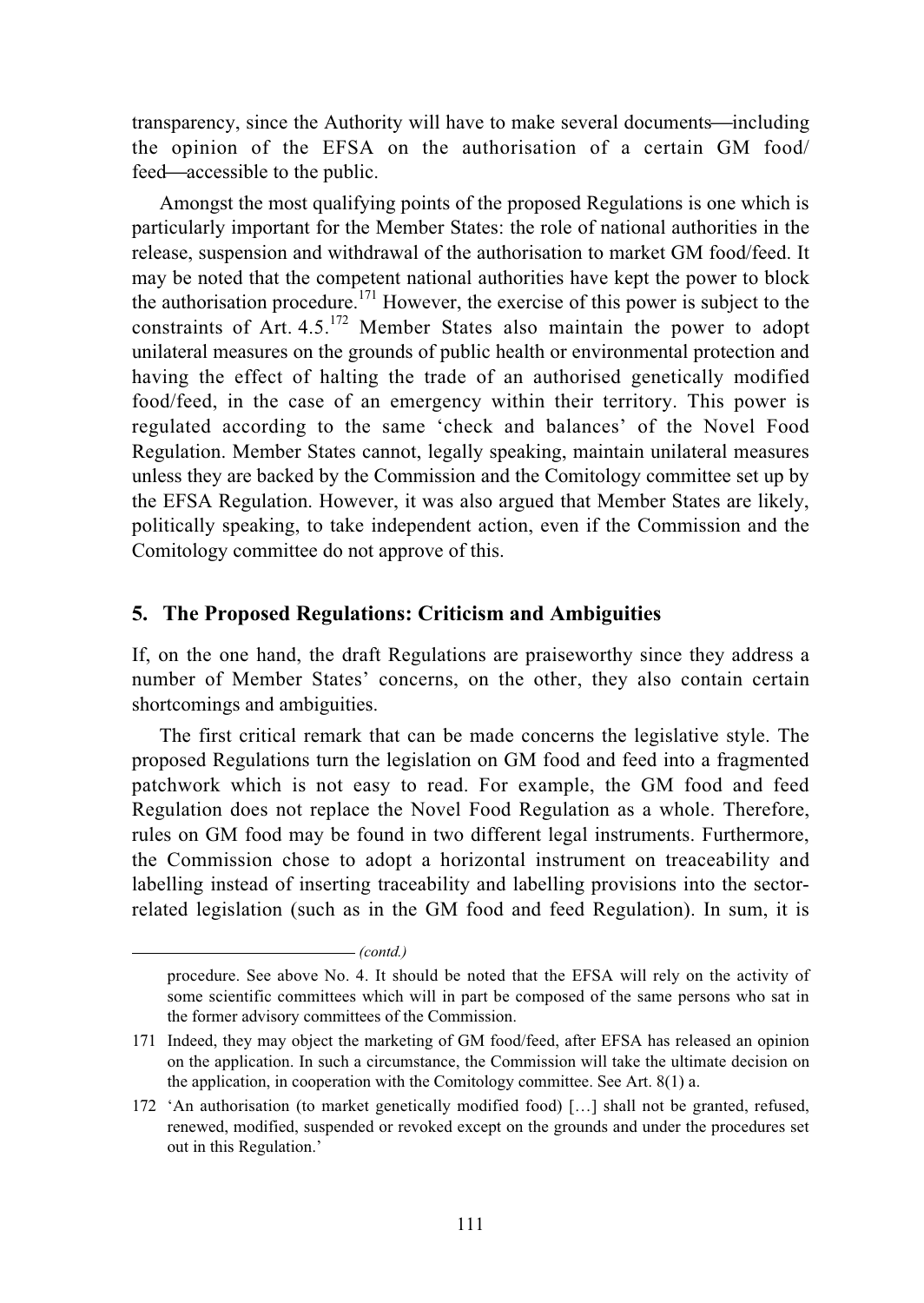regrettable that rules applicable to a single type of GM material (be it a living genetically modified organism, or food/feed containing or consisting of GMOs, or products containing or consisting of GMOs) are not contained in a single legal instrument.

Turning to the substance, the Regulation can also be criticised for its 'vulnerability to fraud and the wider question of enforcement'<sup>173</sup> as far as the labelling requirements are concerned. The Commission seems to underestimate these problems.

A further shortcoming of the proposed Regulation is the limited role that it reserves to the EFSA. The institutional architecture of risk decision-making is based, on the one hand, on the Food Authority, which will be responsible for risk assessments and, on the other, on the Commission and the Member States, which take risk management decisions. It is felt that this institutional distinction, which is criticised by some authors,  $174$  is a legitimate choice, since 'judging what is an acceptable level of risk for society is an eminent political responsibility.<sup> $175$ </sup> However, this does not mean that the involvement of the EFSA in the authorisation procedure on GM food/feed should be kept at a minimum. Indeed, the setting up of the European Food Safety Authority is a good occasion to boost the credibility of the European food safety policy, which, in the opinion of the US, 'is hostage to political concerns with complete disregard for science and sound regulatory decisionmaking.<sup> $176$ </sup> It is regrettable that the Authority is not consulted systematically on all issues pertaining to the safety of GM food/feed and products.<sup>177</sup> In some cases, decisions are taken by the Commission, in the framework of the comitology committees, without consulting it at all.<sup>178</sup> Furthermore, it is regrettable that the Member States and the Commission can decide on an application to market GM food and feed, and take into account only the EFSA opinion. This means that it is possible for the Member States and the Commission to disregard a positive (scientific) opinion given by the EFSA—provided that they state the reasons for

<sup>173</sup> See the opinion of the Economic and Social Committee on genetically modified food and feed, CES 694/2002, of 30 May 2002, p. 7.

<sup>174</sup> Majone G. 'Foundations of Risk Regulation: Science, Decision-Making, Policy Learning and Institutional Reform', chapter 1 in this volume.

<sup>175</sup> COM (2000)1.

<sup>176</sup> See G/SPS/GEN/337 and G/TBT/W/179 of 26 July 2002, above No. 155.

<sup>177</sup> For example the opinion of the EFSA is not required for the adoption of emergency measures or for the enlargement of the scope of the GM food and feed Regulation.

<sup>178</sup> Comitology committees decide in case one or more national authorities object the granting of authorisation, or on the withdrawal from the market of the GM food/feed, or on the opportunity to introduce labelling thresholds which are lower than the existing ones.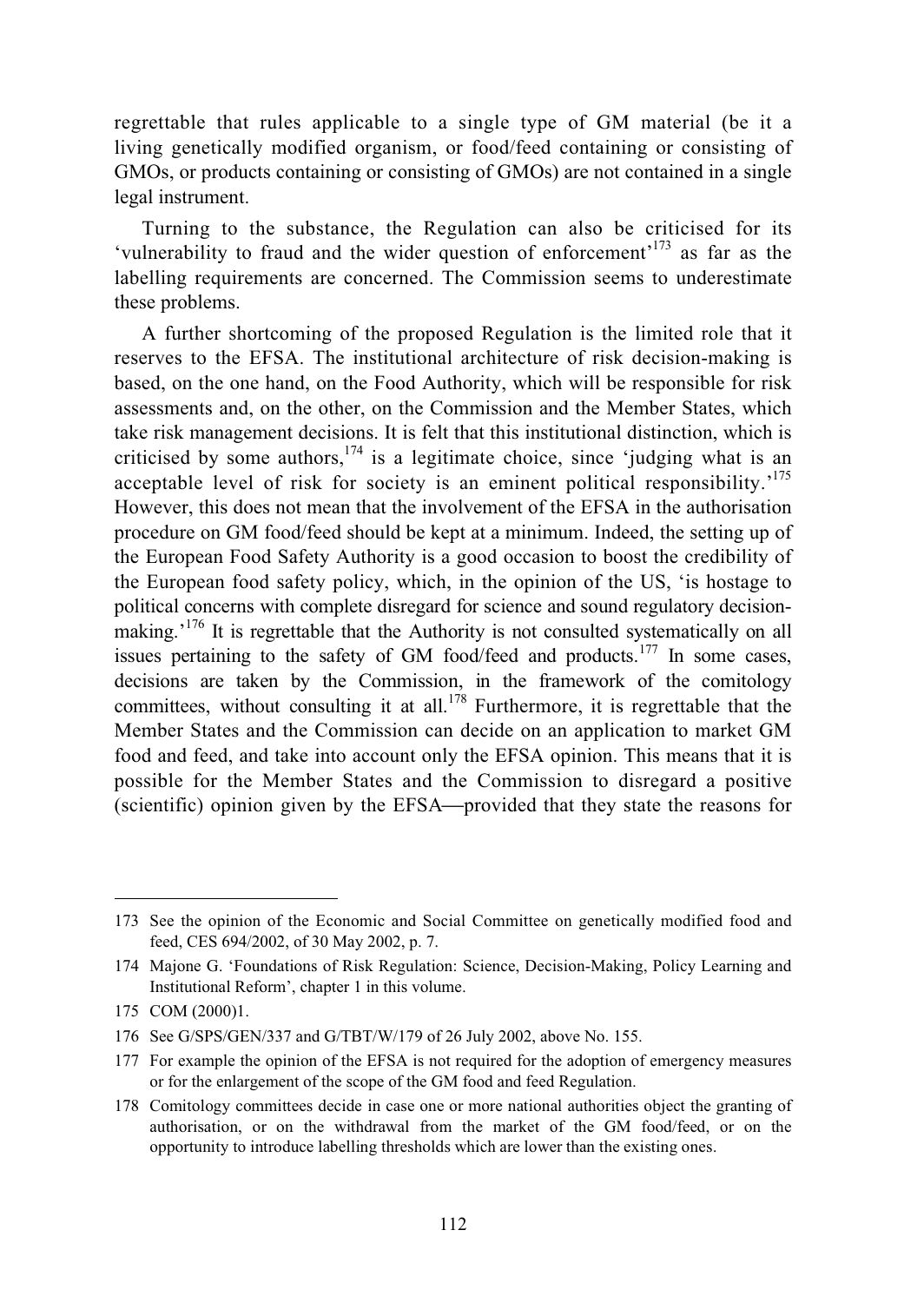departing from the latter.<sup>179</sup> There should, however, be a heavier burden on these in order for them to reject the Authority's opinion. Otherwise, suspicions could arise that the Commission and the Member States can simply ignore EFSA opinion, even in the absence of valid reasons.

The broad discretion of the EC institutions in taking risk management measures<sup>180</sup> seems to distinguish the European approach to food safety from the American one. However, it is important that this discretion be exercised with scientific evidence in mind. This does not, for instance, mean that 'other legitimate concerns', such as consumer resistance to GMOs, should not come into play. 'If the decisions are to have any legitimacy among the public […] there is a need for the risk assessment process to incorporate them as equal partners.'<sup>181</sup> However, there should be a way to define, as well as to gauge, these legitimate concerns. If this is not done, it becomes difficult to reject the US's allegation that the ambiguity of this notion can be used by the EC to 'arbitrarily delay or block (GMOs) approvals.<sup>'182</sup> It should be noted that the European Community has requested a discussion of the definition of 'other legitimate concerns' at the Codex Ad Hoc Intergovernmental Task Force on Foods derived from Biotechnology, set up in 1999. However, the US has been reluctant to define standards on this aspect. In order to gauge public opinion, the Commission seems to rely on Eurobarometer surveys, <sup>183</sup> which are the only available means to sound this out.

In the draft Regulation on GM food and feed, two ambiguities should also be signalled. The first concerns the administrative review of the EFSA's action.<sup>184</sup> Private parties can submit a complaint<sup>185</sup> to the Commission against an EFSA

<sup>179</sup> It must be specified that the duty to state reasons for departing from the EFSA's opinion also applies in the event the Member States or the Commission are favourable to grant authorisation whereas the EFSA opposes it.

<sup>180</sup> Recently, the wide scope of the EC institution's discretion was confirmed by the CFI in the *Alpharma-Pfizer* rulings (see T-70/99 *Alpharma v. Council* delivered on the 11 September 2002 and T-13/99 *Pfizer v Council* delivered on the 11 September 2002, not yet reported.). In these cases, the ECJ recognised that in risk management decisions, the Commission may reach different conclusions than those of the scientific committees, provided that, the scientific material the EC institutions rely on, is founded on the principle of excellence, independence and transparency. See for a comment Segnana O. (2002) 'Case note on Alpharma-Pfizer', in *German Law Journal*.

<sup>181</sup> See McFarlane R. above No. 92, p. 11.

<sup>182</sup> See G/SPS/GEN/337 and G/TBT/W/179 of 26 July 2002, above No. 155.

<sup>183</sup> See for example Eurobarometer 55.2 'Europeans, Science and Technology', December 2001, European Commission, DG Research, which also contains some data on GMOs. The results of the survey are published on: http://europa.eu.int/comm/research/press/2001/pr0612en.html.

<sup>184</sup> Art. 36.

<sup>185</sup> It should be noted that Member States and the Commission of its own motion can also submit a complaint against an action or failure to act of the Authority.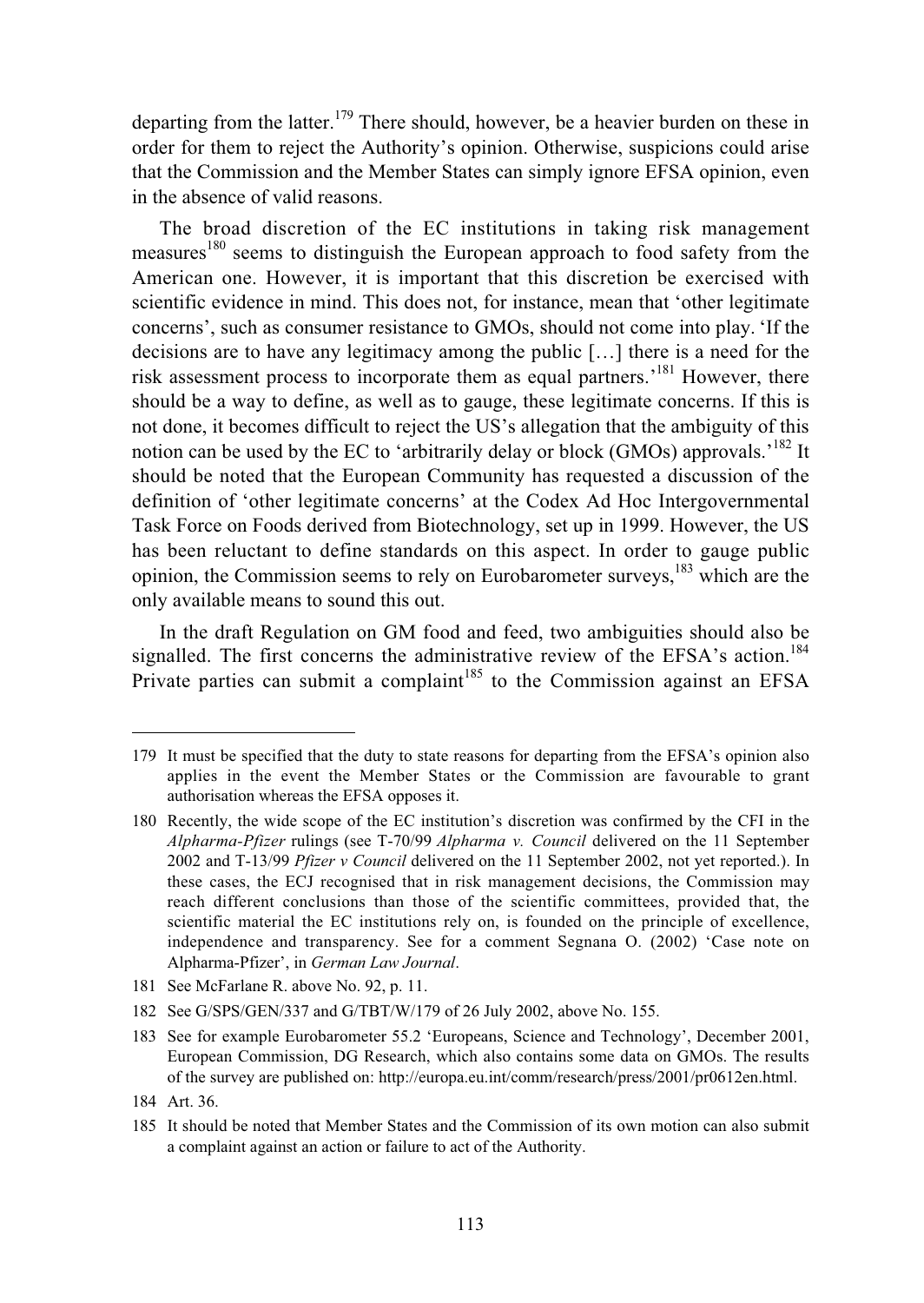decision or a failure to act, if they are directly and individually concerned by such a decision or failure. The Commission will decide on the matter within two months, requiring the EFSA, if appropriate, to withdraw its decision or to remedy its failure. It is clear that the Commission will have to make clear a number of details of this provision.<sup>186</sup> For the moment, suffice it to attract attention to one of the most important issues: it is unclear which private parties will be able to rely on this provision. Possible interested parties in reviewing the EFSA's action are those applicants whose request for authorisation has not passed the screening process of the Food Authority, as well as competitors of the applicant. Public interest groups also have an interest in submitting complaints, although it seems that, from the letter of Art. 36.a, referring to 'private parties', they will be excluded. Moreover, it is unclear whether they would pass the 'individual and direct concern' test.<sup>187</sup> It would be desirable if the Commission interpreted this provision in the direction of accepting the complaints of public interest groups, since this would increase the legitimacy of the EFSA's decisions.

The second ambiguity touches upon an issue which is connected to the problem of the legitimacy identified above, that is to say, it concerns the accountability of the EFSA's action and, in reality, is not specifically related to the draft Regulations but pertains to the overall institutional structure of the European food safety policy. The problem is that it is unclear which body is politically accountable to the public for decisions concerning the realm of food safety. Should there be a food scandal involving the use of GMOs, who will be held responsible? Will it be the Executive Director of the EFSA? Or the SANCO Commissioner or the *collège* of Commissioners? It is regrettable that this is not mentioned in the draft Regulations or elsewhere. In principle, since it is the Commission that takes risk management decisions, the political responsibility should lie with it. At all events, clarifications on accountability are important to make the GMOs' new regime and any other decision on food safety fully acceptable to the public. It is crucial that the Commission take up this issue.

## **6. The Potential Application of the WTO Law to Measures Restricting the Use/Marketing of GMOs: An Overview of the Legal Problems**

When the Member States halted the authorisation procedure for the marketing of GMOs, many authors speculated on the legality of such decision in WTO terms

<sup>186</sup> For example, the Commission should lay down the procedural requirements of its power of administrative review and the grounds of review.

<sup>187</sup> According to well established case-law, the interpretation of 'direct and individual' concern of the ECJ, under Art. 230 of the EC Treaty, is very narrow and tend to exclude public interest groups.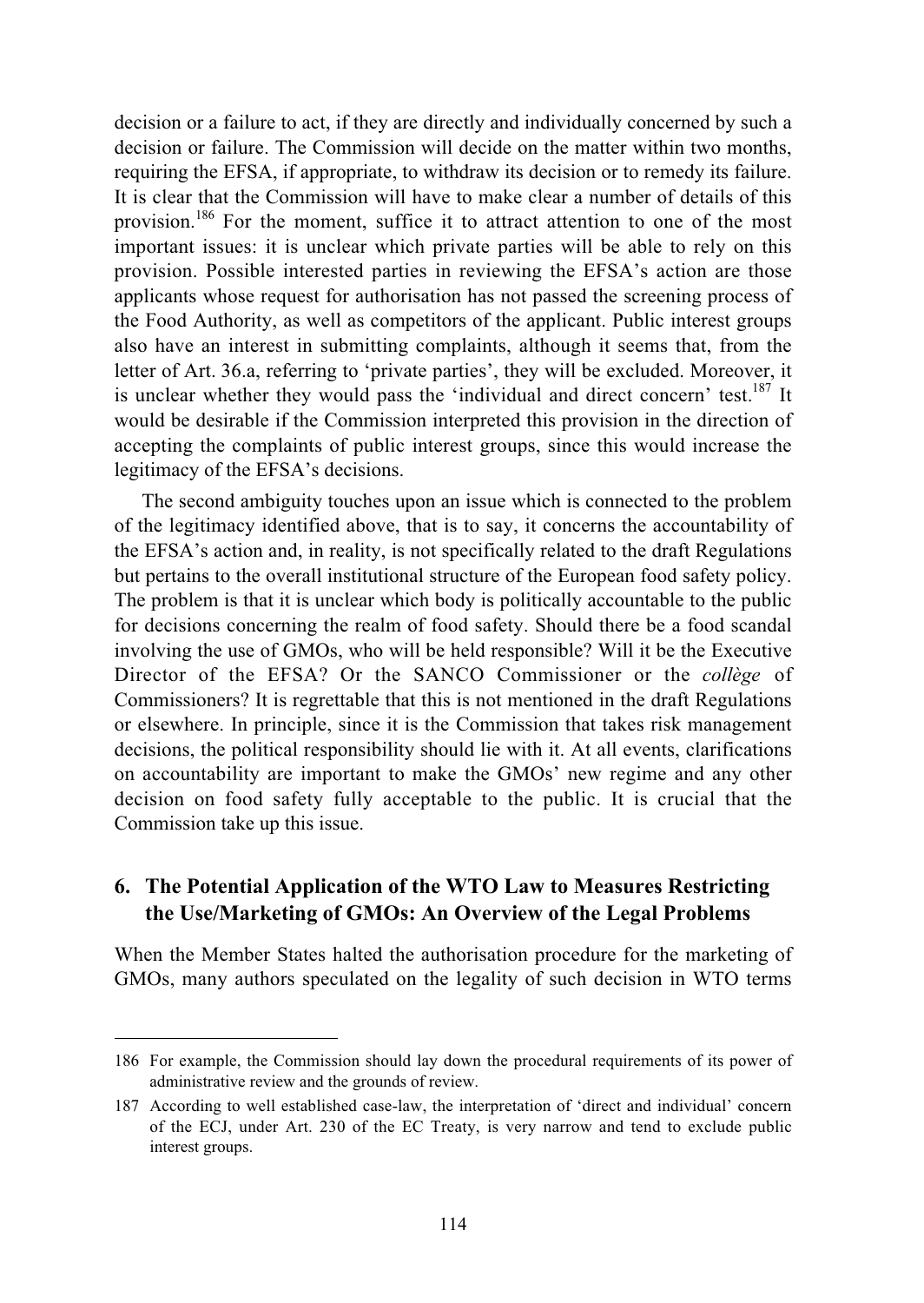and, more generally, on the compatibility between the restrictive EU legislation on genetically modified organisms and the WTO obligations. The most important legal issues raised by commentators are summarised below.

It was argued that an EU measure treating *all* GMOs (regardless of their national origin) differently from 'like products' (i.e. conventional products) could breach Article XI of the GATT and/or the non-discrimination principle of Article III of the GATT. $188$  The assumption was that products containing, consisting of, or produced from GMOs were 'like products' with respect to products which were manufactured without the use of biotechnology. However, this was far from clear. There were two legal dilemmas surrounding the violation of these WTO articles:

- Are GMOs products 'like' conventional products?
- Can consumers' preferences be taken into consideration when carrying out the test of likeness?
- Moreover, should GMOs be considered as 'like products' with respect to traditional products, could the EU justify its restrictive use of GMOs as a necessary measure under Art. XX b), protecting, amongst other things, human health?

The second WTO agreement, which was considered important for establishing the legality of a GMOs measure, was the SPS agreement.<sup>189</sup> The latter places a strong emphasis on the fact that measures which are designed to protect human, animal or plant life or health from food-borne risks or protecting plants from pests and diseases' should be based on sound science.<sup>190</sup> In particular, measures which aim at a level of sanitary or phytosanitary protection which is higher than that achieved by measures based on international standards may be adopted $191$  but must comply with strict requirements.<sup>192</sup> It was found that where the EC rejected an application to market GMOs submitted by an American firm, the US could claim that the scientific factors used by the EC in making this decision were inaccurate.<sup>193</sup> The SPS agreement would therefore be invoked. It is felt that trade restrictive measures on GMOs to protect human or animal life may fall 'within the spirit, if not the letter, of the SPS Agreement. There is, however, no consensus on this

 $\overline{a}$ 

192 See Art. 5 paragraph 1 to 8 of SPS.

<sup>188</sup> Howse R. and Mavrodis P. above No. 18.

<sup>189</sup> Howse R. and Mavrodis P. above No. 18.

<sup>190</sup> See Art. 2.2 SPS.

<sup>191</sup> Art. 3.3 SPS.

<sup>193</sup> See Krenzler above No. 18, p. 310.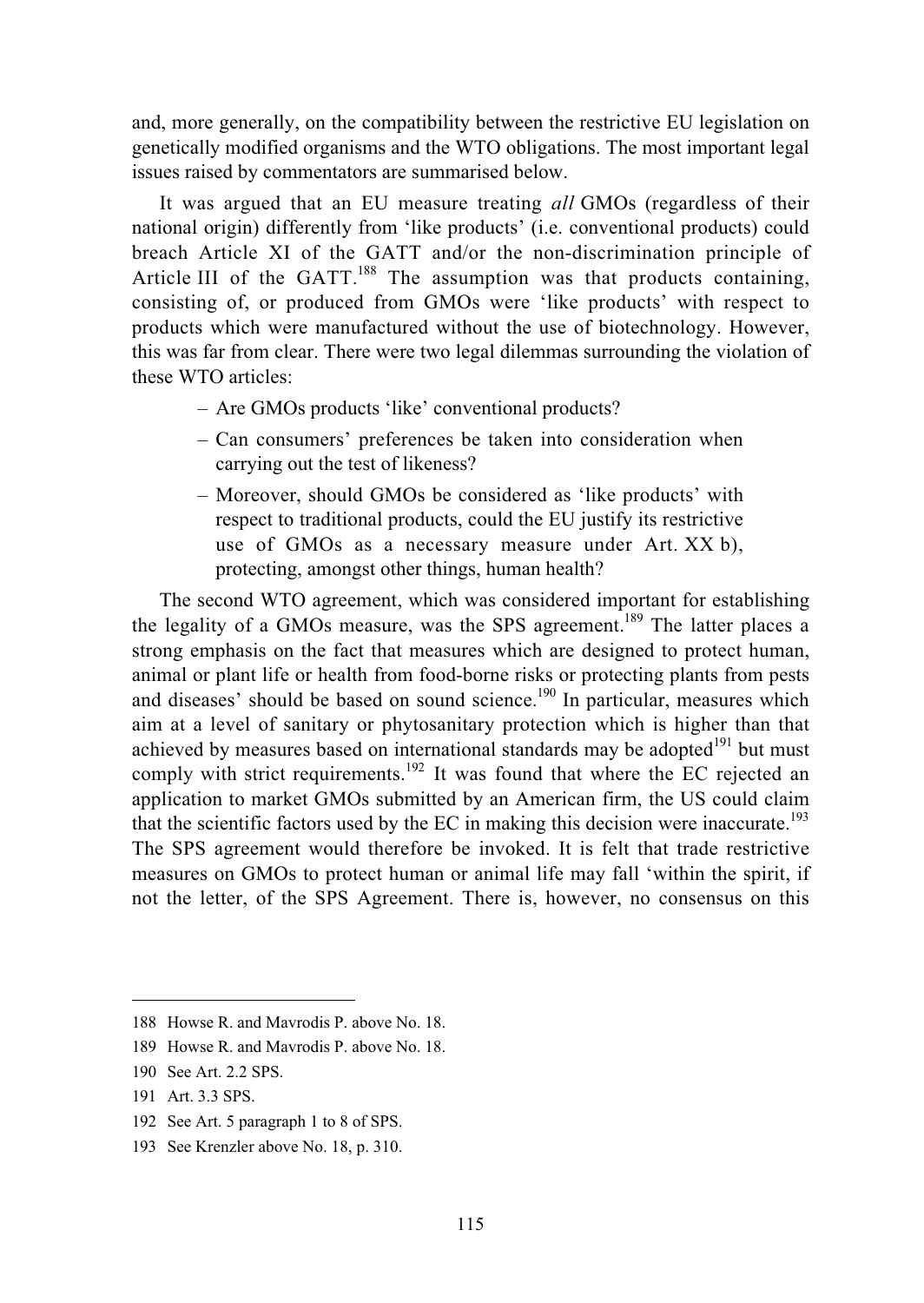assumption.<sup>'194</sup> Should the European Community wish to maintain these kinds of measures in relation to GMOs, the following related questions would arise:

- Can the EC take restrictive measures with respect to the marketing of GMOs on the basis that they endanger human health even if a risk assessment evinced no such threat? To what extent can the precautionary principle justify these measures?<sup>195</sup>
- Are these measures justifiable on the basis of the consumer's preferences (i.e. the European consumer's reluctance to buy GMOs products?)
- In any event, is article XXb) and g) applicable to measures which violate the SPS agreement?<sup>196</sup> If so, what interest, amongst those mentioned by Art. XX b and g, does a trade restrictive measure of GMOs seek to protect?

The possibility of introducing mandatory labelling schemes raised the following doubts: do they fall within the SPS or the TBT agreement?<sup>197</sup> Is compulsory labelling the least trade restrictive measure? These questions have been left unanswered so far since to date no WTO members have triggered the WTO dispute settlement procedure.<sup>198</sup> However, the EU GMOs legislation, in particular the draft Regulations analysed in this paper, have been the object of a number of critical comments by several WTO members.<sup>199</sup>

<sup>194</sup> Zarrilli S. above No. 159, p. 24.

<sup>195</sup> See on this issue MacMillan F., Blakeney M. (second part of the article) above No. 18, p. 161-164.

<sup>196</sup> For a positive answer, see Bentley above 18.

<sup>197</sup> See MacMillan F., Blakeney M. (first part of the article) above No. 18, p. 133-134. Zedalis considers that labelling practises on GMOs could also be reached by Art. IX GATT. See Zedalis Rex J. 'Labeling of genetically modifed food—the limits of GATT rules', p. 308.

<sup>198</sup> It should be noted that the EU regulatory framework on GMOs has been repeatedly the subject of controversy in the TBT committee. See Howse R. and Tuerk E. (2001) 'The WTO impact on internal regulations-a case study of the Canada. EC asbestos dispute', p. 284 in De Búrca G. and Scott J. (ed.) *The EU and the WTO Legal and Constitutional Issues* Hart publishing.

<sup>199</sup> Australia, Argentina, Brazil and the US also made comments on Regulation 1139/98. See G/TBT/W/184, 4 October 2002.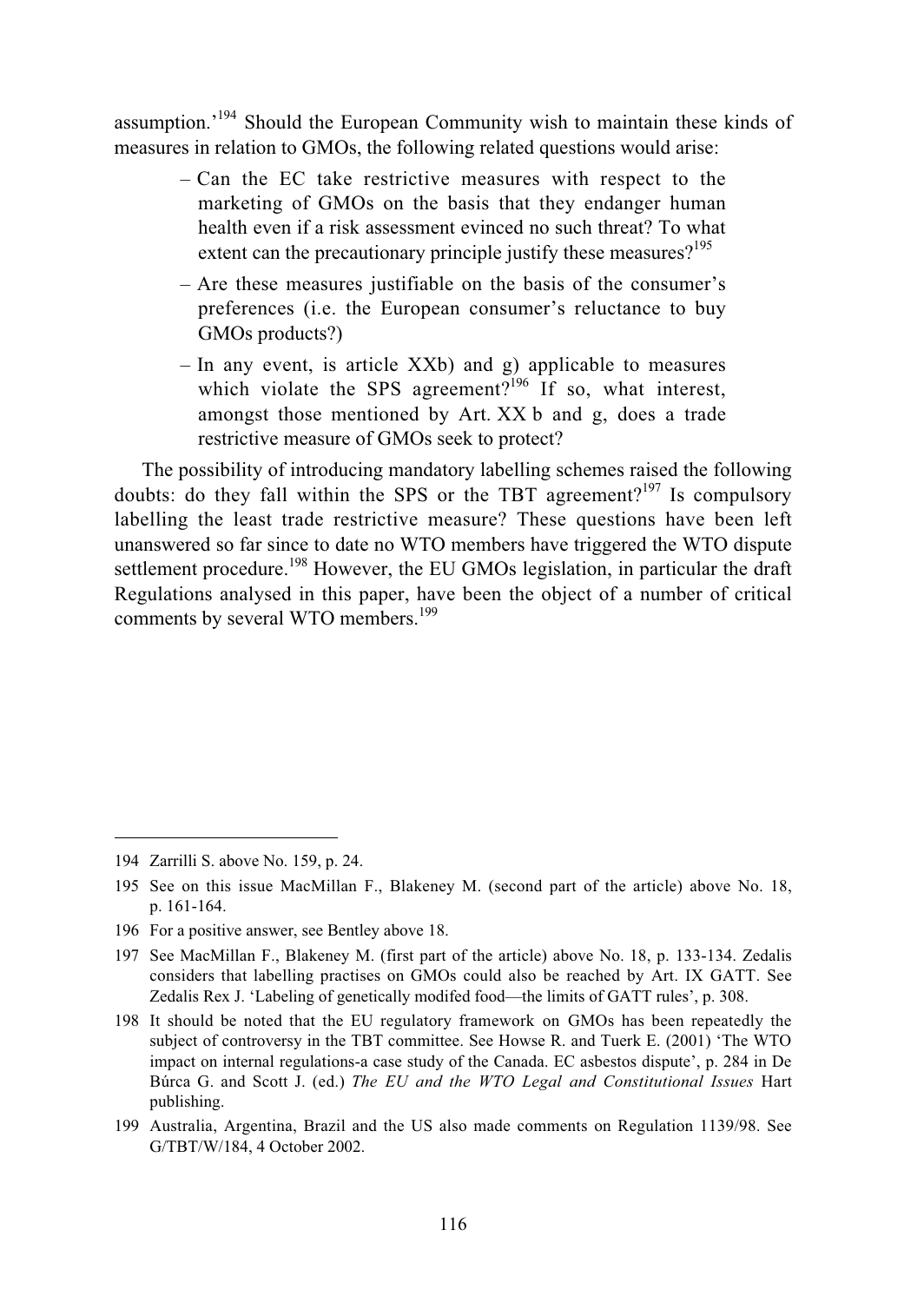## **7. The Comments of Third Countries with Commercial Interests in GMOs to the Proposals on GM Food/Feed and Labelling/Traceability of GM Products**

The Commission notified the proposal for a Regulation on GM food and feed $^{200}$ under both the SPS and the TBT agreement in consideration of the fact that the provisions contained therein were capable of falling within the scope of both agreements. The same was done for the proposal on traceability and labelling.<sup>201</sup>

A number of issues were raised by some third countries, Australia, Canada, US, Brazil, Argentina and Switzerland<sup>202</sup> many of which have important interests in marketing agricultural biotech products.<sup>203</sup> This group of States made comments on virtually every single provision of the proposed Regulation on GM food and feed, requesting clarifications both on the meaning of the terminology<sup>204</sup> used in the proposal and on procedural and institutional aspects of the GMOs regime.<sup>205</sup> The

<sup>200</sup> The Commission notified the proposal as set out in COM (2001) 425. Therefore the comments that were made by WTO members do not take into account the political compromise reached in November 2002 by the Council. See 'Responses from the European Commission to comments submitted by WTO members under either or both G/TBT/N/EEC/6 AND G/SPS/N/EEC/149', above No. 155.

<sup>201</sup> The Commission notified the proposal as set out in COM (2001) 182. See the notification G/TBT/N/EEC/7 and G/SPS//N/EEC/150. See also 'Responses from the European Commission to comments submitted by WTO members on the proposal for a Regulation of the European Parliament and of the Council on traceability and labelling of genetically modified organisms and traceability of genetically modified food and feed—COM (2001) 182 final' published on http://europa.eu.int/comm/food/fs/gmo/gmo\_ongoinit\_en.html. The comments that were made by WTO members do not take into account the political compromise reached in December 2002 by the Council.

<sup>202</sup> It was not the first time that EU GMOs legislation attracted the criticism of third countries. See G/TBT/W/184, of 4 October 2002 in which Argentina, Brazil, Canada, New Zealand and United States criticised Regulation 1139/98 on the foods and food ingredients produced from genetically modified soya and genetically modified maize.

<sup>203</sup> It must be emphasised that the position of Switzerland differ from that of the other countries since this country does not have a prominent interest in GMOs.

<sup>204</sup> Clarifications were requested in relation to items which were included and excluded in and from the scope of the Regulation. Queries were made on the application of the 'substantial equivalence' principle in the new rules, and on the meaning of 'other legitimate factors' and of 'public'. The labelling statements 'misleading the consumer,' and 'it gives rise to religious concern' also raised doubts. Explanations were asked on the threshold applicable to unauthorised GM material.

<sup>205</sup> Elucidation was asked for on the involvement of the European Group on Ethics in Science and New Technologies in the authorisation procedure and on the role of competent national authorities and of the Community reference laboratory. Further raised issues were the degree of autonomy of the Member States to take decisions related to authorisation to market GM food and the time frame of the Commission for the release of an authorisation. Critical remarks were also made on the operation of the register of authorised GM food.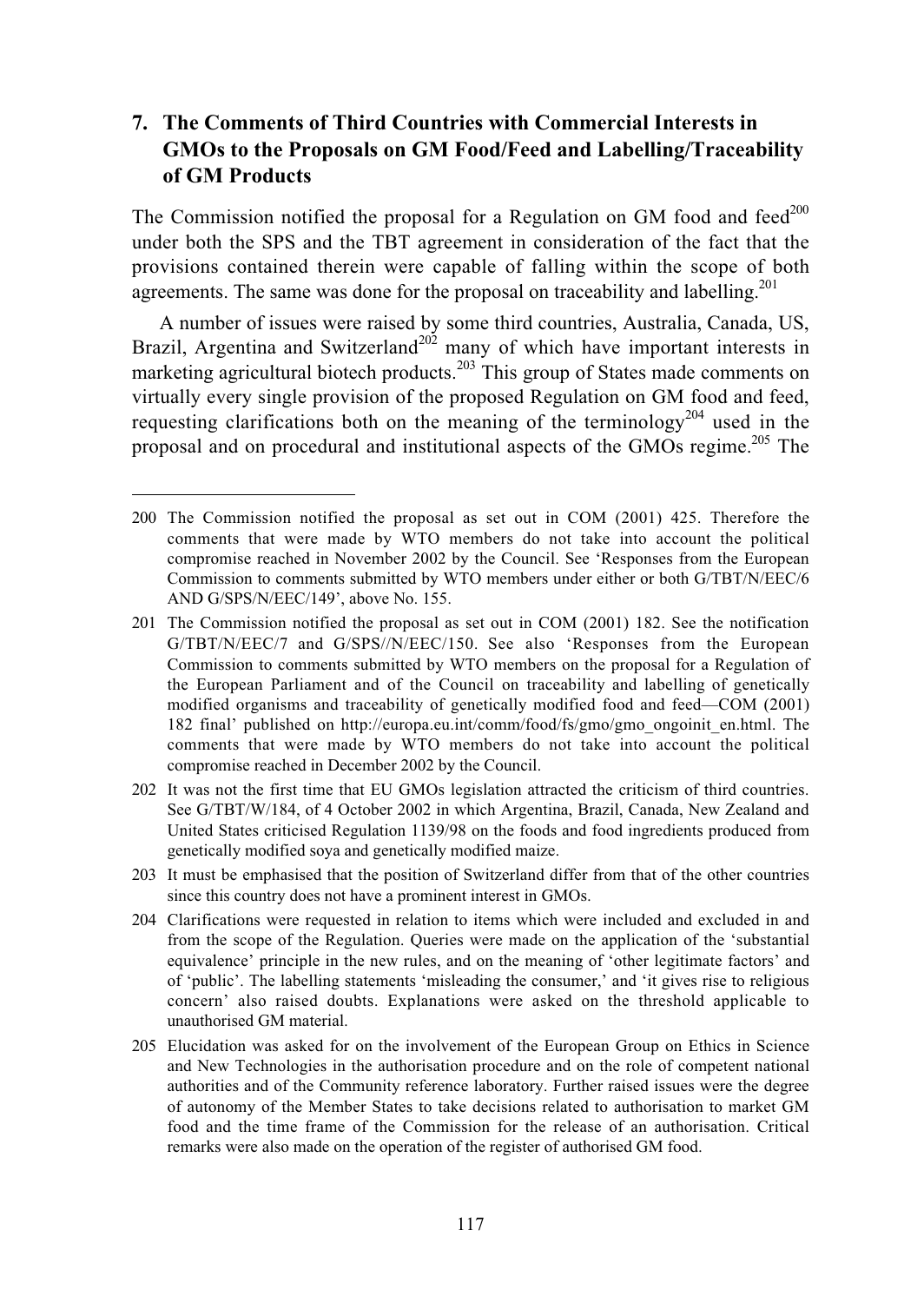idea which is canvassed in the criticism of both the first and the second EU proposal is that the EU regulators treat GMOs as inherently unsafe products, while there is no scientific evidence that this is the case. According to the countries mentioned above, in particular for Canada and the US, the EU food and feed regime is unworkable  $^{206}$  and unenforceable,  $^{207}$  the role of the EFSA is limited,  $^{208}$  it contains many ambiguities<sup>209</sup> and, chiefly, the prominence of non-scientific factors in the authorisation procedure is still significant.<sup>210</sup> Similar critical remarks were reserved to the traceability and labelling draft Regulation: the rationale for this measure has been contested;<sup>211</sup> the regime set out by the Regulation is discriminatory<sup>212</sup> and also too costly to implement; $2^{13}$  in addition, the result of its application would be the erosion of consumer confidence. A common remark, made in relation to both proposals, was that they are characterised by a lack of sufficient detail or additional guidance on technical aspects of the proposed Regulations.

It should be noted that the UK, which voted against the political compromise reached within the Council on the two draft Regulations,<sup>214</sup> expressed (in part) concerns along the same line. The UK emphasised the need for 'a policy based on sound science and which was practicable and enforceable. The compromise text failed to meet these objectives. $i^{215}$ 

<sup>206</sup> One of the reasons which make the labelling system unworkable is that the labelling threshold of 1% is too low. The detection method for a very low presence of GMOs may not be technically available. This can also pave the way to fraud.

<sup>207</sup> For example the US is concerned that Member States will not be able to enforce the legislation in the absence of a standardised testing methodology.

<sup>208</sup> EFTA is not included in decision-making leading to the adoption of emergency measures; moreover, its opinion in the authorisation is not binding either for the Commission or the Member States.

<sup>209</sup> It is unclear what are the criteria, which will guide the Commission in imposing post market monitoring plans upon applicants.

<sup>210</sup> Beyond the fact that the role of the EFSA is too limited in the authorisation procedure, it is emphasised that the importance of 'other legitimate concerns' in the risk management decision is unclear.

<sup>211</sup> The need for rules on traceability and labelling is doubted given that GM products/food and feed have already undergone a risk assessment and have been approved. It is argued that this measure is unnecessary.

<sup>212</sup> This is due to the fact that conventional products are not subject to the same traceability and labelling requirements.

<sup>213</sup> According to Canada, comprehensive traceability would have enormous costs. Switzerland and the US respectively suggest that the proposal would be burdensome for the administration and for operators. Finally, in case of non-compliance, the exposure of operators to liability costs would increase.

<sup>214</sup> See above No. 13 and 14.

<sup>215</sup> Two further reasons which induced the UK to vote against the political compromise were that it could not support threshold values less than 1% nor the revised authorisation procedure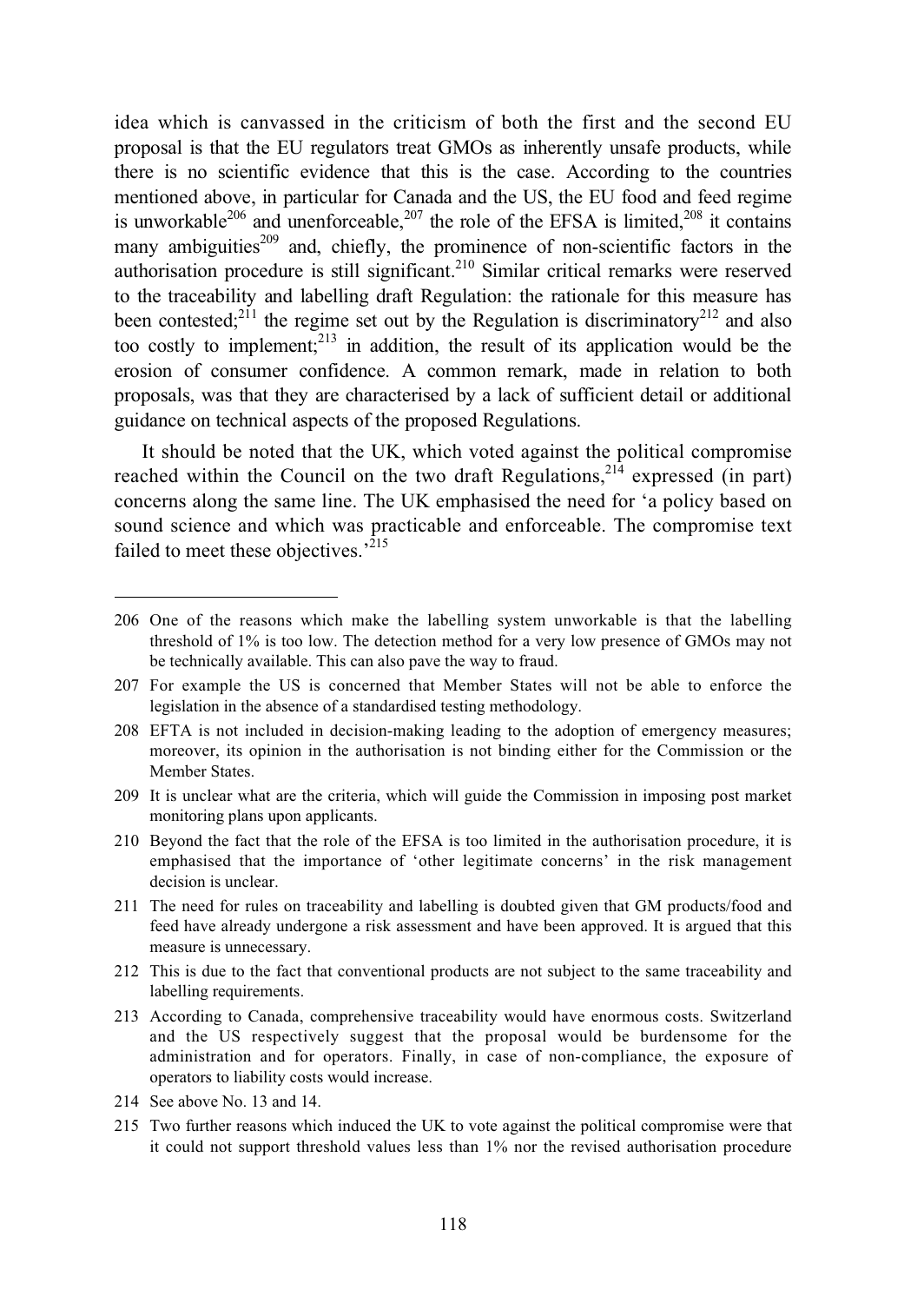A second set of comments submitted by the WTO members focused on the compliance of the new authorisation, labelling and traceability rules with WTO law. It was emphasised that GM food and feed products and their non-GM counterparts are 'like products' for the purpose of the WTO Agreements. The EU proposed legislation should thus treat them in the same way. Instead, the EU draft measures infringe the WTO obligation not to discriminate by distinguishing products in relation to 'production methods'—the use of biotechnology—rather than 'product characteristics'—the presence/absence of genetically modified material. Canada added that 'even within this processed based system, the EC appears to be inconsistent in its application, i.e. by including foods produced "from GMOs" while excluding foods produced "with GMOs"' A further criticism, which is related to the previous one, concerns the labelling regime. The EC's choice to label, *inter alia*, food/feed produced from a GMOs but which contains no traces of GM DNA and/or protein in the final product is questioned. How can the EC argue that this material is 'unlike' a conventional product? Finally, it is argued that the proposed labelling scheme would not be the less trade restrictive option.<sup>216</sup> More precisely, the proposals would be more trade-constraining than is necessary to fulfil a legitimate objective of the TBT agreement. $217$ 

## **8. The EC Clarifications and the Problematic Compatibility Between the New Rules on GM Food and Feed and the WTO Principles**

The Commission offered clarification on several points raised by the commenting countries, making extensive reference to the activity of the *Codexalimentarius commission.*<sup>218</sup> In most cases, it defended its proposed measures, while accepting

*(contd.)*

without the Article 308 as a legal base. See for this information the website of the English food safety authority.

- 216 A voluntary labelling scheme was less trade restrictive than the proposed one.
- 217 This is a comment made by Australia.
- 218 The Commission draws the attention on some agreed principles of the Codex Alimentarius Commission, in particular the Statements of Principle Relating to the Role of Food Safety Risk Assessment, to justify the functional separation of risk assessment and risk management activities. The Commission relies on the Codex standard for food labelling to emphasise that traceability is a recognised process in adopted Codex texts and to rebut the Canadian argument that traceability obligations are unworkable and too costly. The Commission stresses the importance of the Codex's activity in sampling and detection methods of genetic modifications in food. It emphasises that the EC's choice to subject food produced from GMOs is consistent with the work in progress of the Codex Alimentarius Task Force on food derived from Biotechnology. The Commission quotes the proposed draft principles for the risk analysis of food derived from Modern Biotechnology to justify post-marketing monitoring requirements for the use of GM food. The Commission refers to general principles for risks analysis to prove that reliance on factors different from science in risk management decisions is legitimate.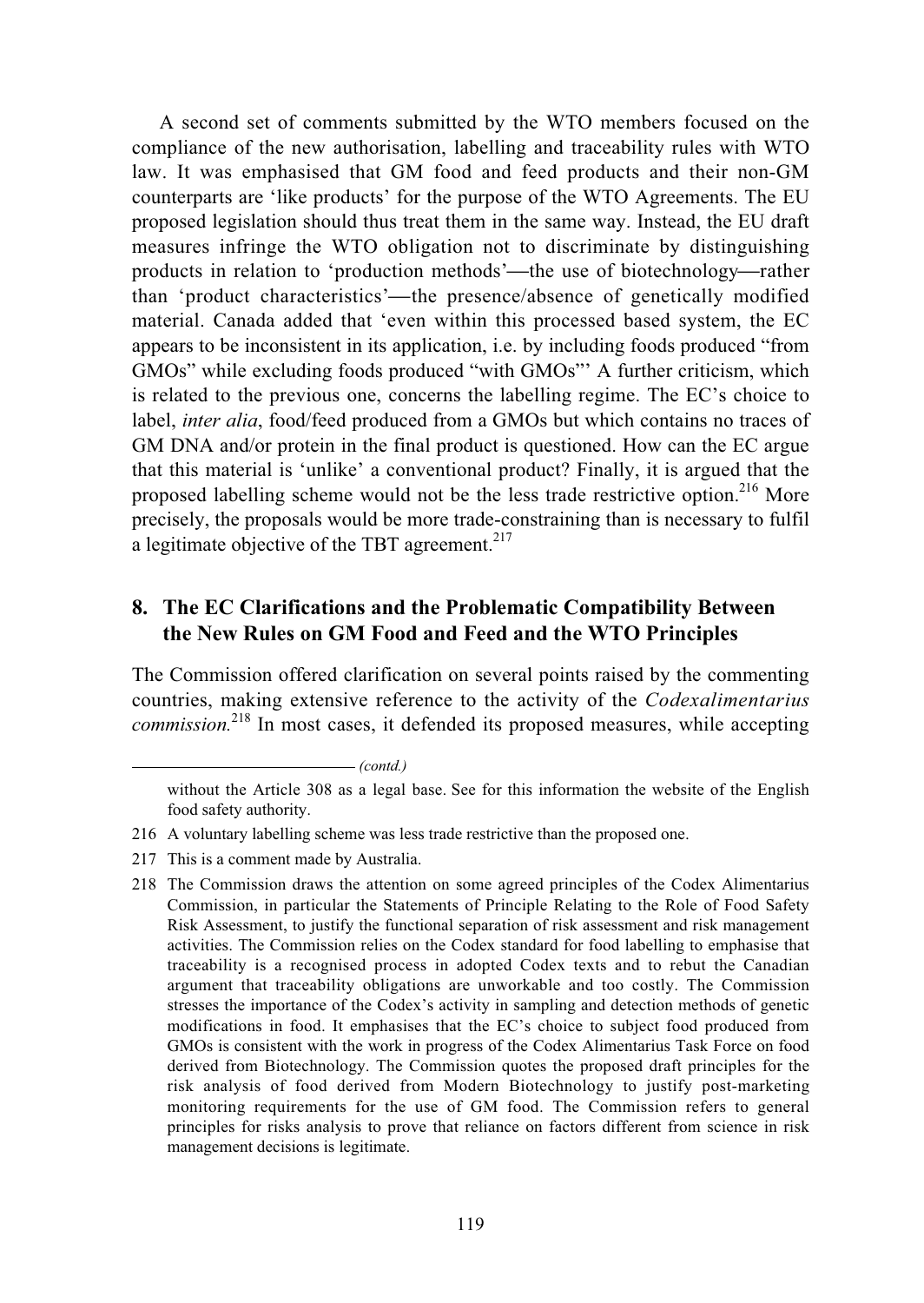the criticism of its trading partners on one issue.<sup>219</sup> The most interesting part of the Commission's answers lies in the Commission's rebut of the alleged noncompliance of the EU draft legislation with WTO obligations.

The EC challenged the statement that GM food and feed products are 'like' their non-GM counterpart. Firstly, the examination of 'likeness' of products should be made on a case-by-case basis; secondly, a wide range of factors should be considered when carrying out this assessment. Beyond physical characteristics and other features which are likely to influence the competitive relationship in the market place, the Commission mentions consumers' preferences, tastes and habits, provided that they are proved by empirical evidence. In Europe, Eurobarometers surveys show that consumers do not consider GM products as substitutes of conventional products. Consumers' preferences are also invoked by the Commission to justify the labelling obligations for food/feed which was produced from GMOs but which does not have any traces of GM material. The Commission claims that even if this kind of food/feed does not contain GM material, 'there is solid evidence'<sup>220</sup> that European consumers do not perceive it as its traditional counterpart.

It appears that the Commission's defence is centred around the need to meet consumer preferences. It should be noted that this defence creates two difficulties, regardless of the applicable WTO agreements.<sup>221</sup> The first is that it is not clear

<sup>219</sup> Article 4.1 of the GM food and feed proposed Regulation required all biotech food not to present 'a risk for human health or the environment.' The comment was made that this provision imposed a 'no risk standard', which is scientifically impossible to achieve. The Commission accepted to bring the issue to the attention of the Parliament and the Council, which agreed to change the words of the provision in question. Indeed, as noted elsewhere in this paper, Art. 4.1 now reads biotech food 'must not present an unacceptable risk.'

<sup>220</sup> 'Responses from the European Commission to comments submitted by WTO members under either or both G/TBT/N/EEC/6 AND G/SPS/N/EEC/149,' above No. 155.

<sup>221</sup> As the Commission acknowledged, both the SPS and the TBT agreements are capable of reaching the EC draft Regulations. As for GATT, it is submitted that because of the broad definition of 'technical regulation' in the TBT, most claims on non commercial purposes will not be decided under Art. III GATT.

It should be decided on a case-by-case basis which of the two agreements is applicable. The position of the Commission on this matter is thoroughly justified. Given the heterogeneous nature of the interests protected by the draft measures (human life, environment, consumer's interest), these measures could fall within the scope of both WTO agreements. For instance the traceabilty provisions of the traceability and labelling Regulation are likely to fall within the TBT since those provisions are aimed, *inter alia*, to prevent deceptive practises. At the same time, the labelling provisions prescribed by the draft Regulation concerns consumer's health and as such they could also fall within the SPS agreement. Let us take the GM food and feed Regulation. A refusal to authorise the marketing of GM food on the ground that it might be dangerous for human health would concern the SPS agreement. Viceversa, the imposition of certain labelling requirements on a notifer from a third country could be challenged under the TBT agreement.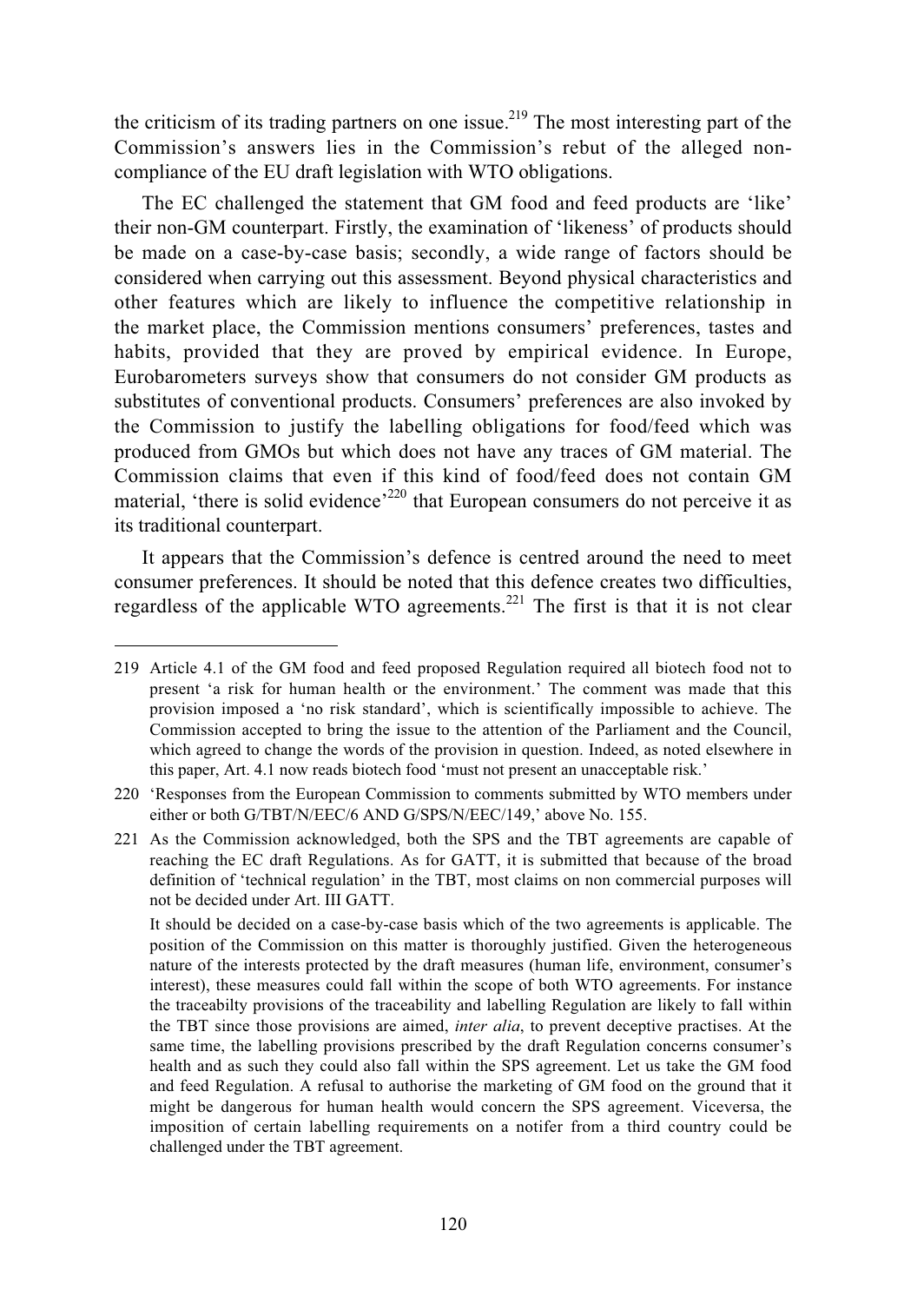whether consumer preferences would be accepted as one of the factors which make two products 'unlike'. Secondly, it is unclear whether the proposal on GM food and feed is dictated by the need to protect consumer preferences or consumer health. The difference is important for WTO purposes. Whereas consumer health could be considered a legitimate objective<sup>222</sup> under the TBT to justify a discriminatory labelling scheme (assuming that the labelling scheme is a technical measure),  $223$ consumer preferences<sup>224</sup> may not. The EC could argue that the GM food and feed Regulation intends to protect consumer health as it can be deduced from the legal basis. In this case, the EU labelling scheme could be justified under the TBT agreement, provided that it is shown that it is the less trade restrictive measure. However, two weaknesses can be found even in this argument. First of all, it is contentious that the EU labelling scheme is the least trade restrictive measure.<sup>225</sup> Secondly, it remains difficult for the EU to justify, in the name of consumer protection, the labelling obligations for GM food and feed which does not contain GM material. Indeed, production processes may be important to show that two products are unlike, but only subject to the condition that such production processes are detectable in the final product. This is not the case for food/feed produced from GMOs. Reliance on consumer preferences to justify this aspect of the Regulation is not possible since we have seen that it is not contemplated by the TBT. A way out for the EC could be the adoption of an international labelling standard by the *Codex Alimentarius Commission,* allowing the inclusion of 'other legitimate factors'<sup>226</sup><sub>-1</sub>.e. consumers' preferences—amongst the reasons justifying the introduction of a trade

<sup>222</sup> Under Art. 2.2, one of the legitimate objectives for a TBT measure is the protection of human health of which the protection of consumer's health could be considered an aspect.

<sup>223</sup> See on this issue the opinion of Pardo Quintilian who argues that a labelling requirement intended to inform consumers and not directly related to food safety would fall under the scope of the TBT. See above No. 18, p. 190.

<sup>224</sup> Some authors argue that consumer's concerns should be explicitly recognised as a legitimate reason for countries to apply trade measures. See Perdikis N.O., William A. Kerr, Jill E. Hobbs (2001) 'Reforming the WTO to defuse potential trade conflicts in genetically modified goods', in *World Economy*, Vol. 24, No. 3, March, p. 397.

<sup>225</sup> This is an argument which was raised by several third countries. The Commission justified the labelling option it chose on the basis of the following points: a) voluntary 'GMO-free' schemes are beset by a number of technical, commercial and other difficulties; b) Consumers clearly prefer to be informed of what is in products and not of what is not in products. c) 'GMO-free' products are already supplied by the Organic Production scheme, which excludes the use of GMOs in the whole production chain on a very strict basis. A second 'GMO-free' production scheme is therefore also considered to be confusing for consumers and potentially misleading. See above No. 155.

<sup>226</sup> This issue is under exam at the Codex Committee on General Principles (CCGP). The issue was also discussed by the Task force on Biotechnology. See the Report of the first session of the codex ad hoc intergovernmental task force on foods derived from biotechnology, Chiba, Japan 14-17 March 2000.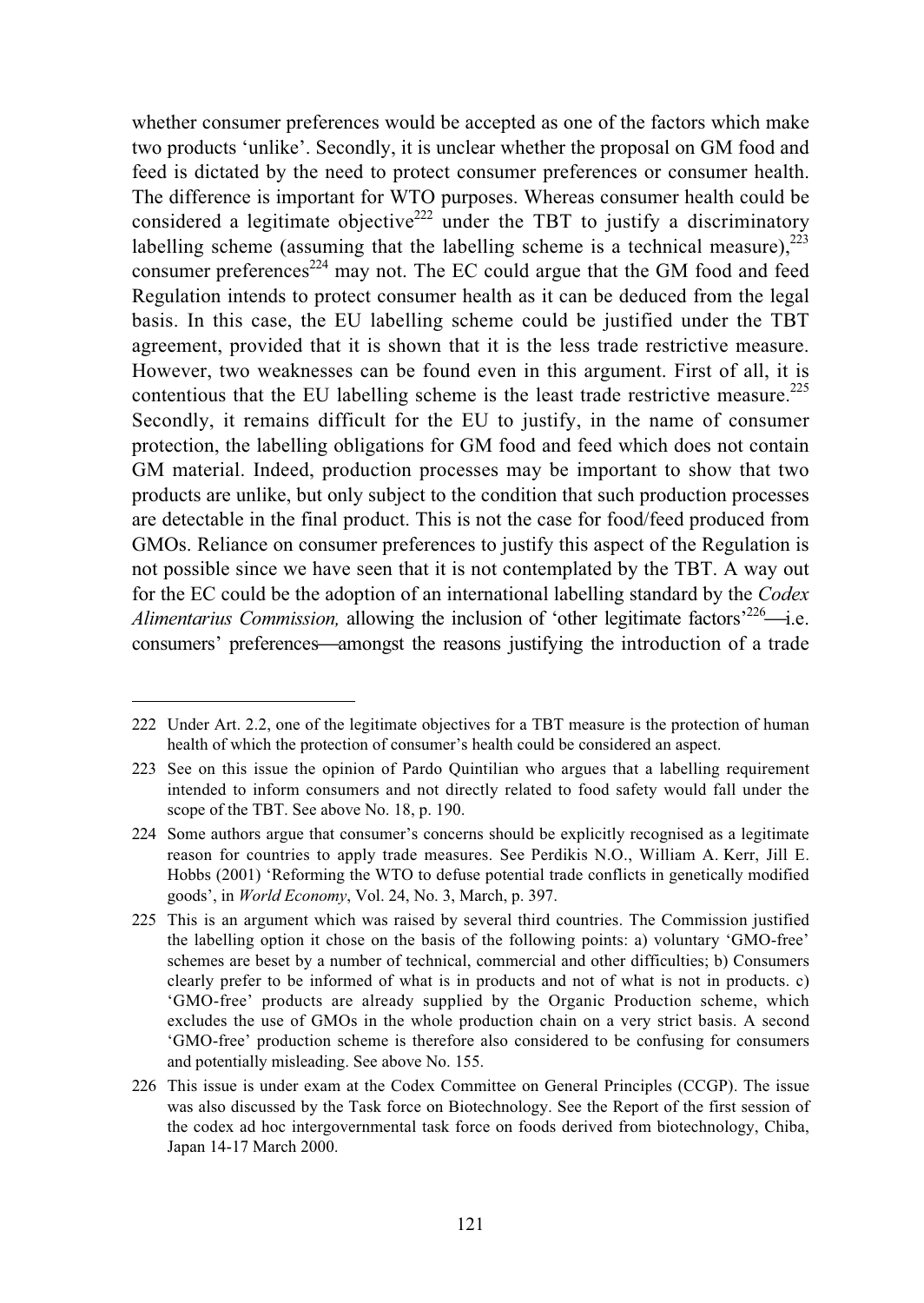restrictive measure. Thus, the EC could rely on this standard to enact a labelling scheme which meets consumer preferences, without incurring the violation of the TBT. However, in the light of recent discussion in the codex committees, it seems unlikely that some countries, such as the US, New Zealand and Canada would legitimise reliance on factors other than science. $227$ 

It should also be borne in mind that the SPS agreement could be invoked against the GM food and feed authorisation procedure and against the labelling scheme provided here with. However, the possibility of the EC justifying, under the SPS agreement, the refusal to authorise the marketing of a certain GM food/feed is even more limited than in the case of the TBT agreement. Indeed, the SPS provisions place much greater emphasis than the TBT on the 'scientific basis' of SPS measures. It is therefore difficult to accommodate consumer concerns within the SPS agreement. It follows that it would be unlikely for the above-mentioned SPS measure to pass the screening of the WTO bodies in the event that such a measure was based on factors other than science, i.e consumer preferences.

In the previous sections, potential clashes were identified between the proposed EC legislation and the spirit of the SPS and TBT agreement. There are reasons to doubt that the new rules on GM food/feed are compatible with the letter of the WTO law. However, it is noteworthy that a strictly trade-oriented interpretation of these agreements undermines one of the fundamental principles of WTO law: each Member State can choose the level of protection that it deems appropriate to protect human, animal or plant life or health (and environment in the case of TBT) within its territory, provided that its policy is not arbitrary and does not verge toward disguised protectionism.

Should WTO bodies be asked to adjudicate on a conflict between i.e. the US and the European Community, they would feel unease about dealing with issues such as what the risks acceptable for a given society are. Nor would it be legitimate for them to interfere with choices belonging to regulators.

#### **9. Conclusions**

 $\overline{a}$ 

The GM food and feed draft Regulation and the traceability and labelling draft Regulation are two complex measures which strengthens the GMOs regulatory framework enacted by the European institutions in the 1990s. Therefore, Member States, which made the lift of the *moratorium* conditional upon the undertaking of major reforms in the field of food safety, have no legal reasons to keep the ban. Amongst the strengths of the draft Regulation, there is a more streamlined and

<sup>227</sup> See on this issue the works of the Codex Committee on general Principles. See also the Report of the first session of the codex ad hoc intergovernmental task force on foods derived from biotechnology, Chiba, Japan 14-17 March 2000.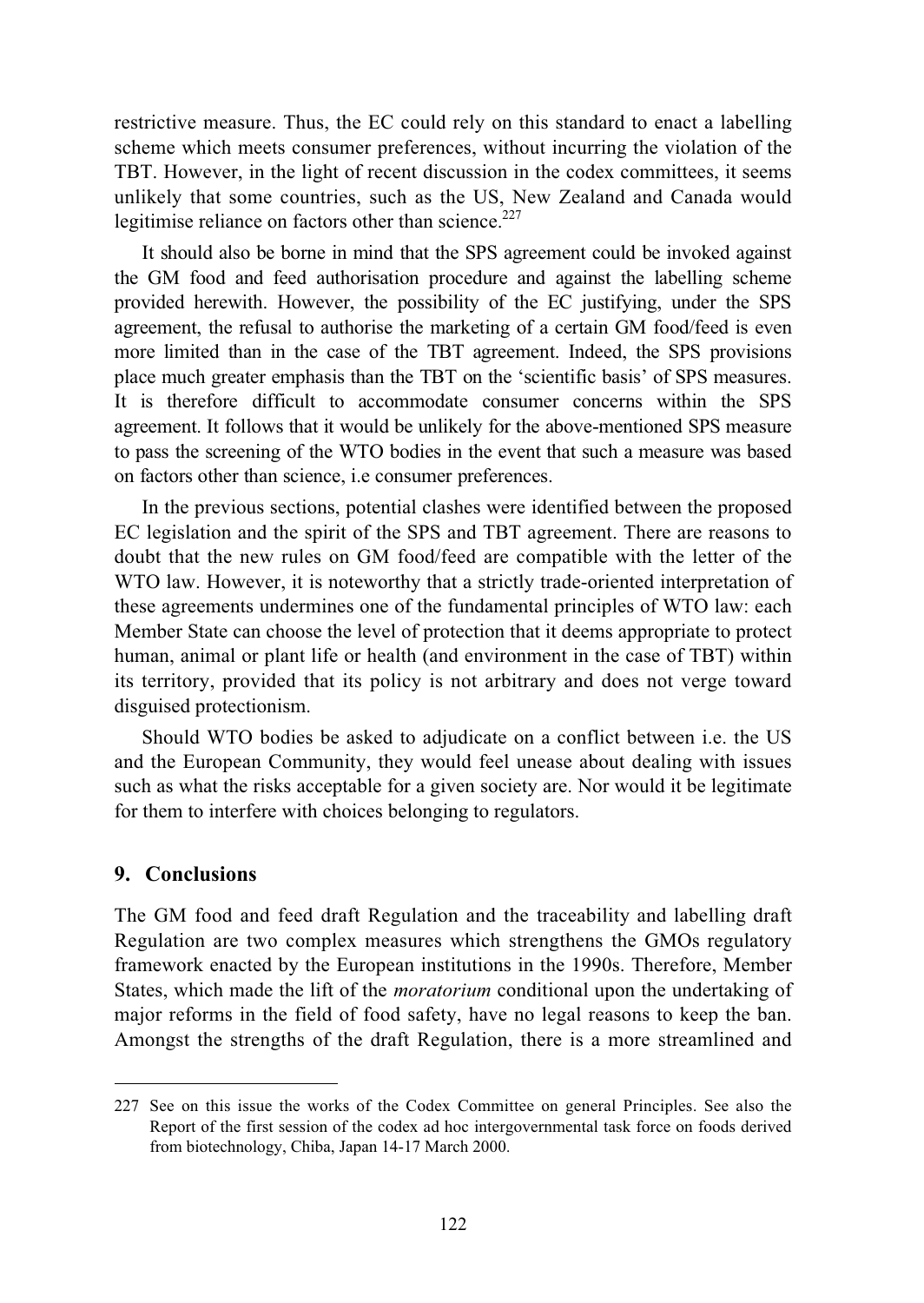centralised authorisation procedure, enhanced transparency, and extensive labelling provisions. Furthermore, although the draft Regulation on genetically modified food and feed is likely to exhaustively harmonise the marketing of these GM products, Member States maintain the power to introduce unilateral emergency measures. Yet again, it is clear that the EU legislative framework incorporates the risk approach whereby it is better to err on the side of caution, although it is more realistic than the first generation of GMOs legislation in pursuing targets of consumer/environmental protection.

The second part of the paper focused on the shortcomings and ambiguities of the two draft Regulations. It was found that they are difficult to read, assign little influence to the EFSA, and do not clarify which body is held accountable for food safety decisions. Moreover, a further point which is not clear is whether public interest groups would be able to review the EFSA's action. Hopefully, the Commission will cast some light on these issues in the near future. As to the draft Regulation on the traceability of GM products, it was noted that the Commission might have underestimated problems of enforceability of the draft Regulation.

Critical remarks on the two proposals were also made by some WTO members which found that the authorisation procedure privileges political factors to the detriment of scientific evaluations. It was also noted that the traceability and labelling rules are disproportionate to the risks posed by GMOs, being both costly and unenforceable. The new EU measures were, finally, accused of clashing with some principles of WTO law. The most important alleged breach is the violation of the non-discrimination principle between GM products and their 'like' traditional counterpart products. The Commission's defence is centred around the need to take consumer preferences into consideration; however, this defence would probably not be accepted in a possible legal dispute before the WTO. This is regrettable in the light of another principle of the WTO, on the basis of which each country should be able to choose the level of protection which it deems appropriate.

The final conclusion of this paper is that it is in the best interest of countries wishing to export GMOs to Europe not to challenge the new GMOs rules before the WTO. This is because, although they are complex, burdensome and difficult to implement, they may be the only rules which the Member States are willing to accept. It should be remembered that the Commission made substantial efforts to review the legislative framework so as to convince the Member States to resume the GMOs authorisation procedure. It would be a 'trade success' if the Member States accepted the invitation of the Commission to allow the authorisation of the GM food/feed under the new rules. Should the new regime be challenged before the WTO bodies, the marketing of GM food/feed in Europe will probably be further delayed. Therefore, a trade war on GMOs would be politically opportune for those countries which are major exporters of GMOs. Recent events show that the latter have opted for a different strategy. In May 2003 the United States, Canada, Argentina requested consultation with the European Community, pursuant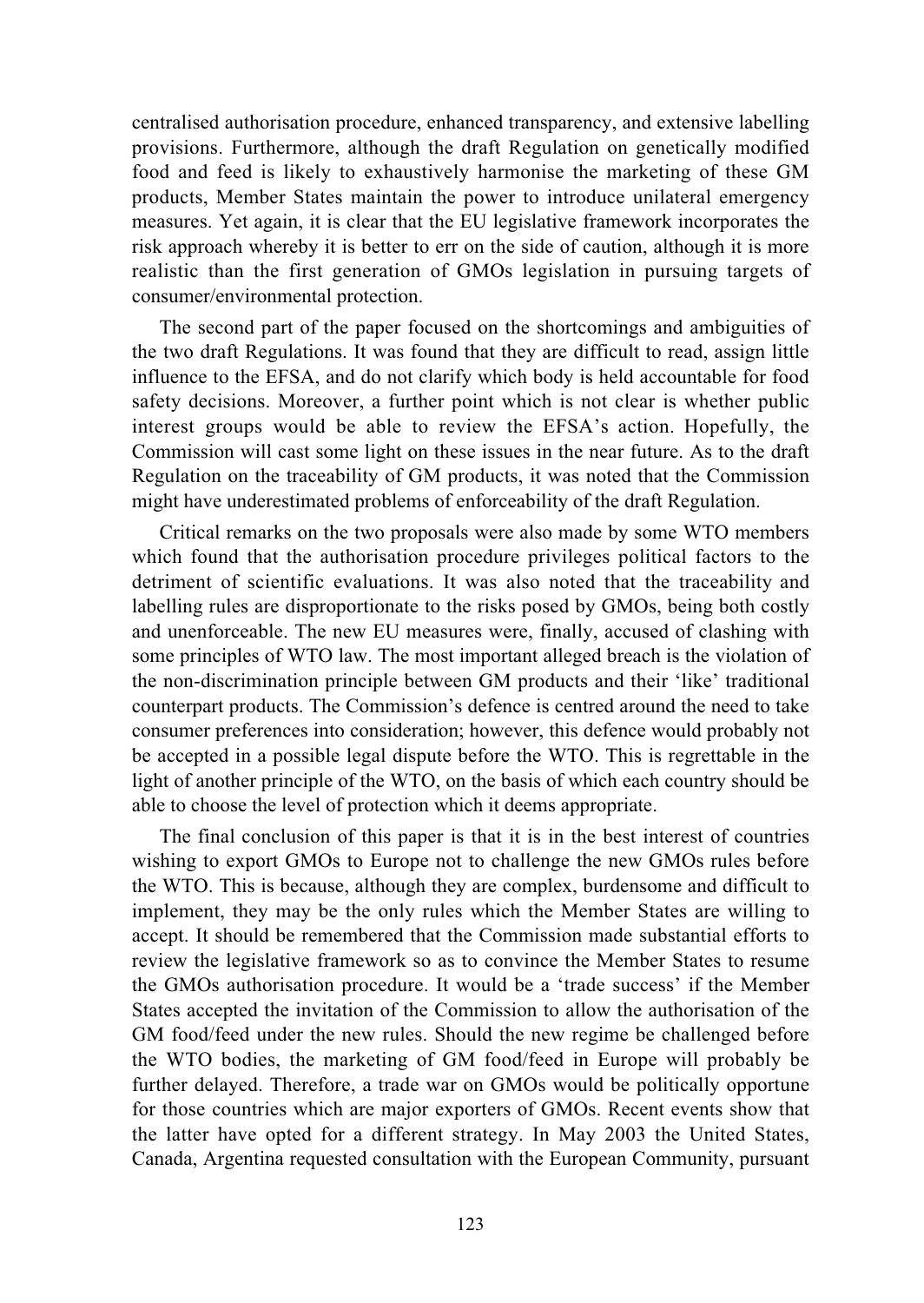to Art. 4.4 of the DSU, against the *moratorium* on the approval of biotech products.<sup>228</sup> We shall see if this move will help the parties of the dispute to reach a compromise or whether it will reinforce their positions as happened with the hormone-in-beef controversy.

<sup>228</sup> See WT/DS291/1 of 20 May 2003, WT/DS/203/1 of 21 May 2003, WT/DS292/1 of 20 May 2003.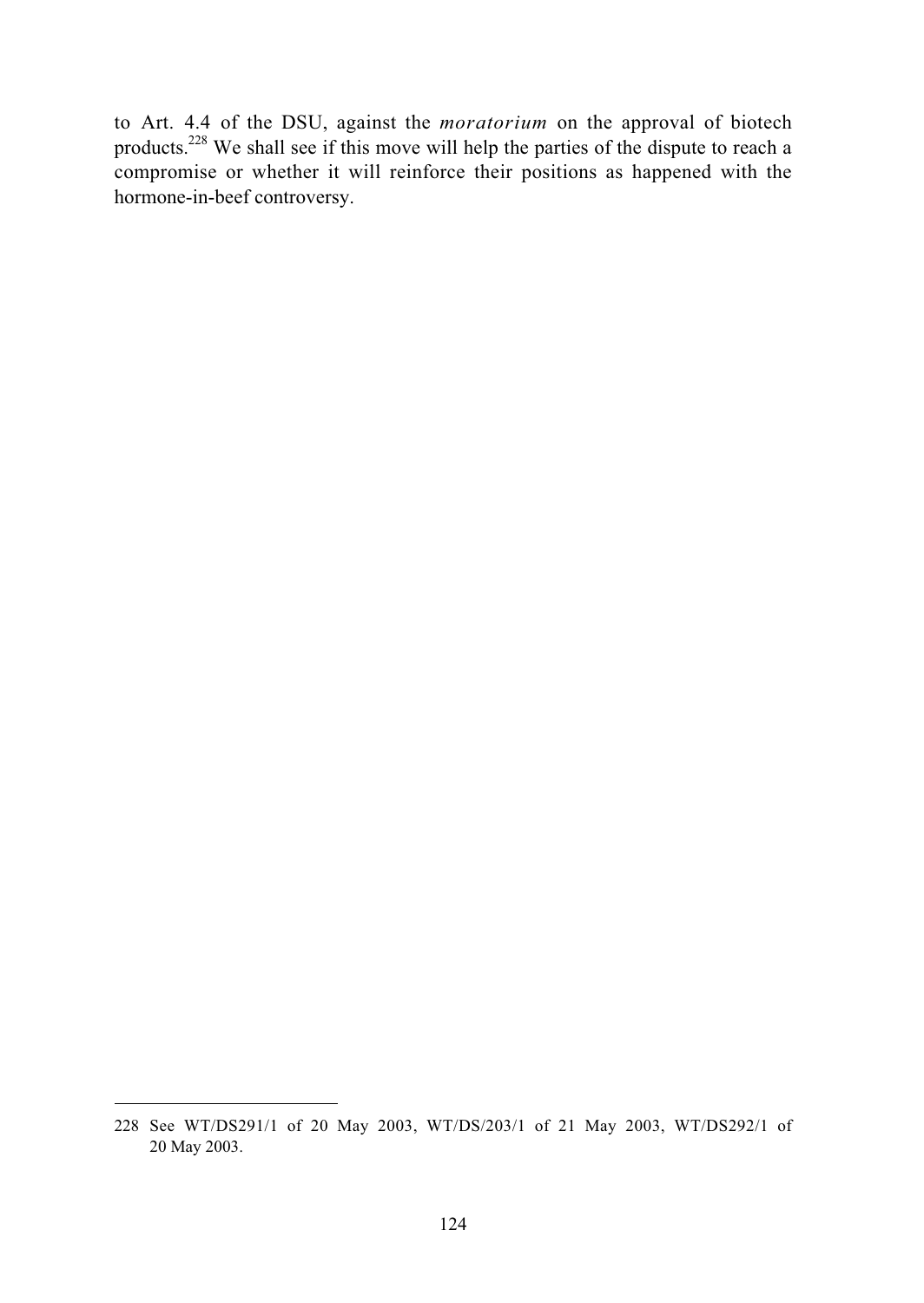## **Chapter 5**

# **Setting Out International Food Standards: Euro-American Conflicts within the Codex Alimentarius Commission**

## *Sara Poli*

#### **1. Purpose of this Chapter**

 $\overline{a}$ 

The Joint FAO/WHO Codex Alimentarius Commission (hereafter the 'Codex Commission' or 'CAC') is an inter-governmental body set up in 1962, whose role is to promote international trade in food through the adoption of standards, aimed at ensuring fair trade practises and the protection of consumer's health.

The Codex Commission has played an increasingly important role<sup>1</sup> in international food trade since 1995, the year in which the World Trade Organization (WTO) was founded. Indeed, under the WTO agreements, national measures which are based upon food standards, adopted by this organisation (amongst others), are presumed to comply with WTO principles. $<sup>2</sup>$ </sup>

<sup>1</sup> See generally on the Codex Alimentarius Commission, Boutrif E. (2003) 'The new role of Codex Alimentarius in the context of WTO/SPS agreement', in *Food Control,* 14, p. 81-88.

<sup>2</sup> Art. 3.2 of the SPS agreement states that: 'Sanitary or phytosanitary measures which conform to international standards, guidelines or recommendations (of the Codex Alimentarius Commission, amongst others) shall be deemed to be necessary to protect human, animal or plant life or health, and presumed to be consistent with the relevant provisions of this Agreement and of GATT 1994.' Art. 2.4 of the TBT agreement affirms: 'Where technical regulations are required and relevant international standards (adopted by the Codex Alimentarius Commission, amongst others) exist or their completion is imminent, Members shall use them, or the relevant parts of them, as a basis for their technical regulations except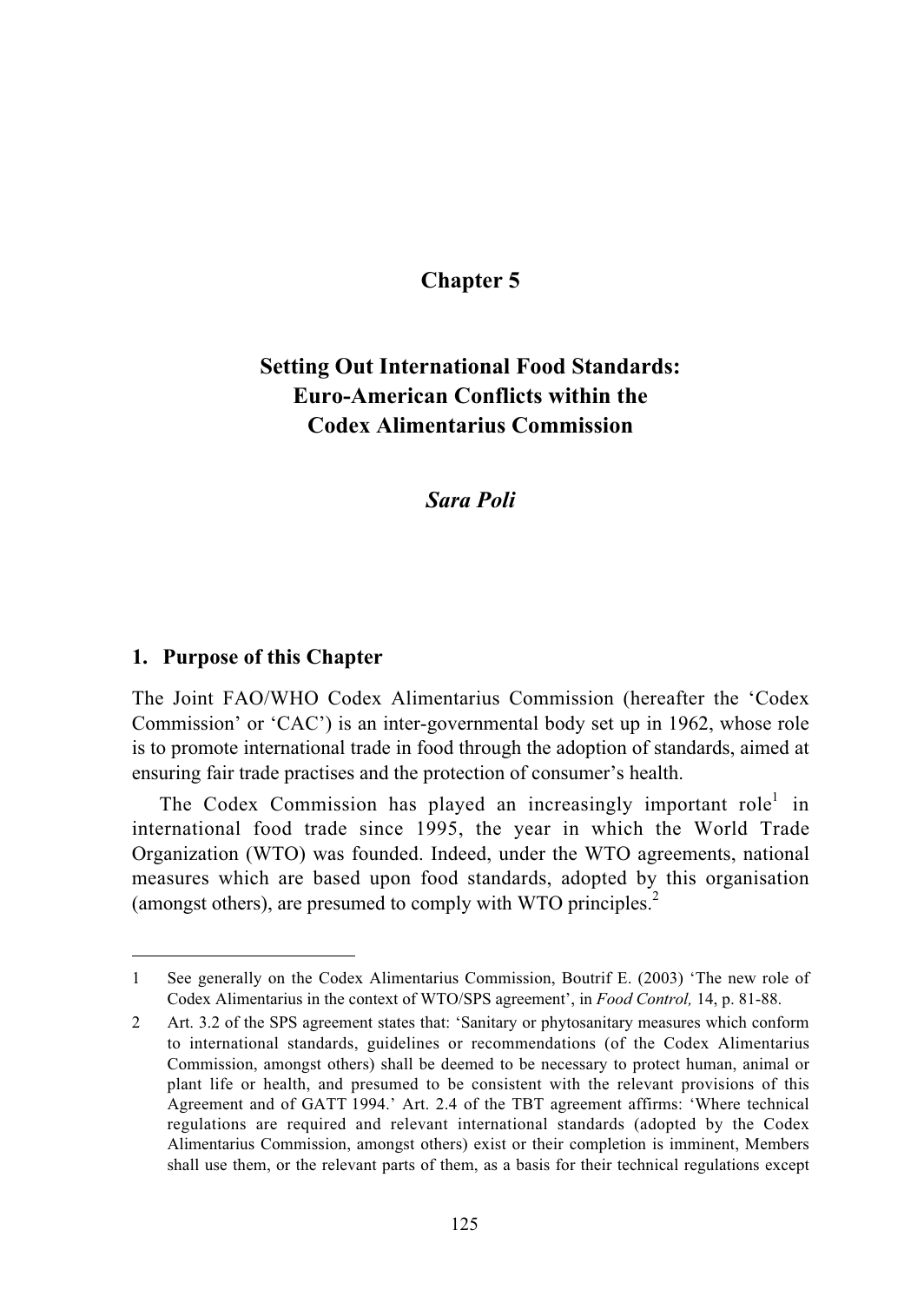It is the primary purpose of this paper to assess whether the Codex Commission has the 'structural capability'<sup>3</sup> to fulfil its new role.<sup>4</sup> In order to do so, we will look at whether and how the main areas or issues of conflict between the members of the European Community and the US were settled within this organisation.

Firstly, this chapter will highlight the importance of Codex standards within the WTO legal system. Special emphasis will be placed on the WTO 'sardine case'. Then, the role of Codex standards in European Community law will be briefly considered. Reference will also be made to the European Commission's efforts to change the Codex Commission's internal rules so as to allow the full membership of Regional Economic Integration Organisations, such as the European Community. Secondly, consideration will be given to Euro-American conflicts on the general principles underlying Codex decision-making, these being at the heart of more specific instances of conflict. Thirdly, the most recent example of Euro-American conflict will be illustrated: this is the adoption of standards related to food derived from biotechnology. The description of these conflicts within the Codex Commission, will be followed by conclusive remarks highlighting the 'lessons to learn' from these conflicts and the usefulness of holding a discussion, in an attempt to solve these conflicts, within the Codex Commission.

## **2. The Sardine Case: An Illustration of the New Role of the Codex Alimentarius Commission as a Benchmark for Food Standards in the WTO Legal Order**

The new role of the Codex Commission, as a satellite organisation of the WTO legal system, has two consequences. Firstly, it has become increasingly difficult to agree on the content of food standards.<sup>5</sup> Secondly, Codex standards were invoked by WTO members in disputes before the Dispute Settlement Body (DSB) to prove that certain SPS or TBT measures, not complying with Codex standards, also conflicted with the TBT and the SPS agreements. For example, Codex standards

(*contd.*)

when such international standards or relevant parts would be an ineffective or inappropriate means for the fulfilment of the legitimate objectives pursued, for instance because of fundamental climatic or geographical factors or fundamental technological problems.'

<sup>3</sup> Terence P. Stewart and David S. Johanson (1998) 'The SPS Agreement of the World Trade Organisation and International Organisations: the roles of the codex alimentarius Commission, the international plant protection convention, and the international office of epizootics', in *Syracuse Journal of International Law & Comparative*, Vol. 26, 27, 29.

<sup>4</sup> On this issue, see R. Romi (2001) 'Codex Alimentarius: de l'ambivalence à l'ambiguité', in *Revue juridique de l'environnement* 1. See also OECD (2000) *Food Safety and Quality: trade considerations.*

<sup>5</sup> David G. Victor (2000) 'The sanitary and phytosanitary of the World Trade Organisation: an assessment after five years', in *New York University Journal of International Law & Policy*, 32, 865.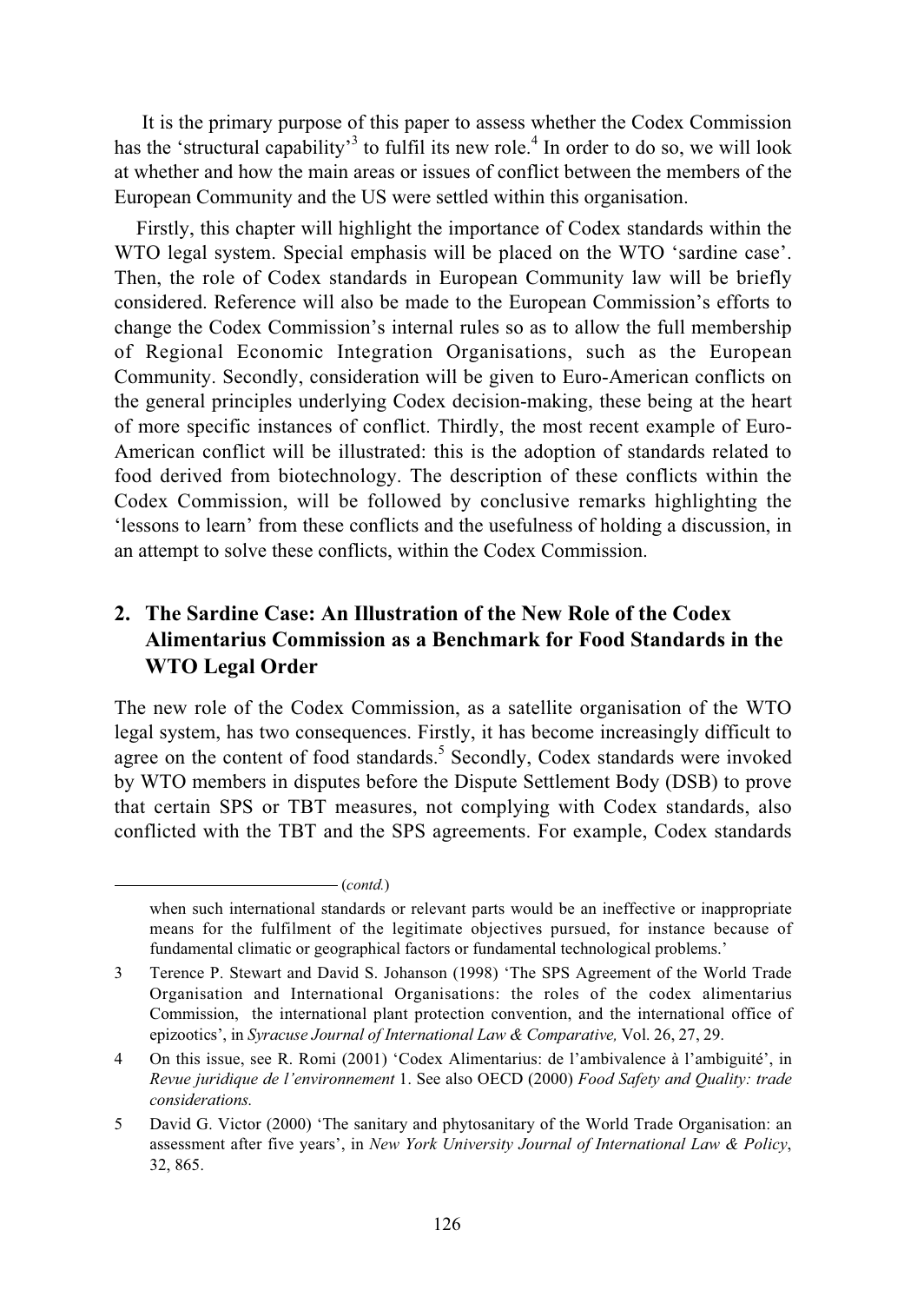were crucial in the 'hormones in beef' case, which concerned an SPS measure—a Regulation of the European Community banning the use of hormones—which was 'not based' on the maximum level of residues of hormone in meat, established by a Codex standard of 1995. More recently, compliance with Codex standards turned out to be important in the context of the TBT agreement. The compatibility of a TBT measure, (i.e. a European Regulation) with WTO principles was evaluated taking as reference a Codex standard of 1978. The dispute, generally referred to as the *Sardine* case, revolved around an EC Regulation, reserving the name 'sardine' to certain fish species (sardine pilchardus, amongst others, available in the Mediterranean sea) to the exclusion of others (the Peruvian Sardinops sagax), thus precluding Peru to market its sardine species under the name of sardines within the territory of the EC. The Panel's finding that the EC legislation breaches Art. 2.4 of the TBT agreement is interesting because in assessing whether the concerned measure is compatible with Art. 2.4 of the TBT, the Panel considers a Codex standard on sardines, adopted in 1978, as a 'relevant international standard'. This standard laid down common marketing standards for preserved sardines and covered twenty sardine species, including the species of pilchardus and Sardinops sagax. The most interesting part of the standard was that it allowed the name 'sardine' to be used not only for the Pilchardus species but also for other sardinetype species, thus making possible for the Peruvian sardines to be placed on the EC market with the name of 'sardines'. The Panel who adjudicated the dispute, found that the EC had not used the Codex standard 'as a basis' for the EC Regulation on sardine,<sup>6</sup> since the EC had not considered the standard concerned as 'the principal constituent or the fundamental principle<sup> $,7$ </sup> of the technical regulation. The EC appealed, amongst others, against this point of law. It argued that 'using a standard as a basis for a technical regulation' means that a technical regulation is informed in its overall scope by the international standard. In other words, the EC argued that there must be a 'rational relationship' between the technical legislation and the standard on the substantive aspects of the standard.<sup>8</sup> This was the case for the EC regulation since it used part of the standard as a basis for the Regulation. The Appellate body did not accept the EC's argument; stating that 'something cannot be considered a "basis" for something else if the two are contradictory.'<sup>9</sup> The technical regulation under consideration contradicted the Codex standards concerned, because it prohibited to use the label 'sardine' for fish species other than Sardina pilchardus. By contrast, the Codex Standard allowed Sardinops sagax to be marketed under the appellation 'sardines'. Thus, it could not be maintained that the European Regulation took Codex standards as a basis.

<sup>6</sup> WT/DS231/R of 29 May 2002.

<sup>7</sup> This is definition of 'conform to international standard' given in the hormone case.

<sup>8</sup> Report of the Appellate Body, WT/DS231/AB/R, of 26 September 2002, par. 241.

<sup>9</sup> Par. 248.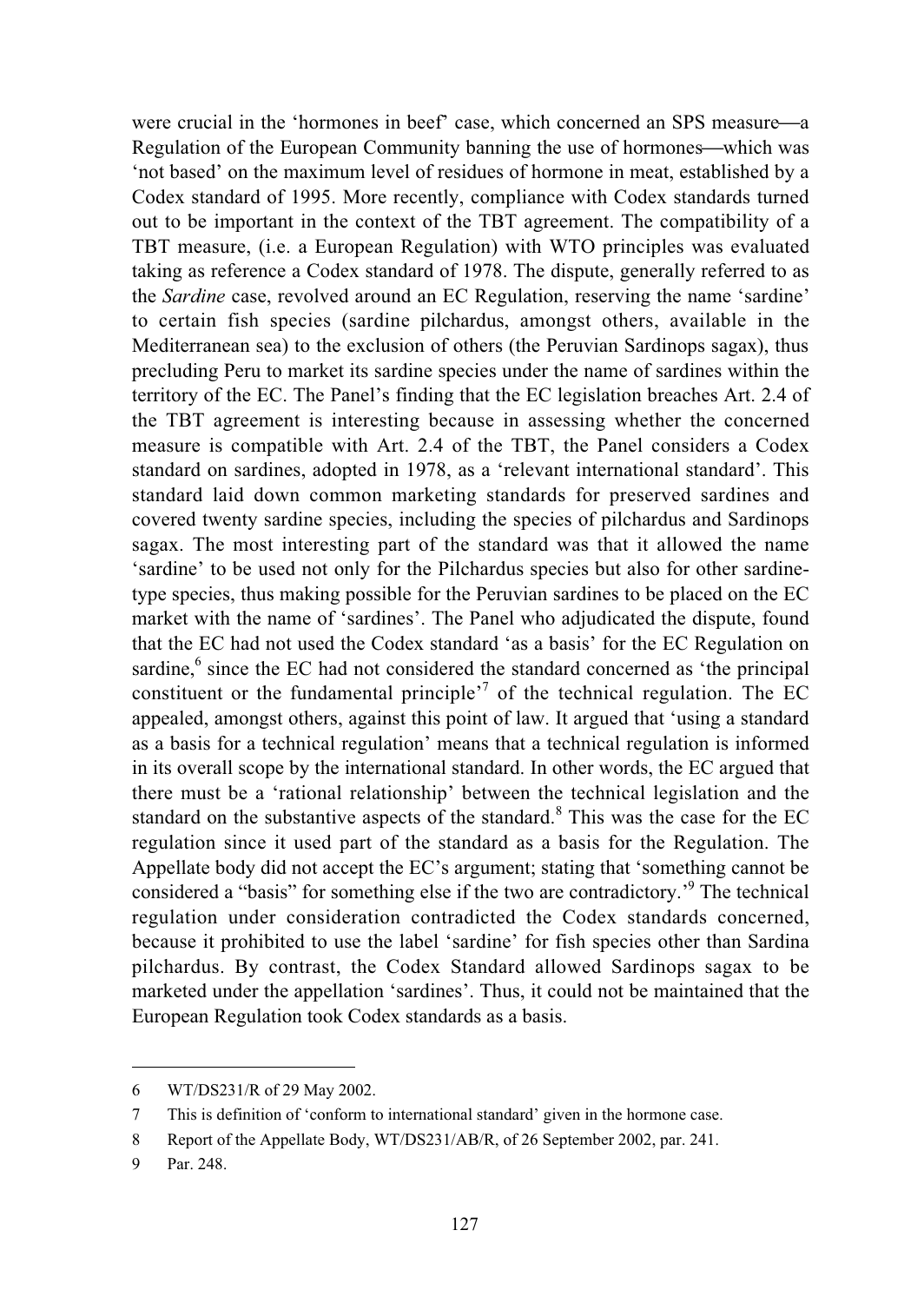The sardine case provides an example of how important the definition of the content of food standards within the Codex Commission is; it also helps understanding why the adoption of food standards within this organisation can be controversial and give rise to conflicts amongst delegations which last for many years.

## **3. The Role of Codex Standards Within the European Community Legal System**

Although Codex standards are voluntary, they were taken into account in the adoption of the European foodstuff legislation. There are many instances of EC legislation which are based on Codex standards or incorporate its guidelines.<sup>10</sup>

The standards of the CAC were even invoked in cases before the European Court of Justice. For example, the Court has used the provisional works of the Codex Commission to clarify the meaning of the words 'hazard' and 'scientific risk assessment'.<sup>11</sup> In another case, the Court referred to Codex standards to determine the characteristic features of yoghurt in a case on the labelling of foodstuffs<sup>12</sup> and in deciding whe the r a food additive presented a risk to public health or met a real need, especially a technological one.<sup>13</sup> In a third case,<sup>14</sup> Advocate General Leger referred to Codex standards on the limits for lead and cadmium in certain foodstuffs.

Probably the most interesting reference to Codex standards is that of Advocate General Fennelly, who ventured to consider Codex standards as a source of information (for the Community judicature) as far as the 'objective characteristics and properties'<sup>15</sup> of foodstuff or the maximum tolerated presence of undesirable substances in food are concerned.

<sup>10</sup> Reference will be made only to some recent examples: Regulation 1181/2003 *OJ* (2003) L165/17 laying down common marketing standards for preserved sardines. This Regulation amends the EC legislation taking into account the outcome of the WTO sardine dispute. See also Commission Directive 2002/82 laying down specific purity criteria on food additives other than colours and sweeteners *OJ* (2002) L292/1; Commission Directive 2002/63 establishing Community methods of sampling for the official control of pesticide residues in and on products of plant and animal origin *OJ* (2002) L187/43*;* Commission Directive 2001/50/EC laying down specific purity criteria concerning colours for use in foodstuffs *OJ* (2001) L190/14.

<sup>11</sup> See T-13/99 *Pfizer Animal Health SA v. Council of the European Union*, (2002) ECR II-3305, par. 147 and 156.

<sup>12</sup> Case C-298/87 *Smanor* (1988) ECR 4489, par. 22.

<sup>13</sup> Joined Cases C-13/91 and C-113/91 *Debus (*1992) ECR I-3617, par. 16 and 17.

<sup>14</sup> See the opinion of Advocate General Leger of 20 January 2000, in case C-465/98 *Unwesen in Handel und Gewerbe KölneV v. Adolf Darbo AG.*

<sup>15</sup> See the opinion of Advocate General Fennelly of 8 June 2000 in Case C-42/99 *Fábrica de* Queijo ERU Portuguesa Ld v. Tribunal Técnico Aduaneiro de Segunda Instância, par. 33.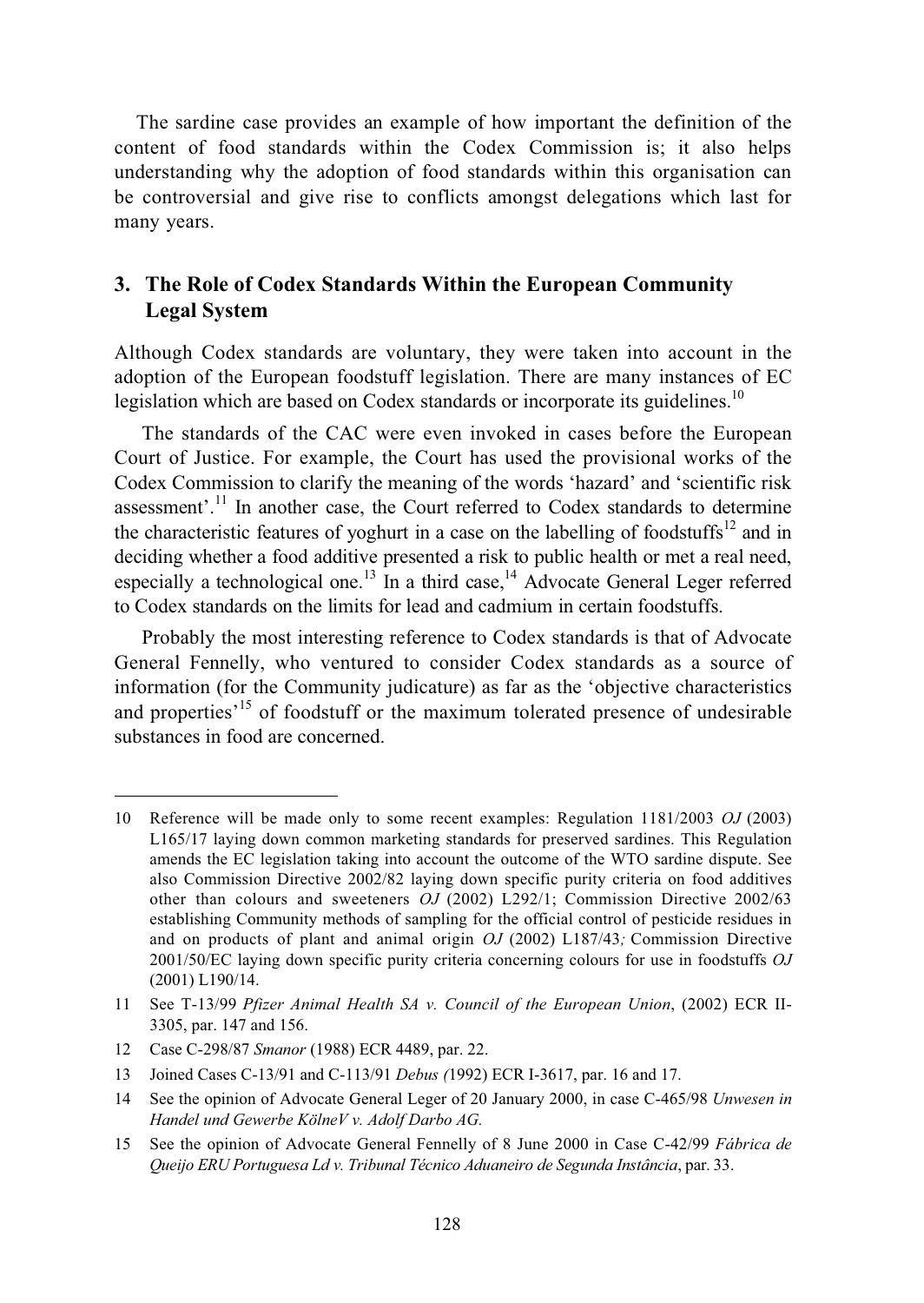The most recent reference to a Codex Commission-related activity may be found in the opinion of Advocate General Alber in the *Monsanto* case. <sup>16</sup> Mr. Alber considered the conclusions of the Joint FAO/WHO Expert Consultation on Biotechnology and Food Safety as a relevant source to give interpretative guidelines on the meaning of the principle of 'substantial equivalence'<sup>17</sup> between genetically modified products and non-GM products, a principle which was incorporated in the European legislation on GMOs.

## **4. Towards the Accession of the European Community to the Codex Alimentarius Commission**

Whereas single European countries are full Codex members,  $18$  the European Community, being a Regional Economic Integration Organisation, has observer status<sup>19</sup> within the CAC. However, Art. II of the Codex Commission's rules of procedure allows members of FAO to become Codex members. Since the European Community acceded to FAO in 1991, it would be legally possible for the European Community to become a member of CAC, subject to an amendment of the Codex rules of procedure, explicitly allowing the membership of Regional Economic Integration Organisations.

At the time of the EC accession to FAO, an explicit reference was made to the possibility of the European Community becoming member of the Codex Commission.<sup>20</sup> The Council had authorised the Commission to negotiate the conditions and the modalities of such accession in  $1993<sup>21</sup>$  However, the European Commission has not taken action for many years. In 2001, the European Commission sought full membership of the European Community to the Codex Commission and put forward a proposal to this effect.<sup>22</sup> The European executive justified the EC's full membership in the following way:

Accession of the European Community as a full member of the Codex [...] Commission, alongside its Member States, is essential in order to ensure that the primary health and other interests of the European Community and its Member States are taken into consideration during

- 18 Rule VII of the Procedural Manual.
- 19 Art. 3 of the Procedural Manual.

<sup>16</sup> Case C-236/01, *Monsanto Agricoltura Italia SpA e a. v. Presidenza del Consiglio dei Ministri*.

<sup>17</sup> Conclusions of Advocate General Alber of 13 March 2003.

<sup>20</sup> Report of the 16th meeting of the CCGP, 2001, par. 134.

<sup>21</sup> See proposal Council decision on the accession of the European Community to the Codex Alimentarius Commission, COM (2001) 287.

<sup>22</sup> See proposal Council decision on the accession of the European Community to the Codex Alimentarius Commission, COM (2001) 287.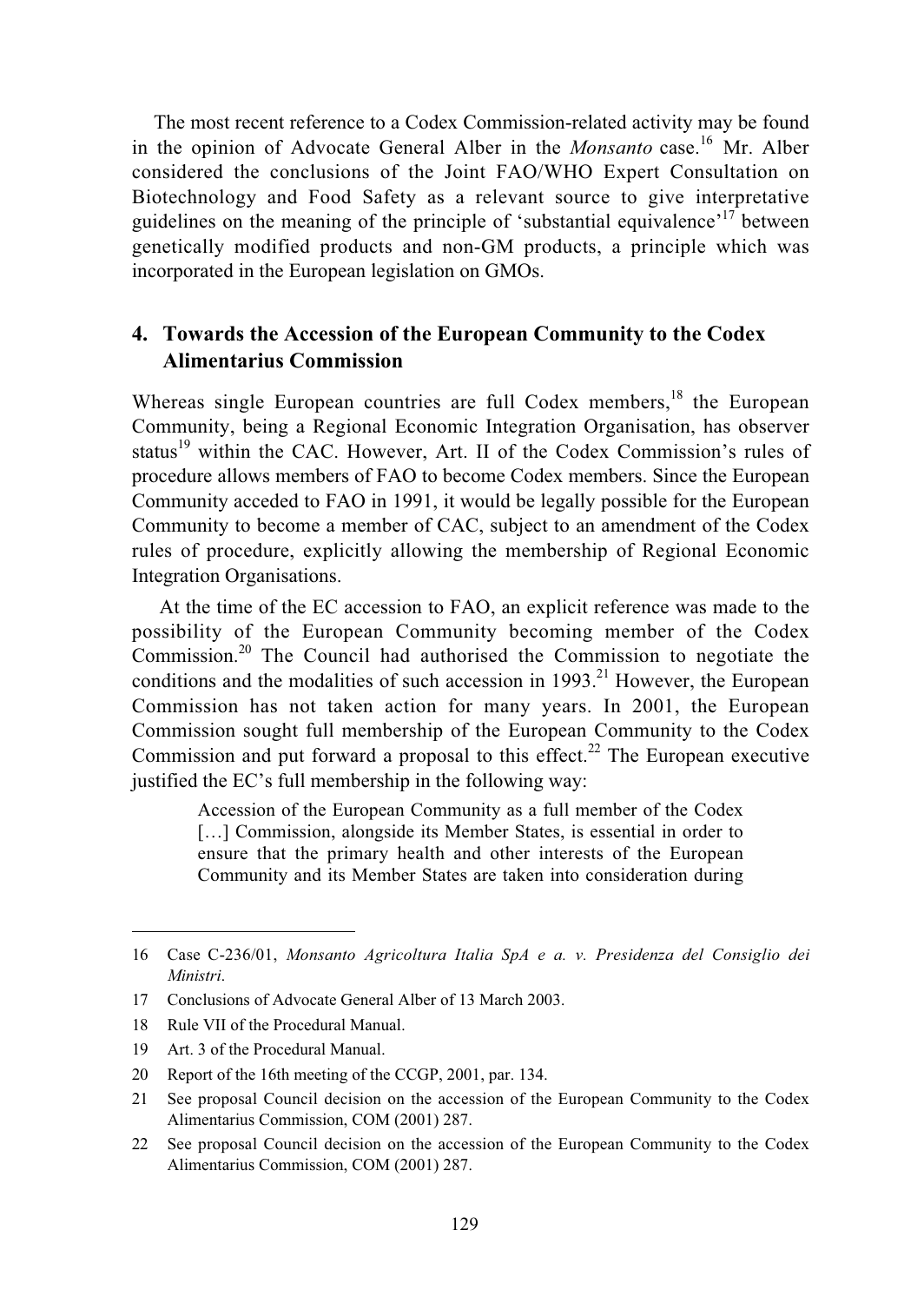the preparation, negotiation and adoption of such standards, guidelines or recommendations and other provisions by this organisation.<sup>2</sup>

Moreover:

The accession of the European Community as a full member to the Codex Commission should help reinforce coherence between the standards, guidelines or recommendations and other provisions adopted by the Codex Commission and other relevant international obligations of the European Community.<sup>24</sup>

It is clear that the EC's accession to the Codex Commission was made necessary by the acquired importance of Codex's role in the WTO system.<sup>25</sup> Codex standards had been crucial in the two disputes in which the EC had lost: the hormone-in-beef and sardine cases. Maybe the standards at stake in these cases could have a different content, had the European members of Codex spoken with a single voice.

In 2001, with these considerations in mind, the observer of the European Community asked 'to establish clear Rules of Procedure for the membership of regional economic integration organizations in the work of Codex, including the membership of the European Community.<sup>26</sup>

The European Commission pushed hard within the Codex Committee of General Principles<sup>27</sup> (hereafter the 'CCGP') to have the issue of membership for Regional Economic Integration Organisations settled as soon as possible. In the meeting of the CCGP of 2003, the observer of the European Community urged Codex members to deal with the EC accession, stating that: 'New legislation had entered into force in the European Union that required the European Community to take into account the international food standards of Codex when introducing new or harmonizing existing food legislation.'<sup>28</sup> Moreover, the WTO, of which the EC is a member, encouraged the participation of Members of the WTO in the international standards-setting bodies.

The idea of having members of the European Community speaking with one single voice did not raise the enthusiasm of any Codex delegation. The strongest views against the idea were those of the delegation of the United States. They

 $\overline{a}$ 

25 See TBT and SPS agreement.

<sup>23</sup> Recital 3 of COM (2001) 287.

<sup>24</sup> Recital 4 of COM (2001) 287.

<sup>26</sup> Report of the 16th meeting of the CCGP, 2001, par. 127.

<sup>27</sup> This is a subsidiary body of the Codex Commission which deals with 'procedural and general matters referred to it by the Codex Alimentarius Commission. These include the establishment of the General Principles that define the purpose and scope of the Codex Alimentarius, the nature of Codex standards and guidelines for Codex Committees.' See *BRIDGES,* Vol. 3, No. 7, 17 April 2003, available online.

<sup>28</sup> Report of the 18th meeting of the CCGP, 2003, par. 75.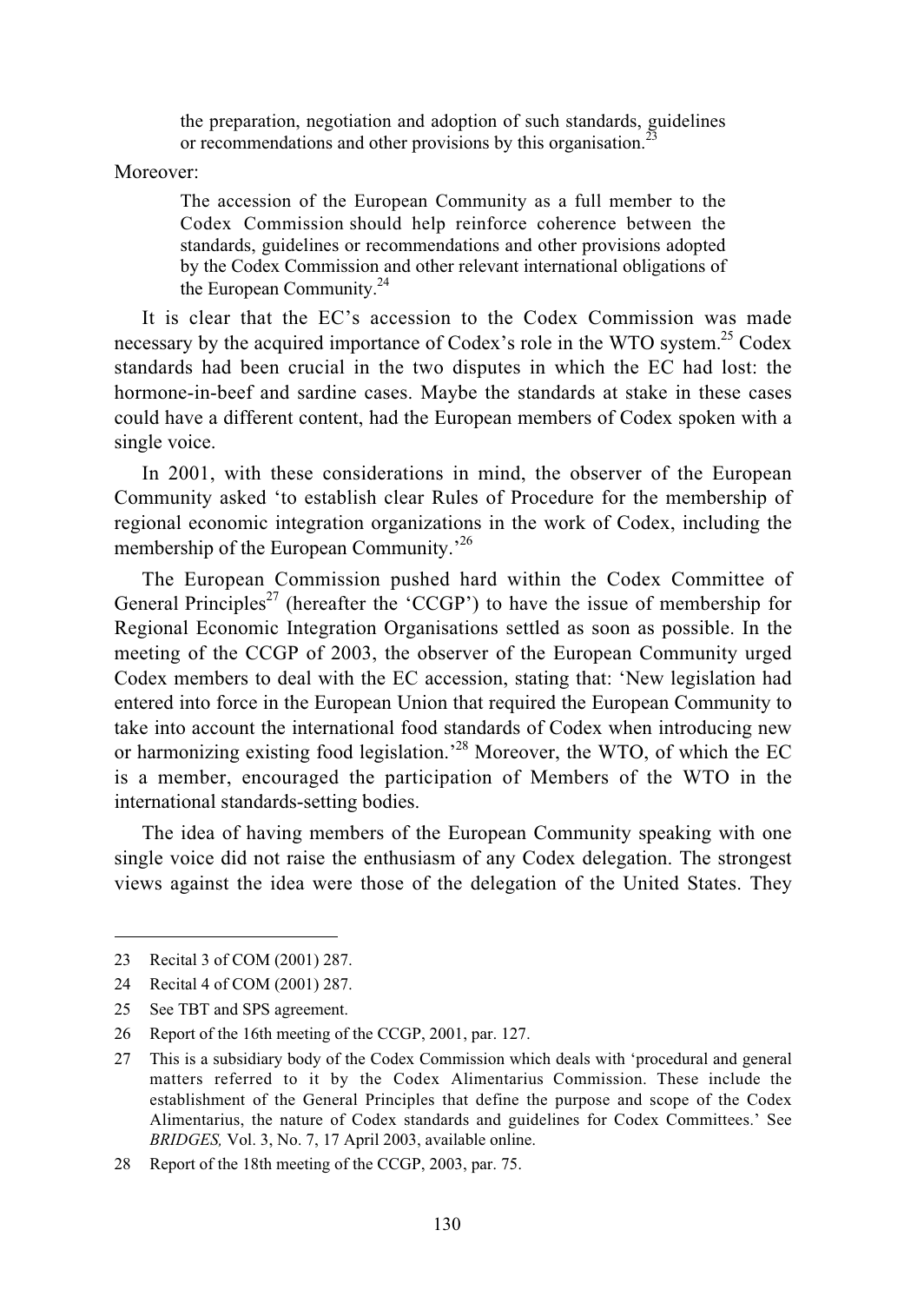emphasised that the membership of regional economic integration organizations in any United Nations body should not infringe the principle of 'one nation, one vote,' and that the admission of regional economic integration organizations into FAO should not be seen as a precedent for other UN bodies. They noted that full Codex membership for the European Community would allow this organisation to enjoy privileges not available to other Members and it would eliminate a strength of Codex decision-making: the possibility of all Member countries to express diversity of views.<sup>29</sup> Other delegations, such as Canada, Australia, Malaysia and Singapore, supported the American position.

At the current stage of the negotiation within the CCGP, it seems that the EC will succeed in changing the rules of procedure and acceding to the Codex Commission. However, clarifications are needed on some technical issues. The first is how the vote will be organised, within the Codex Commission, in case of mixed competence between the regional economic integration organization and its Member States.<sup>30</sup> The US delegation has made the point that it would be burdensome for the Chairpersons of Codex meetings to assess the consensus where the adoption of a Codex standard concerned matters which fall within the mixed competence of the EC and Member States.<sup>31</sup>

The second controversial point is whether the Regional Economic Integration Organization can exercise the voting right of a Member, that may have submitted credentials or have registered as a participant, but that was not present at the time of the vote.<sup>32</sup> Some delegations expressed the opinion that 'if the voting right of a registered, but absent, participant could be exercised this practice would dilute the rights of other Members, especially those smaller countries with single person delegations.' <sup>33</sup>

In the last meeting of the CCGP (2003), the provisional conditions governing the accession of Regional Economic Integration Organisations were clarified:<sup>34</sup> no additional rights or privileges would accrue to members of Regional Economic Integration Organizations as a result of the changes to the rules of procedure; voting rights of Regional Economic Integration Organisation are limited to the

<sup>29</sup> Report of the 16th meeting of the CCGP, 2001, par. 129.

<sup>30</sup> Report of the 18th meeting of the CCGP, 2003, par. 80.

<sup>31</sup> Report of the 18th meeting of the CCGP, 2003, par. 81. The American delegation also put forward a proposal of amendment to the rules of procedure dealing with the issue of mixed competence, which has not been accepted by the EC since it does not ease the task of the chairperson and 'it would limit the debate and the diversity of opinion necessary to reach a consensus.' See ALINORM 03/26/ 5: add.1 in the Report of the 26th meeting of the CAC, 30 June-7 July 2003.

<sup>32</sup> Report of the 17th meeting of CCGP, 2002, par. 108.

<sup>33</sup> Report of the 17th meeting of CCGP, 2002, par. 108.

<sup>34</sup> See Report of the 18th meeting of CCGP, 2003, par. 78.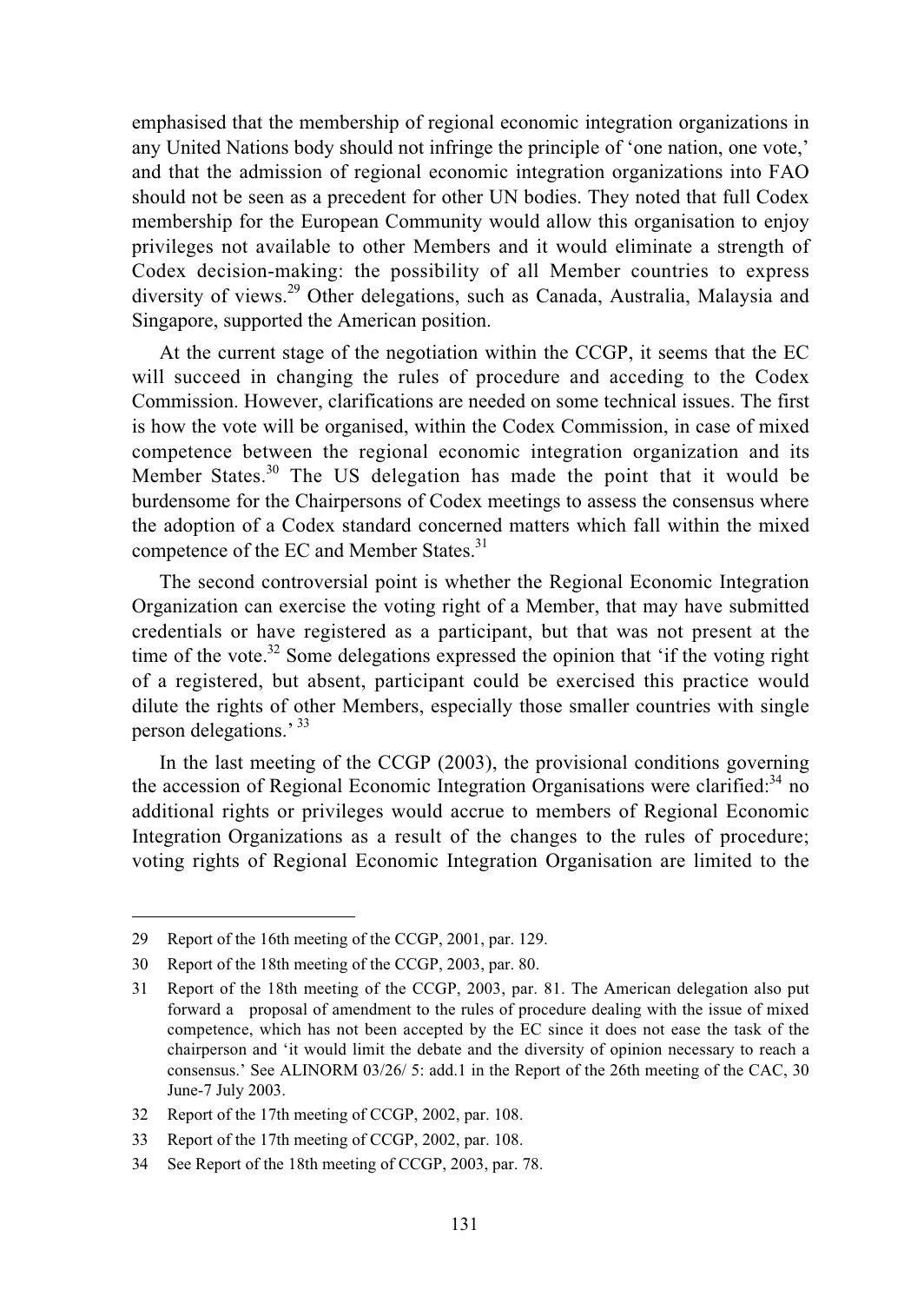number of members of these organisations present at the time a vote was taken. A solution in case of mixed competence has not yet been achieved.

The efforts made by the European Commission to convince Codex members to allow the accession of the European Community imply that the European institutions attach great importance to the Codex Commission. Which advantages would accrue to the European Community in case this organisation became member of the Codex Commission? The benefit of being a full Codex member would not come from having a greater number of votes, since the principle 'one State-one vote' would remain. However, the EC would gain strength in negotiating Codex standards; the opposition of the EC to the adoption of a standard would prevent consensus from being reached and, conversely, draft standards supported by the EC would stand greater chances of adoption. So far the negotiating positions of European delegations were very similar but it was quite difficult for these States to impede the adoption of standards unless they were supported by other delegations. In sum, the bargaining power of the 'European block,' comprising 15 members (and in the near future, even more than 15) would be perceived as stronger than that of the sum of its 15 single members.<sup>35</sup>

## **5. Areas of Conflict Between the European Community and Transatlantic Partners**

There have been at least three cases<sup>36</sup> in which the adoption of specific standards proved to be problematic due to conflicting views of the members of the European Community on the one hand, and the US on the other. In all these cases consensus could not be achieved, and eventually the corresponding standards were adopted by majority vote, a procedure which is rarely used within  $Codex$ <sup>37</sup> One of these conflicts, concerning the MLRs ('Maximum Levels of Residues') of hormones in beef, did not remain confined in the  $CAC$ ;<sup>38</sup> in 1998 it became a trade dispute

<sup>35</sup> Consumer International pointed out to a disadvantage linked to the accession of the European Community to the Codex Commission. It would be difficult for civil society (i.e NGOs protecting consumer interests) to channel their concerns or interests to Brussels; the accession would result in the diminished ability of consumers' organizations to interact with these organisations. Single national delegations are certainly more accessible for NGOs with short of economic resources. See Report of the 16th meeting of the CCGP, April 2001, par. 132.

<sup>36</sup> These cases concerned the adoption of MLRs for growth promoting hormones for beef cattle, the bovine somatotropin (BST) and natural mineral waters. For a brief description of the three controversial Codex decisions, see Terence P. Stewart and David S. Johanson, above No. 3, p. 41-45.

<sup>37</sup> Terence P. Steward and David S. Johanson (2003) 'A Nexus of Trade and the Environment: The Relationship Between the Cartagena Protocol on Biosafety and the SPS Agreement of the World Trade Organization', in *Colorado Journal of International Environmental Law & Policy*, 14, 48.

<sup>38</sup> The laying down of the MLRs of BST has not been settled, yet.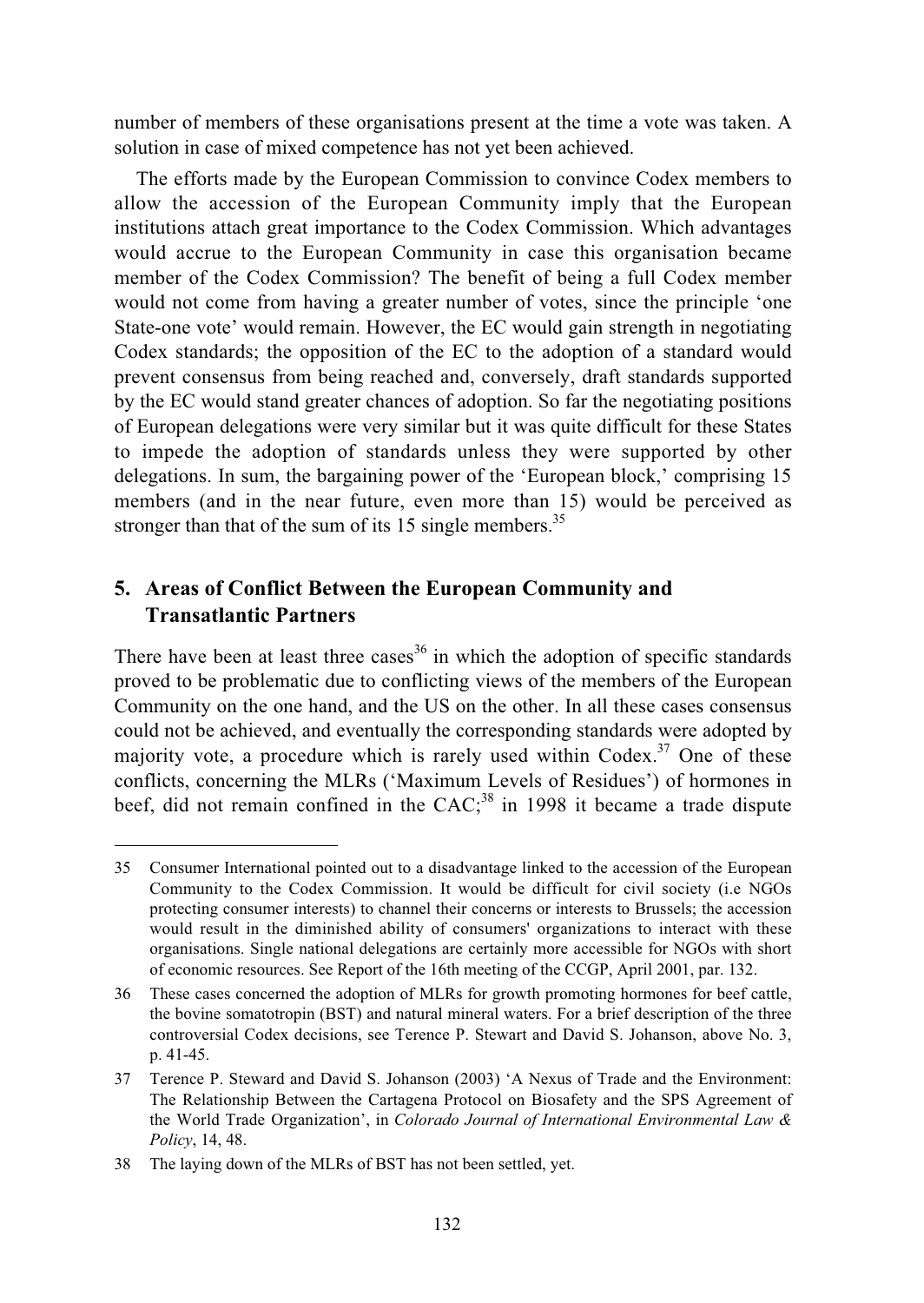which was adjudicated by the Dispute settlement body of the WTO. We can say that this trade dispute was anticipated by the heated discussion which has being held within various Codex Committees since 1988.

The US and the Codex members, belonging to the European Community, have fundamentally different views on the Codex Commission's areas of competence and the principles underlying its decision-making. In the next sections, these fundamental differences will be highlighted in relation to two issues: the place of the precautionary principle within the Codex system and the role of factors other than science in the approval of Codex food standards.<sup>39</sup>

Subsequently, an account will be given of the most recent case of Euro-American conflict: the adoption of Codex standards/guidelines on labelling and traceability of food derived from biotechnology. This is another area, in which the Euro-American divergence of views became clear at the level of the Codex Commission, but they are not likely to be reconciled in the Codex framework, $40$  as it happened in the hormone case.

### *5.1 Contrasting Views on the Role of Precautionary Principle Within the Codex Commission*

Given the attention that has been paid to the precautionary principle in the last decade (see chapter 2), it is not surprising that Codex committees had an intense discussion on this topic before including a very loose version of the principle in the Codex Procedural Manual.<sup>41</sup>

The opportunity for a debate on the precautionary principle was offered by the adoption of Codex working principles for risk analysis, which were to be addressed to Codex Committees and Member Governments. The CCGP was charged with the development of these principles by the Codex Commission in  $1997<sup>42</sup>$  and in 2003 the Committee completed its works.<sup>43</sup>

The discussion on the definition of principles for risk management led inevitably to consider the issue of how to address uncertainty in scientific evaluations.<sup>44</sup> Thus,

- 41 Report of the 26th session of the Codex Commission of 30 June-7 July 2003.
- 42 The guidelines had to be ready by 2003.

 $\overline{a}$ 

43 The CCGP asked the CAC to adopt the Draft Working Principles for Risk Analysis for Application in the Framework of the Codex Alimentarius at Step 8 of the Codex Procedure, for inclusion in the Procedural Manual. See ALINORM 03/26/06 in the Report of the 26th CAC meeting of 2003.

<sup>39</sup> The activity of the CCGP will be the privileged, though not exclusive, source to develop this part of the article.

<sup>40</sup> In May 2003, the US and other delegations asked the DSB to have consultations with the European Community on the subject of the European moratorium of the marketing of GMOs.

<sup>44</sup> Report of the 14th meeting of the CCGP, 1999, par. 27.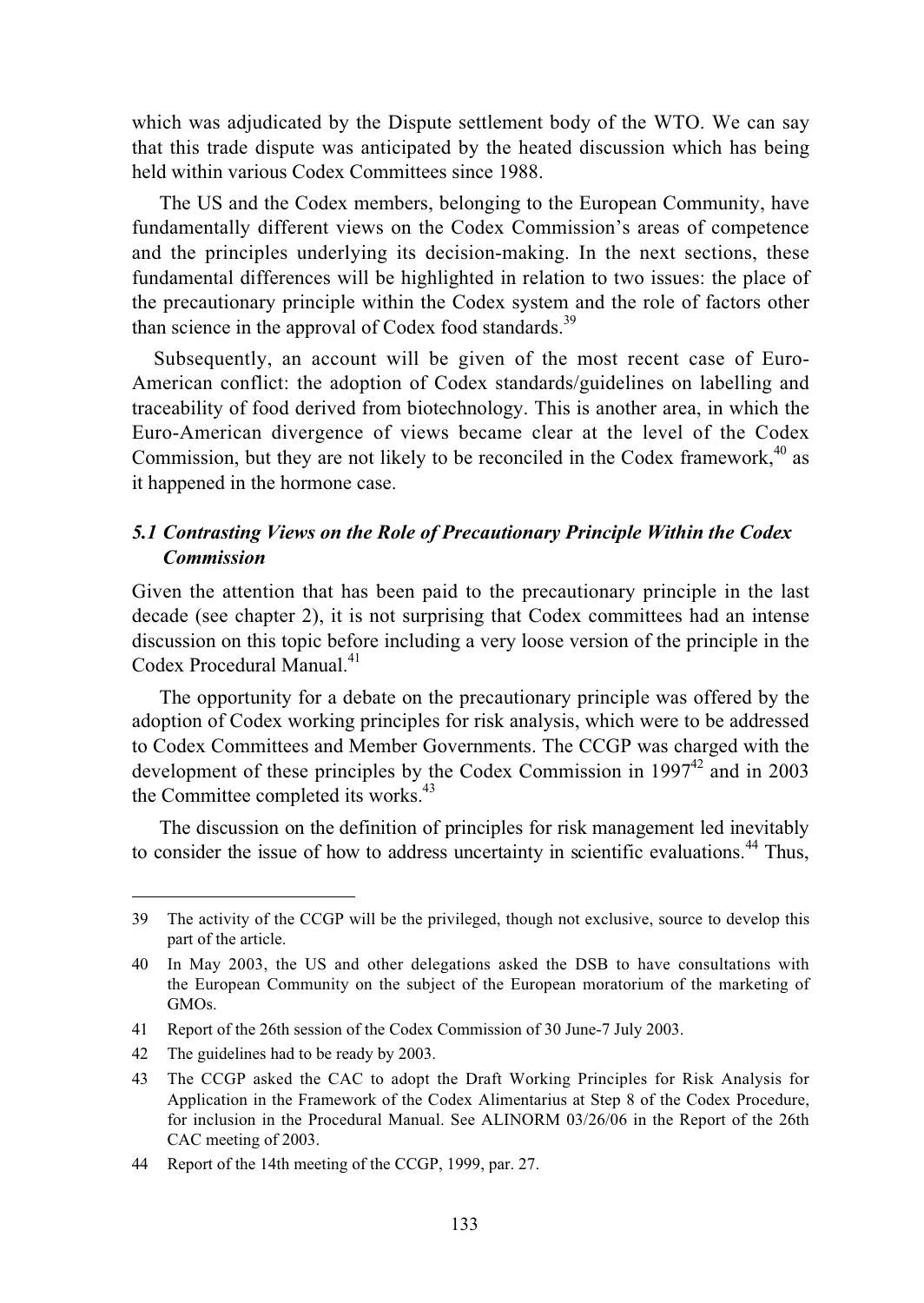the precautionary principle was immediately called into play. The main problematic issues were the following: should Codex lay down guidelines on this principle or should it leave this task to national authorities? A further related question was: how to respond to potential consumers' health situations where complete scientific data were not available? In other words: what kind of action should the CAC take when scientific data are insufficient? Should it adopt standards or should it refrain from doing so until it has sufficient scientific information? Consensus on the solutions to these questions proved to be very difficult.

The US and the EC had (and still have) diverging views on all issues highlighted above. This was evident since the first meeting of the CCGP in which the debate started (1999).

The European countries advocated the inclusion of the precautionary principles within the principles underlying risk management and supported the elaboration of guidelines on the use of the principle<sup>45</sup> since 'this was also essential to build the confidence of consumers in the risk analysis process and reflect that the protection of public health was the primary objective of Codex.'<sup>46</sup> The representative of the EC and other Codex members considered that uncertainty should not prevent necessary measures to protect public health. Sweden proposed the following draft principle clarifying the role of the precautionary principle within Codex:

Lack of full scientific certainty shall not be used as a reason to delay measures intended to prevent adverse effects on human health from hazards present in food. When a preliminary risk assessment indicates a threat of adverse effects on human health from a hazard present in food, it is justifiable to take measures to prevent such effects without awaiting additional scientific data and a full risk assessment. Such measures should be proportionate to the potential health risk and should be kept under review. $47$ 

The delegation of the United States opposed the inclusion of the precautionary principle within the Codex working principles for two reasons: no internationally recognised definition was available and secondly 'a precautionary approach was already built in risk assessment; this concept should not be used by risk managers to overrule risk assessment.<sup>48</sup> The American delegation recalled that Article 5.7 of the SPS Agreement already addressed the issue of insufficient scientific evidence.

At the 2000 meeting of the CCGP, held in Paris, the French representative, opening the meeting, emphasised that the precautionary principle should be regarded as an appropriate tool of risk management, provided that it was not used

<sup>45</sup> Report of the 14th meeting of the CCGP, 1999, par. 29.

<sup>46</sup> *Ibid*. See also Report of the 16th meeting of CCGP, 2001, par. 66.

<sup>47</sup> Report of the 14th meeting of the CCGP, 1999, par. 28.

<sup>48</sup> Report of the 14th meeting of the CCGP, 1999, par. 30.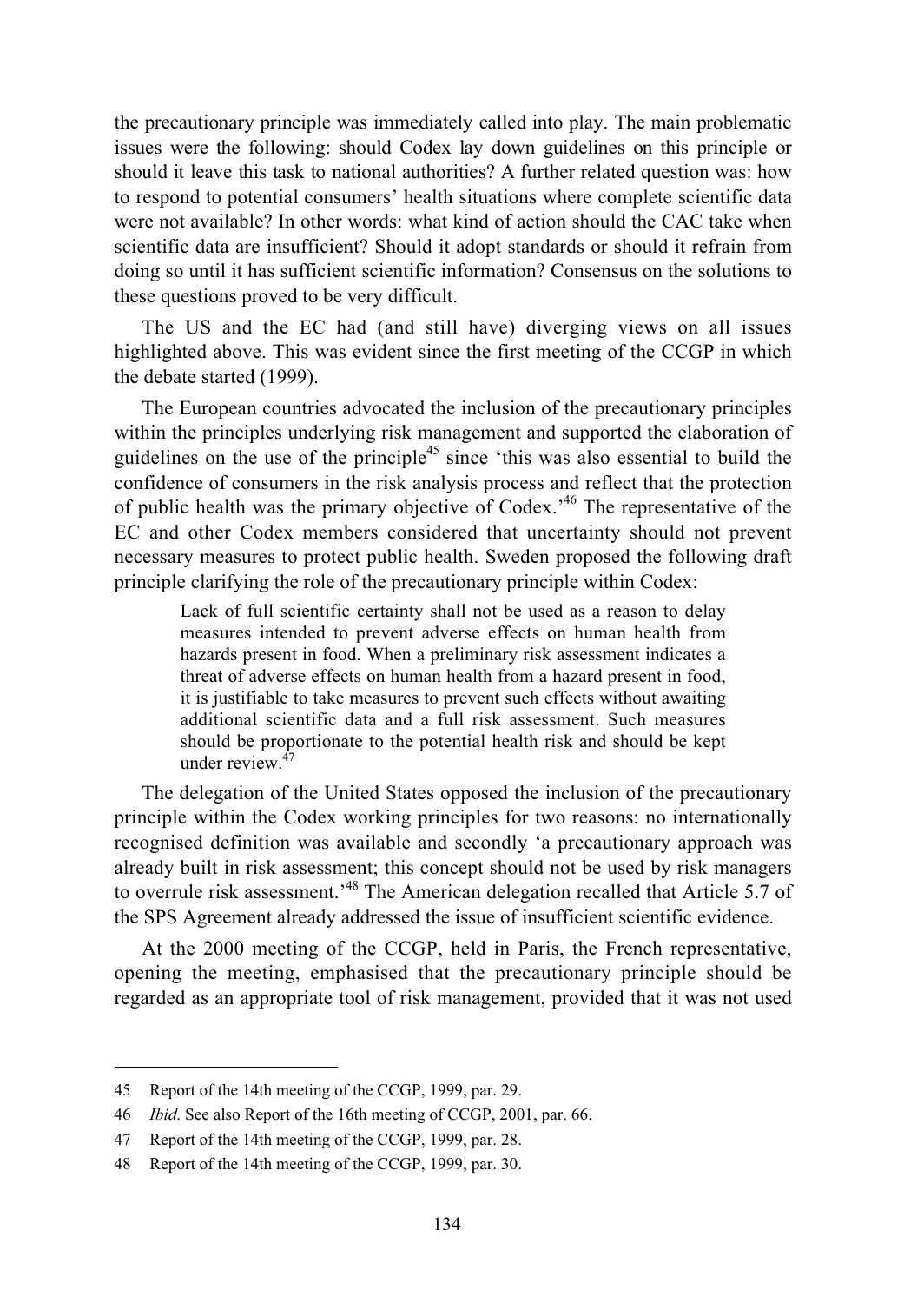as an excuse to establish unwarranted and arbitrary trade barriers.<sup>49</sup> The basis of the discussion was not the Swedish proposal but a text prepared by the delegation of the United States, the member countries of the European Community and several other delegations. The text described the use of precaution in taking risk management measures;<sup>50</sup> moreover, a footnote in the text indicated that this was referred to as the 'Precautionary Principle' in certain member countries.

Notwithstanding the extensive discussion<sup>51</sup> on the new draft, consensus was not achieved. Additional work was required on the text. A working group was convened on purpose. $52$ 

During the CCGP meeting of 2001 many delegations (Argentina, Bolivia, Paraguay and Uruguay) supported the deletion of any reference to the precautionary principle in the risk management principles claiming that it was not a principle of international law<sup>53</sup> and should not be mentioned as such in the framework of Codex; other delegations were against the precautionary principle because 'all necessary measures to protect consumers' health when scientific evidence was insufficient were covered by the SPS Agreement and that any additional reference could foster the use of precaution for the purpose of trade protection.'<sup>54</sup> Yet, detractors of the precautionary principle were counterbalanced by its traditional supporters. Meanwhile different proposals concerning precaution in risk analysis were put forward.<sup>55</sup>

Given the highly contentious nature of the debate, the Codex Commission was invited by the CCGP to clarify certain aspects of its mandate. Was it appropriate for the Codex to elaborate standards when scientific evidence was not sufficient? The Codex emphasised that 'precaution was and should remain an essential element of risk analysis in the formulation of national and international standards.<sup>56</sup> It was felt

<sup>49</sup> Report of the 15th meeting of the CCGP, 2000, par. 3.

<sup>50</sup> The text was drafted as follows: When relevant scientific evidence is insufficient to objectively and fully assess risk from a hazard in food, and where there is reasonable evidence to suggest that adverse effects on human health may occur, but it is difficult to evaluate their nature and extent, it may be appropriate for risk managers to apply precaution through interim measures to protect the health of consumers without awaiting additional scientific data and a full risk assessment. However, additional information for a more objective risk assessment should be sought and the measures taken reviewed accordingly (within a reasonable time frame/until a more complete risk assessment is performed).

<sup>51</sup> See par. 43-61.

<sup>52</sup> Report of the 16th meeting of the CCGP, 2001, par. 52.

<sup>53</sup> These were Argentina, Bolivia, Paraguay and Uruguay. See 16th CCGP meeting, par. 58.

<sup>54</sup> Report of the 16th meeting of CCGP, 2001, par. 61.

<sup>55</sup> See ALINORM 01/33A, Appendix IV of the report of the 16th meeting of the CCGP.

<sup>56</sup> Report of the 24th meeting of the CAC, 2001, par. 77.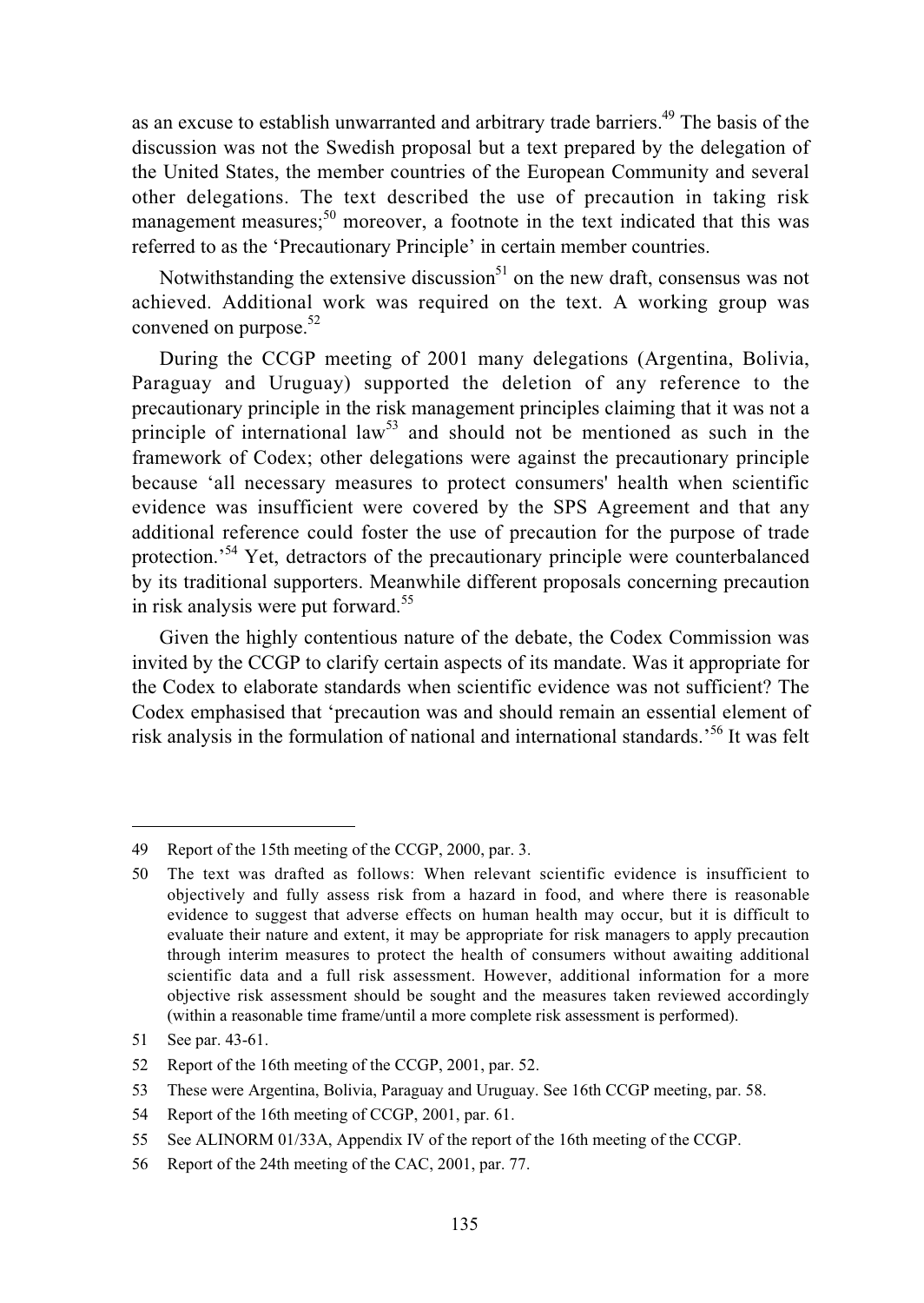that the 'Codex Alimentarius Commission was the most appropriate forum to discuss this issue.'<sup>57</sup>

However, the views on the precautionary principle remained sharply divided during the 2001 CAC meeting. On the one hand, it was felt that the Commission should not elaborate 'standards and related texts' when data were insufficient, as Codex recommendations represented a reference at the international level and should be based on adequate scientific evidence. The situation was different at the national level, as governments had the possibility to take provisional measures to protect their population, as recognized under the SPS Agreement.<sup>58</sup> On the other hand, it was claimed that precaution had already been applied in Codex work, and that the Commission had adopted codes of practice and other recommendations when scientific data did not allow the establishment of a standard. Thus, Codex was required to make every effort to develop recommendations to protect consumers' health even when scientific evidence was insufficient.<sup>59</sup>

At the end of the 2001 meeting, the following compromise text was adopted, although consensus on it was dubious:

When there is evidence that a risk to human health exists but scientific data are insufficient or incomplete, the Commission should not proceed to elaborate a standard but should consider elaborating a related text, such as a code of practice, provided that such a text would be supported by the available scientific evidence. $60$ 

In the 2002 meeting of the CCGP, attempts were made to open the discussion on the agreed compromise.<sup>61</sup> Noting however that considerable effort had been made in achieving a consensus on this issue, the Committee agreed to retain the text as drafted. $62$ 

Finally in 2003, the CCGP submitted the Draft Working Principles for Risk Analysis for Application in the Framework of the Codex Alimentarius to the Codex Commission, which endorsed them in July 2003. For our purposes, attention is demanded by paragraphs 10 and 11 of the section on 'risk analysis-general aspect: $^{83}$ 

<sup>57</sup> *Ibid.*

<sup>58</sup> Report of the 24th meeting of the CAC, 2001, par. 80.

<sup>59</sup> Report of the 24th meeting of the CAC, 2001, par. 81.

<sup>60</sup> Many delegations supported this text as a compromise reflecting the need for a scientific basis while allowing for flexibility in the elaboration of 'related texts'. (Par. 82.) However, most of the members of the EC expressed reservations and the UK complained about the way in which the decision was made.

<sup>61</sup> It was suggested to amend the paragraph dealing with precaution, in particular to delete the introductory sentence (Argentina) and to provide more detailed clarification on the nature of the risk and its potential public health consequences (USA). See report of the 17th meeting of 2002, par. 28.

<sup>62</sup> Report of the 17th meeting of CCGP, 2002, par. 28.

<sup>63</sup> See appendix I, ALINORM 26/06/ adopted at the 26th session of the CAC.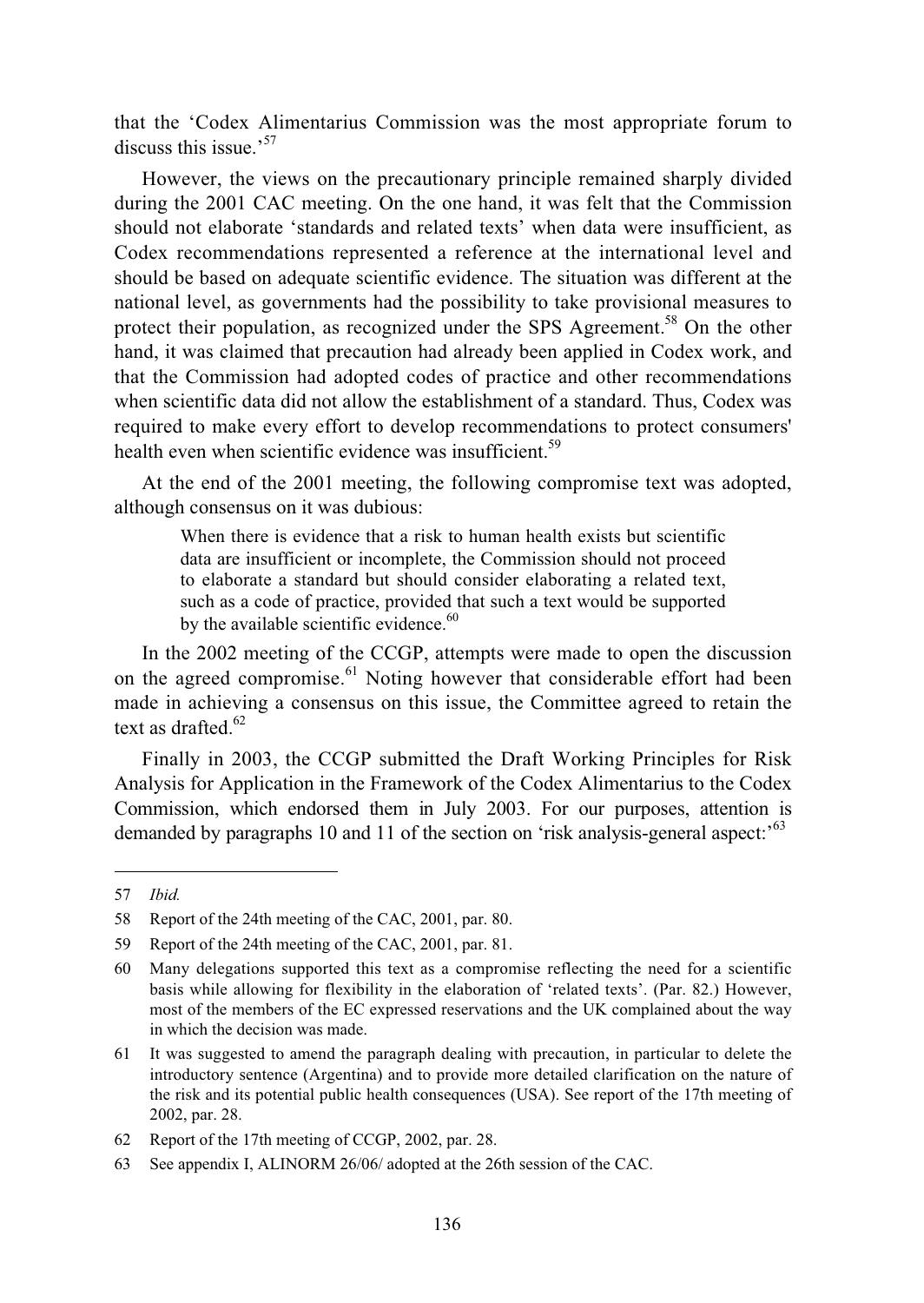10. When there is evidence that a risk to human health exists but scientific data are insufficient or incomplete, the Codex Alimentarius Commission should not proceed to elaborate a standard but should consider elaborating a related text, such as a code of practice, provided that such a text would be supported by the available scientific evidence.

11. Precaution is an inherent element of risk analysis. Many sources of uncertainty exist in the process of risk assessment and risk management of food related hazards to human health. The degree of uncertainty and variability in the available scientific information should be explicitly considered in the risk analysis. Where there is sufficient scientific evidence to allow Codex to proceed to elaborate a standard or related text, the assumptions used for the risk assessment and the risk management options selected should reflect the degree of uncertainty and the characteristics of the hazard*.*

What are the implications of these paragraphs for the Codex Commission's activity? Paragraph 10 serves to discourage the Codex Commission from adopting standards in situations of scientific uncertainty. At most, a code of practise may be adopted in these circumstances. This drafting reflects the view of the US and those other countries which are favourable to stick to the scientific evidence in taking risk management decisions.

Paragraph 11, first paragraph states the obvious: precaution is important in risk analysis. The second paragraph is convoluted and it has hardly any meaning; in any case, it does not offer valuable guidelines in situations of scientific uncertainty since it envisages a situation in which sufficient scientific evidence is available. This second paragraph appears to stress the need to reflect the degree of uncertainty in taking risk management options even when sufficient scientific evidence is available. Thus, it seems that the precautionary principle is here evoked with the same meaning as the proportionality principle. The precautionary principle, in the sense given to it by the members of the European Community, was lost somewhere, amongst the different texts which circulated within Codex Committees.

### *5.2 The Role of Factors Other than Science in Codex Decision-Making: Hidden Protectionism or Legitimate Concerns?*

 $\overline{a}$ 

The Codex Commission is bound to adopt food standards on the basis of 'the principle of sound scientific analysis and evidence, involving a thorough review of all relevant information.'<sup>64</sup> Sound scientific analysis is the tenet of Codex decision-making. However, the Codex Procedural Manual also provides that:

When elaborating and deciding upon food standards, the Codex *Alimentarius* will have regard, where appropriate, to *other legitimate*

<sup>64</sup> See the first statement of principles inspiring Codex decision making, were adopted by the Commission in 1995 (21st meeting of the Commission) and were included in the Appendix of the Manual of Procedure.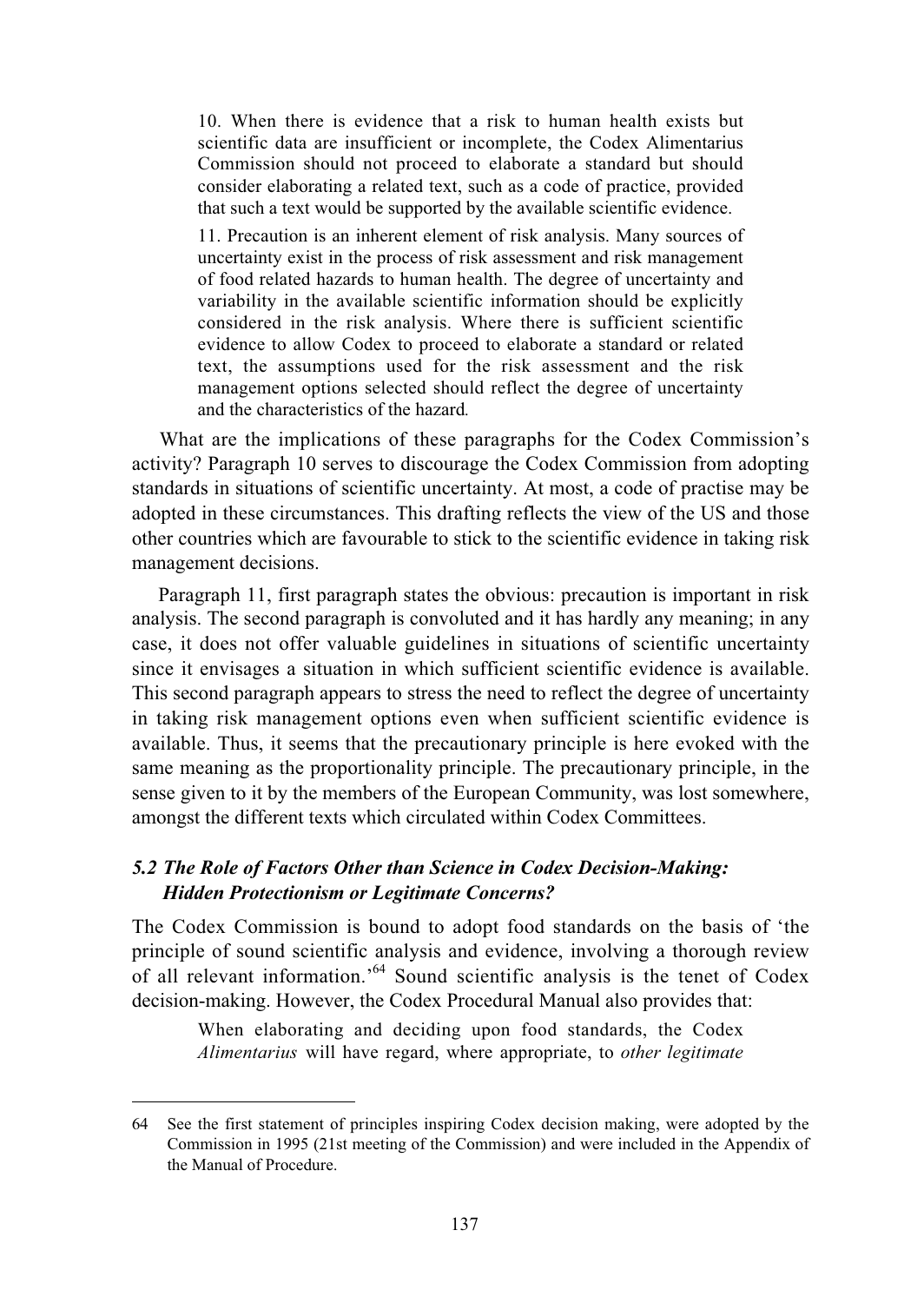*factors* (emphasis added) relevant for the health protection of consumers and for the promotion of fair practices in food trade.<sup>65</sup>

This statement is quite ambiguous since it is unclear what are 'the other legitimate factors relevant for the health protection of consumers and for the promotion of fair practices in food trade.' The definition of these factors is important because they are capable of affecting the content of a standard—or even potentially impeding its adoption. Therefore, guidance was needed for the identification, management, application and interpretation of these factors.

In 1998 the CCGP started to discuss about the definition of these factors,<sup>66</sup> following the decision of the CAC to suspend 'consideration of the adoption of the MRLs for Bovine Somatotropin pending […] examination of the application of "other legitimate factors" in relation with BST by the CCGP.'<sup>67</sup> The BST is an hormone, increasing milk production, whose maximum level tolerable in milk was at the centre of discussions within the Codex Committee for the Residues of Veterinary Drugs in food. During this discussion, the need to consider other legitimate factors than science was invoked for the first time by the Codex members of the European Community.

A paper of the Secretariat<sup>68</sup> revealed that broad categories of 'other legitimate concerns' were potentially considered eligible to be considered in setting food standards. These were: economic sustainability, the lack of appropriate methods of analysis, technological need, technical feasibility, safety factors. Other specific factors, i.e. environmental risks, consumer concerns,<sup>69</sup> animal health and welfare, ethical/religious/ cultural factors<sup>70</sup> were mentioned by delegations on other occasions.

These factors were seen by certain delegations, in particular, those of the members of the European Community, as being essential in ensuring a wide acceptance of Codex standards. Other Codex members, in particular the US delegation, took the position that 'giving consideration to […] these factors could open a Pandora's box.<sup>71</sup> Thus, the delegation of the United States, supported by

<sup>65</sup> Second statement of principles included in Appendix of the Manual of Procedure, see footnote 64.

<sup>66</sup> Report of the 13th meeting of the CCGP, 1998, par. 59-70.

<sup>67</sup> See the 22nd Report of the CAC, 1997, par. 67-68.

<sup>68</sup> This is CX/GP/99/9. Reference to this paper is reported in D. Juke (2000) 'The Role of Science in International Food Standards', in *Food Control*, 11, 189.

<sup>69</sup> See for example the opening of the 15th meeting of CCGP of 2000 in which the French representative emphasized that legitimate factors other than strictly scientific data could not be ignored by governments and that the development of world trade could not take place without having regard to the legitimate rights of consumers.

<sup>70</sup> This category of OLFs was considered relevant by some delegations in adopting standards on food derived from biotechnology. See report of the first meeting of the *ad hoc* IGTF on food derived from biotechnology, of 14-17 March 2000, par. 15.

<sup>71</sup> OECD (2000) *Food Safety and Quality: Trade Considerations*, p. 34.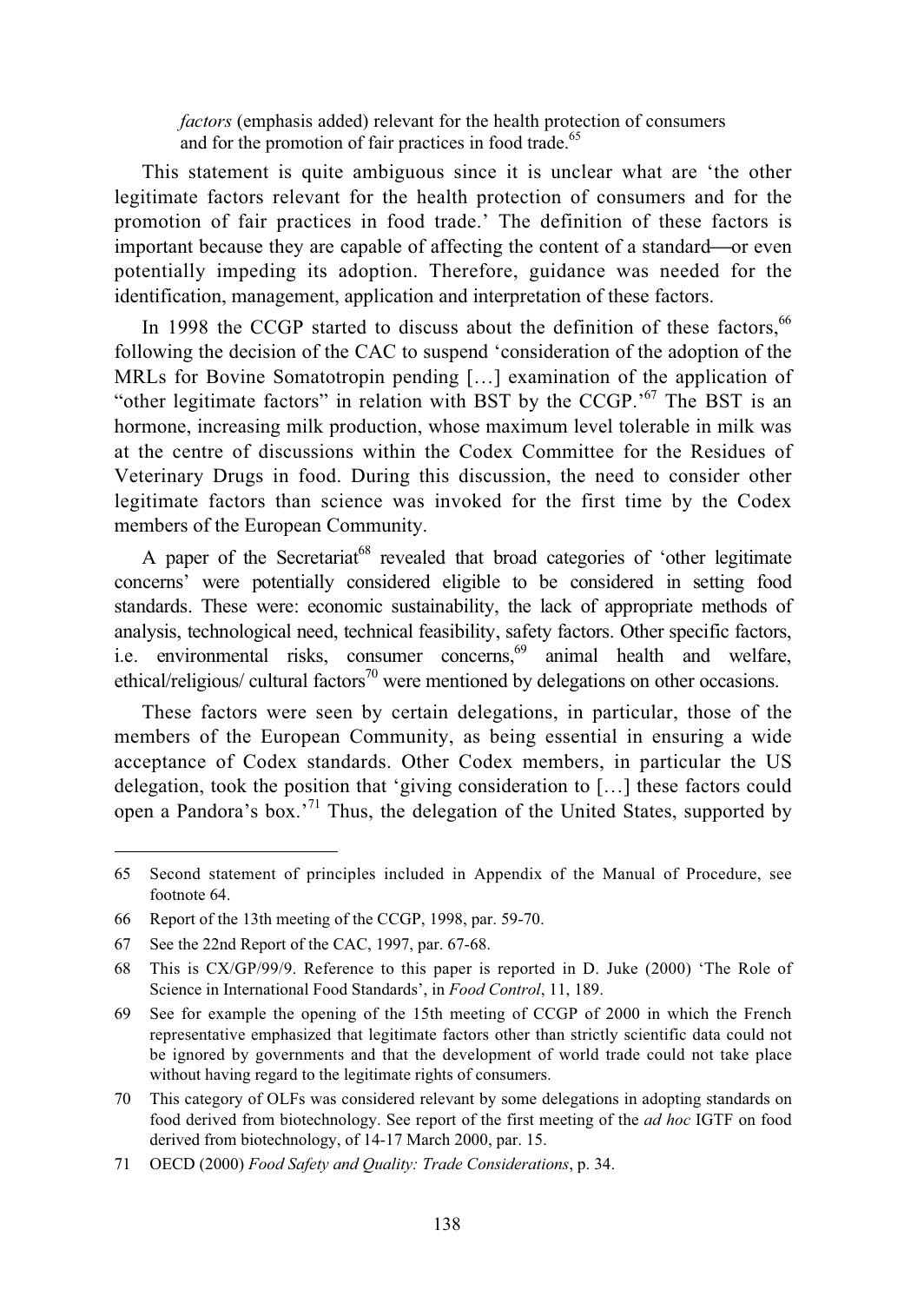other delegations, took a very restrictive view of these factors. The protection of interests which were not relevant to the protection of consumers' health and the promotion of fair practices in food trade was not within the mandate of  $Codex^{72}$ and were likely to create barriers to trade.

As previously mentioned, the discussion on OLF started in the framework of the BST case. The US was in favour of adopting the MLRs of the BST whereas members of the European Community opposed it. The position of the EC was that consideration of other legitimate factors, such as the technological justification of using the hormone concerned, animal welfare<sup>73</sup> and consumer concerns<sup>74</sup> had to be considered when adopting the BST standard. Other delegations stressed that science-based risk assessment should be the determining factor when addressing a food safety issue such as the setting of MRLs for veterinary drugs.

No consensus on the application of OLFs in the case of BST was achieved. However, the EC asked and obtained<sup>75</sup> to suspend consideration of the adoption of the MRLs for Bovine Somatotropin pending re-evaluation of scientific data by  $JECFA^{76}$  and the  $CCRVDF^{77}$  and examination of the application of 'other legitimate factors'.<sup>78</sup>

In 1999, a general discussion on the role of OLFs in Codex decision-making was held at the 14<sup>th</sup> meeting of the CCGP with the view of setting out interpretative criteria of the Statements of Principle on the Role of Science and the Extent to which Other Factors are Taken into Account.

In this meeting, the conflict between the European countries and the delegation of the United States became apparent. The US expressed the view that the scientific basis of risk assessment was essential in the decision process and that the introduction of 'other factors' that are more appropriately considered at the national level was, by contrast, not appropriate within Codex. According to this delegation, environmental aspects did not fall within the Codex mandate. The delegation also pointed out that the precautionary principle should not be considered as one of these factors as it related to uncertainty, which was already addressed in the

<sup>72</sup> Report of the 15th meeting of CCGP, 2000.

<sup>73</sup> Reference was made to a potential reduction of animal immune defences and the risk of increased antibiotics use as a consequence. See 13th session ALINORM 99/33, September 1998.

<sup>74</sup> Some consumers opposed the use of BST.

<sup>75</sup> 13th session ALINORM 99/33, September 1998.

<sup>76</sup> Expert Committee on food additives and contaminants.

<sup>77</sup> Codex Committee for the Residues of Veterinary Drug in Food.

<sup>78</sup> The EC had enacted a moratorium on the use of BST in the European Union until the end of 1999.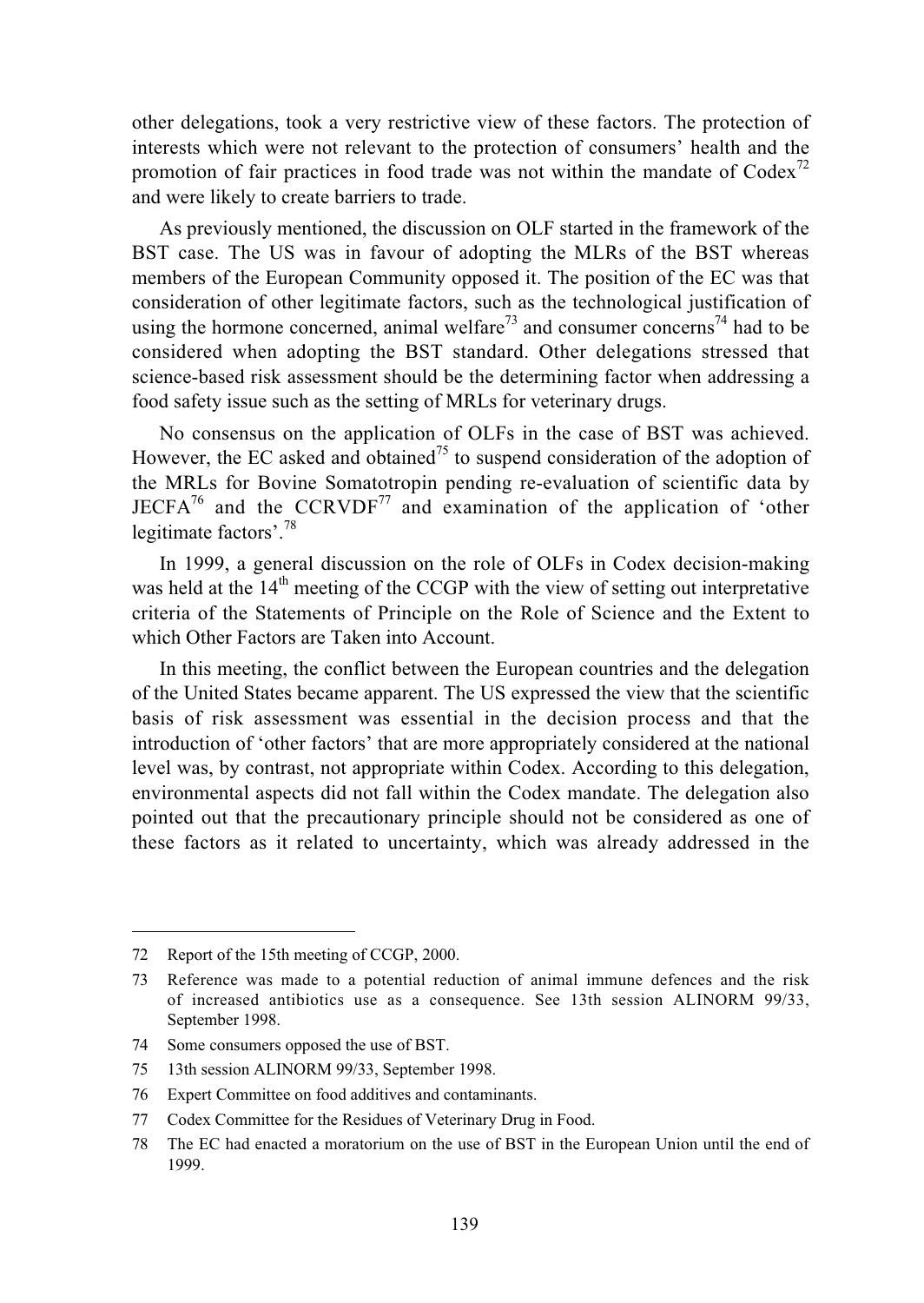framework of risk assessment. This position was supported by several countries and by the Observers.<sup>79</sup>

Amendments to the Manual of Procedure, laying down the conditions under which OLFs may be invoked, were discussed in 2000, during the  $15<sup>th</sup>$  meeting of the CCGP and endorsed during the  $16<sup>th</sup>$  session of 2001. Finally, the Codex Commission adopted the amendments at its  $24<sup>th</sup>$  session. They were included in an appendix to the Procedural Manual entitled 'General Decisions of the Commission<sup>'80</sup> and listed as follows:

a) When health and safety matters are concerned, the Statements of Principle Concerning the Role of Science and the Statements of Principle Relating to the Role of Food Safety Risk Assessment should be followed;

b) Other legitimate factors relevant for health protection and fair trade practices may be identified in the risk management process, and risk managers should indicate how these factors affect the selection of risk management options and the development of standards, guidelines and related texts;

c) Consideration of other factors should not affect the scientific basis of risk analysis; in this process, the separation between risk assessment and risk management should be respected, in order to ensure the scientific integrity of the risk assessment;

d) It should be recognized that some legitimate concerns of governments when establishing their national legislation are not generally applicable or relevant world-wide;

e) only those other factors which can be accepted on a world-wide basis, or on a regional basis in the case of regional standards and related texts, should be taken into account in the framework of Codex;

f) The consideration of specific other factors in the development of risk management recommendations of the Codex Alimentarius Commission and its subsidiary bodies should be clearly documented, including the rationale for their integration, on a case-by-case basis;

g) The feasibility of risk management options due to the nature and particular constraints of the production or processing methods, transport and storage, especially in developing countries, may be considered; concerns related to economic interests and trade issues in general should be substantiated by quantifiable data;

h) The integration of other legitimate factors in risk management should not create unjustified barriers to trade; particular attention should be given to the impact on developing countries of the inclusion of such other factors.

<sup>79</sup> Report of the 14th session of CCGP, 1999, ALINORM 99/33A.

<sup>80</sup> Report of the 12th meeting of CCGP, November 1996.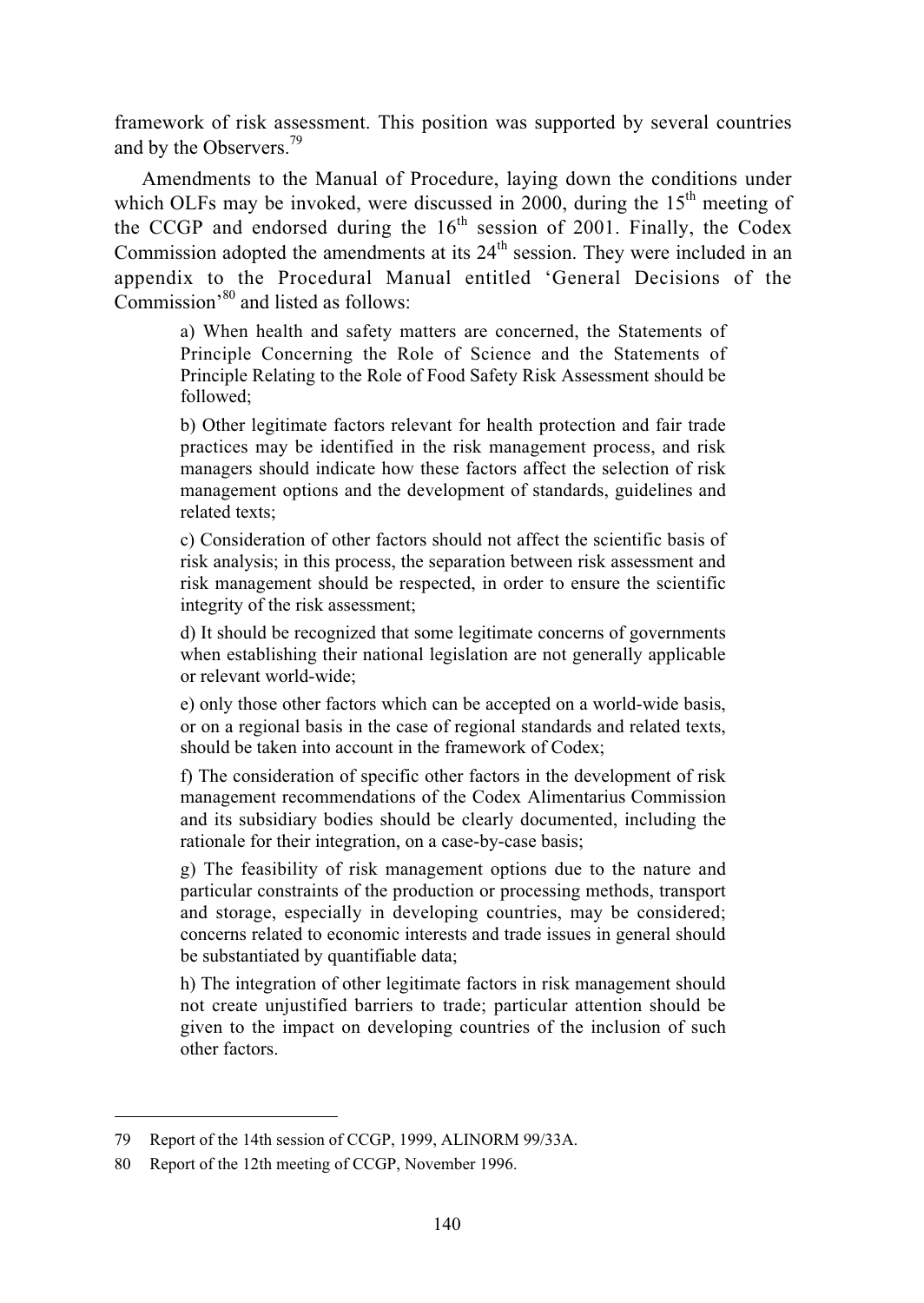The 2001 amendments to the Manual of Procedure make possible to invoke on a case-by case basis OLFs than science in risk management decisions. The very same fact that OLF than science can be invoked in risk management processes is a victory for the supporters of these factors and a loss for the US, which had unsuccessfully proposed that risk management was 'grounded on science-based risk assessment'.<sup>81</sup> Certainly, the use of OLFs in Codex decision-making is constrained in many respects. Firstly, 'Consideration of other factors should not affect the scientific basis of risk analysis.' This means that in case the inclusion of OLFs conflicts with scientific evidence, they are not to be taken into consideration in Codex standards. Otherwise, these factors could be used for protectionist purposes. Secondly, these factors should not excessively restrict trade and should be accepted on a world-wide basis. Thirdly, factors which are only recognised at national level cannot be invoked in the adoption of Codex standards. Finally, reliance on OLFs should not have an impact on developing countries.

It is quite disappointing that no consensus was reached on the exemplification of factors (relevant for health protection and fair trade practices). The CCGP proposed to include certain factors if they were included in recommendations of relevant multilateral intergovernmental organizations.<sup>82</sup> Along this line, Sweden suggested that 'concerns relating to the environment, animal and plant health and animal welfare' were taken into account 'if international requirements or recommendations of the competent international fora' existed.<sup>83</sup> However, this proposal was rejected.

So far, these OLFs have never been taken into consideration explicitly in the adoption of a Codex standard. However, the acknowledgement that OLFs can be invoked when adopting food standards has now encouraged some Codex Members to ask that these factors be taken into consideration in specific cases. For example, the need to identify OLFs related to modern biotechnology was identified at the end of the work of the *ad hoc* Task Force on food derived from biotechnology.<sup>84</sup> This means that the debate on this notion is not ended and delegations will come back on its meaning in the future.

#### *5.3 Recent Conflicting Views on Food Derived from Biotechnology*

Divergent views on the conditions allowing the marketing of food derived from biotechnology surfaced in various Codex committees (CCFICS, CCFL) and within an Inter-governmental *ad hoc* Task Force on food derived from biotechnology

<sup>81</sup> *Ibid* par. 33.

<sup>82</sup> Report of the 16th meeting of CCGP, 2001, par. 95.

<sup>83</sup> Report of the 16th meeting of CCGP, 2001.

<sup>84</sup> Fourth report of the *ad hoc* Task Force on food derived from biotechnology, 2003, par. 82.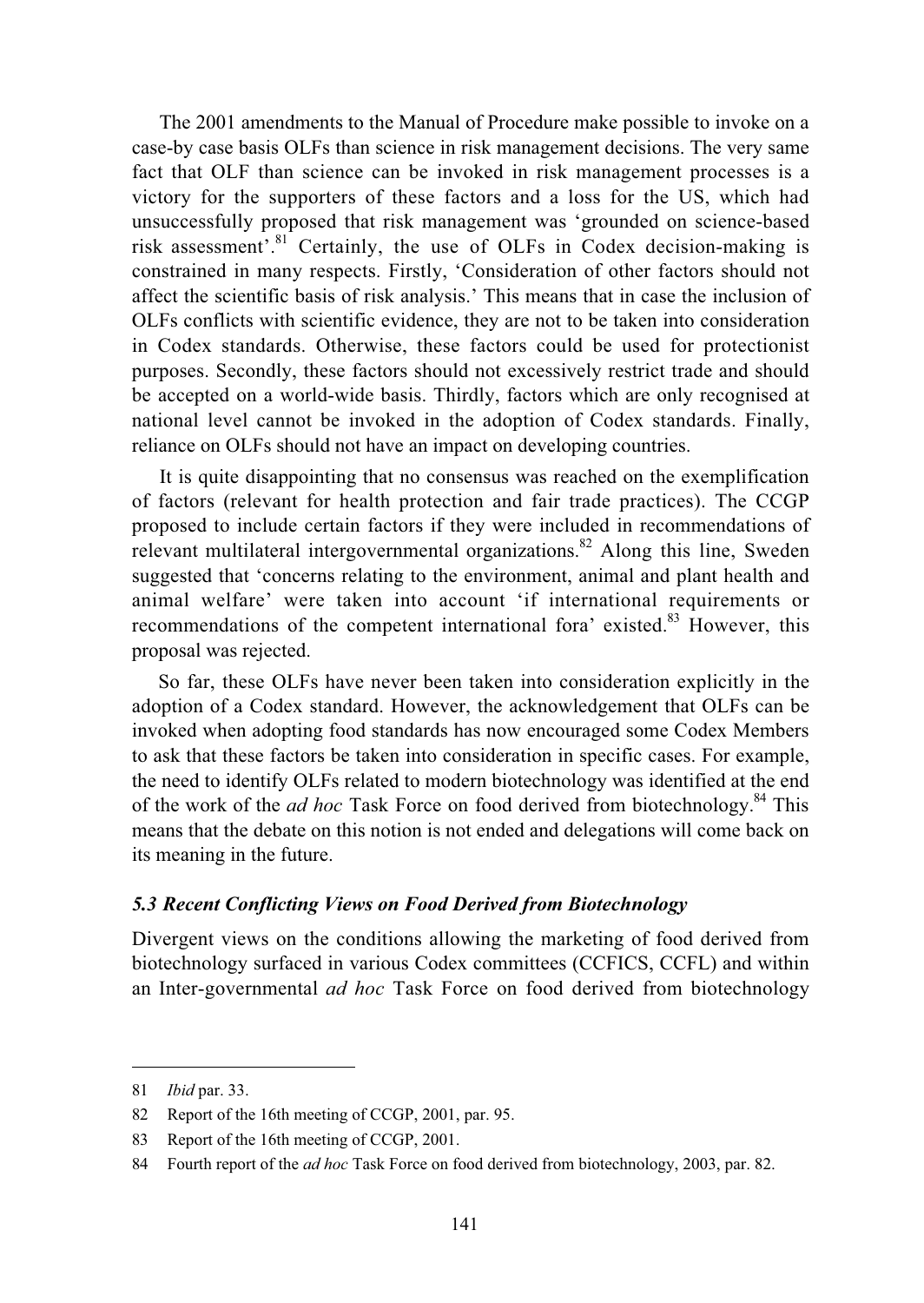(hereafter 'Task Force' or 'IGTF'), set up by the CAC in 1999 to discuss about food standards in this sector.

# *a) Labelling Food Derived from Biotechnology: A Trade Barrier or a Means to Inform Consumers?*

In 1991 the CAC agreed that work on the safety, labelling and nutrition aspects of biotechnology, being undertaken by relevant Committees.<sup>85</sup> The CCFL was entrusted with the task of developing the labelling aspects of biotechnology. This Committee has discussed about the definition of key-terms (i.e. what are food or food ingredients obtained through certain techniques of genetic modifications/genetic engineering), the objective and the scope of labelling requirements of food derived from biotechnology since 1996. Attention is drawn here on the debate considering the need to label biotech products.

It is still early to evaluate the choices made by the CCFL on labelling since, this committee has only agreed 'draft guidelines for the labelling of food and food ingredients obtained through certain techniques of genetic modifications/genetic engineering' in the last meeting of 2002.<sup>86</sup> However, it is certainly possible to emphasise the most important points in the debate.

So far no consensus on labelling options has been reached because the US delegation and European Codex members have different positions. The former considers that the Codex Commission should limit itself to lay down voluntary labelling indications, embracing food derived from biotechnology to the extent that it 'differs substantially' from conventional food. Food derived from biotechnology which is not substantially different from its conventional counterpart should not be labelled.<sup>87</sup> The US did not want to consent to labelling based on the method of production.<sup>88</sup>

By contrast, the latter prefer comprehensive labelling obligations, which apply systematically to all categories of food derived from biotechnology,<sup>89</sup> including food produced from GMOs when it is not 'substantially equivalent' to conventional food. It should be noted that the EC internal legislation goes further than the position taken by the Codex members of the European Community within the relevant Codex Committees. The Council has recently approved a piece of

<sup>85</sup> Report of the 25th meeting of the CCFL, APPENDIX VI - Proposed Draft Recommendations for the Labelling of Food Obtained through Biotechnology, par. 1.

<sup>86</sup> ALINORM 03/22, Appendix IV, Report of the 30th meeting of the CCFL, 2002. During the last meeting of the CCFL in 2003, this committee agreed to postpone the discussion on this point to the next session of the committee. See point 74 of Report of the 31st meeting of the CCFL, 2003.

<sup>87</sup> Report of the 27th meeting of CCFL, 1999, par. 41.

<sup>88</sup> Report of 30th meeting of the CCFL, 2002, par. 52.

<sup>89</sup> Report of the 27th meeting of CCFL, 1999, par. 43.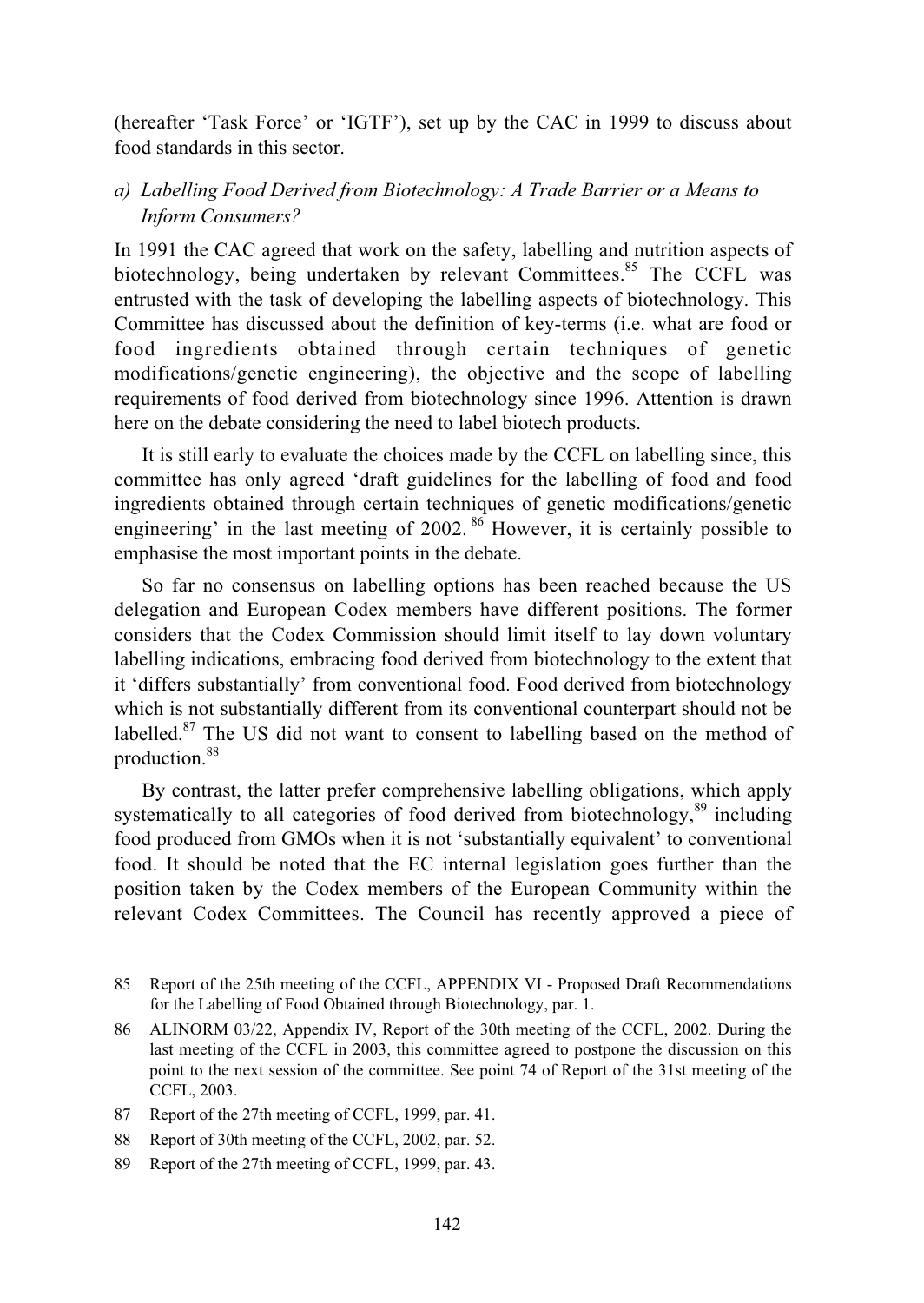legislation<sup>90</sup> which extends labelling to all food containing or consisting of GMOs and produced from GMOs, irrespective of the equivalence or differences of this GM food with respect to existing ones.

The European Codex members argue that the objective of labelling food obtained through techniques of genetic modification is to inform consumers of the origin and nature of the foods which they purchase. Indeed, adequate labelling is crucial to gain consumer's confidence.<sup>91</sup> In particular, European consumers want to know whether the food that they buy derives from GMO or not; thus, labelling need to be as much comprehensive as possible. According to the US delegation, it is not necessary to inform consumers when food derived from biotechnology is equivalent to existing food, otherwise the impression can be given that the products concerned are unsafe and ultimately consumers are misled. This debate clearly echoes the discussion on the role of OLFs, ie consumer preferences, in the adoption of Codex standards.

*b) Product Tracing of Food Derived from Biotechnology: An Unnecessary and Costly Burden or an Essential Risk Management Tool to Gain Consumer's Confidence?*

The most recent bone of contention between the US and EC is the definition of traceability, which has been discussed within the Task Force since its first meeting in 2000.<sup>92</sup> The concept of traceability was known to the Codex Commission,<sup>93</sup> although 'it had not been treated in a systematic manner.<sup>94</sup> However, the Codex Commission had never embarked on a discussion on this issue in the context of foods derived from biotechnology. Thus, the development of guidelines on the monitoring and traceability of food derived from biotechnology became a priority in the works of the Task Force.  $95$ 

<sup>90</sup> This is the Regulation on genetically modified food and feed, which was finalised end of July 2003.

<sup>91</sup> Report of the 30th meeting of CCFL, 2002, par. 42.

<sup>92</sup> Initially, the Task Force agreed to have a better understanding of the meaning and implications of this concept, which was considered as a horizontal issue potentially interesting all Codex activities, by involving in the discussion other Committees. These are the CCGP, CCFL and CCFICS. The US wanted traceability to be considered within CCFICS, whereas the Codex members of the European Community favoured consideration of this matter within the CCGP.

<sup>93</sup> France reports in its paper on traceability that an ISO standard defined traceability as 'the ability for the retrieval of the history and use or location of an article or an activity through a registered identification'. See point 8 of the discussion paper, in CX/FBT 01/6, Report of the 2nd meeting of the *ad hoc* Task Force on food derived from biotecnhlogy.

<sup>94</sup> Report of the 49th meeting of the executive committee, 2001, par. 29.

<sup>95</sup> Report of the first meeting of the *ad hoc* Task Force on foods derived from biotechnology, Chiba, 2000, par. 18.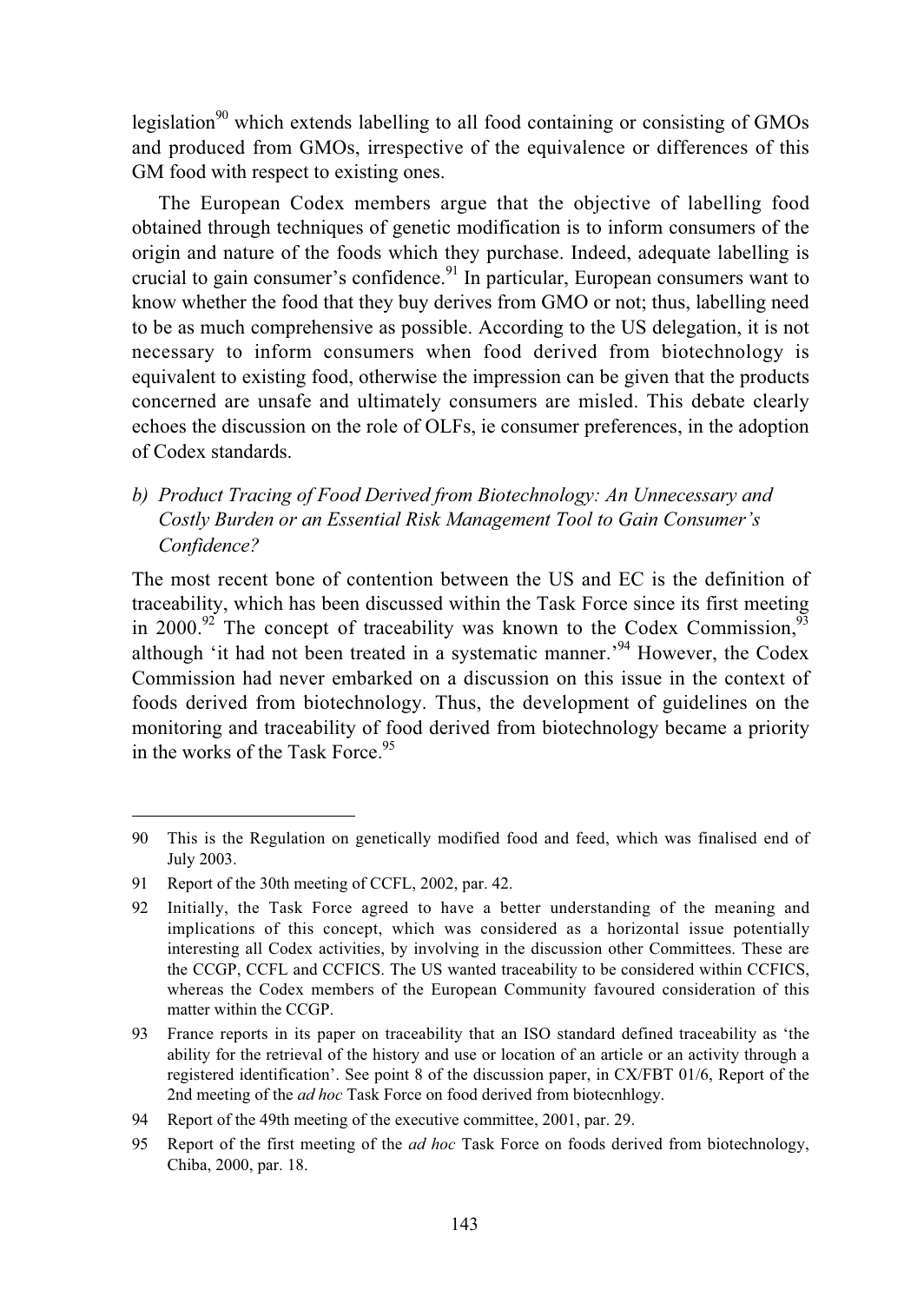The Codex Members of the European Community exercised pressure to introduce this concept within the principles on risk analysis of foods derived from biotechnology and eventually they obtained a partial success, as we will see *infra*. 96

What is a traceability system? It is a 'mechanism providing a continuous flow of information, allowing the retrieval of the history and of the origin of a product at any point in the food chain;<sup>97</sup> it consists in placing unique identifiers on products and in setting up a system of registration of products.

In its broadest definition, traceability is a risk management tool, serving two purposes. The first is to make easy the recall of products from the market, in case they are found to be hazardous for human health, following their placing on the market. Using WTO jargon, a measure imposing traceability requirements, for the purpose described above, is an SPS measure because it has a food safety objective. The second function of a traceability system is related to consumer information; indeed, by making products identifiable, a traceability system allows to verify the authenticity of labelling claims, thus guaranteeing consumers that the information stated on the label is correct.<sup>98</sup> A measure promoting this second objective of a traceability system, i.e. consumers information, would be considered a TBT measure, fulfilling a legitimate objective.

The definition of traceability just described reflects the European position, which was illustrated in a circular letter presented by France to the Task force in 2002.<sup>99</sup> This position is consistent with recent initiatives of reform of the European GM food legislation, which placed great emphasis on the functioning of a traceability system.<sup>100</sup>

The US and other delegations strenuously opposed the European approach to traceability. The US claimed that the issue of traceability was not unique to foods derived from biotechnology.<sup>101</sup> Hence, there was no need to include this concept within the principles of risk analysis of foods derived from biotechnology. However, when they realised that there was consensus $102$  on the inclusion of

<sup>96</sup> Report of the 26th meeting of the Codex Alimentarius Commission, 30 June-7 July 2003, forthcoming.

<sup>97</sup> Report of the second meeting of the intergovernmental *ad hoc* Task Force on food derived from biotechnology, 2001, par. 34.

<sup>98</sup> This is why traceability was also discussed within the CCFL. See for example report of the 25th meeting of the CCFL of 2002, par. 4-9.

<sup>99</sup> See CX/FBT 01/6 Discussion Paper on Traceability above No. 93.

<sup>100</sup> In 2001, the Commission put forward a proposal centred on the treaceability of GMOs. See COM (2001) 182.

<sup>101</sup> Report of the third meeting of the Task Force on biotechnology-derived foods, March 2002, par. 24.

<sup>102</sup> In addition, the Executive Committee, which was asked guidelines on the scope of traceability, agreed to retain both aspects of traceability, even if first consideration had to be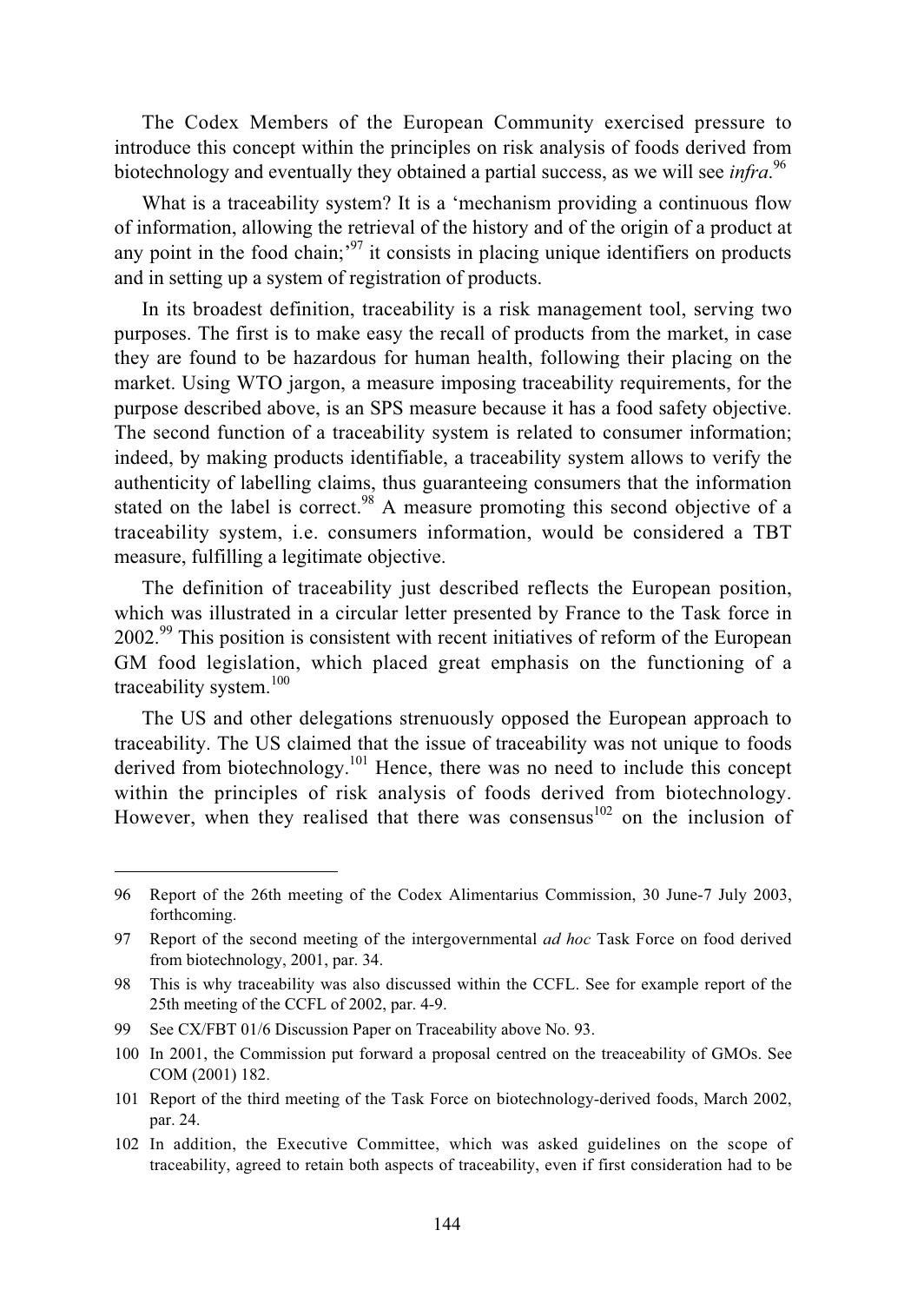traceability within these principles, they attempted to circumscribe the scope of this notion as much as possible. While supporting the use of 'product tracing'<sup>103</sup> for the purpose of public health, the US did not agree on the application of this concept to the labelling of food derived from biotechnology.<sup>104</sup>

The tracing of products was included as a possible risk management option during the second meeting of the Task Force  $(2001)$ .<sup>105</sup> The scope of traceability was finally settled through a 'Solomon-like solution,' achieved at the third meeting of the Task Force (2002). It was agreed to include tracing of products amongst the 'tools facilitating the implementation and enforcement of risk management measures, without prejudice to its use for other purposes (that is to say to for labelling pur poses).  $1^{106}$  This was a partial success for the European Codex delegations.

The most thorny issue remained the provision of a definition of traceability/ product tracing which was acceptable to all Codex members. An open discussion on traceability was required for this purpose and it was held during the fourth meeting of the Task Force (2003).

In the course of the debate the US fully displayed arguments against traceability requirements for foods derived from biotechnology, as proposed by France in  $2002$ <sup>107</sup> The US objected to the definition of traceability provided by France. Mandatory product tracing requirements are necessary when public health is at risk. 'The need for traceback for other than public reasons should be driven by market forces.<sup>'108</sup> The US support the use of product tracing to the extent that this implies tracing products 'one step back and one step forward'<sup>109</sup> in the food chain—as opposed to ensure product tracing at all stages of the food chain—in compliance

(*contd.*)

- 103 The US considered the meaning of 'product tracing' more restricted than that of traceability and in the discussion preferred to use the former term. However, the terms were used interchangeably since 2001.
- 104 Report of the 4th meeting of the IGTF, 2003, par. 68.
- 105 See par. 21 in Appendix II, Report of the second meeting of the Task Force in 2001. Paragraph 21 (retained in the final version of the principles) states: 'Specific tools may be needed to facilitate the implementation and enforcement of risk management measures. These may include appropriate analytical methods; reference materials; and, the tracing of products for the purpose of facilitating withdrawal from the market when a risk to human health has been identified or to support post-market monitoring in circumstances as indicated in paragraph 20.'
- 106 See Report of the 3rd meeting of the IGTF, 2002, par. 27. Tracing of products is mentioned in paragraph 21 of the principles of risk analysis of foods derived from biotechnology.
- 107 See the comprehensive paper presented by the US, CX/FBT, CRD 9.
- 108 See the document CX/FBT, CRB 9, p. 6, presented at the 4th meeting of the IGTF, 2003.
- 109 This means to allow the identification of the immediate previous sources and the immediate subsequent recipients of food. See the document CX/FBT, CRB 9, p. 2.

given to traceability as a risk management option in the working principles for risk analysis. See Report of the 49th meeting of the executive committee, September 2001, par. 31. See also Report of the 50th meeting of the executive committee, 2002, par. 48.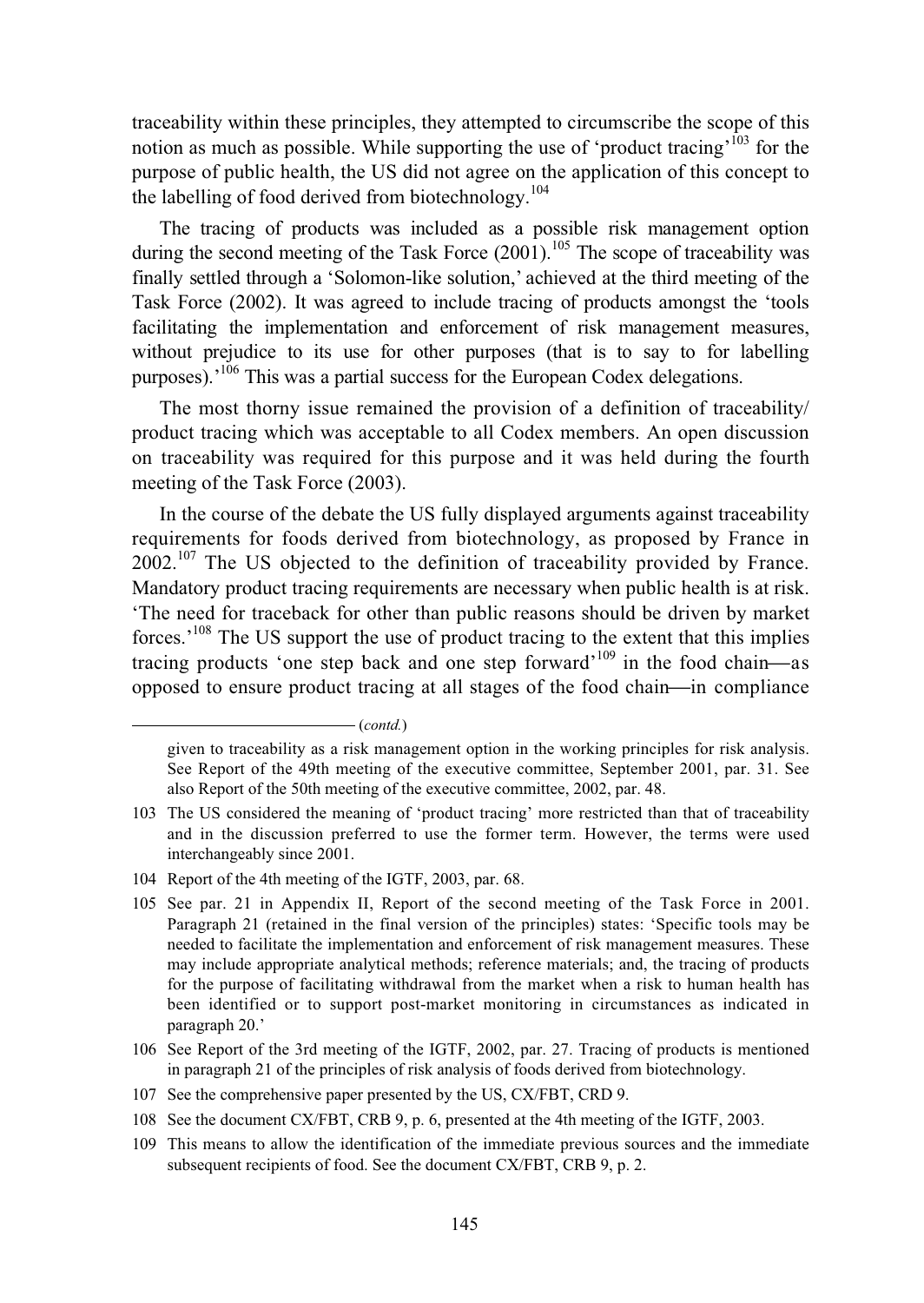with the choice made by the Food and Drug Administration for the proposed domestic legislation on food. $110$ 

The US put forward several reasons against the inclusion of traceabilty within the principles inspiring foods derived from biotechnology. 'Safe bio-engineered food'<sup>111</sup> is not inherently unsafe since it has been reviewed for safety before marketing; thus the use of traceability to inform consumers is a costly requirement, which is not justified unless there is a clear public health justification. Moreover, traceability requirements are certainly very burdensome for developing countries.<sup>112</sup> The US disagreed with the European position that the cost implications of product tracing were not significant.<sup>113</sup> The use of product tracing as an instrument to monitor the unintended effects of foods derived from biotechnology should be determined on a case by case basis and employed in exceptional cases related to human health concerns; $114$  as to the use of traceability to preserve the identity of products, the US argued that this issue concerns private commercial relationships rather than the Codex.<sup>115</sup>

It should be noted that it has hitherto been impossible to agree on a Codex definition of traceability. However, a consensus was reached as to the need of developing such a definition.<sup>116</sup> This is left to future work of the CCGP.

#### **6. Possible Conclusions**

What lessons may be drawn from the conflicts between the US and the Codex members of the European Community? Is there an added value in discussing and attempting to settle these conflicts within the Codex Alimentarius Commission? Three points may be noted:

- After lengthy discussions, these conflicts led to poor compromises, which do not have practical impact on the activity of the Codex Commission. This is the case of the conflict on the precautionary principle.
- Discussion of controversial issues within the CAC does not seem to have any positive effect in preventing WTO litigation. The setting out of MLRs of hormones in beef was debated for many

<sup>110</sup> Report of the 4th meeting of the IGTF, 2003, par. 68.

<sup>111</sup> See the document CX/FBT, CRB 9, p. 5.

<sup>112</sup> See the document CX/FBT, CRB 9, p. 5. Developing countries indeed oppose the use of traceability.

<sup>113</sup> See the document CX/FBT, CRB 9, p. 8.

<sup>114</sup> See the document CX/FBT, CRB 9, p. 6.

<sup>115</sup> See the document CX/FBT, CRB 9, p. 6.

<sup>116</sup> Report of the 18th meeting of the CCGP, April 2003, par. 97.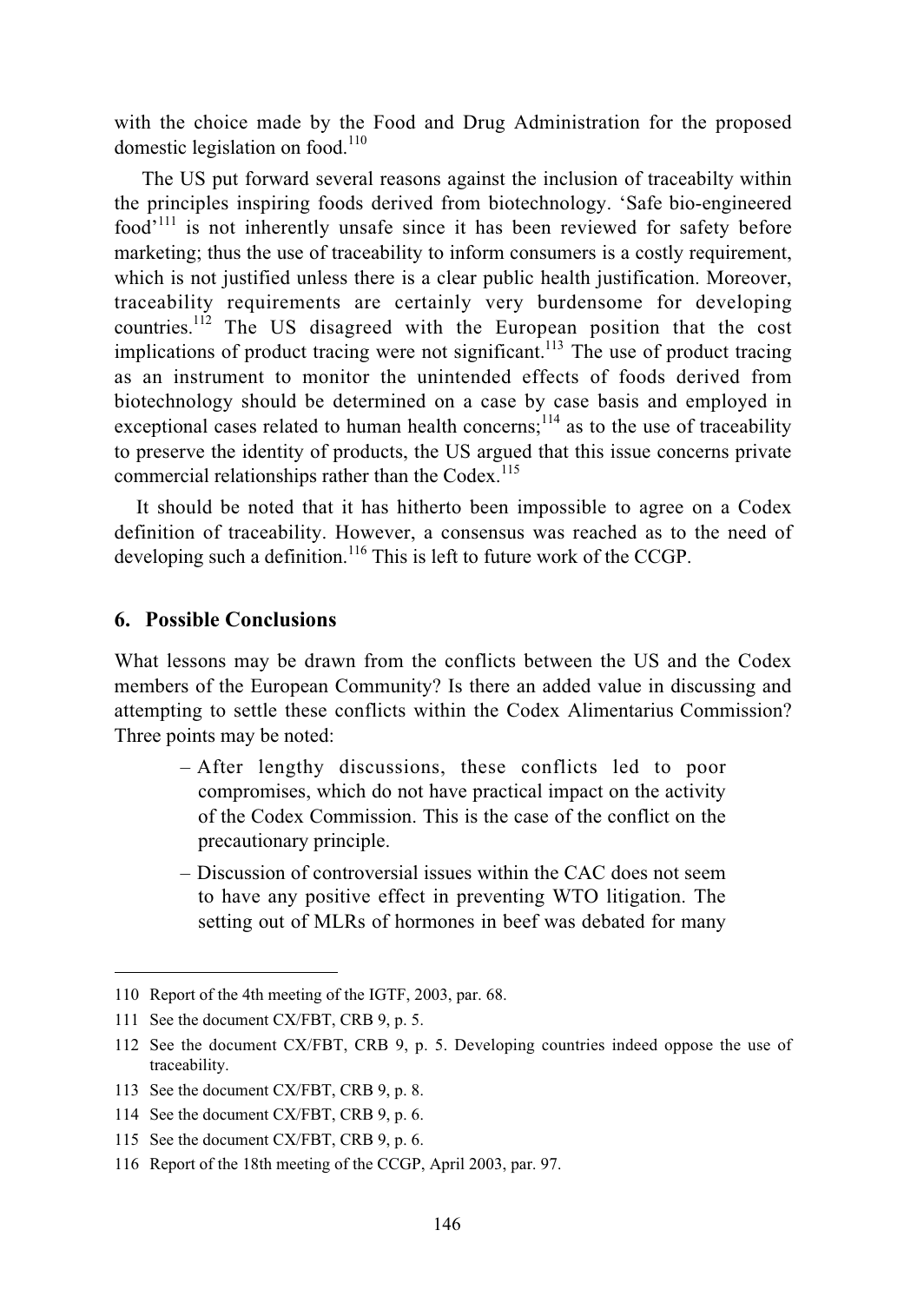years within several Codex Committees but eventually the impossibility to reconcile the positions of the European Community and the US led the latter to trigger the DSB procedure. Very recently, the US has asked for consultations with the European Community in order to unblock the authorisation process for the marketing of GMOs. Therefore, notwithstanding the attempts to harmonise Euro-American positions on labelling and traceability of foods derived from biotechnology, the US will challenge the European GMOs legislation before the DSB.

– Sometimes the Euro-American conflicts brought about clarifications, as it happened when the conditions, upon which OLFs may be invoked in the adoption of standards, were endorsed. However, so far these clarifications were not relied upon in any specific case.

Two alternative conclusions may be drawn from the Euro-American conflicts described in previous sections. The first is that the Codex Commission is not a suitable arena to settle politically sensitive issues or find compromises on them. Discussing about these issues within Codex is just a vain attempt to 'reconcile the irreconcilable' and sooner or later the intervention of a judicial body will become necessary. The hormone-in-beef case and the likely WTO dispute on the European moratorium on GMOs support this conclusion. The Codex's poor capacity to settle very controversial issues questions the very need of having a Codex Alimentarius Commission.

The second and opposite conclusion does not place emphasis on the Codex Commission's (in)ability to solve politically sensitive issues—this is not the Codex Commission's role—but rather on the fact that the Codex Commission provides a useful and world-wide forum to debate about issues upon which the positions of delegations are very far apart. This opportunity is highly appreciated by Codex members, as is shown by the interest manifested by the European Commission in acceding to the CAC.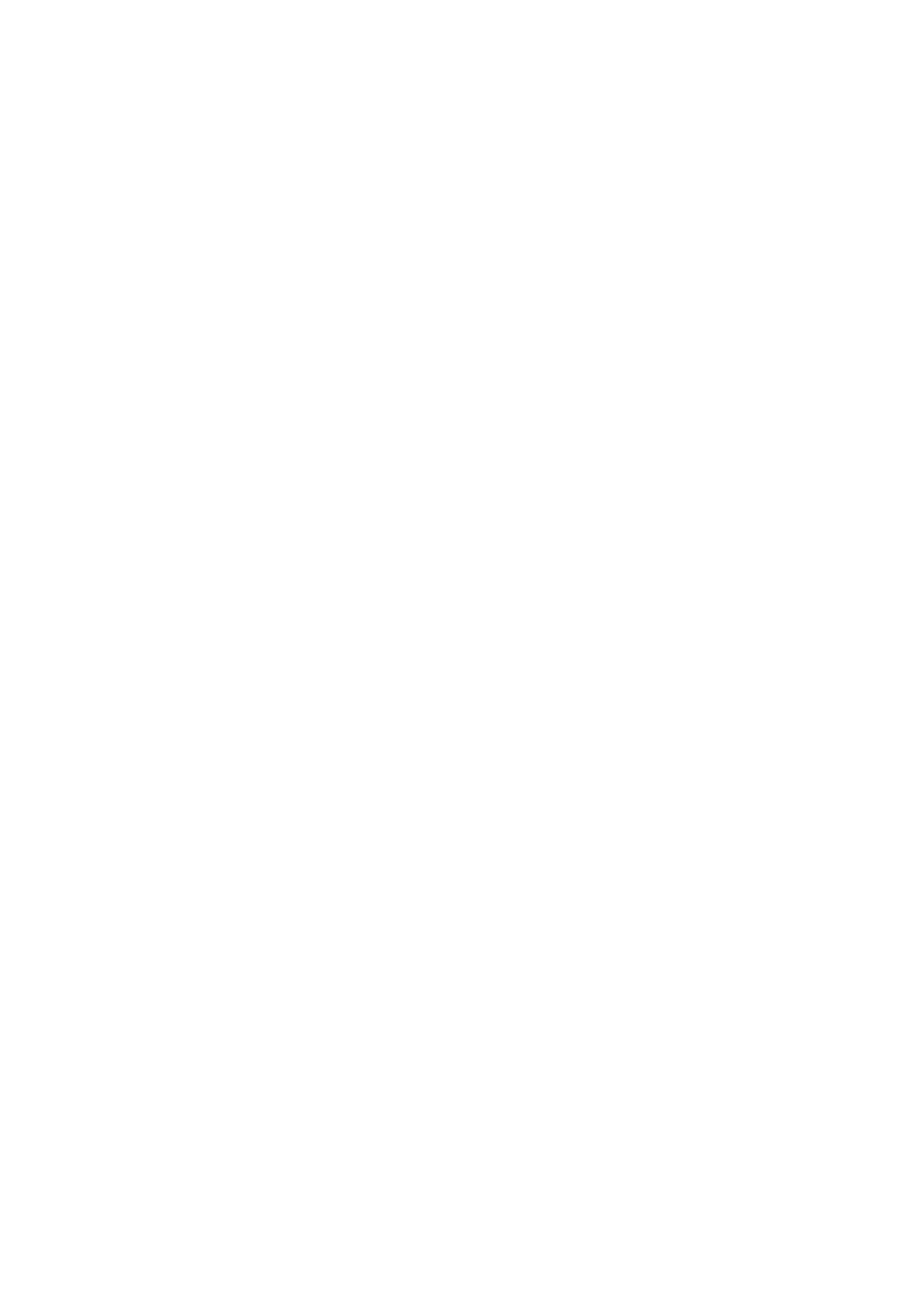# **Chapter 6**

# **Enlarging the EU Food Safety Regime: Selected Problems in Adjusting the Polish Food Safety Regime to EU Food Safety Requirements**

# *Aleksander Surdej*

*What they are short of is imagination Officialdom can never cope with something really catastrophic.* (Albert Camus, *The Plague*)

# **1. Introduction: The Growing Internationalization of Food Safety Regulations**

Public regulations regarding the production, transportation and sale of food are by no means an invention of contemporary governments receptive to the pressure of wealthy citizens susceptible to food scares. Rather, they go at least as far back as to ancient Athens, where beer and wines were inspected for purity and soundness, while the Romans had a well-organized state food control system to protect consumers from fraud or bad produce. In medieval Europe individual countries passed laws concerning the quality and safety of eggs, sausages, cheese, beer, wine and bread. Some of these ancient statutes still exist today.<sup>1</sup>

<sup>1</sup> This paragraph has been drawn from the information contained in the text 'Origins of the Codex Alimentarius' from http://www.fao.org/docrep/W9114E/W91114e03.htm.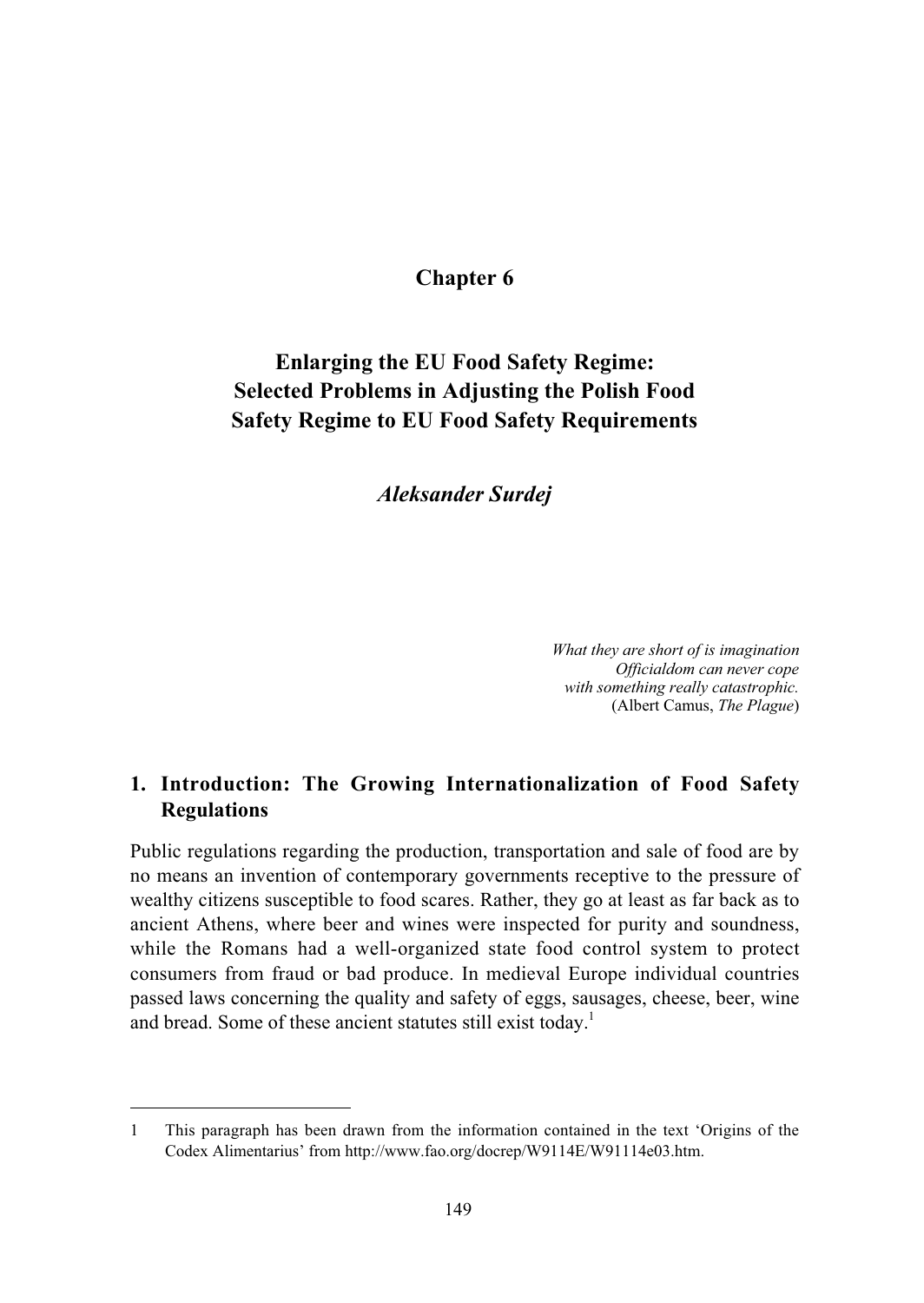Initially food quality and safety legislations were a purely local matter. By the late nineteenth century, however, leading countries had adopted general food laws and established law enforcement inspections; food safety regulations had thus become national in scope. The multi-ethnic (if not multi-national) nature of some of the large imperial states made them precursors of modern attempts at internationalization of food safety regulations as their food safety legislation had to take into consideration different production techniques and different consumer tastes. Thus, for instance, between 1897 and 1911 the Austro-Hungarian Empire developed a series of standards and product descriptions for a wide variety of foods, known as the *Codex Alimentarius Austriacus*, which, although lacking legal force, was used as a reference by the Empire's courts to determine standards of identity for specific foods. The present day FAO/WHO *Codex Alimentarius* draws its name from this Austro-Hungarian code.

For a long time food safety regulations seemed to be first and foremost a policy response to domestic public health problems, but with the intensification of international trade in foods the threats to public health also increased. International trade in foods predates modern times, but until the end of 1800s such trade was limited in quantity and variety. Large-scale imports of products from exotic countries started in the mid-1800s when bananas were first shipped to Europe from the tropics. In the late 1800s long-distance food transportation started with the first shipments of frozen meat from Australia and New Zealand to the United Kingdom.

Today international trade in foods amounts to 10 percent of the world food production. In 2000 in the group of most developed countries (the OECD area) import penetration of food reached 20 percent showing a steep rise from 7 percent in 1992. The 1990s was a period of rapid growth of international trade in food, but it was, to a large extent, an increase of food trade within the OECD area. In the future, however, a fast growth of share of less developed countries in the international food trade is forecast as the index of their food auto-sufficiency decreased from 97 percent in the 1960s, to 91 percent in the late 1990s and is expected to fall further to approximately 89 percent by 2010. International food trade is likely to grow since there will be an increasing mismatch between areas of food abundance and areas of food shortages.<sup>2</sup>

Food safety regulations are really risk regulations in that they are rules issued by the public authority to reduce the threat to people's health stemming from consumption or from contact with contaminated foods. Unlike selected environmental regulations which can produce international negative externalities, domestic food regulations cannot directly affect other countries unless food is internationally traded and physically transported. It might seem thus that food safety is a domain of easy international regulatory co-operation, in which food

<sup>2</sup> International trade in food grows also in response to the need for food variety.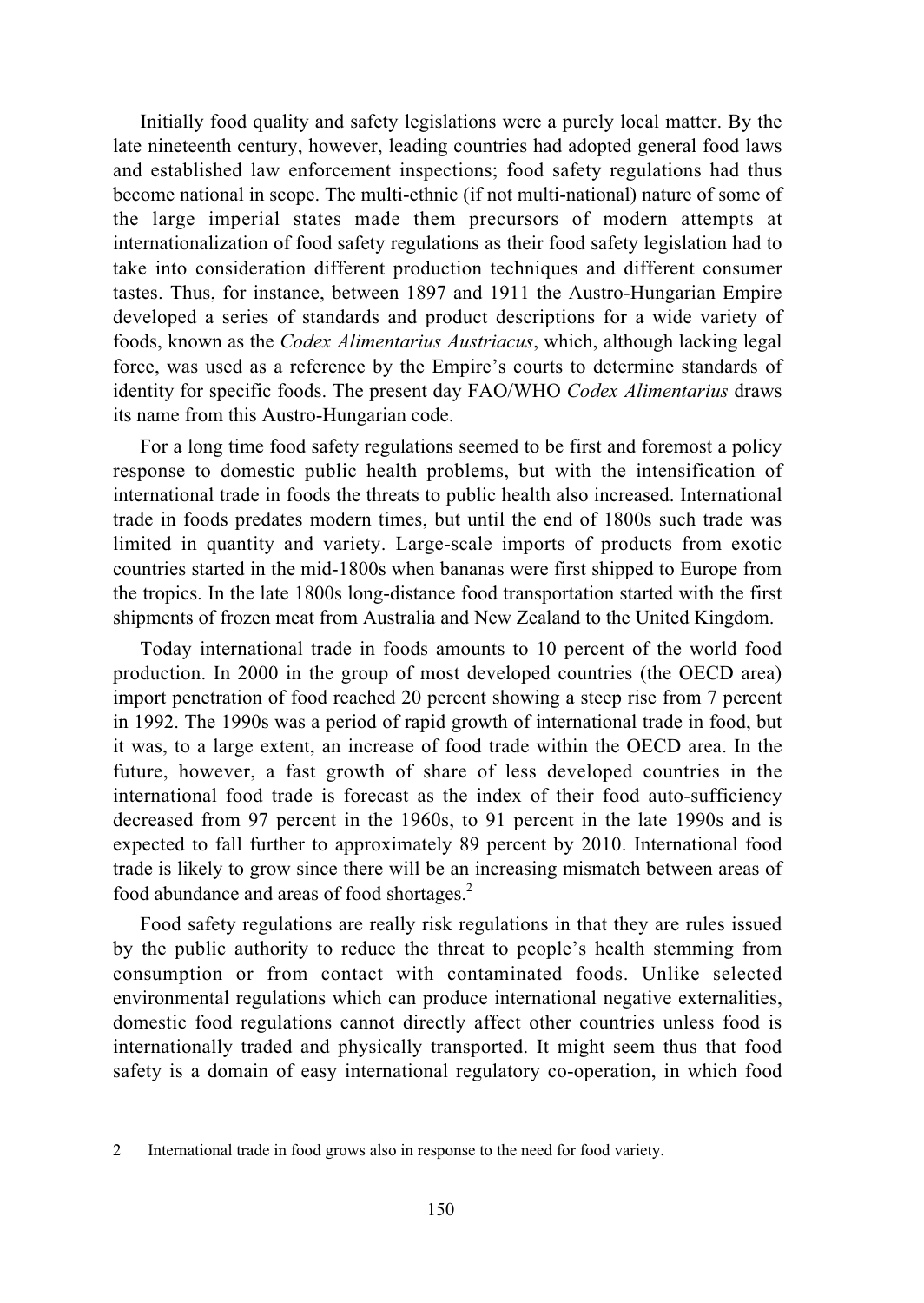safety standards are mutually recognized, found equivalent in outcomes or even internationally harmonized.

Protecting one's own citizens against risks stemming from the consumption of imported unsafe food is possible unilaterally, but at high costs of intensive border controls and possibly diminished food variety. A better solution would be to create bilateral or multilateral arrangements assuring a minimal level of convergence in food safety regulations and their implementation within a food trading area.

The latter would reduce international trade conflicts when spontaneously (in response to emergency situations) or strategically (that is out of intent to exploit regulations to gain advantage over other countries) countries create domestic regulations which can be considered as technical barriers (invisible tariffs) $3$  to trade in foods.

Even if universalism of science seems to guarantee the common definition of health threats stemming from food consumption, an international regulatory harmony in the domain of food safety is undermined by three main factors: the intrinsic uncertainty of scientific knowledge about the long term-effects of the consumption of certain foods; public perception of existing threats; and the costs of effectively protecting citizens against food safety risks.

The international dimension of food safety was recognized a long time ago. The first international regulatory initiatives in the area started at the beginning of the twentieth century. Today international sanitary and phytosanitary standards are being developed by three international organizations: *the Codex Alimentarius Commission*; the International Office of Epizootics; and the International Plant Protection Convention. The conformity of national standards with the standards set by these organizations protects from legal challenges under the World Trade Organization (WTO) rules, making it beneficial for countries to maintain these standards, unless they consider them too low or want to use food safety regulations for strategic trade purposes even at the cost of being challenged in the WTO.

International regulatory bodies take the lead in elaborating basic (minimum) food safety standards. Other, be they regional or national, standards can exceed these standards only if a country or a regional grouping can show scientific evidence in support of such stricter rules. But even if food safety rules are widely accepted as appropriate, they might not be evenly applied, thus creating a food safety risk. It seems that as an open challenge to international food safety standards is becoming increasingly difficult, international disputes over food safety risks are tending to move to the area of the proper implementation of international standards.<sup>4</sup>

<sup>3</sup> The term invisible tariffs was first used by Percy Bidwell (1939) *The Invisible Tariff,* New York: Council of Foreign Relations.

<sup>4</sup> This line of argument has been tried by the EU in the WTO case regarding beef hormones, where the EU pointed to the danger of hormone abuse by cattle ranchers, even if the Codex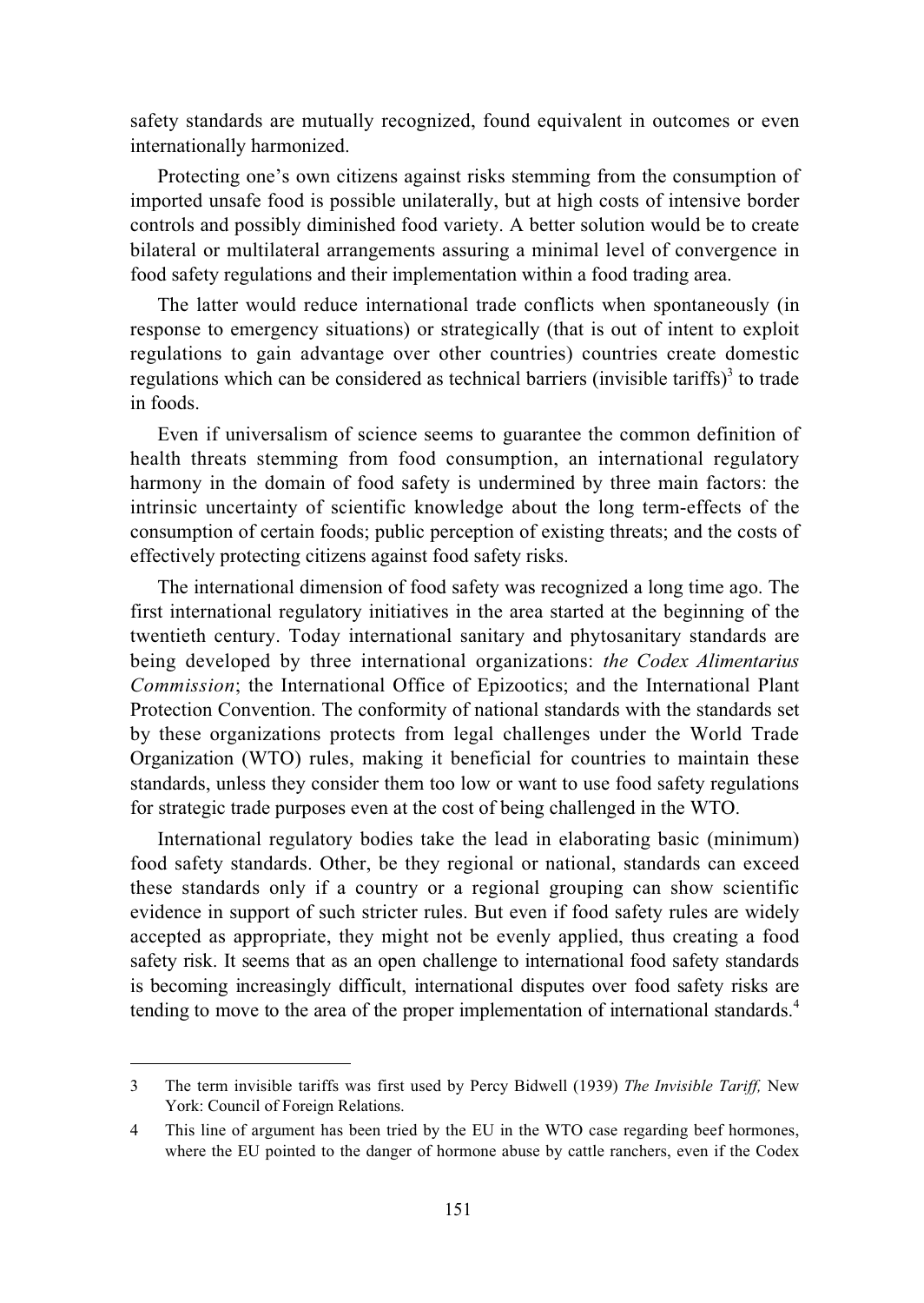The issue of properly enforcing the implementation of regulatory rules becomes crucial both in the construction of the European Union food safety regime and in evaluating the impact of the ongoing enlargement on the EU food safety regime.

### **2. Food Safety Regulations: Problems and Methods**

It is a widely shared opinion that regulating food out of concern for health and environment is a difficult task due to the interplay of scientific uncertainties and risky human comportment.<sup>5</sup> In what follows no attempt is made to give a comprehensive picture of these difficulties: issues have been chosen because of their relevance to the discussion of the impact of the ongoing enlargement on the EU food safety regime.

### *2.1 Basic Concepts Related to Food Safety*

What is a safe food? An answer to this seemingly easy question can be stated only in general terms such as 'a safe food is one that does not cause harm to the consumer when it is prepared and/or eaten according to its intended use'<sup>6</sup> . The safety of food is thus not an intrinsic feature of food, but a product of food's characteristics and the ways food is handled.

At the very general level food-related health problems can be divided into those resulting from microbiological and chemical hazards.<sup>7</sup>

At the origin of health problems resulting from microbiological hazards there is a propagation in food of micro-organisms like *Salmonella spp., Campylobacter jejuni, Listeria monocytogenes or E. coli 0157.*<sup>8</sup> Sound comparative international

(*contd.)*

Alimentarius studies are right that hormones are 'safe' when used in accordance with good veterinary practices (See Alan O. Sykes [2002] 'Exploring the Need for International Harmonization: domestic regulation, sovereignty, and scientific evidence requirements: a pessimistic view', in *Chicago Journal of International Law*, Fall.).

<sup>5</sup> See, for instance, section 1 of the book edited by Julian Morris and Roger Bate (1999) *Fearing Food: Risk, Health and Environment,* Butterworth Heineman.

<sup>6</sup> R. B. Tompkin (2001) 'Interactions between government and industry food safety activities', in *Food Control*, No. 2.

<sup>7</sup> The major breakthrough in ensuring food safety arrived with the birth of modern chemistry in the nineteenth century. Its development created a scientific base for modern food safety controls, as it allowed the understanding of the chemical parameters of food composition. Science began to provide tools with which it was possible to disclose dishonest practices in the sale of food and to distinguish between safe and unsafe edible products.

<sup>8</sup> *Salmonella* is a rod-shaped, motile bacterium—nonmotile exceptions *S. gallinarum* and *S. pullorum*, nonsporeforming and Gram-negative. There is a widespread occurrence in animals, especially in poultry and swine. Environmental sources of the organism include water, soil, insects, factory surfaces, kitchen surfaces, animal faeces, raw meats, raw poultry, and raw seafoods, to name only a few. *Campylobacter jejuni* is a Gram-negative slender, curved, and motile rod. It is a microaerophilic organism, which means it has a requirement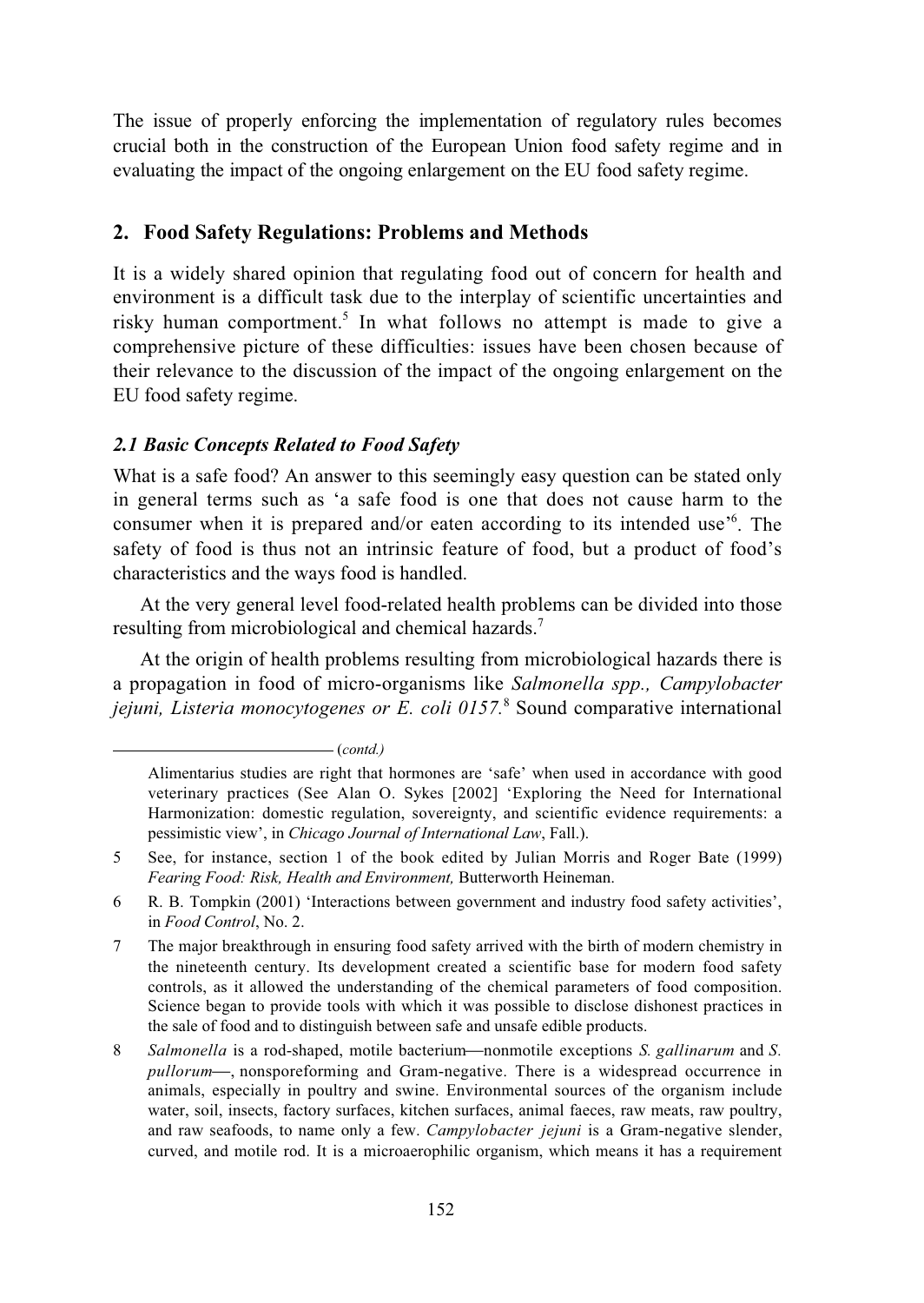statistics of the scale of microbiological hazards does not exist as incidence rates of microbiologically caused foodborne diseases (MCFD) are reported according to different national definitions and diagnostic systems.<sup>9</sup> Despite popular beliefs that microbiological hazards haunt only civilizationally backward societies, MCFD never fully disappear in any society and once control measures and public awareness to the risk are weakened, they can reemerge as local or regional epidemics, as happened in Latvia and Lithuania between 1985 and 1992 and in the Czech Republic or Hungary between 1995-97.<sup>10</sup>

Although it is impossible to achieve zero risk, controlling practices aimed at the identification and elimination of MCFD should target as closely as possible the state of no('zero')-microbiological contamination, as in favorable conditions microorganisms rapidly multiply and might threaten human health. MCFD regulations are thus an example of situations in which regulation attempts to eradicate the threat.<sup>11</sup>

Health problems can also be due to chemical contaminants in foods. Chemical contaminants in foods include natural toxicants such as mycotoxins, environmental contaminants such as dioxins, mercury, lead or food additives, pesticide and veterinary drugs.

The contamination of food by chemical hazards is a major public health concern in Europe. The use of various chemicals (like food additives, pesticides, veterinary drugs and other agrochemical substances) is comprehensively regulated and controlled by state inspections.

(*contd.)*

for reduced levels of oxygen. It is relatively fragile, and sensitive to environmental stresses (e.g., 21 percent oxygen, drying, heating, disinfectants, acidic conditions). *Listeria monocytogenes* is a motile by means of flagella. Some studies suggest that 1-10 percent of humans may be intestinal carriers of *L. monocytogenes*. It has been found in at least 37 mammalian species, both domestic and feral, as well as at least 17 species of birds and possibly some species of fish and shellfish. *E. coli* is a normal inhabitant of the intestines of all animals, including humans. When aerobic culture methods are used, *E. coli* is the dominant species found in faeces. Normally *E. coli* serves a useful function in the body by suppressing the growth of harmful bacterial species and by synthesizing appreciable amounts of vitamins. A minority of *E. coli* strains are capable of causing human illness (Source: US FDA).

<sup>9</sup> One could thus postulate the harmonization of the format in which the data about foodborne diseases are collected and reported.

<sup>10</sup> Cristina Tirado, WHO (2002) *Statistical Information on Food-Borne Disease in Europe: Microbiological and Chemical Hazards*, a paper to the FAO/WHO Pan-European Conference on Food Safety and Quality, Budapest, February.

<sup>11</sup> But, for instance, USDA applies 'zero-tolerance' policy to the detection of *L. monocytogenes* in ready-to-eat products, whereas countries such as Canada and Denmark have a 'non-zero tolerance' for *L. monocytogenes* for some classes of foods. (See the website of 'Health Canada' http://www.hc-sc.gc.ca/english/index.html.)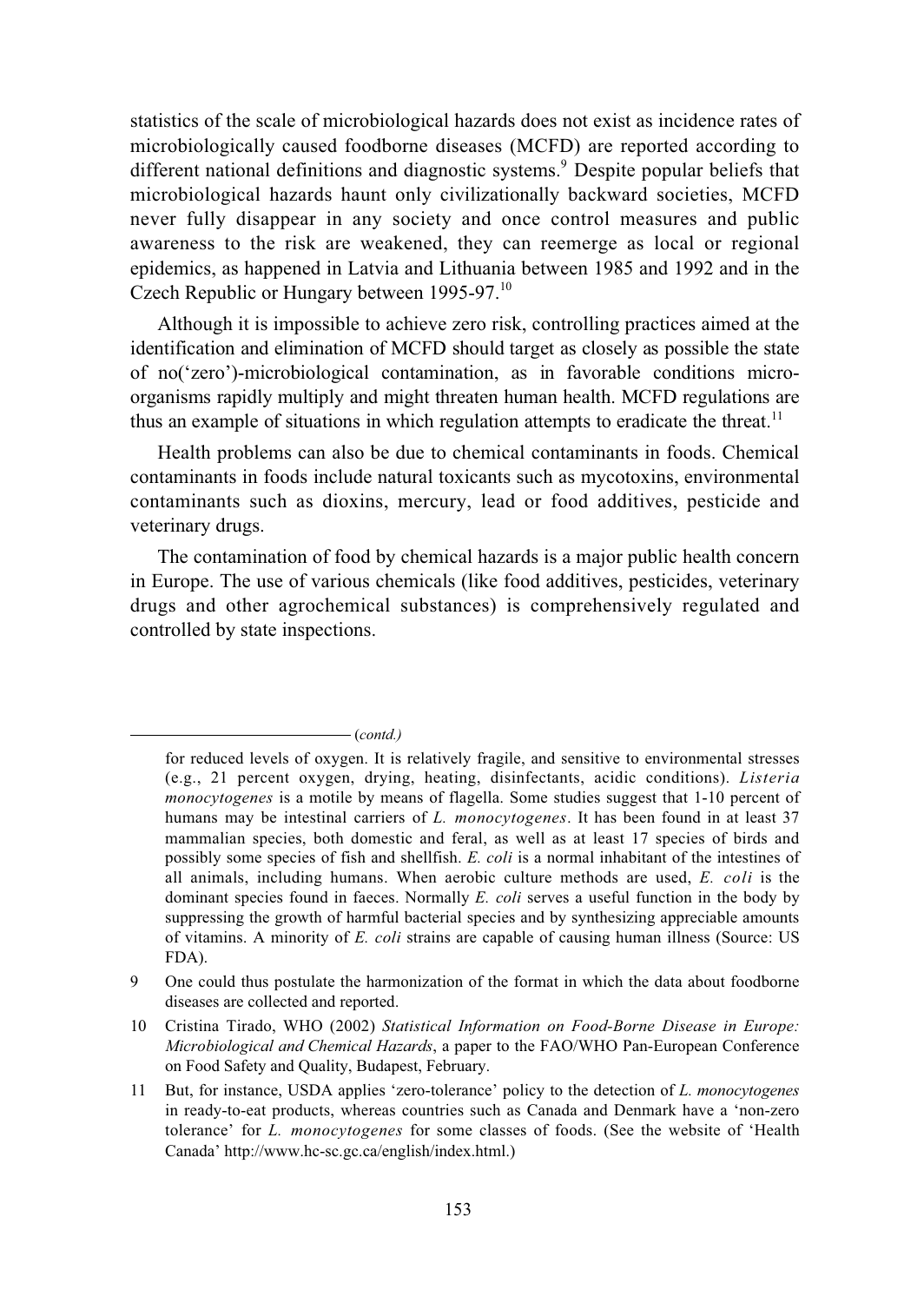Chemical hazards to food might result as, for instance, in Western Europe from the 'industrialization' of agriculture production, but they might also results as, for instance in Central and Eastern Europe, mostly from industrial contamination of air, soil and water.<sup>12</sup>

Scientific analytical methods can usually establish the thresholds of nonharming doses of agrochemicals in food. But despite the existence of comprehensive regulations and precise standards, it is not possible to exclude the re-appearance of cases like that in Spain when in 1981-1982 rape seed oil denatured with aniline killed more than 1,000 people and disabled another  $25,000$ .<sup>13</sup> In the Spanish case, the agent responsible was never identified despite intensive investigations.<sup>14</sup>

#### *2.2 The Role of Scientific Evidence in Making Food Safety Regulations*

The safety effects of food hazards need to be cautiously and credibly assessed. This depends first and foremost on scientific and technological progress, but also on procedural and institutional factors. The accent on scientific evidence results from the search for objective, scientific truth (science is expected to establish certain knowledge whether and how a given microorganism can harm health) and from an attempt to discipline regulatory rulemaking by demanding scientific justification for any regulatory decision.

Scientific proof is supplied by mainstream science based on reasoning from the experimental evidence.<sup>15</sup> The minority scientific views do, of course, matter, but only when they bring with them convincing evidence. And if they are convincing, in a normal scientific development, they are expected to become a part of new mainstream views.<sup>16</sup>

<sup>12</sup> The use of fertilizers and pesticides is several times lower in Poland than in the EU countries. See *Rolnictwo i gospodarka zywnosciowa w Polsce w aspekcie integracji z Unia Europejska,* Report of the Polish Ministry of Agriculture, Warsaw, 2002, p. 13.

<sup>13</sup> See The Guardian Weekend, 25 August 2001, http://education.guardian.co.uk/higher/ research/story/0,9865,542111,00.html.

<sup>14</sup> According to the data from the US Centers for Disease Control and Prevention estimate 76 million gastrointestinal illnesses, 325,000 serious illnesses and 5,000 deaths each year from foodborne illness in the United States. The economic impact resulting from medical costs and productivity losses for diseases caused by five key foodborne bacterial pathogens totals \$8.3 billion annually—see Thomas J. Billy (2002) 'HACCP—a work in progress', in *Food Control*, 13, p. 359-362.

<sup>15</sup> No serious scientist would subscribe to the radically sociological view on science expressed, for instance, by Bruno Latour, who, according to Sokal and Bricmont (Alan Sokal, Jean Bricmont [1998] *Fashionable Nonsense: Postmodern Intellectuals' Abuse of Science* Piccador), challenged as anachronistic the report of French scientists who examined the mummy of Ramses II and declared that the pharaoh had died of tuberculosis, because the tuberculosis bacillus came into existence only when Robert Koch discovered it in 1882.

<sup>16</sup> 'An interpretation that accepts the minority opinions of consultants as "risk assessment" effectively converts scientific evidence requirements into minimal procedural hurdles that can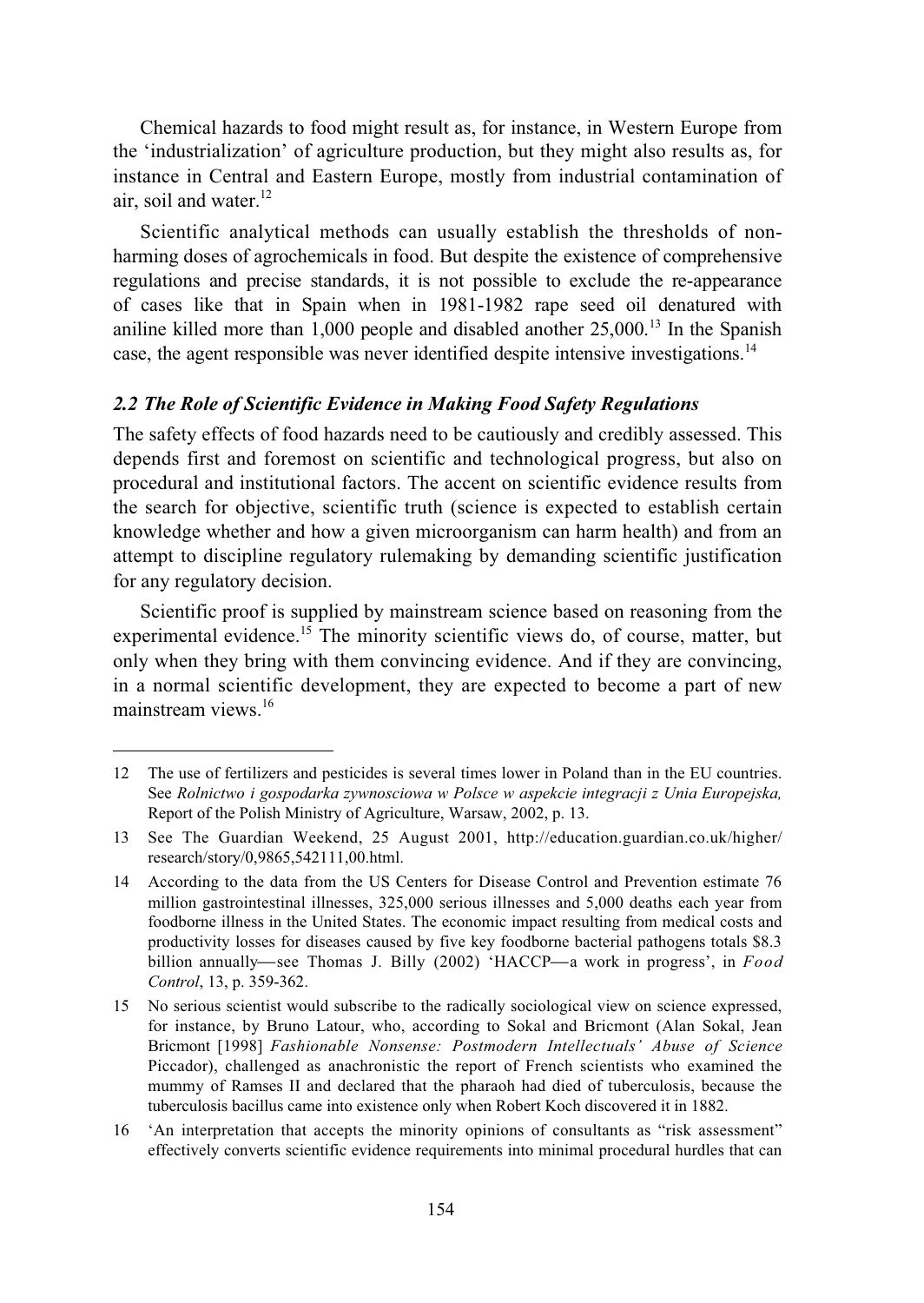The requirement to present scientific proofs for food safety regulations serves, as was, for instance, expressed in the WTO SPS (Phytosanitary Protocol), to limit, if not to exclude, the instances of the arbitrary use of food safety regulations to protect domestic producers from foreign competition. Food safety regulations should not become technical barriers to trade, nor be a part of the strategic use of regulations.<sup>17</sup>

Strictly speaking food safety regulations, if applied equally to domestic and foreign producers, are not *a discriminatory measure*, but can still be called *protectionist measures* since they might increase rivals' costs as domestic producers are usually better suited to meet them.<sup>18</sup>

Uncertainty intrinsic to many scientific results should not serve as an easy justification for the introduction of tighter food safety regulations. Science-based regulatory making is contested not because of the knowledge of scientific disputes, but because the refutation to accept scientific arguments often serves to exploit ignorance, misunderstandings, people's desire to return to nature and irrational fears so common in contemporary societies which want to enjoy the benefits of technological progress without incurring its risks.

#### *2.3 The Public Quest for Safety: Public Expectations and Regulatory Feasibility*

No scientific evidence matters if citizens are frightened enough by influential books, other publications or the media.<sup>19</sup> This case is best illustrated by a ban on the pesticide DDT introduced in the US in 1972 in the wake of a book by an influential American media person, Rachel Carson, entitled 'Silent Spring'. The ban was introduced despite numerous scientific testimonies which concluded that:

DDT is not a carcinogenic hazard to man... DDT is not a mutagenic or teratogenic hazard to man… The use of DDT under the regulations involved here does not have a deleterious effect on freshwater fish, estuarine organisms, wild birds or other wildlife. $20$ 

Governments want to reassure their citizens about food safety risks. But they face difficulties in conveying the simple message that food safety is always a matter

(*contd.)*

be met easily by any determined regulators, high-minded and protectionists alike' introducing into an international trade system the element of American tort system with its high litigiosity (Alan O. Sykes [2002] 'Exploring the Need for International Harmonization: Domestics Regulation, Sovereignty and Scientific Evidence Requirements: A Pessimistic View', in *Chicago Journal of International Law*, Fall).

<sup>17</sup> See David Orden and Donna Roberts (eds.) (1997) *Understanding Technical Barriers to Agriculture Trade* The International Agricultural Trade Research Consortium.

<sup>18</sup> They can, for instance, not apply hormone treatment of animals and the ban on it does not affect them.

<sup>19</sup> See Joanne Cantor (2002) 'Fright Reactions to Mass Media', in Jennings Bryant, Dolf Zillmann (2002) *Media Effects: Advances in Theory and Research,* LEA Publishers: London.

<sup>20</sup> See *The DDT Ban* By Steven Milloy, Copyright 2000 Junkscience.com, January 1, 2000, http://www.junkscience.com/jan00/century.htm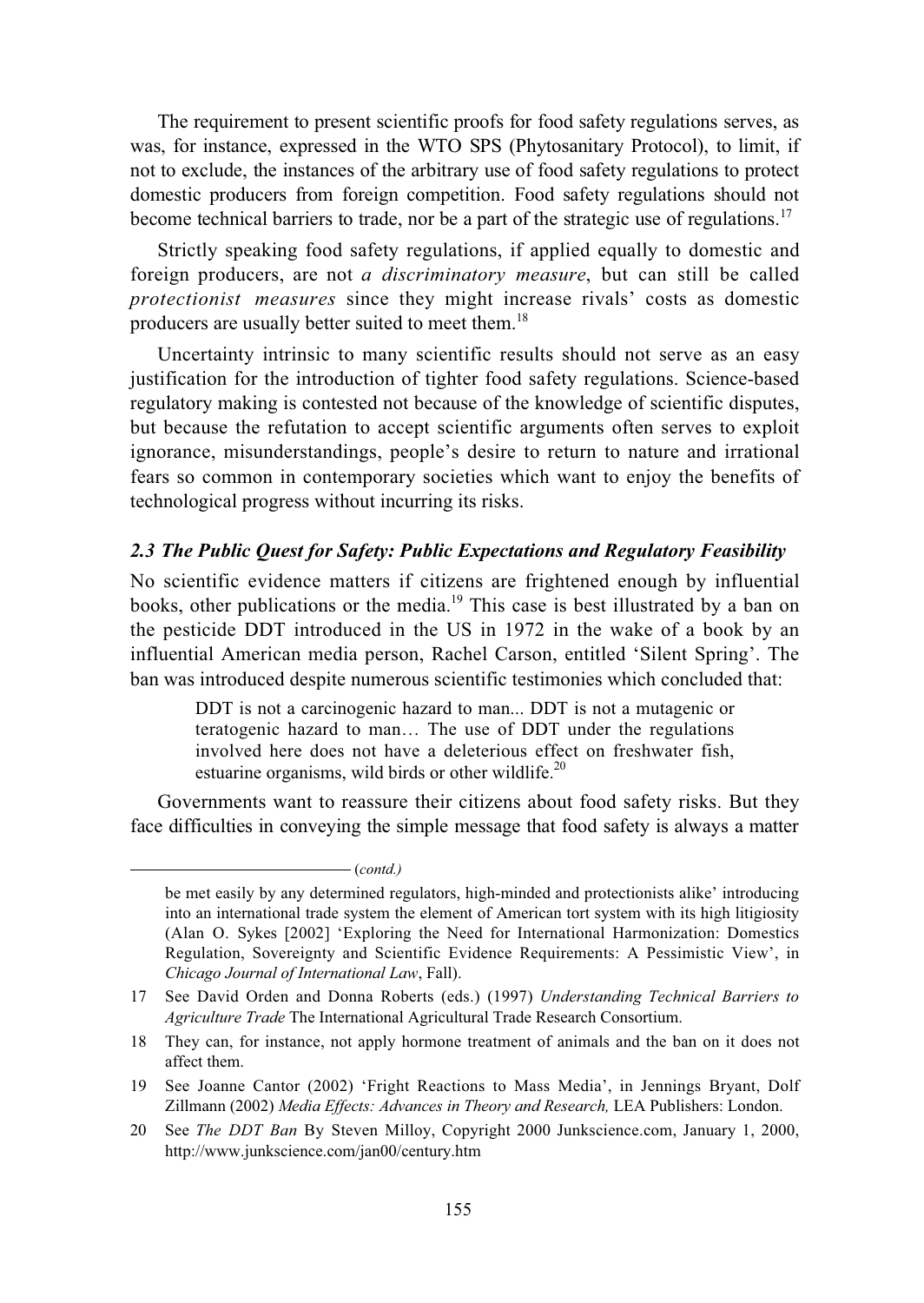of degree, that risks are lower or higher, but there is no world of zero risk. For this reason even 'The FDA does not state that American food is so safe that only 1 in 10 million Americans will be killed by bacteria contamination, but rather it declares that food is safe and makes unqualified commitments to maintaining this safety'.<sup>21</sup>

People do react to what might be called an emotive side of food safety issues, and this reaction is strengthened by the fact that health is central to other personal values, that the majority of risks to health cannot be organoleptically identified, and that the causes of these risks are difficult to understand for a layman. What seems to matter for people's attitudes to food-related health risk is not so much the nature of risk as the dimensions that characterize the risks.<sup>22</sup>

The outcomes of psychological research indicate that attitudes towards risk (these attitudes can be placed on the axis from risk-proness to risk-averseness) depend on the following risk descriptors:

- Whether risk is taken voluntarily or involuntarily;
- Whether the effects of exposure to risk are felt immediately or with a delay (this delay can sometimes be an intergenerational one);  $23$
- Whether the risk is concentrated in space or diffused;
- Whether the risk is catastrophic or it is a recurrent risk;  $24$
- Whether the risk is one of mortality or one of illness (morbidity).<sup>25</sup>

The high scare factor of foodborne risks makes food safety regulations dependent on today's public opinion pressures, which might make them ill-targeted and thus ineffective and inefficient. 'Smart risk regulation' cannot be passed or implemented in the havoc of media-induced food panic. Risk regulation should be based, as is argued by Cass R. Sunstein, on science and procedures requiring a comprehensive analysis of its costs and benefits.<sup>26</sup>

### *2.4 Approaches to Risk Regulation*

Approaches to risk regulation can crudely be divided into a technological and economic approach. In principle the two could go together, but there is often a strong tension between them.

<sup>21</sup> Richard J. Zeckhauser, W. Kip Viscusi (1996) 'The Risk Management Dilemma', in *The Annals of the American Academy of Political and Social Sciences*, May.

<sup>22</sup> That it might derive from the consumption of food.

<sup>23</sup> As J.M. Keynes used to say 'Long run is a misleading guide to current affairs. In the long run we are all dead', in 'A Tract on Monetary Reform', chapter 3, London 1924.

<sup>24</sup> That is, it happens once.

<sup>25</sup> Adapted from Paul Slovic (2000) *The Perception of Risk,* Earthscan, p. 173.

<sup>26</sup> Cass R. Sunstein (2002) *Risk and reason: safety, law and the environment,* New York, NY: Cambridge University Press.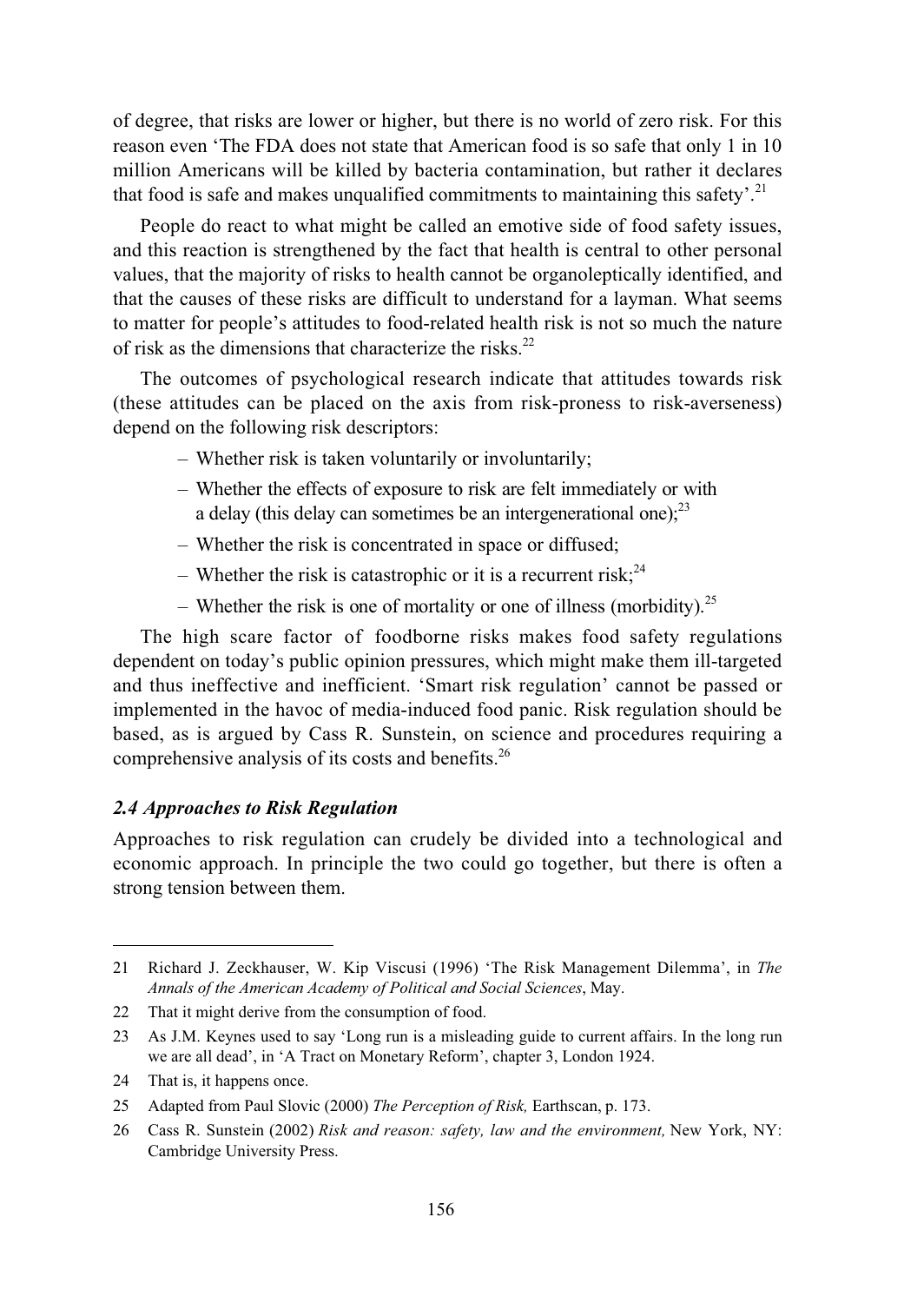The technological approach to risk regulation seeks, as its name suggests, to find a technical solution to all health and safety risks. It applies technical devices to risk-bearing equipment and technical controls to risk situations. This approach usually does not take into account either the changes in the behavior of individual risk-takers, or the cost tradeoffs. It tends to be preferred by governments of rich and risk-averse societies.

The economic approach to risk regulation starts from an assumption that the proper role of the government is not to eliminate the risk, but to attenuate market failures which cause an inefficient balance between risk reduction and its costs. When drafting a regulation, public authorities should identify cases in which regulation can generate more benefits to society than the costs incurred due to the regulatory intervention and to regulate only when a draft regulation passes this test.

The technological approach to risk regulation favors specification standards, which specify the technology that a firm must use, whereas the economic approach tends to favor performance standards which impose the requirements that a firm must achieve a specified level of product quality (safety) without specifying the technology that must be used to achieve the standard.<sup>27</sup> Generally, policy analysts argue that, whenever possible, it is better to rely on performance standards than on specification standards as the former give firms a chance to find the most efficient way to conform to the standard.<sup>28</sup>

# *2.5 Regulatory Trade-Offs: Safety Effects of Regulation Induced Wealth Changes*

Regulations impose costs on food producers and distributors. These costs are called *compliance costs* and they are measured as the change (an increase) in the costs of production induced by compliance with the performance (or specification) standard imposed by the regulator. $^{29}$ 

Usually regulatory costs are justified by a reference to expected benefits from regulation in the form of a decreased rate of mortality or a decreased rate of morbidity. But, as Joseph M. Antle noted, the balancing of regulatory costs and

<sup>27</sup> The typology of standards has been developed by Anthony Ogus in his (1994) *Regulation: legal form and economic theory,* Oxford: Oxford University Press.

<sup>28</sup> See the discussion in: Paulette L. Stenzel (2000) 'Can the ISO 14000 Series Environmental Management Standards Provide a Viable Alternative to Government Regulation?', in *American Business Law Journal*, Winter.

<sup>29</sup> Other costs resulting from food safety regulations include: court imposed fines; the cost of civil damages awarded to downstream users, including final consumers; reduced revenues due to the loss of reputation and 'goodwill' arising from adverse publicity; the costs of product recalls; the costs of investigating possible negligence by a supplier and the costs of legal services (legal fees).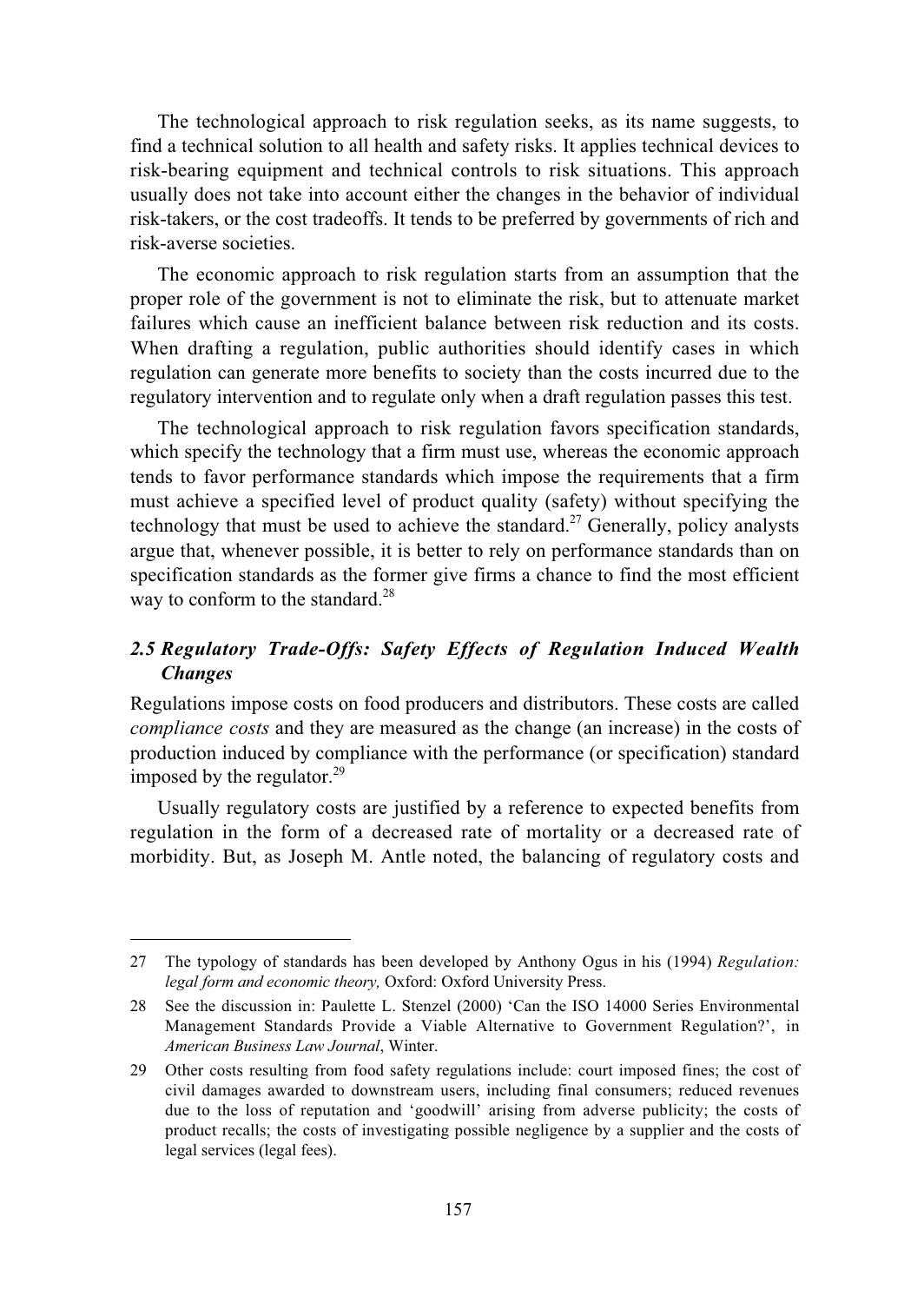benefits is not an easy task, as the calculation of benefits is based on several uncertain assumptions:

The goal of statutory food safety regulation is to mandate that firms produce higher quality, i.e. safer, products for consumers. The key reason why it is difficult to design regulations to do this, and why it is difficult to measure the benefits and costs of these regulations, is that food safety itself is difficult to measure. Information about the various quality attributes of food products is imperfect for consumers, producers, government regulators, and researchers, and this is particularly true when microbial pathogens are involved. These pathogens cannot be readily observed or tested in the production process, and their health effects are often difficult for consumers to identify after a food product is consumed. Thus, a key challenge in modeling and measuring the benefits and costs of food safety regulation is to devise methods that can make the best use of the limited and imperfect data that are available. As recent experience in the United States with regulatory impact assessment shows, the data that are currently available provide, at best, highly uncertain estimates of benefits and costs of new regulations. $30$ 

Measuring the benefits of health safety regulations is not a simple task and it becomes even more difficult when we allow for the indirect health effects of regulation-induced changes (reductions) in consumers' income. This problem can be explicated in the following way: food safety regulations impose costs which are expressed as compliance costs, and which lead to price increases. This increase in turn reduces people's disposable incomes with adverse consequences for their consumption choices. A given regulation may thus lead to a reduction of death (or morbidity) by a given percentage, but if its implementation costs (joint compliance and opportunity costs) are too high, the end result might be an offsetting (or even greater) human loss due to increased death and morbidity resulting from the fall in GDP and personal incomes.<sup>31</sup> The comprehensive analysis of costs and benefits requires that the scope of analysis be broadened from the effects of a regulation on the likelihood of one hazard, to the analysis of its impact on other hazards and eventually to the analysis of its impact on the society's overall welfare.

#### *2.6 Alternatives to Statutory Regulation*

 $\overline{a}$ 

Statutory food safety regulations are not always the best (that is the most effective and efficient) means of enhancing food safety. It is worth remembering that there are alternatives to publicly mandated rules, and as a rule of thumb, before embarking on the path of statutory food regulations one should analyze its least restrictive alternatives whose comparative advantages should be assessed in the

<sup>30</sup> John M. Antle (1999) 'Benefits and costs of food safety regulation', in *Food Policy*, 24, p. 605-623.

<sup>31</sup> An accessible presentation of this argument can be found in W. Kip Viscusi (1998) *Rational Risk Policy,* Clarendon Press.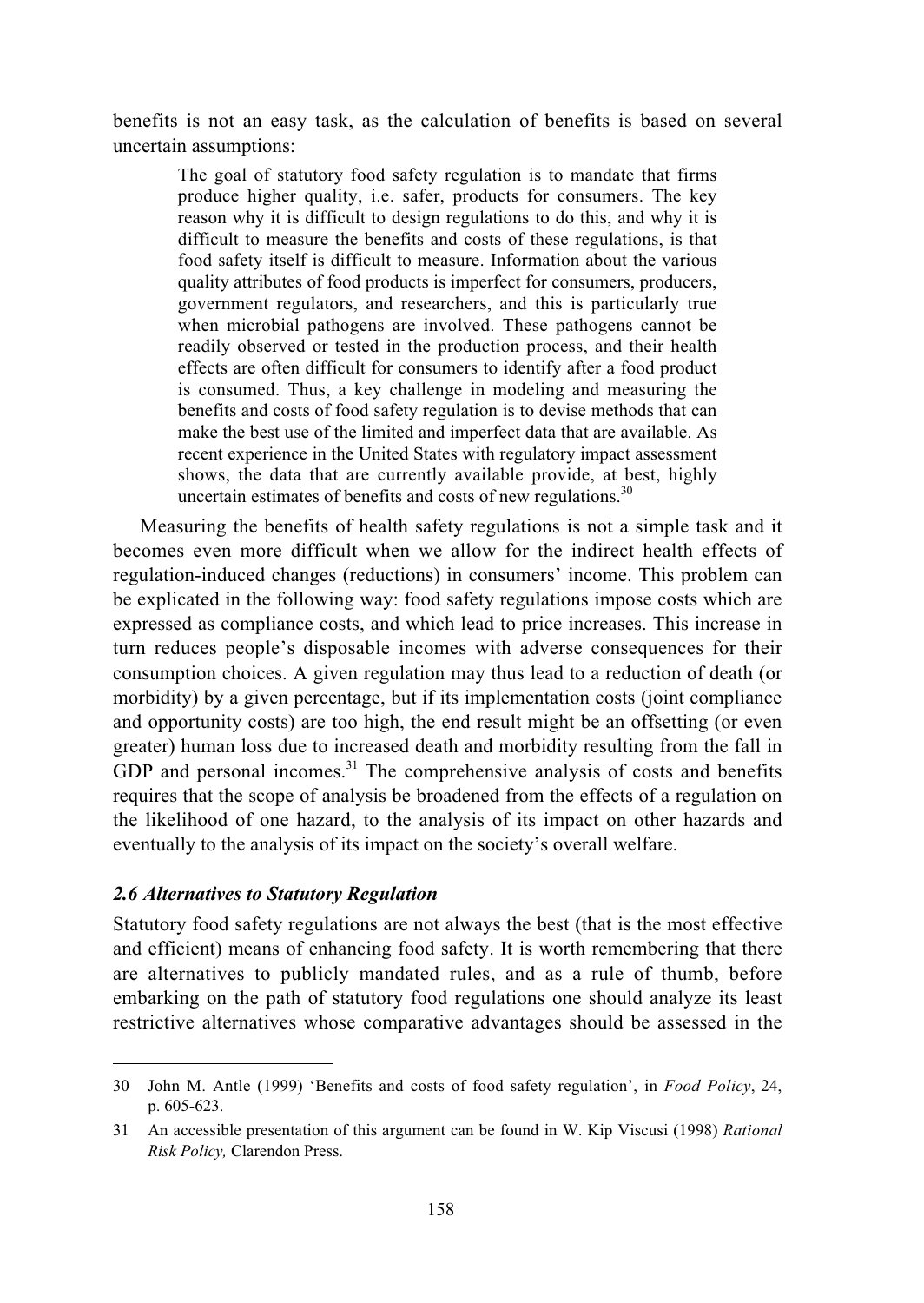specific socio-institutional context. The list of the most important alternatives to statutory regulations includes:

- *– Education and information.* Consumers themselves may influence the probability of contracting foodborne diseases by properly handling food products. Foods should be properly chilled and kept cold during processing, distribution, sale and storage. Meat and poultry products should be kept refrigerated until just prior to cooking.<sup>32</sup> Informing the public about the composition, proper ways of food handling and probable health effects may be a voluntary action by food producers or distributors or may be an obligation stemming from public regulations.<sup>33</sup>
- *– Technology changes.* New options for controlling pathogens in food might come with the creation of new methods of food treatment. One such method, which has been approved by the American food safety agency but is still strongly contested by consumer movements in the US and elsewhere, is irradiation.<sup>34</sup>
- *– Stimulating market responses to food safety problems.* Some food safety problems flow from the lack of consumer information and from weak market incentives to provide this information. A preliminary question before embarking on government regulations is whether these market failures cannot be diminished by altering the structure of the incentives that market players face. The latter can be done by, for instance, making changes in the liability law.<sup>35</sup>

Regulating food safety, it has to be repeated, is a complex issue, but public authorities have various policy instruments, which they have to use to optimize the combined outcomes of their interventions. The choice of proper ways to regulate

<sup>32</sup> A research by Neis and van Laanen (Nies, J. I. And P.G. van Laanen [1995] 'Effect of Safe Handling Programming on Participants' Food Handling Behaviors', in *Family and Consumer Science Research Journal*, Vol. 24, No. 2, Dec., p. 161-179) showed that when consumers were educated about food safety principles, the number of people consuming rare or pink hamburgers (that is undercooked) fell by 73 percent and other unsafe behaviors decreased.

<sup>33</sup> See the discussion about the food labelling of food produced with addition of transgenetic components in the EU (http://europa.eu.int/comm/food/fs/fl/fl\_index\_en.html).

<sup>34</sup> Irradiation is a ionizing radiation composed of short wavelengths capable of damaging microorganisms such as those that contaminate food or cause food spoilage and deterioration. For the discussion of consumers resistance to irradiated food see: Nayga, R. M. (2003) 'Will consumers accept irradiated food products?', in *International Journal of Consumer Studies*, July, Vol. 27, No. 3, p. 220-220 (1).

<sup>35</sup> Firms' increased attention to food safety may also result their care for good reputation.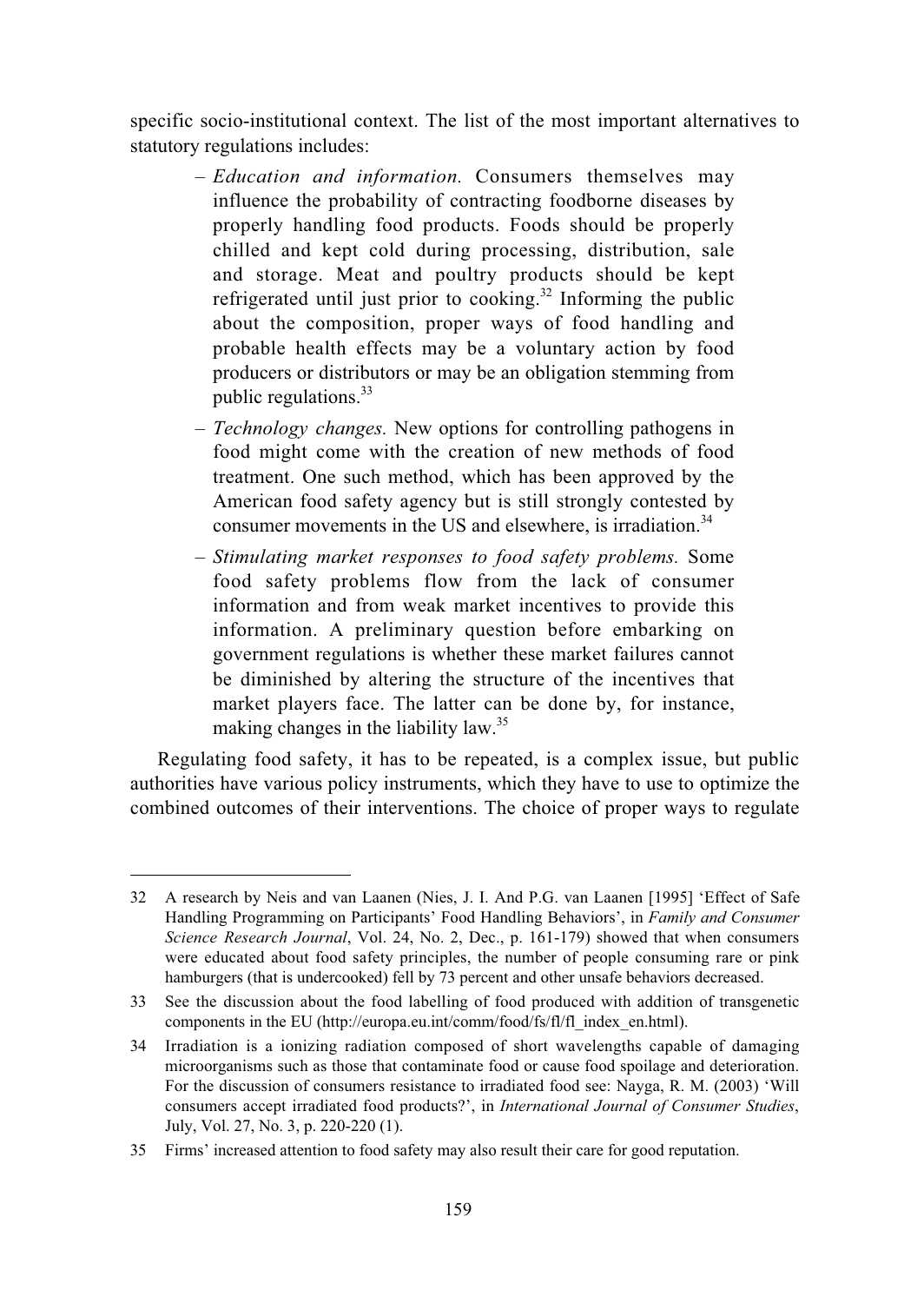food safety should be made according to scientific analysis done by a community of professional regulatory policies analysts and not because of short-term political convenience or irrational public scares.<sup>36</sup>

In the perspective of this paper it is worth stressing that contemporary food safety regulations increasingly rely on mixed solutions, the overall evaluation of which requires an attention to institutional details and in particular to the difficulties in implementing these regulations and limiting their plausible unintended effects.

### **3. The EU and Food Safety: Between Reliance on Scientific Evidence and Responsiveness to Public Fears**

#### *3.1 EU Food Safety Regulations in the Pre-BSE Era*

It can hardly be said that EU food safety regulations have been shaped exclusively by scientific evidence and careful policy analysis. Rather new European initiatives in the area of food safety have been driven by food scares and especially BSE crises<sup>37</sup>

The question addressed below is how these recent developments in EU food safety policies might have affected the capacity of the EU to effectively influence the changes in food safety systems in candidate countries in the preaccession period.

Ellen Vos<sup>38</sup> describes a pre-BSE crisis EU food safety regime as developed ad hoc and predominantly under the influence of the jurisprudence of the European Court of Justice. She points out that with regard to food safety assessment the Community used to resort to committees and especially to the Scientific Committee on Foodstuffs (SCF) composed of independent scientists; the Standing Committee on Foodstuffs (StCF) consisting of national representatives; and the Advisory Committee on Foodstuffs (ACF) composed of representatives of various interest groups. The SCF supplied scientific evidence, the ACF supplied opinions of interests involved, and the StCF ensured the political approval of the Member States at the risk management stage.

<sup>36</sup> This observation seems obvious, but it should be repeated when one observes a disparity in the expenditures on policy analysis between the US and Europe (see A. Martino [1996] *Aiutare lo Stato a Pensare,* FGA Torino).

<sup>37</sup> See Ellen Vos (2000) 'EU Food Safety Regulation in the aftermath of the BSE crisis', in *Journal of Consumer Policy*, Vol. 23, p. 227-255; Sebastian Krapohl (2003) 'Risk Regulation in the EU between Interests and Expertise: the Case of BSE', in *Journal of European Public Policy*, April, p. 189-207, Skogstad Grace (2001) 'The WTO and Food Safety Regulatory Policy Innovation in the European Union', in *Journal of Common Market Studies*, September, Vol. 39, No. 3, p. 485-505 (21).

<sup>38</sup> *Op. cit.* p. 229-240.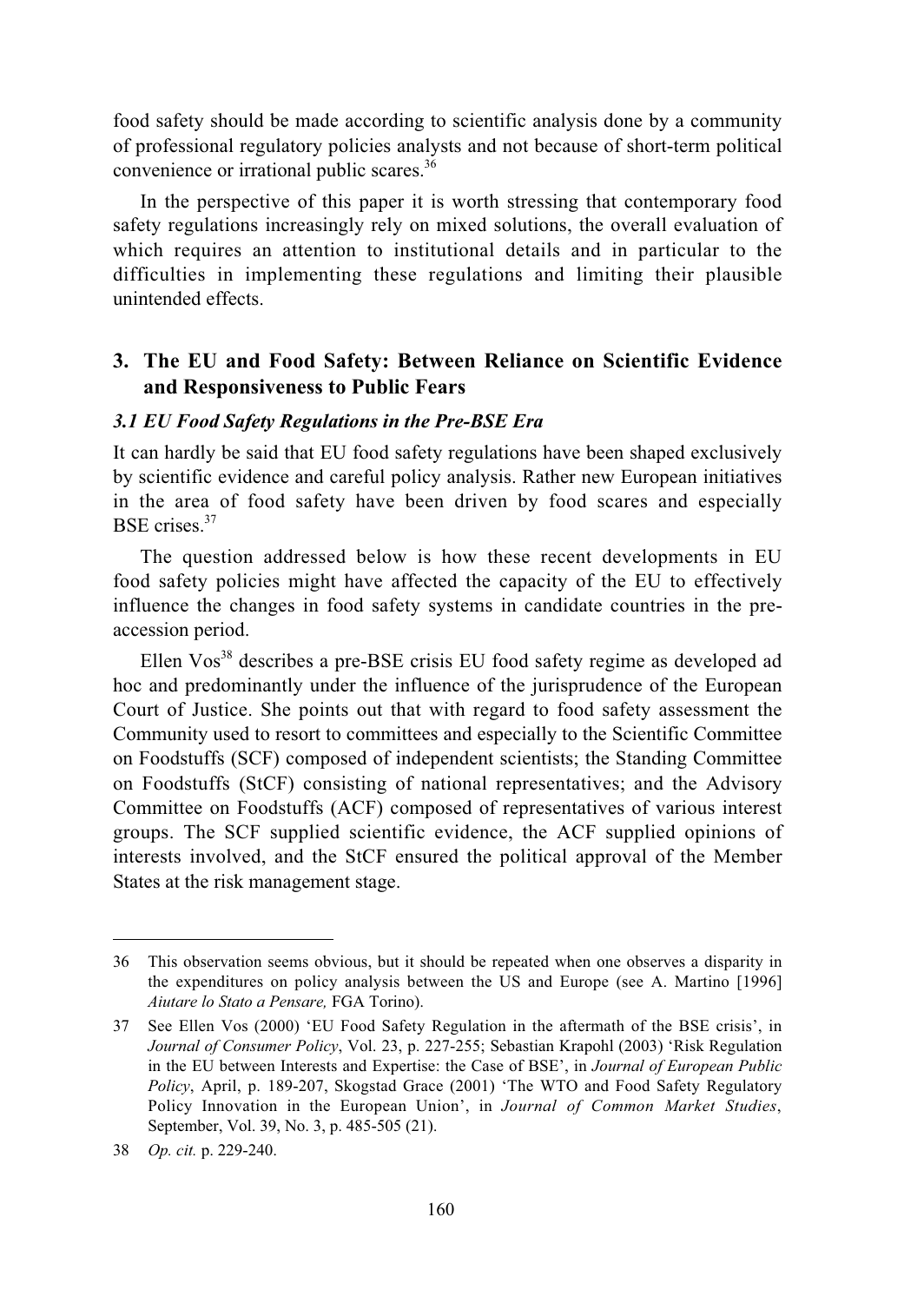Until the mid-1990s this pragmatic way of dealing with food safety issues seemed to function relatively well, but the BSE crisis shattered the positive image of the Commission's regulatory actions. The report of the EP Temporary Committee of Inquiry into BSE in February 1997, revealed the shortcomings of 'the committee model', highlighting the political pressure exercised on formally independent members of the SCF, the scarce coordination and cooperation between the various DGs of the Commission active in the field of food safety, and most seriously, a true policy of disinformation on the part of the Commission.

#### *3.2 The Commission's New Approach to Food Safety*

In response to the perception of crisis in the EU food safety regime, the European Commission has laid down a conceptual and institutional basis for a new approach to food safety issues.

The first change introduced might be called *an institutional streamlining*. This consisted in bringing together all responsibilities for feed and food safety issues within the Directorate General for Health and Consumer Protection called, for the sake of simplicity, the DG Sanco.

Next, in a communication on 'Consumer Health and Food Safety', the Commission formulated the three basic principles of its new approach—namely, the separation of the responsibility for scientific advice from the responsibility for legislation and for implementation control from information and communication policies.<sup>39</sup> This change might be called *the separation of food safety policies into risk assessment, risk management and risk communication*.

In the following 'Green Paper on the General Principles of Food Law in the EU',<sup>40</sup> the Commission announced that it would like to ensure free movement of foods within the internal market, science based risk assessment and greater competitiveness of European food exports by placing greater responsibility for food safety on the food processing industry and increasing the effectiveness of official food control and enforcement. This line of changes is further developed in the Commission's 'Proposal for a Regulation of the European Parliament and of the Council on official feed and food controls', which stresses the need to develop a comprehensive audit system.<sup>41</sup>

Finally, in a White Paper on Food Safety published in January  $2000^{42}$  the Commission announced that it would like to base its food safety policy on a 'comprehensive and integrated approach' which covers the whole food chain 'from farm to table'. It proclaimed that risk analysis will be the basis of its food safety

<sup>39 &#</sup>x27;Consumer Health and Food Safety', in *Communication* (1997) 183 Final. of 30 April 1997.

<sup>40</sup> The General Principles of Food Law in the European Union COM (97) 176 30 April 1997.

<sup>41</sup> COM/2003/0052 final*–*COD 2003/0030.

<sup>42</sup> The White Paper on Food Safety of January 12, 2000 (COM [1999]) 719 final.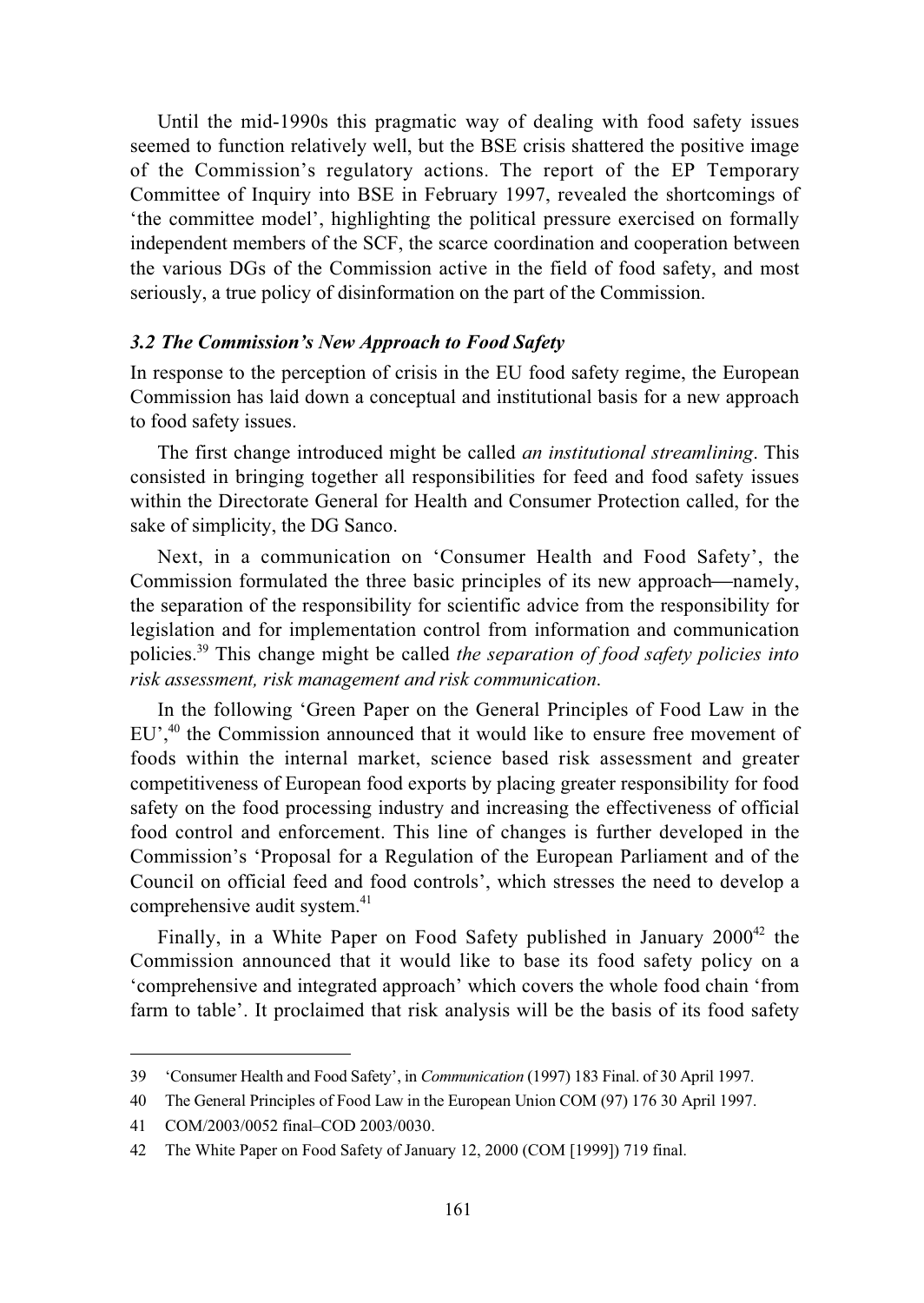regulatory policies, that risk analysis will be based on the best scientific advice thanks to another institutional innovation—the establishment of the European Food Safety Authority with the task of providing independent scientific advice on food safety issues, collect and analyze data related to food safety issues, identify and warn about emerging risks, support the Commission in the case of crisis and communicate to the general public on food safety related issues.<sup>43</sup>

The direction of changes in the EU food safety regime is summarized in the table below.

| Control approach                                                                               | Audit approach                                                                                                                                                                                                                                          |
|------------------------------------------------------------------------------------------------|---------------------------------------------------------------------------------------------------------------------------------------------------------------------------------------------------------------------------------------------------------|
|                                                                                                | (EU legal base Council Directive 93/43/EEC<br>of 14 June 1993), COM (2000) 438(03) and<br>Proposal for a Regulation of the European<br>Parliament and of the Council on official feed<br>and food controls<br>/* COM/2003/0052 final – COD 2003/0030 */ |
| Reactivity: controls mostly when food<br>has entered the market.                               | <i>Precaution:</i> controlling producers food<br>operators practices                                                                                                                                                                                    |
| Virtual comprehensiveness:<br>commitment to control all threats to<br>food safety              | <i>Selectivity:</i> intervening in critical points                                                                                                                                                                                                      |
| <i>Sectoriality:</i> controls of different risks<br>are handled differently                    | <i>Completeness:</i> Controls lacunas and<br>overlapping get canceled                                                                                                                                                                                   |
| <i>Community financing: Costs of running</i><br>control system fall mostly on the EU<br>budget | Dispersed financing: Costs of running control<br>systems fall mostly on food businesses                                                                                                                                                                 |

**Table 1**

Evolution of EU Food Safety Control: From Controlling to Auditing

<sup>43</sup> The Regulation of the Council of Ministers from 28th January, 2002, Regulation EC (178/2002).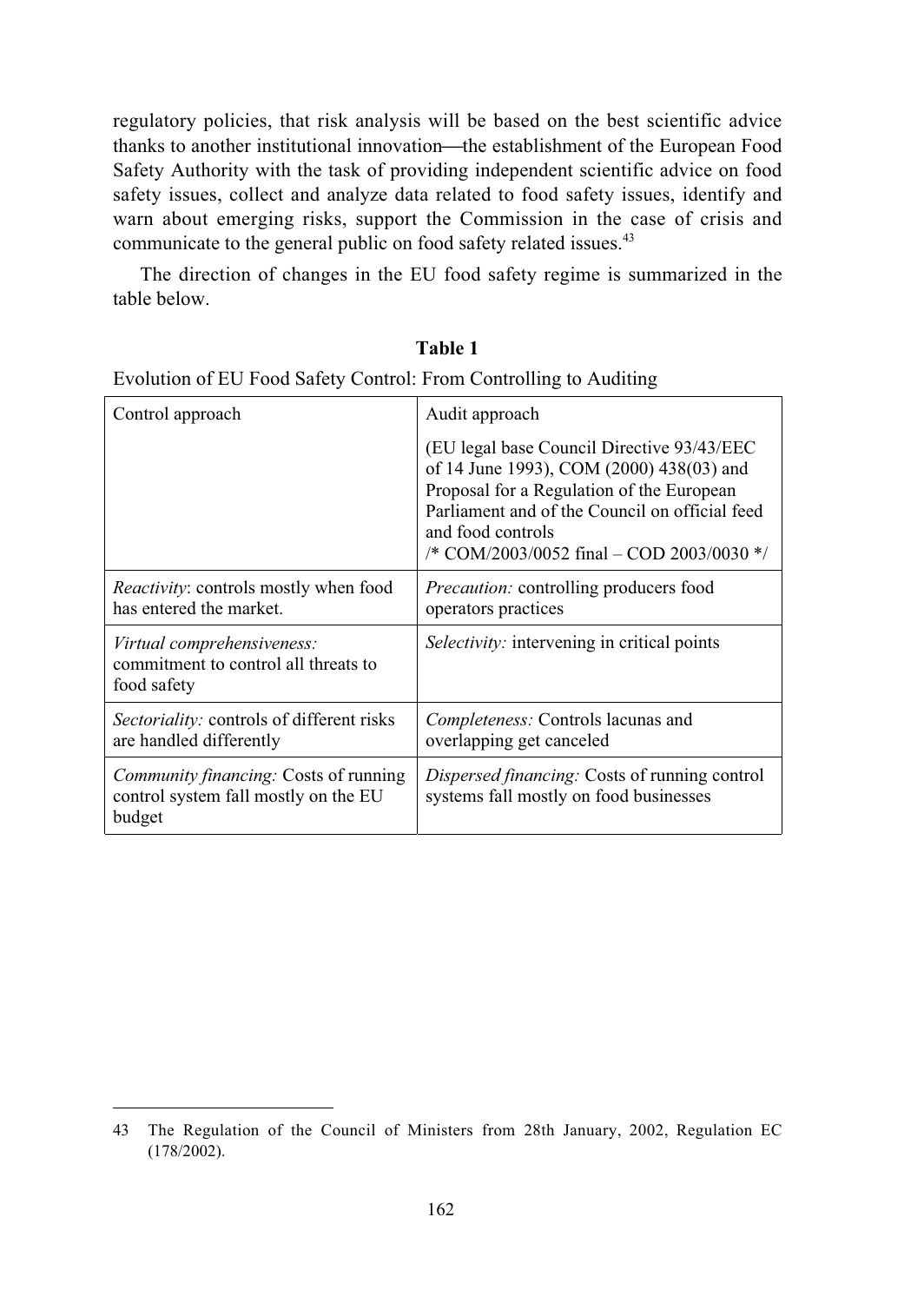#### *3.3 Dilemmas of the EU Food Safety Regime*

 $\overline{a}$ 

In spite of continuing reforms the present European food safety regime is not free from conceptual and institutional ambiguities: it stresses the importance of science in risk analysis, but at the same time, via a certain interpretation of the precautionary principle,<sup>44</sup> remains open to the influence of extra-scientific considerations, the administration of food safety regulation is not free from political interference, thus undermining the credibility of European food safety regulations,<sup>45</sup> it intends to rely more on food industry self-regulation and companies' social responsibility but it also tries to enhance the controlling power of public inspectors and enforcement services and it struggles to reduce 'the implementation gap' stemming from the fact that regulations are made internationally, but executed nationally. The European Commission, in its development of European food safety policy, is struggling to balance three goals: to minimize the threat to public safety, to reduce regulatory tensions among the EU member states and to minimize possible conflicts with the rest of the world over food safety issues.

The creation of the European Food Safety Authority (EFSA) could have been instrumental to balancing these goals as an independent regulator is better suited to assure scientific excellence, to be impartial with regard to national interests and less susceptible to the accusations of using regulations as a protectionist device. However, the EU has not exploited the opportunity to create an independent European food safety regulatory authority and has limited the tasks of the EFSA chiefly to risk assessment.<sup>46</sup>

The conceptual and institutional drawbacks indicated above reduce the capacity of the European Commission to act credibly and effectively vis-à-vis member states and third countries. Nevertheless the European Commission possesses powerful policy safety instruments which can be used to improve food safety risks to European consumers. However, for reasons of space, only two of the numerous policy instruments in the hand of the European Commission will be discussed here.

<sup>44</sup> Giandomenico Majone (2002) 'The Precautionary Principle and its Policy Implications', in *Journal of Common Market Studies*, March, Vol. 40, No. 1, p. 89-109 (21), reprinted as chapter 2 in this volume.

<sup>45</sup> Giandomenico Majone (2000) 'The Credibility Crisis of Community Regulation', in *Journal of Common Market Studies*, June, Vol. 38, No. 2, p. 273-302 (30).

<sup>46</sup> The EFSA could test among others the idea of regulatory network as many member states have recently created national food safety agencies and have entrusted them the task of regulating food safety. National food safety agencies were created in: Great Britain (May 1997*–*the Food Standards Agency); in France (April 1999*–*the Agence française de la sécurité sanitaire des aliments), in Finland (the National Food Agency), in Ireland (1998*–*the Food Safety Authority of Ireland) and in Sweden (the Swedish National Food Administration (NFA), in Belgium (February 2000*–*the Belgian Federal Agency for the Safety of the Food Chain).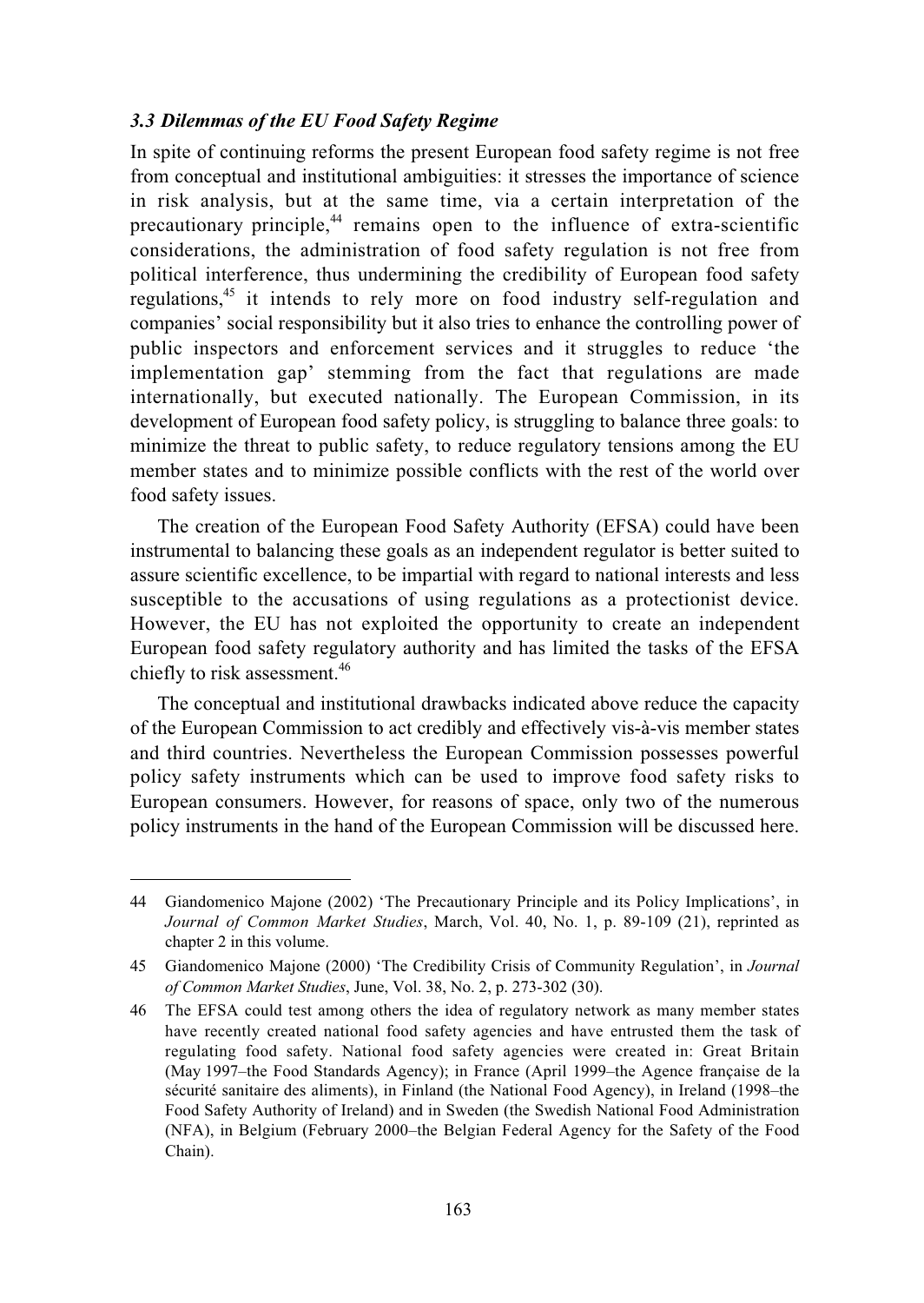The two which seem most symptomatic of the ongoing changes in the EU food safety regime. The first instrument is applied to external trade partners (called 'third parties'), the second is developed with view to being applied to internal agroalimentary businesses. The former instrument is referred to here as *market access requirements*, the latter as *an audit technique*.

#### *3.4 Market Access as a Food Safety Instrument*

 $\overline{a}$ 

The core of this instrument consists of rules that are applied to the importation of live animals and animal products from third countries.<sup>47</sup> The rules impose safety and supervisory standards which are equal or at least equivalent to the rules applied in the trade among EU member countries. Before getting an approval for exports to the EU countries a third country is inspected by the Food and Veterinary Office (FVO), which checks whether the EU veterinary requirements are met. This policy instrument was applied to EU candidate countries even before they applied for the EU membership. The Food and Veterinary Office (FVO) has carried out several inspections in candidate countries since the late  $1990s$ .<sup>48</sup> Their purpose is to certificate food producers in order to give them 'market access' to the EU.<sup>49</sup> Besides 'ordinary missions', the FVO has conducted several special assessment missions to the applicant countries with a view to assessing their food safety system.

<sup>47</sup> The list of veterinary rules applied in such cases has been recently updated and published in the Food and Veterinary Office document entitled: 'General Guidance to Third Country National Authorities on the Rules to Be Followed For the Import of Live Animals and Animal Products into EU from Third Countries' 23 January 2003.

<sup>48</sup> The missions are carried under the provision of the following Community legal acts: Commission Decision 86/474/EEC of 11 September 1986; Commission Decision 98/140/EC of 4 February 1998 and Council Decision 95/408/EC of June 1995.

<sup>49</sup> The permission for imports of food (meat in particular) are issued based on the following EU regulations:

Council Directive 72/462/EEC on health and veterinary inspection problems upon importation of bovine, ovine and caprine animals and swine, fresh meat or meat products from third countries (as last amended) – *OJ* No. L302, 31/12/1972, p. 28.

Council Directive 92/118/EEC laying down animal health and public health requirements governing trade in and imports into the Community of products not subject to the said requirements laid down in specific Community rules referred to in Annex A(I) to Directive 89/662/EEC and, as regards pathogens, to Directive 90/425/EEC – *OJ* No. L62, 17/12/1992, p. 19.

Council Directive 94/65/EC laying down the requirements for the production and placing on the market of minced meat and meat preparations – *OJ* No. L368, 31/12/1994, p. 10.

Council Directive  $96/93/EC$  on the certification of animals and animal products –  $O/N_0$ . 13, 16/01/1997, p. 97.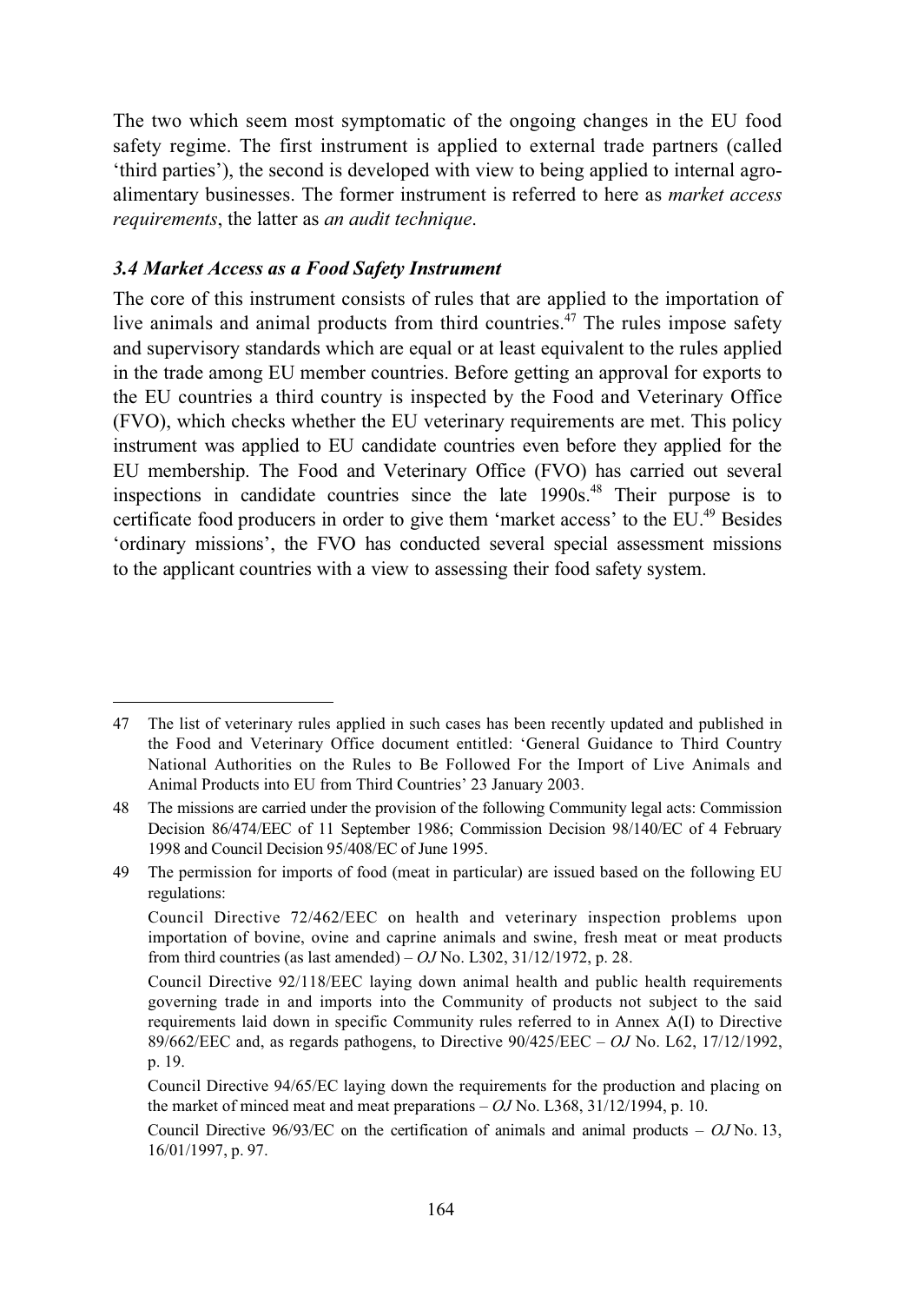#### **Table 2**

List of special veterinary missions to assess the conditions of food production in Poland

| 03/04-07/04/2000 - Special mission to assess the conditions for production of fresh meat,<br>meat preparations and meat products |
|----------------------------------------------------------------------------------------------------------------------------------|
| $31/01 - 04/02/2000$ - Special mission to assess the level of residues in live animals &<br>animal products                      |
| $31/01 - 04/02/2000$ - Special mission to assess the conditions for production of game and<br>rabbit meat                        |
| $27/09 - 01/10/1999$ - Special mission to assess the quality of fishery products                                                 |
| 03/05-07/05/1999 - Special mission to analyze public health issues                                                               |
| 23-25-26/03/1999 - Special mission to assess animal welfare during transport                                                     |

08/06-13/06/98 - Special mission to assess the conditions for production of dairy products

Source: FVO http://europa.eu.int/comm/food/fs/inspections/index\_en.html.

 $\overline{a}$ 

The task of ordinary missions is *to assess the state of individual food processing plants* in order to issue them an export licence, whereas special missions serve to assess a general state of food safety in a given industry in order *to approve the readiness of a country to join the single market*. The former is a judgment about an individual case; the latter is to a large extent a judgment about the shape of a food safety regime.

EU veterinary missions are unlikely to have been misled by the host country's decisions where they should go, what they should see and whom they should meet, since the programme of each mission is set by mutual agreement and mission officers could change the programme at will.<sup>50</sup> So meeting the requests of FVO inspections is a test for loyal cooperation in assuring food safety.

In the particular case of candidate countries the outcomes of special missions were of special importance as they were used to assess the progress of candidate countries towards the fulfillment of membership conditions.<sup>51</sup>

<sup>50</sup> Accepting the wish of mission's inspector to alter the route is in itself an act of signaling good will and hence a credibility enhancing device. Just think: if the wish of inspectors is not met, they would register this fact in the final report and suspicion will arise that some irregularities are being hidden.

<sup>51</sup> This falls under Heather Grabbe's category of 'gate-keeping mechanism', in which the outcomes of such controls are used to let candidate countries pass to further stages in the accession process. See 'Europeanization Goes East: Power and Uncertainty in the EU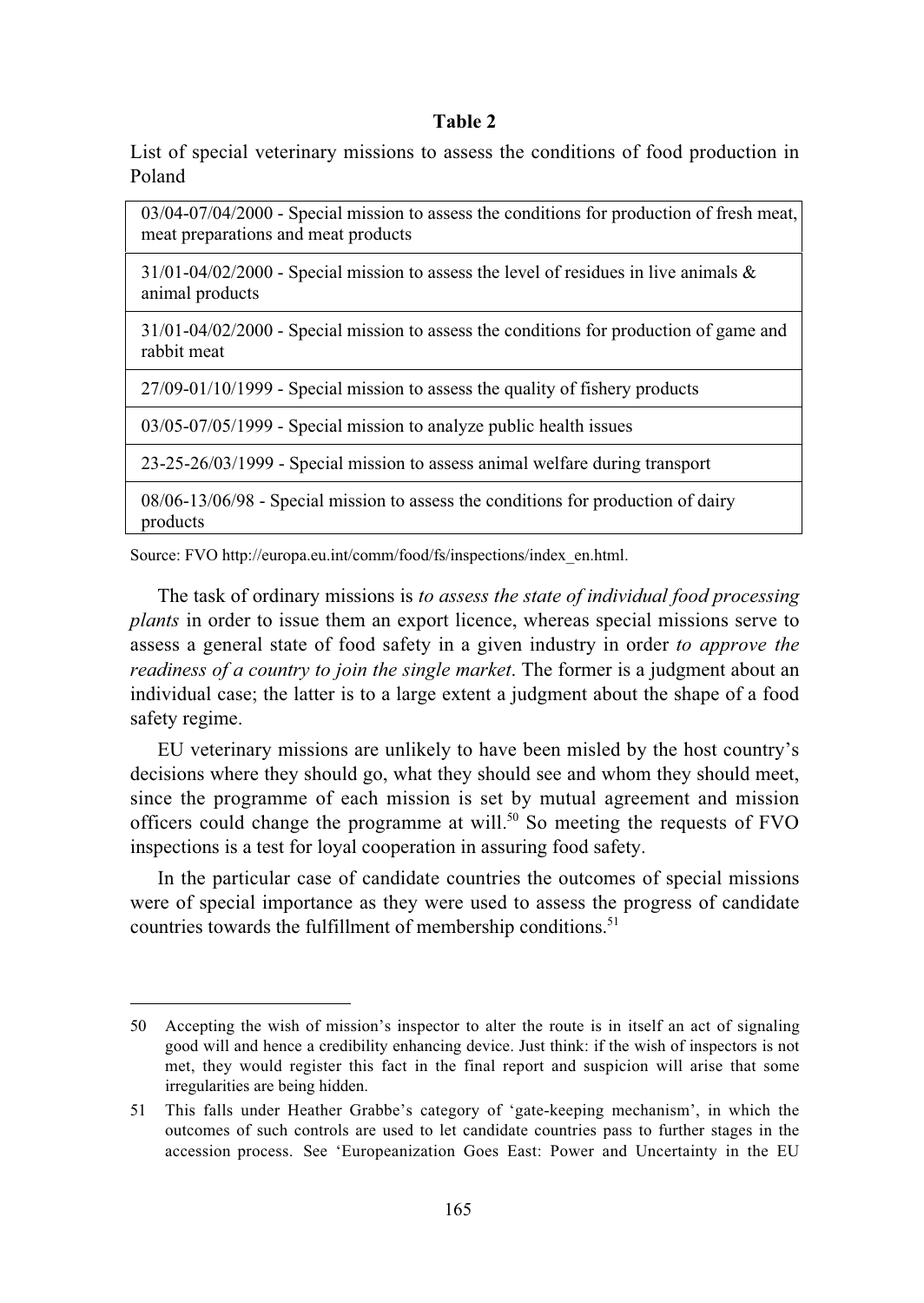#### *3.5 The Emergence of Regulatory Auditing*

The second policy instrument which is increasingly applied in the interest of food safety consists of *the move from direct food controls to regulatory auditing*. This move has been facilitated by the propagation of HACCP (Hazard Analysis and Critical Control Points) as a method of producer's controlling themselves. HACCP was originally developed by food businesses. Following the developments in US food safety regulations, the EC has tried to promote indirect methods, including HACCP, for the control of food safety. It does so by requiring all food processing plants to implement HACCP as their own inspection system.<sup>52</sup> The HACCP system strives to reduce human exposure to foodborne pathogens by requiring processing plants to scrutinize the critical control points in the production process—points where food safety hazards can be prevented, reduced to an acceptable level or eliminated.<sup>53</sup>

Placing HACCP at the core of food safety regulatory developments leads to two major changes in food safety policies: firstly, food safety inspections can move from *direct food safety controls to regulatory audits*; secondly, the costs of food safety controls are shifted from the budget of the government to the food processor.

The implementation of HACCP requires that the results of the company's internal controls be registered at critical points. Inspectors of food safety agency can then examine these records virtually 'in real time', as these reports can be transferred via internet to the central files of the food safety agency. The auditing is enhanced by a parallel, albeit rare sampling of the processed food for laboratory examinations, but the proportions shift: food testing becomes above all own responsibility of food processors. Furthermore, such a change alters the distribution of costs stemming from food safety controls. The public food safety agency initially invests in educating the industry in the HACCP method and then starts controlling HACCP implementation plans and monitoring the way companies run their own HACCP system. External controls are supposed first to certify the HACCP and next to control the way it is run. This change of method trusts producers, lowers the cost of controls, and allows a better targeting of the use of control resources.<sup>54</sup>

(*contd.)*

Accession Process', in K. Featherstone, C. Radaelli (eds.) (2003) *The Politics of Europeanization,* Oxford: Oxford University Press.

<sup>52</sup> EU Council Directive 92/46/EEC.

<sup>53</sup> A single and authoritative food safety agency would not only assume full responsibility for risk assessment and risk management, but it would help to streamline the implementation of industry process standards since 'Inconsistent HACCP implementation is just one of numerous problems that arise from having several agencies with separate responsibilities for food safety regulation', Caroline Smith DeWaal (2003) 'Safe food from a consumer perspective', in *Food Control*, Vol. 14.

<sup>54</sup> Estimated benefits from the introduction of HACCP in the US vary very widely. Thus for instance Stephen R. Crutchield *et al.* (S. R. Crutchfield, Jean C. Buzby, Tanya Roberts,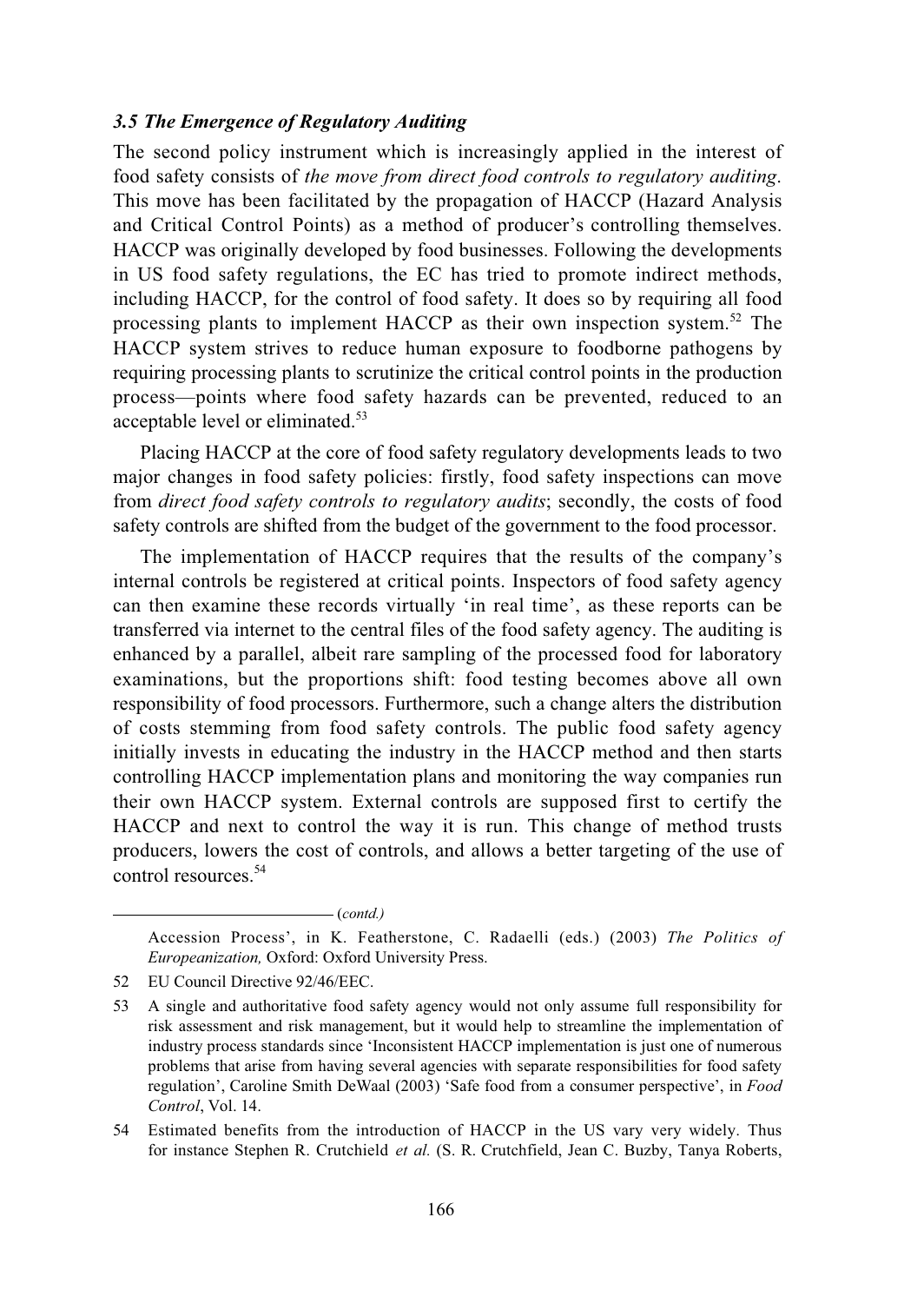It seems justified to say that the European food safety regime shows characteristics of both an enforcement and a management regime<sup>55</sup>, since, as in a typical enforcement regime, the European Commission can monitor and sanction for misbehavior, and similarly to other international management regimes, the EC can help member countries to enhance the technical and institutional capacities to meet their commitments.

# **4. The Polish Food Safety Regime: Factors Influencing the Pace of its Changes in Response to the EU Regulatory Requirements**

Food safety regulations are a crucial element of Poland's system for protecting public health. As in all modern food safety regimes the basic responsibility rests with producers, while the state (via its specialized services) issues general rules of conduct and controls their implementation.

The accession to the EU has been influencing the developments in the Polish food safety regime since the EU food safety regime is a 'deep international policy regime<sup>56</sup> and adjustments required from an accession country are deemed by local food safety experts as significant.<sup>57</sup>

It is likely that changes in food safety regulations will affect developments in the whole Polish agro-alimentary sector in the long run, but it seems also true that the functioning of the food safety regime will be, at least in the short run, influenced by peculiar features of the Polish agriculture and food industry.

It is thus important to sketch out the most important features of the Polish agriculture and food industry (AFI) as the readiness to adjust the food safety regime and the capacity to meet the requirements depend to a large extent on the structural features of the Polish AFI.

Michael Ollinger and C-T. Jordan Lin [1997] 'An Economic Assessment of Food Safety Regulations', in USDA, Agriculture Economic Report No. 755) estimate that economic benefits from the introduction of HACCP controls may stay within the range of \$1.9 billion to \$171.8 billion depending on the effectiveness of HACCP implementation.

(*contd.)*

<sup>55</sup> After Jonas Tallberg, see: Jonas Tallberg (2002) 'Path to Compliance: Enforcement, Management, and the European Union', in *International Organization*, Summer, p. 609-643.

<sup>56</sup> The term 'deep regime' has been introduced by George W. Downs, David M. Rocke and Peter N. Barsoom 'Is the Good News about Compliance, Good News about Cooperation?', in *International Organization*, No. 3/1996, p. 379-406.

<sup>57</sup> See D. Banati (2003) 'The EU and Candidate Countries: How to Cope with Food Safety Policies?' in *Food Control*, No. 2, March, p. 89-93.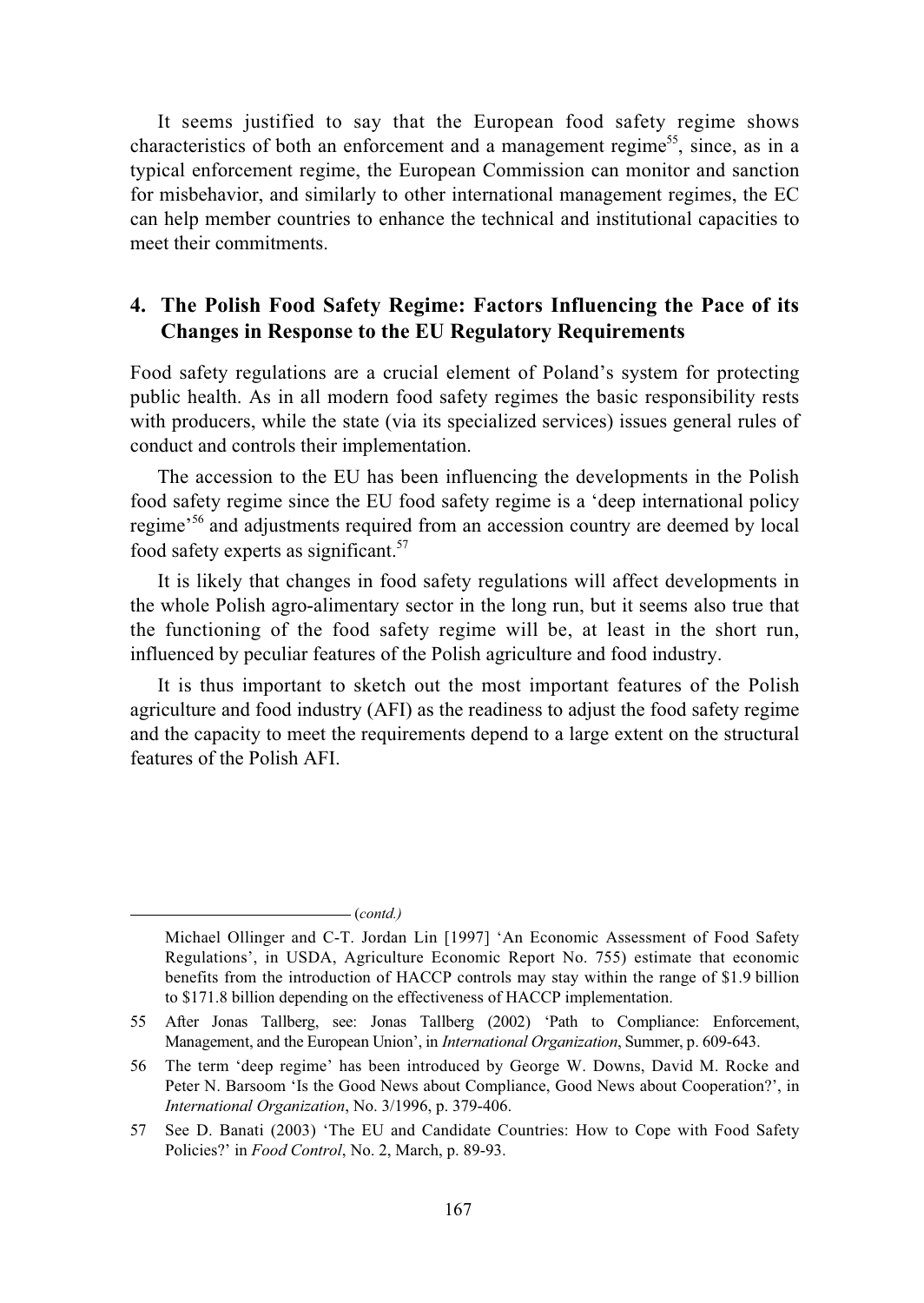| Size group (ha) | Number    | Land area (ha) | Average size (ha) |
|-----------------|-----------|----------------|-------------------|
| $1 - 2$         | 462,206   | 650,634        | 1.41              |
| $2 - 5$         | 667,588   | 2,199,048      | 3.29              |
| $5 - 7$         | 260,713   | 1,541,820      | 5.91              |
| $7 - 10$        | 260,103   | 2,171,527      | 8.35              |
| $10 - 15$       | 217,202   | 2,631,547      | 12.12             |
| $>15$           | 173,568   | 5,064,957      | 29.18             |
| Total           | 2,041,380 | 14,259,525     | 6.99              |

**Table 3**

Source: Siemienski (1999) 'The Change of property and area structure of Agriculture in Poland and Wielkopolska Region between 1988 and 1996', in S. Paszkowski (ed.) *Determinanty transformacji struktury agrarnej w rolnictwie polskim* czesc I, Poznan, p. 327-338.

#### **Table 4**

Agro-alimentary products in Polish foreign trade according to destination (in m USD)

|               | Exports |       | Imports |       |       | Trade balance |        |        |        |
|---------------|---------|-------|---------|-------|-------|---------------|--------|--------|--------|
|               | 1999    | 2000  | 2001    | 1999  | 2000  | 2001          | 1999   | 2000   | 2001   |
| EU            | 1,277   | 1,287 | 1,456   | 1.615 | 1.622 | 1,790         | $-338$ | $-335$ | $-334$ |
| Former<br>SU  | 662     | 602   | 608     | 74    | 106   | 113           | 588    | 496    | 495    |
| <b>CEFTA</b>  | 283     | 316   | 353     | 289   | 352   | 325           | -6     | $-37$  | 28     |
| <b>EFTA</b>   | 29      | 30    | 40      | 150   | 140   | 174           | $-121$ | $-110$ | $-134$ |
| <b>USA</b>    | 100     | 107   | 116     | 108   | 74    | 81            | $-8$   | 34     | 35     |
| <b>Others</b> | 317     | 308   | 457     | 1.139 | 888   | 923           | $-822$ | $-581$ | $-466$ |
| Total         | 2,668   | 2,650 | 3,030   | 3,374 | 3,183 | 3,406         | $-707$ | $-533$ | $-376$ |

Source: GUS (Main Statistical Office)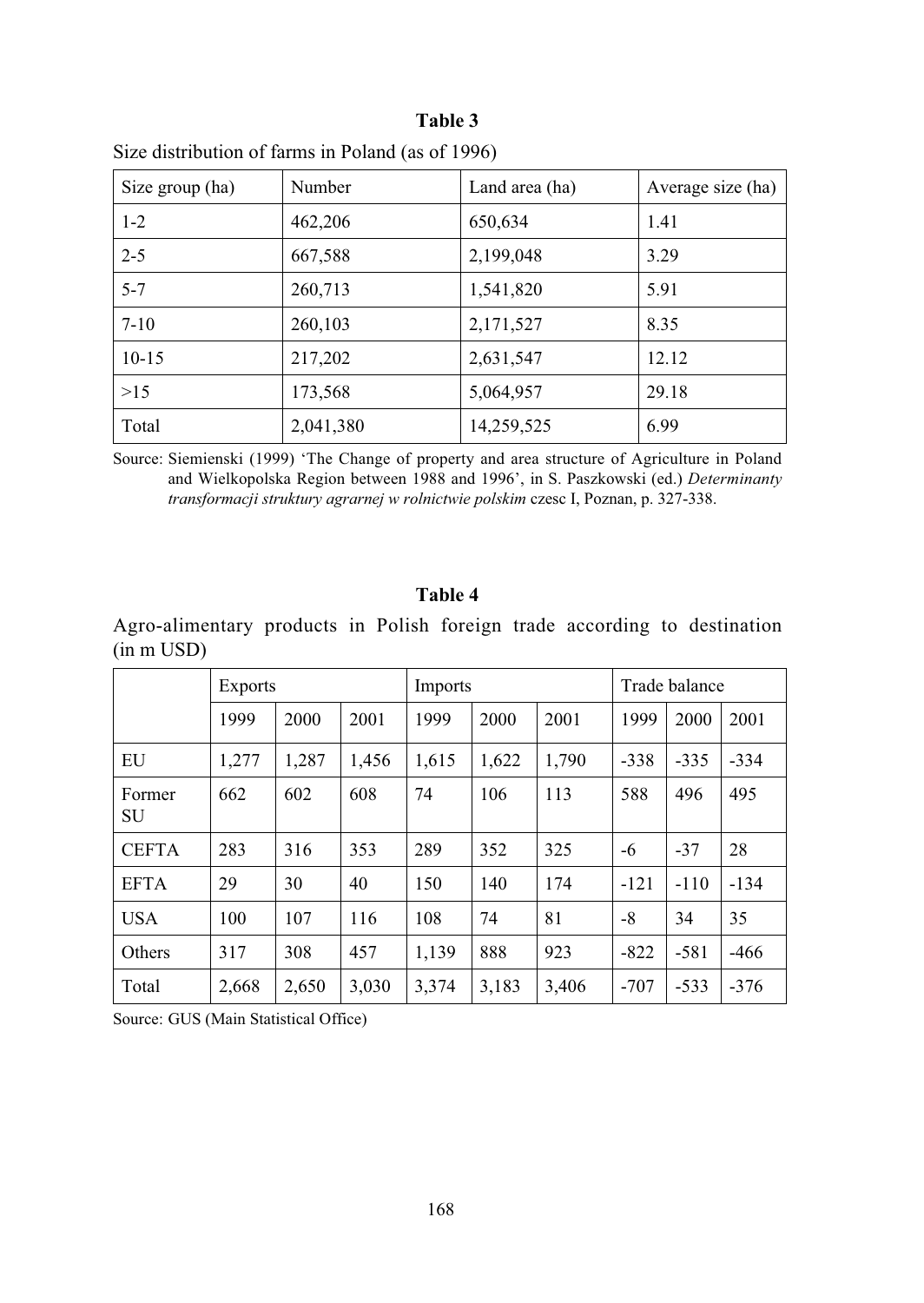### *4.1 Structural Conditions: The Weight of Agriculture and Food Industry in the Polish Economy*

Agriculture accounts for 3.3 percent of the Polish GDP (as compared with 2 percent in the EU), but employs 18.8 percent of all working people (as compared to 4.4 percent in the EU).<sup>58</sup> Agriculture productivity in Poland is much lower than in the EU, but it has been steadily rising since the mid-1990s. In 1999 the Polish foodprocessing industry employed 480,000 employees and the value of processed food production amounted to 12 bl USD. By the late 1990s the productivity of the Polish food industry was rising yearly by more than 10 percent.<sup>59</sup>

Polish agriculture is composed of 1.88 m individual farms of an average size equal to 9.5 ha (as against an average size of farm equal to 18.4 ha in the EU). About half of all Polish farms do not produce for the market but only for themselves. Furthermore, it is estimated that agriculture activities of these farms are value subtracting, that is, their owners subsidize agriculture production from incomes derived from other sources.<sup>60</sup> Only farms larger than 10 ha generate at least part of their income from agricultural production.

Food expenditures account for 30-35 percent of family budgets (as compared with an average 17-18 percent in the EU countries). Possible food price increases due to changes in food safety regulation will thus be strongly felt by Polish consumers.<sup>61</sup>

Equally high market fragmentation characterizes the Polish food industry. Postcommunist economic transformations resulted in a myriad of small enterprises in the food-processing industry. Out of more than 30,000 enterprises active in the food industry, only 1523 (as of 2001) employ more than 50 persons. The process of the concentration of food-processing industry in Poland is slow, apart from the brewing industry, the production of vegetal oils and the production of feed for animals, and small- and medium-size enterprises dominate all branches of the food industry. Food processing is not very profitable and almost 1/3 of functioning enterprises show financial losses.<sup>62</sup> This makes these enterprises unwilling and

<sup>58</sup> The data come from Susan Senior Nello (2002) *Food and Agriculture in an Enlarged EU,* EUI Working Papers, RSC No. 2002/58, p. 3.

<sup>59</sup> These data come from the Polish diplomatic sources: http://www.poland.org.au/trade/pdf/ food.pdf.

<sup>60</sup> UKIE (2003) *The Balance of Costs and Benefits of Poland's Accession the EU (Bilans korzysci i kosztow przystapienia Polski do UE)*, April, p. 111.

<sup>61</sup> According to the estimations done by the Office of the Committee for European Integration (UKIE) the application of food safety regulations might result in the increase of food prices by 4-5% and this mainly due to the forced change in the components used for food production see: Costs of production might rise, in *Rzeczpospolita*, from 14 February 2003.

<sup>62</sup> The data in this section come from the Report '*Rolnictwo i gospodarka zywnosciowa w Polsce w aspekcie integracji z Unia Europejska*', Warszawa, 2002, different pages.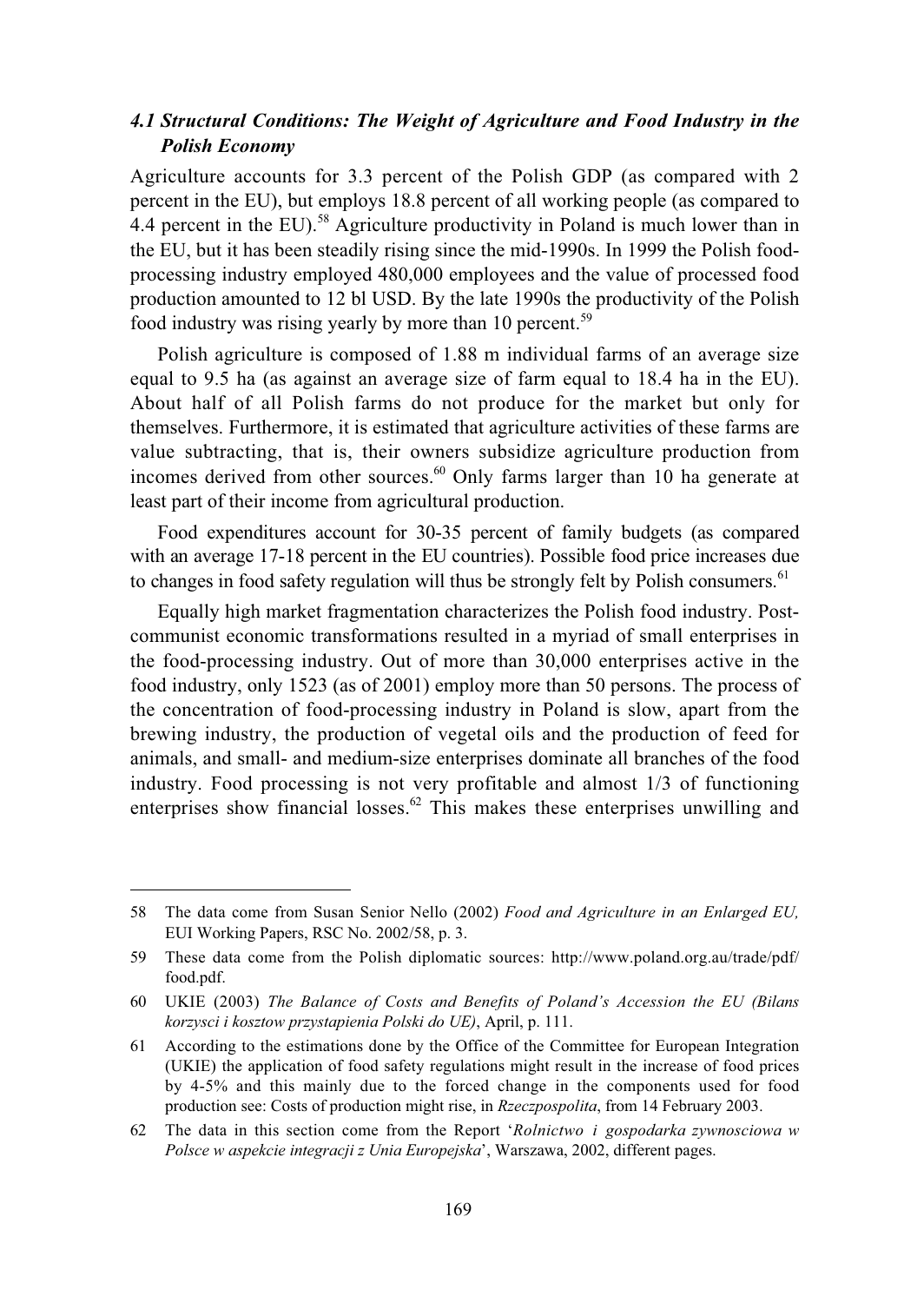unable to invest much in the modernization of their production processes and in the compliance costs of meeting food safety regulations.

Pol and other candidate countries do not play any important role in the EU food imports. But the EU countries account for 43 percent of Polish agriculture exports and 48 percent of agriculture imports. The main item in Poland's imports from the EU countries is animal feeds and in the country's exports live animals and meat.

Difficulties in meeting EU quality standards and low experience in international marketing seem to be the main reasons for a poor performance of Poland's exports to the EU countries.

It is expected that the rise of productivity will lead to accelerated concentration in farming and also in food production, causing problems with the dislocation of the workforce, but at the same time facilitating the control of food safety.

#### *4.2 Domestic Determinants of Food Safety Policy*

#### *4.2.1 Public Awareness of Food Risks*

 $\overline{a}$ 

The European public has been always concerned about food safety, but especially so since the outbreak of the BSE crisis.<sup>63</sup> It is not surprising that the EC and national politicians try to ensure the public that the current enlargement will not compromise food safety purposes.<sup>64</sup>

The EC has a variety of instruments to reduce threats to food safety coming from the current enlargement. But their task would be made easier if, among other things, the food safety preferences of consumers in the present member states were the same as those in the candidate countries. Here I look at the preferences of Polish consumers.

These data seem to show that Polish society has a different perception of food threats, with less fear of BSE and other (like swine fever and dioxin) food scares so diffused in Western Europe. Responding to a survey made in December 2000, that is, after scientists had established a high probability of a link between BSE and a new variant of Creutzfeld-Jakob disease in humans, 58 percent Polish respondents

<sup>63</sup> It seems, moreover, that Europeans place their trust with regard to food safety in the hands of public authorities. Thus, for instance, a *Eurobarometer* Survey from September 1998 reports that foodstuffs inspire more confidence in consumers when they have undergone national (66%) or European (43%) controls, as opposed to controls carried out by distributors.

<sup>64</sup> Thus for instance, Laurens J. Brinkhorst, Dutch Minister of Agriculture, Nature Management and Fisheries speaking on 21 March 2002 emphasised 'Much more attention in the accession process should be paid to food safety. Without safe food no market performance, without market performance no (real) integration' (http://www.minlnv.nl/ actueel/speech/2002/speech015.html).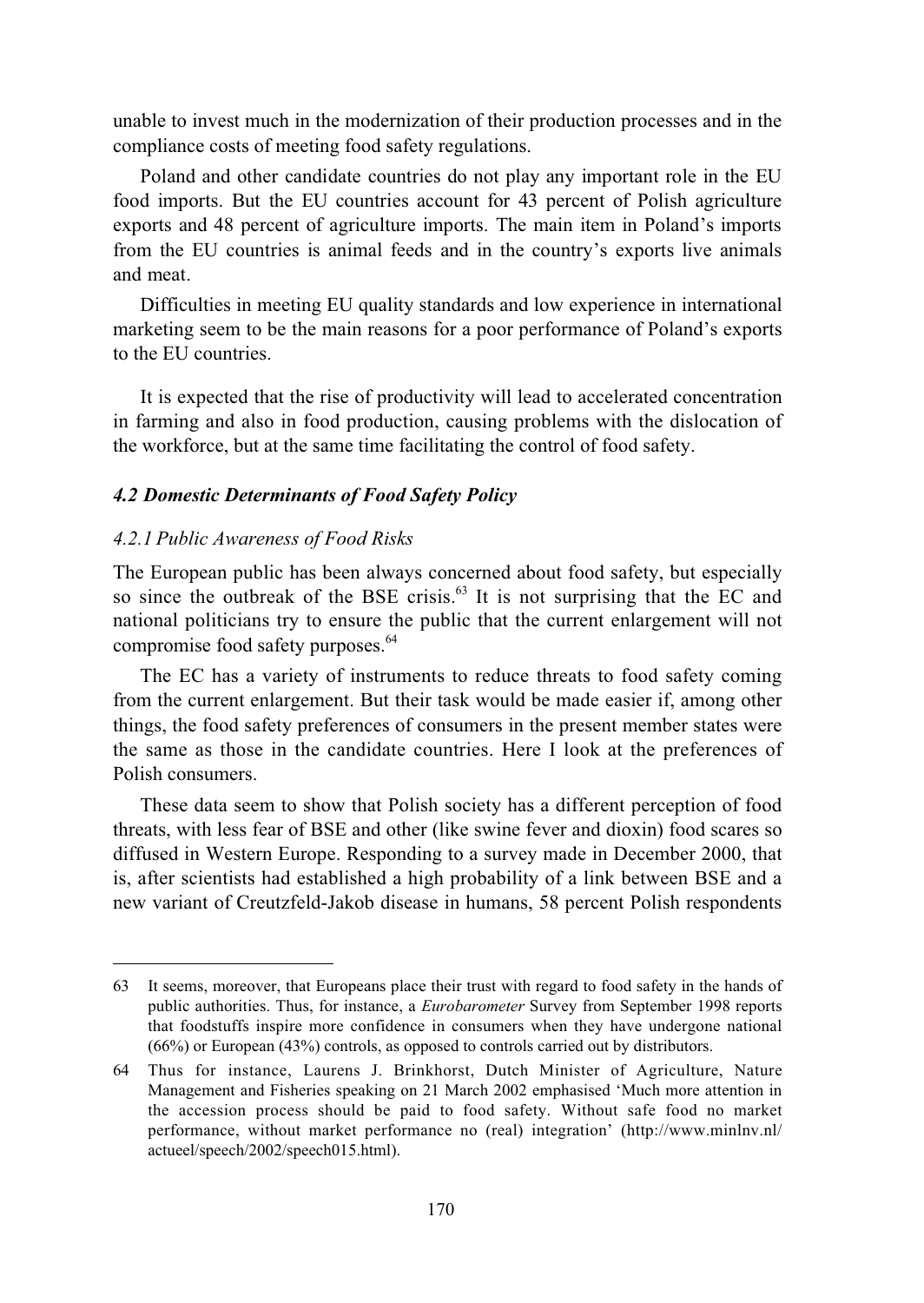said that they did not feel threatened by BSE as they believed that Polish cattle had not been affected by the disease. In June 2002, after the press reports that in May 2002 the first case of BSE had been identified 34% of respondents still said they did not believe in the existence of BSE in Poland.

### **Table 5**

Beliefs in the safety of domestic cattle

| In some countries of the EU cases of BSE have been registered. Do you believe that<br>Polish cattle are affected by this disease? |               |           |  |  |
|-----------------------------------------------------------------------------------------------------------------------------------|---------------|-----------|--|--|
| Date of the survey                                                                                                                | December 2000 | June 2002 |  |  |
| Yes                                                                                                                               | 19%           | 51%       |  |  |
| N <sub>0</sub>                                                                                                                    | 58%           | 34%       |  |  |
| Difficult to say                                                                                                                  | 22%           | 15%       |  |  |

CBOS: December 2000 and June 2002, (CBOS*–*Centrum Badania Opinii Spolecznej).

In the case of Poland the perception of the BSE risk should be related to the perception of domestic food safety practices, as imports of meat to Poland are low and in the case of bovine insignificant (see the table below).

#### **Table 6**

Imports of meat to Poland (data for 1Q 2002)

| Type of meat | Imports in tons |
|--------------|-----------------|
| Pork         | 1262            |
| Beef         |                 |
| Sheep meet   | 146             |
| Poultry      | 6298            |

Source: Glowny Lekarz Weterynarii (http://www.wetgiw.gov.pl/).

The information about BSE has not in fact provoked major changes in the dietary habits of Poles. In December 2000 some 61 percent of respondents declared that they had not ceased eating bovine, and in June 2002 (that is after the identification of the first BSE case in Poland) this number had fallen only slightly to 54 percent.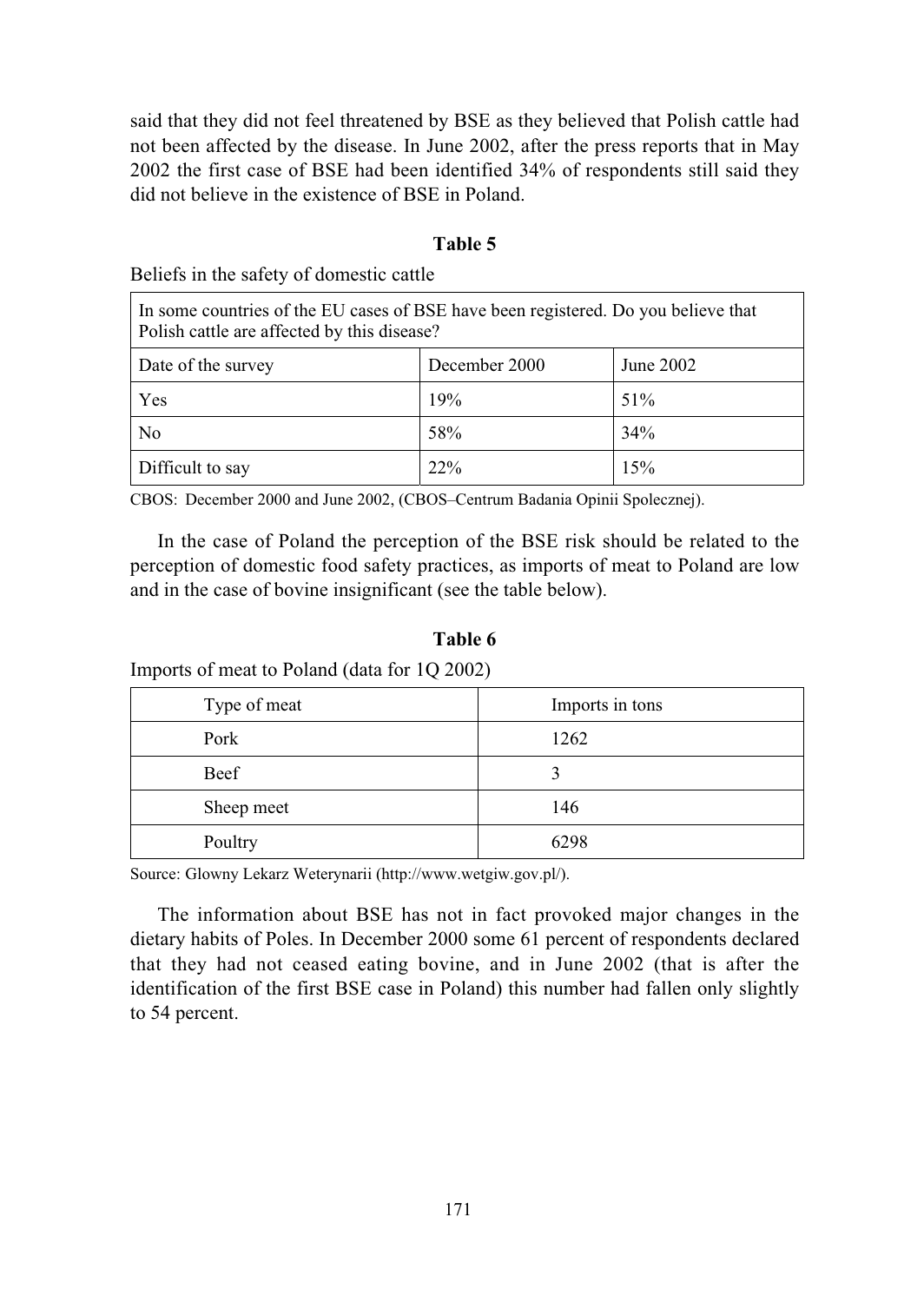| Have you, in response to the<br>information about BSE,<br>limited or stopped the | The date of survey |               |           |  |
|----------------------------------------------------------------------------------|--------------------|---------------|-----------|--|
| consumption of bovine?                                                           | January 1998       | December 2000 | June 2002 |  |
| Yes, I have entirely stopped<br>eating bovine                                    | 6                  | 15            | 10        |  |
| I have limited my<br>consumption of bovine                                       | 16                 | 24            | 17        |  |
| I do not eat bovine for other<br>reasons like taste                              | 16                 | 21            | 17        |  |
| I have not ceased nor<br>limited the amount of<br>bovine                         | 61                 | 37            | 54        |  |

# **Table 7** Modification of diet under the impact of BSE (in percentage)

Source: CBOS, December 2000 and June 2002.

The statistical analysis shows a high correlation between beliefs in the existence of cattle affected by BSE and the decision to stop eating beef. Furthermore, as a rule, a higher sensitivity to the threat of BSE has been registered among the younger and better educated parts of the Polish population.

In a different survey people were asked whether they expect that accession to the European Union will improve or deteriorate food safety.

| Expectations as to the enanges in food safety after accession to the EO (in percentage) |       |                        |           |                     |  |
|-----------------------------------------------------------------------------------------|-------|------------------------|-----------|---------------------|--|
| Will food in your<br>country after the<br>accession to the EU<br>become?                | Safer | Nothing will<br>change | Less safe | Difficult to<br>say |  |
| Poles                                                                                   | 29    | 29                     | 27        | 15                  |  |
| Hungarians                                                                              | 41    | 41                     | 9         | 9                   |  |
| Czechs                                                                                  | 23    | 50                     | 11        | 16                  |  |
| Lithuanians                                                                             | 37    | 31                     | 14        | 18                  |  |
| Rumanians                                                                               | 45    | 26                     | 17        | 12                  |  |

#### **Table 8**

Expectations as to the changes in food safety after accession to the EU (in percentage)

Source: CBOS, Survey November 2001.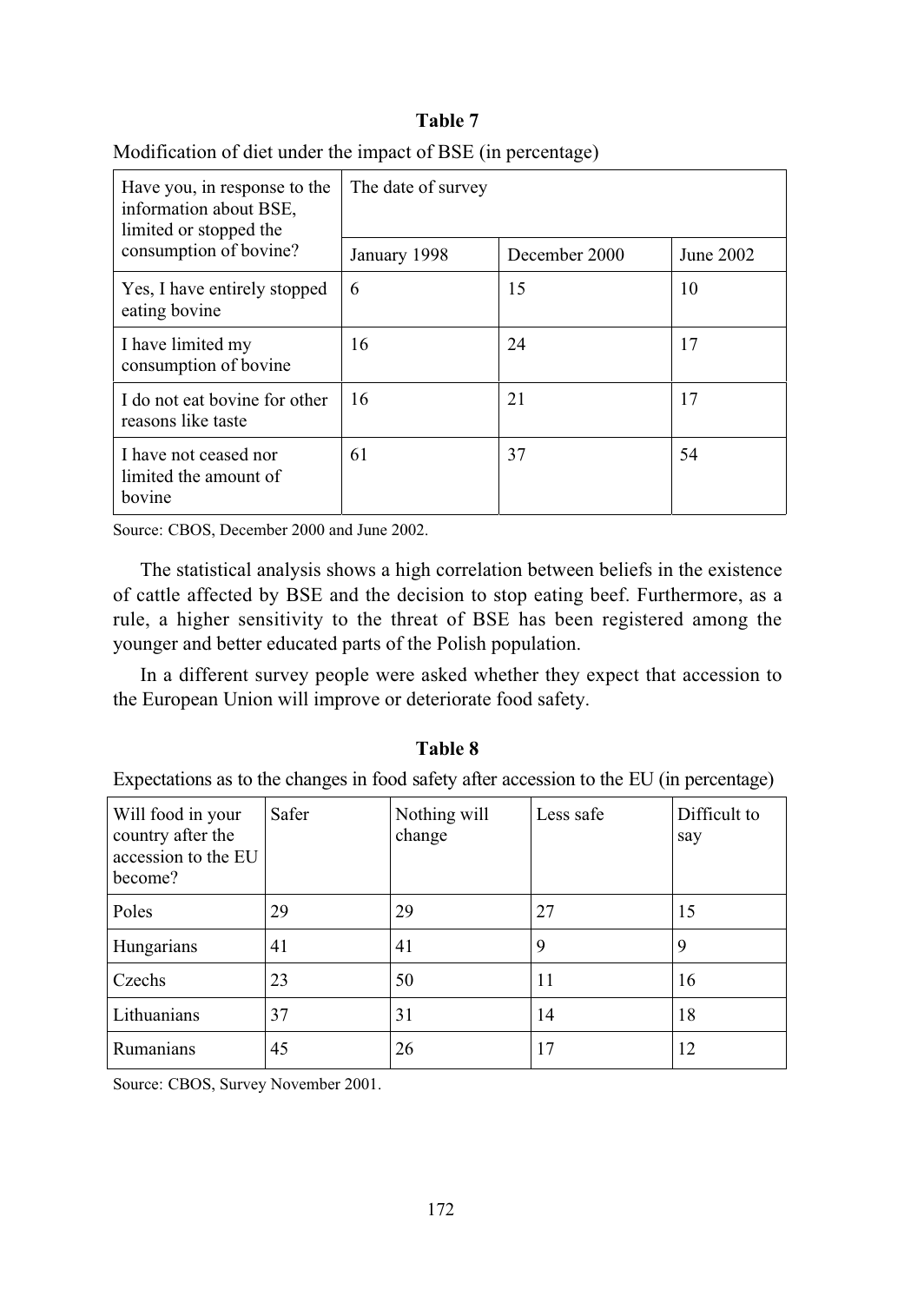The outcomes of this international survey suggest that Poles have ambiguous expectations related to the changes in the level of food safety after accession to the EU. A possible reason for this is that, feeling safe already, they pay little attention to the problem of food safety.

This hypothesis needs further investigation but there are indications which seem to confirm it. Firstly, (see Table 9) Poles consider food produced from domestic components as safer than food composed of mixed components or food imported from the EU countries.

**Table 9**

| Is food composed of:                      | Safe | Risky | Difficult to say |  |  |  |
|-------------------------------------------|------|-------|------------------|--|--|--|
| Poles                                     |      |       |                  |  |  |  |
| <b>Exclusively domestic</b><br>components | 86   | 11    | 3                |  |  |  |
| Containing imported components            | 57   | 35    | 8                |  |  |  |
| Imported from the EU countries            | 44   | 46    | 10               |  |  |  |
| Imported from the US                      | 40   | 46    | 14               |  |  |  |
| Imported from other countries             | 33   | 52    | 15               |  |  |  |
| Hungarians                                |      |       |                  |  |  |  |
| <b>Exclusively domestic</b><br>components | 70   | 27    | 3                |  |  |  |
| Containing imported components            | 55   | 40    | 5                |  |  |  |
| Imported from the EU countries            | 58   | 35    | 7                |  |  |  |
| Imported from the US                      | 49   | 40    | 11               |  |  |  |
| Imported from other countries             | 32   | 58    | 10               |  |  |  |

Perception of food safety according to its origin (in percentage)

Source: CBOS, November 2001.

The choice of food by Polish consumers is guided by beliefs that domestic agriculture, which does not widely use the methods for the intensification of food production, offers safer food. This might be true if we consider chemical pollutants of foods due to the use of fertilizers, but it might not be true if we consider microbiological pollutants which tend to spread when not enough attention is paid to the hygiene of the production, transformation and distribution of food products.

Other data suggest that Poles do not seem to be cautious food consumers, as only 31 percent of consumers say that they always check the date of product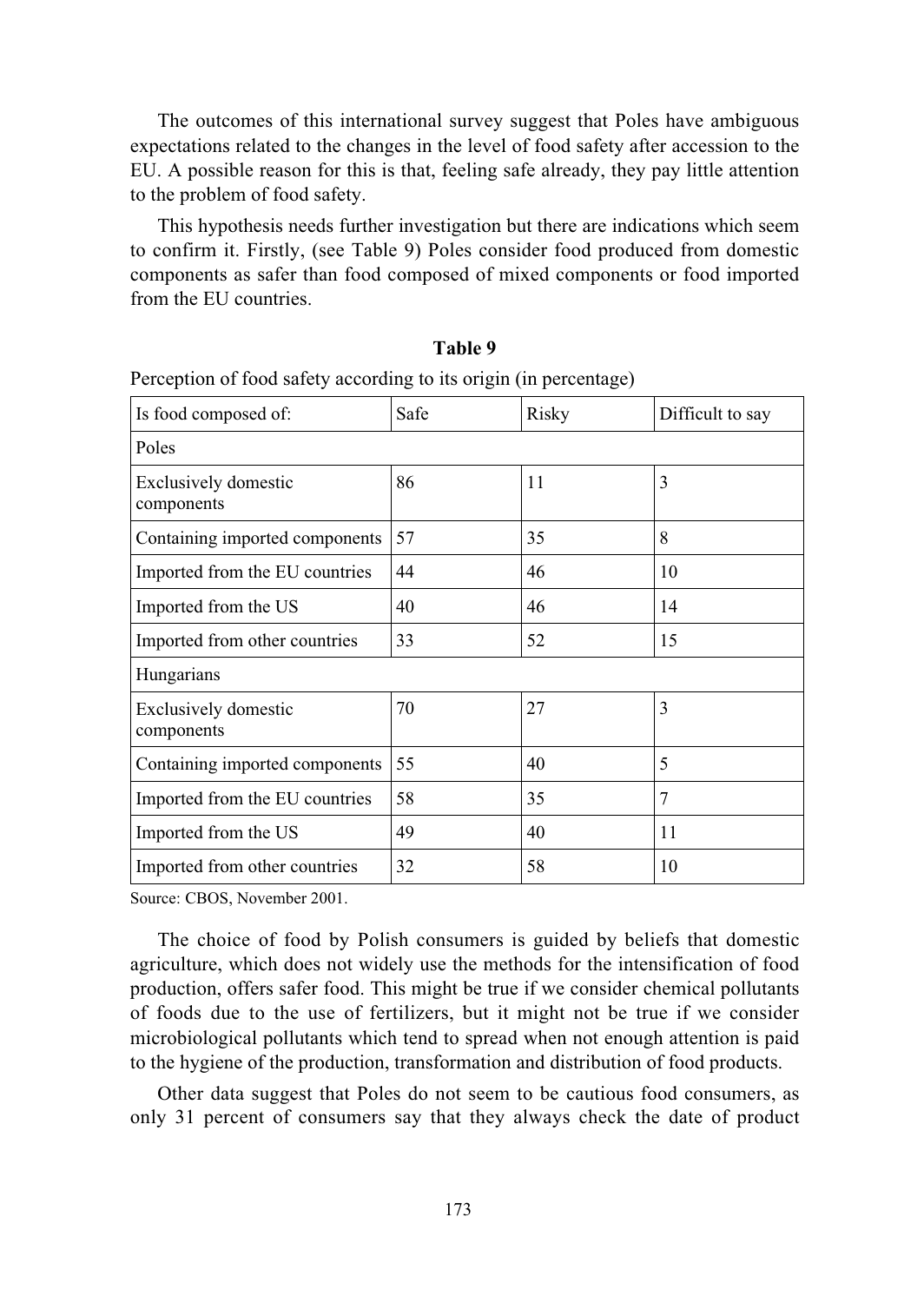validity, only 7 percent check the composition of food products bought, and 7 percent buy products paying attention to its health claims.<sup>65</sup>

In general it seems justified to say that public opinion does not exert major pressure for changes in the Polish food safety regulations. This weak public attention to the issue might lead the government to place it low on the agenda of domestic policy actions. The agenda of policy changes resulting from accession negotiations does not coincide with the agenda of domestic policy actions. In such a situation one can expect that a candidate country might incur significant delay in implementing food safety measures.

## *4.2.2 Foreign Direct Investments as a Vehicle for Internationalization of Food Safety Practices*

Classical works on regulations point to multinational corporations and FDIs as an important source of demand for the international harmonization of regulation.<sup>66</sup> Thus, one would expect it to embrace EU food safety regulations more readily, if a country's agro-alimentary sector is significantly internationalized.<sup>67</sup>

In this regard we can ask what is the weight of FDIs in agriculture and food processing in Poland, and could FDIs be of some importance for the decision of how rapidly to introduce adjustments to the EU food safety rules?

Aggregate data show that as of mid-2002, FDIs in Polish agriculture reached approximately 45 m USD, which is an almost negligible amount. On the other hand in food processing FDIs amounted to almost 6 bl USD, and accounted for 21 percent of all FDIs in manufacturing.<sup>68</sup> More than 60 percent of FDIs in manufacturing come from the EU countries—a circumstance facilitating the approval of EU food safety rules.

Furthermore, FDIs have often been linked with the privatization of the food processing sector in Poland, which has led to the dominance of foreign (mostly EU) food manufactures in the group of large food producers. If, as is assumed, large multinational companies tend to apply uniform production standards across countries in which their plants are located, a large presence of FDIs in the Polish agro-alimentary industry facilitates the reception of EU food safety regulations. $69$ 

The outcomes of several field researches seem to confirm that FDIs in the food sector help processing firms to upgrade their agri-food products to

<sup>65</sup> See: Komunikaty z badan, CBOS, October 2001.

<sup>66</sup> See Giandomenico Majone (ed.) (1996) *Regulating Europe,* Routledge.

<sup>67</sup> Internationalization is measured not only by the role of FDIs, but also as a share of exports in an industry's output.

<sup>68</sup> Data from the Polish Agency of Foreign Investments (PAIZ - http://www.paiz.gov.pl/ facts2 4.html).

<sup>69</sup> Harmonized regulations help smoothing intra-company trade.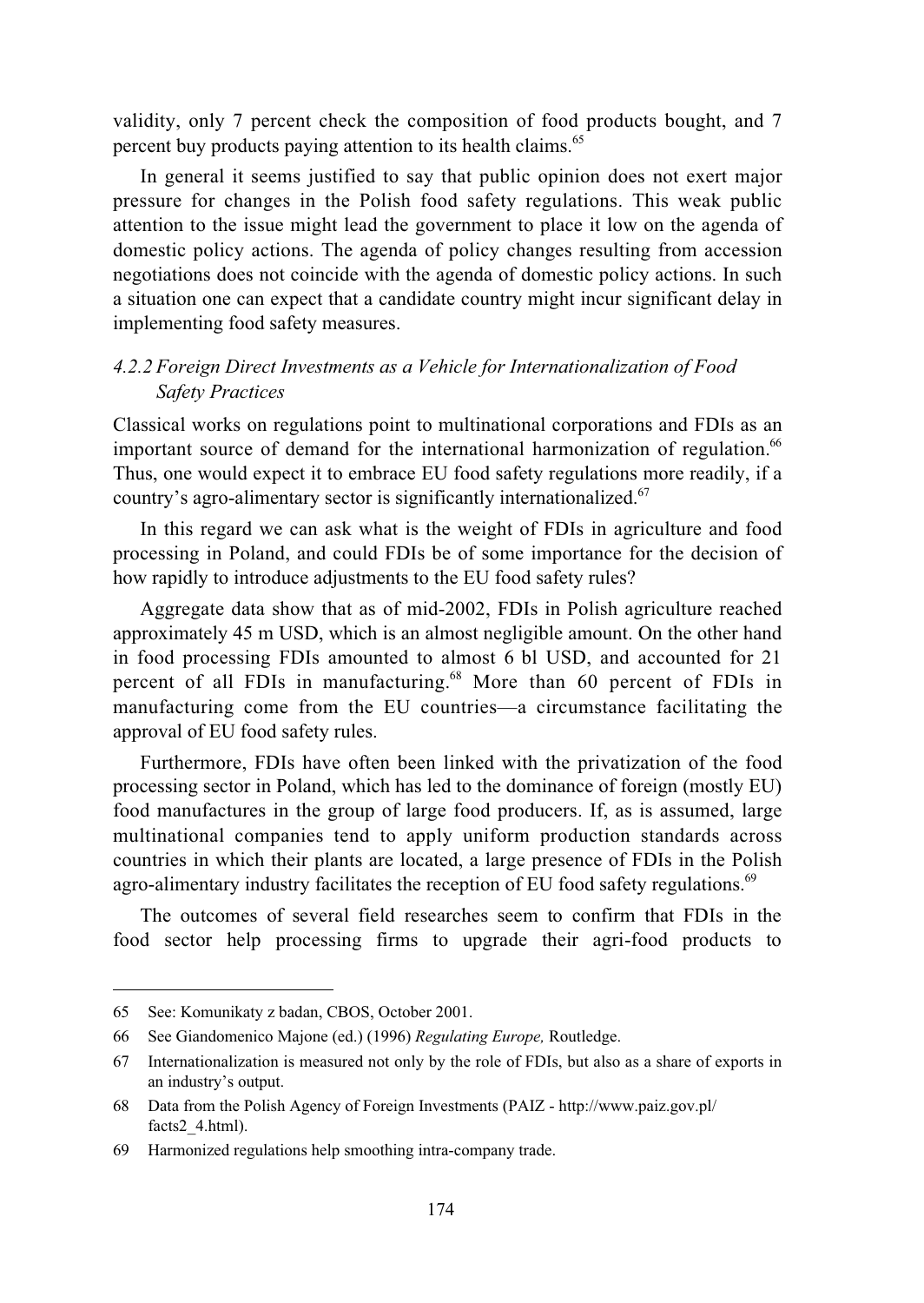international standards.<sup>70</sup> EU food safety regulations might have come to the Polish food processing sector with EU investors, in anticipation of Poland's membership in the EU.

## *4.3 Polish Food Safety Law and Other Food Safety Requirements*

Polish food safety regulations date back to the interwar period (the first comprehensive food safety law was passed in 1929). The next major revision of legislation on food safety, health and nutrition was passed in Poland in November 1970.

Poland has been a member of the *Codex Alimentarius Commission* since its beginning, and the Polish Agricultural and Food Quality Inspection (earlier the Central Inspectorate of Standardization—CIS) has been participating in the work of other international safety standard setting bodies. Basic food regulations as written in the law under the communist regime did not deviate at all from international standards. What was different, however, was how the food safety law was implemented, and especially the communist state's heavy reliance on administrative and penal sanctions.

Economic transformations under way since the late 1980s have called for changes in food regulations mostly because of the changed socio-economic context in which they have been applied. Nevertheless it was not until the late-1990s, with the beginning of the negotiations for accession to the EU, that these changes began to take place.

The essence of these changes was the adjustment of the Polish food safety regime to the EU food safety regulations as the EU opening negotiation position was clear: 'the adoption of the *acquis communautaire* is the precondition for Poland's accession to the EU.<sup>'71</sup>

This negotiating position was accepted by candidate countries with no objection and no candidate country asked for transition periods in the transposition of EU food safety law.

The changes to food laws to meet EU requirements, were accepted and introduced by all candidate countries. Accordingly, on 11 May 2001 Poland brought the food legislation in line with the EU acquis by passing the Law on

<sup>70</sup> See for instance J.F.M. Swinnen (2002) 'Transition and Integration in Europe: Implications for Agricultural and Food Markets', Policy and Trade Agreements', in *The World Economy*, p. 481-501.

<sup>71</sup> A comprehensive survey of legal issues related to the adoption of the acquis communautaire can be found in A. Ott and Kirstyn Inglis (ed.) (2002) *Handbook on European Enlargement,* The T-M-C-Asser Press: The Hague.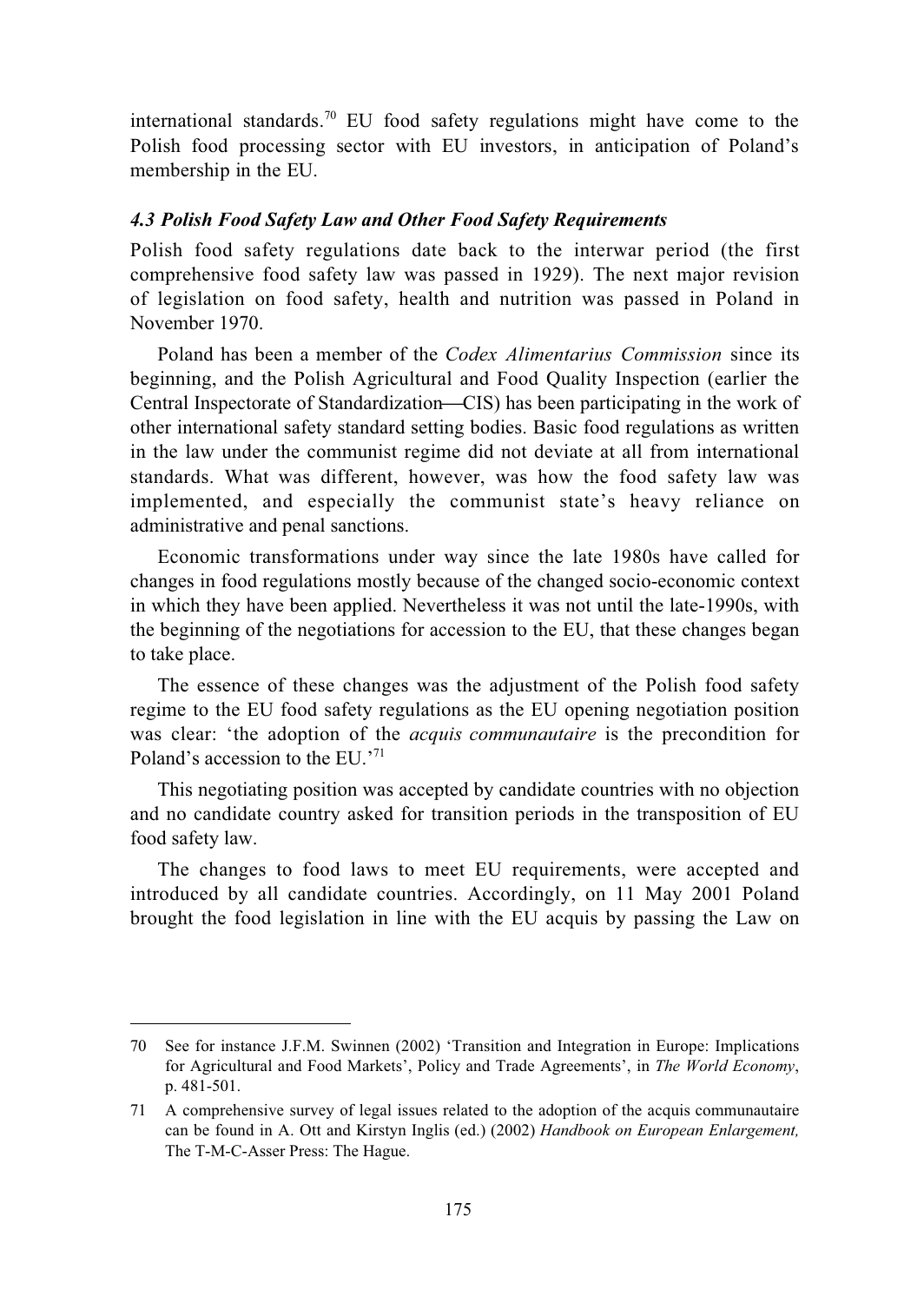Health Conditions of Food and Nutrition (Dz. U. No. 63, item 643, as amended), hereinafter referred to as 'the Food Law'.<sup>72</sup>

The 'Food Law' has modernized the system of food safety regulations in Poland.<sup>73</sup> Below I review its main provisions.

The Polish food law starts by defining food safety (Art. 3, p. 15) as 'a set of complex conditions, which must be met and activities which must be undertaken on all stages of food production and food distribution in order to ensure safety for people's health and life'. These conditions and activities are translated into product and process standards. Specific product and process standards are not part of this basic law: their formulation has been delegated to the Ministry of Health. The Ministry of Health also supervises the work of the General Sanitary Inspection which carries out field controls with regard to all foods except food of animal origin, the control of which is left to the State Veterinary Inspection under the supervision of the Ministry of Agriculture.

The law recommends that the maximum allowed levels of food contamination be based on 'the outcomes of scientific research and in order to protect human health and life' (Art. 7, point 2). This statement can be read as positing the essential role of scientific expertise in setting standards, but the law (Art. 45, point 2) relaxes this condition by stating that 'official inspection authorities can undertake anticipatory and proportional to the threat preventive actions in order to protect human life and health (*the precautionary principle*)' in case 'there are no scientific proofs confirming non-harming characteristics of food items' (Art. 45, point 2).

When searching for scientific expertise referenced laboratories should (Art. 44 point 2.7) transfer to state inspection authorities 'information about research methods applied in referenced laboratories in the countries – members of the EU'. National standard setters should thus draw on the best knowledge and experiences of EU referenced laboratories.

The law gives a definition of 'new food' (Art.3, point 26) as 'substances or their mixtures, which earlier have not been applied to feed people'. Genetically modified

<sup>72</sup> Earlier the Law of 24 April 1997 on control of infectious diseases of animals, examinations of slaughter animals and meat, and on the Veterinary Inspection, (Dz. U. from the year 1999, No. 66, item 752, as amended) was passed which contains provisions concerning food of animal origin. And with regard to non-health related food quality, the most important is the Law of 21 December 2000 on Commercial Quality of Agricultural and Food Products, which replaces two former statutes and enters into force on 1 January 2003 r. (Dz. U. form the year 2001, No. 5, item 44, as amended). Latest modification of the Polish Food Law comes from 14 February 2003.

<sup>73</sup> This law transposes more than 80 EU Directives. In general the EU food safety standards were more stringent than Polish ones, but in some cases like a smaller number of additives and preservatives and their lower permitted level of concentration, Polish food safety requirements were more restrictive than UE standards. (See 'Links to the West', in *Warsaw Business Journal*, 23 January 2003.)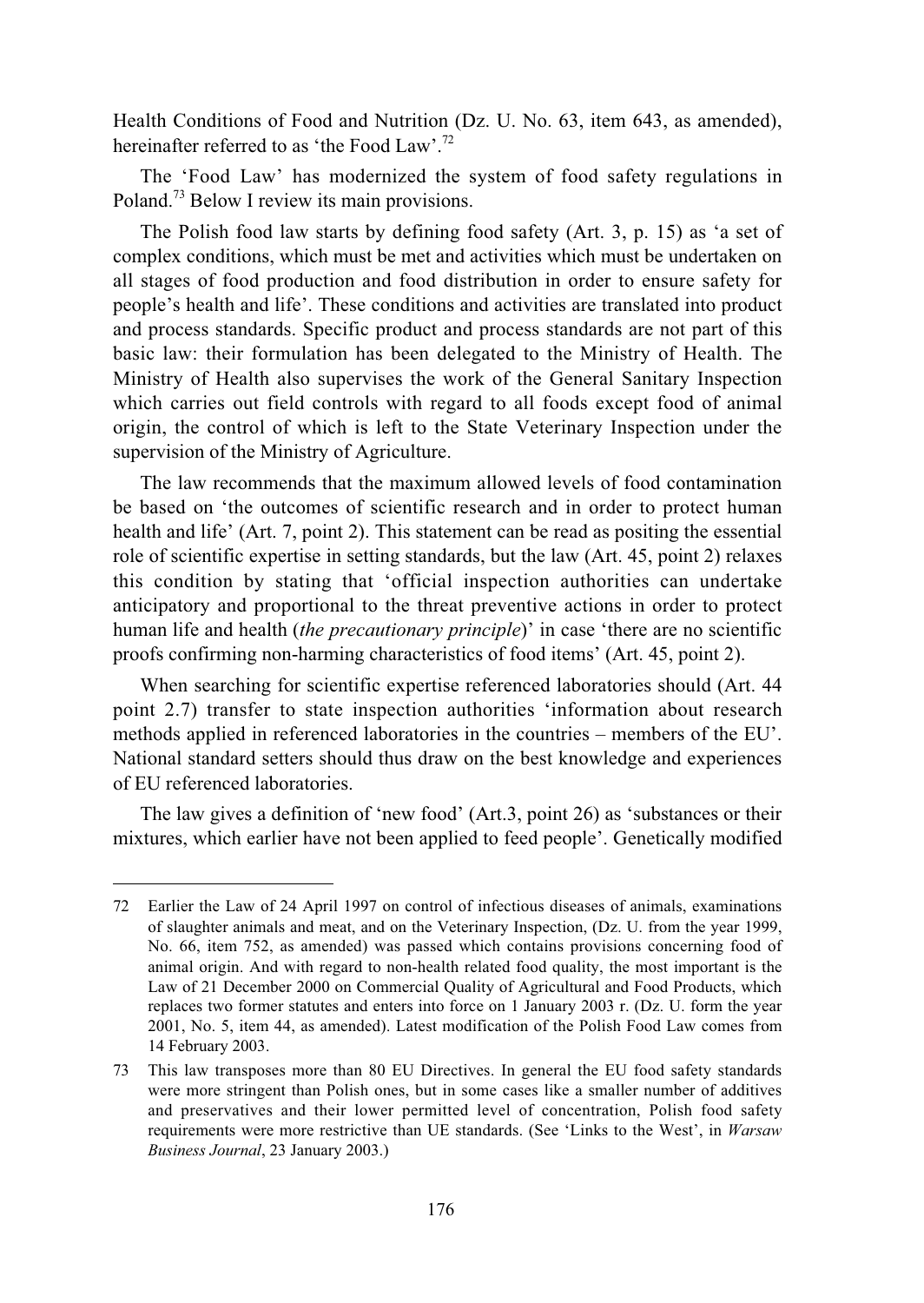food is considered a subcategory of new food and neither its production nor sale in Poland if 1) it is properly labeled (Art. 11, point 3 says that food product should be marked with information, 'product genetically modified', and 2) it has gone through a testing procedure with the General Sanitary Inspector, who, after reviewing the opinion of experts and scientific centers (Art. 11, point 5), issues a decision allowing or forbidding its production or sale. The firm wishing to produce or to sell genetically modified food must cover the costs of testing and obtaining an opinion from referenced experts and laboratories (Art. 11, point 6). This provision can be read as being in opposition to the EU ban on the market approval of GM foods But the lack of a precise threshold for the allowed content of GMOs and the approval rights placed in the hands of the General Sanitary Inspector make the introduction of genetically modified food to Poland time-consuming, costly and hence difficult.

Art. 6 of the law forbids the production of food from animals treated with hormones, or substances acting tyreostatically or beta-agonistically.

Art. 8 approves the production or sale of irradiated food, if 'it does not pose a threat to human health or life and if it is technologically justified'. The law adds that irradiation should not substitute normal hygiene practices or be applied to food which contains chemical substances serving to conserve or stabilize food (Art. 8, point 2). Specific rules regarding irradiation are fixed by the Ministry of Health in special rulings.

The General Sanitary Inspector should make publicly available the register of taken decisions (Art. 14, point 13) with all the documentation of the admissibility procedure, thus allowing for public control of the impartiality of decisions taken. There is, however, no appealing mechanism which would create an opportunity to contest its decision.

The power of the General Sanitary Inspector is enhanced by the fact that he can (Art. 17, point 3) issue a decision waiving the requirement to go through the whole testing procedure required for 'new food'.

Art. 24 of the law requires that the packing of all food and nutritional products should contain the information essential for the protection of human health and life and in particular: the composition of food products, the nutritional value of food products, the presence of permitted additional substances or food additives; the expiry date of food's nutritional usefulness; the instruction of use; the data which identify the producer or the company which introduces the product to the domestic market.

Furthermore, the information on the food 'should not mislead a consumer with texts or graphic signs' or 'should not attribute to the product nutritional values which it does not possess' (Art. 24, point 2). More specific rules for the labeling of a product are established by the ruling of the Ministry of Agriculture prepared in co-operation with the Ministry of Health.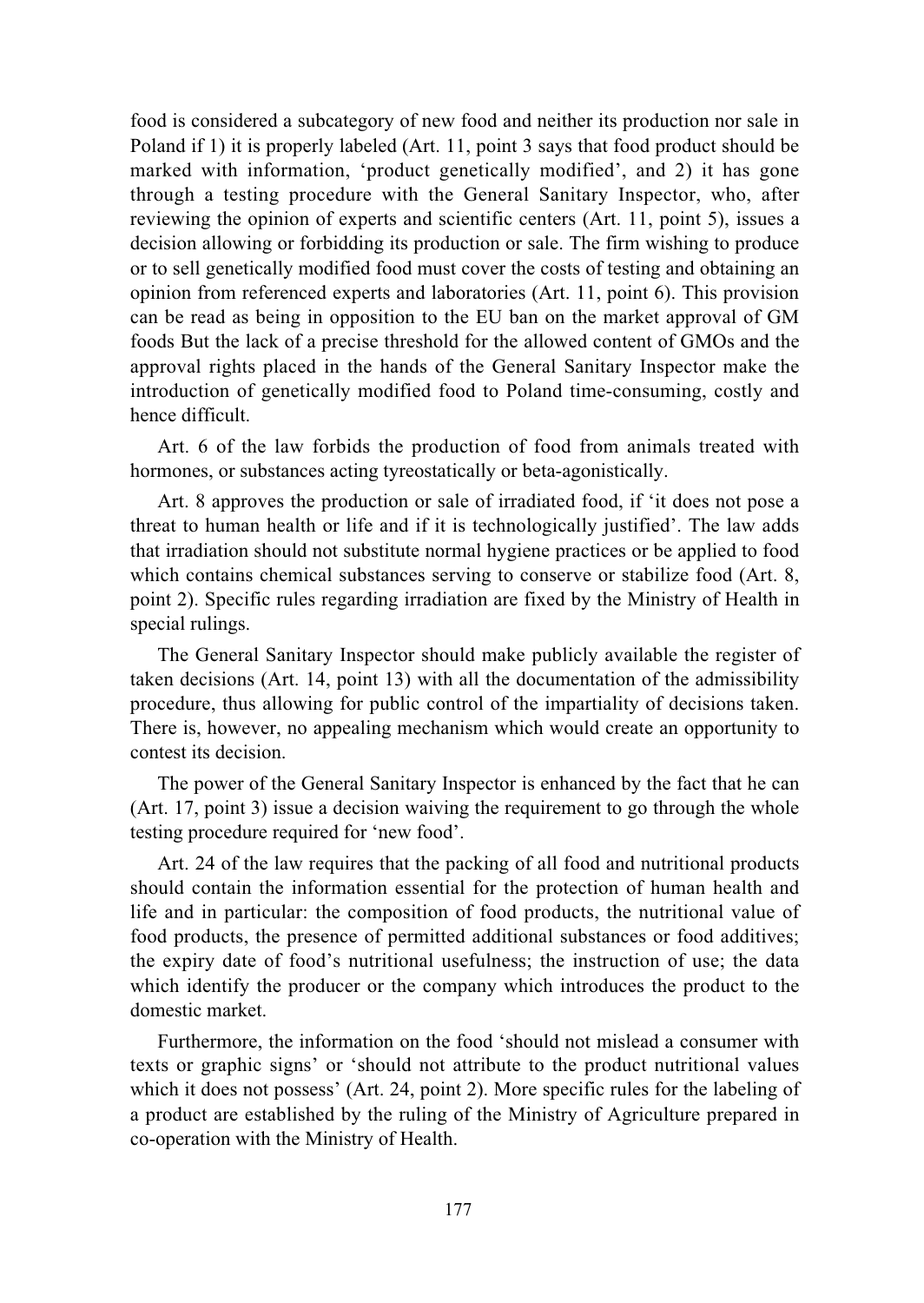Art. 28 of the law imposes on companies producing and selling food the obligation to meet food safety standards first and foremost by carrying out internal inspections. The same article makes HACCP a basis for the internal inspection system, and, states that all large companies should implement and document the proper working of HACCP control system as of 1 January 2004 (small- and medium-sized companies are not covered by this requirement). Art. 32 gives to the Minister of Health (acting jointly with the Minister of Agriculture) the delegation to define more precise rules for the working of HACCP and all internal inspections in general. These precise rules should take into account the food safety requirements of the European Union.

The application of HACCP is backed by a general rule (Art. 23) stating that technological processes and methods of processing applied in the production and distribution of foodstuffs should not cause the emergence of substances harmful for human health and safety.

A food company must spontaneously withdraw foodstuff (Art. 31) if it identifies food safety problems. The state of food produced or treated in a given company can, however, be verified ex post since all food companies are required to store samples of food products for certain period of time and allow food inspections to examine them on request.

The law (Art. 35) stipulates requirements regarding the state of the health of the employees of food safety companies. First of all, they must have a medical certificate confirming the fact that they are not affected by infectious diseases. They must also undergo training in food hygiene requirements in special courses, the contents of which is specified by the ruling of the Ministry of Health.

Operators who produce foodstuffs or sell them in violation of food safety rules are threatened with financial penalties or imprisonment up to two years (Art. 49).

In sum it might be argued that the Polish food law has been promptly modified to include EU food safety requirements and that it contains provisions on all important contemporary food safety issues. What may be called *the nominal harmonization of the Polish food law to EU standards* has been largely achieved.

However, the EU requires from candidate countries not only nominal regulatory harmonization, but also a faithful implementation of such regulations as a rule since the first day of membership. But is nominal harmonization a sufficient criterion to state that enlargement-related challenges to food safety in the EU have been positively solved? This question brings us to the issue of controlling the implementation of food safety standards since, as becomes more and more evident, the same regulatory standards may produce different safety outcomes depending on the way they are implemented and controlled.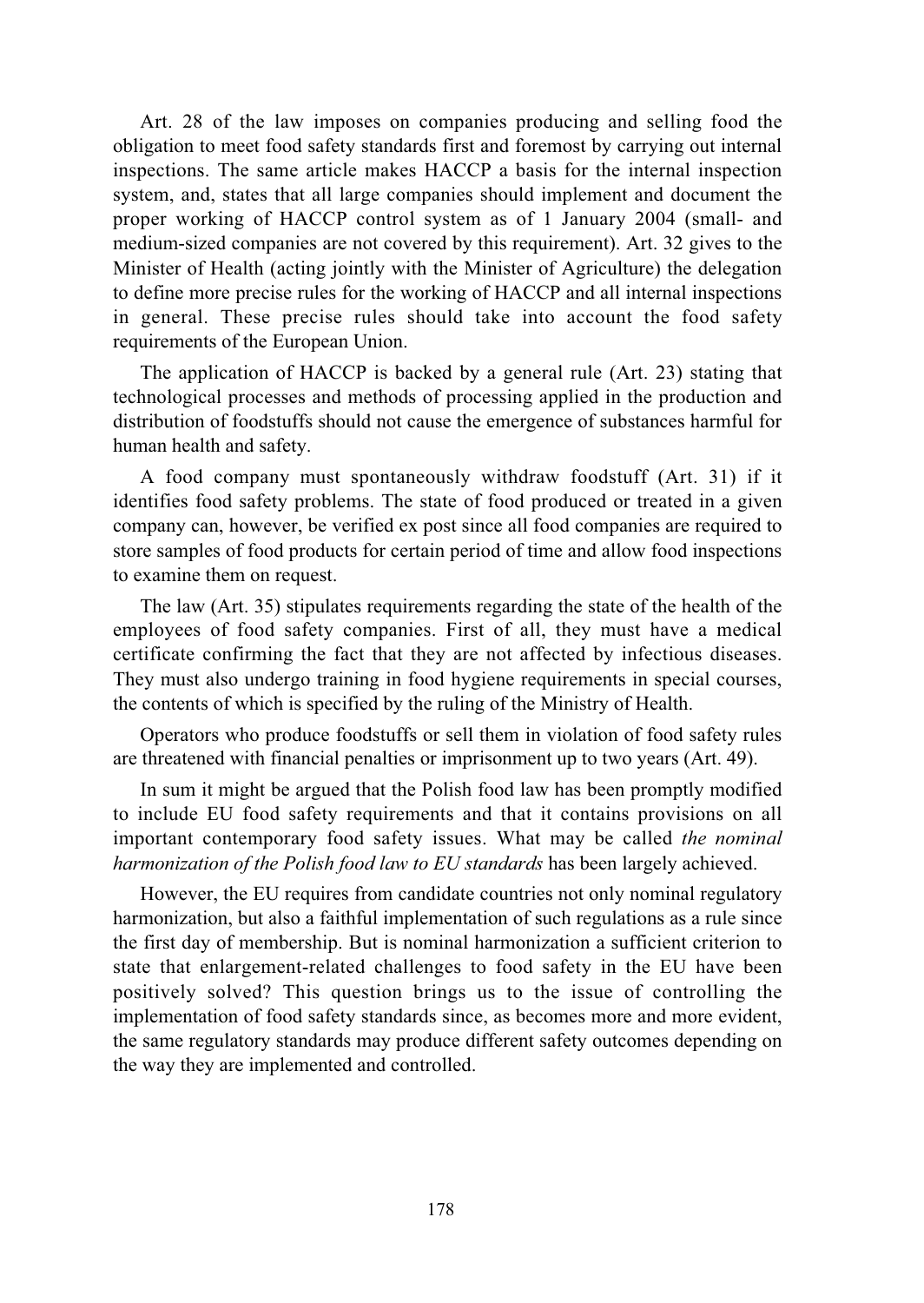Recently the EU has been paying more and more attention to the problem of effective implementation of EU legislation.<sup>74</sup> As mentioned above, to enhance implementation the EC applies both enforcement and management mechanisms, but in the particular case of food safety in candidate countries the EC seems to rely more on management instruments.<sup>75</sup>

Management instruments serve to strengthen the problem-solving capacity of the countries which participate in an international policy regime. Two in particular seem to be especially important in the context of the current EU enlargement: the interpretation (mostly clarification) of rules and procedures, and capacity building (creating institutions and assuring adequate resources for their functioning).

Before identifying the ways in which the EC can increase the likelihood that food safety regulations will be properly implemented, it is necessary to look at a particular political mechanism which weakens the link between the readiness of a given government to transpose European regulations into national laws and its willingness to implement them faithfully. This mechanism stems from the *pro tempore* character of democratic governments, which may create a cleavage between a government which signs to the agreement and a government which is called to deliver upon the agreement. Democratic alternation might create disturbances in the implementation of regulations. This mechanism seems to be of special importance in candidate countries, which is why the EC pays special importance to the continuity of policy commitment despite government changes.

#### *4.4 Problems with Implementation of Food Safety Regulations*

 $\overline{a}$ 

### *4.4.1 Institutional Setup and Procedural Rules of Food Safety Inspections*

Transposition of law and nominal regulatory harmonization is not enough to ensure meeting regulatory goals.<sup>76</sup> These goals are pursued by the national food safety administration and supported by the government. Contemporary research on specialized public administration, as one of the main conditions for its effective and efficient functioning, posits its insulation from political (elected) bodies by statutory guarantees and procedural rules such as the technique of managers'

<sup>74</sup> Controls fall within the wider guardianship role of the Commission to ensure that Community legislation is effectively applied and enforced within the Community as laid down in Article 211 of the EC Treaty.

<sup>75</sup> The punishment of misbehaviour would consist in delaying accession and as such is deemed to severe to be credible.

<sup>76</sup> The full implementation of European regulations should encompass four consecutive stages: Formal transposition; Practical application; Enforcement/control and outcomes/results. See Stava, P. (1993) 'Implementation of Community Law: Stronghold of National Control?', in Andersen, S.S. & Elinssen, K.A. (eds.) *Making Policy in Europe: The Europeanization of National Policy-making,* London: Sage p. 60.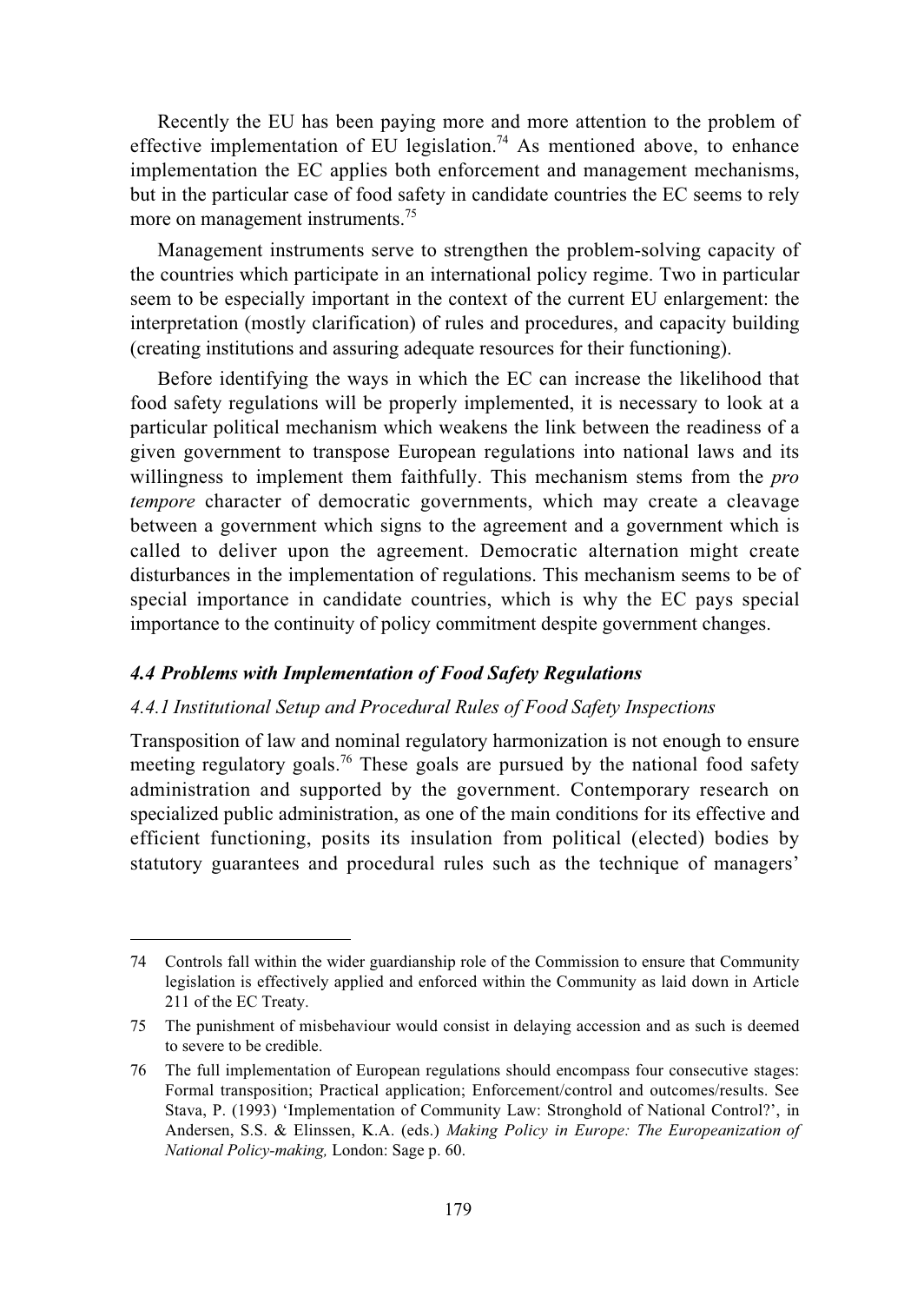appointment and the length of their tenure.<sup>77</sup> Without meeting these criteria it is unlikely that specialized public administration can take full advantage of its expert knowledge and be able to act in the public interest.

What are the statutory and procedural arrangements that guarantee the capacity for an independent regulatory action in the case of the Polish food safety inspection system? Let us take as an example the veterinary inspection. The law of 24 April 1997 on Veterinary Inspection<sup>78</sup> stipulates that the Chief Veterinary Inspector, called the Chief Veterinary Doctor (CVD), is nominated (Art. 34) by the Prime Minister and can be recalled by him at the proposal of the Minister of Agriculture. In principle the CVD can be dismissed any time as his post is not protected by the guarantees of minimum tenure, and he/she is therefore unlikely to keep his position when there is a change of government. In fact, all government changes in Poland (1993, 1997 and 2001) have resulted in the change of the person running the Chief Veterinary Inspectorate.

Down the inspection ladder the Regional Veterinary Inspector is nominated by the Governor of the Region (Art. 37), who in turn is appointed by the government in agreement with the Chief Veterinary Inspector. But again the period of his tenure is not specified and his position is weak, although in this case the nominating organ (that is, the Governor of the Region) is a part of the structure of the central government.

In Poland routine inspections of abattoir and food factories are conducted by the Veterinary Inspector of Province (VIP) (powiat), who until March 2003 was nominated by the President of the Province on the motion of the Regional Veterinary Inspector. Again this position was not protected by formal provisions guaranteeing the stability of the tenure, but, making it even weaker was its subordination to the President of Province—the person elected by provincial counselors. The data show that strongly represented on provincial councils are business people often owning or running food enterprises and in principle able to exert pressure on the decisions of the VIP. The drawback of this institutional design was that instead of being autonomous with regard to local business interests, the VIP was exposed to business pressure. Cases were in fact reported in the press of the VIP succumbing to such pressure and the press reported the cases in which succumbing to such pressure, especially, apparently, out of the desire, to preserve jobs in a given locality.<sup>79</sup> This situation was, however, changed by the amendment of the Polish Food Law of 14 February 2003, which referred to the way the Veterinary Inspector of Province is nominated. The VIP is now nominated by the

<sup>77</sup> See Murray Horn (1995) *The Political Economy of public administration: institutional choice in the public sector,* Cambridge: Cambridge University Press.

<sup>78</sup> Its full name is 'The Law about the fight against infectious animal diseases, examination of animals and meat and Veterinary Inspection'.

<sup>79</sup> Solska Joanna (2002) 'Strach przed miesem (Fearing Meat)', in *Polityka*, 19.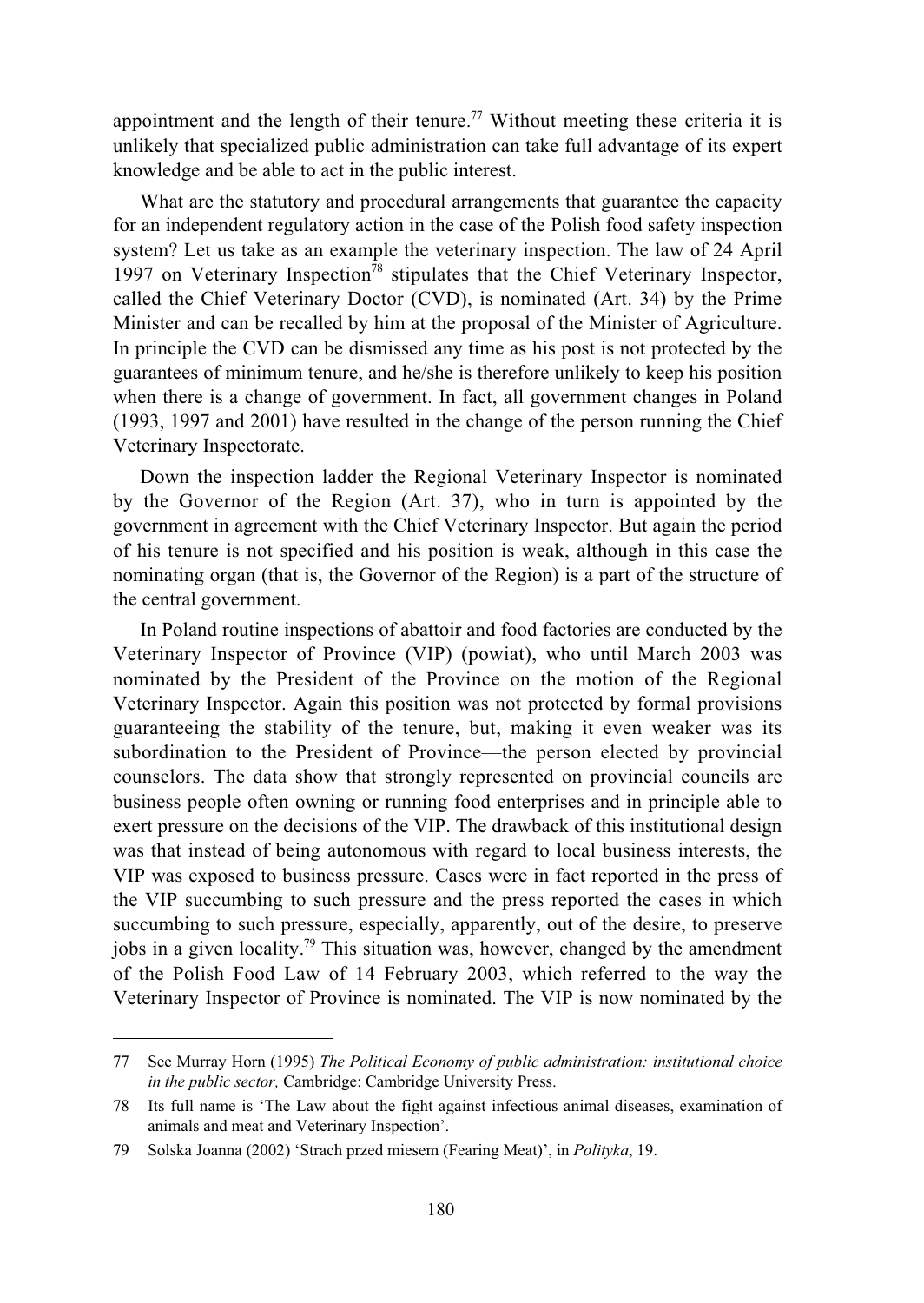Governor of the Region on the motion of the Regional Veterinary Inspector, thus vertically reintegrating veterinary inspection in Poland.

Veterinary (or sanitary) inspectors might decide that foodstuffs must be withdrawn from the market, food production suspended or even a plant closed—in sum, decisions, which might ruin an enterprise. They must thus be taken with caution, but once taken they have to be backed by the government. Such backing is a core factor for the credibility of food safety policies.

The sanctions for the violations of food safety rules have to be effectively implemented since the first day of their obligations since all new regulations are preannounced and made valid with a delay which can be measured in months or even years. Firms thus have the time for making necessary investments, implementing them and learning new safety procedures. Furthermore, governments also subsidize and educate firms to enhance their capacity to smoothly apply regulatory requirements.<sup>80</sup> However, once the deadline arrives all regulatory requirements should be implemented. The credibility of food safety policies is important since without it firms and farmers will implement food safety rules less faithfully. The criterion of credibility was not, however, met by the Polish government, which were used to changing the deadline to introduce certain provisions of food safety regulations under the pressure of industries or even large enterprises.

The efficacy of food inspections is crucial both for preventing the outbreak of foodborne diseases and for the external credibility of domestic food safety policies. The latter become more and more important in the light of the food policy proposals contained in a recent 'Proposal for a Regulation of the European Parliament and of the Council on official feed and food controls'.<sup>81</sup> The main thrust of the proposal is a shift from direct controls to auditing via the control of the way the national control system operates. It is also increasingly important that national control systems operate according to precise plans, that the outcomes of inspections are properly documented and shown at the request of foreign partners. If the control documentation does not raise doubts about its effectiveness the country sends credible signals to its partners and strengthens international confidence in its domestic policies.

An early example of such 'control of control' can be found in the assessment of the Geographical BSE-risk of Poland done by the Scientific Steering Committee (SSC) and published in March 2001 which highlighted several drawbacks in the

<sup>80</sup> Such a support is offered to Polish farmers within an accession package signed in Copenhagen on 13 December 2003. According to the agreement in the years 2004-2006 Polish farmers can get repaid for the costs of adjustments introduced in order to meet EU food safety standards up to 200 Euro per one hectar (Informacja na temat wyników zako\_czonych negocjacji akcesyjnych z UE w obszarze 'Rolnictwo' 6 January 2003' http://www.minrol.gov.pl/Publikacje/negocjacje\_rolnictwo.html).

<sup>81</sup> COM/2003/0052 final – COD 2003/0030.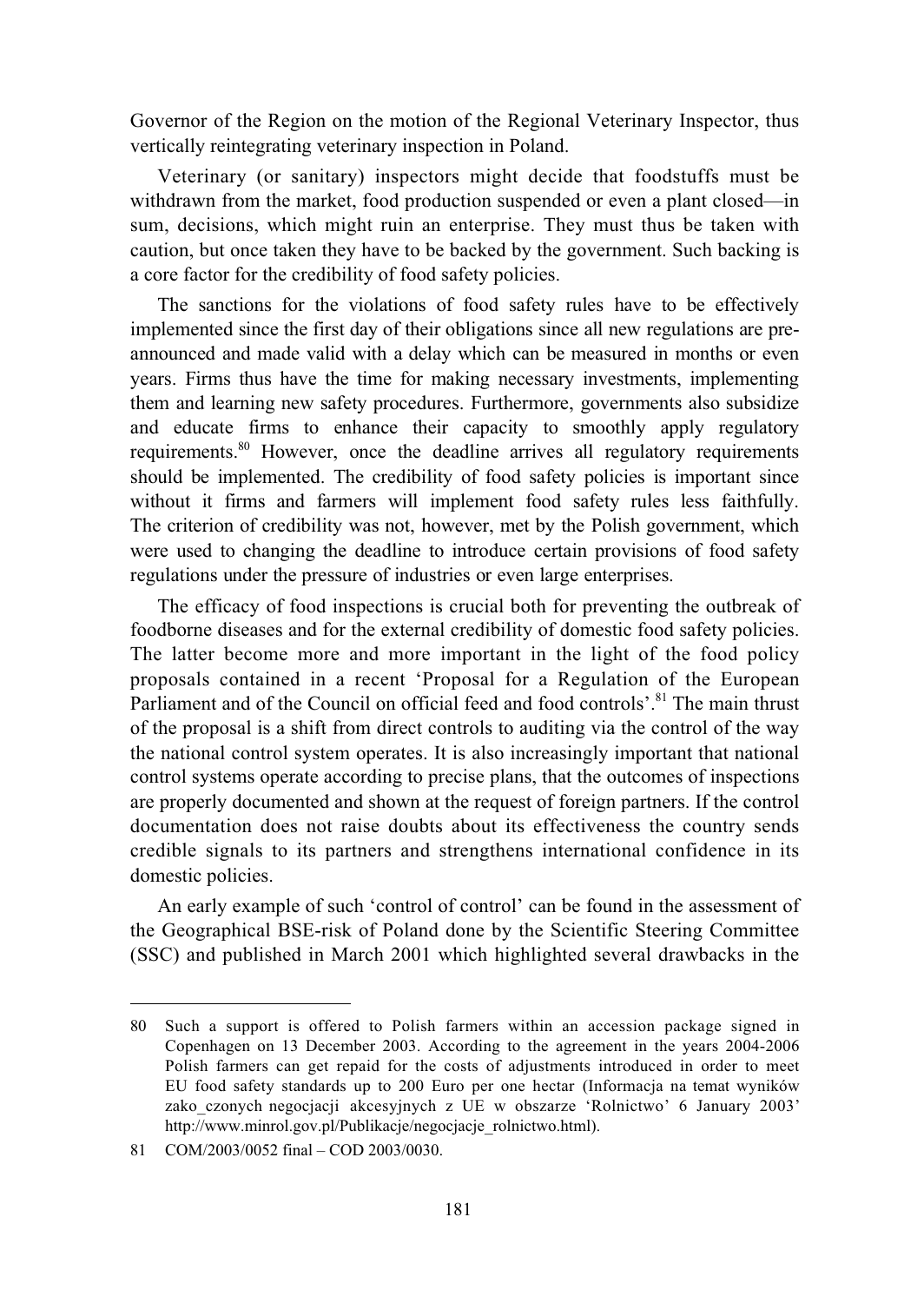working of veterinary inspections in Poland.<sup>82</sup> The SSC identifies the following deficiencies of the BSE inspection system in Poland:

- *–* No documentation of control of slaughter and movement of imported cattle (p. 3);
- *–* No evidence that the Veterinary Inspectorate had excluded the possibility that meat-and-bone meal (MBM) was fed to cattle and not only pigs, poultry, fish and pets (p. 5);
- *–* Late implementation of a ban for feeding MBM ruminants (the feed ban has existed since March 1997, but the legal basis for official controls of proper implementation of the MBM ban was adopted only in March 1999 [p. 7]);
- *–* No possibility to assess the efficiency of the procedure for notification of BSE (compulsory since April 1997) (p. 10).

In addition, the SSC assessment warns about the possibility of crosscontamination in the process of rendering the carcasses of fallen stock, as Polish feed-mills prepare feeding stuffs for all animal species using the same production lines with only separation in time of the production process. $83$ 

The SSC points also out to the intrinsic difficulties in inspecting 6 million cattle dispersed over 2 million multi-species farms, each usually with only one cow, one or some pigs and a few poultry.<sup>84</sup>

The lack of procedural safeguards for independent actions by food administration and the deficiency of the food controlling system exemplified by negligence in properly documenting inspection rules and activities can undermine the credibility of the implementation of food safety rules in Poland.

There is, moreover, the barrier of limited resources which can be devoted to food controls in Poland and in other candidate countries. Contemporary food inspection is technologically intensive: 'scratch and sniff' examination of meat is not effective. Often, only a full laboratory analysis can detect a dangerous pathogen. Thus, for instance, the costs of cattle examination in the pre-BSE era in Poland were minimal amounting to 2 Euros per cow. Now the examination of all cattle older than 30 months is much more costly as the transportation of the

<sup>82</sup> Remember: the assessment is based on the data voluntarily supplied by the country's authorities. The document's name is: *Report on the Assessment of the Geographical BSE-Risk (GBR) of Poland*, March 2001, http://europa.eu.int/comm/food/fs/sc/ssc/.

<sup>83</sup> Basic regulation dates from 13 July 1939 with modifications from 24 April 1997.

<sup>84</sup> The impact of farm structure on the implementation of food safety rules is discussed in the section on safety regulations for milk production.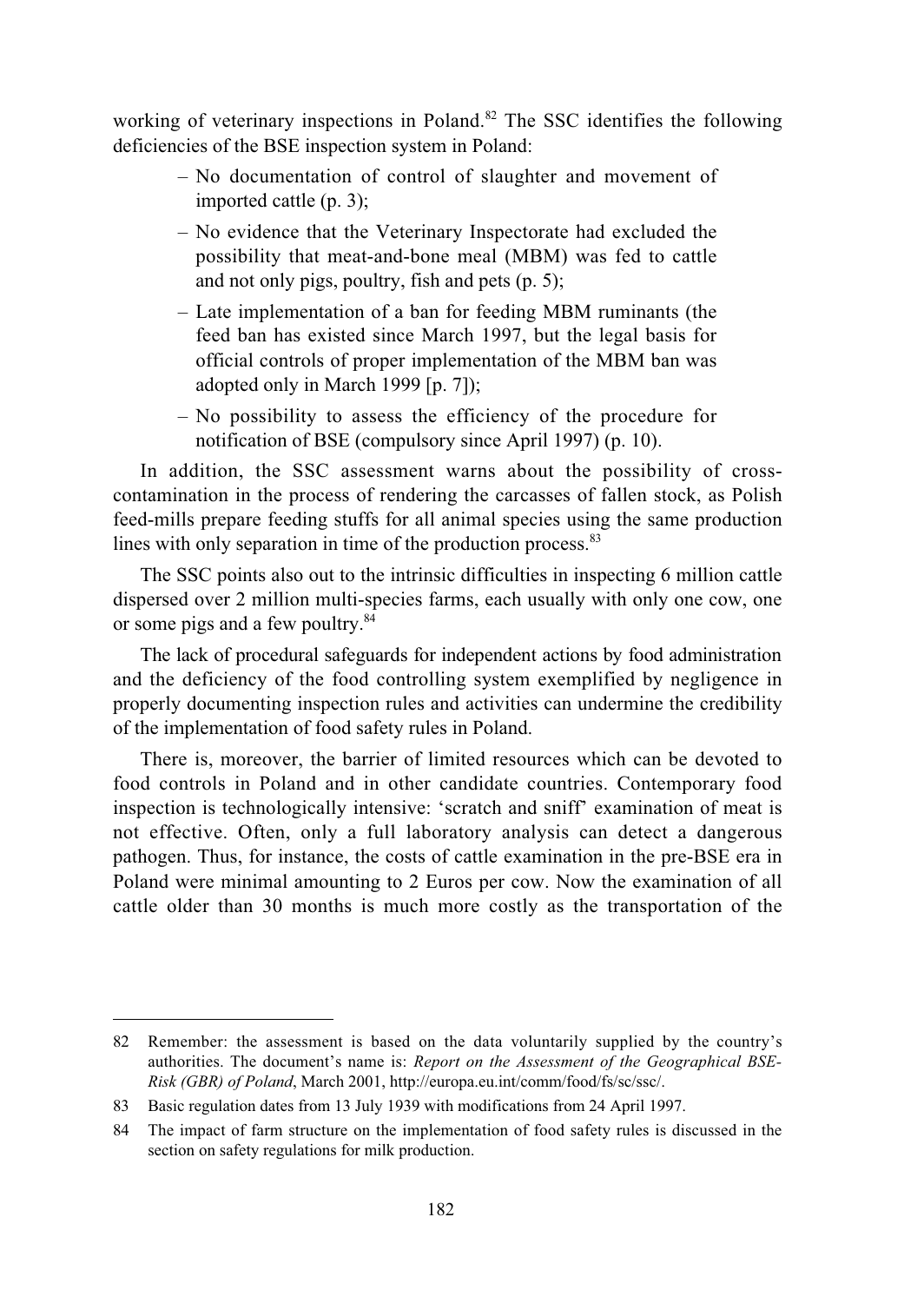material and examination in referenced laboratories costs as much as 40 Euros per cow. Poland needs to test some 0.5 million cattle yearly for BSE, which would cost some  $20$  million Euro.<sup>85</sup>

A country can improve the credibility of its commitment to the control of food safety if it shows that it devotes enough resources to inspection services.<sup>86</sup>

### *4.4.2 The Size Distribution Effect: Phasing in UE Milk Safety Rules*

The ability to meet safety requirements depends on the size distribution of firms operating in a given industry since as a rule the relative costs of regulatory compliance decrease with the increase of a firm's size. The domination of small food producers seems to diminish the likelihood of meeting food safety requirements, since a) it increases the direct costs of inspections, and b) most small food farm producers are unable to cover the costs of compliance with all food safety regulations. Thus, it happens in various areas of social regulation that a regulatory authority excludes small farms (or small producers) from such obligations.<sup>87</sup> Food safety regulations, and especially regulations aiming to reduce microbiological risks, are, however, special as foodborne disease might spread from even a small production site. Hence, in principle, food safety regulations should be implemented uniformly with regard to the size distribution of firms.

But can food safety rules be applied uniformly if the industry is dominated by small and very small producers? A possible answer can be found in the example of milk production in Poland.

The quality of farm milk is influenced by a number of factors associated with the technology of farm production.<sup>88</sup>

The microbiological contamination of raw milk during the production on the farm may result in the presence of a variety of microorganisms, some of them pathogenic. To limit the incidence of safety failure, minimum standards and surveillance procedures are laid down in legislation. The table below presents milk safety norms in Poland and in the EU.

<sup>85</sup> Andrzej Komorowski, Jacek Zak, *Problemy bezpieczenstwa zywnosci w konteksie zdrowia publicznego* (Problems of food safety in the context of public health), mimeo, 2002.

<sup>86</sup> Poland employs 13,500 persons in the institutions performing food controls. It is comparatively less than an EU average. It is not enough to examine all cattle slaughtered as, according to press report, some 5,5 million animals are slaughtered without being antemortem examined by veterinary inspectors (see: Joanna Solska (2000) 'Pasztet z miesem', in *Polityka*, 19).

<sup>87</sup> Such 'waivers' are given most frequently in the area of environmental regulations and occupational health and safety regulations.

<sup>88</sup> In the paragraph I draw on the PhD dissertation by Waldemar Guba (2000) *Competitiveness of Polish Milk Processing Industry during the Integration to the European Union – Analysis of Dynamic Competitive Advantages,* University of Gottingen.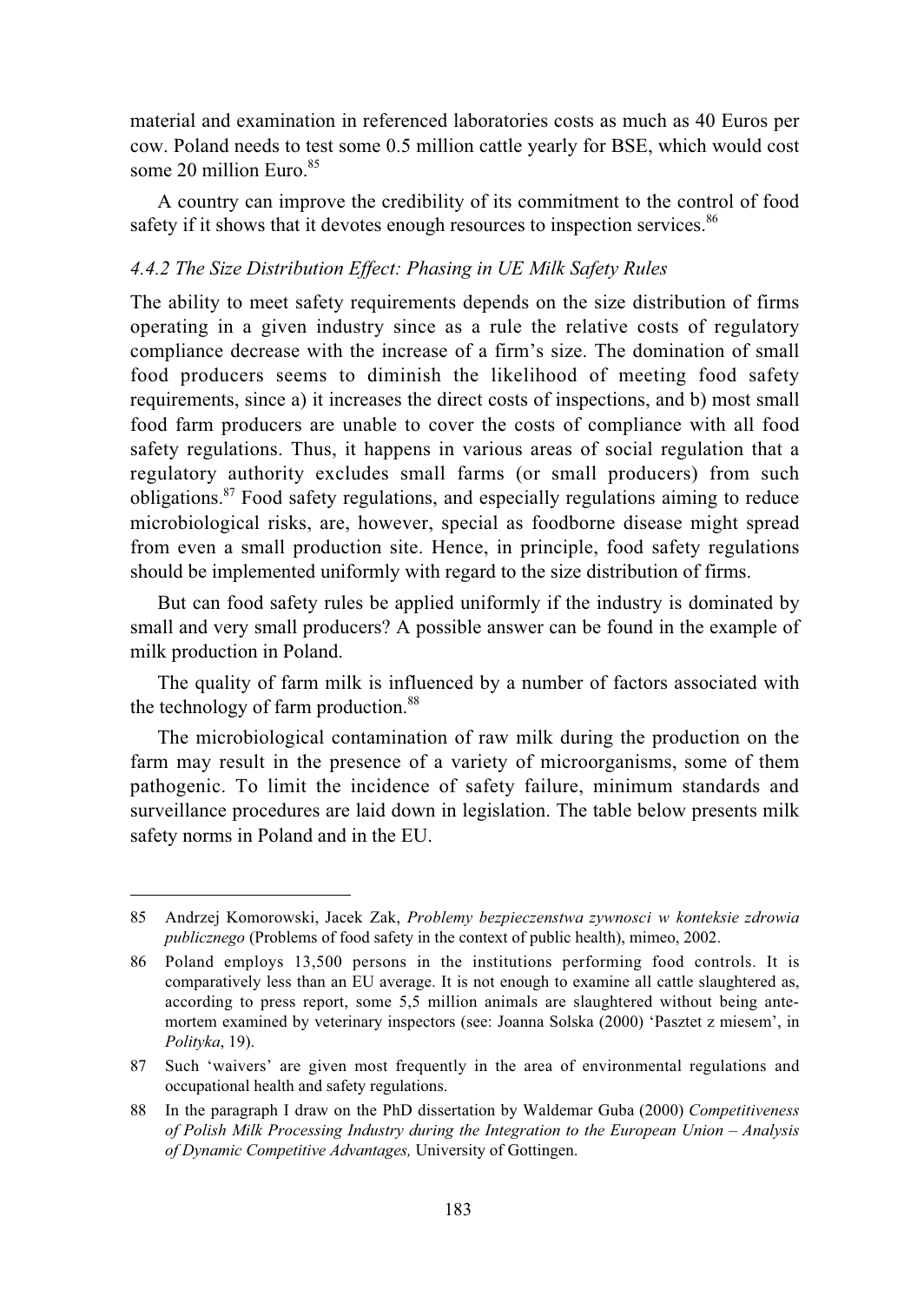#### **Table 10**

| Quality criteria                  | Units             | EU quality categories (EU Directive<br>92/46/EEC) |                |              |            |
|-----------------------------------|-------------------|---------------------------------------------------|----------------|--------------|------------|
|                                   |                   | Acceptable                                        |                | Unacceptable |            |
| Limits for the bacteria<br>number | 1 000 per<br>ccm  | $\leq$ =100                                       |                |              |            |
| Limits for the somatic<br>cells   | $1000$ per<br>ccm | $<$ 400                                           |                |              |            |
| Freezing point                    | C                 | $\leq 0.515$                                      |                |              |            |
| Density                           | g/ccm             | 1.028                                             |                |              |            |
| Quality criteria                  | Units             | Poland (Polish norm PN-A-86002:1995)              |                |              |            |
|                                   |                   | Class<br>Extra                                    | Class I        | Class II     | Class<br>Ш |
| Limits for the bacteria<br>number | $1000$ per<br>ccm | < 100                                             | $100 -$<br>400 | $400 - 1000$ | >1000      |
| Limits for the somatic<br>cells   | $1000$ per<br>ccm | $<$ 400                                           | $400 -$<br>500 | 500-1000     | >1000      |
| Freezing point                    | C                 | $\leq 0.515$                                      |                |              |            |
| Density                           | g/ccm             | 1.028                                             |                |              |            |

Milk safety standards in Poland and the EU (as of 1998)

Source: adapted from Waldemar Guba (2000) Competitiveness of Polish Milk Processing Industry during the Integration to the European Union – Analysis of Dynamic Competitive Advantages, University of Gottingen, p. 20.

As can be noticed, the strictest standards with regard to milk safety in Poland are the same as those of the EU because the former have been modeled on the latter. What differs, however, is the technique of diluting the rigor of these standards by introducing subcategories for milk safety, which allows Polish farmers to slow down (if not bypass) the adjustments needed to meet these standards.

The Polish milk safety and quality regulations distinguished four classes of milk according to its safety/quality parameters, but only Class Extra has corresponded to the quality standard acceptable in the EU.

In 1999 Poland eliminated Class III, but still in mid-2000 of the 450,000 farms which were supplying milk to milk factories, only 160,000 were producing exclusively milk of Class Extra Quality. Adjustment had, however, taken place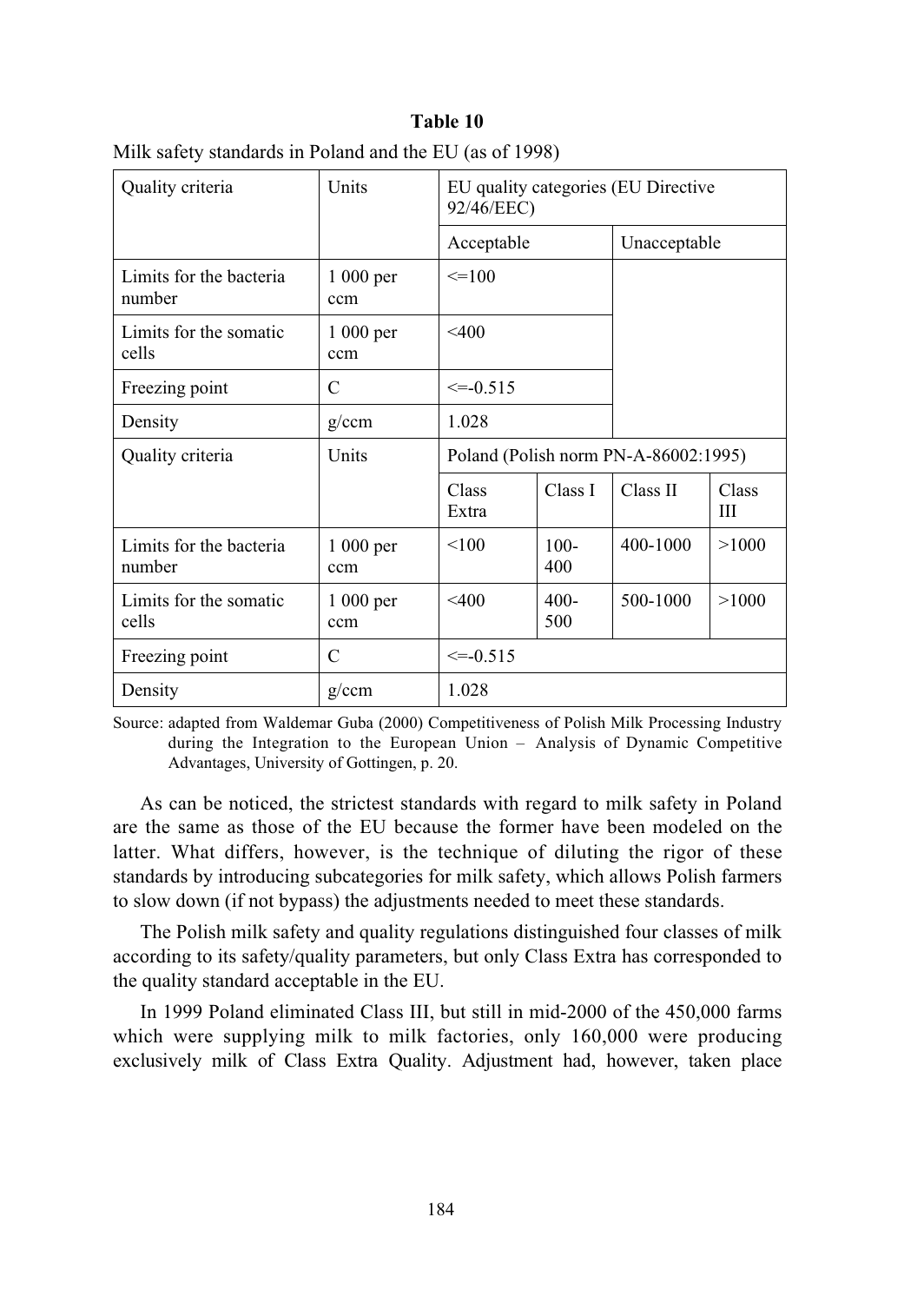quickly as in 1999 there had only been 90,000 milk suppliers who produced exclusively milk of Class Extra quality.<sup>89</sup>

The average size of farms in Poland, however, limits further progress in this regard as the analysis of the IERiGZ (1999) shows that investments in milk safety are economically justified only in farms with at least five to six cows, but such farms account only for 30-35 percent of farms functioning in Poland.<sup>90</sup>

A similar situation can be observed one step up in the milk processing chain. In Fall 2002 only 9 percent of milk processing plants (dairies) met EU milk quality requirements, but a further 40 percent of them have declared to be ready for the moment of accession. Poland has received a three year transition period for the next 28 percent of milk factories, but, according to all estimates, 23 percent of all milk factories have to be closed.

In the accession period, Polish milk factories have been treated according to the rule of market access; that is, the EC was worried about food safety standards only in plants exporting to the EU, but once Poland becomes a member of the EU, the EC wants to see EU food safety rules uniformly. However, in tune with 'the management approach' to the international agreements, the EC do not impose rules, controls and punish, but try to help to build domestic capacities to meet food safety requirements. In the case of the Polish milk sector this is done in two ways: firstly, by giving more time for adjustments by accepting 'transition periods', and, secondly, by subsidizing the costs of regulatory compliance with EU funds.

| Diaries, which:                                                         | Number | Share of the<br>total |
|-------------------------------------------------------------------------|--------|-----------------------|
| Already meet EU food safety requirements                                | 38     | 9.3%                  |
| Are expected to meet EU food safety requirements by 1 May<br>2004       | 178    | 43.5%                 |
| Are expected to meet EU food safety requirements by 31<br>December 2006 | 113    | 27.6%                 |
| Are unlikely to met EU ford safety requirements by 31<br>December 2006  | 80     | 19.6%                 |
| Total                                                                   | 409    | 100                   |

**Table 11**

Transition periods for the Polish diaries agreed in the Treaty of Accession

Source: Mleczarnie i rzeznie zagrozone, *Rzeczpospolita*, 9 May 2003.

<sup>89</sup> FAPA (2000) *Stereotypy w UE dotyczace polskiego sektora rolno-spozywczego,* Warszawa, p. 15.

<sup>90</sup> IERiGZ (1999) *Rynek mleka: stan i perspektywy*, Warszawa.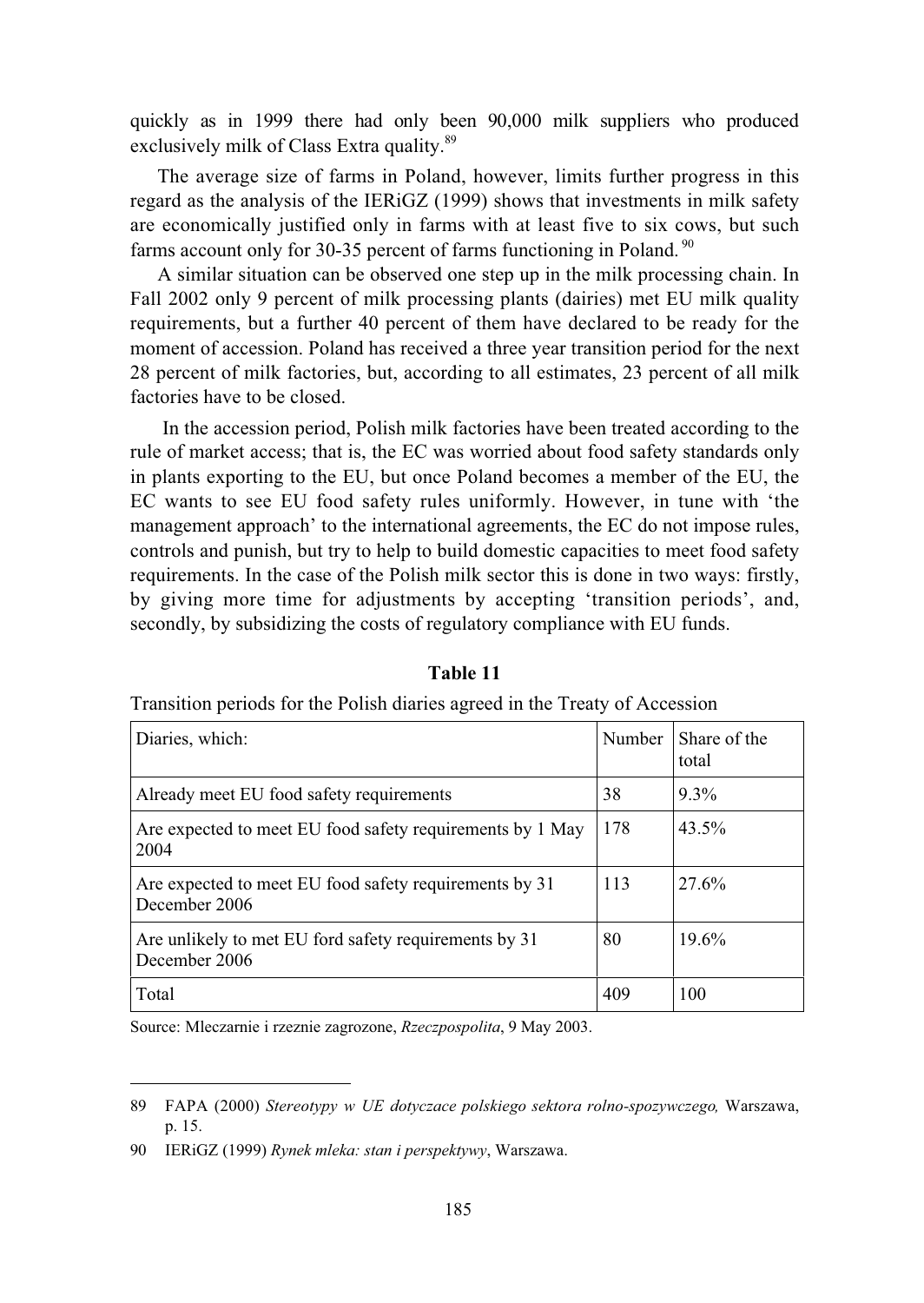Table 11 shows that almost 28 percent of Polish dairies need a transitional period, during which they will be treated as producing exclusively for local (subnational) markets, and almost 20 percent are facing closure.

The situation in other accession countries (see table 12), with the exception of Latvia, is somewhat better, but in the future the EC can be tested in its determinacy to enforce its requirements, if transitional periods would expire without promised changes.

| Country              | Poland               | Czech<br>Republic   | Hungary             | Latvia              | Lithuania         | Slovakia           |
|----------------------|----------------------|---------------------|---------------------|---------------------|-------------------|--------------------|
| Meat plants          | 332 till XII<br>2007 | 44 till XII<br>2006 | 44 till XII<br>2006 | 77 till I<br>2006   | 14 till I<br>2007 | 1 till XII<br>2006 |
| Milk plants          | 113 till XII<br>2006 |                     |                     | $11$ till I<br>2005 | 1 till I<br>2007  |                    |
| Fish plants          | 40 till V<br>2007    | 7 till XII<br>2006  |                     | $29$ till I<br>2005 | 5 till I<br>2007  | 1 till XII<br>2006 |
| Egg<br>establishment |                      | 1 till XII<br>2006  |                     |                     |                   |                    |

**Table 12**

Transitional periods for food processing establishments

Source: The Treaty of Accession.

 $\overline{a}$ 

If the deadline is not met the EC can invoke the safeguard clauses of articles 53 and 54 of Regulation  $178/2002$  on the General Food Law<sup>91</sup> (and Art. 38 of the Accession Treaty) whose main sanction is the suspension of the placing on the market or the ban on the consumption of the food in question.

The EC has eased its food safety requirements by granting transitional periods. It is an important policy implementation instrument as it helps to smooth out over time the distribution of adjustment costs.

# *4.5 HACCP and Regulatory Auditing in Poland*

As has been stressed, the EC is building its new food safety controlling strategy by relying on firms' own control systems and their controlling the national control systems. This strategy emphasizes safety and quality management techniques such

<sup>91</sup> Regulation (EC) No. 178/2002 of the European Parliament and of the Council of 28 January 2002 laying down the general principles and requirements of food law, establishing the European Food Safety Authority and laying down procedures in matters of food safety, *OJ* L 031, 01/02/2002, p. 0001–0024.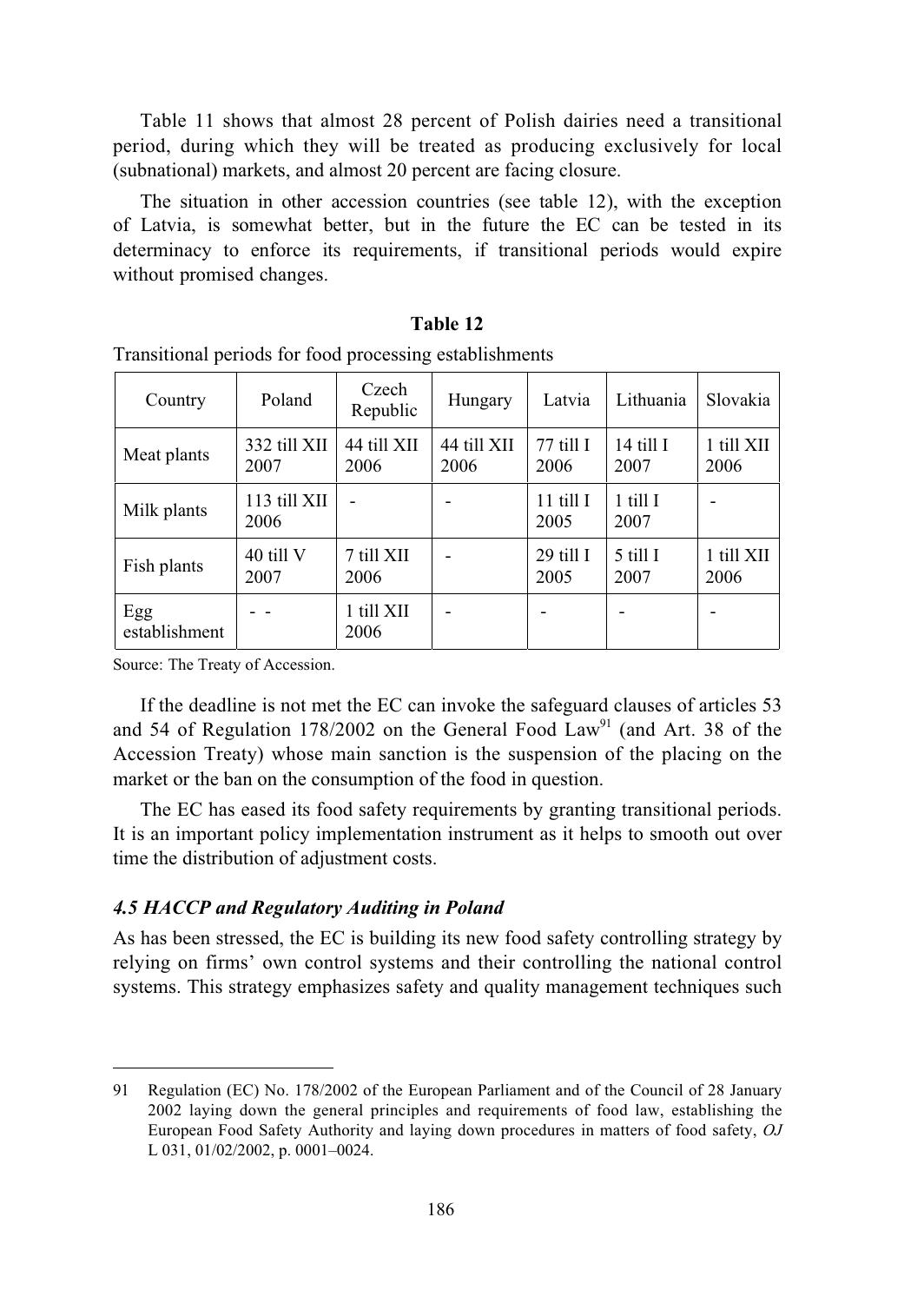as those certified by Good Manufacturing Practice (GMP), Good Hygiene Practice (GHP) or HACCP.

Accordingly HACCP is to become an important part of a new food safety regime in Poland. By law all Polish food producers have to have implemented a HACCP system no later than 1 January 2004. This obligation does not, however, apply to small and medium sized enterprises, that is, enterprises employing less than 50 people.<sup>92</sup> The size distribution of food processing enterprises in Poland creates a great problem for the implementation of HACCP control system, as, for instance, of 4139 meat-processing firms functioning in Poland in 2000, only 350 employed more than 50 persons, 520 employed between 6 and 49 persons and the remaining 3269 (that is 79 percent) employed lower than 5 persons. Of course, larger companies process the bulk of meat sold on the Polish market, but because the HACCP controlling will cover only 21 percent of all active companies, the Polish regulatory system cannot rely on indirect controls via the mechanism of regulatory auditing, but have to depend on the effectiveness of old style veterinary inspections.<sup>93</sup>

The diffusion of HACCP is part of a broader change in the strategy of food safety controls. This change consists in a greater reliance on companies' food quality and safety discipline<sup>94</sup> and a greater use of courts in search of better consumer protection,<sup>95</sup> but this change can be successful only if firms and the food industry structure change to meet new responsibilities.

<sup>92</sup> Still small food companies can apply HACCP on a non-binding basis and, if they do so, they can count on the subsidies from the EU funds going up to 60 percent of incurred costs, but no more that 25,000 Zloty per firm (HACCP–Safe Food, in *Warsaw Business Journal*, 29 November 2002).

<sup>93</sup> According to the estimations done on the basis of firms survey the costs of implementing HACCP in the meat processing industry amount to Zl 1.2m per enterprise. For small and medium sized meat processing companies they seem to be prohibitively high. The same research estimates that other costs of adjustments to EU regulatory standards amount to Zl 4m per one enterprise, see IKCHZ (2002) *Udzial polski w jednolitym rynku*–*koszty I korzysci dla poszczegolnych grup I wybranych produktow*, December 2002.

<sup>94</sup> Especially so since under the pressure of the European Commission candidate countries, including Poland, have to limit the scope of formal approval of food before placing it on the market (see for instance the speech by David Byrne, European Commissioner for Health and Consumer Protection to European Business Summit on 6 June 2003 [Speech/02/260]).

<sup>95</sup> Drawbacks in the Polish system of legal consumer protection has been evidenced by M. Sengayen (2002) 'Consumer Sales Law in Poland: Changing the Law, Changing Attitudes', in *Journal of Consumer Policy*, Vol. 25, p. 403-437.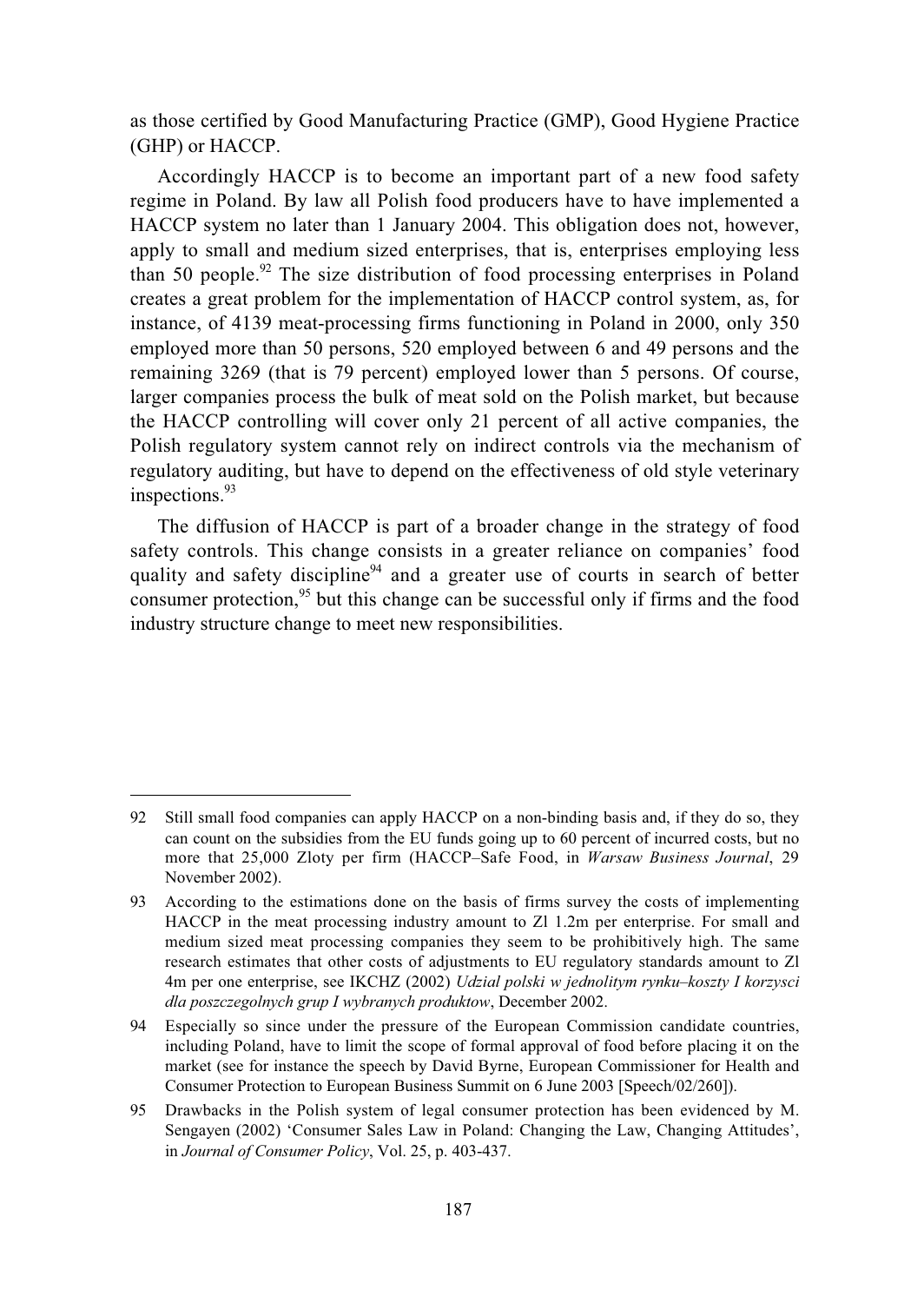# **5. Conclusions: Enhancing Domestic Implementation of International Regulations**

This paper has analyzed the problems of adjusting the food safety regime of a candidate country such as Poland to the EU food safety requirements, by, firstly, discussing the problems intrinsic to food safety regulations and to the choice of regulatory instruments in general, next, by sketching the main tendencies of the development of EU food safety regime and, then, by discussing the factors which have influenced the transposition of EU food safety regulation into domestic laws and regulations and which might influence the implementation of such regulations in the near future.

Without repeating the complex analysis which has led to such conclusions I would like to restate its main thesis: the lack of disputes over the transposition of EU food safety regulations seems to be a result of the low salience of food safety issues in the perception of Polish consumers (they tend to believe that domestic food is safe or even safer than imported food stuffs), and of the fact that democratic alternation of governments de-links the act of committing a country to international agreements from the responsibility for implementing the rules and delivering expected regulatory outcomes. Furthermore, if one considers the enlargement process as a kind of asymmetric bargaining between the EC and candidate countries, it becomes immediately obvious that candidate countries had to accept the requirement to transpose all *acquis communautaire*, if they were to be admitted to the EU.

However, nominal regulatory harmonization is not enough; future member states are also obliged to faithfully implement food safety regulations. It has been stressed that the EC is changing its strategy to assure a reasonable food safety level across member states by putting an increasingly stronger emphasis on the control of the national control systems as well as the company control systems. This change, although in tune with theoretical developments in the area of risk regulation, seems to create special difficulties in a candidate country such as Poland whose agrialimentary sector is highly fragmented and whose institutional setup for food safety control is still evolving. My analysis predicts problems with implementing food safety rules in candidate countries, but the negative externalities of possible violations of the EU food safety rules are attenuated by the fact that food trade between Poland and the EU countries is at a relatively low level (especially trade in food of animal origins). Recognizing the fact that any drawbacks in the Polish food safety system are unlikely to spill over to other countries the EC has granted transitional periods for the adjustment of food establishments. Furthermore, it is expected that Poland will use a significant part of EU funds to upgrade its agrialimentary sector and its capacity to meet food safety regulations.

Besides developing a new framework for the control of national food safety systems, the EC has introduced, in the Treaty of Accession, several safeguards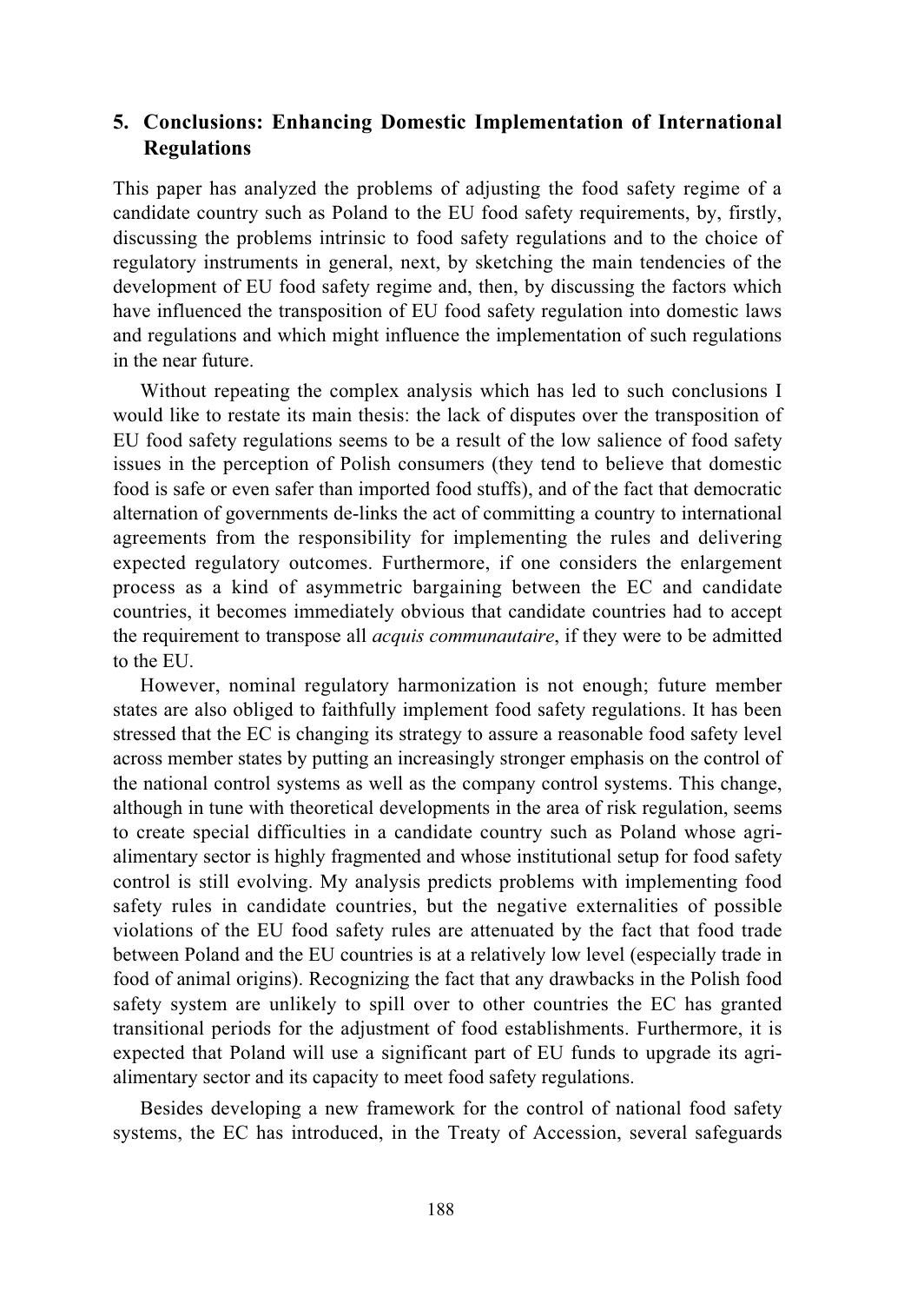which allow it to restrict food trade in the case of the inappropriate implementation of food safety rules or in the case of outbreaks of foodborne diseases.

Furthermore, the actual membership of the EU is likely to change the relative bargaining power of the EC and new member states. The EC will face the same difficulties in controlling the implementation in new member states as it faces now in 'old' member states.

The growing stress on the control of the implementation of international agreements poses an enormous challenge to policy oriented research as theorizing policy implementation and drawing policy lessons is an almost impossible challenge due to the complexities of policy issues and several conceptual problems.<sup>96</sup> The continuation of research on the implementation of food safety regulations in candidate countries is an important task not only as a support of the task of creating a European framework to assure food safety, but also in the light of possible contribution to a better understanding of conditions for successful policy implementation.

Last but not least, it should be remembered that food safety is not only an internal issue of the EU, but a broader problem in efforts to create such conditions for international trade in foodstuffs, which would respect the rules of free trade, while paying attention to the concerns for food safety. The increase of internationalization will probably continue.<sup>97</sup>

<sup>96</sup> For a recent survey of policy implementation theories see: Peter deLeon and Linda deLeon (2002) 'What Ever Happened to Policy Implementation', in *Journal of Public Administration Research and Theory*, No. 4, p. 467-492.

<sup>97</sup> According to Silverman, 'food regulation in the last half of the twentieth century has been characterized in part by an accelerating shift from local regulation to a system of national standards or national "uniformity"'. We see this trend take place during the next fifty years, with national agencies giving up authority to international standard setting and scientific organizations. 'Emerging' or third world war nations appear to expect this to happen. While they do not seem to be creating their own independent scientific/regulatory infrastructure, they seem to rely on Codex and organizations such as the Joint Expert Committee on Food Additives to serve this function, Richard S. Silverman (2000) 'Report on the Future of Food Regulation', in *Food and Drug Law Journal*, No. 11.